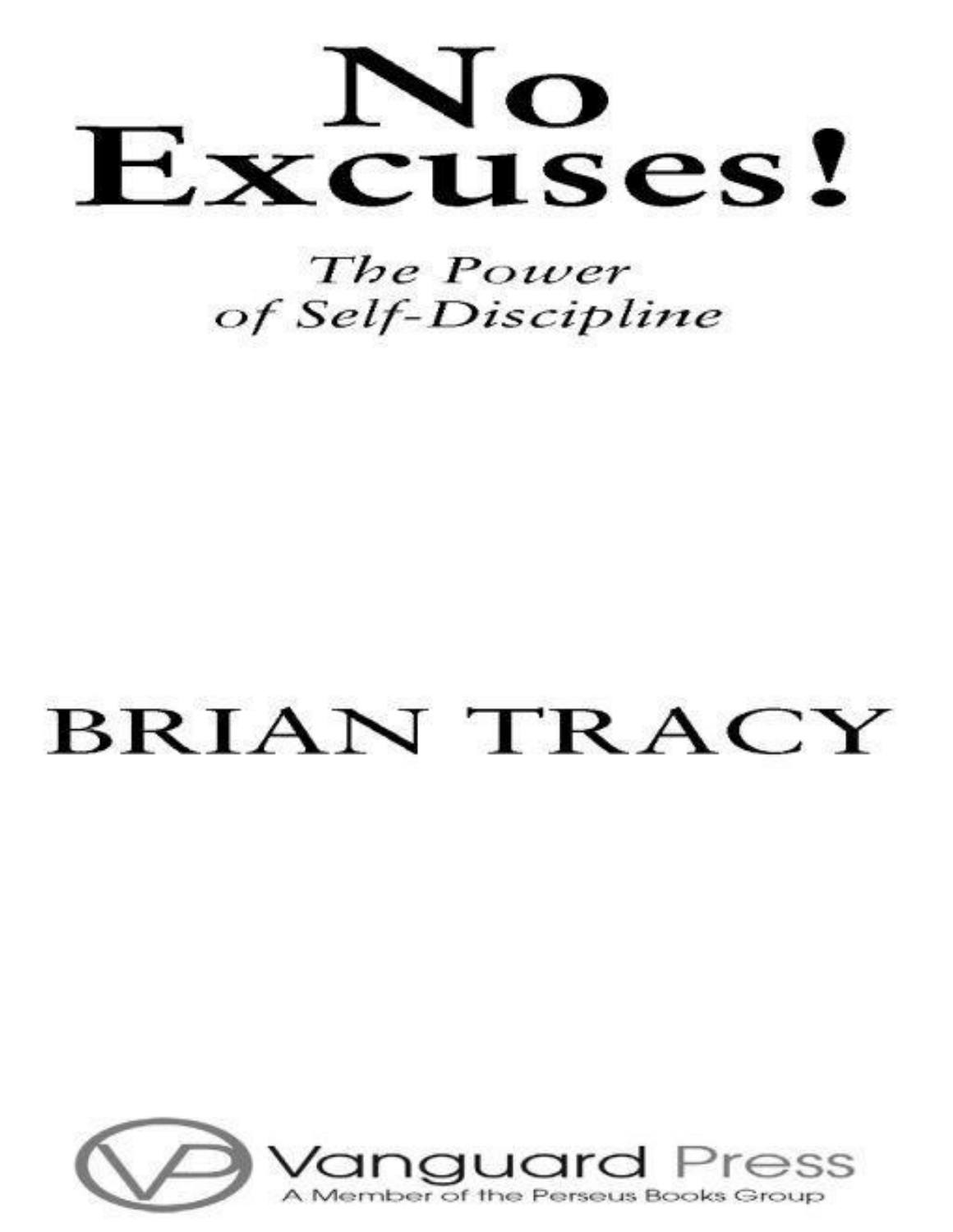#### **Table of Contents**

*Title [Page](#page-7-0) [Dedication](#page-8-0) [Introduction](#page-9-0)*

PART I - [Self-Discipline](#page-24-0) and Personal Success

Chapter 1 - [Self-Discipline](#page-25-0) and Success [Describe](#page-26-0) Your Ideal Life Do Your Own [Thing](#page-27-0) Join the Top 20 [Percent](#page-28-0) Starting with [Nothing](#page-29-0) Hard [Work](#page-30-0) Is the Key The [Great](#page-31-0) Law Success Is [Predictable](#page-32-0) The Secrets of [Success](#page-33-0) Pay the [Price](#page-34-0) Learn from the [Experts](#page-35-0) Mental and [Physical](#page-36-0) Fitness Need to Be Ongoing [Become](#page-38-0) All You Can Be Success Is Its Own [Reward](#page-39-0) Chapter 2 - [Self-Discipline](#page-40-0) and Character The Great [Virtues](#page-41-0) The Test of [Character](#page-42-0) The Big [Payoff](#page-43-0) The [Development](#page-44-0) of Character The Structure of [Personality](#page-46-0) Always Behave [Consistently](#page-49-0) Do the Right [Thing](#page-50-0) What You Dwell Upon [Grows](#page-51-0) Chapter 3 - [Self-Discipline](#page-53-0) and Responsibility From [Childhood](#page-55-0) to Maturity Get Over the [Mistakes](#page-56-0) Your Parents Made The Fatal [Fallacy](#page-57-0) An Attitude of [Irresponsibility](#page-58-0) [Eliminating](#page-59-0) Negative Emotions [Psychosomatic](#page-60-0) Illness **[Blaming](#page-61-0) Is Easy** The Antidote to Negative [Emotions](#page-62-0) Money and [Emotions](#page-63-0) [Responsibility](#page-64-0) and Control Never [Complain,](#page-65-0) Never Explain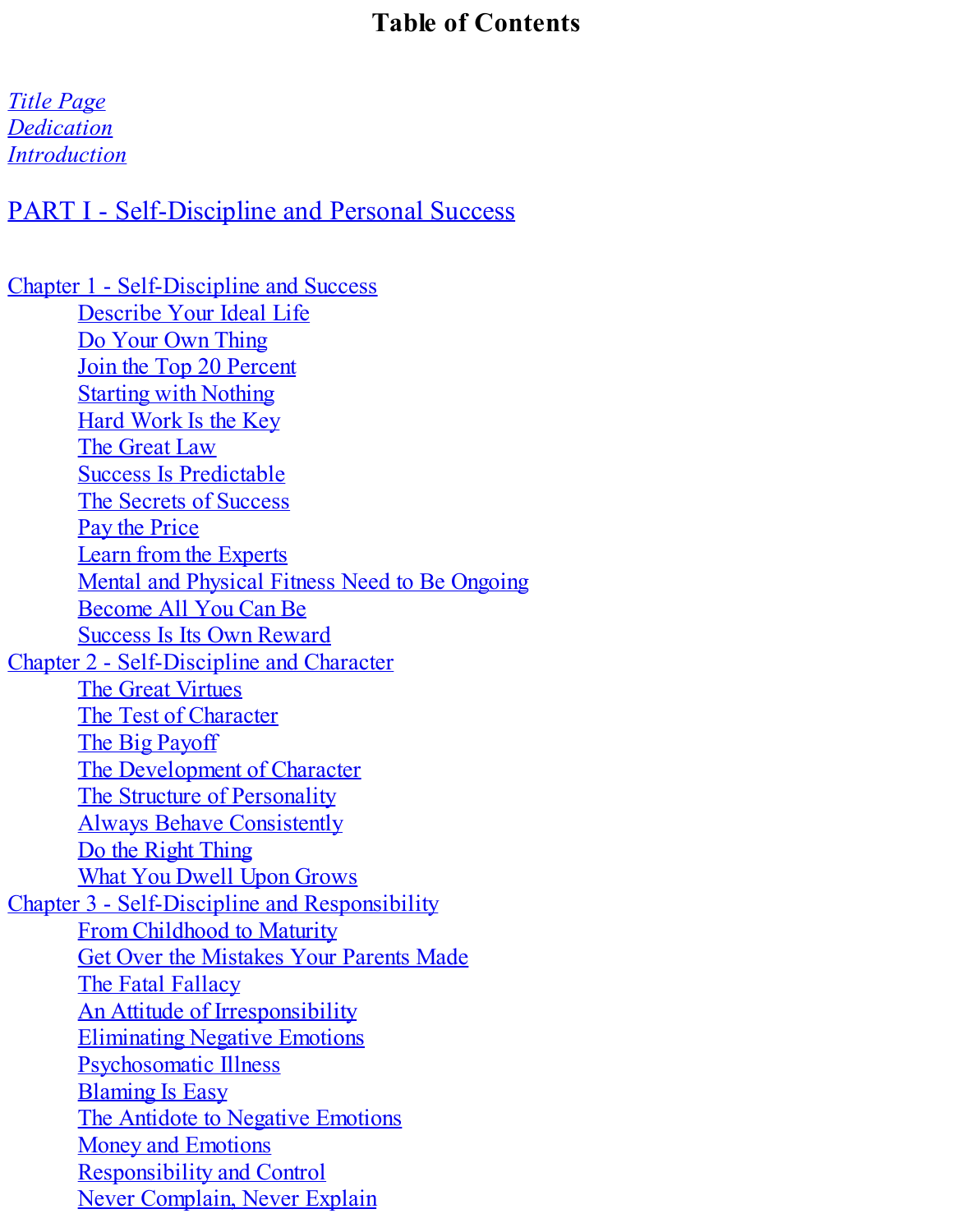[Self-Mastery](#page-66-0) and Self-Control The Only [Antidote](#page-67-0) Is Action Chapter 4 - [Self-Discipline](#page-68-0) and Goals The 3 [Percent](#page-69-0) Factor [Multiply](#page-70-0) Your Chances of Success The [Discipline](#page-71-0) of Writing Success Versus Failure [Mechanisms](#page-72-0) Take [Control](#page-73-0) of Your Life The [Seven-Step](#page-75-0) Method to Achieving Your Goals The [Ten-Goal](#page-78-0) Exercise [Select](#page-79-0) One Goal [Make](#page-80-0) a Plan Use ["Mindstorming"](#page-81-0) to Get Started The Great Law of [Cause](#page-82-0) and Effect Chapter 5 - [Self-Discipline](#page-84-0) and Personal Excellence Your Biggest [Investment](#page-85-0) You Are the [President](#page-86-0) What Got You Here Won't Get You Any [Further](#page-87-0) Join the Top 20 [Percent](#page-88-0) No Limits on Your [Potential](#page-89-0) The Keys to the [Twenty-First](#page-90-0) Century Ordinary into [Extraordinary](#page-91-0) Make a [Decision](#page-92-0) Follow the Leaders, Not the [Followers](#page-93-0) The [Answers](#page-96-0) Have All Been Found Set High [Income](#page-97-0) as a Goal Use the 3 Percent Formula to Invest in [Yourself](#page-98-0) Three Simple Steps to [Become](#page-100-0) the Best The [Achievement](#page-101-0) of Mastery Talent Is Not [Enough](#page-102-0) Two [Hours](#page-103-0) Each Day Will Get You to the Top Form the Habit of [Continuous](#page-104-0) Learning You Can Be Rich or Poor: It's Your [Decision](#page-105-0) [Increase](#page-106-0) Your Income 1,000 Percent One Half of 1 [Percent](#page-107-0) Per Week 26 [Percent](#page-108-0) Better Each Year [Seven](#page-109-0) Steps to the Top Be the [Best!](#page-112-0) Chapter 6 - [Self-Discipline](#page-113-0) and Courage Fears Can Be [Unlearned](#page-114-0) Fear [Paralyzes](#page-115-0) Action Do the [Opposite](#page-116-0) [Visualize](#page-117-0) Yourself as Unafraid Learn to [Speak](#page-119-0) on Your Feet [Eliminate](#page-120-0) Two Fears at Once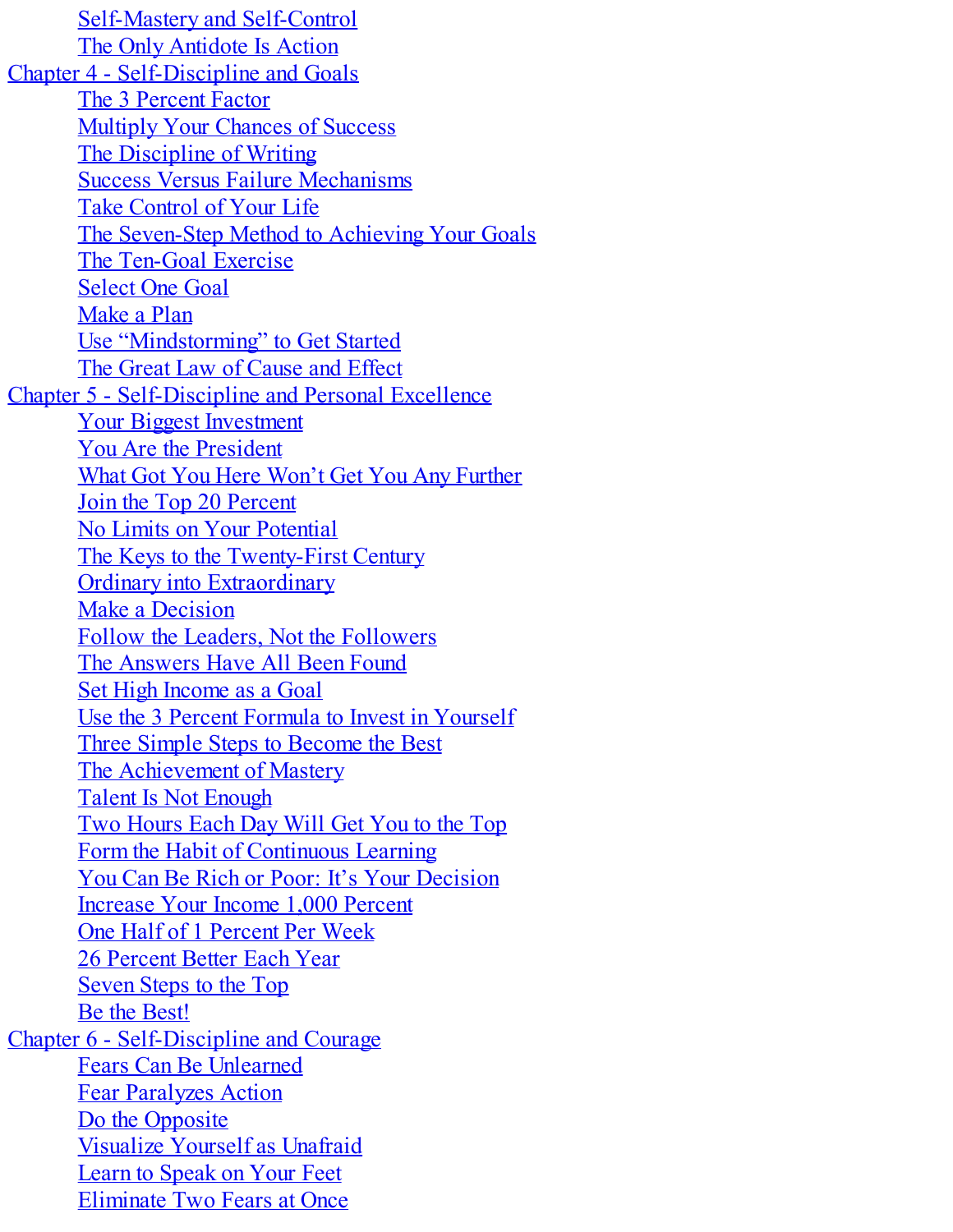[Confront](#page-121-0) Your Fears Move [Toward](#page-122-0) the Fear Leaders Have Two Types of [Courage](#page-123-0) Deal With the Fear [Directly](#page-124-0) The [Disaster](#page-125-0) Report The Real [Antidote](#page-126-0) Chapter 7 - [Self-Discipline](#page-127-0) and Persistence The Reward of [Persistence](#page-128-0) Your Ability to [Respond](#page-129-0) Optimism Gives You [Resilience](#page-130-0) Be [Proactive](#page-131-0) Versus Reactive [Look](#page-132-0) for the Gift Resolve in [Advance](#page-133-0)

#### PART II - [Self-Discipline](#page-135-0) in Business, Sales, and Finances

Chapter 8 - [Self-Discipline](#page-136-0) and Work Separate the Relevant from the [Irrelevant](#page-137-0) Develop an Excellent [Reputation](#page-138-0) The Law of Three Helps You [Prioritize](#page-139-0) [Calculate](#page-141-0) Your Hourly Rate Get on the Same Page About What Work Is Most [Important](#page-142-0) [Work](#page-143-0) All the Time You Work Who Works [Hardest?](#page-144-0) The Secret Survey Pay the [Price](#page-147-0) The Forty Plus [Formula](#page-148-0) Look the Part: Dress for [Success](#page-149-0) Chapter 9 - [Self-Discipline](#page-151-0) and Leadership Four Stages of [Development](#page-152-0) [Leaders](#page-153-0) Have Vision A Leader Is a [Standard](#page-154-0) Bearer [Walk](#page-155-0) the Talk Set the [Standards](#page-156-0) Set Values and [Principles](#page-157-0) Seven Principles of [Leadership](#page-158-0) The [Inevitable](#page-160-0) Crisis [Self-Control](#page-161-0) and Leadership [Leadership](#page-162-0) Qualities [Leaders](#page-163-0) Rise to the Top Chapter 10 - [Self-Discipline](#page-164-0) and Business The Law of [Competition](#page-165-0) The [Customer](#page-166-0) Is Always Right You Must Be [Better](#page-167-0) Challenge Your [Assumptions](#page-168-0)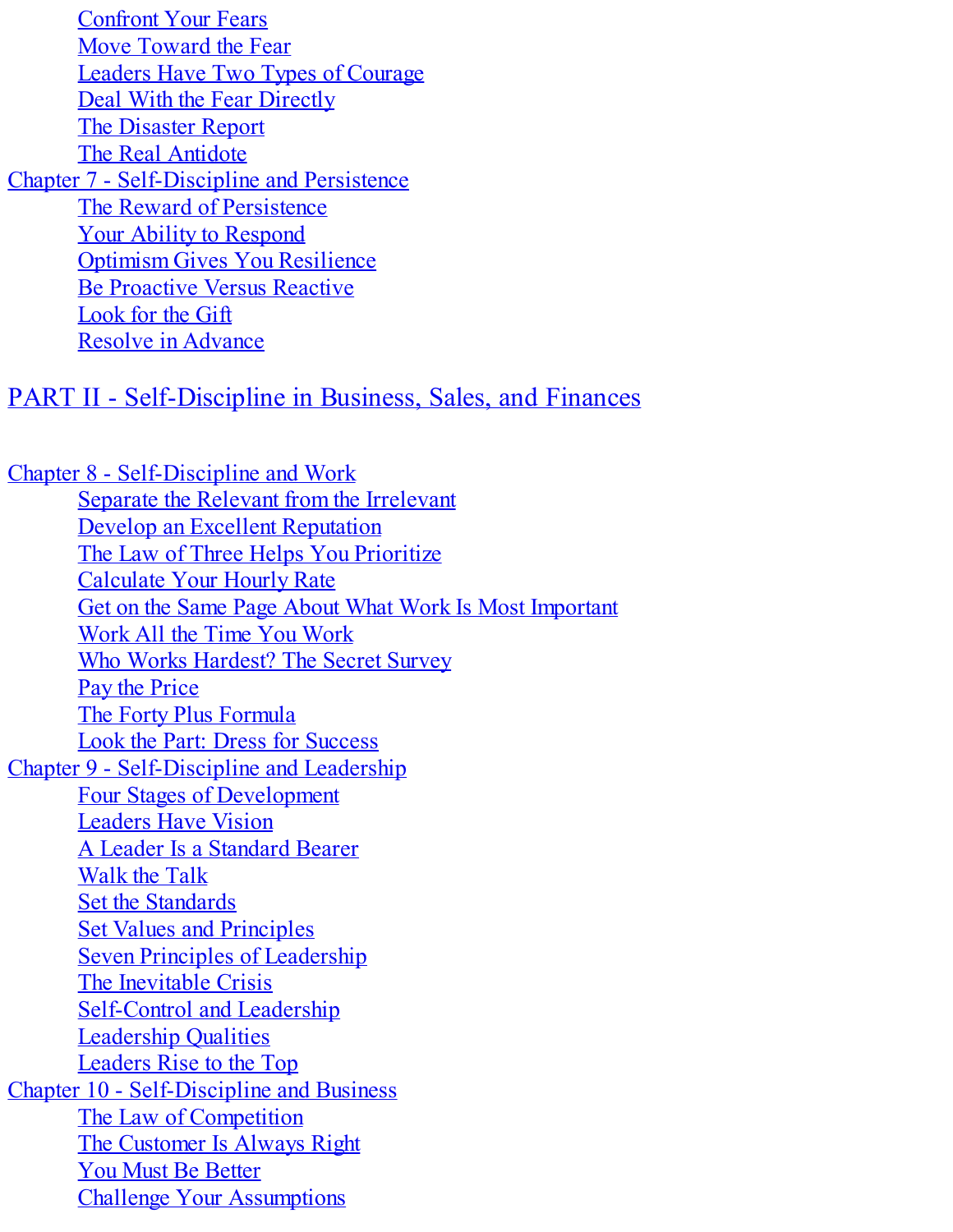Identify Your Ideal [Customer](#page-169-0) [Know](#page-170-0) Your True Costs The Purpose of a Business Is to Please Its [Customers](#page-171-0) Set High [Standards](#page-172-0) Think About the [Solution](#page-173-0) Chapter 11 - [Self-Discipline](#page-175-0) and Sales [Business](#page-176-0) Success or Failure The Discipline of [Generating](#page-177-0) Sales [Overcome](#page-179-0) Your Fear of Rejection Increase Face Time with [Customers](#page-180-0) and Prospects Remain Positive and [Optimistic](#page-181-0) How to [Double](#page-182-0) Your Sales Income Control Your Sales [Activities](#page-183-0) [Improve](#page-184-0) Your Ratios Keys to Sales [Success](#page-185-0) Start [Early](#page-186-0) Set Higher [Standards](#page-187-0) for Yourself All Sales Skills Are [Learnable](#page-188-0) Chapter 12 - [Self-Discipline](#page-190-0) and Money The Reasons for [Financial](#page-191-0) Failure [Spending](#page-192-0) Makes You Happy Rewire Your [Responses](#page-193-0) About Money Associate [Happiness](#page-194-0) with Saving Save [Throughout](#page-195-0) Your Lifetime Practice the 1 Percent [Formula](#page-196-0) The Payoff Is [Tremendous](#page-197-0) Income [Increases](#page-198-0) Don't Help Practice the Wedge [Principle](#page-199-0) The Miracle of [Compound](#page-200-0) Interest Chapter 13 - [Self-Discipline](#page-201-0) and Time Management You Can't ["Save"](#page-202-0) Time Assess the True Value of [Everything](#page-203-0) You Do Personal [Strategic](#page-204-0) Planning Think [Before](#page-205-0) You Act Priorities versus [Posteriorities](#page-206-0) Identify the [Consequences](#page-207-0) [Managing](#page-208-0) Your Time Practice [Single-Handling](#page-209-0) 1,000 Percent Return on [Investment](#page-210-0) Keep [Yourself](#page-211-0) Focused **Start [Today](#page-213-0)** Chapter 14 - [Self-Discipline](#page-214-0) and Problem Solving The Inevitable and [Unavoidable](#page-215-0) Crisis [Perform](#page-216-0) at Your Best Keep Your Mind [Clear](#page-217-0)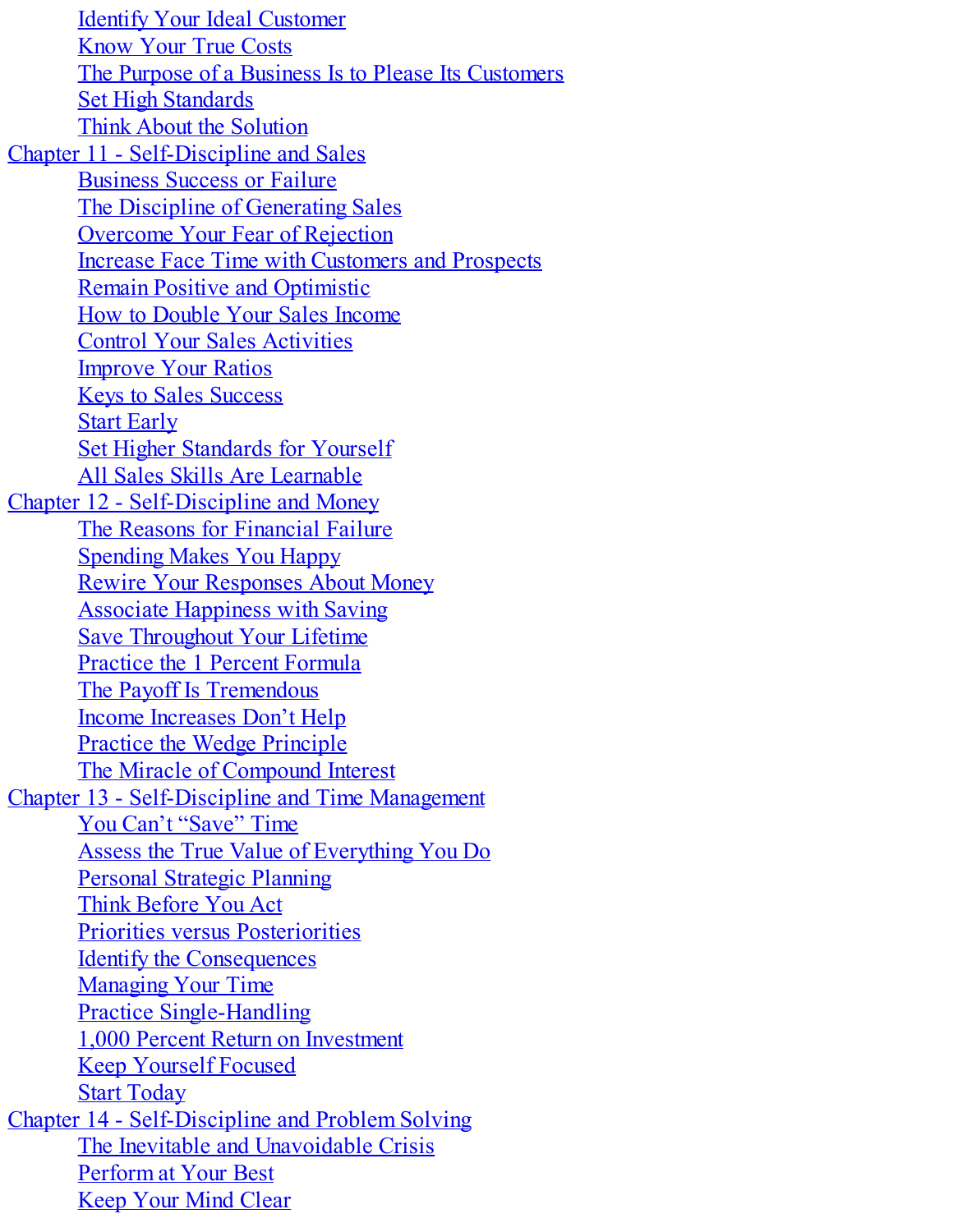**[Stepping](#page-218-0) Stones to Success** A Nine-Step Method for Solving Problems [Effectively](#page-219-0) The Big [Reward](#page-222-0) The [Determinant](#page-223-0) of Your Success

#### PART III - [Self-Discipline](#page-224-0) and the Good Life

Chapter 15 - [Self-Discipline](#page-225-0) and Happiness The Law of [Control](#page-226-0) The Reason for [Happiness](#page-228-0) Happiness Is a [By-Product](#page-229-0) Five [Ingredients](#page-230-0) of Happiness Five [Ingredients](#page-231-0) of Happiness Never Be [Satisfied](#page-235-0) Chapter 16 - [Self-Discipline](#page-236-0) and Personal Health [Living](#page-237-0) a Long Life Seven Key [Health](#page-238-0) Habits The Five Ps of [Excellent](#page-239-0) Health Get Your Weight Under [Control](#page-241-0) [Change](#page-242-0) Your Set Point The Fatal Flaw in [Dieting](#page-243-0) The Formula for [Permanent](#page-244-0) Weight Loss Live to Be One [Hundred](#page-246-0) Chapter 17 - [Self-Discipline](#page-247-0) and Physical Fitness Listen to the [Experts](#page-248-0) Get [Started](#page-249-0) First Thing Trick [Yourself](#page-250-0) Increase Your [Intelligence](#page-251-0) Make [Exercise](#page-252-0) a Part of Your Lifestyle Join an [Organized](#page-253-0) Sport [Develop](#page-254-0) New and Better Habits Chapter 18 - [Self-Discipline](#page-256-0) and Marriage The Key to a Happy [Marriage](#page-257-0) Birds of a [Feather](#page-258-0) Love Is Our [Greatest](#page-259-0) Need in Life Different Strokes Require Tolerance and [Understanding](#page-260-0) Male-Female [Communication](#page-261-0) Styles [Relationship-Building](#page-262-0) Takes Effort The [Disciplines](#page-263-0) of Listening Total [Commitment](#page-265-0) Is Essential Be [Willing](#page-266-0) to Change The Four [Questions](#page-267-0) You Should Ask Your [Spouse](#page-268-0) Should Be Your Best Friend Chapter 19 - [Self-Discipline](#page-270-0) and Children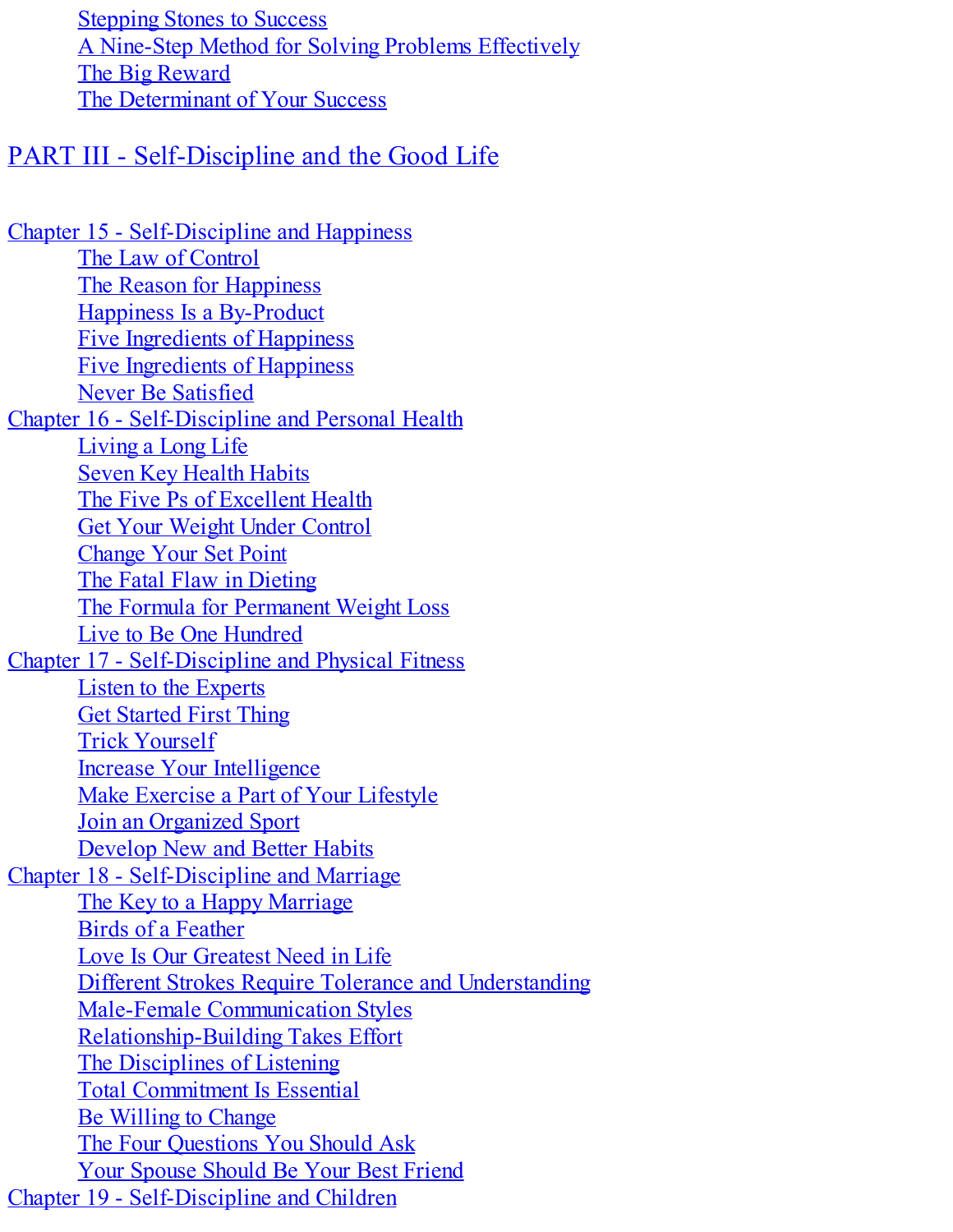Your Greatest [Responsibility](#page-271-0) How [Children](#page-272-0) Spell "Love" Setting New [Priorities](#page-273-0) [Long-Term](#page-274-0) Thinking The [Greatest](#page-275-0) Gift Is Love Discipline Versus [Development](#page-276-0) **[Question](#page-277-0) Your Beliefs** Set a Good [Example](#page-278-0) Be a Role [Model](#page-279-0) **Building [Character](#page-280-0)** [Always](#page-281-0) Tell the Truth The Foundation of [Self-Confidence](#page-282-0) The Power of [Forgiveness](#page-283-0) [Teaching](#page-284-0) Your Children Is Never Ending Be Their Role [Model](#page-285-0) Chapter 20 - [Self-Discipline](#page-286-0) and Friendship The Core of [Personality](#page-287-0) The Key to [Happiness](#page-288-0) The Law of [Indirect](#page-289-0) Effort Raise Other People's [Self-Esteem](#page-290-0) Seven Ways to Make People Feel [Important](#page-291-0) Be [Concerned](#page-295-0) About Other People Chapter 21 - [Self-Discipline](#page-297-0) and Peace of Mind Outer Versus Inner [Success](#page-298-0) The [Need](#page-299-0) to Be Right Refuse to Blame Anyone for [Anything](#page-300-0) Give Up Your [Suffering](#page-301-0) Practice [Forgiveness](#page-302-0) The [Forgetting](#page-303-0) Curve Get [Over](#page-304-0) It and Get On with It [Forgiveness](#page-305-0) Is Selfish Accept [Responsibility](#page-306-0) and Forgive

*[Copyright](#page-307-0) Page*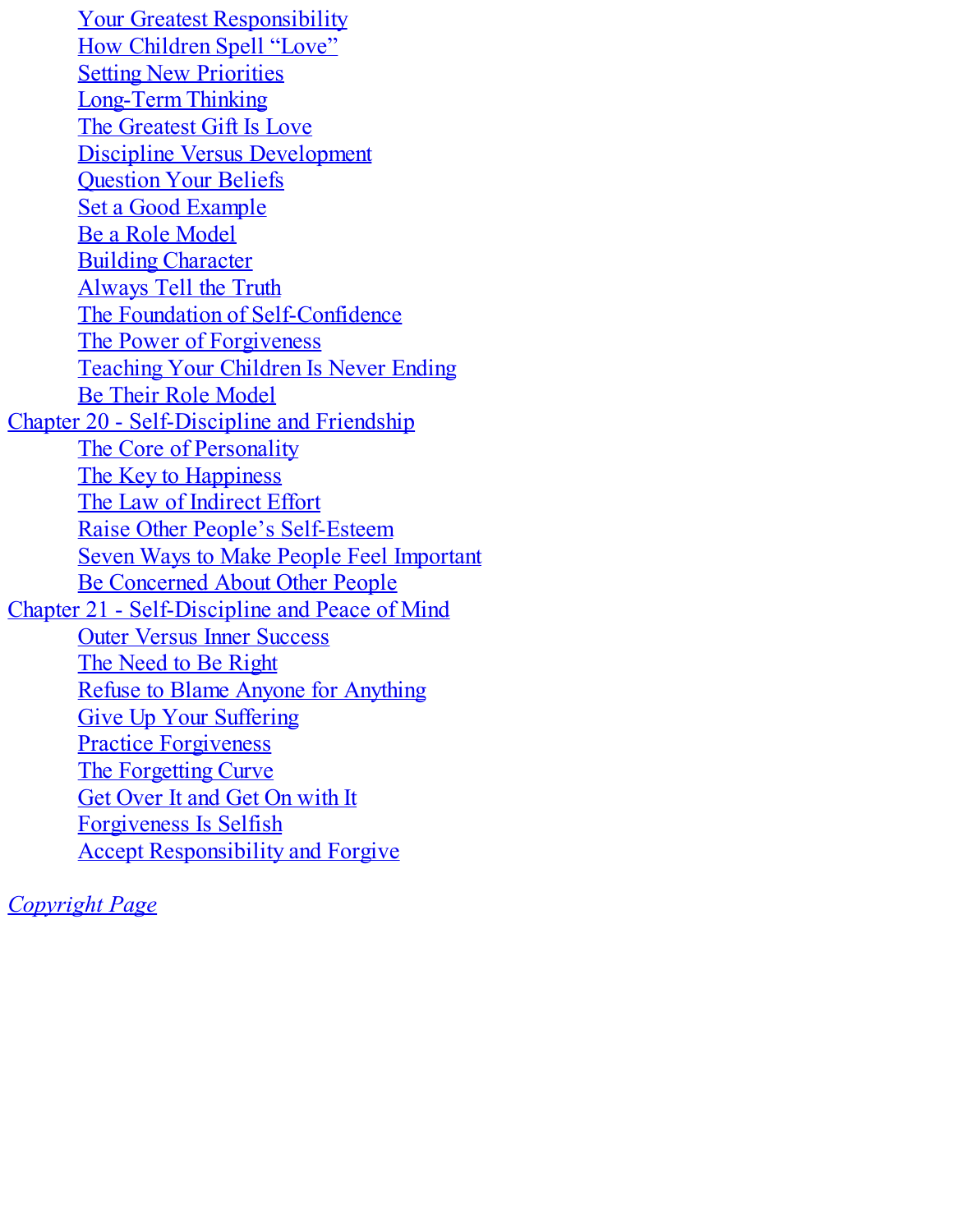# Excuses!

The Power of Self-Discipline

# **BRIAN TRACY**

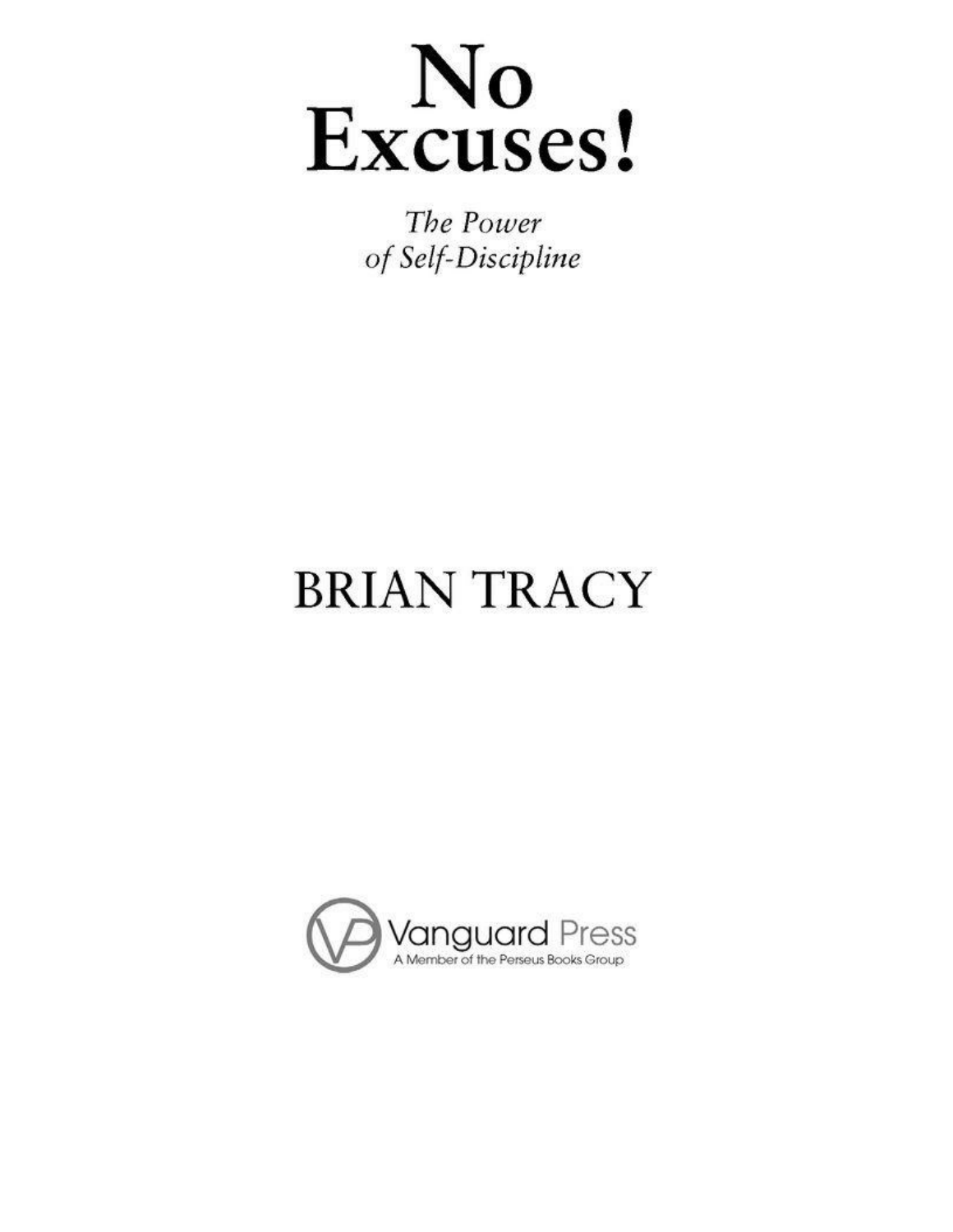<span id="page-8-0"></span>*This book is fondly dedicated to my friend and partner Eric Berman, one of the most disciplined and determined people I have ever met.*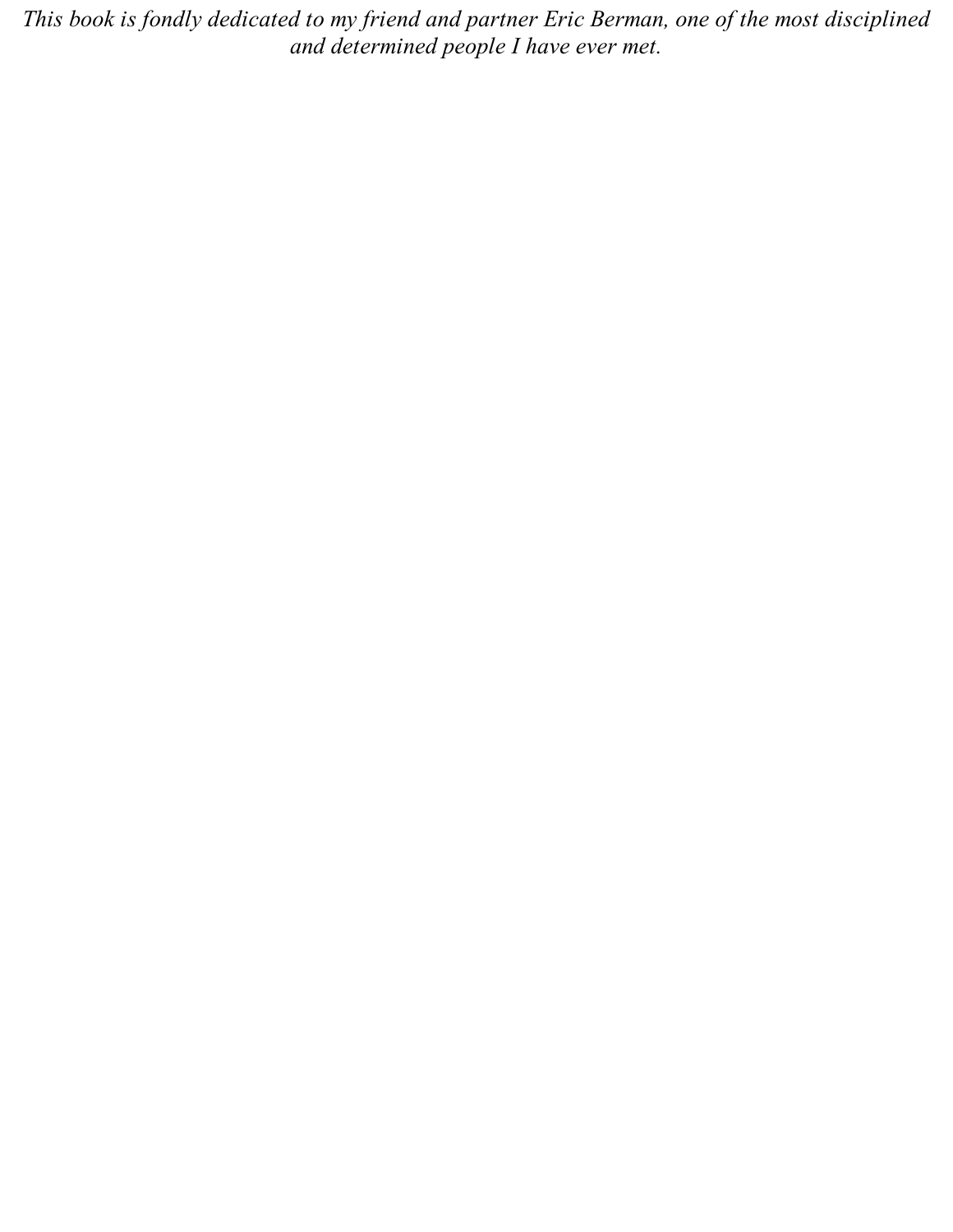## **Introduction: The Miracle of Self-Discipline**

<span id="page-9-0"></span>*"There are a thousand excuses for failure but never a good reason."*

*—MARK TWAIN*

Why are some people more successful than others? Why do some people make more money, live happier lives, and accomplish much more in the same number of years than the great majority? What is the real "secret of success?"

Often I begin a seminar with a little exercise. I ask the audience, "How many people here would like to double their income?"

Almost everyone smiles and raises their hands. I then ask, "How many people here would like to lose weight? Get out of debt? Achieve financial independence?"

Again, everyone smiles, some people cheer, and they all raise their hands. Then I say, "Wonderful! These are great goals that everyone has. We all want to make more money, spend more time with our families, be fit and trim, and achieve financial independence.

"Not only do we all want the same things, but we all know what we have to do to achieve them. And we all intend to do those things, *sometime*. But before we get started, we decide that we need to take a little vacation to a wonderful fantasy place called 'Someday Isle.'

"We say that 'Someday I'll read that book. Someday I'll start that exercise program. Someday I'll upgrade my skills and earn more money. Someday I'll get my finances under control and get out of debt. Someday I'll do all those things that I know I need to do to achieve all my goals. Someday.'"

Probably 80 percent of the population lives on Someday Isle most of the time. They think and dream and fantasize about all the things they are going to do "someday."

And who are they surrounded by on Someday Isle? Other people on Someday Isle! And what is the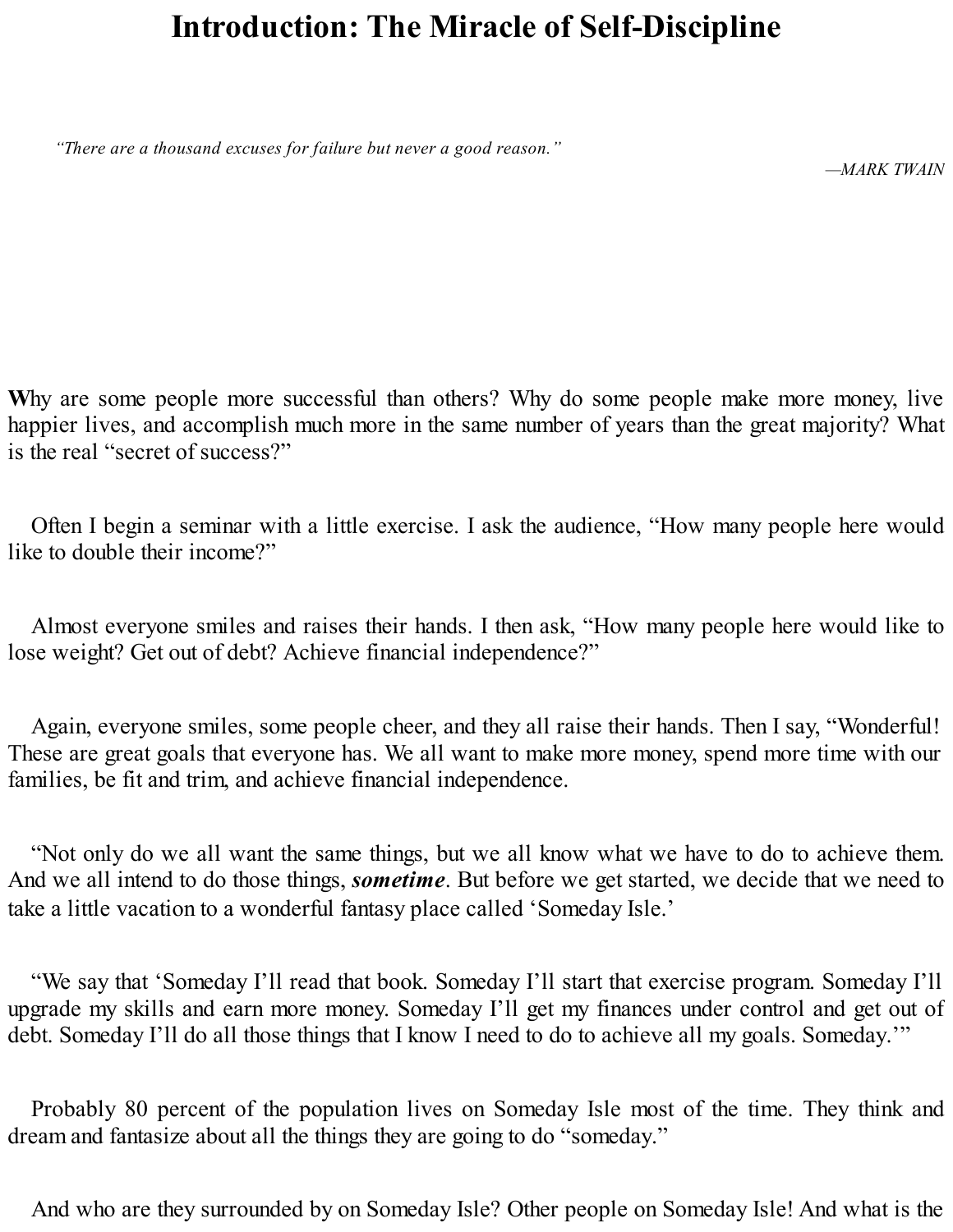chief topic of conversation on Someday Isle? Excuses! They all sit around and swap excuses for being on the island.

"Why are you here?" they ask each other.

Not surprising, their excuses are largely the same: "I didn't have a happy childhood," "I didn't get a good education," "I don't have any money," "My boss is really critical," "My marriage is no good," "No one appreciates me," or "The economy is terrible."

They have come down with the disease of "excusitis," which is invariable fatal to success. They all have good intentions, but as everyone knows, "The road to hell is paved with good intentions."

The first rule of success is simple: Vote yourself off the island!

No more excuses! Do it or don't do it—but don't make excuses. Stop using your incredible brain to think up elaborate rationalizations and justifications for not taking action. Do something. Do anything. Get on with it! Repeat to yourself: "If it's to be, it's up to me!"

Losers make excuses; winners make progress. Now, how can you tell if your favorite excuse is valid or not? It's simple. Look around and ask, "Is there anyone else who has my same excuse who is successful anyway?"

When you ask this question, if you are honest, you will have to admit that there are thousands and even millions of people who have had it far worse than you have who have gone on to do wonderful things with their lives. And what thousands and millions of others have done, you can do as well—if you try.

It has been said that if people put as much energy into achieving their goals as they spend making up excuses for failure, they would actually surprise themselves. But first, you have to vote yourself off the island.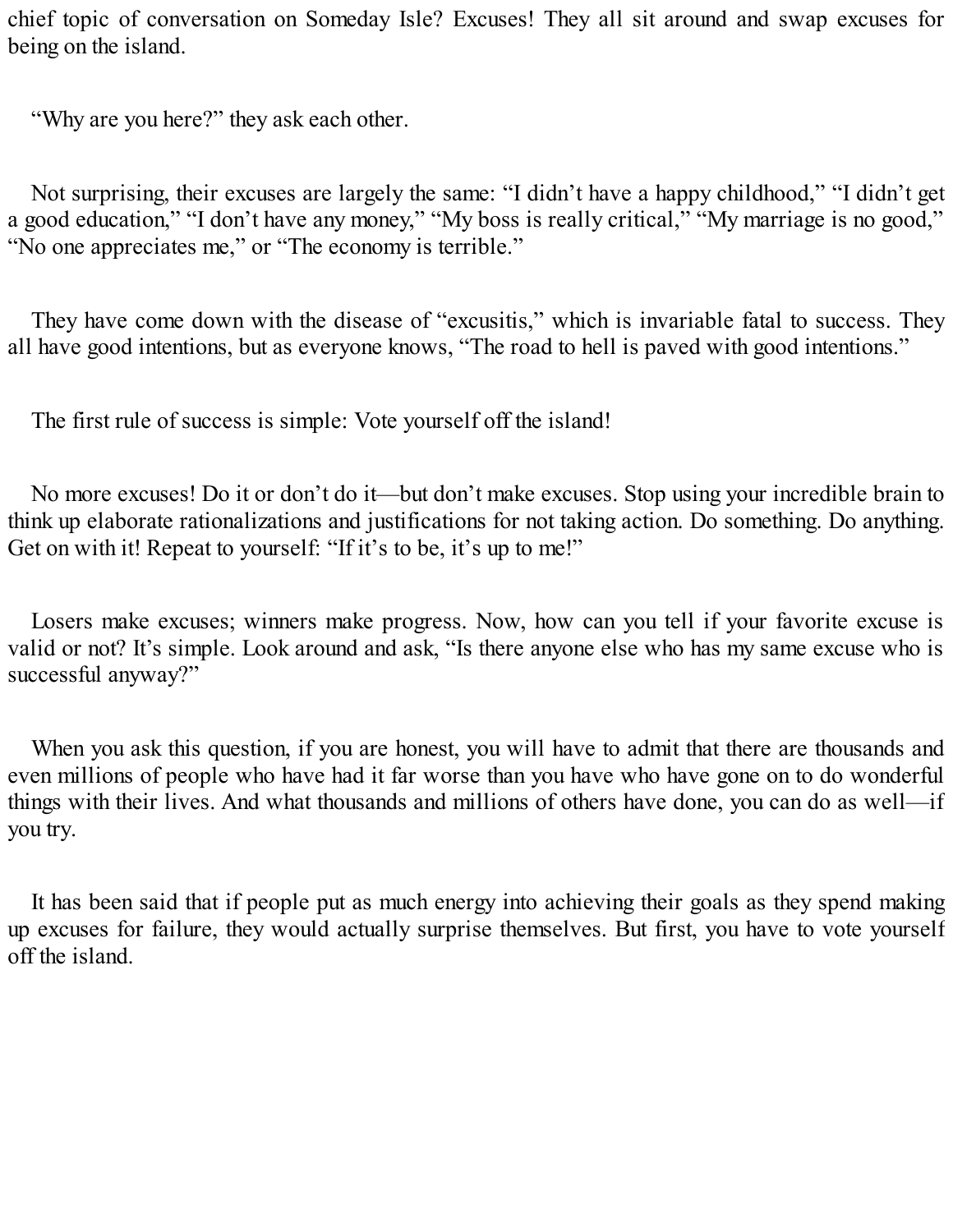#### **Humble Beginnings**

Very few people start off with many advantages. Personally, I did not graduate from high school. I worked at laboring jobs for several years. I had limited education, limited skills, and a limited future. And then I began asking that question: "Why are some people more successful than others?" This question changed my life.

Over the years, I have read thousands of books and articles on the subjects of success and achievement. It seems that the reasons for these accomplishments have been discussed and written about for more than 2,000 years, in every conceivable way.

One quality that most philosophers, teachers, and experts agree on is the importance of selfdiscipline. Discipline is what you must have to resist the lure of excuses.

It is self-discipline that enables you to "vote yourself off the island." It is the key to a great life and, without it, no lasting success is possible.

The development of self-discipline changed my life, and it will change yours as well. By continually demanding more from myself, I became successful in sales and then in management. I caught up on my schooling and took an MBA degree in my thirties, which required thousands of hours of determined study. I imported Suzuki vehicles into Canada before anyone else, set up sixty-five dealerships, and sold \$25 million worth of the vehicles, and this is all after I had started with no knowledge of the industry. What I had, however, was the discipline and determination to learn what I needed to know and then apply what I needed to do.

I got into real estate development with no knowledge or experience, applied the power of discipline, which was then backed by hundreds of hours of work and study. I then went on to build shopping centers, industrial parks, office buildings, and residential subdivisions.

With self-discipline, I have built successful businesses in training, consulting, speaking, writing, recording, and distribution. My audio and video programs, books, seminars, and training programs have sold more than \$500 million in thirty-six languages and fifty-four countries. Over the years I have consulted for more than 1,000 companies and trained more than 5 million people in live seminars and talks. In every case, the practice of self-discipline has been essential to my success.

I discovered that you can achieve almost any goal you set for yourself if you have the discipline to pay the price, to do what you need to do, and to never give up.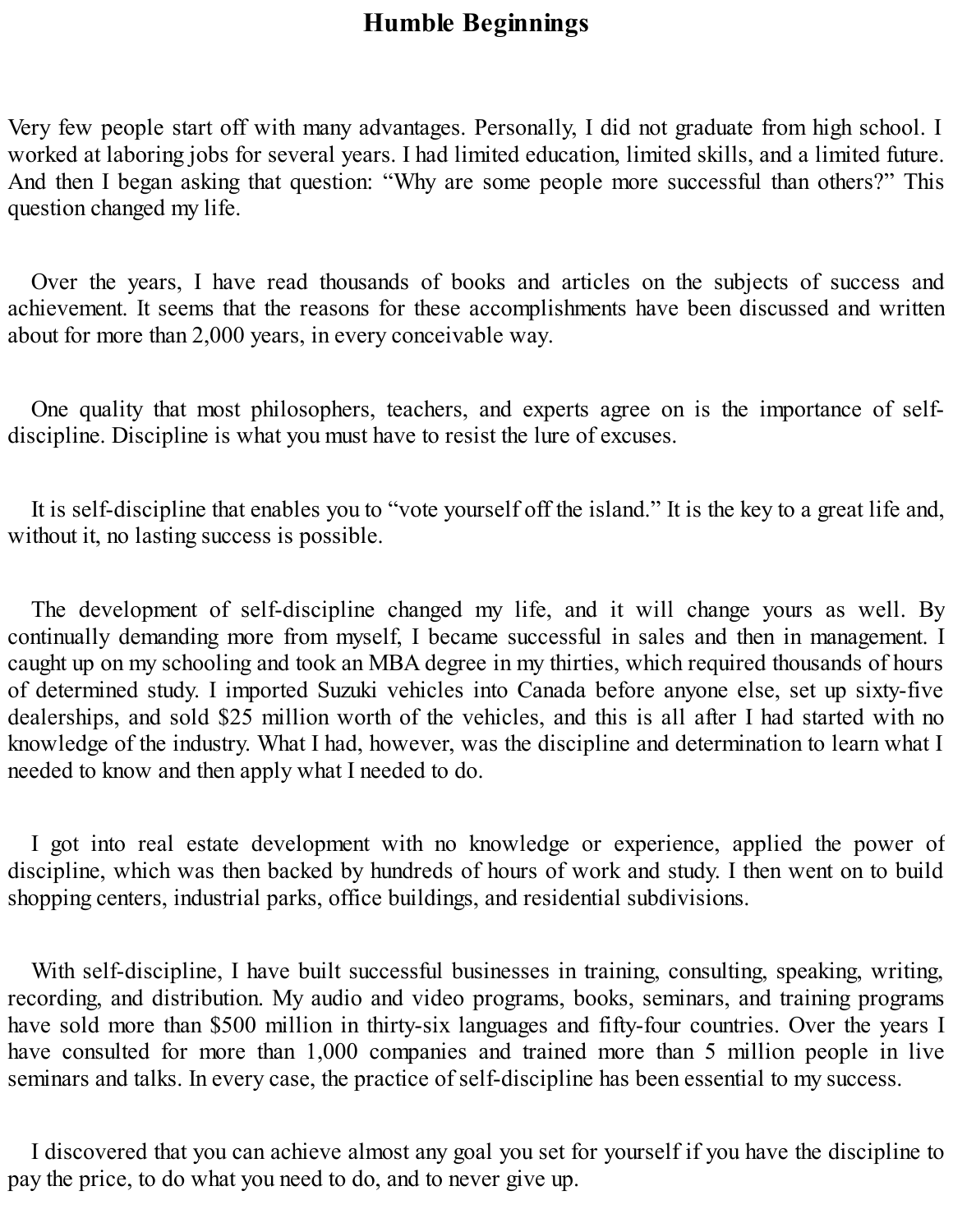#### **Who Should Read This Book?**

This book is written for ambitious, determined men and women who want to achieve everything that is possible for them in life. It is written for people who are "hungry" to do more, to have more, and to be more than they ever have been before.

Perhaps the most important insight of all with regard to success is that to achieve greatly, you must become a different person. It is not the material things you accomplish or acquire that matter so much as it is the *quality of the person you must become* to accomplish well above the average. The development of self-discipline is the high road that makes everything possible for you.

This book will serve as your step-by-step guide to becoming a remarkable person who is capable of remarkable achievements.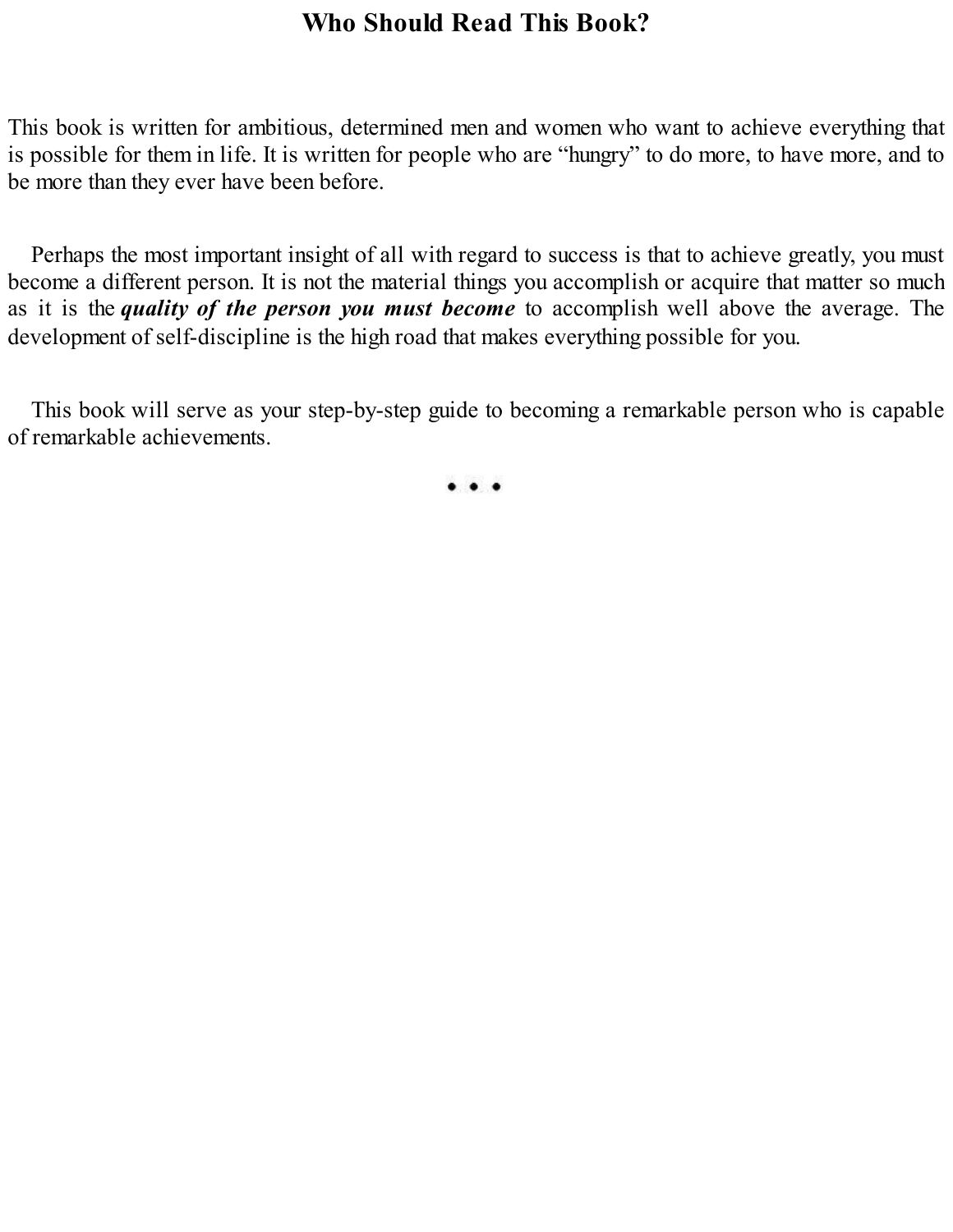#### **A Chance Encounter Reveals the Reason for Success**

Some years ago, I was attending a conference in Washington, D.C. During the lunch break I was eating at a nearby Food Fair. The area was crowded, so I sat down at the last open table by myself, even though it was a table for four.

A few minutes later, an older gentlemen and a younger woman who appeared to be his assistant came along, carrying trays of food and obviously looking for a place to sit.

Having lots of room at my table, I immediately arose and invited the older gentlemen to join me. He was hesitant, but I insisted. Finally, he sat down, quite thankfully, and we began to chat over lunch.

It turned out that his name was Kop Kopmeyer. As it happened, I immediately knew who he was. He was a legend in the field of success and achievement. Kop Kopmeyer had written four bestselling books, each of which contained 250 success principles that he had derived from more than fifty years of research and study. I had read all four books from cover to cover, each more than once.

After we had chatted for a while, I asked him the question that many people in this situation would ask: "Of all the 1,000 success principles that you have discovered, which do you think is the most important?"

He smiled at me with a twinkle in his eye, as if he had been asked this question many times, and he replied without hesitating, "The most important success principle of all was stated by Elbert Hubbard, one of the most prolific writers in American history, at the beginning of the twentieth century. He said, *'Self-discipline is the ability to do what you should do, when you should do it, whether you feel like it or not.'*"

He went on to say, "There are 999 other success principles that I have found in my reading and experience, but without self-discipline, none of them work. With self-discipline, they all work."

Thus, self-discipline is the key to personal greatness. It is the magic quality that opens all doors for you and makes everything else possible. With self-discipline, the average person can rise as far and as fast as his talents and intelligence can take him. But without self-discipline, a person with every blessing of background, education, and opportunity will seldom rise above mediocrity.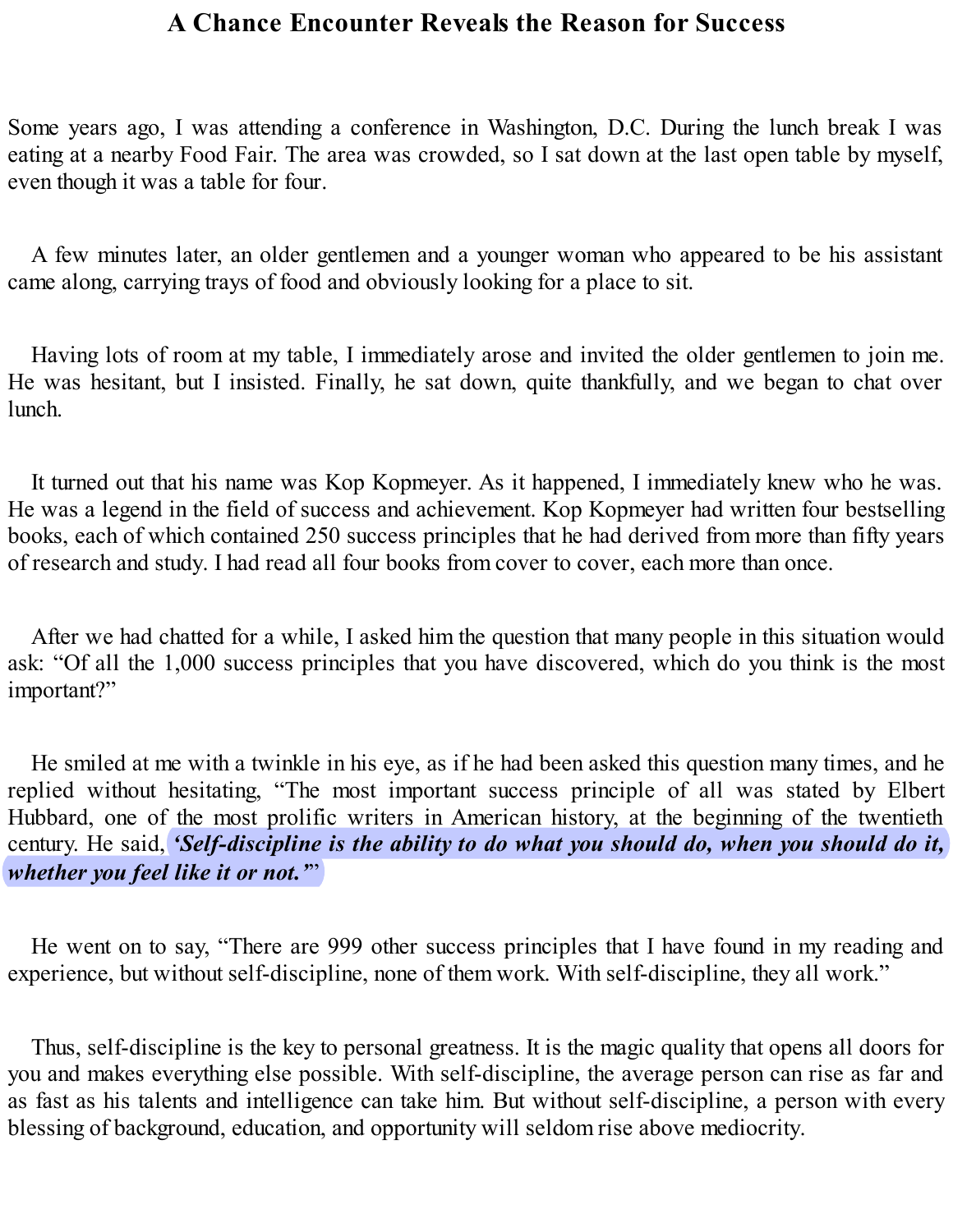#### **Your Two Worst Enemies**

Just as self-discipline is the key to success, the *lack* of self-discipline is the major cause of failure, frustration, underachievement, and unhappiness in life. It causes us to make excuses and sell ourselves short.

Perhaps the two biggest enemies of success, happiness and personal fulfillment, are first the Path of Least Resistance and, second, the Expediency Factor.

The Path of Least Resistance is what causes people to take the easy way in almost every situation. They seek shortcuts to everything. They arrive at work at the last minute and leave at the first opportunity. They look for get-rich-quick schemes and easy money. Over time, they develop the habit of always seeking an easier, faster way to get the things they want rather than doing what is hard but necessary to achieve real success.

The Expediency Factor, which is an extension of the law of least resistance, is even worse when leading people to failure and underachievement. This principle says, "People invariably seek the fastest and easiest way to get the things they want, right now, with little or no concern for the longterm consequences of their behaviors." In other words, most people do what is *expedient,* what is fun and easy rather than what is *necessary* for success.

Every day, and every minute of every day, there is a battle going on inside of you between doing what is right, hard, and necessary (like the angel on one shoulder) or doing what is fun, easy, and of little or no value (like the devil on your other shoulder). Every minute of every day, you must fight and win this battle with the Expediency Factor and resist the pull of the Path of Least Resistance if you truly desire to become everything you are capable of becoming.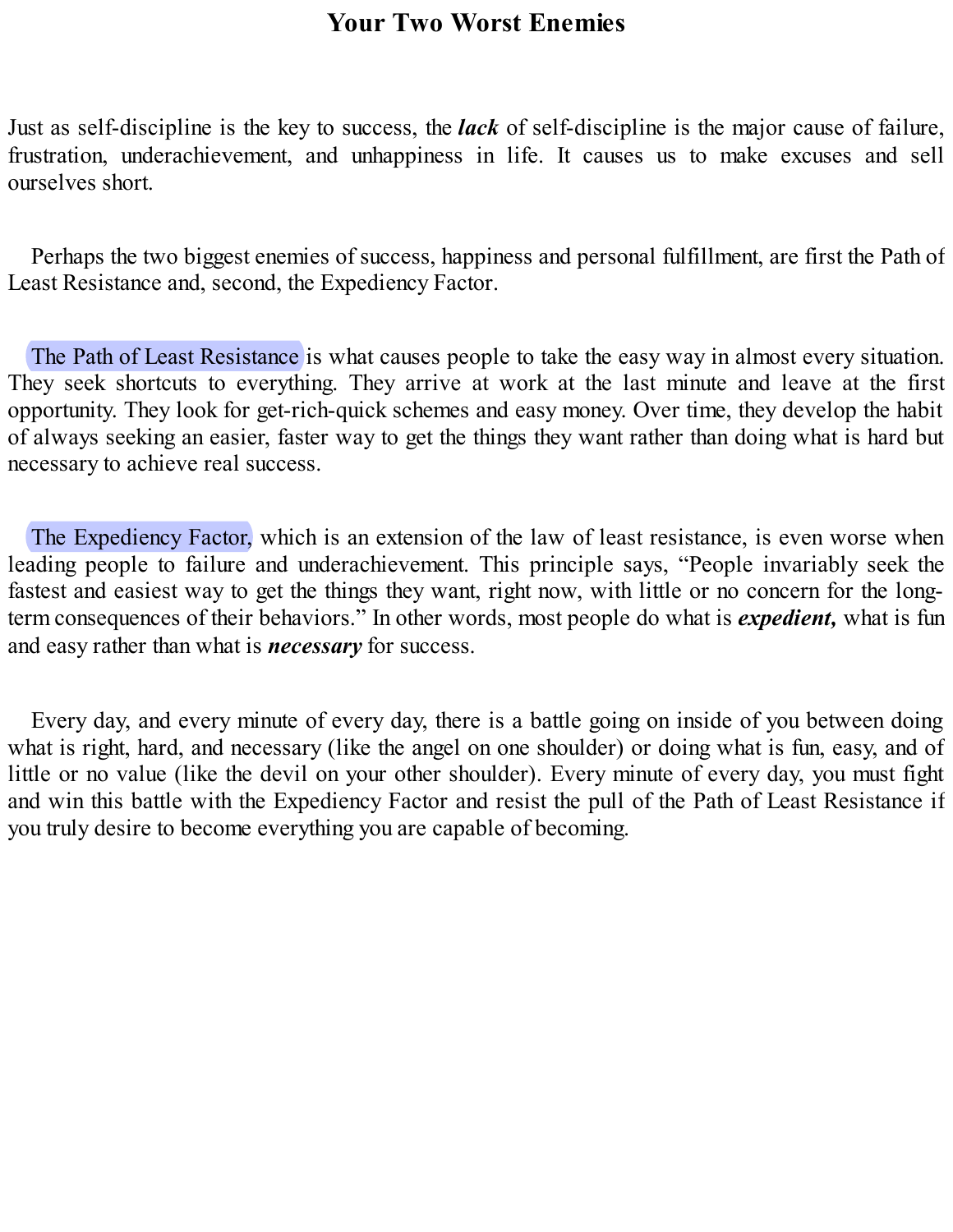#### **Take Control of Yourself**

Another definition of self-discipline is *self-mastery*. Success is possible only when you can master your own emotions, appetites, and inclinations. People who lack the ability to master their appetites become weak and dissolute, as well as unreliable in other things as well.

Self-discipline can also be defined as *self-control*. Your ability to control yourself and your actions, control what you say and do, and ensure that your behaviors are consistent with your longterm goals and objectives is the mark of the superior person.

Discipline has been defined as *self-denial*. This requires that you deny yourself the easy pleasures, the temptations that lead so many people astray, and instead discipline yourself to do only those things that you know are right for the long term and appropriate for the moment.

Self-discipline requires *delayed gratification*, the ability to put off satisfaction in the short term in order to enjoy greater rewards in the long term.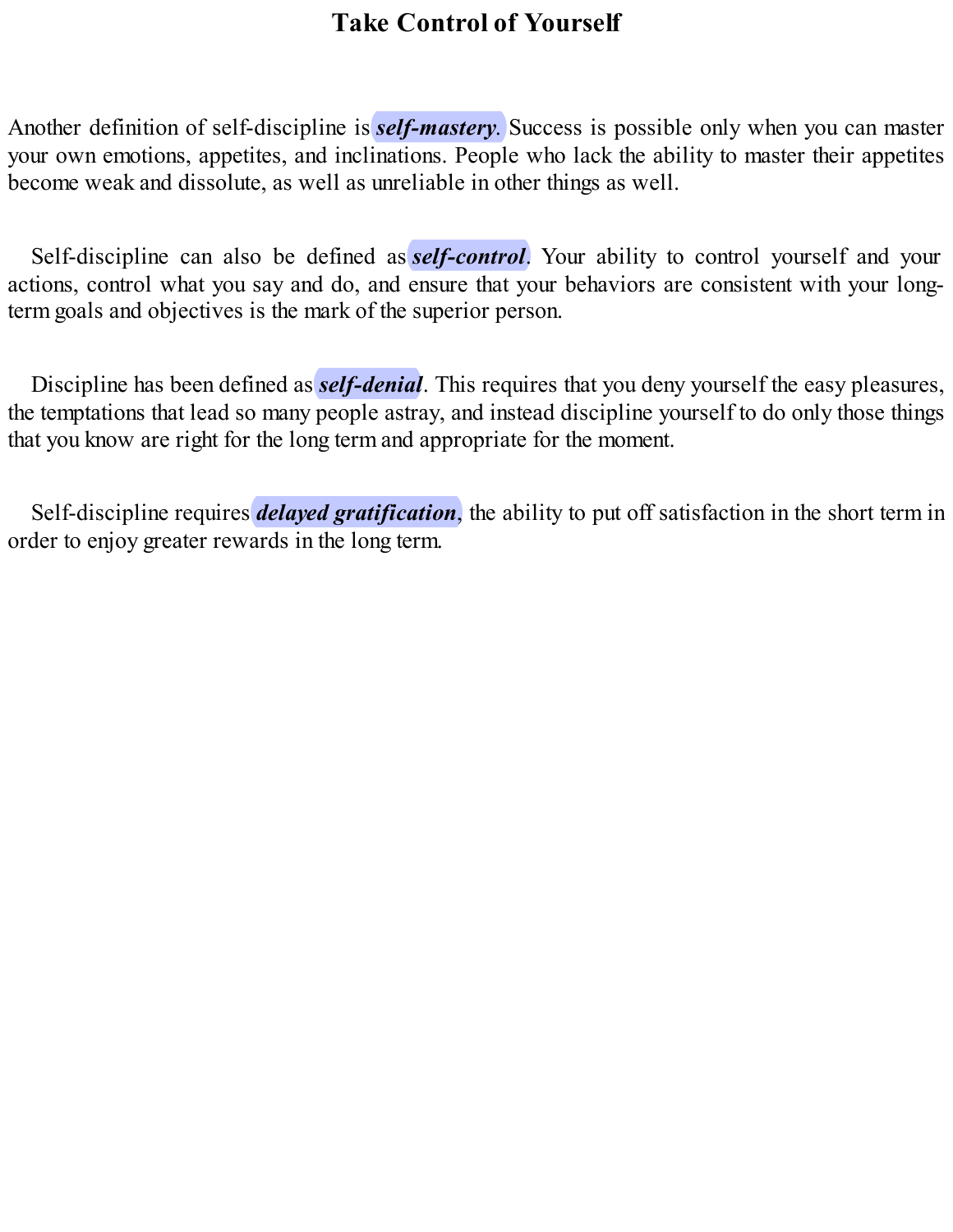#### **Think Long Term**

Sociologist Dr. Edward Banfield of Harvard University conducted a fifty-year study into the reasons for upward socioeconomic mobility in America. He concluded that the most important single attribute of people who achieved great success in life was "long time perspective." Banfield defined "time perspective" as "the amount of time an individual takes into consideration when determining his present actions."

In other words, the most successful people are long-term thinkers. They look into the future as far as they can to determine the kind of people they want to become and the goals they want to achieve. They then come back to the present and determine the things that they will have to do—or not do—to achieve their desired futures.

This practice of long-term thinking applies to work, career, marriage, relationships, money, and personal conduct—each of which is covered in the pages ahead. Successful people make sure that everything they do in the short term is consistent with where they want to end up in the long term. They practice self-discipline at all times.

Perhaps the most important word in long-term thinking is *sacrifice*. Superior people have the ability to throughout their lives make sacrifices in the short term, both large and small, so as to assure greater results and rewards in the long term.

You see this willingness to sacrifice in people who spend many hours and even years preparing, studying, and upgrading their skills to make themselves more valuable so that they can have a better life in the future, rather than spending most of their time socializing and having fun in the present.

Longfellow once wrote:

*"Those heights by great men, won and kept, Were not achieved by sudden flight. But they, while their companions slept, Were toiling upward in the night."*

Your ability to think, plan, and work hard in the short term and to discipline yourself to do what is right and necessary before you do what is fun and easy is the key to creating a wonderful future for yourself.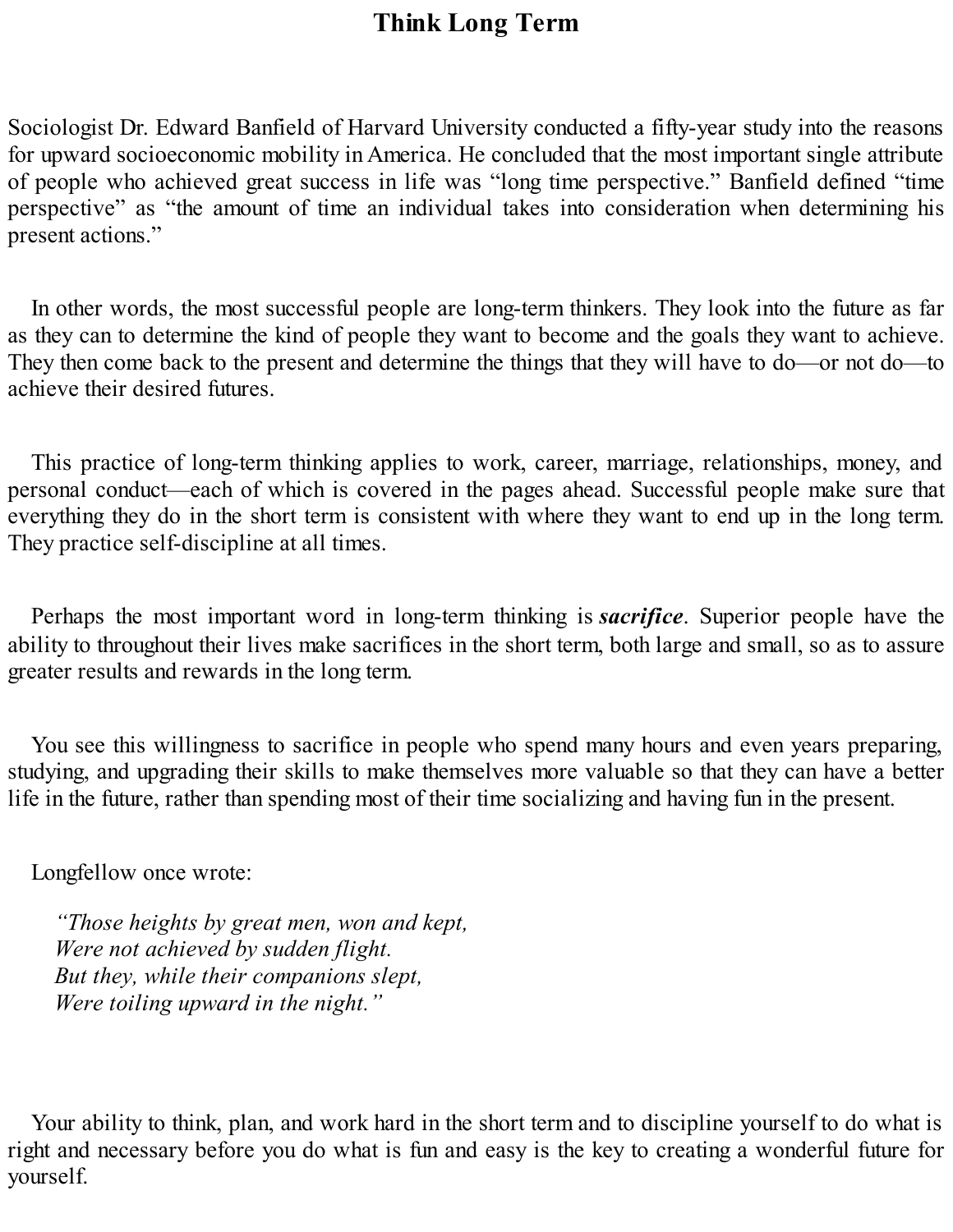Your ability to think long term is a developed skill. As you get better at it, you become more able to predict with increasing accuracy what is likely to happen to you in the future as the result of your actions in the present. This is a quality of the superior thinker.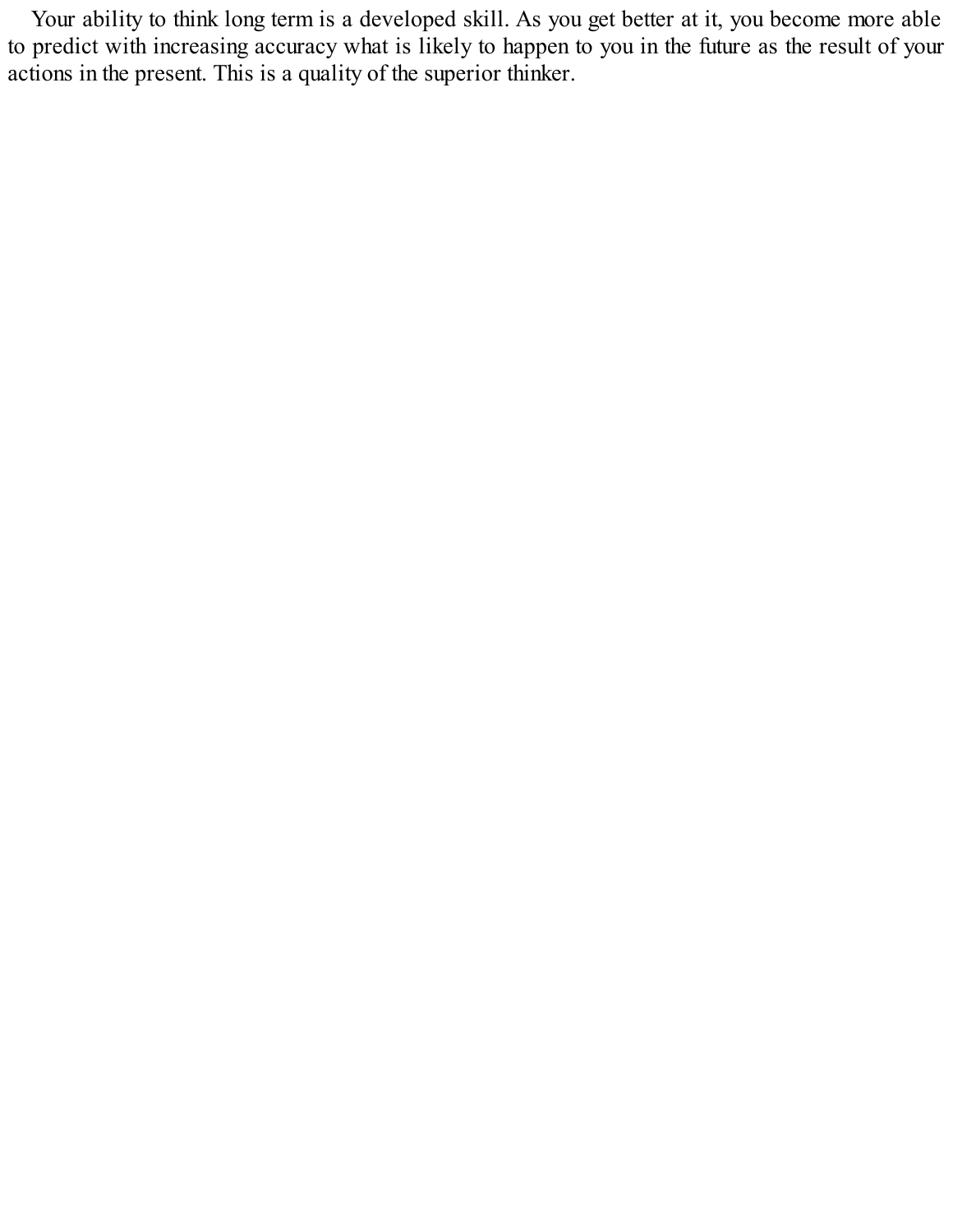#### **Short-Term Gain Can Cause Long-Term Pain**

There are two laws that you fall victim to when you fail to practice self-discipline. The first is called the "Law of Unintended Consequences." This law states that "the unintended consequences of an action can be far worse than the intended consequences of that behavior because of a lack of longterm thinking."

The second is the "Law of Perverse Consequences," which says that "a short-term action aimed at immediate gratification can lead to perverse, or the opposite, consequences from those at which it was aimed."

For example, you might make an investment of time, money, or emotion with the desire and intent to be better off and happier as a result. But because you acted without carefully thinking or doing your homework, the consequences of your behavior turned out to be far worse than if you had done nothing at all. Every person has had this experience, and usually more than once.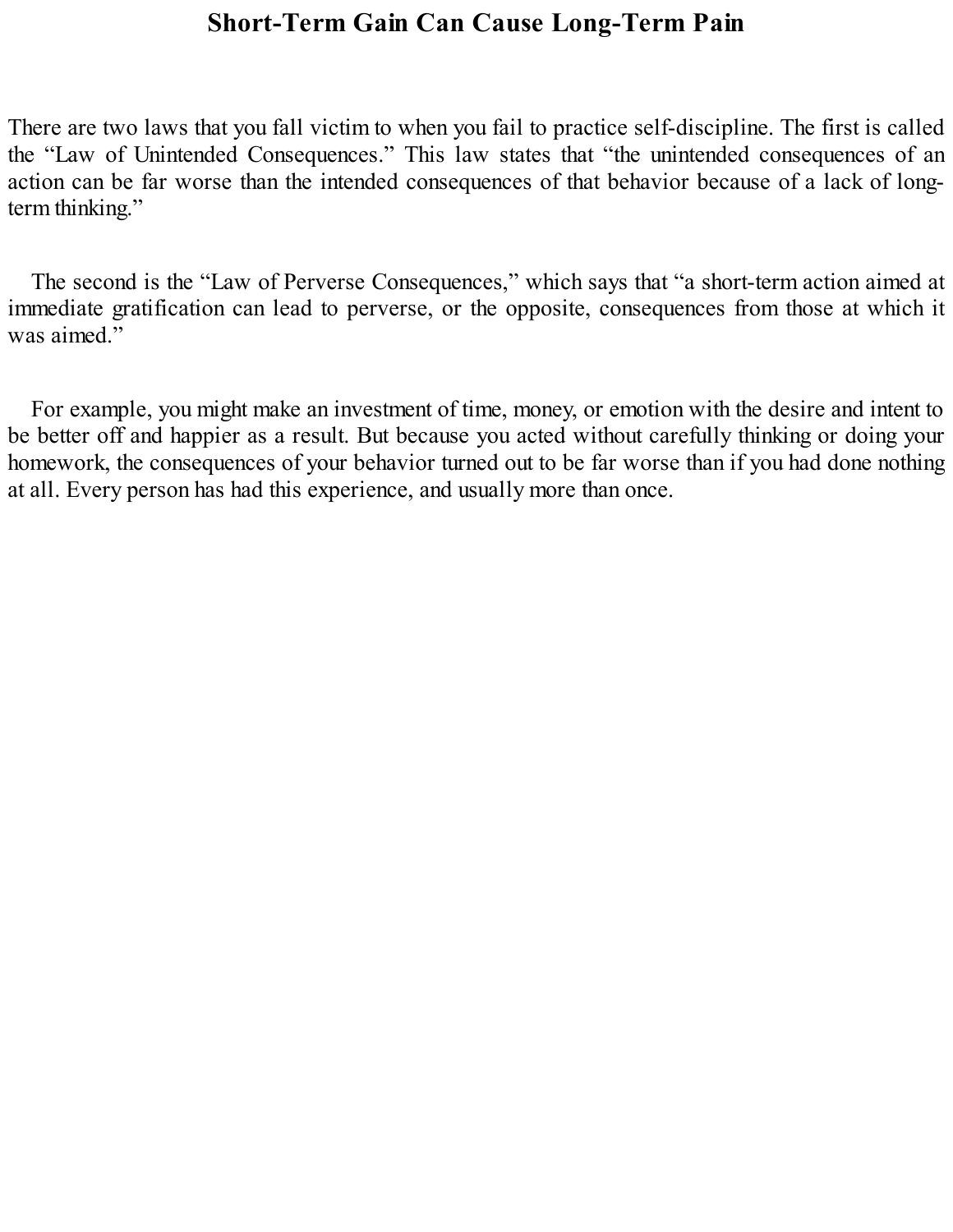#### **The Common Denominator of Success**

Herbert Grey, a businessman, conducted a long-term study searching for what he called "the common denominator of success." After eleven years, he finally concluded that the common denominator of success was that "successful people make a *habit* of doing the things that unsuccessful people don't like to do."

And what were these things? It turned out that the things that successful people don't like to do are the same things that failures don't like to do either. But successful people do them anyway because they know that this is the price they have to pay if they want to enjoy greater success and rewards in the future.

What Grey found was that successful people are more concerned with "pleasing results," whereas failures were more concerned about "pleasing methods." Successful, happy people were more concerned with the *positive, long-term consequences of their behaviors,* whereas unsuccessful people were more concerned with *personal enjoyment and immediate gratification*.

Motivational speaker Denis Waitley has said that the top people were those who were more concerned with activities that were "goal achieving," whereas average people were more concerned with activities that were "tension relieving."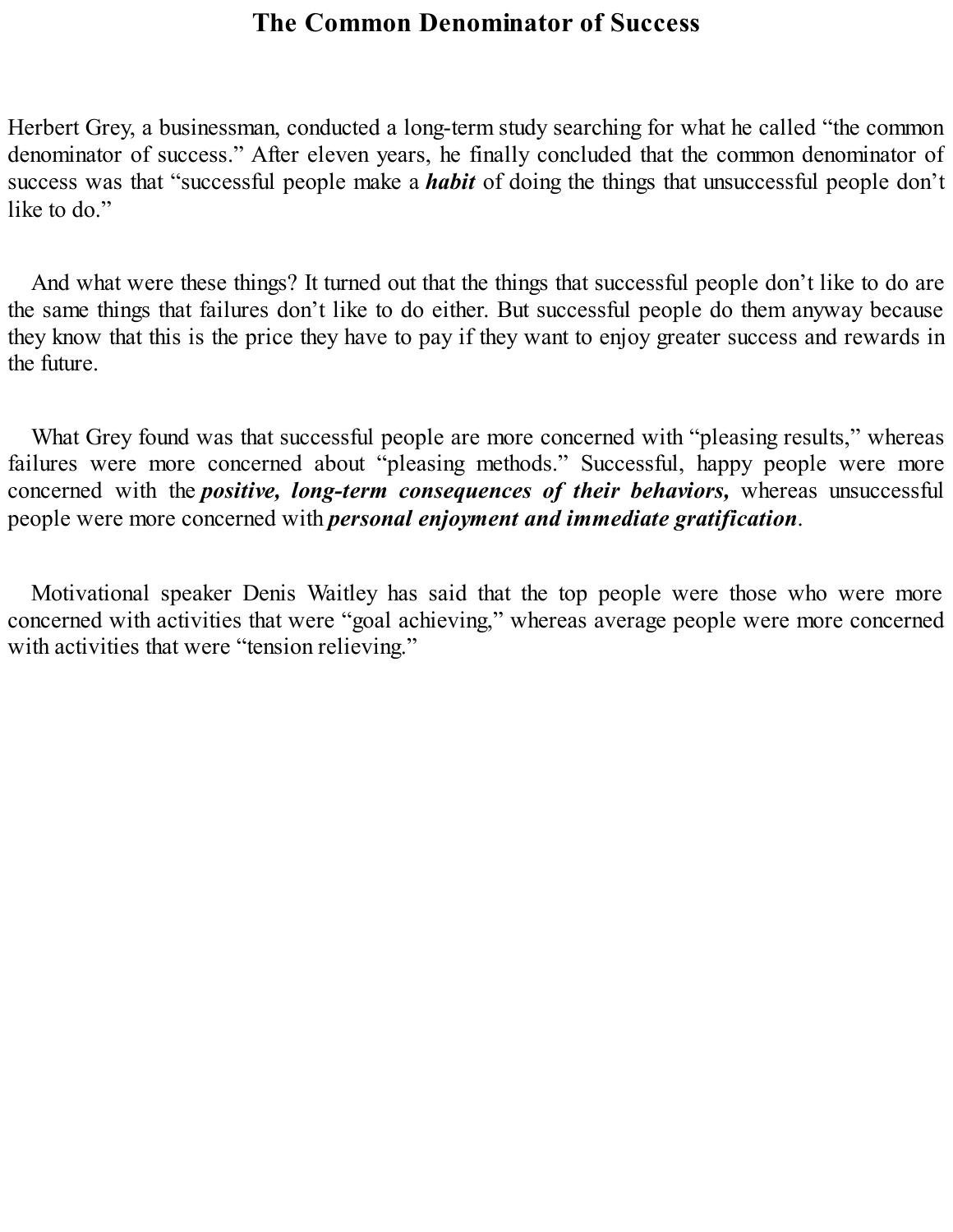#### **Dinner Before Dessert**

The simplest rule in the practice of self-discipline is to eat "dinner before dessert." In a meal, there is a logical order of dishes, and dessert comes last. First, you eat the main courses and clean your plate; only then do you have dessert.

There is a cute but misleading bumper sticker that says, "Life is short; eat dessert first."

Just think what would happen if you came home after work and, instead of eating a healthy dinner, you ate a large piece of apple pie with ice cream. What kind of appetite for healthy, nutritious food would you have afterward? With all that sugar in your stomach, how would you feel? Would you feel re-energized and eager to do something productive? Or would you feel tired and sluggish and ready to write off the day as largely finished?

You get the same result when you go for a drink or two after work and then come home and turn on the television. These are simply different forms of "dessert" that largely eliminate your ability to do anything useful for the rest of the evening.

Perhaps the worst part of all is that, whatever you do repeatedly soon becomes a *habit*. And a habit, once formed, is hard to break. The habit of taking the easy way, doing what is fun and enjoyable, or eating dessert before dinner becomes stronger and stronger, and it leads inevitably to personal weakness, underachievement, and failure.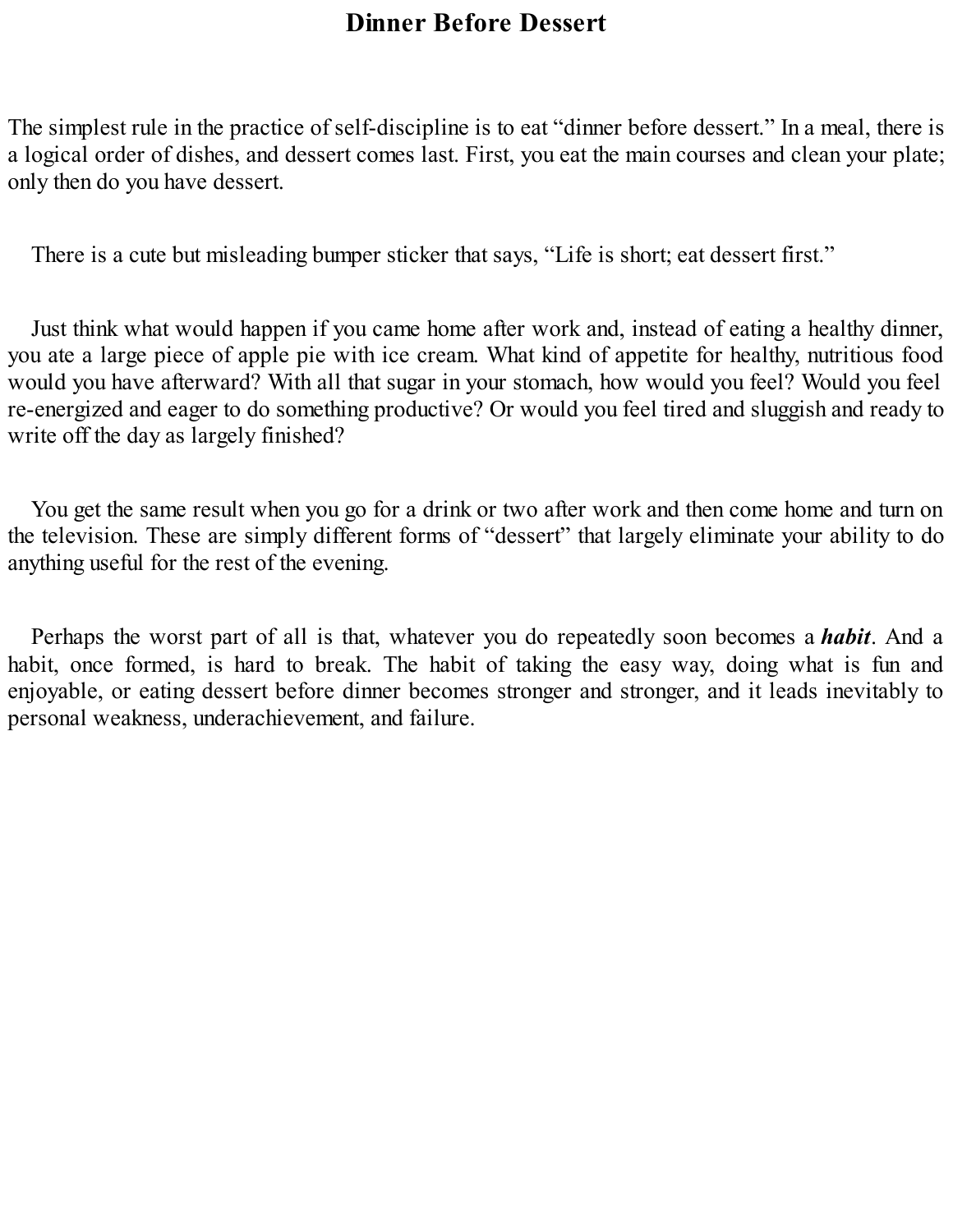#### **The Habit of Self-Discipline**

Fortunately, you can develop the habit of self-discipline. The regular practice of disciplining yourself to do what you should do, when you should do it, whether you feel like it or not becomes stronger and stronger as you practice it. You refuse to make excuses.

Bad habits are easy to form, but hard to live with. Good habits are hard to form, but easy to live with. And as Goethe said, "Everything is hard before it's easy."

It is hard to form the habits of self-discipline, self-mastery, and self-control, but once you have developed them, they become automatic and easy to practice. When the habits of self-discipline are firmly entrenched in your behavior, you start to feel uncomfortable when you are not behaving in a self-disciplined manner.

The best news is that all habits are *learnable.* You can learn any habit you need to learn in order to become the kind of person that you want to become. You can become an excellent person by practicing self-discipline whenever it is called for.

Every practice of self-discipline *strengthens* every other discipline. Unfortunately, every weakness in discipline weakens your other disciplines as well.

To develop the habit of self-discipline, you first make a firm decision about how you will behave in a particular area of activity. You then refuse to allow exceptions until the habit of self-discipline in that area is firmly established. Each time you slip, as you will, you resolve once again to keep practicing self-discipline until it becomes easier for you to behave in a disciplined way than to behave in an undisciplined way.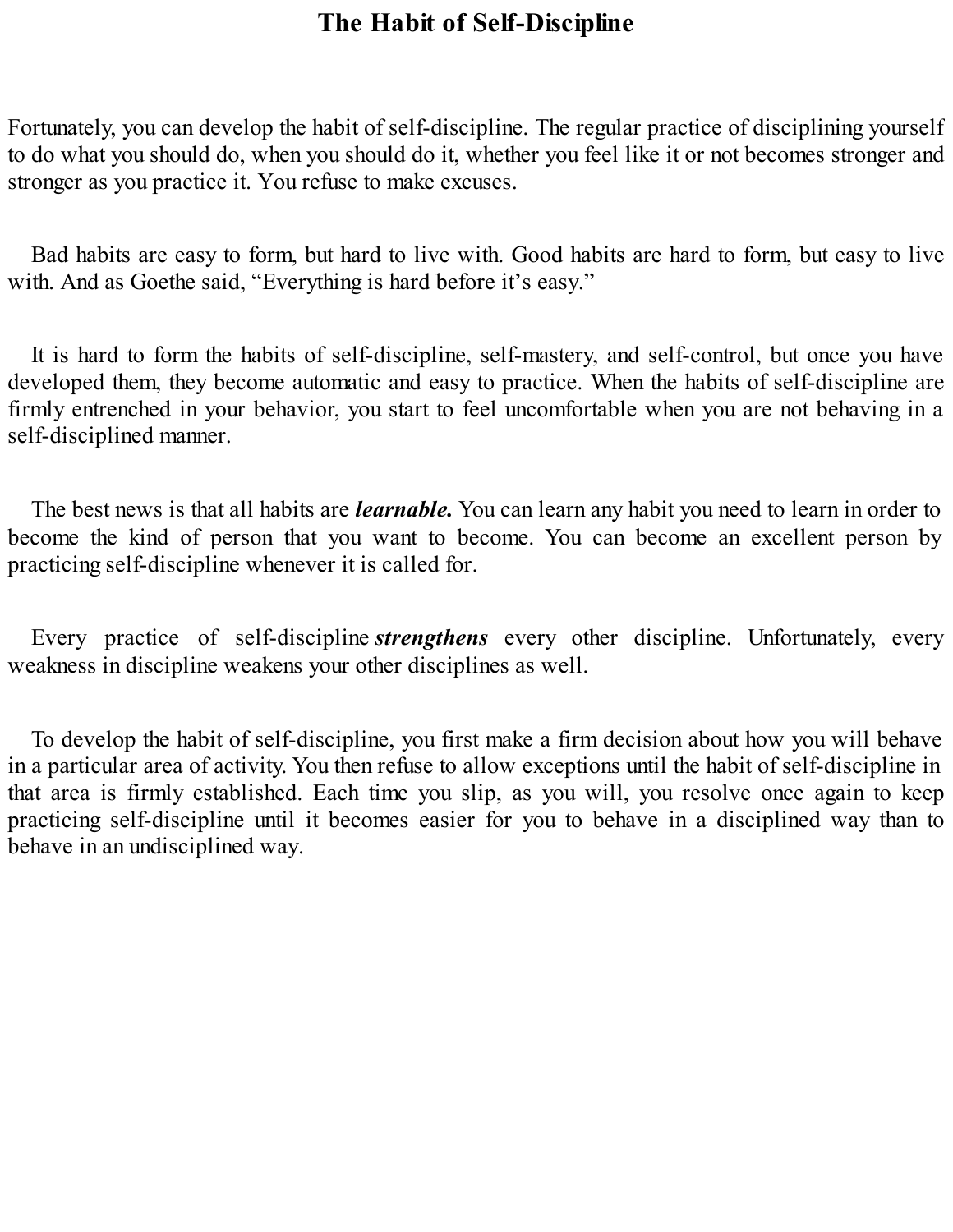#### **The Big Payoff**

The payoff for developing high levels of self-discipline is extraordinary! There is a direct relationship between self-discipline and *self-esteem*:

• The more you practice self-mastery and self-control, the more you like and value yourself;

• The more you discipline yourself, the greater is your sense of self-respect and personal pride;

• The more you practice self-discipline, the better is your self-image. You see yourself and think about yourself in a more positive way. You feel happier and more powerful as a person.

The development and maintenance of the habit of self-discipline are a lifelong task, an ongoing battle. It never ends. The temptation to follow the path of least resistance and the expediency factor lurk continually in the back of your mind. They are always waiting for an opportunity to pounce, to lead you astray into doing what is fun, easy, and unimportant rather than what is hard, necessary, and life-enhancing.

Napoleon Hill concluded his bestselling book of the same name by saying that "Self-discipline is *the master key to riches*." Self-discipline is the key to self-esteem, self-respect, and personal pride. The development of self-discipline is your guarantee that you will eventually overcome all your obstacles and create a wonderful life for yourself.

The ability to practice self-discipline is the real reason why some people are more successful and happy than others.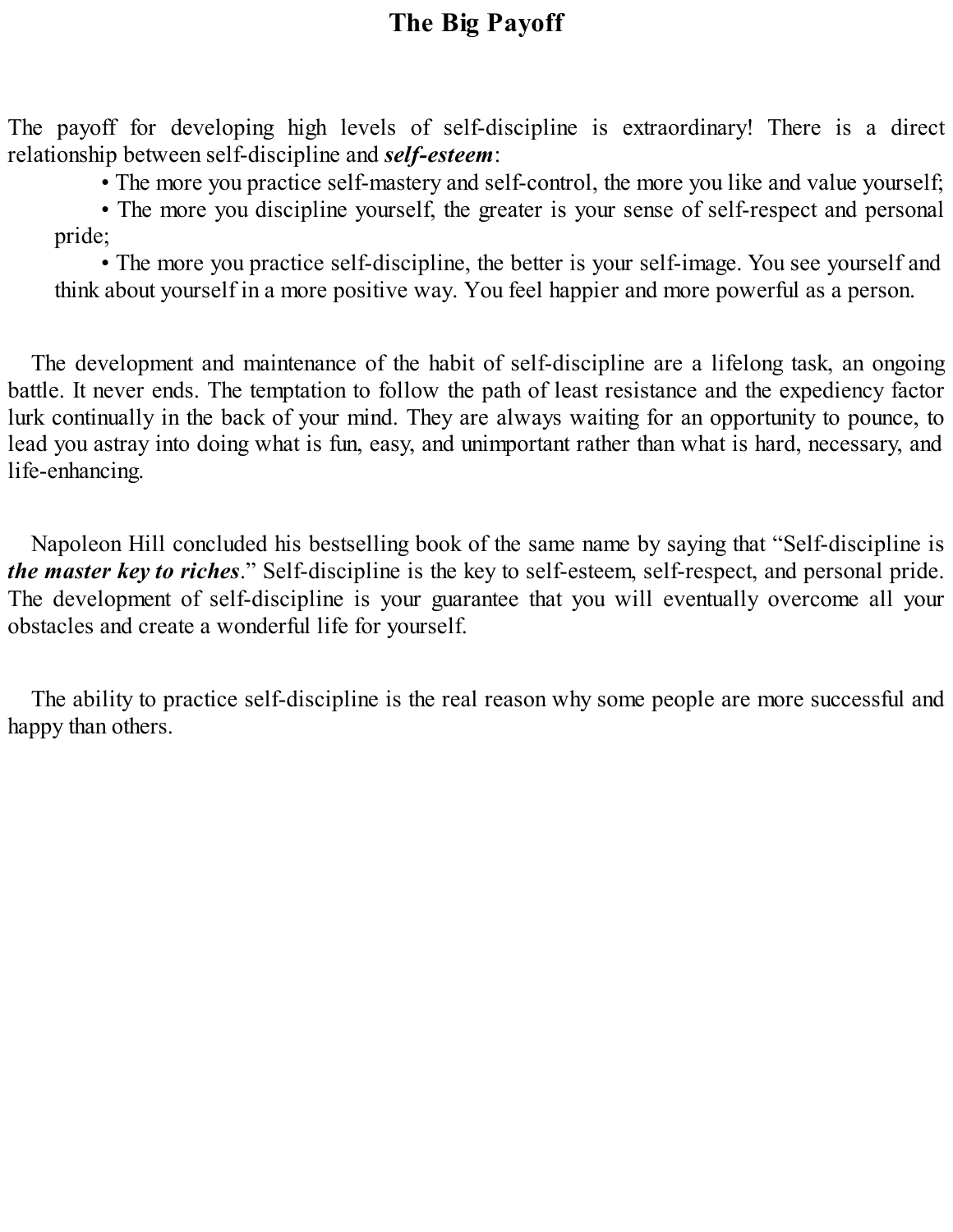#### **How This Book Is Written**

In the pages ahead, I will describe the twenty-one areas of life in which the practice of self-discipline is vital to fulfilling your full potential and achieving everything that is possible for you.

This book is divided into three sections for greater ease of use. Part I is entitled "Self-Discipline and Personal Success." In these seven chapters, you will learn how to release more and more of your *personal potential* by practicing self-discipline in every area of your personal life, including setting goals, building character, accepting responsibility, developing courage, and backing everything you do with persistence and determination.

In the seven chapters of Part 2, you will learn how to achieve vastly more than ever before in the areas of *business, sales, and personal finance*. You learn why and how self-discipline is essential to becoming a leader in your field, to operating a business more profitably, to making more sales, investing more intelligently, and managing your time for maximum results.

Finally, in the seven chapters of Part 3, you will learn how to apply the miracle of self-discipline to your *personal life*. You will learn how to practice self-discipline in the areas of happiness, health, fitness, marriage, children, friendship, and the attainment of peace of mind. You will learn how to enhance the quality of your life and your relationships in every area.

In each chapter, I will to show you how you can incorporate higher levels of self-discipline and self-mastery into everything you do.

In the pages ahead, you will learn how to take complete control over your own personal and professional development and how to become a stronger, happier, more self-confident person in every area of your life that is important to you. You will learn how to break old habits that may be holding you back and how to develop the habits of self-reliance, self-determination, and selfdiscipline that will enable you to set and achieve any goal. You will learn how to take complete control over your mind, your emotions, and your future.

When you master the power of self-discipline, you will become *unstoppable*, like a force of nature. You will never make excuses for not making progress. You will accomplish more in the next few months and years than most people accomplish in a lifetime.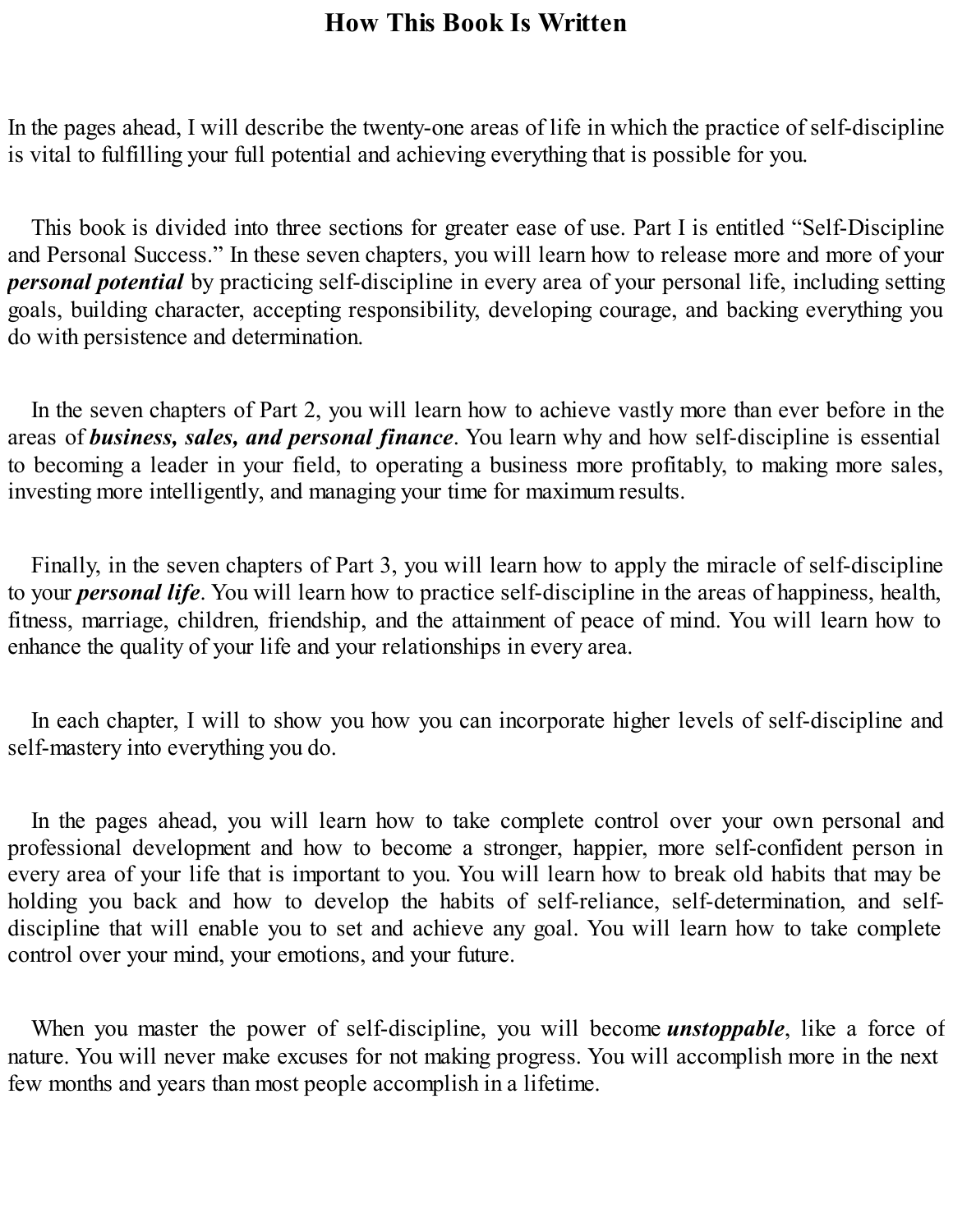## **PART I**



#### **Self-Discipline and Personal Success**

<span id="page-24-0"></span>*Your success in life depends more on the person you become than on the things you do or acquire. As Aristotle wrote, "The ultimate end of life is the development of character." In these chapters, you will learn how to develop and use discipline in order to become an excellent person. You will learn how to develop greater self-esteem, self-respect, and personal pride. You will learn the essential disciplines required for personal greatness and how to build them into your own character and personality.*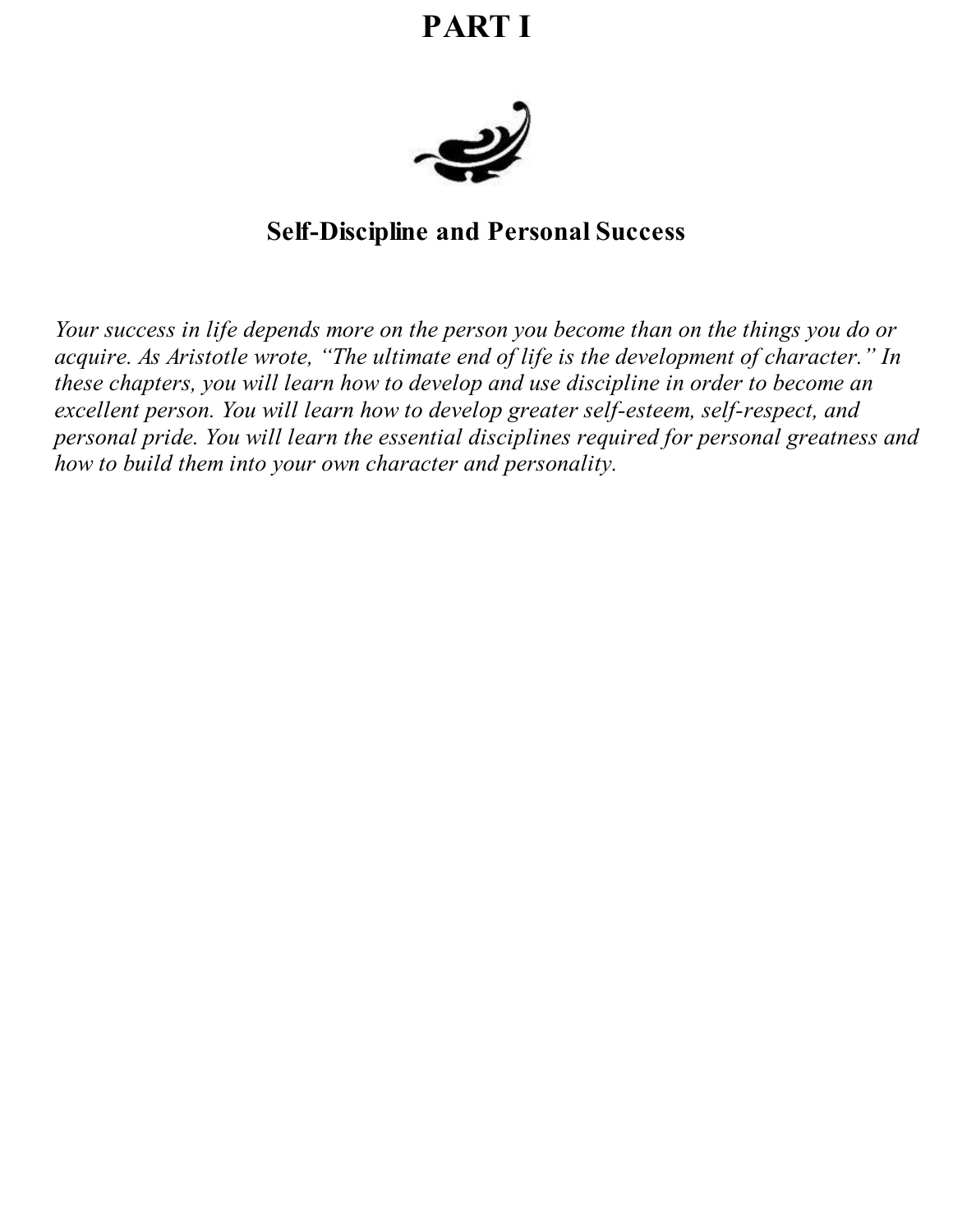### *Chapter 1*

#### **Self-Discipline and Success**

<span id="page-25-0"></span>*"The first and best victory is to conquer self."*

*—PLATO*

Why do some people accomplish so much more in their personal and professional lives than others? This question has occupied some of the very best minds throughout human history. More than 2,300 years ago, Aristotle wrote that the ultimate aim of human life is to be happy. He said that the great question that each of us must answer is, *"How shall we live in order to be happy?"*

Your ability to ask and answer that question correctly for yourself—and then to follow where your answer leads you—will largely determine whether you achieve your own happiness, and how soon.

Begin with your own personal definition. How do *you* define success? If you could wave a magic wand and make your life perfect in every way, what would it look like?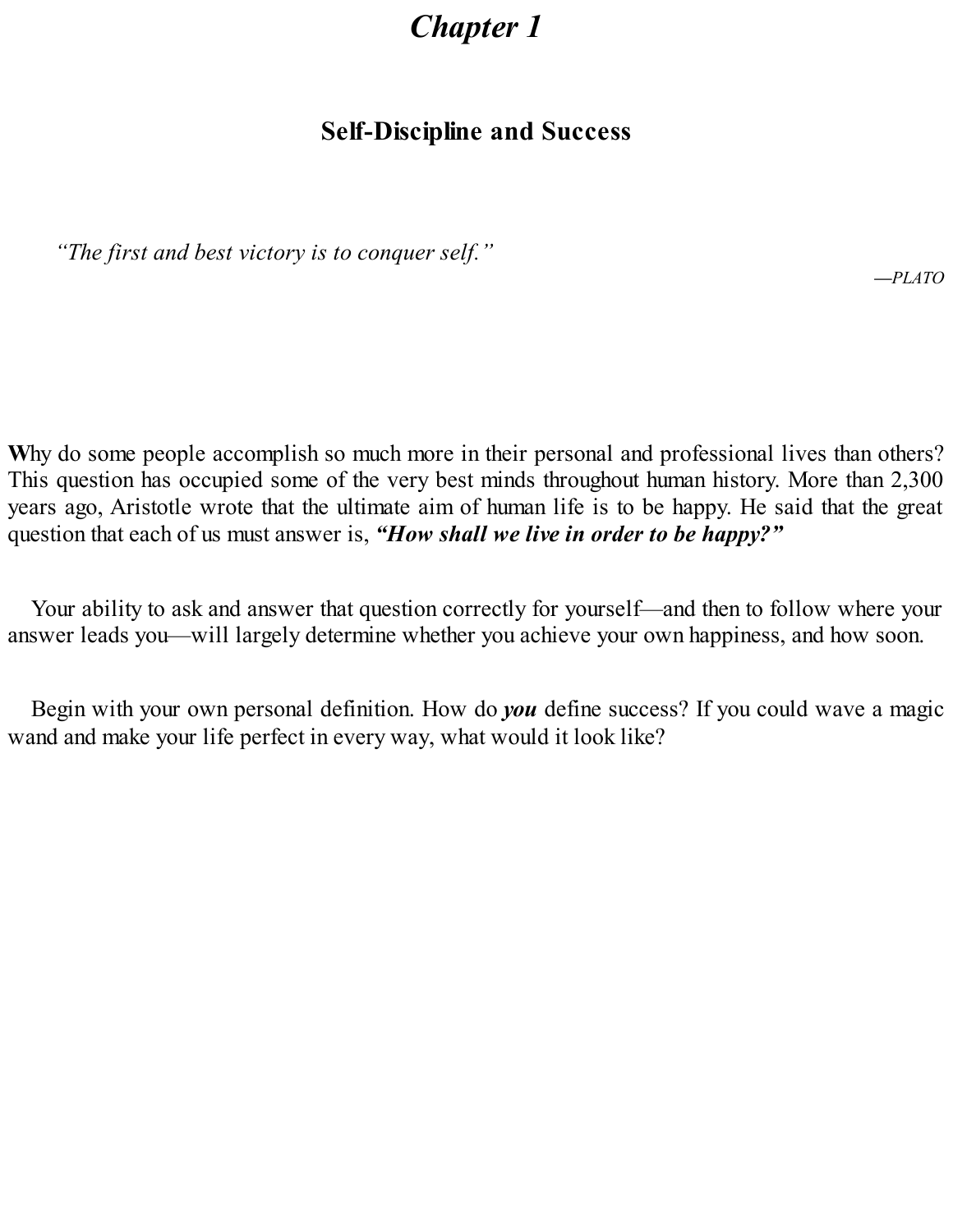#### **Describe Your Ideal Life**

<span id="page-26-0"></span>If your *business, work, and career* were ideal in every way, what would they look like? What would you be doing? What sort of company would you work for? What position would you have? How much money would you earn? What kind of people would you work with? And, especially, what would you need to do more or less of to create your perfect career?

If your *family life* were perfect in every way, what would it look like? Where would you live, and how would you be living? What kind of a lifestyle would you have? What sort of things would you want to have and do with the members of your family? If you had no limitations and you could wave a magic wand, in what ways would you change your family life today?

If your *health* were perfect, how would you describe it? How would you feel? How much would you weigh? How would your levels of health and fitness be different from what they are today? Most of all, what steps could you take immediately to begin moving toward your ideal levels of health and energy?

If your *financial situation* were ideal, how much would you have in the bank? How much would you be earning each month and each year from your investments? If you had enough money that you never had to worry about finances again, how much would that be? What steps could you take, starting today, to create your ideal financial life?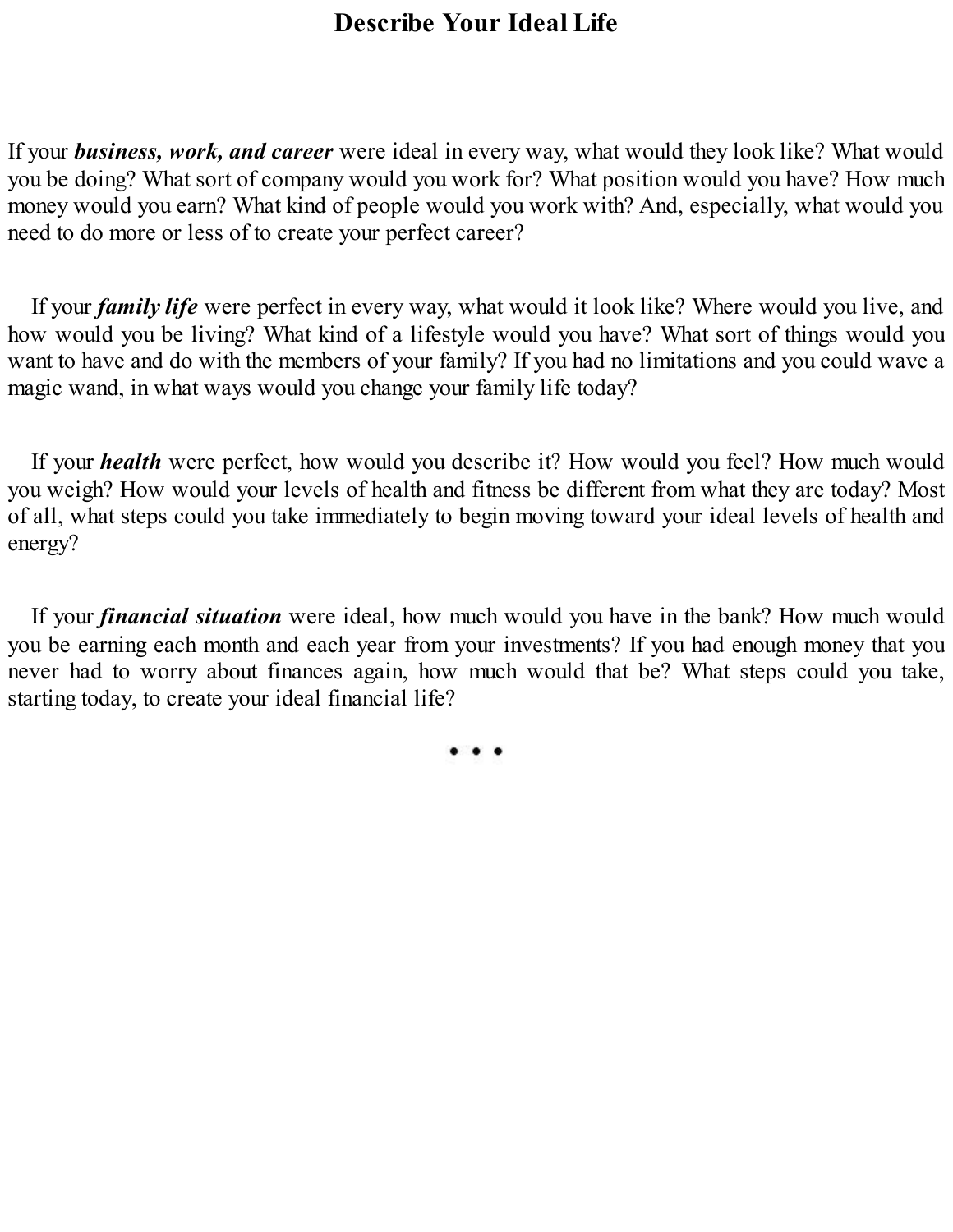#### **Do Your Own Thing**

<span id="page-27-0"></span>A popular definition of success is "being able to live your life in your own way, doing only those things that you want to do, with the people who you choose, in the situations you desire."

In each case, when you begin to define what "success" means to you, you can immediately see things that you should be doing more of or less of in order to begin creating your ideal life. And the biggest thing that holds you back from moving in the direction of your dreams is usually your favorite excuses and a lack of self-discipline.

It's not that you don't know *what* to do, but rather that you don't have the *discipline* to make yourself do what you should do, whether you feel like it or not.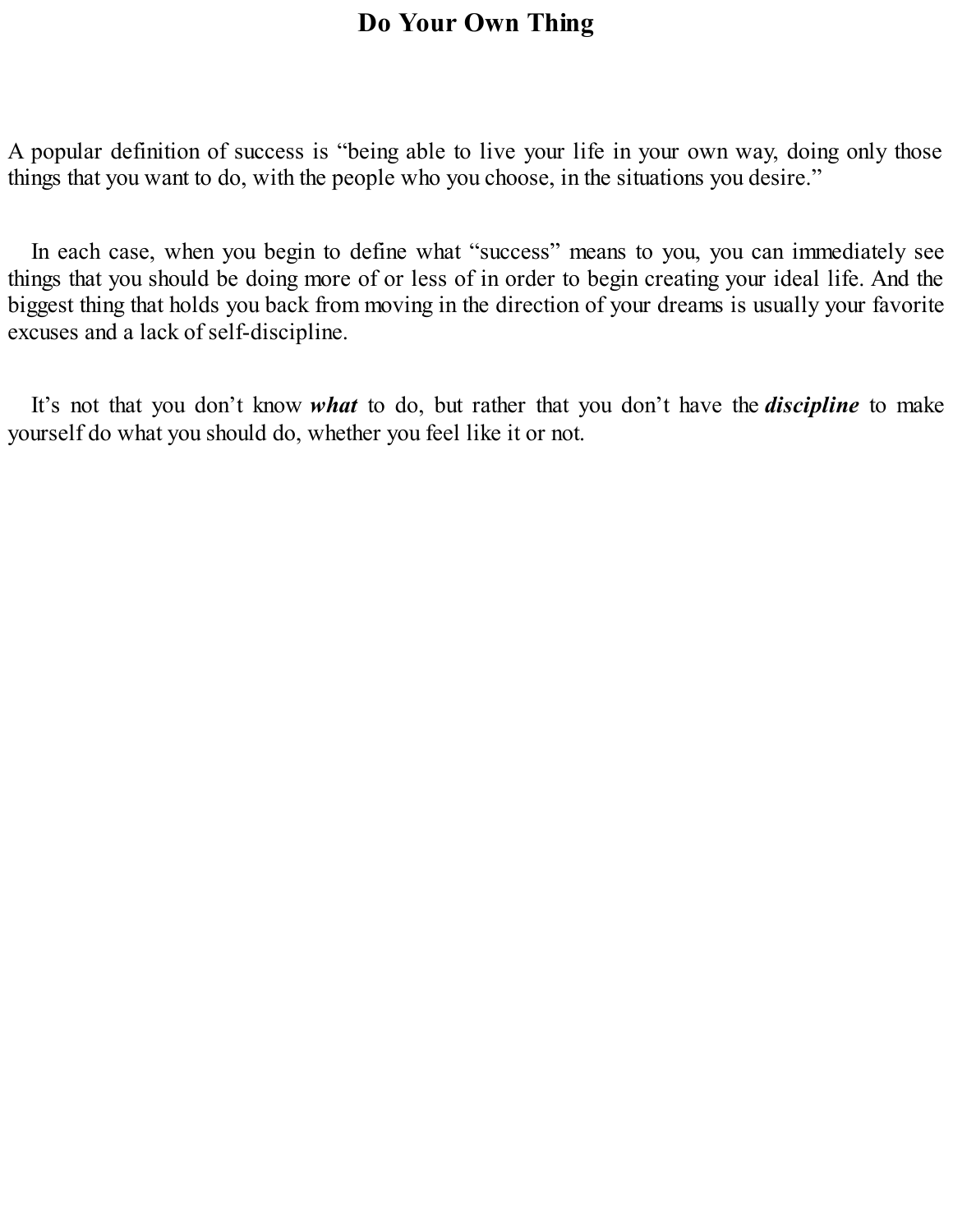#### **Join the Top 20 Percent**

<span id="page-28-0"></span>In our society, the top 20 percent of people earn 80 percent of the money and enjoy 80 percent of the riches and rewards. This "Pareto Principle" has been proven over and over again since it was first formulated in 1895 by Vilfredo Pareto. Your first goal in your career should be to get into the top 20 percent in your chosen field.

In the twenty-first century, there is a premium on knowledge and skill. The more knowledge you acquire and the greater skill that you apply, the more competent and valuable you become. As you get better at what you do, your income-earning ability increases—like compound interest.

Unfortunately, the majority of people—the bottom 80 percent—make little or no effort to upgrade their skills. Most people, according to Geoffrey Colvin's 2009 book *Talent Is Overrated,* learn their jobs in the first year of their employment, and then they never get any better. It is only the top people in every field who are committed to continuous improvement.

Because of this increasing disparity of productive ability, based on knowledge, skill, and hard work, the top 1 percent of people in American today control as much as 33 percent of the financial assets.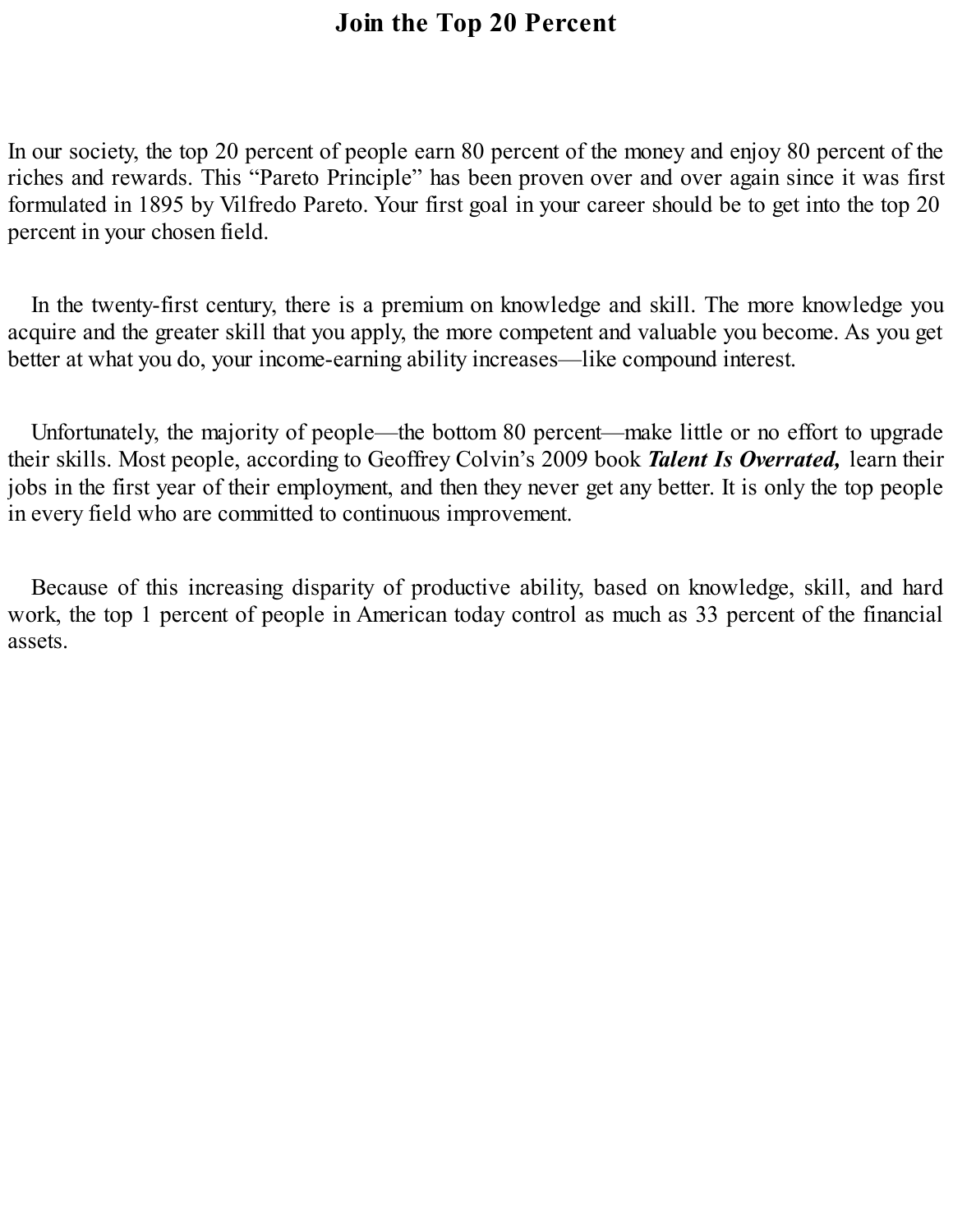#### **Starting with Nothing**

<span id="page-29-0"></span>Interestingly, almost everyone starts out the same in life—with little or nothing. Almost all fortunes in America (and worldwide) are *first* generation. This means that most individuals started with little or nothing and earned everything they own in their current lifetime.

The wealthiest people in America are almost all first-generation multibillionaires. This is the case with wealthy Americans such as Bill Gates, Warren Buffett, Larry Ellison, Michael Dell, and Paul Allen. Fully 80 percent of millionaires and multimillionaires started with little money, often penniless, and sometimes deeply in debt and with few advantages, such as Sam Walton, who died worth more than \$100 billion. Why have these people been able to achieve so much when so many have achieved so little?

In their book, *The Millionaire Next Door,* Thomas Stanley and William Danko interviewed more than 500 millionaires and surveyed 11,000 more over a twenty-five-year period. They asked them why they felt they had been able to achieve financial independence when most of the people around them, who started at the same place, were still struggling. Fully 85 percent of this new generation of millionaires replied by saying something like "I didn't have a better education or more intelligence, but I was willing to work *harder* than anyone else."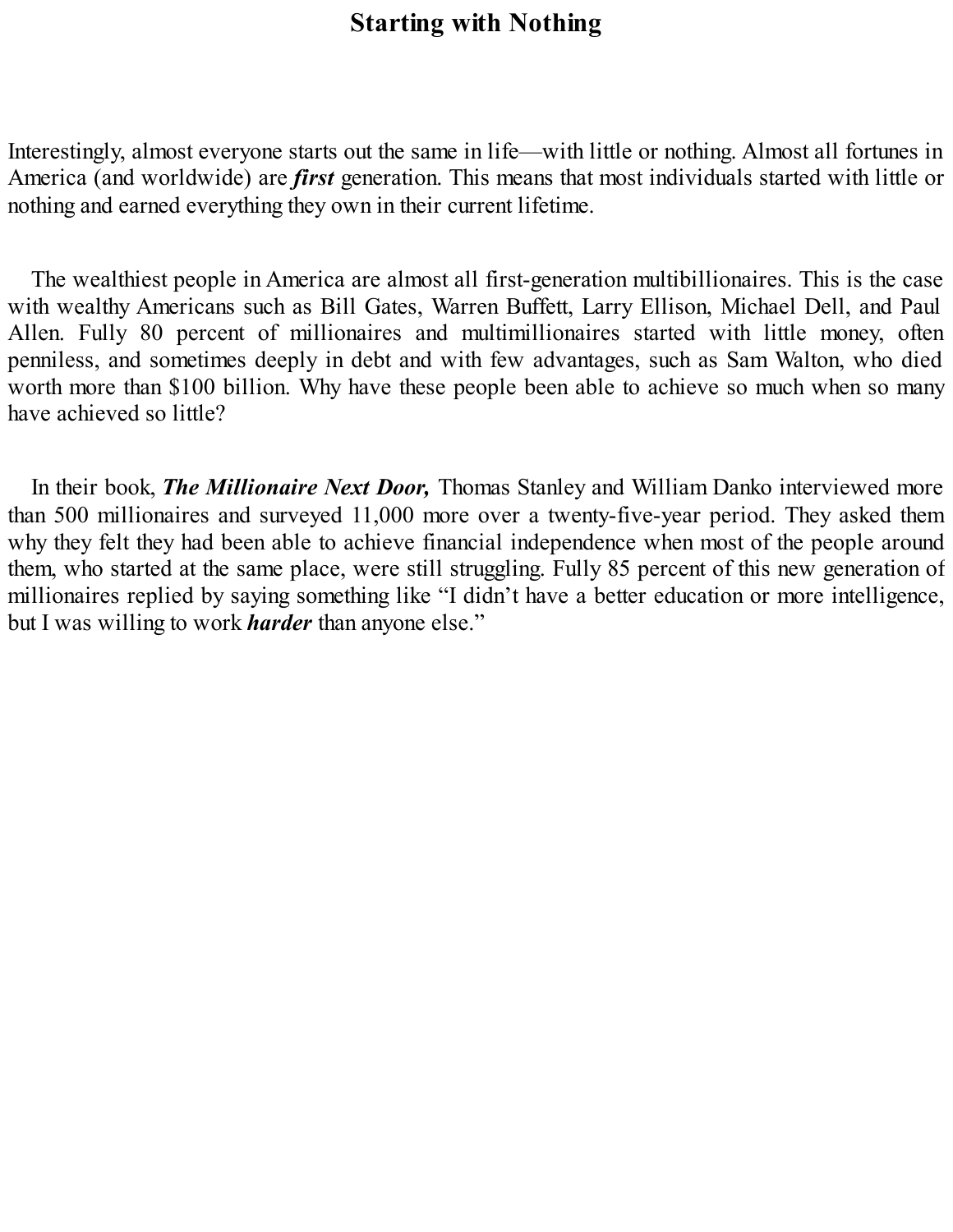#### **Hard Work Is the Key**

<span id="page-30-0"></span>The indispensable requirement for hard work is self-discipline. Success is possible only when you can overcome the natural tendency to cut corners and take the easy way. Lasting success is possible only when you can discipline yourself to work hard for a long, long time.

As I mentioned in the Introduction, I started my own life with no money or advantages. For years, I worked at laboring jobs, at which I earned just enough to get from paycheck to paycheck. I stumbled into sales when I could no longer find a laboring job, where I spun my wheels for many months before I began asking that question: "Why is it that some people are more successful in selling than others?"

One day, a top salesman then told me that the top 20 percent of salespeople earn 80 percent of the money. I had never heard that before. This meant that the bottom 80 percent of salespeople had to be satisfied with the remaining 20 percent, with what was left over after the top people had taken the lion's share. I decided then and there that I was going to be in the top 20 percent. This decision changed my life.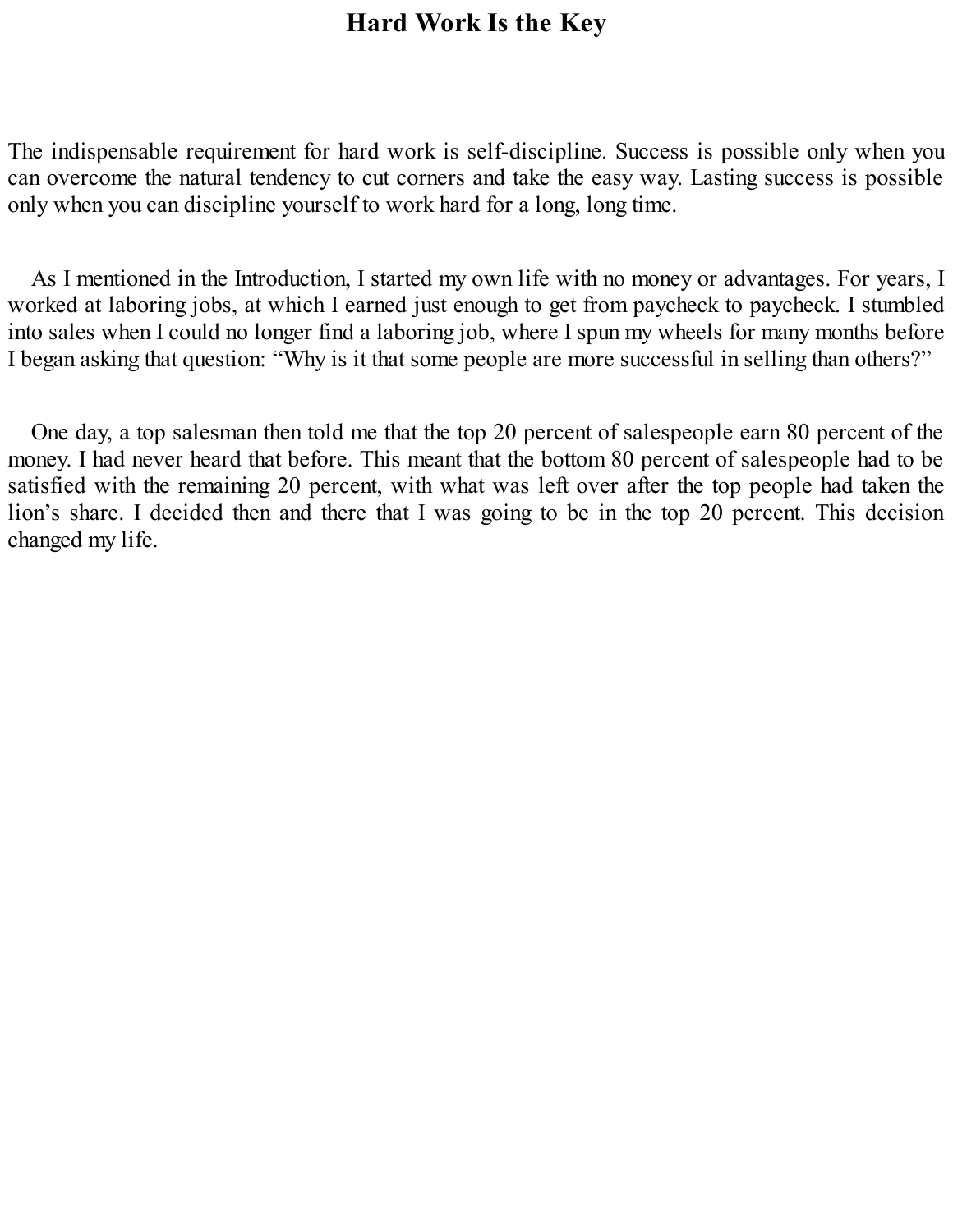#### **The Great Law**

<span id="page-31-0"></span>Then I learned the "Iron Law of the Universe," which made getting into the top 20 percent possible. It was the Law of Cause and Effect, or sowing and reaping. This law says that "for every effect, there is a specific cause or series of causes."

This law says that if you want to achieve success in any area, you must determine how success is achieved in that area and then practice those skills and activities repeatedly until you achieve the same results.

Here's the rule: "If you *do* what other successful people do, over and over again, nothing can stop you from eventually enjoying the same rewards that they do. But if you *don't* do what successful people do, nothing can help you."

The law of sowing and reaping, from the Old Testament, is a variation of The Law of Cause and Effect. It says that "whatsoever a man soweth, that also shall he reap." This law says that whatever you put in, you get out. It also says that whatever you are reaping today is a result of what you have sown in the past. So if you are not happy with your current "crop," it is up to you, starting today, to plant a *new* crop, to begin doing more of those things that lead to success—and to stop engaging in those activities that lead nowhere.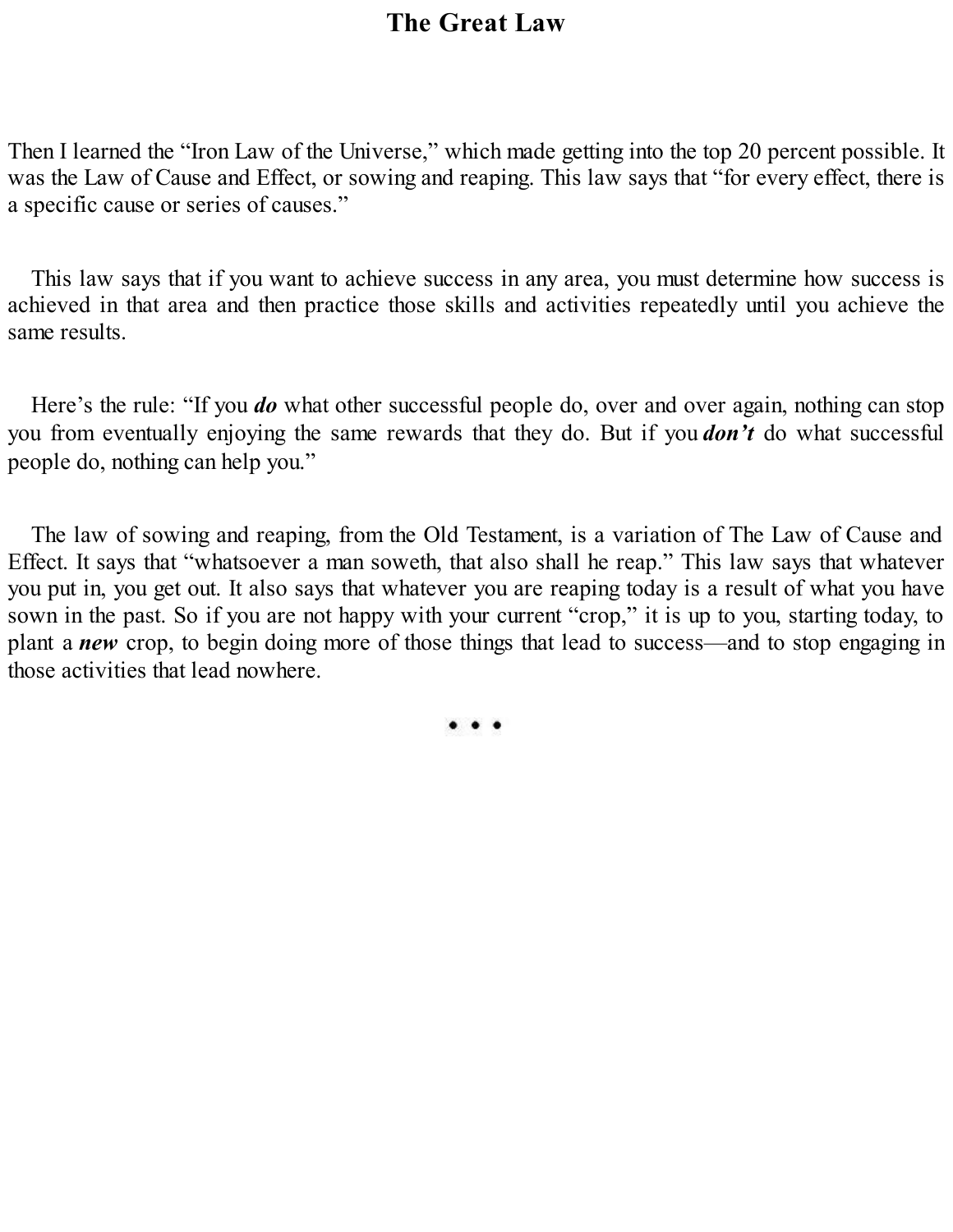#### **Success Is Predictable**

<span id="page-32-0"></span>Success is not an accident. Sadly, failure is not an accident either. You succeed when you do what other successful people do, over and over, until these behaviors become a habit. Likewise, you fail if you don't do what successful people do. In either case, nature is *neutral*. Nature does not take sides. Nature doesn't care. What happens to you is simply a matter of law—the law of cause and effect.

You can look at yourself as a machine with a *default* mechanism. Your default mechanism is the almost irresistible attraction of the expediency factor and the path of least resistance that I described in the Introduction. In the absence of self-discipline, your default mechanism goes off automatically. This is the main cause of underachievement and the failure to realize your true potential.

When you are not working *deliberately, consciously,* and *continuously* to do, be, and have those things that constitute success for you, your default mechanism is at work. You end up doing those fun, easy, and low-value things in the short term that lead to frustration, financial worries, and failure in the long term.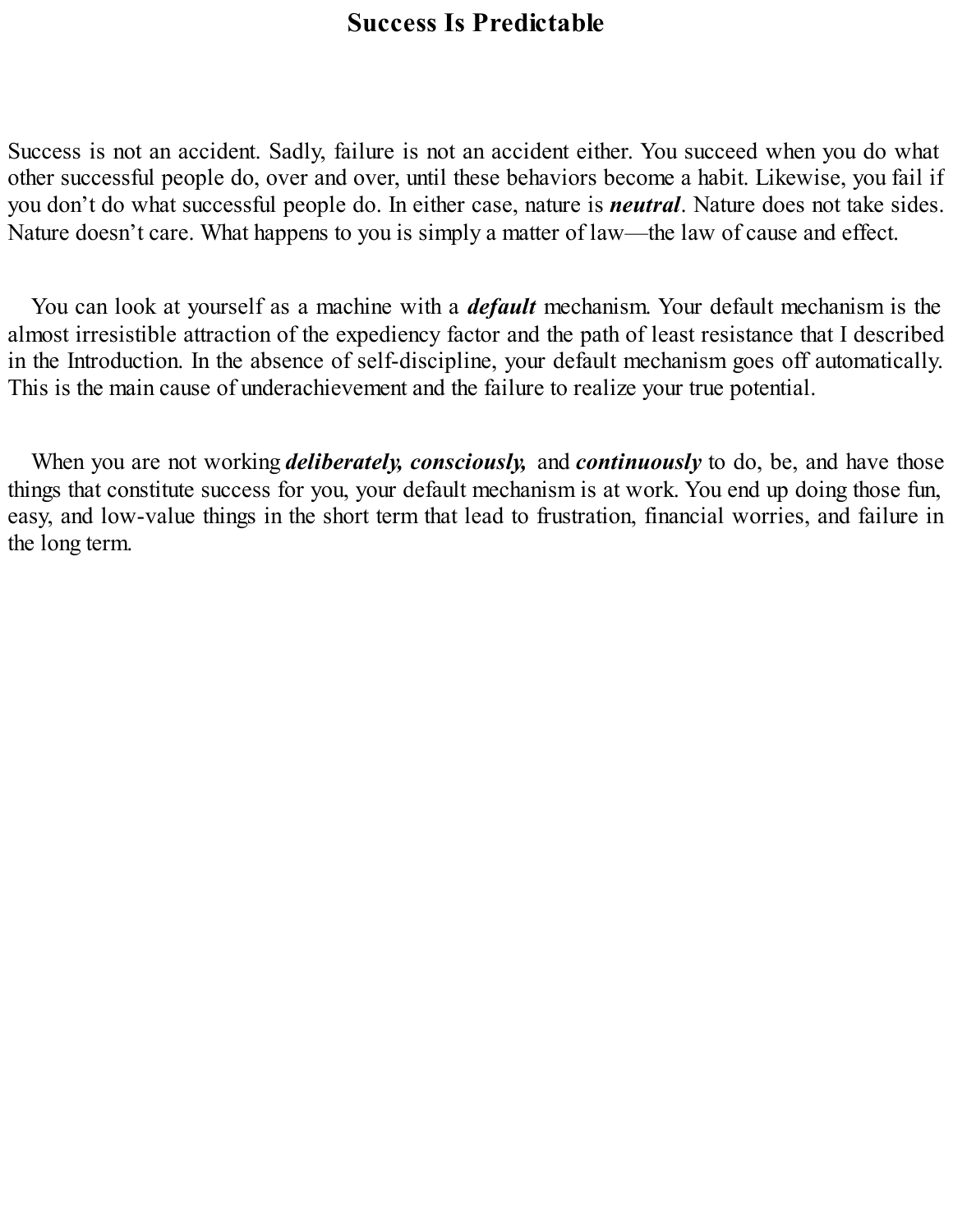#### **The Secrets of Success**

<span id="page-33-0"></span>The great oil man, H. L. Hunt, who was at one time the richest self-made billionaire in the world, was once asked by a television journalist for his "secrets of success." He replied: "There are only three requirements for success. First, decide exactly what it is you want in life. Second, determine the price that you are going to have to pay to get the things you want. And third, and this is most important, resolve to pay that price."

One of the most important requirements for success, once you have decided what it is that you want, is the quality of *willingness.* Successful people are willing to pay the price, whatever it is and for as long as it takes, until they achieve the results they desire.

Everyone wants to be successful. Everyone wants to be healthy, happy, thin, and rich. But most people are not willing to pay the price. Occasionally, they may be willing to pay *part* of the price, but they are not willing to pay the *whole* price. They always hold back. They always have some excuse or rationalization for not disciplining themselves to do everything that they need to do to achieve their goals.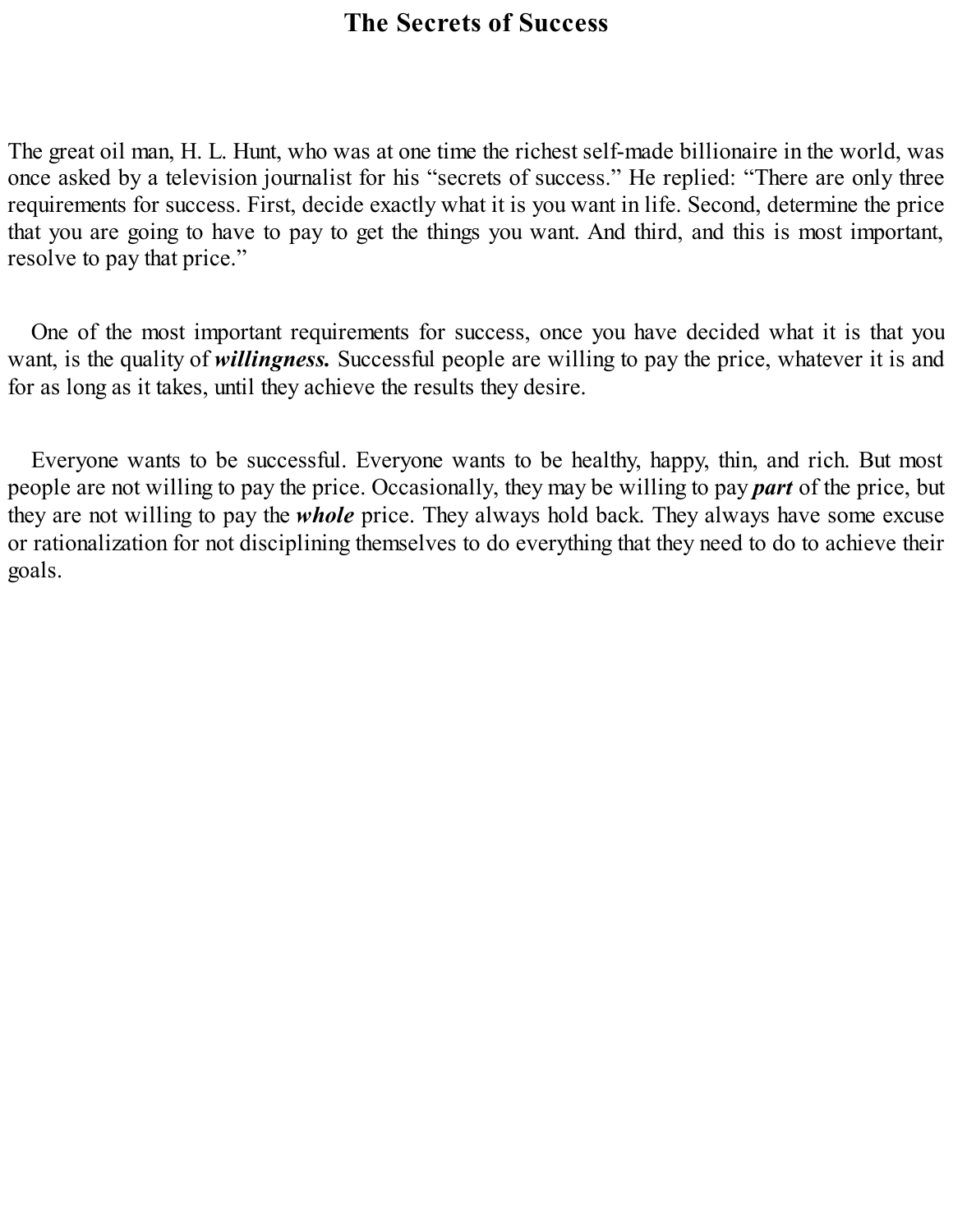#### **Pay the Price**

<span id="page-34-0"></span>How can you tell when you have paid the full price of success? It's simple: Look around you. There it is! You can always tell how much of the price of success you have paid by looking at your current lifestyle and your bank account. By the Law of Correspondence, your outer world will, like a mirror, always reflect the person you are and the price you have paid on the *inside*.

There is an interesting point about the price of success: It must always be paid in full—and *in advance*. Success, however you define it, is not like a restaurant where you pay *after* you have enjoyed your meal. Instead it is like a cafeteria, where you can choose whatever you want, but you must pay for it before you eat it.

Motivational speaker Zig Ziglar says, "The elevator to success is out of order, but the stairs are always open."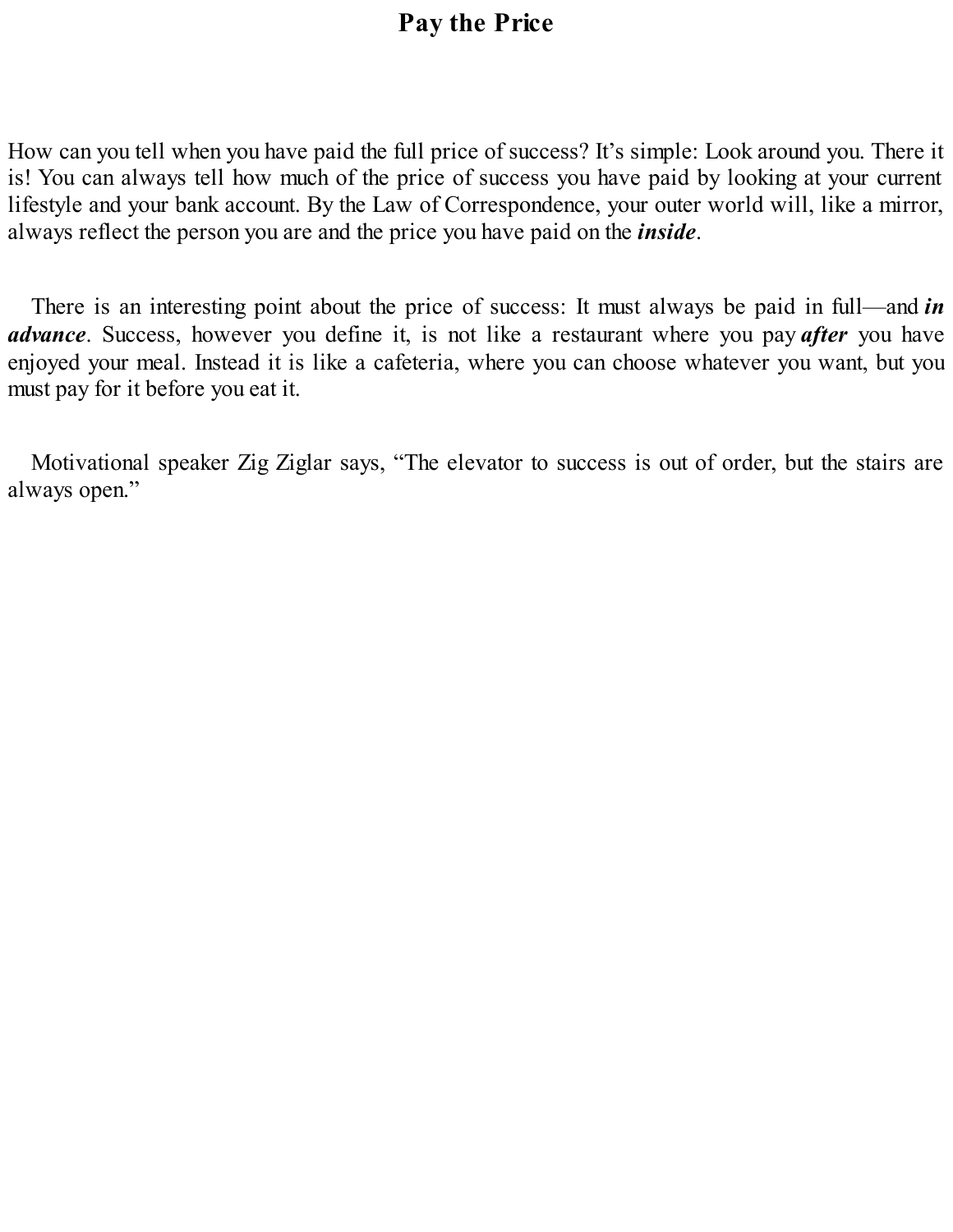#### **Learn from the Experts**

<span id="page-35-0"></span>Kop Kopmeyer, who I mentioned in the Introduction, also told me that the second most important success principle, after self-discipline, is that you must "learn from the experts. You will never live long enough to learn it all for yourself."

If you want to be successful, your first job is to learn what you need to learn in order to achieve the success you desire. Learn from the experts. Read their books. Listen to their audio programs. Attend their seminars. Write to them or approach them directly and ask them for advice. Sometimes, one idea is all you need to change the direction of your life. Let me give you an example of what I mean:

Some years ago, I was referred by a friend to an excellent dentist. I learned later that he had a superb reputation. He was called the "dentist's dentist." He was the dentist that the other dentists went to when they needed excellent dental work. He told me that he attended every major dental conference that he could. When he was there, he attended every session, listening to dentists from all the over the country, and all over the world, discuss the latest breakthroughs in dental technology.

One week, at great sacrifice in time and money, he attended an international dental conference in Hong Kong. At that conference, he sat in on a session given by a Japanese dentist who had discovered a new technology in cosmetic surgery that improved the appearance of teeth and enabled people to look handsome or beautiful indefinitely.

He returned to San Diego and immediately began using the new technique in his practice. Soon, he became excellent in this area and developed a national reputation. Within a couple of years, people were coming to him from all over southwestern United States for this treatment. Because he had developed this expertise, he could raise his fees again and again. Eventually, he had made so much money that he was able to retire at the age of fifty-five, financially independent and able to spend the rest of his life with his family, traveling and fulfilling his dreams.

The point of this story is that, by continually seeking out ideas and advice from other experts in his field, he came across a new technology that helped him become the leader in his field and saved him ten years of hard work in order to reach the same level of financial success. This could happen to you as well, but only if you become a lifelong student of your craft.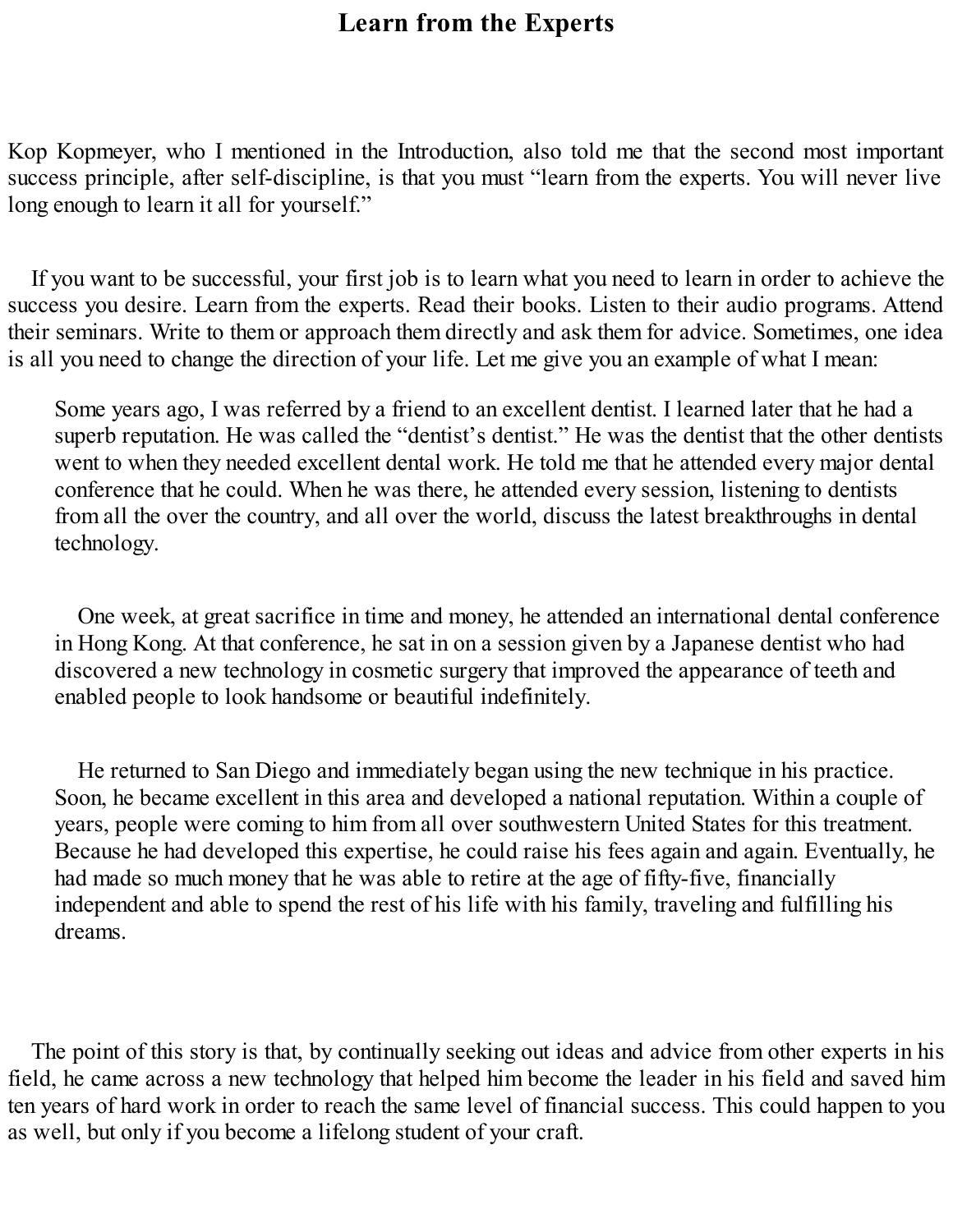# **Mental and Physical Fitness Need to Be** *Ongoing*

Achieving success is like achieving physical fitness. It is like bathing, brushing your teeth, and eating. It is something that you need to do continuously, every day. Once you begin, you never stop until your life and career are over and you have achieved all the success you desire.

Not long ago, I was giving a seminar in Seattle. Just before the break, I encouraged people to buy and listen to my audio programs on sales, time management, and personal success. At the break, several people came up to me to ask me questions about the seminar content. One salesman pushed his way forward and said, "When you encourage people to buy your programs, you should tell them the whole truth."

I asked, "How do you mean?"

He went on to say, "You are not telling the whole truth about your programs. You should tell people that they only work for a certain period of time, and then they stop working."

Again, I asked, "How do you mean?"

He said, "Well, I came to your seminar about five years ago, and I was completely convinced by your presentation. I bought all your programs and began listening to them. I read every day in sales. And you were right, over the next three years, I tripled my income and became the top seller in my company. But then my income flattened out and has not increased at all over the last two years. The fact is that your materials stop working after a certain point."

I then asked him, "What happened to you two years ago, when your income flattened out and stopped increasing?"

He searched his memory, thought for a while and then said, "Well, I was selling so much that I was hired away by another company. Ever since I started my new job, my income has remained flat."

I asked him, "What did you do differently in your new job in comparison with your previous job?"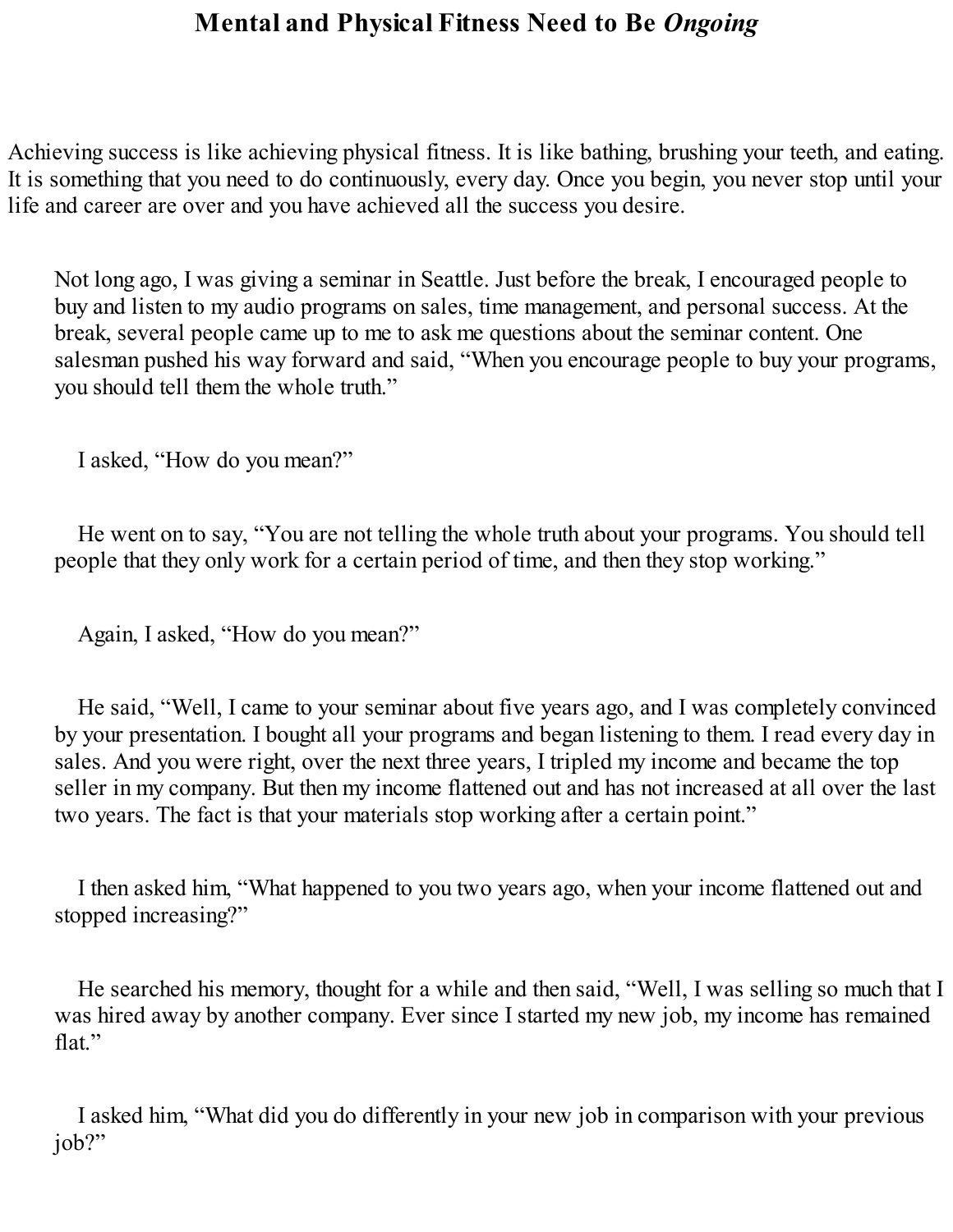He started to answer. He then stopped. A shocked look came over his face. Finally he replied, "Oh my gosh! I stopped doing it. When I changed jobs, I stopped reading in sales. I stopped listening to audio programs. I stopped attending seminars. I stopped doing it!"

He walked away shaking his head, muttering to himself, "I stopped doing it. I stopped doing it. I stopped doing it."

Becoming an expert in your field, continually upgrading your skills—which I will talk about in Chapter 5—is like physical fitness. If you stop exercising for any period of time, you don't maintain your fitness at the same level. You begin to decline. Your body and your muscles become softer and weaker. You lose your strength, flexibility, and stamina. In order to maintain them, you must keep working at them every day, every week, and every month.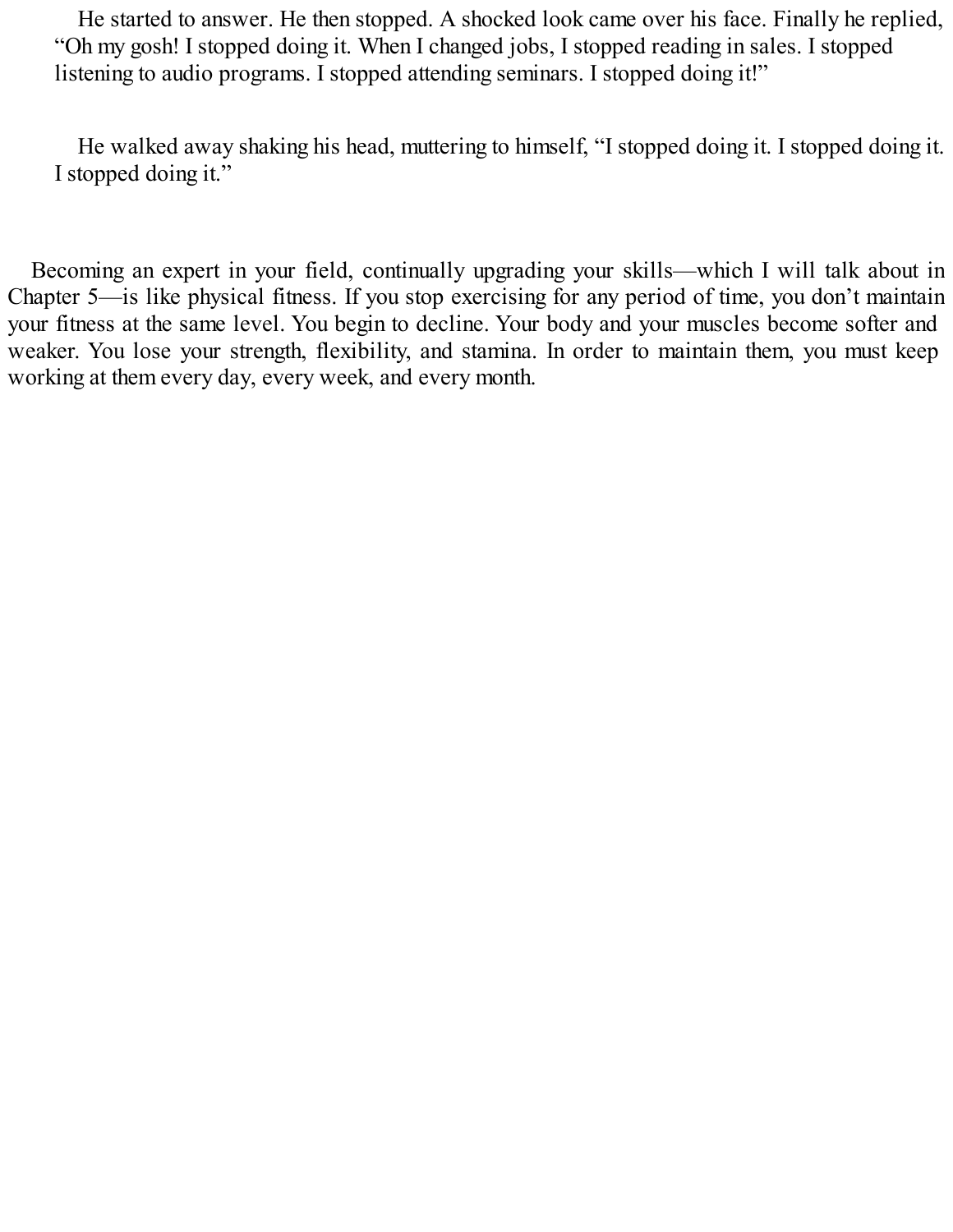#### **Become All You Can Be**

There is an even more important reason for you to practice the self-discipline that leads onward and upward to the great successes that are possible for you. The practice of self-discipline enables you to change your *character* , to become a stronger and better person. The exercise of self-discipline has a powerful effect on your mind and emotions, developing you into a different person from the one that you would have been without self-discipline.

Imagine yourself in a chemistry lab. You mix a series of chemicals in a Petri dish and put it over a Bunsen burner. The Bunsen burner heats the chemicals to the point at which they crystallize and become hardened. But once you have crystallized these chemicals using intense heat, they cannot be transformed back into liquid form.

In the same way, your personality begins like a liquid: soft, fluid, and formless. But as you apply the heat of self-discipline, as you exert yourself to do what is hard and necessary rather than what is fun and easy, your personality crystallizes and hardens at a higher level as well.

The greatest benefit you enjoy from exerting self-discipline in the pursuit of your goals is that you become a different person. You become stronger and more resolute. You develop greater self-control and determination. You actually shape and strengthen your personality and transform yourself into a better person.

The rule is that "to become someone that you have never been before, you must do something that you have never done before." This means that to develop a superior character, you must exert everhigher levels of self-discipline and self-mastery on yourself. You must do the things that average people don't like to do.

Another success principle is that "to achieve something that you have never achieved before, you must learn and practice qualities and skills that you have never had before."

By practicing self-discipline, you become a new person. You become better, stronger, and more clearly defined. You develop higher levels of self-esteem, self-respect, and personal pride. You move yourself up the ladder of human evolution and become a person of higher character and resolve.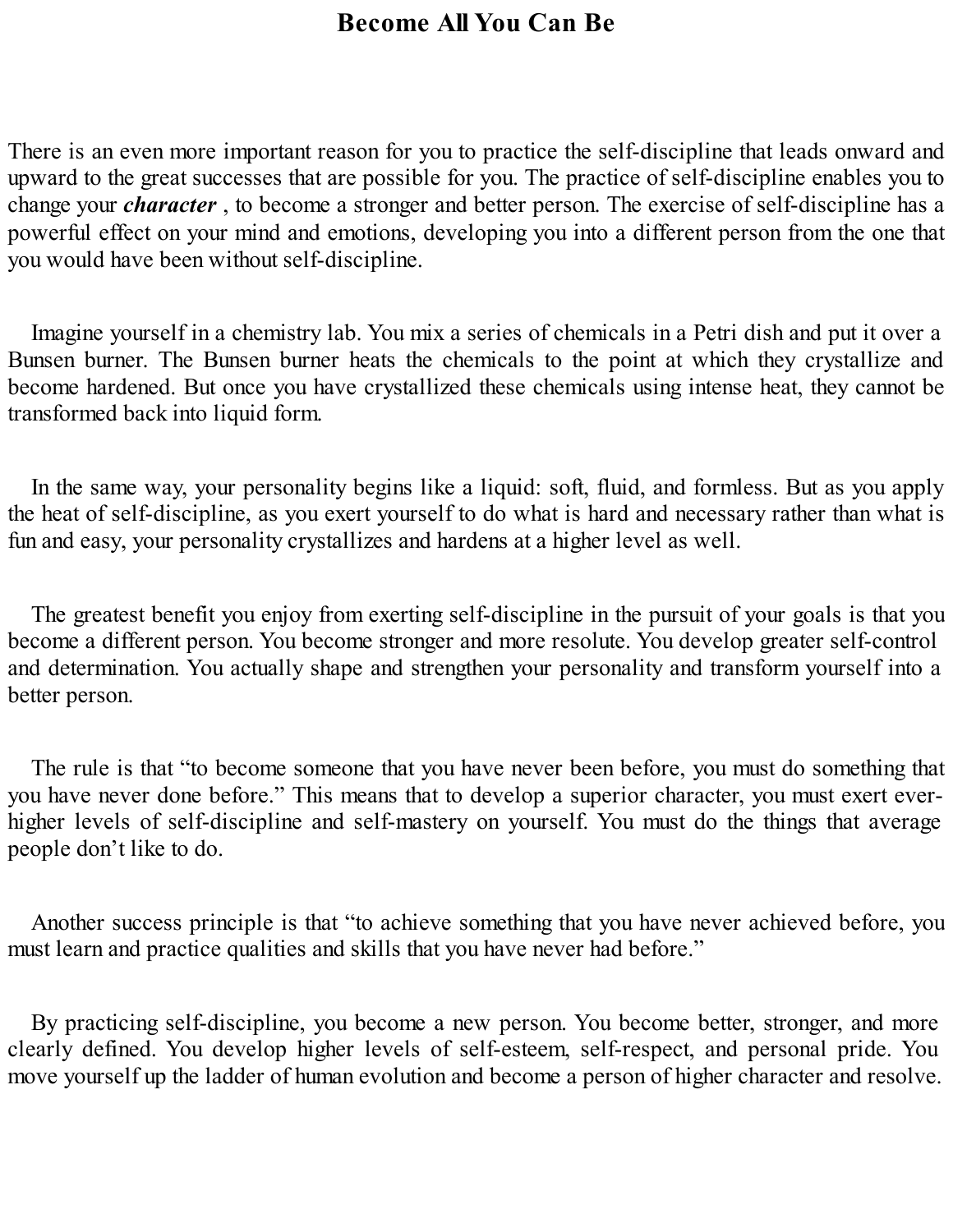## **Success Is Its Own Reward**

The wonderful thing about the achievement of success is that every step in that direction is rewarding in itself. Each step you take toward becoming a better person and accomplishing more than you ever have before makes you feel happier, more confident, and more fulfilled.

You've heard it said that "nothing succeeds like success." What this means is that the greatest reward of success is *not the money you make* but rather *the excellent person you become* in the process of striving toward success and exerting self-discipline every time it is required.

In the next chapter, I will explain how you can become the truly excellent person you are capable of becoming.

# *Action Exercises:*

Take out a pen right now and write down your answers to the questions below.

1. If your work life and career were ideal, what would they look like? What one discipline could you develop that would help you to achieve it?

2. If your family life were ideal, what would it look like, and what one discipline would help you the most to make it a reality?

3. If your health were perfect in every way, what disciplines would you have that make it possible?

4. If your financial situation were ideal today, what one discipline would you have that would help you the most?

5. Why aren't you *already* as successful as you would like to be, and what one discipline would help you the most to achieve all your goals?

6. What one skill could you develop that would help you to realize more of your goals?

7. If you could wave a magic wand and be completely disciplined in one area, which one discipline would have the greatest positive impact on your life?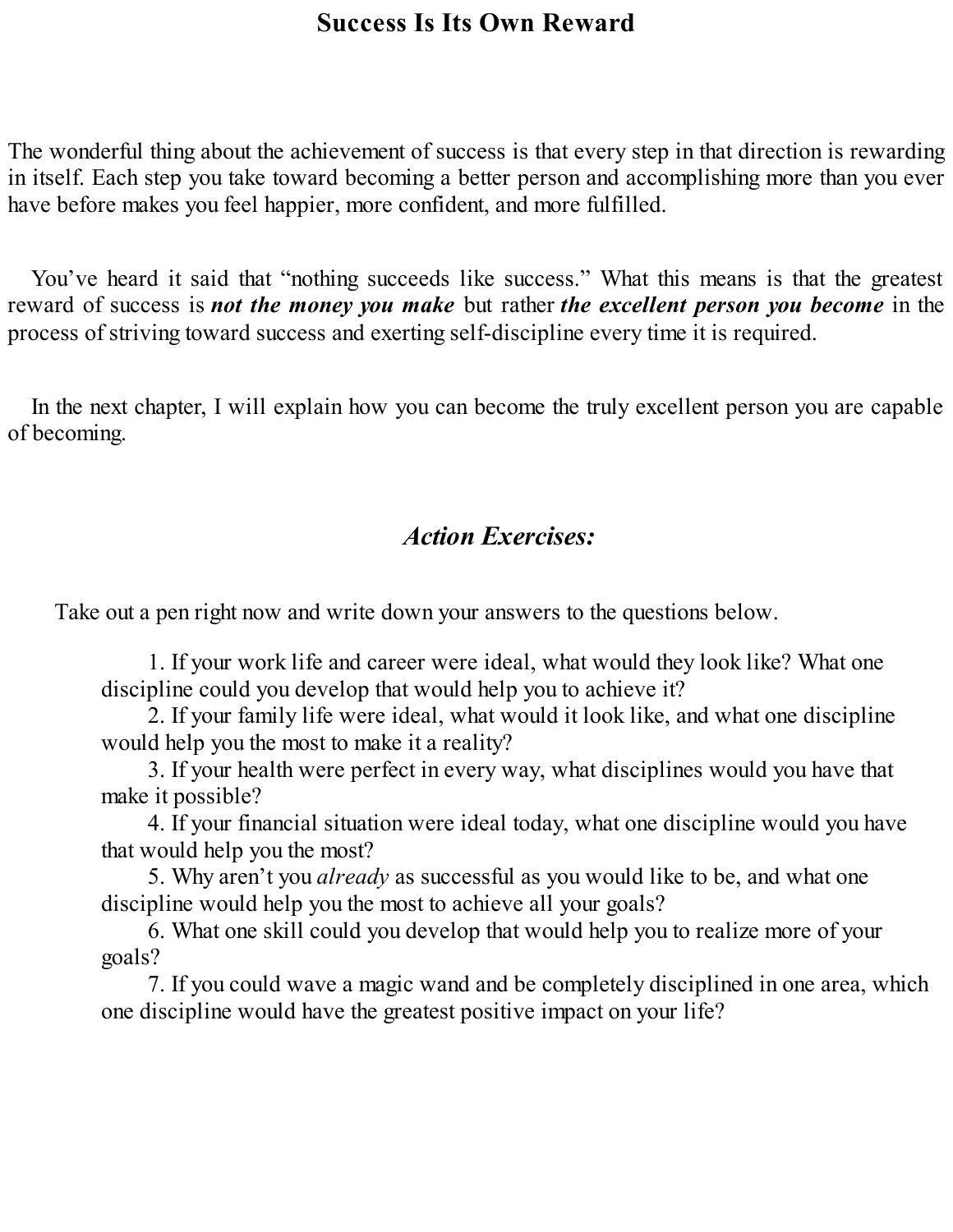# *Chapter 2*

#### **Self-Discipline and Character**

*"Hold yourself responsible for a higher standard than anyone else expects of you. Never excuse yourself. Never pity yourself. Be a hard master to yourself and be lenient to everyone else."*

> *—HENRY WARD BEECHER, NINETEENTH-CENTURY CLERGYMAN*

**T**he development of character is the great business of life. Your ability to develop a reputation as a person of character and honor is the highest achievement of both social and business life. Ralph Waldo Emerson wrote, "What you do speaks so loudly that I cannot hear a word that you say."

The person you are today, your innermost character, is the sum total of all your choices and decisions in life up to this date. Each time you have chosen rightly and acted consistently with the very best that you know, you have strengthened your character and become a better person. The reverse is also true: Each time you have compromised, taken the easy way, or behaved in a manner inconsistent with what you knew to be right, you have weakened your character and softened your personality.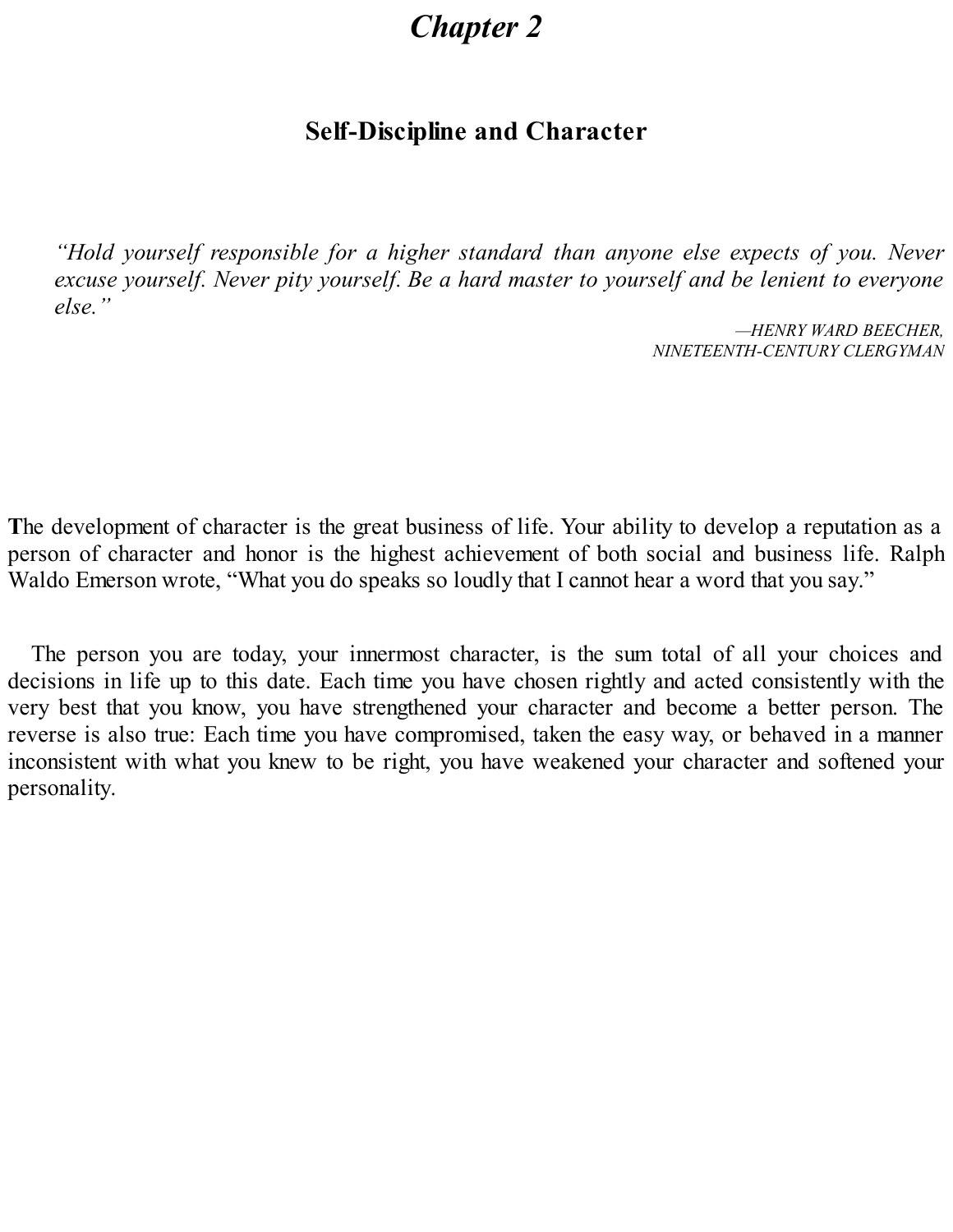# **The Great Virtues**

There are a series of virtues or values that are usually possessed by a person of character. These are courage, compassion, generosity, temperance, persistence, and friendliness, among others. We will talk about some of them in Part 3 of this book. Coming before all these values, however, is the most important one of all when determining the depth and strength of your character: *integrity.*

It is your level of integrity, living in complete truth with yourself and others, that demonstrates more than anything else the quality of your character. In a way, integrity is actually the value that *guarantees* all the other values. When your level of integrity is higher, you are more honest with yourself and more likely to live consistently with all the other values that you admire and respect.

However, it takes tremendous self-discipline to become a person of character. It takes considerable willpower to always "do the right thing" in every situation. And it takes both selfdiscipline and willpower to resist the temptation to cut corners, take the easy way, or act for shortterm advantage.

All of life is a *test*, to see what you are really made of deep, down inside. *Wisdom* can be developed in private through study and reflection, but *character* can be developed only in the give and take of daily life, when you are forced to choose and decide among alternatives and temptations.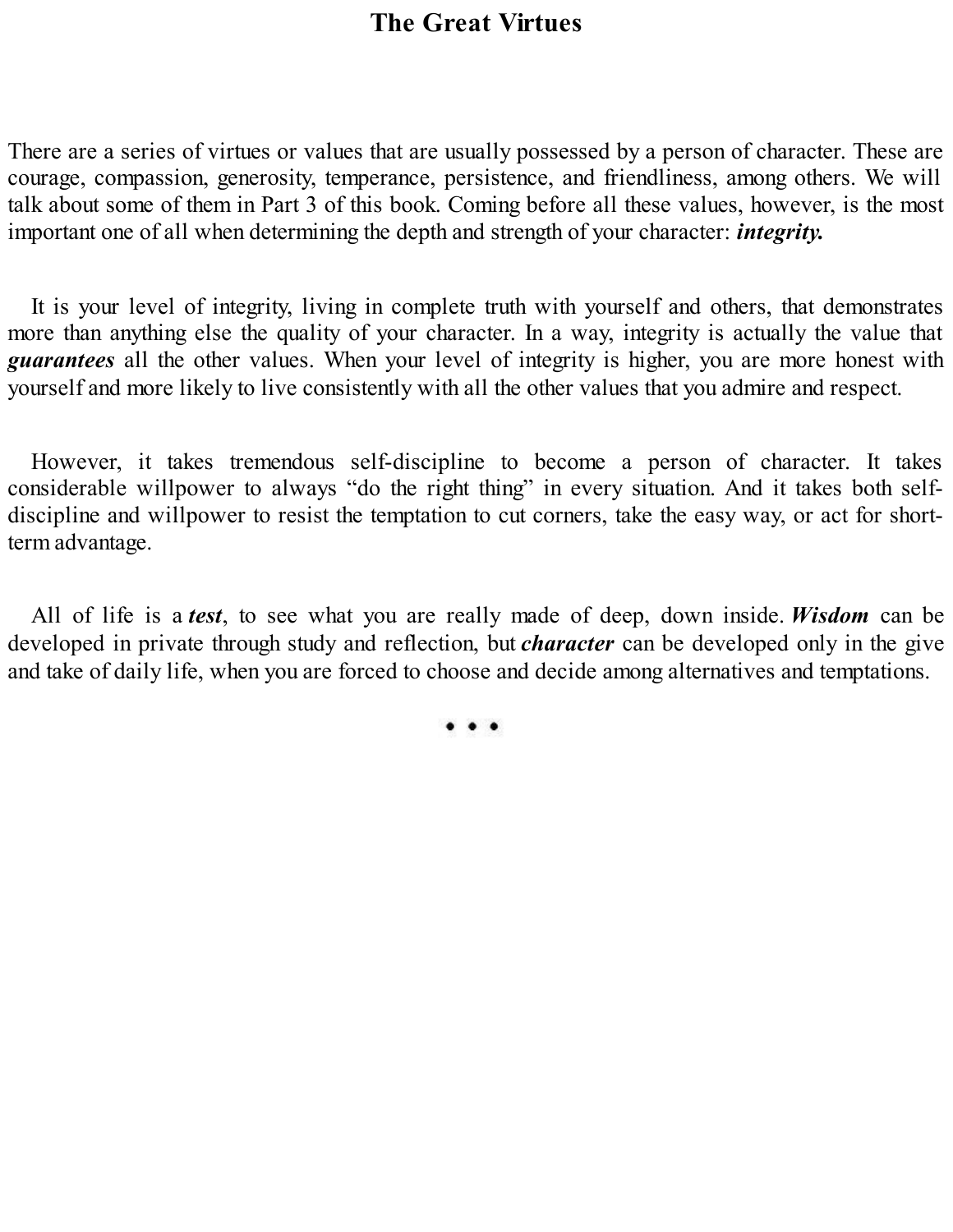# **The Test of Character**

It is only when you are under pressure—when you are forced to choose one way or another, to either live consistently with a value or to compromise it—that you demonstrate your true character. Emerson also said, "Guard your integrity as a sacred thing; nothing at last is sacred except the integrity of your own mind."

You are a "choosing organism." You are constantly making choices, one way or the other. Every choice you make is a statement about your true values and priorities. At each moment, you choose what is more important or of higher value to you over what is less important or of lesser value.

The only bulwark against temptation, the path of least resistance, and the expediency factor is character. The only way that you can develop your full character is by exerting your willpower in every situation when you are tempted to do what is easy and expedient rather than what is correct and necessary.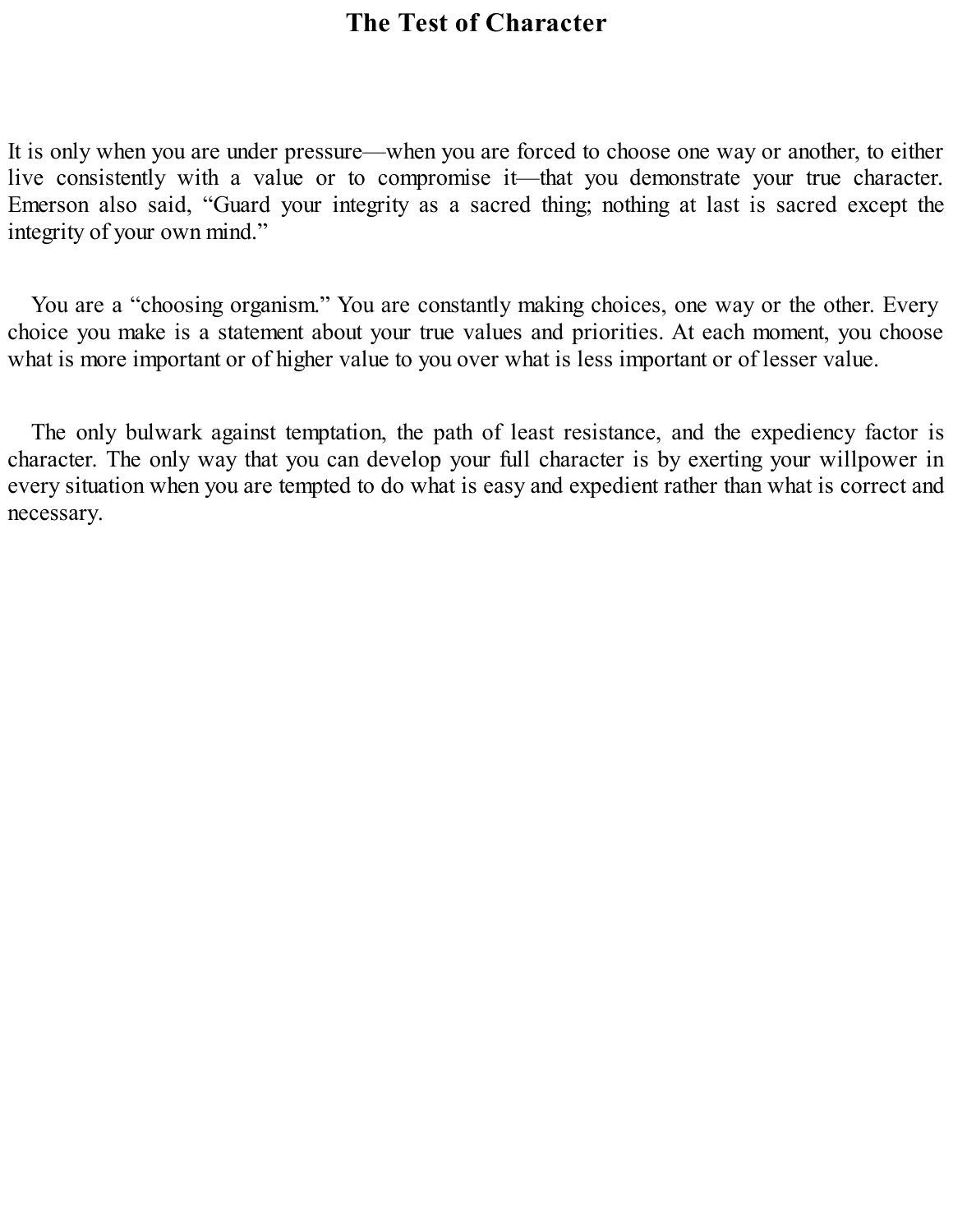# **The Big Payoff**

The payoff for becoming a person of character, for exerting your willpower and self-discipline to live consistently with the very best that you know, is tremendous. When you choose the higher value over the lower, the more difficult over the easy, the right over the wrong, you feel good about yourself. Your self-esteem increases. You like and respect yourself more. You have a greater sense of personal pride.

In addition to feeling excellent about yourself when you behave with character, you also earn the respect and esteem of all the people around you. They will look up to you and admire you. Doors will be opened for you. People will help you. You will be paid more, promoted faster, and given even greater responsibilities. As you become a person of honor and character, opportunities will appear all around you.

On the other hand, you can have all the intelligence, talent, and ability in the world, but if people do not trust you, you will never get ahead. People will not hire you, and if they do, they will dehire you as soon as possible. Financial institutions will not lend you money. Because "birds of a feather flock together," the only associates (never friends) you will have will be other people of questionable character. Furthermore, since the people you associate with have a major effect on your attitude and personality, you make or break your entire life with the quality of your character—or the lack thereof.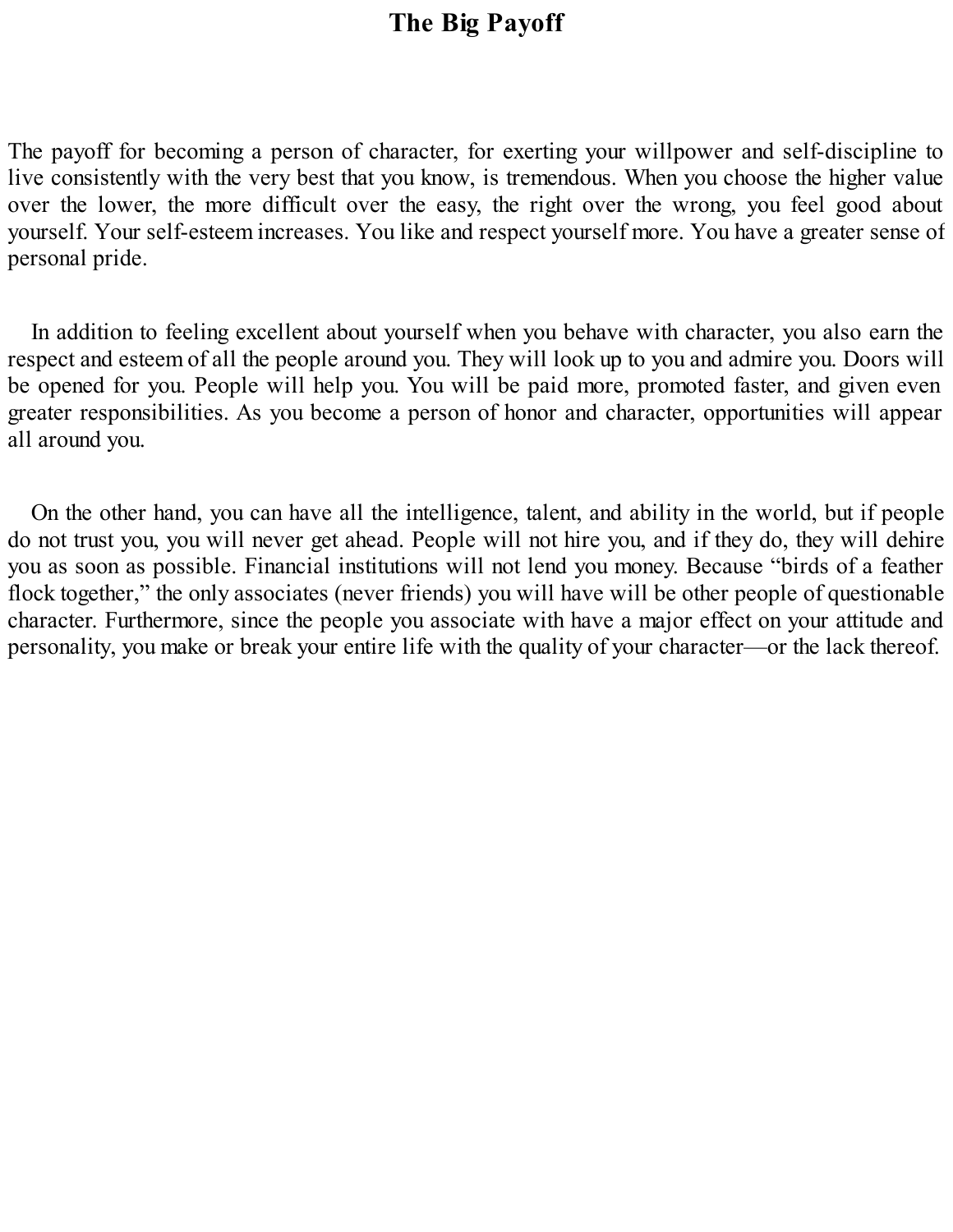### **The Development of Character**

Aristotle wrote, "All advancement in society begins with the development of the character of the young." This means that advancement in your life begins with the learning and practice of values.

You learn values in one or all of three ways: instruction, study, and practice. Let's look at each of these more closely.

*Teach Your Children Values.* One of the chief roles of parenting is to teach children values. This requires patient instruction and explaining values to them over and over again as they are growing up. Once is never enough. The value—and the importance of living by that value—must be explained. Parents must not only give illustrations but also contrast the adherence to a value, especially that of telling the truth with its opposite, that of lying or telling half-truths.

Children are very susceptible to the lessons they receive from the important people in their lives as they are growing up. They accept what you say as their parent as a fact, as absolute truth. They absorb what you say like a sponge. You write your description of values on their souls, which are like wet clay, so that what you write becomes a permanent part of the way they see the world and relate to life.

More than anything else, as we'll see in Chapter 19, you demonstrate your values in your *behavior*. Your children watch you and strive to emulate the values that you not only teach and preach, but also practice. And they are always watching.

The Rockefeller family children were famous for being taught financial values at an early age. Even though their father was one of the richest men in America, the children were given tasks and chores to perform before they received their allowances. They were then instructed on how to spend their allowances: how to save, how much to give to charity, and how much to invest. As a result, they grew up to become successful businessmen and statesmen, unlike children who had grown up in wealthy homes who were seldom disciplined in money matters.

*Study the Values You Admire.* You learn values by studying them closely. The Law of Concentration says that "whatever you dwell upon grows and increases in your life."

What this means is that when you study and read stories about men and women who demonstrated the kind of values that you admire and respect, and then think about those stories and that behavior, those values sink ever deeper into your mind. Once these values are "programmed" into your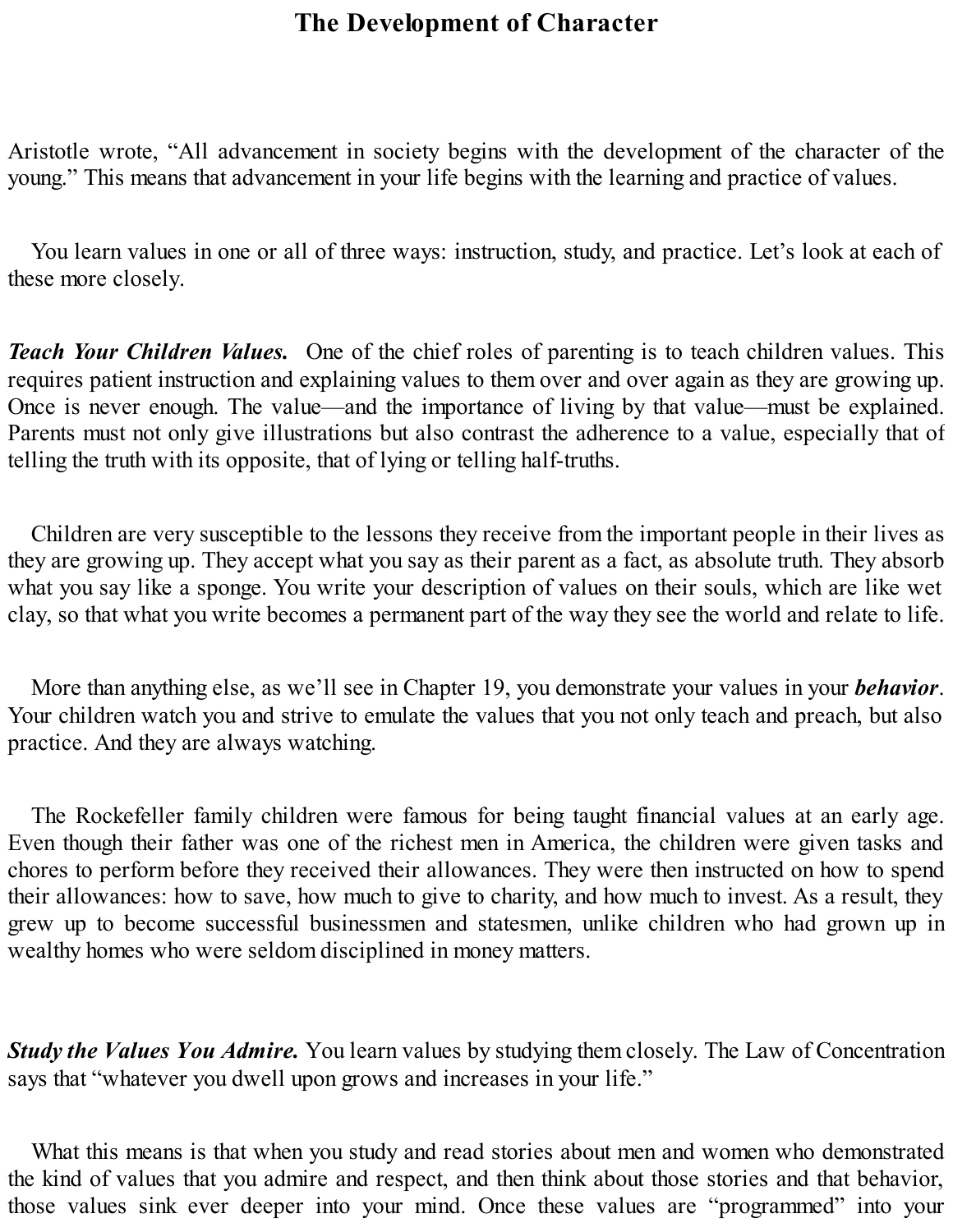subconscious, they create a propensity within you to behave consistently with those values when the situation requires them.

For example, in military training, soldiers are continually told stories of courage, obedience, discipline, and the importance of supporting their fellow soldiers. The more they hear these stories, discuss them, and think about them, the more likely they are to behave consistently with these values when they are under the pressure of actual combat.

The core virtue of character is *truth.* Whenever you tell the truth, however inconvenient it may be at the time, you feel better about yourself and you earn the respect of the people around you. One of the highest accolades you can pay another person is to say that "he or she always tells the truth."

*Emulate the People You Most Admire.* Much of your character is determined by the people you most admire, both living and dead. Who are they? Looking over your life and history, make a list of the people whom you most admire, and next to their names, write out the virtues or values that they most represent to you.

If you could spend an afternoon with anyone, living or dead, what one person would you choose? Why would you choose that person? What would you talk about during your afternoon together? What questions would you ask, or what would you want to learn?

Consider this as well: Why would that person want to spend an afternoon with *you*? What are the virtues and values that you have developed that make you a valuable and interesting person? What makes you special?

*Practice the Values You Respect.* You develop values by practicing them whenever they are called for. As the Roman Stoic philosopher Epictetus said, "Circumstances do not make the man; they merely reveal him to himself."

When a problem occurs, people tend to react automatically based on the highest values that they have developed up to that moment.

We develop values by *repetition*, by behaving consistently with a particular value over and over again, until it becomes a habit, and locks in so that we come to practice it automatically. Men and women with highly developed characters behave in a manner consistent with their highest values, and they do so without thought or hesitation. There is no question in their minds about whether or not they are doing the right thing.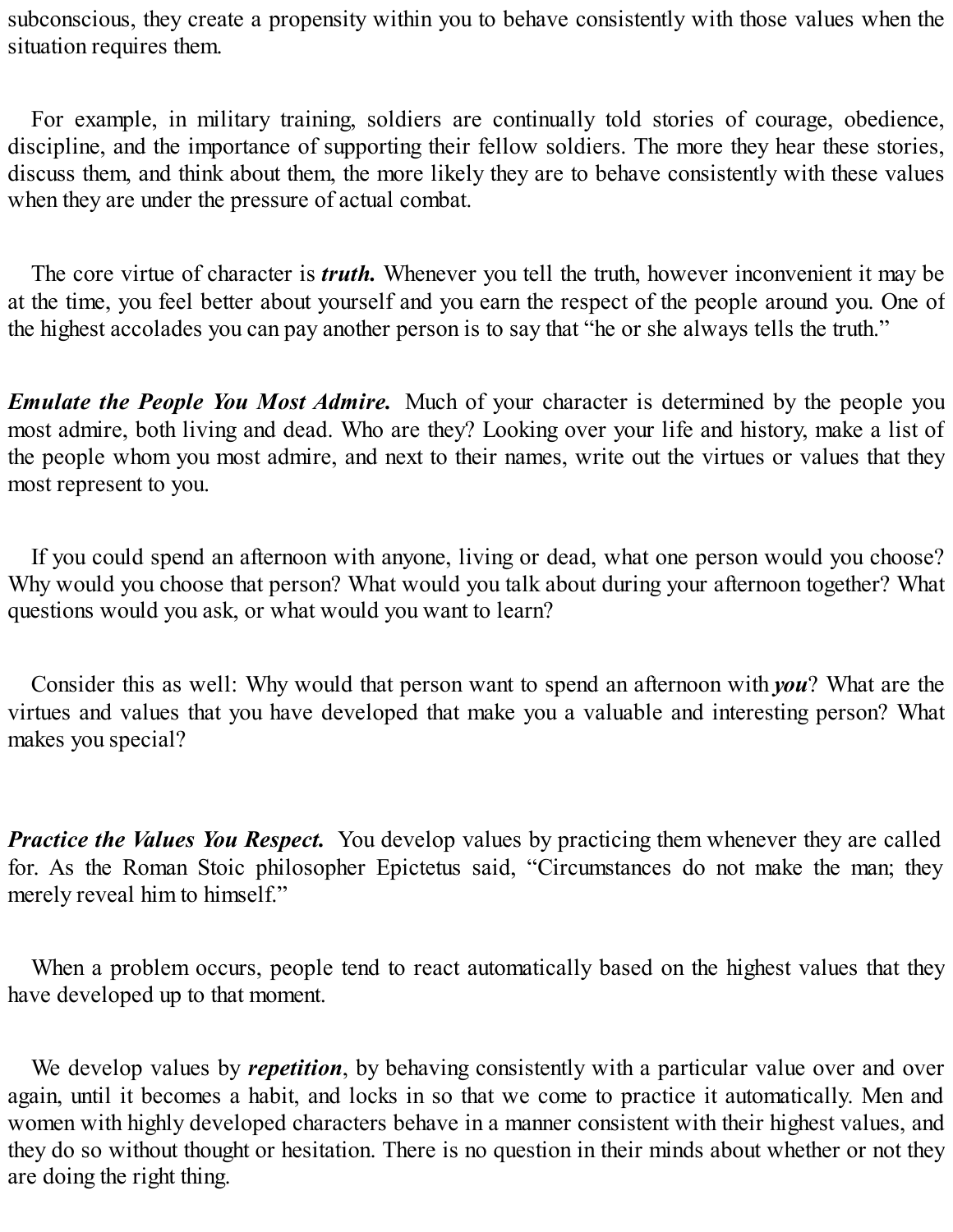### **The Structure of Personality**

The *psychology* of character involves the three parts of your personality: your self-ideal, your selfimage, and your self-esteem.

*Your Self-Ideal.* Your self-ideal is that part of your mind composed of your values, virtues, ideals, goals, aspirations, and your idea of the very best person that you can possibly be. In other words, your self-ideal is composed of those values that you most admire in others and most aspire to possess in yourself.

The most important part of your self-ideal is summarized in the word "clarity." Superior people are those who are absolutely clear about who they are and what they believe. They have complete clarity about the values they believe in and what they stand for. They are not confused or indecisive. They are firm and resolute when it comes to any decision in which a value is involved.

On the other hand, weak and irresolute people are fuzzy and unclear about their values. They have only a vague notion of what is right or wrong in any situation. As a result, they take the path of least resistance and act expediently. They do whatever seems to be the fastest and easiest thing to get what they want in the short term, giving little to no consideration or concern about the consequences of their acts.

*The Evolution of Character.* In biology, life forms are categorized from the least to the most complex, from single-celled plankton all the way up the increasingly complex spectrum of life to the human being. Similarly, human beings can be organized along a spectrum as well, from the least to the most developed. The lowest forms of humans are those with no values, virtues, or character. These people always act expediently and take the path of least resistance in their search for immediate gratification.

At the highest levels of development of the human race, however, are those men and women of complete integrity, who would never compromise their honesty or their character for anything, including the threat of financial loss, pain, or even death.

George Washington is famous for his honesty, which was demonstrated in the story in which he admitted that he had cut down the cherry tree. In the same vein, the founding fathers of the United States wrote, "We hereby pledge our lives, our fortunes and our sacred honor" to the signing of the Declaration of Independence.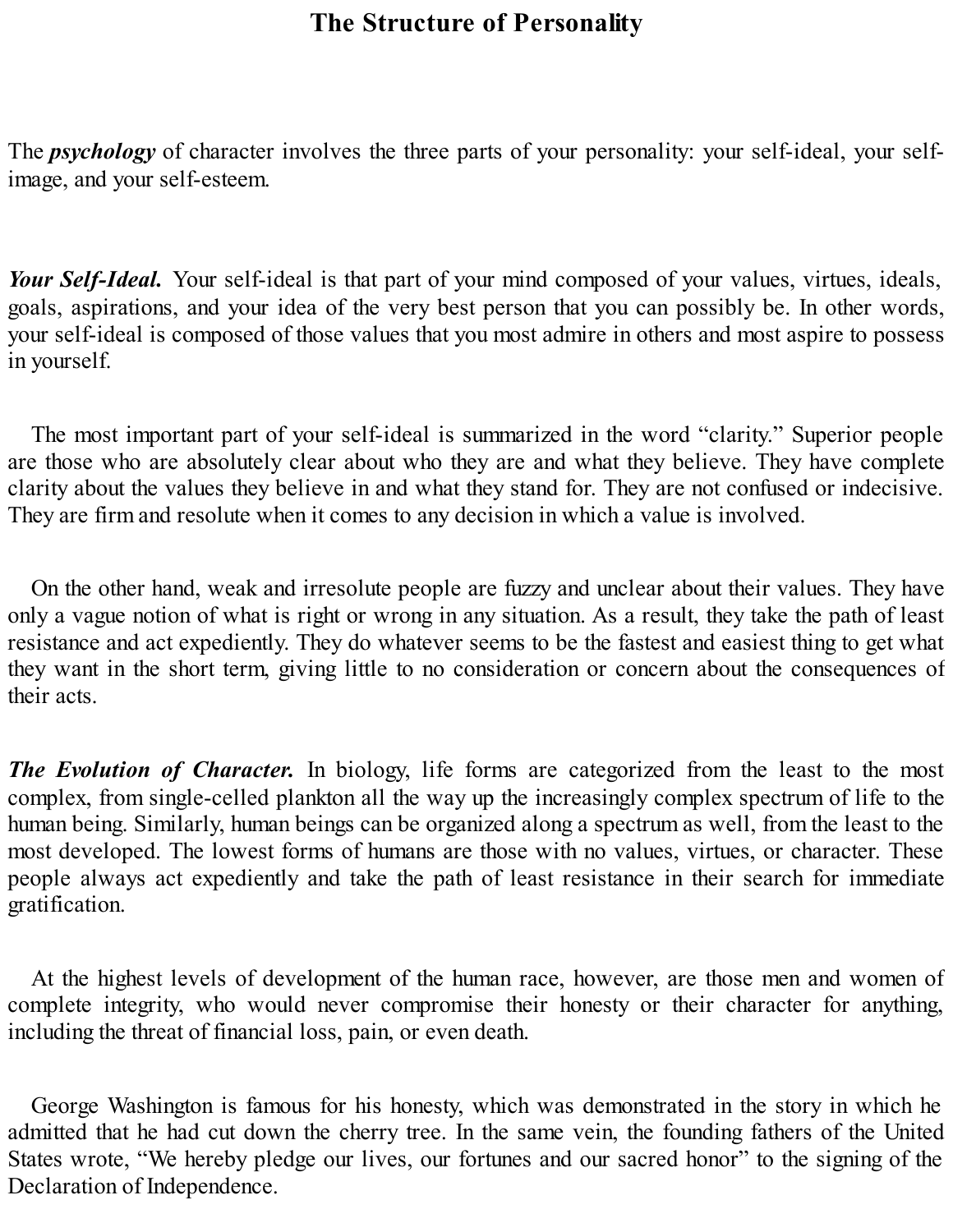In his book *Trust: The Social Virtues and the Creation of Prosperity,* philosopher Francis Fukuyama observed that societies worldwide can be divided into two kinds: "high-trust" and "lowtrust." He also argues that the highest-trust societies—those in which integrity is most admired, encouraged, and respected—are also the most law-abiding, free, and prosperous.

At the other end of the societal spectrum, however, are those societies characterized by tyranny, thievery, dishonesty, and corruption. Each of these are, without exception, both undemocratic and poor.

*Trust Is the Key.* Trust is the lubricant of human relationships. Where there is high trust among and between people, economic activity flourishes and there are opportunities for all. On the other hand, where there is low trust, economic resources are squandered in an attempt to protect against thievery and corruption—or these resources are not available at all.

In the United States, we have the Constitution and Bill of Rights. These documents lay out the rules by which Americans agree to live. They create the structure of our government and guarantee our rights. But they assume that our elected representatives will be men and women of honor, committed to protecting and defending those rights. They attempt to assure that only men and women of character can thrive and prosper over the long term in our economic, political, and social system. They aim to assure that, in most cases, only men and women of character can rise to high positions in society.

Although our system is not perfect, and people of questionable character occasionally rise to positions of prominence, it is seldom for very long. The basic demand of Americans for honesty and integrity eventually leads to the exposure and censure of dishonest people. The demand for men and women of character continues unabated.

*Your Self-Image: Your Inner Mirror.* The second part of your personality is your *self-image*. This is the way we see and think about ourselves, especially prior to any event of importance. People always tend to behave on the outside consistently with the way they see themselves on the inside. This is often called our "inner mirror," into which we peer before we engage in any behavior.

When you see yourself as calm, positive, truthful, and possessed of high character, you behave with greater strength and personal power. Other people respect you more. You feel in control of yourself and the situation.

What's more, whenever you actually behave in a manner that is consistent with your highest values,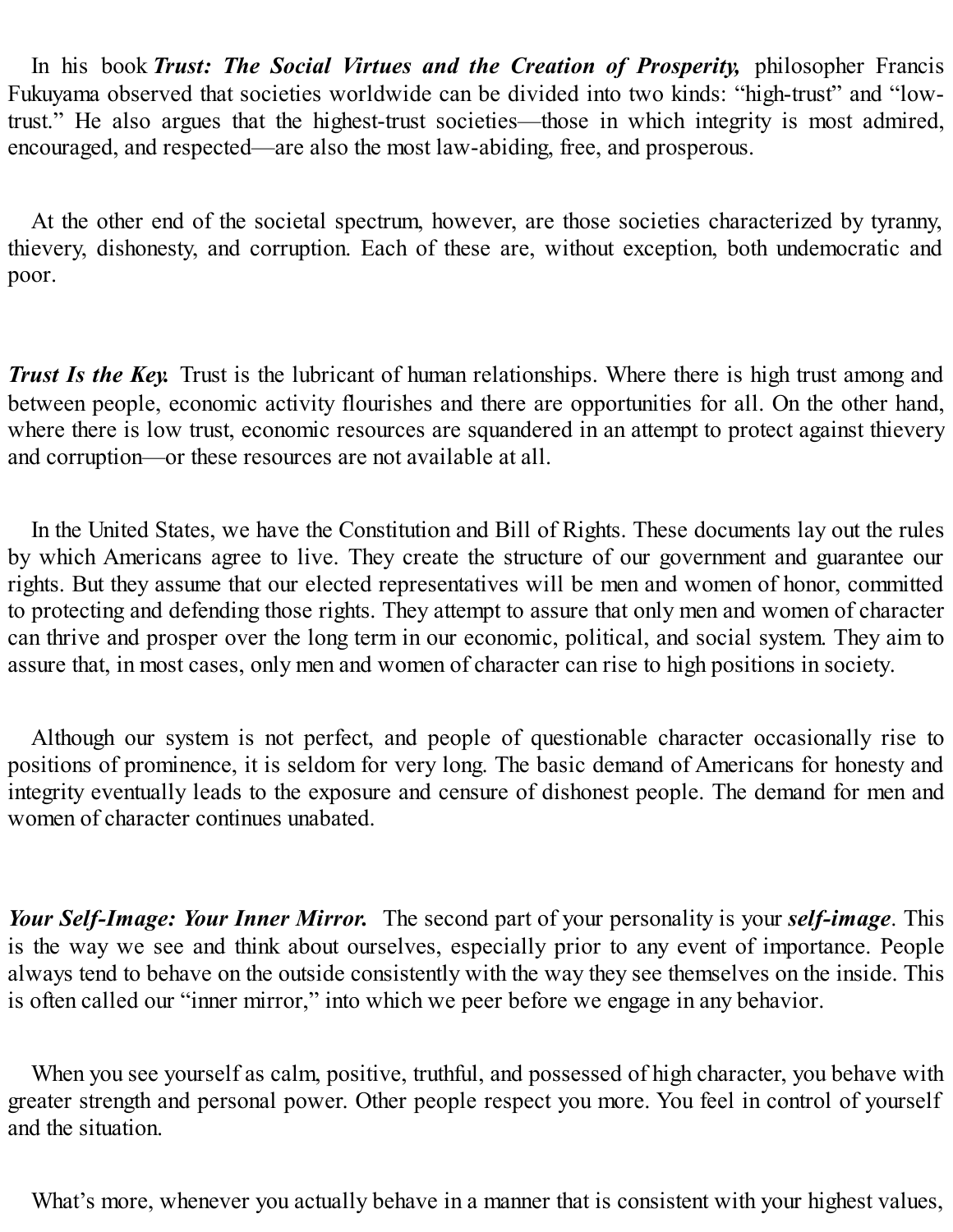your self-image improves. You see and think about yourself in a better light. You feel happier and more confident. Your behavior and outward performance then reflect this increasingly improving inner picture you have of yourself as the very best person you can possibly be.

People tend to accept you at your own evaluation of yourself, at least initially. If you see and think of yourself as an excellent person who is possessed of high character, you will treat other people with courtesy, grace, and respect. In turn, they will likewise treat you as a person of honor and character.

*Your Self-Esteem: How Much You Like Yourself.* The third part of your personality is your *selfesteem*. This is how you feel about yourself, your emotional core. Your self-esteem is defined as "how much you like yourself," but it's more than only this. The more you see yourself as a valuable and important person, the more positive and optimistic you will be. When you truly consider yourself to be important and worthwhile, you will treat other people as if they are important as well.

Your self-esteem is largely determined by how consistent your self-image, which shapes your personal behavior, is with your self-ideal, or your vision of the very best person you can possibly be.

Whenever you act consistently with who you consider an excellent person to be, your self-image improves and your self-esteem increases. You like and respect yourself more. You feel happy about yourself and others. The more you like yourself, the more you like others, and the more they like you in return. By acting with character and in harmony with your highest values, you put your entire life (internally and externally) into an upward spiral. In every area of your life, things will get better and better for you.

Your role models have a tremendous impact on shaping your character. The more you admire a person and his or her qualities, the more you strive—both consciously and unconsciously—to become like that person. This is why clarity is so important.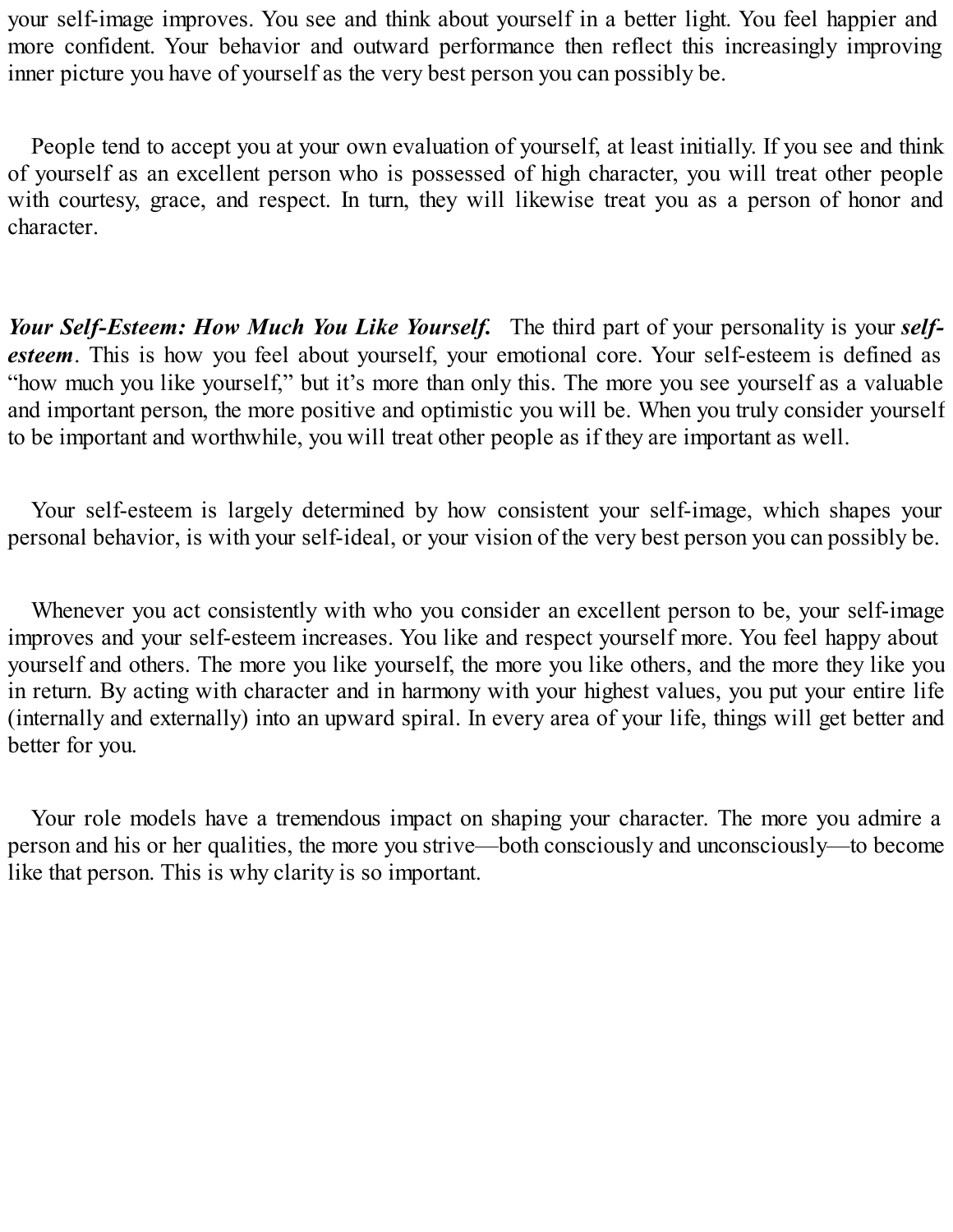#### **Always Behave Consistently**

Whenever you act in a way that is consistent with your values, you feel *good* about yourself. Whenever you compromise your values, for any reason, you feel *bad* about yourself. This also means that when you compromise your values, your self-confidence and self-esteem go down. You feel uneasy and inferior, inadequate and uncomfortable. When you compromise your values, deep down inside, you feel that something is fundamentally wrong.

Almost all human problems can be solved by a return to your highest values and your innermost convictions. When you look back, there have probably been situations in your life when you have compromised your values in order to save an investment, keep a job, preserve a relationship, or maintain a friendship. In each case, you have felt worse and worse until you finally broke it off and walked away.

And how did you feel when you finally had the strength of character to walk away? You felt *wonderful!* Whenever you use your willpower and strength of character to return to the values that are most dear to you, you are rewarded with a wonderful feeling of happiness and exhilaration. You feel energized and free. You wonder why you didn't make that decision a long time ago.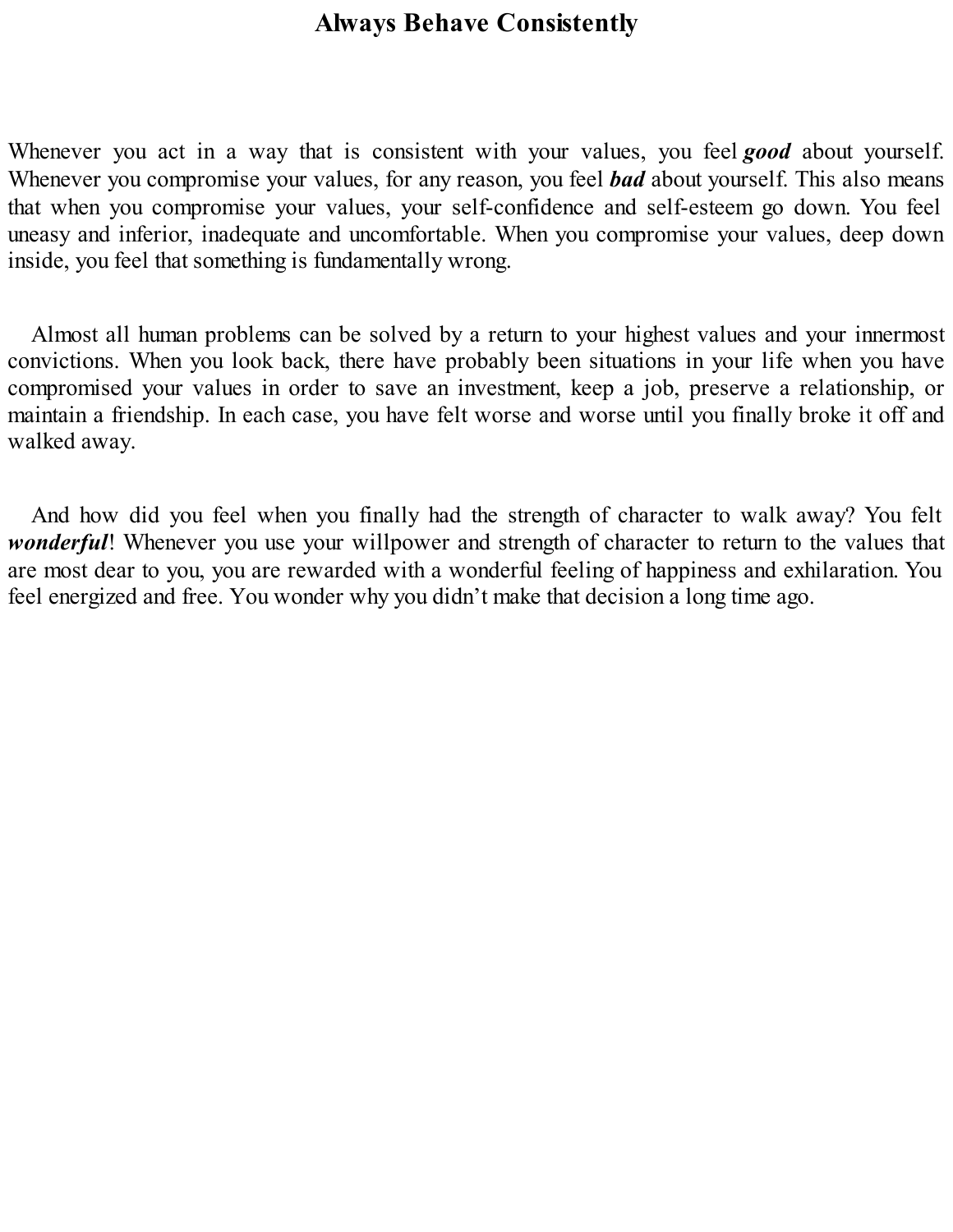# **Do the Right Thing**

In the development of character that is based on self-discipline and willpower, long-term thinking is essential. The more you think about the long-term consequences of your behavior, the more likely it is that you will do the right thing in the short term. So when you have to make a choice or decision, always ask the magic question, "What's important here?"

Practice the Universal Maxim of Immanuel Kant: "Resolve to behave as though your every act were to become a universal law for all people."

One of the great questions for the development of character is this: "What kind of a world would this world be if everyone in it was just like *me*?"

Whenever you slip, whenever you do or say something that is inconsistent with your highest values, immediately "get back on your horse." Say to yourself, "This is not like me!" and resolve that next time you will do better.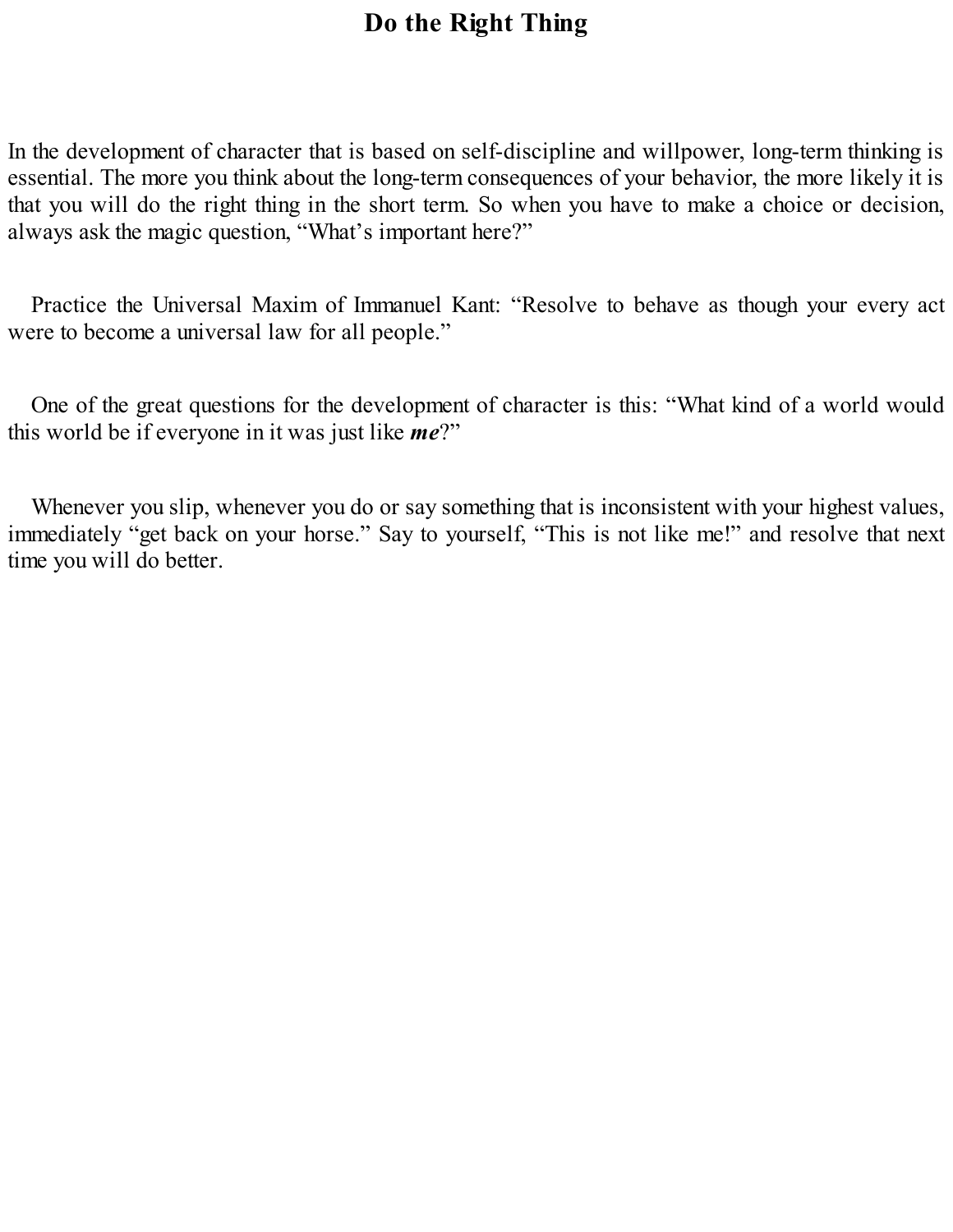# **What You Dwell Upon Grows**

If you are in a situation today in which you are not living up to your highest values, make a decision, this very minute, to confront the situation and straighten it out. The minute you do, you will once again feel happy and back in control.

There is an old Indian story: "On my shoulders are two wolves. One is a black wolf, evil, who continually tempts me to do and say the wrong things. On my other shoulder is a white wolf that continually encourages me to live up to my very best."

A listener asked the old man, "Which of these wolves has the greatest power over you?"

The old man replied, "The one I feed."

By the Law of Concentration, whatever you dwell on grows and increases in your life. When you think and talk about the virtues and values that you most admire and respect, you therefore program those values deeper and deeper into your subconscious until they begin to operate automatically in every situation.

Whenever you exercise your self-discipline and willpower to live your life consistently with those values that you most aspire to be known for, you begin to move rapidly along the path to becoming an excellent person.

# *Action Exercises:*

Take out a sheet of paper and write out your answers to these questions.

1. Name three people, living or dead, who you most admire and describe one quality of each of them that you respect.

2. Determine the most important virtue or quality in your life that you strive the most to practice or emulate.

3. Identify those situations in which you feel the most confident, in which you feel like the very best person you could possibly be.

4. What situations give you your greatest feelings of self-esteem and personal worth?

5. If you were already an excellent person in every respect, how would you behave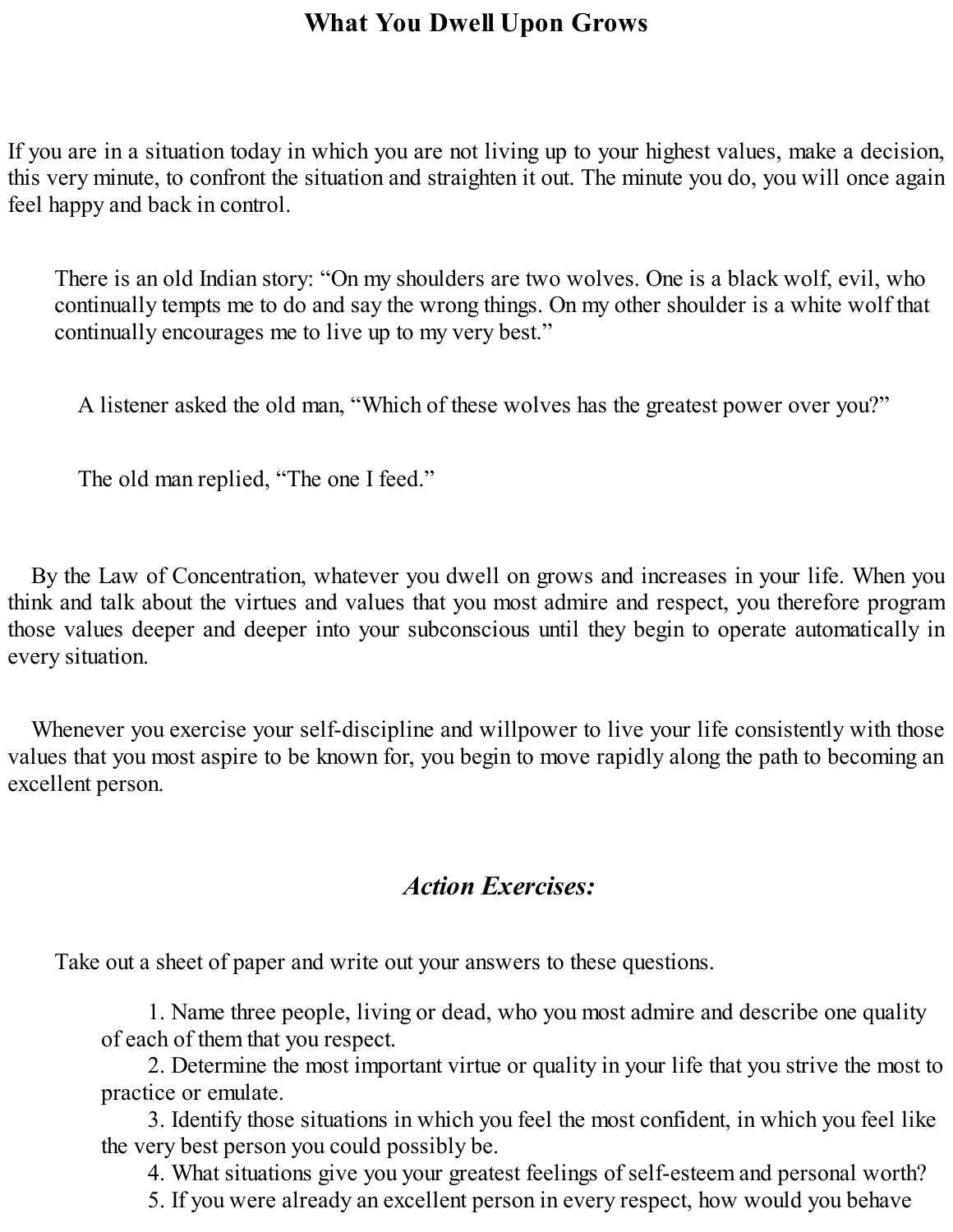differently from today onward?

6. What one quality would you like people to think of when your name is mentioned, and what could you do to ensure this happens?

7. In what one area do you need to be more truthful and practice higher levels of integrity than you do today?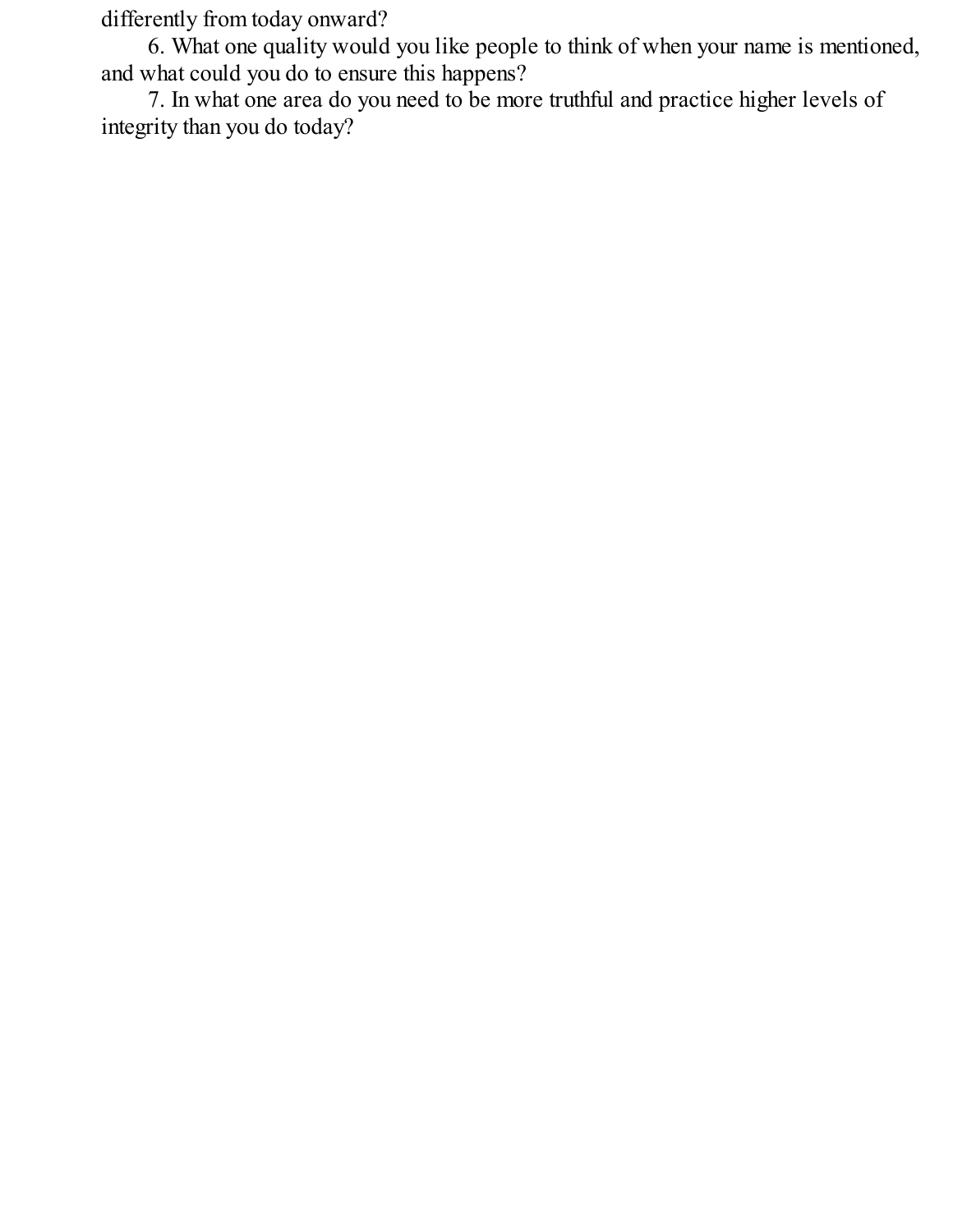# *Chapter 3*

#### **Self-Discipline and Responsibility**

*"The individual who wants to reach the top in business must appreciate the might and force of habit. He must be quick to break those habits that can break him-and hasten to adopt those practices that will become the habits that help him achieve the success he desires."*

*—J. PAUL GETTY*

**Y**our ability and willingness to discipline yourself to accept personal responsibility for your life are essential to happiness, health, success, achievement, and personal leadership. Accepting responsibility is one of the hardest of all disciplines, but without it, no success is possible.

The failure to accept responsibility and the attempt to foist responsibility for things in your life that make you unhappy onto other people, institutions, and situations completely distort cause and effect, undermine your character, weaken your resolve, and diminish your humanity. They lead to making endless excuses.

#### MY GREAT REVELATION

When I was twenty-one, I was living in a tiny apartment and working as a construction laborer. I had to get up at 5:00 A.M. so that I could take three buses to work in order to be there by 8:00 A.M. I didn't get home until 7:00 P.M., tired out from carrying construction materials all day. I was making just enough money to get by, and I had no car, almost no savings, and just enough clothes for my needs. I had no radio or television.

It was the middle of a cold winter, with the temperature at minus 35 degrees Fahrenheit, so I seldom went out in the evening. Instead, if I had enough energy, I sat in my small apartment at my little table in my kitchen nook and read.

One evening, late at night, as I was sitting there by myself at the table, it suddenly dawned on me that "this is my life." This life was not a rehearsal for something else. The game was on, and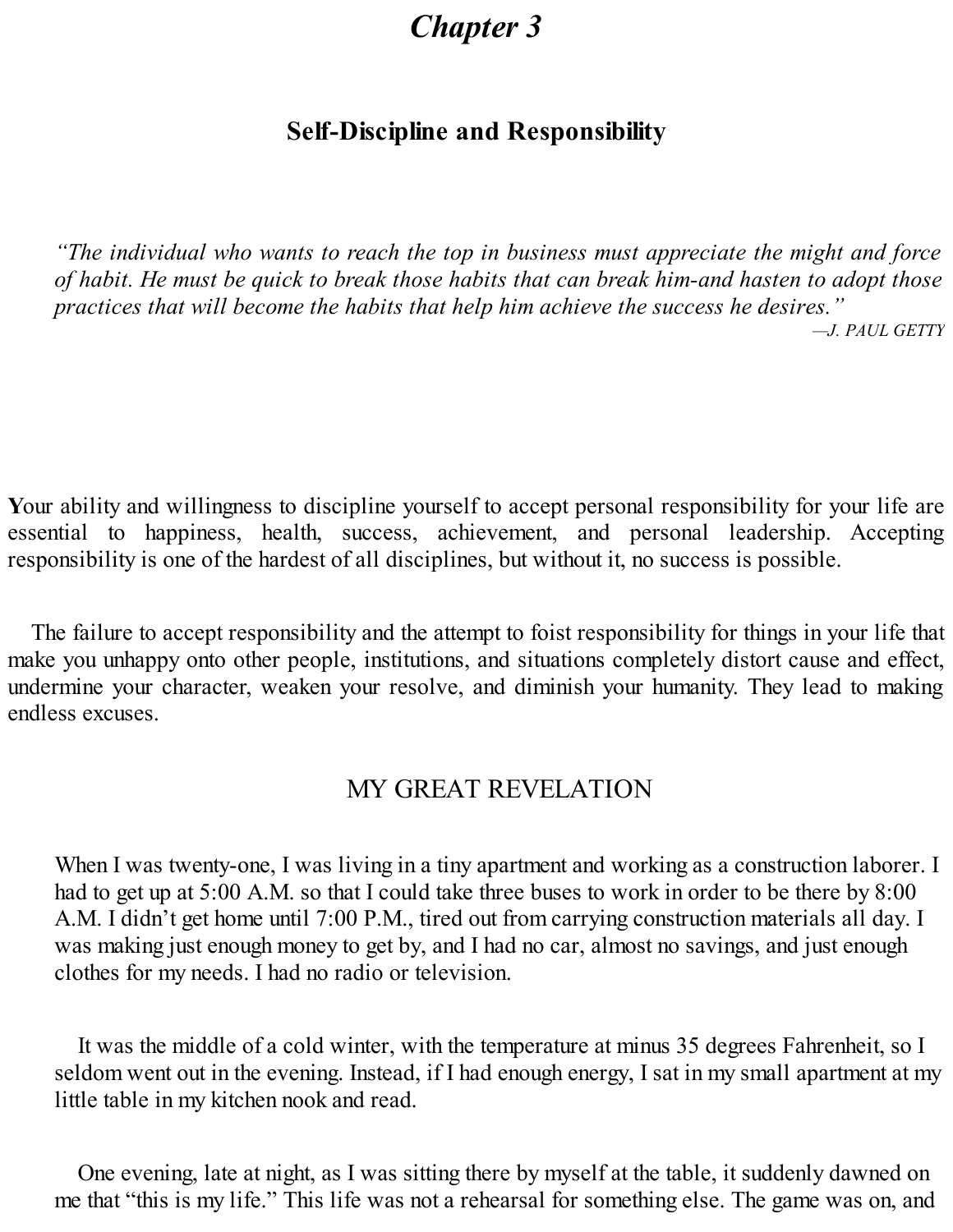I was the main character, as in a play.

It was like a flashbulb going off in my face. I looked at myself and around me at my small apartment, and I considered the fact that I had not graduated from high school. The only work that I was qualified to do was manual labor. I earned just enough money to pay my basic expenses, and I had very little left over at the end of each month.

I suddenly knew that unless I changed, nothing else was going to change. No one else was going to do it for me. In reality, no one else cared. I realized at that moment that, from that day forward I was completely responsible for my life and for everything that happened to me. *I* was responsible. I could no longer blame my situation on my difficult childhood or mistakes I had made in the past. I was in charge. I was in the driver's seat. This was my life, and if I didn't do something to change it, it would go on like this indefinitely, by the simple force of inertia.

This revelation changed my life. I was never the same again. From that moment on, I accepted more and more responsibility for everything in my life. I accepted responsibility for doing my job better than before rather than doing only the minimum that was necessary to avoid getting fired. I accepted responsibility for my finances, my health, and, especially, my future.

The very next day, I went down to a local bookstore at my lunch break and began the lifelong practice of buying books with information, ideas, and lessons that could help me. I dedicated my life to self-improvement, to continuous learning in every way possible.

For the rest of my business life, right up to the present moment, whenever I've wanted or needed to learn something to help me, I have returned to learning, to reading, to listening to audio programs and attending courses and seminars. I found that you could learn anything you need to learn in order to accomplish any goal you set for yourself.

Over time, I learned that fully 80 percent of the population never accepts complete responsibility for their lives. They continually complain, criticize, make excuses, and blame other people for things in their lives about which they are not happy. The consequences of this way of thinking, however, can be disastrous. They can sabotage all hopes for success and happiness later in life.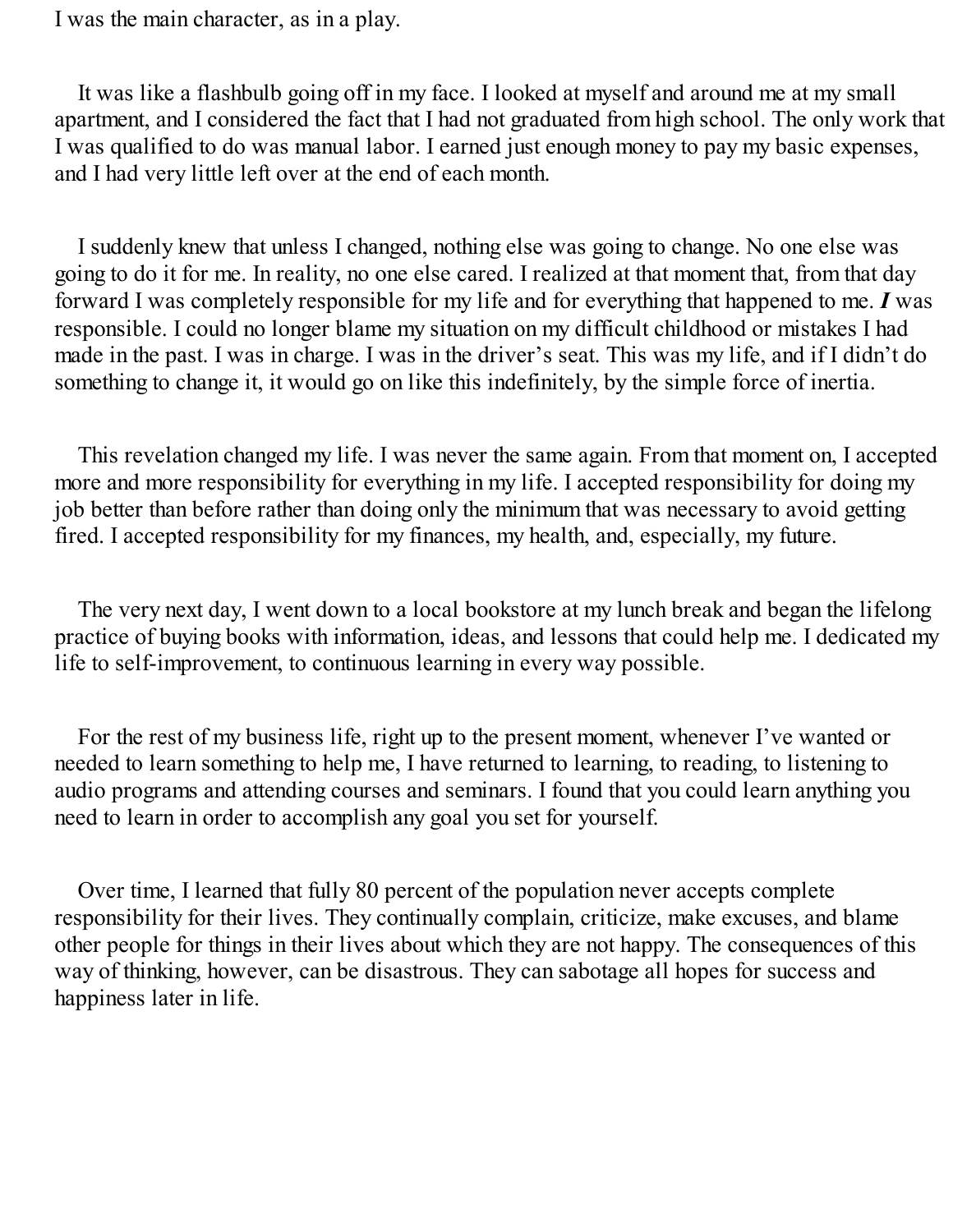### **From Childhood to Maturity**

When you are growing up, from an early age you become conditioned to see yourself as not responsible for your life. This is normal and natural. When you are a child, your parents are in charge. They make all your decisions. They decide what food you will eat, what clothes you will wear, what toys you will play with, what home you will live in, what school you will attend, and what activities you will engage in during your spare time. Because you are young, innocent, and unknowing, you do what they want you to do. You have little choice or control.

As you grow up, however, you begin to make more and more of your own decisions in each of these areas. But because of your early programming, you are conditioned unconsciously to feel that someone else is still responsible for your life, that there is still someone else out there who can or should take care of you.

Most people grow up believing that if something goes wrong, someone else is responsible. Someone else is to blame. Someone else is guilty. Someone else is the villain and they are the victim. As a result, most people make more and more excuses for the things in their lives, past and present, that make them unhappy.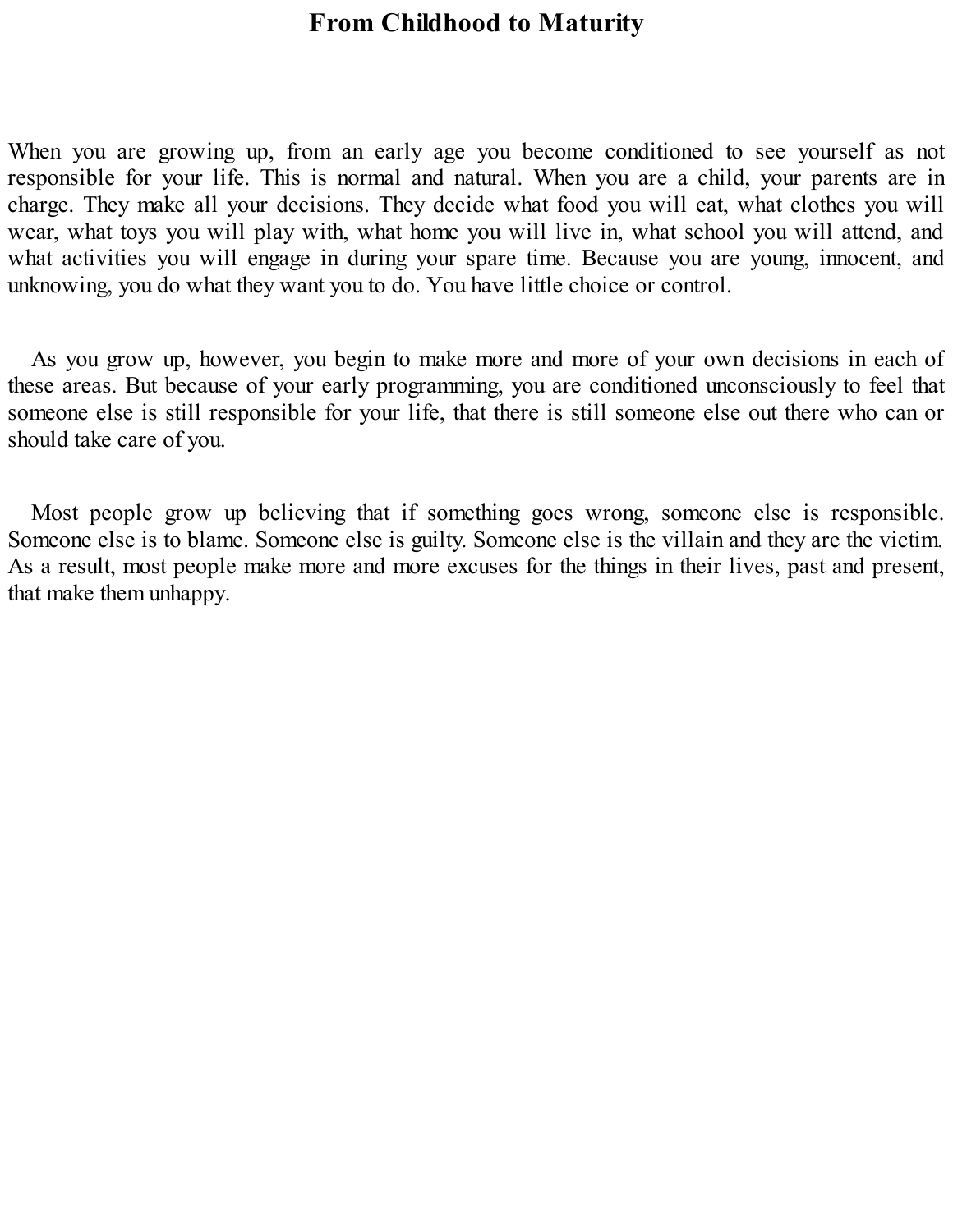#### **Get Over the Mistakes Your Parents Made**

If your parents criticized you or got angry with you for mistakes you made when you were growing up, you began to unconsciously assume that somehow you were at fault. If your parents punished you physically or emotionally for doing or not doing something that pleased or displeased them, you felt inferior and inadequate.

When your parents withheld their love to punish you for not doing something they demanded, you might have grown up with deep feelings of guilt, unworthiness, and undeservingness. All these negative feelings could then intersect to make you feel like a victim, like you were not responsible for yourself or your life once you became an adult.

The most common feeling that we have as adults if we have been raised in a critical home environment is the feeling that "I'm not good enough." Because of this feeling, we compare ourselves unfavorably to others. We think that other people who seem to be happier or more confident are better than us. We develop feelings of inferiority. This can become an emotional trap.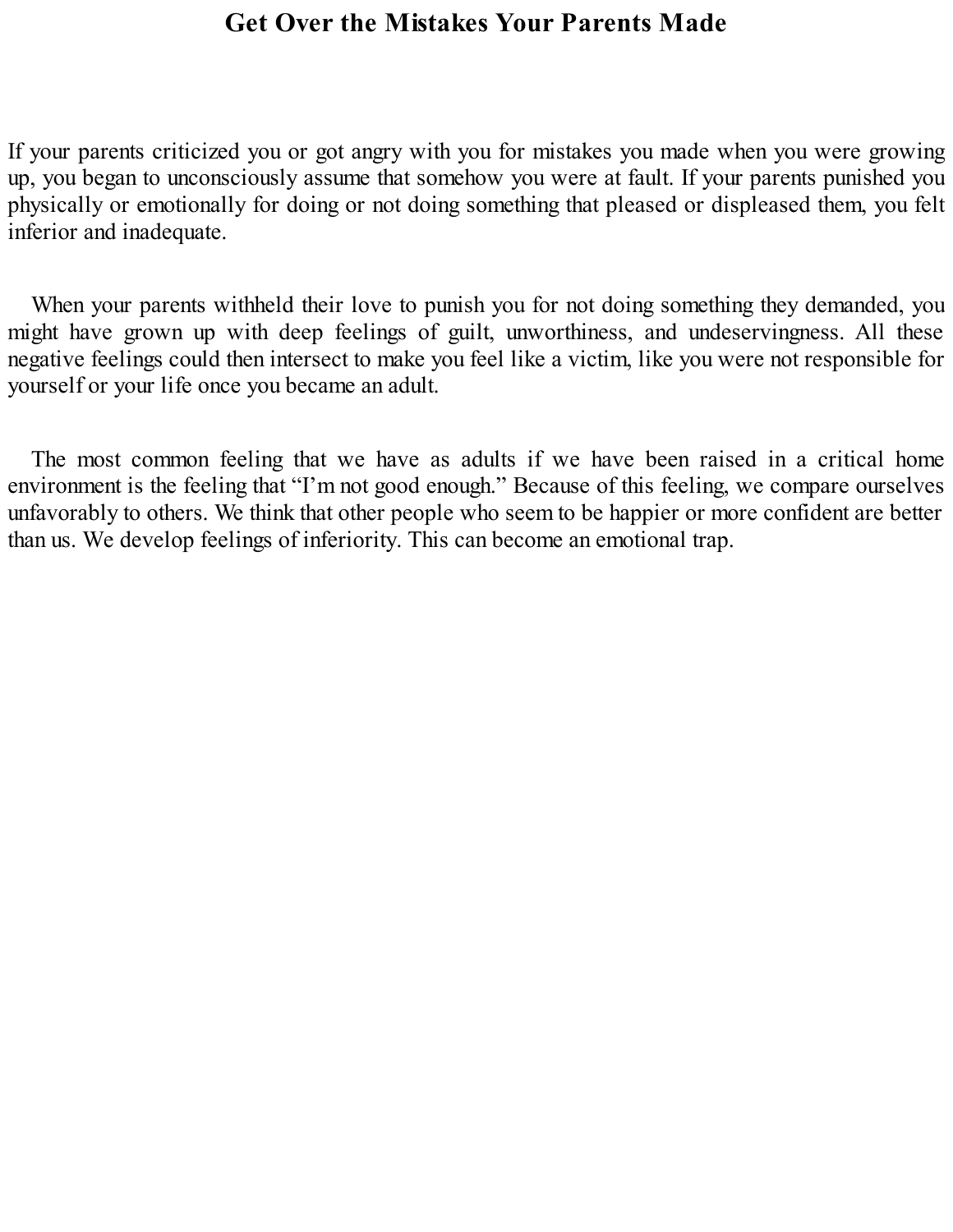#### **The Fatal Fallacy**

If we think for any reason that others are *better* than us, we unconsciously assume that we must be *worse* than they are. If they are "worth more" than we are, we assume that we must be "worth less." This feeling of inadequacy or worthlessness lies at the root of most personality problems in our lives as well as most political and social problems in our world, both nationally and internationally.

To escape from these feelings of guilt and worthlessness that have been instilled in us as the result of destructive criticism in childhood, we lash out at our world, other people, and situations. In any part of our life with which we are unhappy or discontented, our first reaction is to look around and ask, "Who's to blame?"

Most religions teach the concept of sin, which states that whenever something goes wrong, someone is to blame. Someone has done something bad. Someone is guilty. Someone must be punished. This whole idea of guilt and punishment leads to ever-increasing feelings of anger, resentment, and irresponsibility.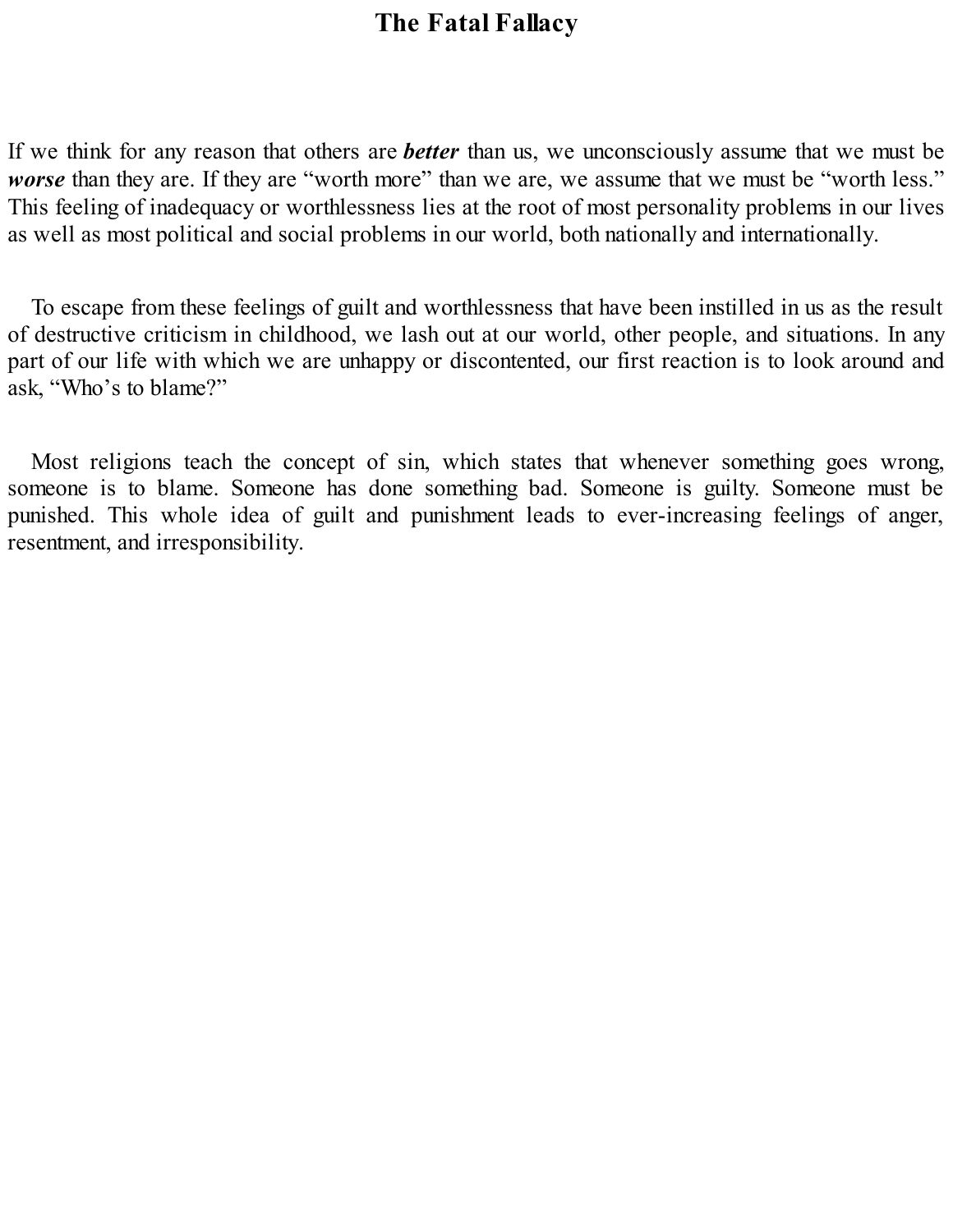# **An Attitude of Irresponsibility**

Our courts today are clogged with thousands of people demanding redress and payment for something that went wrong in their lives. Backed up by ambitious plaintiff lawyers, people go to court demanding compensation, even if they themselves are completely at fault for what happened —*especially* if they are at fault.

People don't want to accept responsibility. People spill hot coffee on themselves and sue the fast food restaurant that sold them the coffee in the first place. People get drunk and drive off the road and then turn around and sue the manufacturer of the fifteen-year-old car they were driving. People climb up on a stepladder and lean over too far, falling to the ground. They then sue the ladder manufacturer for their injury. In each case, people are attempting to escape responsibility for their own behaviors by blaming someone else, making excuses, and then demanding compensation.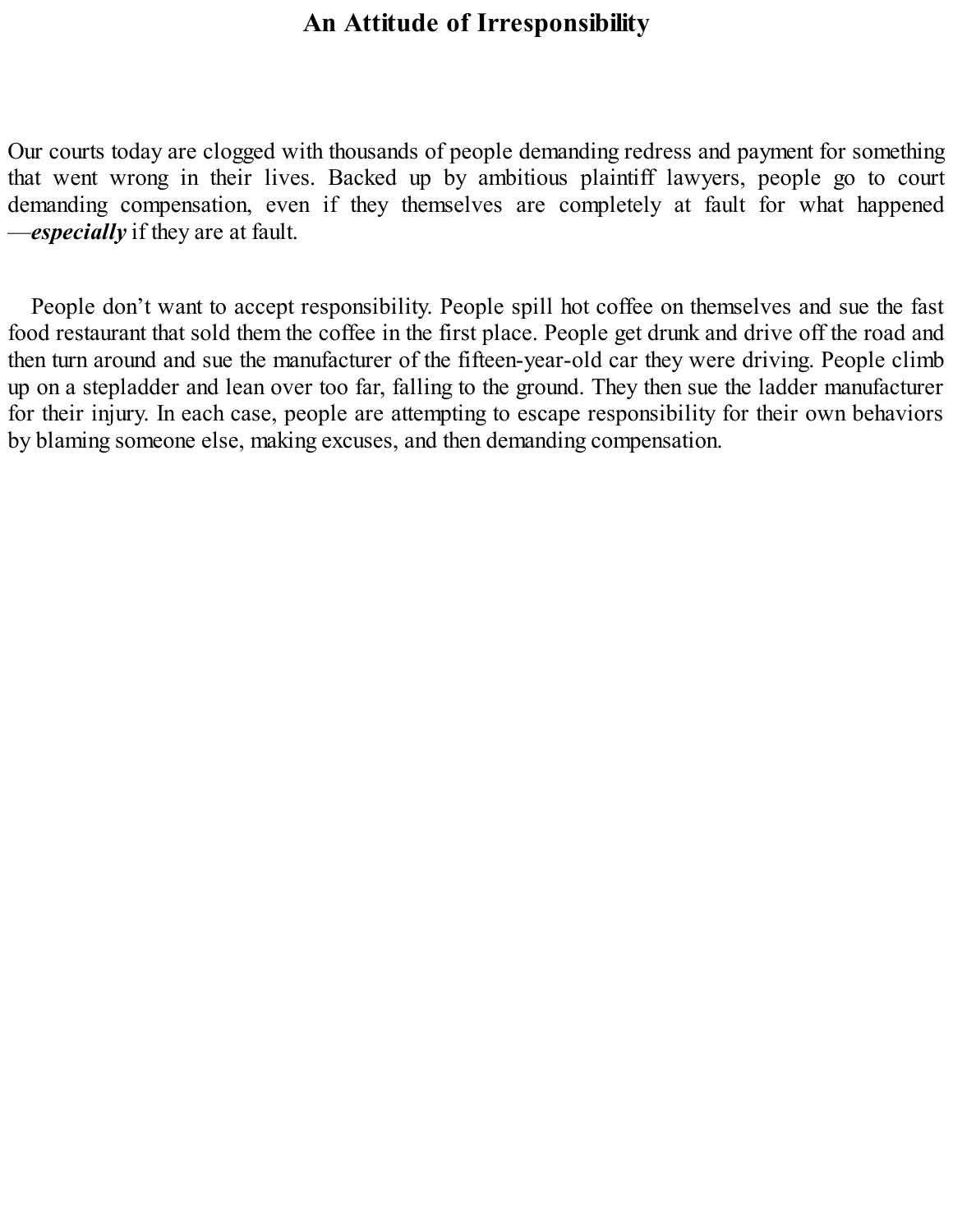# **Eliminating Negative Emotions**

The common denominator of all people is the desire to be *happy*. In its simplest terms, happiness arises from the *absence* of negative emotions. Where there are no negative emotions, all that is left is positive emotions. Therefore, the elimination of negative emotions is your great business in life if you truly wish to be happy.

There are dozens of negative emotions. Although the most common are guilt, resentment, envy, jealousy, fear, and hostility, they all ultimately boil down to a feeling of *anger*, directed either inward or outward.

Anger is directed inwardly when you bottle it up rather than expressing it constructively to others. Anger is directed outwardly when you criticize or attack other people.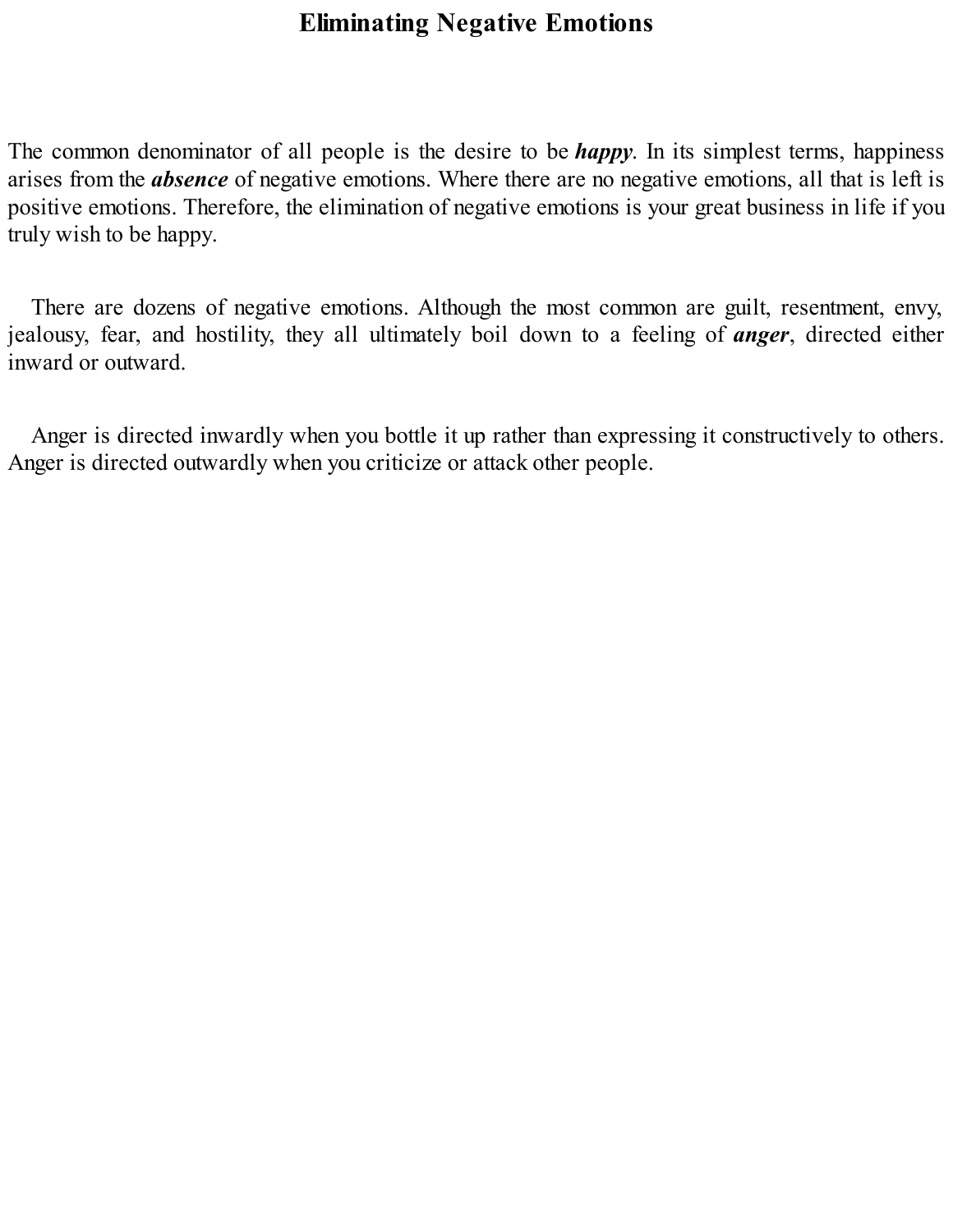#### **Psychosomatic Illness**

Negative emotions are the major causes of *psychosomatic* illness. This occurs when the mind (*psycho*) makes the body (*soma*) sick. Negative emotions, especially as expressed in the form of anger, weaken your immune system and make you susceptible to colds, flu, and other diseases. Uncontrolled bursts of anger can actually bring about heart attacks, strokes, and nervous breakdowns.

Here is the great discovery: All negative emotions, especially anger, depend for their very existence on your ability to *blame* someone or something else for something in your life that you are not happy about.

It takes tremendous self-discipline to refrain from blaming others for our problems. It takes enormous self-control to refuse to make excuses.

It takes tremendous self-discipline for you to accept complete responsibility for everything you are, everything you become, and everything that happens to you. Even if you are not directly responsible for something that happens, like hurricane Katrina, you are responsible for your responses, for what you do and say from that moment forward. It takes tremendous self-mastery for you to take complete control of your conscious mind and deliberately choose to think positive, constructive thoughts that enhance your life and improve the quality of your relationships and results. But the payoff is tremendous.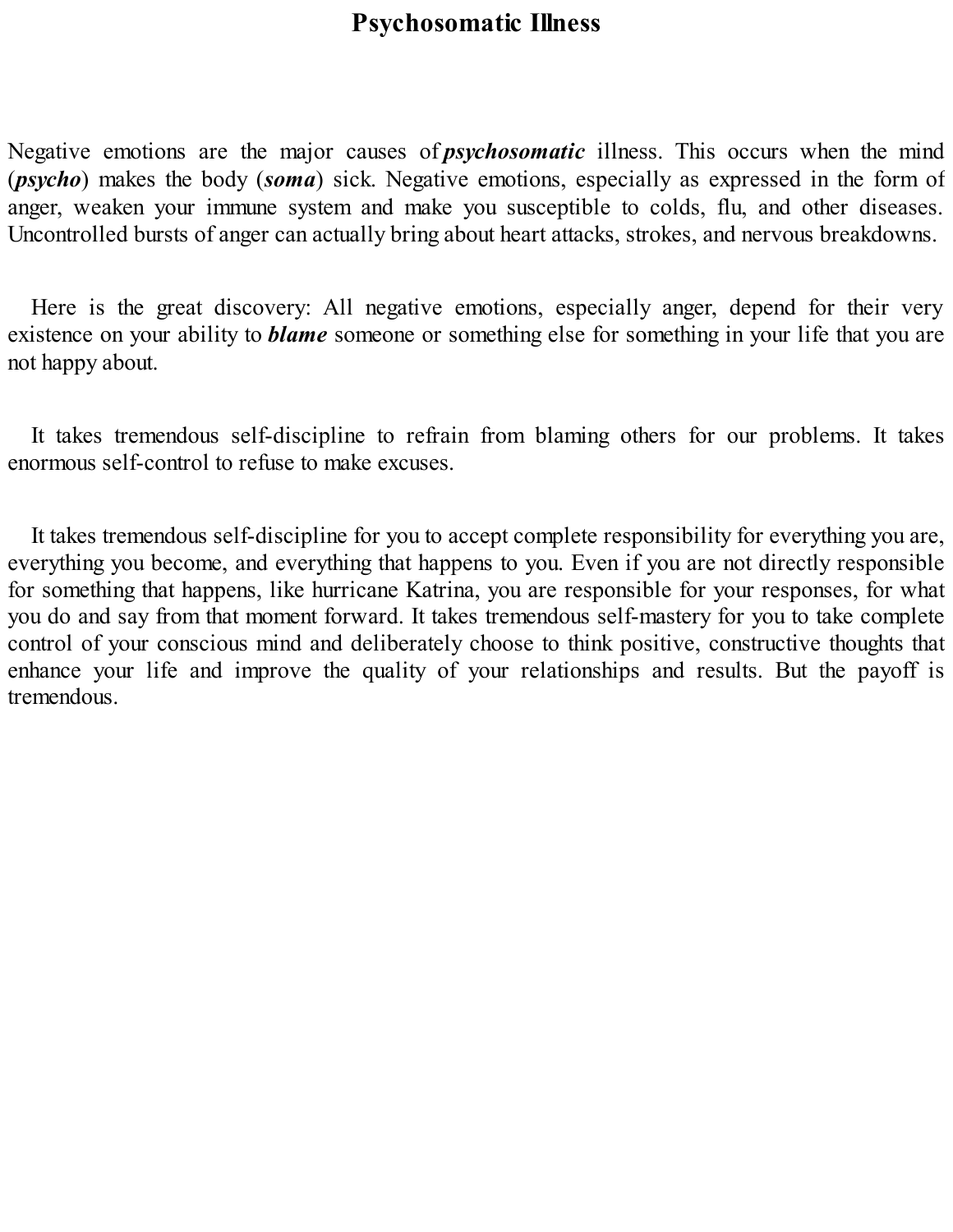# **Blaming Is Easy**

By following the path of least resistance, the easiest and most mindless behavior of all is for a person to lash out and blame someone else anytime anything goes wrong, for any reason.

People who develop the habit of automatically blaming often become angry at *things*. Blaming inanimate objects when they do not function as expected is so silly that it almost becomes a mild form of insanity.

People become angry at doors that stick. They swear at tools they are using when they themselves make a mistake. They get mad when their car doesn't start. Even if it is an inanimate object, if it doesn't work perfectly, then the thing must be to blame. People will often kick a car that they are mad at or a box that they tripped over.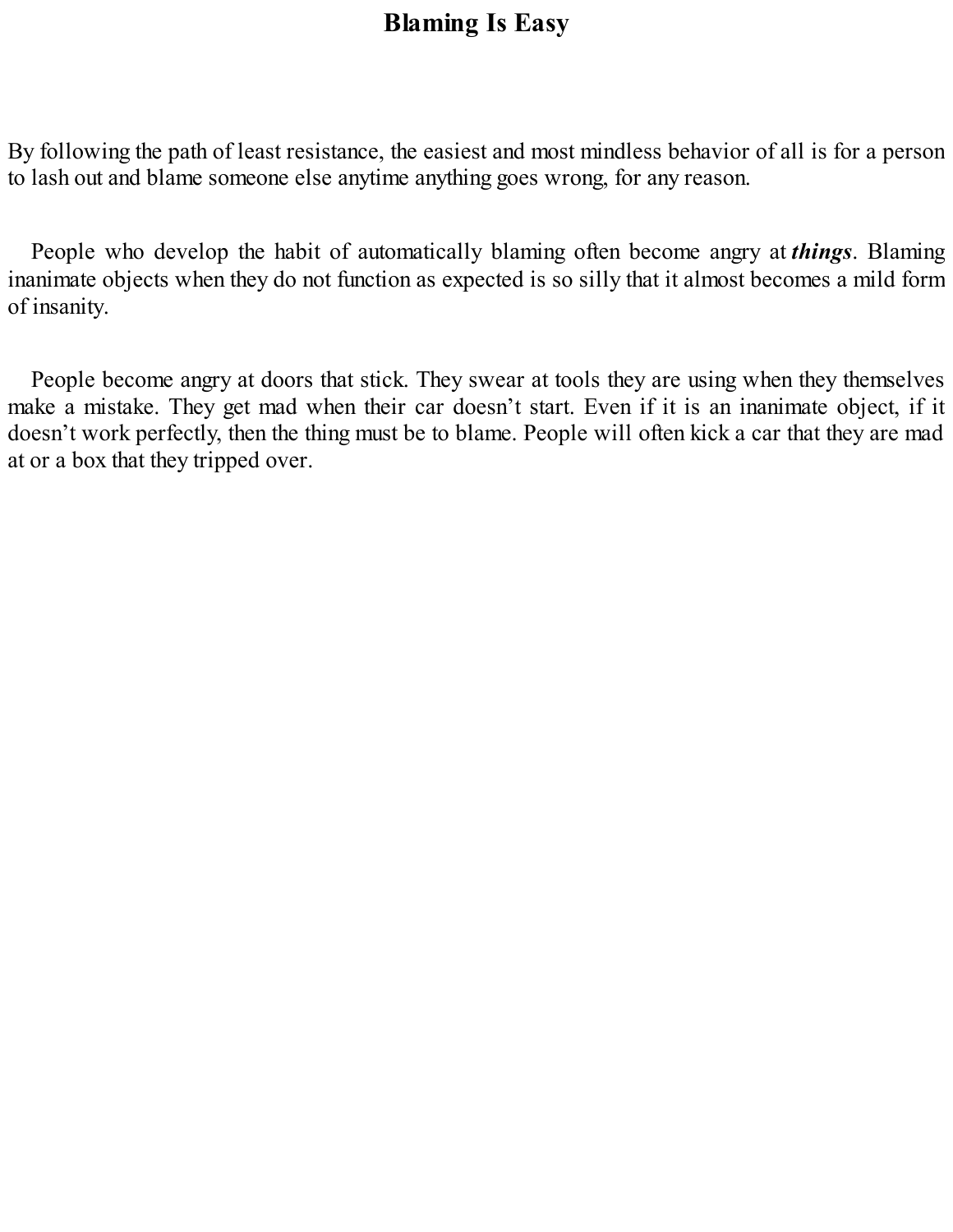#### **The Antidote to Negative Emotions**

The fastest and most dependable way to eliminate negative emotions is to immediately say, "I am responsible!" Whenever something happens that triggers anger or a negative reaction of any kind, quickly neutralize the feelings of negativity by saying, "I am responsible."

The Law of Substitution says that you can substitute a positive thought for a negative one. Since your mind can hold only one thought at a time, when you deliberately choose the positive thought, "I am responsible," you cancel out any other thought or emotion at that moment.

It is not possible to accept responsibility and remain angry at the same time. It is not possible to accept responsibility and experience negative emotions. It is not possible to accept responsibility without becoming calm, clear, positive, and focused once more.

As long as you are blaming someone else for something in your life that you don't like, you will remain a "mental child." You continue to see yourself as small and helpless, like a victim. You continue to lash out. However, when you begin to accept responsibility for everything that happens to you, you transform yourself into a "mental adult." You will see yourself as being in charge of your own life, and no longer a victim.

In Alcoholics Anonymous, people who are having problems with drinking attend meetings with others going through the same situation. What they have found is that until the individual accepts responsibility for his or her problems, both with alcohol and in other areas of life, no progress is possible. But after the person accepts responsibility, everything is possible. This is true with almost every difficult situation in life in which you project your unhappiness onto other people or factors outside yourself.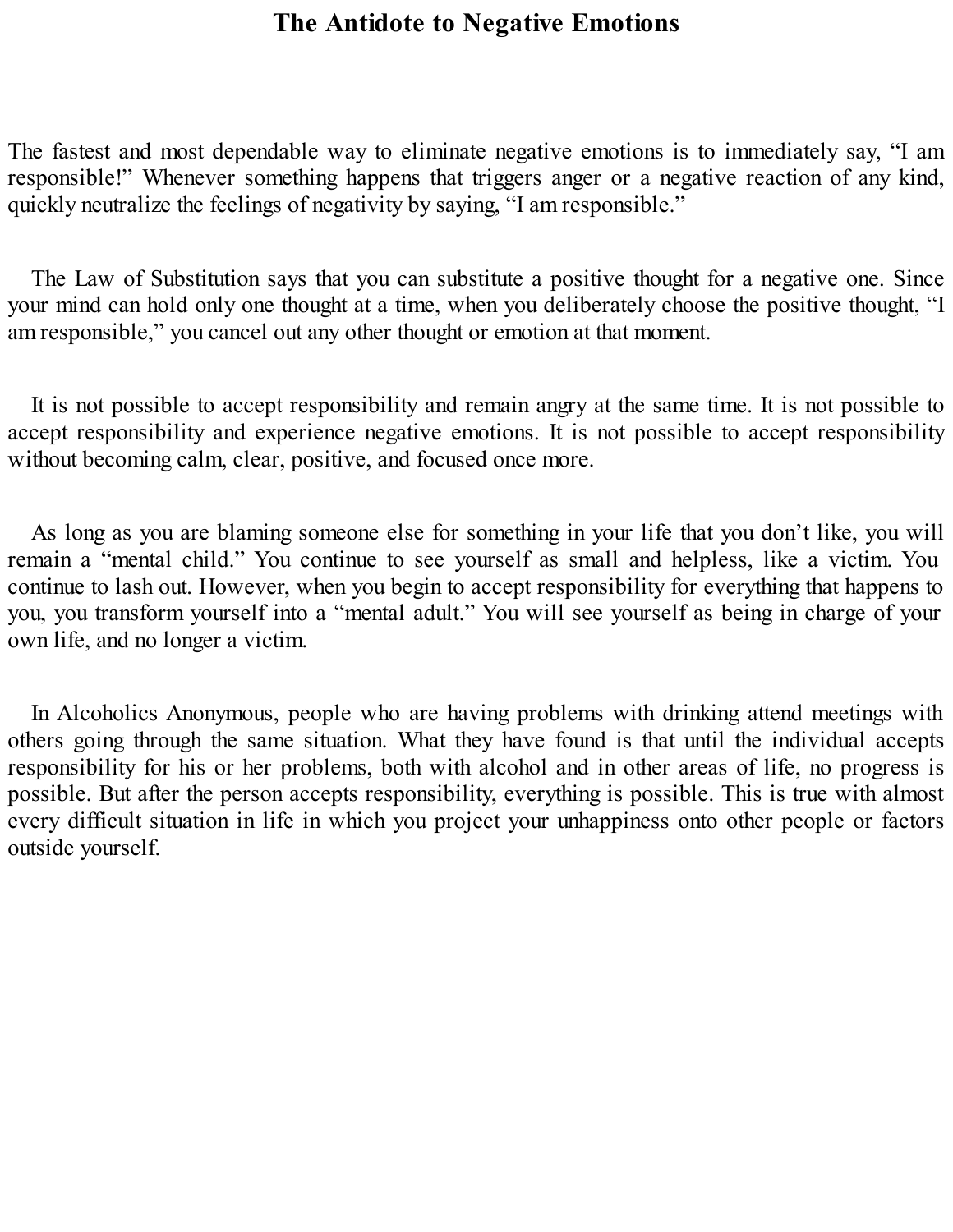# **Money and Emotions**

Many of our biggest problems and concerns in life have to do with money: earning it, spending it, investing it, and, especially, losing it. As a result, many of our negative emotions are associated with money in some way. However, the fact is that you are responsible for your financial life. You choose. You decide. You are in charge. You cannot blame your financial problems or situation on other people. You are in the driver's seat.

So it is only when you accept responsibility for your income (who chose to accept the job you are working at?), your bills (who spent the money that put you into debt?), and your investments (who made those decisions?) can you move from being an "economic child" to an "economic adult."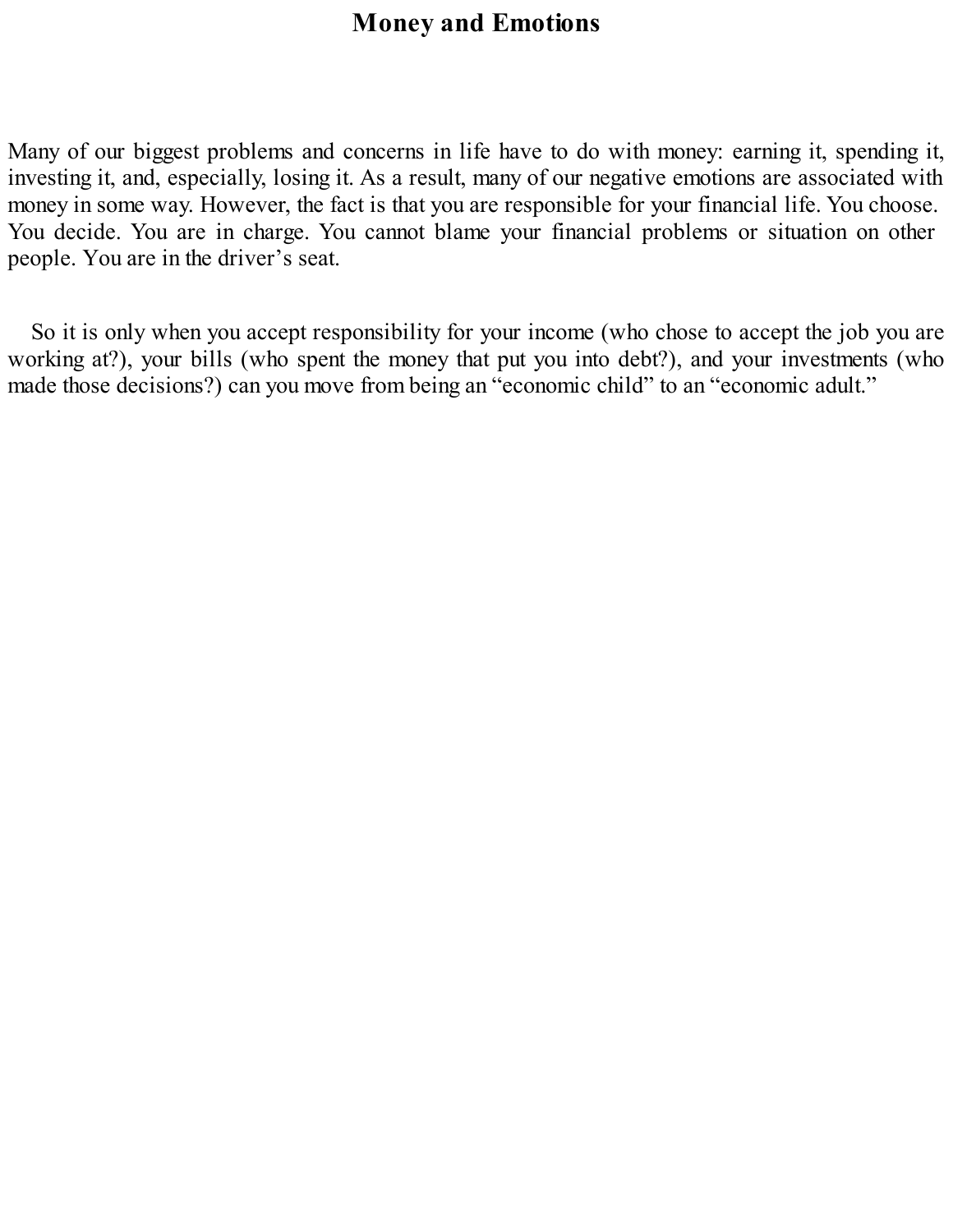# **Responsibility and Control**

There is a direct relationship between the acceptance of responsibility and the amount of personal control you feel you have over your life. This means that the more you accept responsibility, the greater *sense of control* you experience.

There is also a direct relationship between the amount of control you feel you have and how positive you feel. The more you feel that you have a high "sense of control" in the important areas of your life, the more positive and happy you are in everything you do.

When you accept responsibility, you feel strong, powerful, and purposeful. Accepting responsibility eliminates the negative emotions that rob you of happiness and contentment.

In every situation, the antidote to negative emotions is to say, "I am responsible." Then look into the situation to find the reasons why you are responsible for what happened or for what is going on.

Your intelligence is like a double-edged sword: It can cut in either direction. You can use your intelligence to rationalize, justify, and blame other people for things you are not happy about, or you can use your intelligence to find reasons why you are responsible for what happened and then take action to solve the problem or resolve the situation. You can make excuses or you can make progress. You choose.

Even if an accident has occurred, such as your car being damaged in the parking lot while you are at work, you may not be *legally* at fault for the accident. But you are still responsible for your responses, for how you behave as a result of what happened.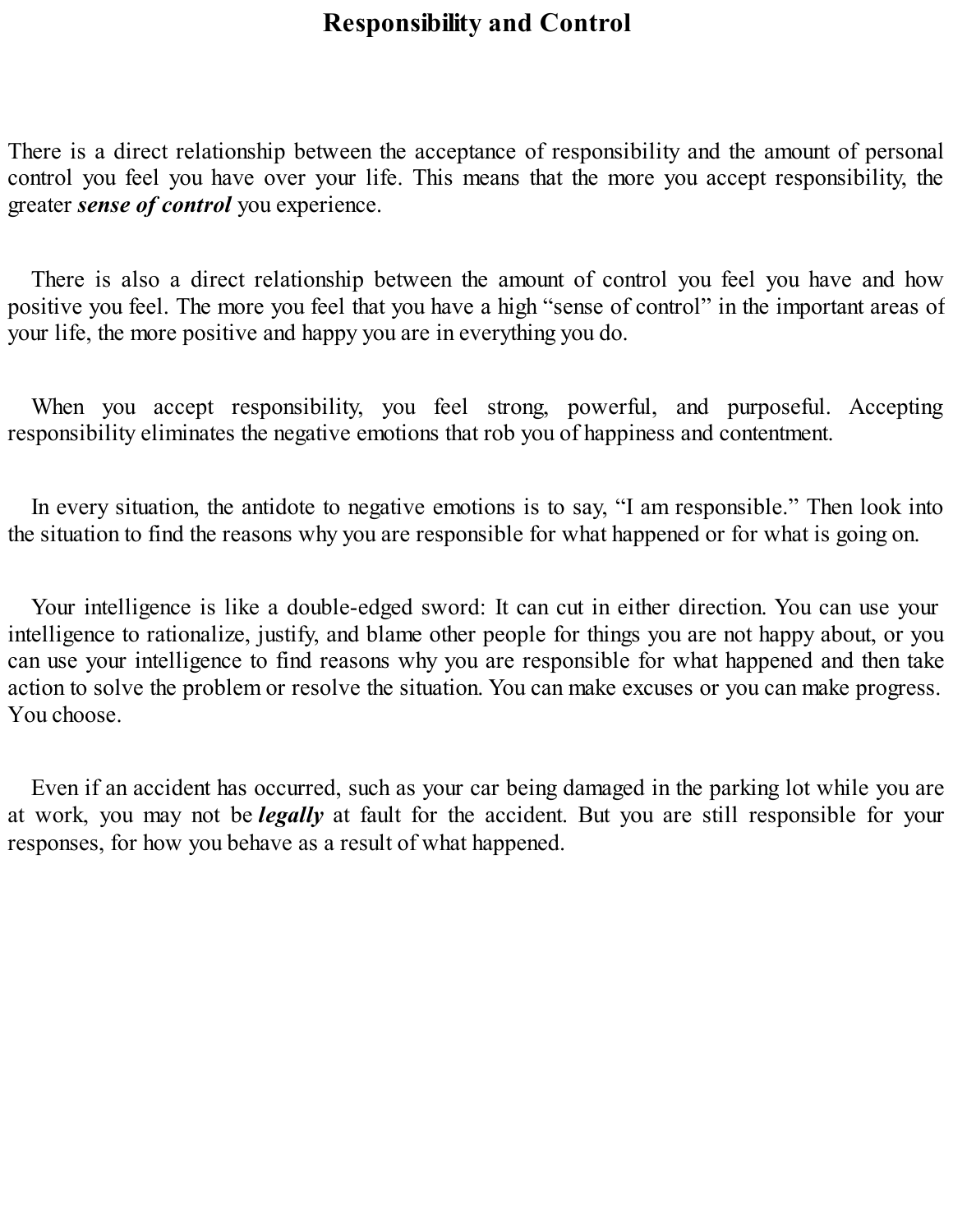#### **Never Complain, Never Explain**

The mark of the leader, the truly superior person, is that he or she accepts complete responsibility for the situation. It is not possible to imagine a true leader who whines and complains rather than taking action when problems and difficulties arise.

This sense of "response-ability" is the mark of the highly developed personality: You take responsibility for your life by resolving, in advance, that you will not become upset or angry over something that you cannot affect or change. Just as you do not become angry about the weather, you do not become angry over circumstances and situations over which you have no control.

Furthermore, you especially do not allow yourself to be angry and unhappy in the present because of unhappy experiences or situations from the *past*. You say, "What cannot be cured must be endured."

It is amazing how many people are unhappy today because of a past event, even something that happened many years ago. Each time they think of the negative experience, they become angry or depressed once again. The good news is that at any time, you can stop thinking about, discussing, and rehashing the past. You can let it go and begin thinking instead about your goals and your unlimited future. As Helen Keller said, "When you turn toward the sunshine, the shadows fall behind you."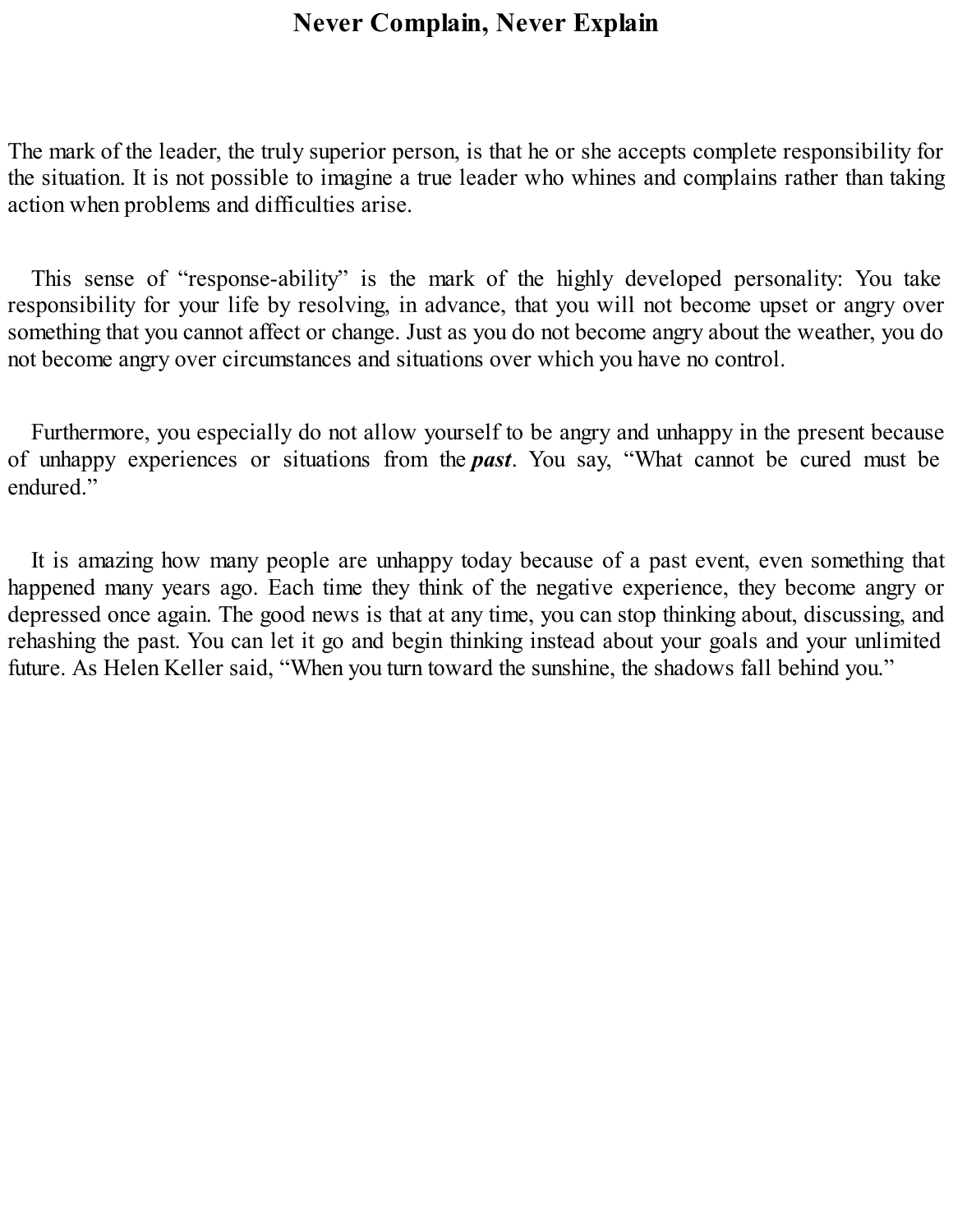# **Self-Mastery and Self-Control**

Any self-discipline, self-mastery, and self-control begin with taking responsibility for your *emotions*. You take charge of your emotions by accepting 100 percent responsibility for yourself and for your responses to everything that happens to you. You refuse to make excuses, complain, criticize, or blame other people for anything. Instead, you say, "I am responsible," and then take action of some kind.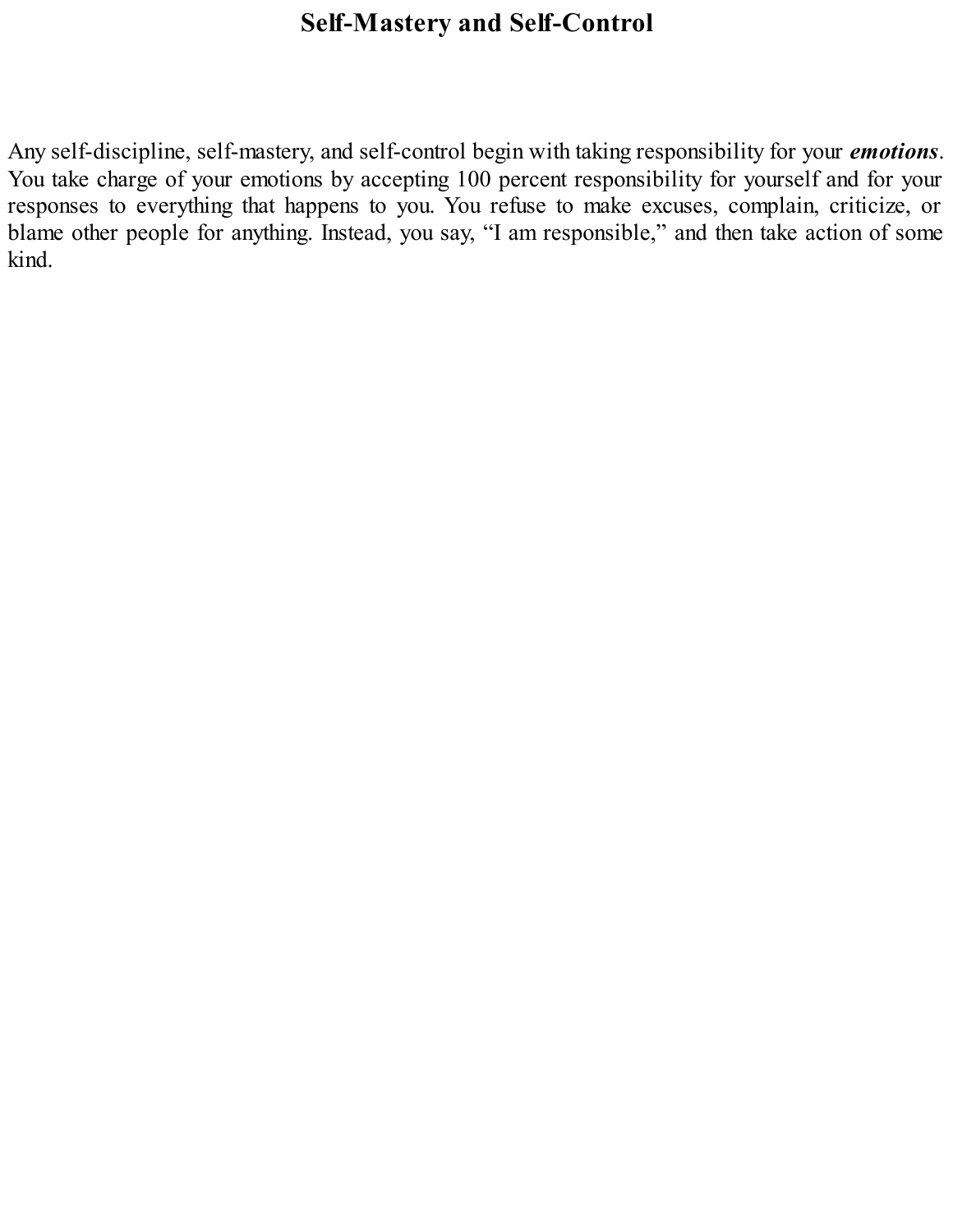#### **The Only Antidote Is Action**

The only real antidote for anger or worry is purposeful action in the direction of your goals—which is the subject of the next chapter. Before you turn to that, however, resolve today to first take complete control of your thoughts, feeling, and actions, and then to get so busy working on things that are important to you that you don't have time to think about or express negative emotions to or about anyone, for any reason.

When you exert your self-discipline and willpower in the acceptance of personal responsibility for your life, you take complete control of your thoughts and feelings. By doing so, you become a much more effective, happy, and positive person in everything you do.

#### *Action Exercises:*

1. Resolve today to accept 100 percent responsibility for everything you are and for everything you become. Never complain, never explain.

2. Look into your past and select a person or incident that still makes you unhappy today. Instead of justifying your negative feelings, look for reasons why *you* were partially responsible for what happened.

3. Select a relationship in your past that made you unhappy, and then give three reasons why *you* were responsible for what occurred.

4. Select one person in your past with whom you are still angry and resolve to forgive that person completely for what happened. This act will liberate you emotionally.

5. Accept complete responsibility for your financial situation and refuse to blame any financial problems on anyone else. Now, what steps are you going to take to resolve that situation?

6. Accept complete responsibility for your family situation, with each person, and then take immediate action to improve your relationships wherever there may be problems.

7. Accept 100 percent responsibility for your health. Resolve today to do or stop doing whatever is necessary for you to attain excellent all-around health.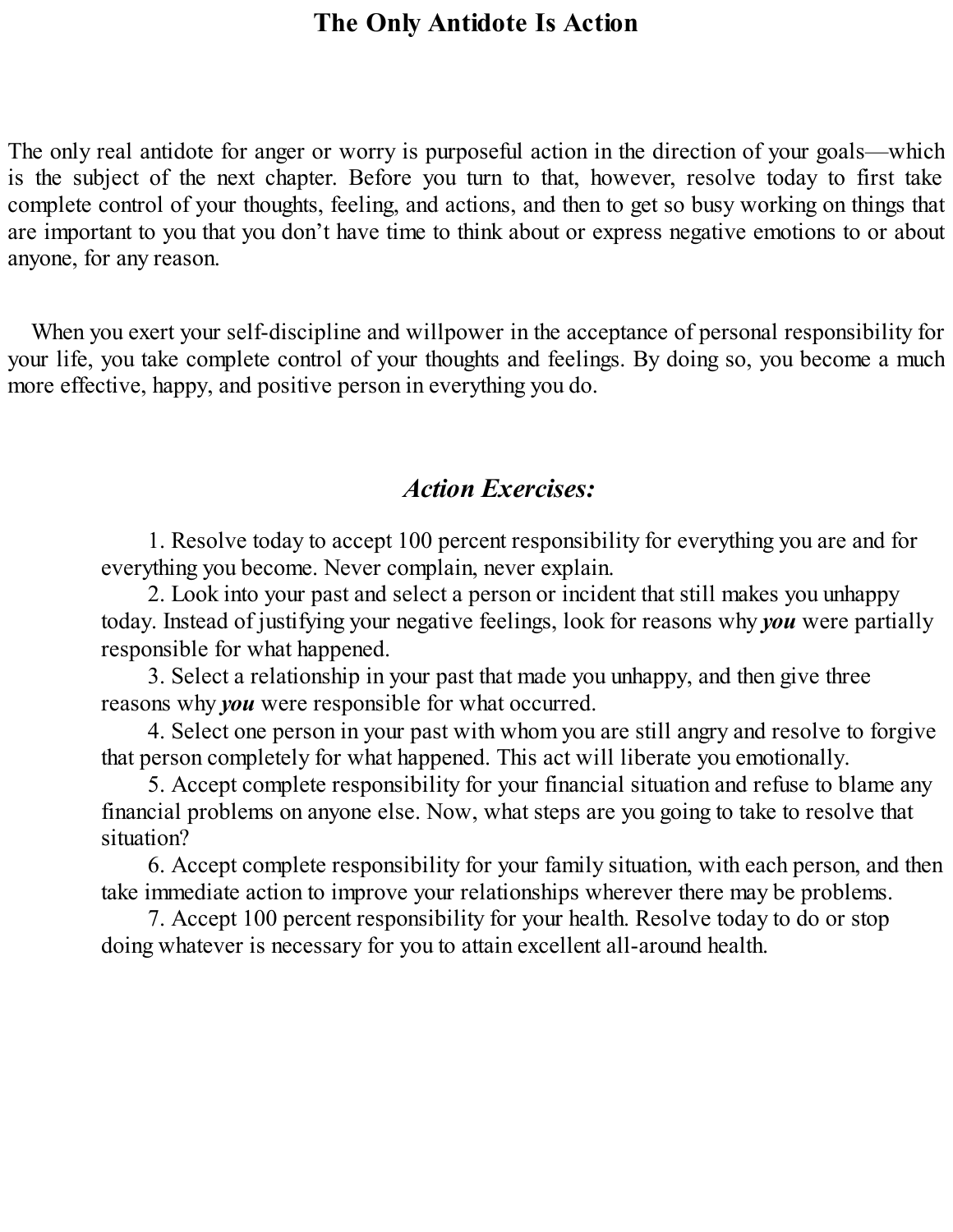# *Chapter 4*

# **Self-Discipline and Goals**

*"Discipline is the bridge between goals and accomplishment."*

*—JIM ROHN*

Your ability to discipline yourself to set clear goals for yourself and then to work toward them every day will do more to guarantee your success than any other single factor. You need to have goals to accomplish worthwhile things in life. You have probably heard it said that "you can't hit a target that you can't see."

"If you don't know where you're going, any road will get you there."

And as Wayne Gretsky said, "You miss every shot you don't take."

The very act of taking the time to decide what you really want in each area of your life can change your life completely.

 $\bullet\hspace{0.4mm}\bullet\hspace{0.4mm}\bullet\hspace{0.4mm}\bullet$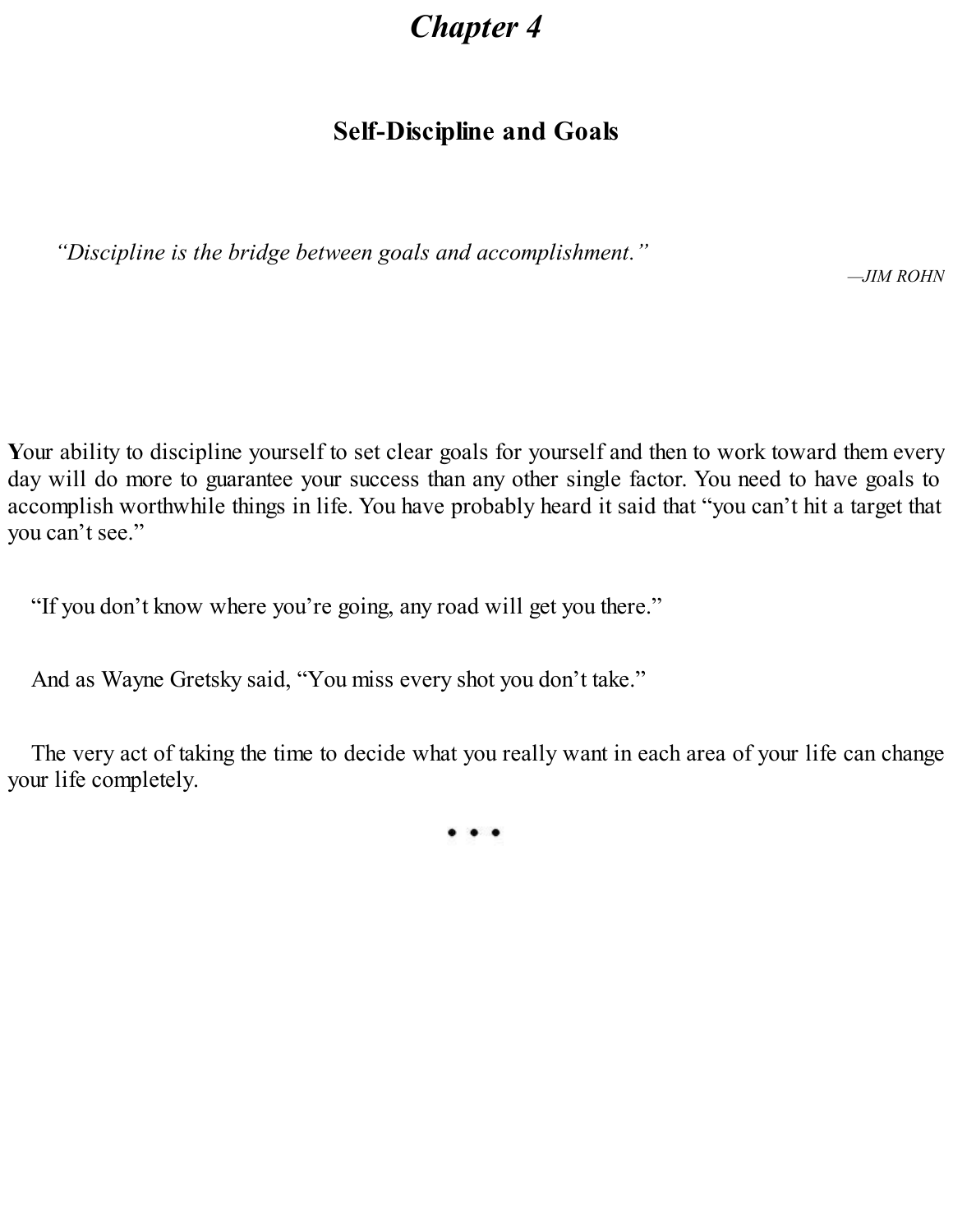#### **The 3 Percent Factor**

It seems that only 3 percent of adults have written goals and plans, and *this 3 percent earn more than all of the other 97 percent put together.*

Why is this? The simplest answer is that if you have clear goal and a plan to achieve it, you therefore have a track to run on every single day. Instead of being sidetracked by distractions and diversions, getting lost or going astray, more and more of your time is focused in a straight line—from where you are to where you want to go. This is why people with goals accomplish so much more than people without them.

The tragedy is that most people think that they already have goals. But what they really have are *hopes* and *wishes.* However, hope is not a strategy for success, and a wish has been defined as a "goal with no energy behind it."

Goals that are not written down and developed into plans are like bullets without powder in the cartridge. People with unwritten goals go through life shooting blanks. Because they think they already have goals, they never engage in the hard, disciplined effort of goal-setting—and this is the master skill of success.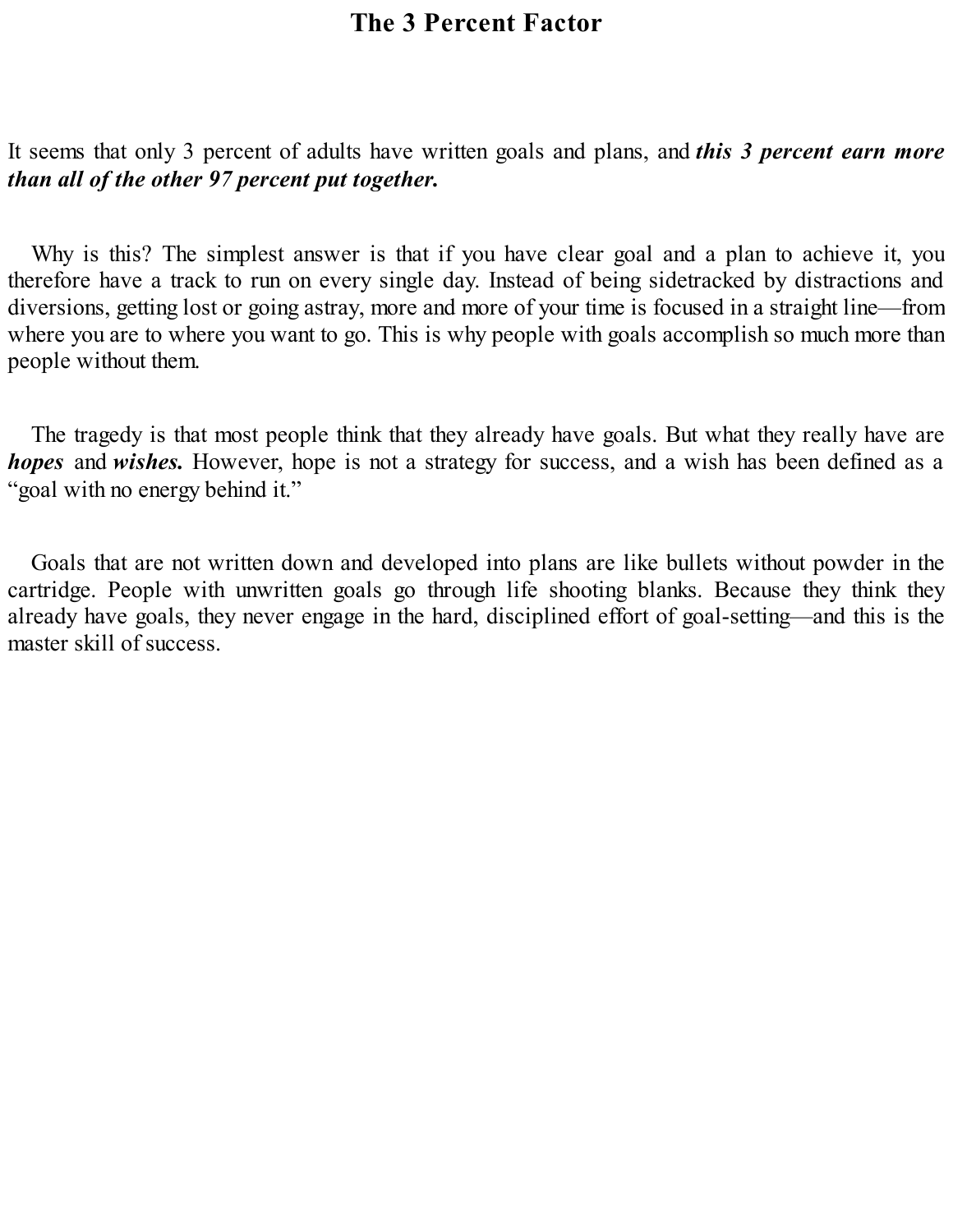### **Multiply Your Chances of Success**

In 2006, *USA Today* reported a study in which researchers selected a large number people who had made New Year's resolutions. They then divided these people into two categories: those who had set New Year's resolutions and written them down and those who had set New Year's resolutions but had not written them down.

Twelve months later, they followed up on the respondents in this study, and what they found was astonishing. Of the people who had set New Year's resolutions but had *not* written them down, *only 4 percent* had actually followed through on their resolutions. But among the group who *had* written down their New Year's resolutions (an exercise requiring only a couple of minutes), *44 percent had followed through* on them. This is a difference of more than 1,100 percent in success, and it was achieved by the simple act of crystallizing the resolutions or goals on paper.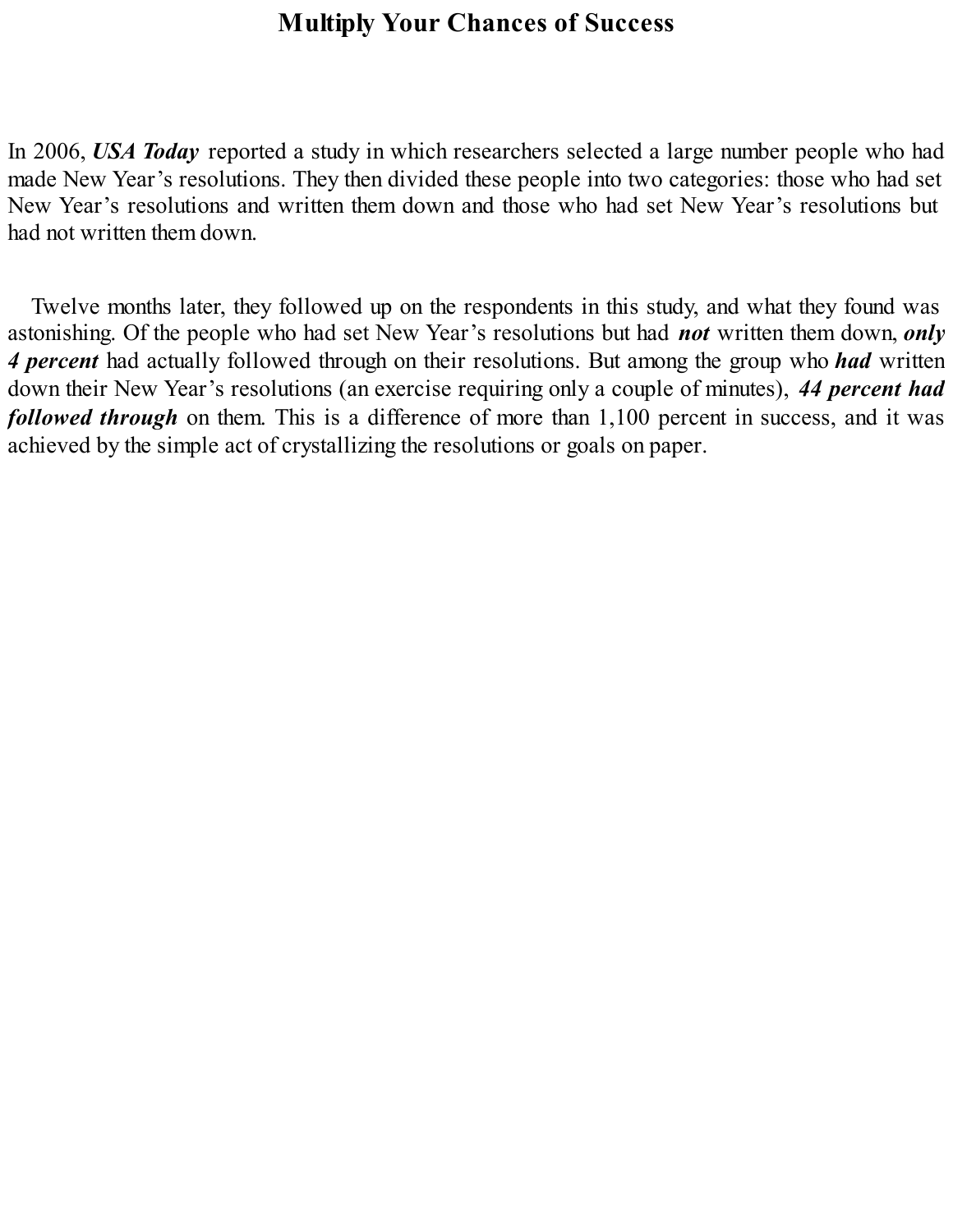#### **The Discipline of Writing**

In my experience of working with several million people over the past twenty-five years, the disciplined act of writing out goals, making plans for accomplishing them, and then working on those goals daily increases the likelihood of achieving your goals by ten times, or 1,000 percent.

This does not mean that writing out your goals *guarantees* success, but rather that it increases the *probability of success* by ten times. These are very good odds to have working in your favor, especially when there is no cost or risk involved in putting pen to paper—just a little time.

Writing is called a "psycho-neuro-motor activity." The act of writing forces you to think and concentrate. It forces you to choose what is more important to you and your future. As a result, when you write down a goal, you impress it into your subconscious mind, which then goes to work twentyfour hours a day to bring your goal to reality.

Sometimes I tell my seminar audiences, "Only 3 percent of adults have written goals, and everyone else works for those people." In life, you either work to achieve your own goals or you work to achieve the goals of someone else. Which is it going to be?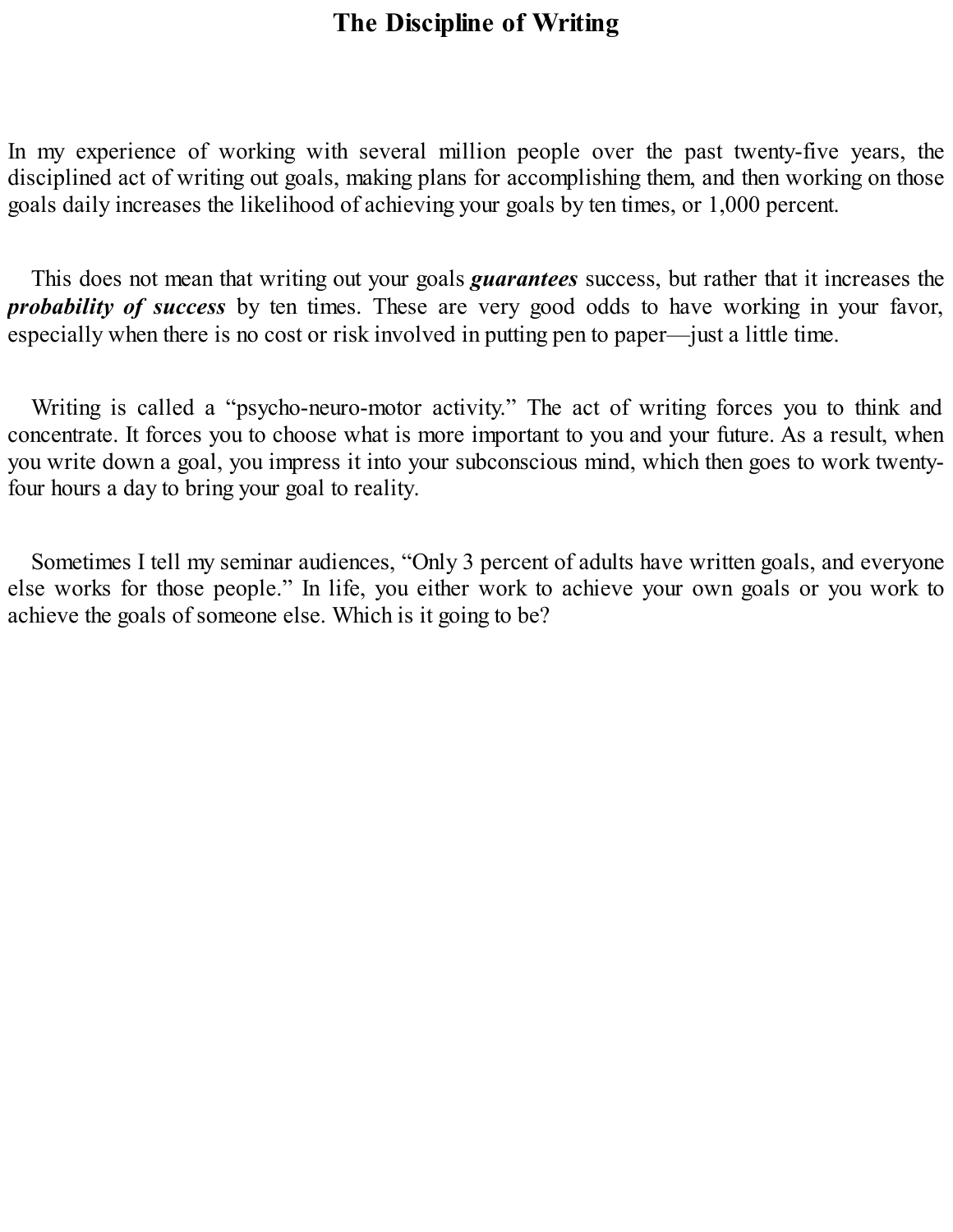#### **Success Versus Failure Mechanisms**

Your brain has both a success mechanism and a failure mechanism. The failure mechanism is the temptation to follow the undisciplined path of least resistance, to do what is fun and easy rather than what is hard and nec - essary. Your failure mechanism operates automatically throughout your life, which is the major reason why most people fail to fulfill their individual potentials.

While your failure mechanism functions automatically, your success mechanism is triggered by a goal. When you decide on a goal, you override your failure mechanism, and can you change the direction of your life. You go from being a ship without a rudder, drifting with the tide, to being a ship with a rudder, a compass, and a clear destination, sailing in a straight direction toward your goal.

#### THE POWER OF GOALS

A client of mine recently told me an interesting story. He said he had attended one of my seminars in 1994, where I spoke about the importance of writing down goals and making plans for accomplishing them. At that time, he was thirty-five years old, selling cars for a dealership in Nashville, and earning about \$50,000 a year.

He told me that day changed his life. He began writing out his goals and plans and working on them daily. Twelve years later, he was earning more than \$1 million a year and was the president of a fast-growing company that sells services to some of the biggest companies in the country. He told me he could not imagine what his life would have been like if he had not taken out a piece of paper and written down the goals he wanted to achieve in the years ahead.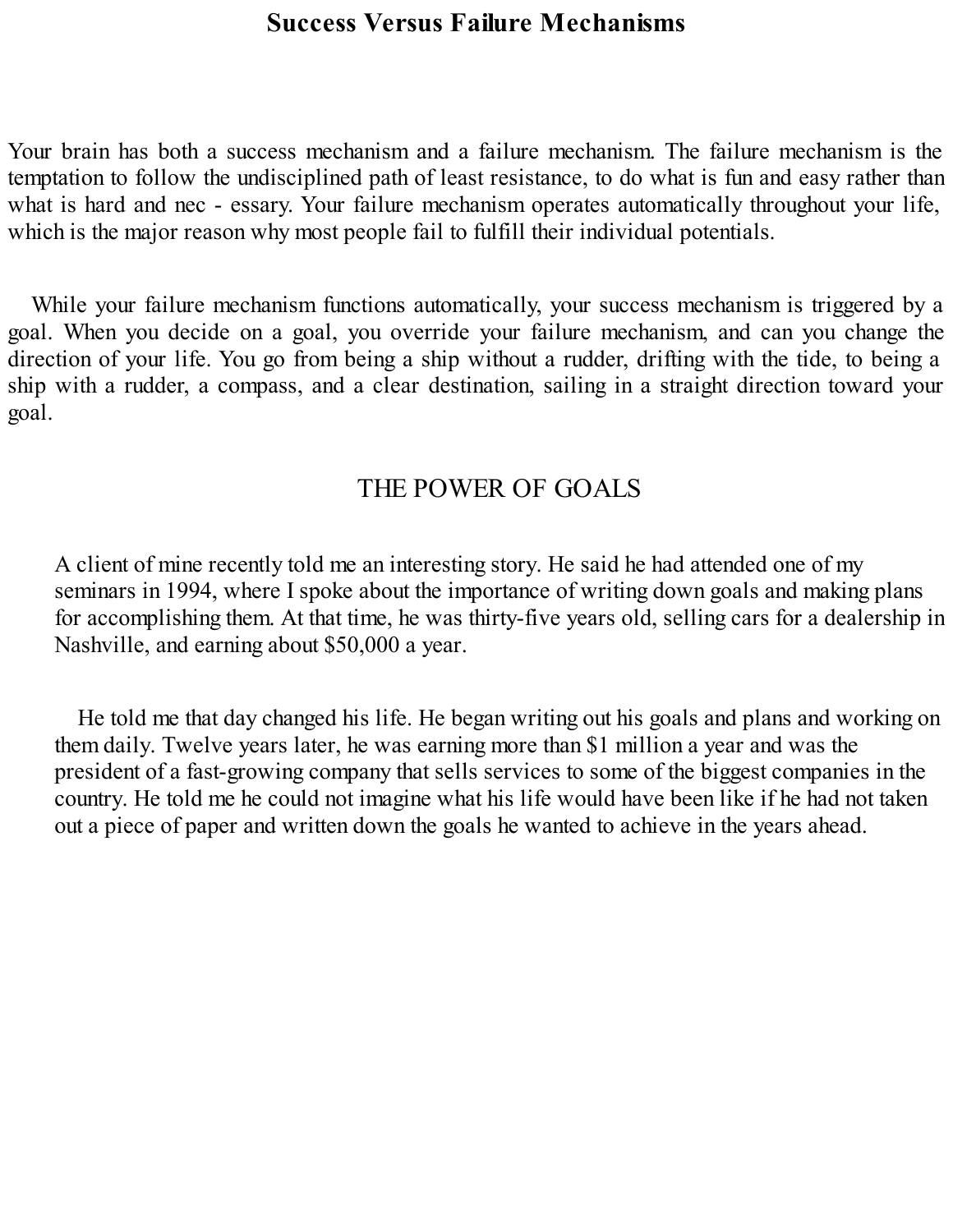#### **Take Control of Your Life**

Aristotle wrote that human beings are *teleological* organisms, which simply means that we are *purpose driven*. Therefore, you feel happy and in control of your life only when you have a clear goal that you are working toward each day. This also means that this ability to become a lifelong goal setter is one of the most important disciplines you will ever develop.

In nature, the homing pigeon is a remarkable bird. It has an uncanny instinct that enables it to fly back to its home roost, no matter how far away it starts or in what direction it must go. You can take a homing pigeon out of its roost, put it in a cage, put the cage in a box, cover the box with a blanket, and put the covered box in the back of a pickup truck. You could then drive 1,000 miles in any direction, open up the truck, take out the box, take off the blanket, open the cage, and throw the homing pigeon up into the air.

The homing pigeon will circle three times, get its bearings, and then fly straight back to its home roost. This is the only creature on earth that has this ability—except for human beings. Except for *you*.

You also have this remarkable homing ability within your own brain, but with one special difference. The homing pigeon seems to know *instinctively* exactly where its home roost is located. It then has the ability to fly directly back to that roost. In contrast, when human beings program a goal into their minds, they can then set out without having *any idea* where they will go or how they will achieve that goal. But by some miracle, they will begin to move unerringly toward that goal, and the goal will begin to move toward them.

Still, many people are hesitant to set goals. They say, "I want to be financially independent, but I have no idea how I'm going to get there." As a result, they don't even set financial success as a goal. But the good news is that *you don't need to know how to get there.* You just need to be clear about what you want to accomplish, and the goal-striving mechanism in your brain will guide you unerringly to your destination.

For example, you can decide that you are going to find your ideal job, in which you work for and with people you like and respect and do work that is both challenging and enjoyable. You take some time to write down an exact description of what your ideal job and workplace would look like, and then you go out into the job market and begin searching.

After a series of interviews, you will often walk into the right place at the right time and find yourself in exactly the right job. Almost everyone has had this experience at one time or another. You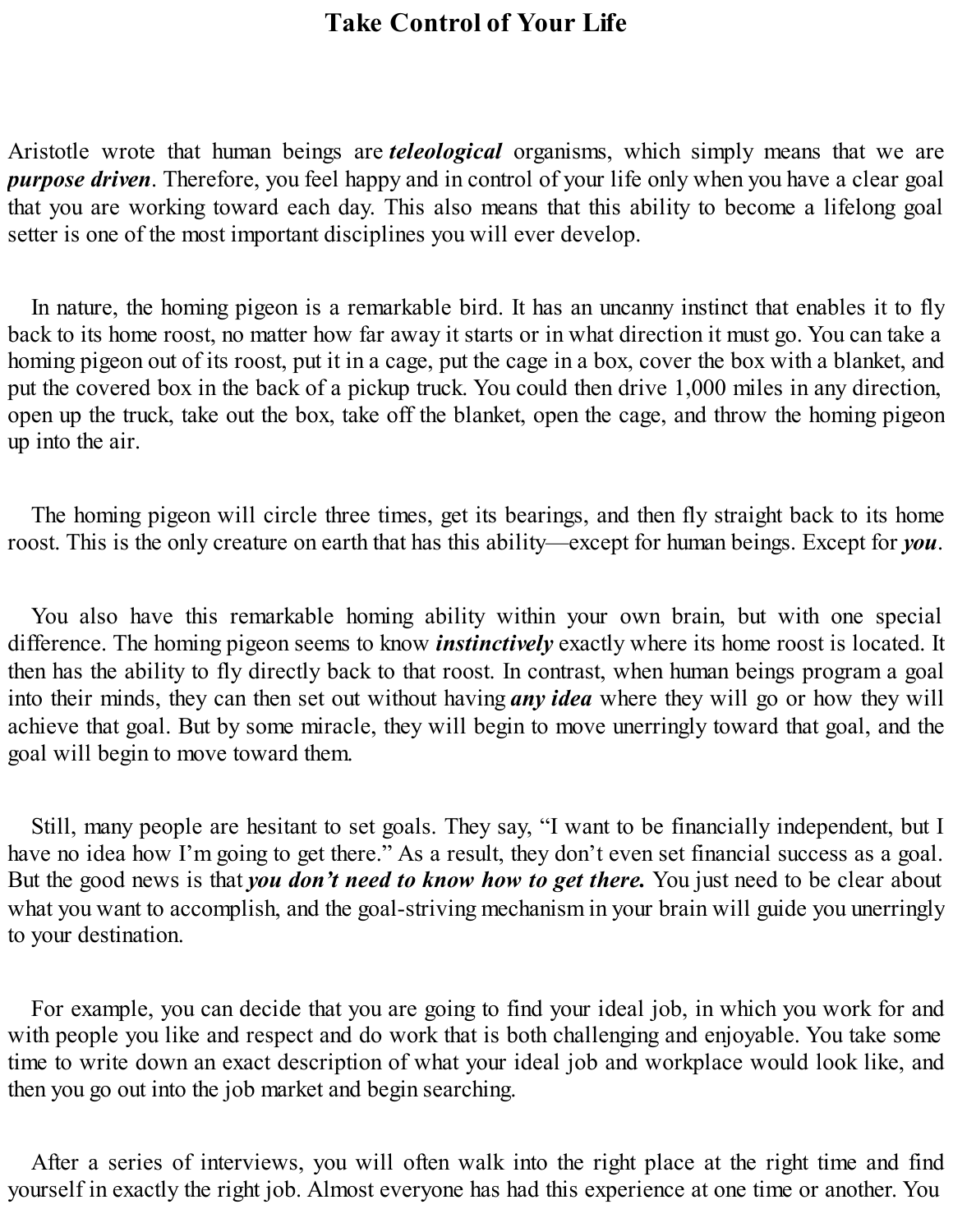can have it by *design* rather than by chance simply by developing absolute clarity about what you really want.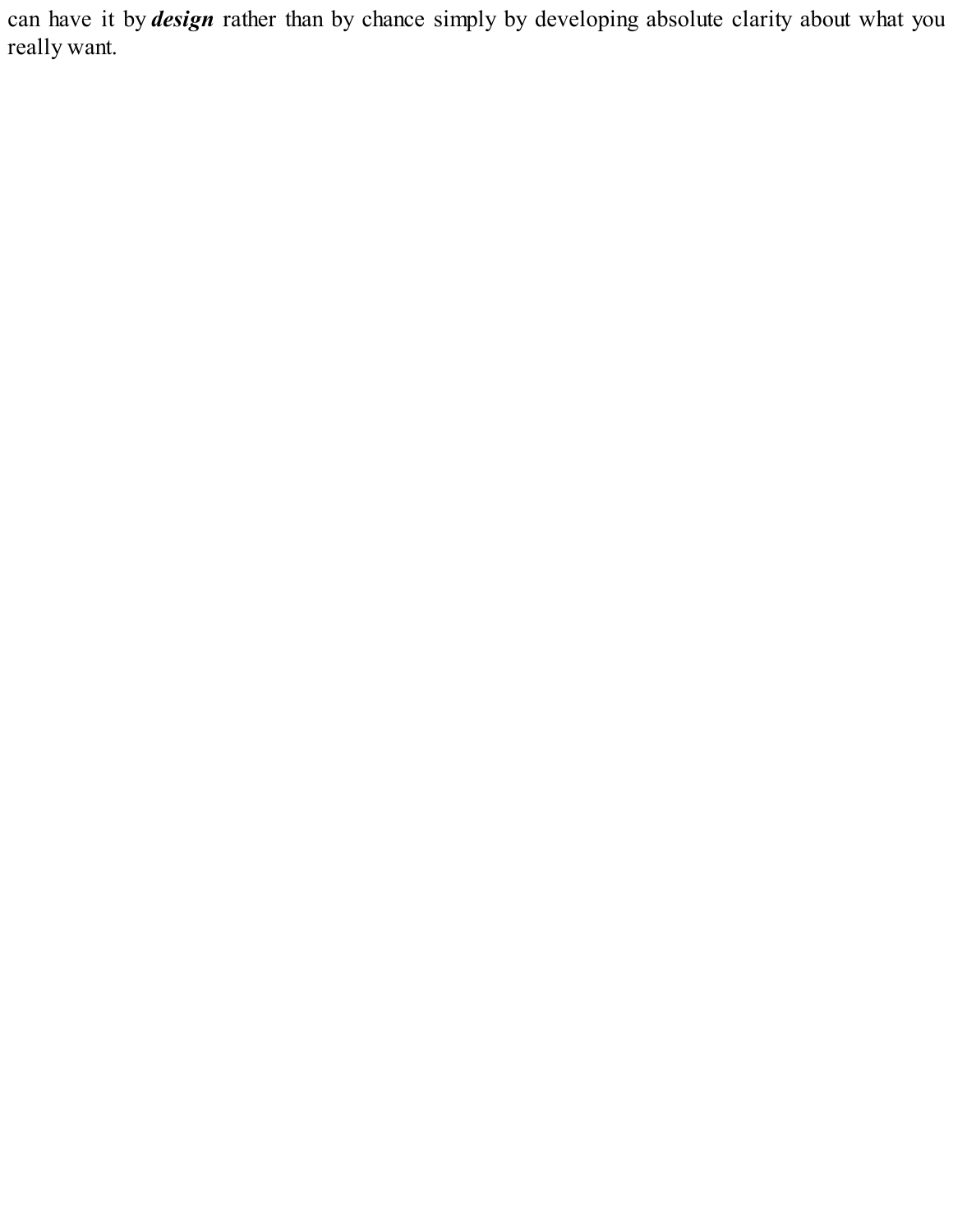# **The Seven-Step Method to Achieving Your Goals**

There are seven simple steps that you can follow to set and achieve your goals faster. There are more complex and detailed goal-achieving methodologies, but this Seven-Step Method will enable you to accomplish ten times more than you have ever accomplished before, and you will do so far faster than you can currently imagine.

*Step 1: Decide* **Exactly** *What You Want.* Be specific. If you want to increase your income, decide on a specific amount of money rather than to just "make more money."

*Step 2: Write It Down.* A goal that is not in writing is like cigarette smoke: It drifts away and disappears. It is vague and insubstantial. It has no force, effect, or power. But a written goal becomes something that you can see, touch, read, and modify if necessary.

*Step 3: Set a Deadline for Your Goal.* Pick a reasonable time period and write down the date when you want to achieve it. If it is a big enough goal, set a final deadline and then set subdeadlines or interim steps between where you are today and where you want to be in the future.

A deadline serves as a "forcing system" in your brain. Just as you often get more done when you are under the pressure of a specific deadline, your subconscious mind works faster and more efficiently when you have decided that you want to achieve a goal by a specific time.

The rule is "There are no unrealistic goals; there are only unrealistic deadlines."

What do you do if you don't achieve your goal by your deadline? Simple. You set another deadline. A deadline is just a "guesstimate." Sometimes you will achieve your goal before the deadline, sometimes at the deadline, and sometimes after the deadline.

When you set your goal, it will be within the context of a certain set of external circumstances. But these circumstances may change, causing you to change your deadline as well.

*Step 4: Make a List of* **Everything** *You Can Think of That You Could Possibly Do to Achieve*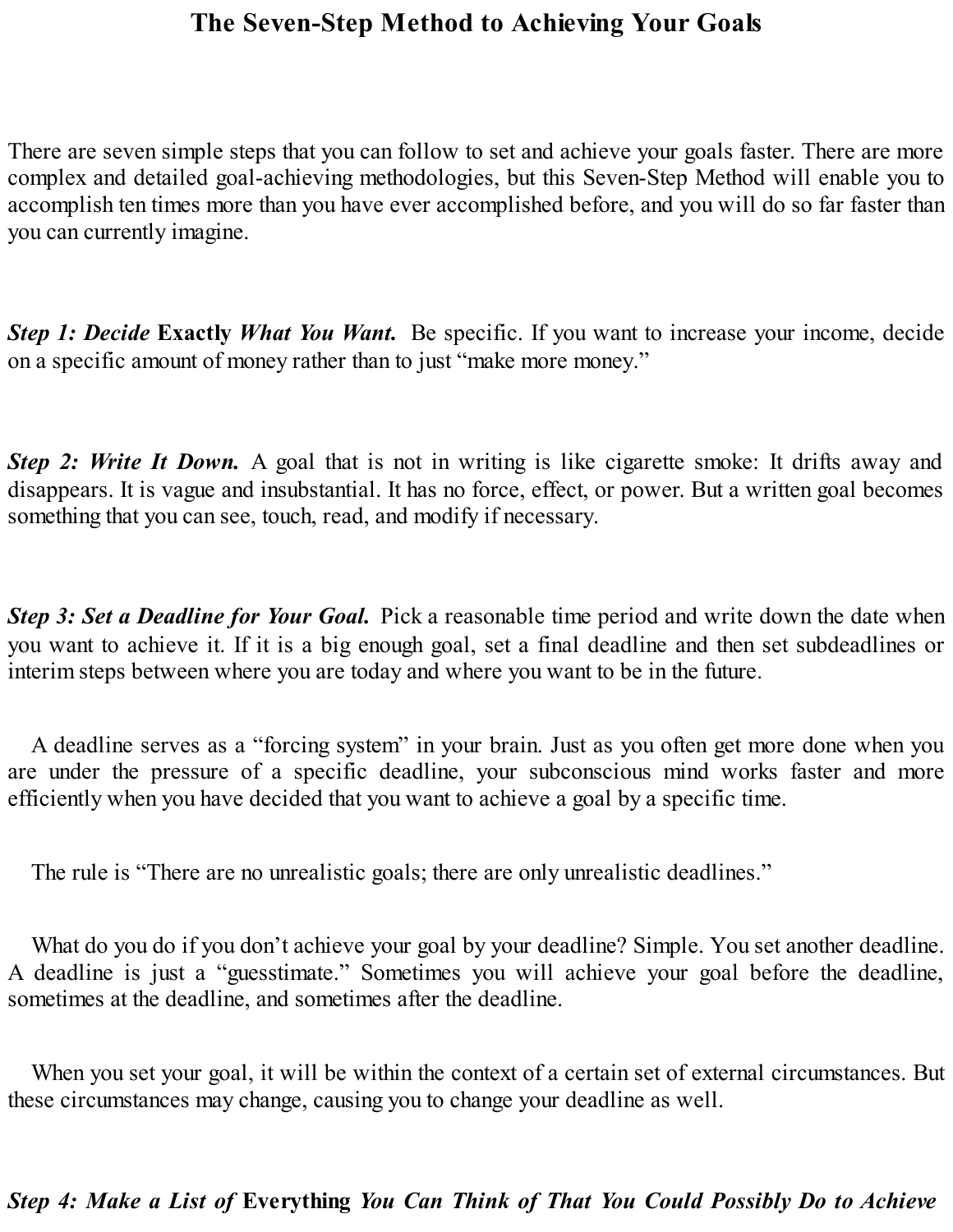*Your Goal.* As Henry Ford said, "The biggest goal can be accomplished if you just break it down into enough small steps."

• Make a list of the *obstacles and difficulties* that you will have to overcome, both external and internal, in order to achieve your goal.

• Make a list of the additional *knowledge and skills* that you will need in order to achieve your goal.

• Make a list of the *people* whose cooperation and support you will require to achieve your goal.

• Make a list of everything that you can think of that you will have to do, and then add to this list as new tasks and responsibilities occur to you. Keep writing until your list is complete.

*Step 5: Organize Your List by Both Sequence and Priority.* A list of activities organized by *sequence* requires that you decide what you need to do first, what you need to do second, and what you need to do later on. In addition, a list organized by *priority* enables you to determine what is more important and what is less important.

Sometimes sequence and priority are the same, but often they are not. For example, if you want to start a particular kind of business, the first item in order of sequence might be for you to purchase a book or enroll in a course on that business.

But what is most important is your ability to develop a business plan, based on complete market research, that you can use to gather the resources you need and actually start the business you have in mind.

*Step 6: Take Action on Your Plan* **Immediately***.* Take the first step—and then the second step and the third step. Get going. Get busy. Move quickly. Don't delay. Remember: Procrastination is not only the thief of time; it is the thief of life.

The difference between successes and failures in life is simply that winners take the *first step*. They are action-oriented. As they said in *Star Trek*, they "go boldly where no man has ever gone before." Winners are willing to take action with no guarantees of success. Though they're willing to face failure and disappointment, they're always willing to take action.

*Step 7: Do Something* **Every Day** *That Moves You in the Direction of Your Major Goal.* This is the key step that will guarantee your success: Do something, seven days a week, 365 days a year. Do *anything* that moves you at least one step closer to the goal that is most important to you at that time.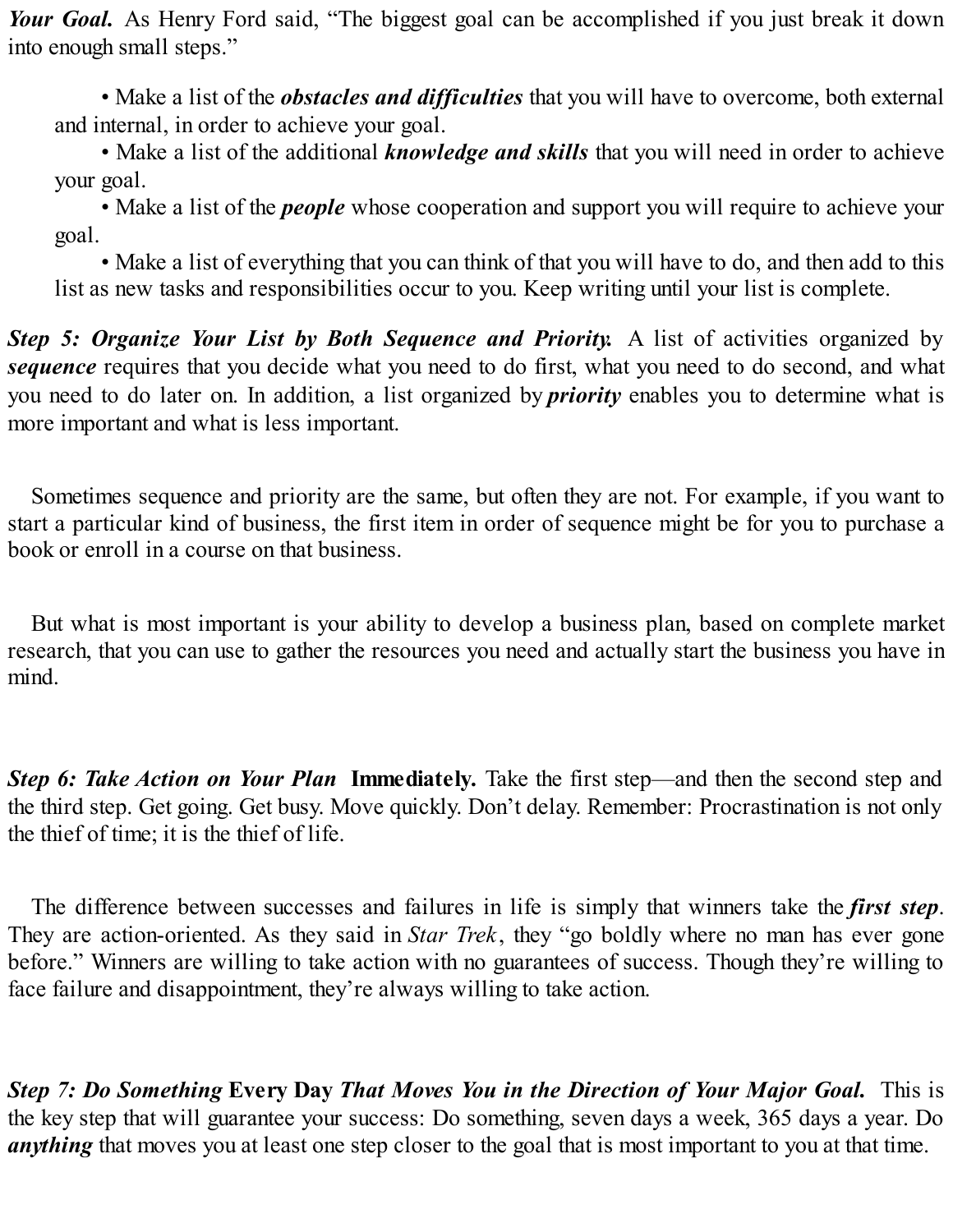When you do something every day that moves you in the direction of your goal, you develop *momentum*. This momentum, this sense of forward motion, motivates, inspires, and energizes you. As you develop momentum, you will find it increasingly easy to take even more steps toward your goal.

In no time at all, you will have developed the discipline of setting and achieving your goals. It will soon become easy and automatic. You will soon develop the habit and the discipline of working toward your goals all the time.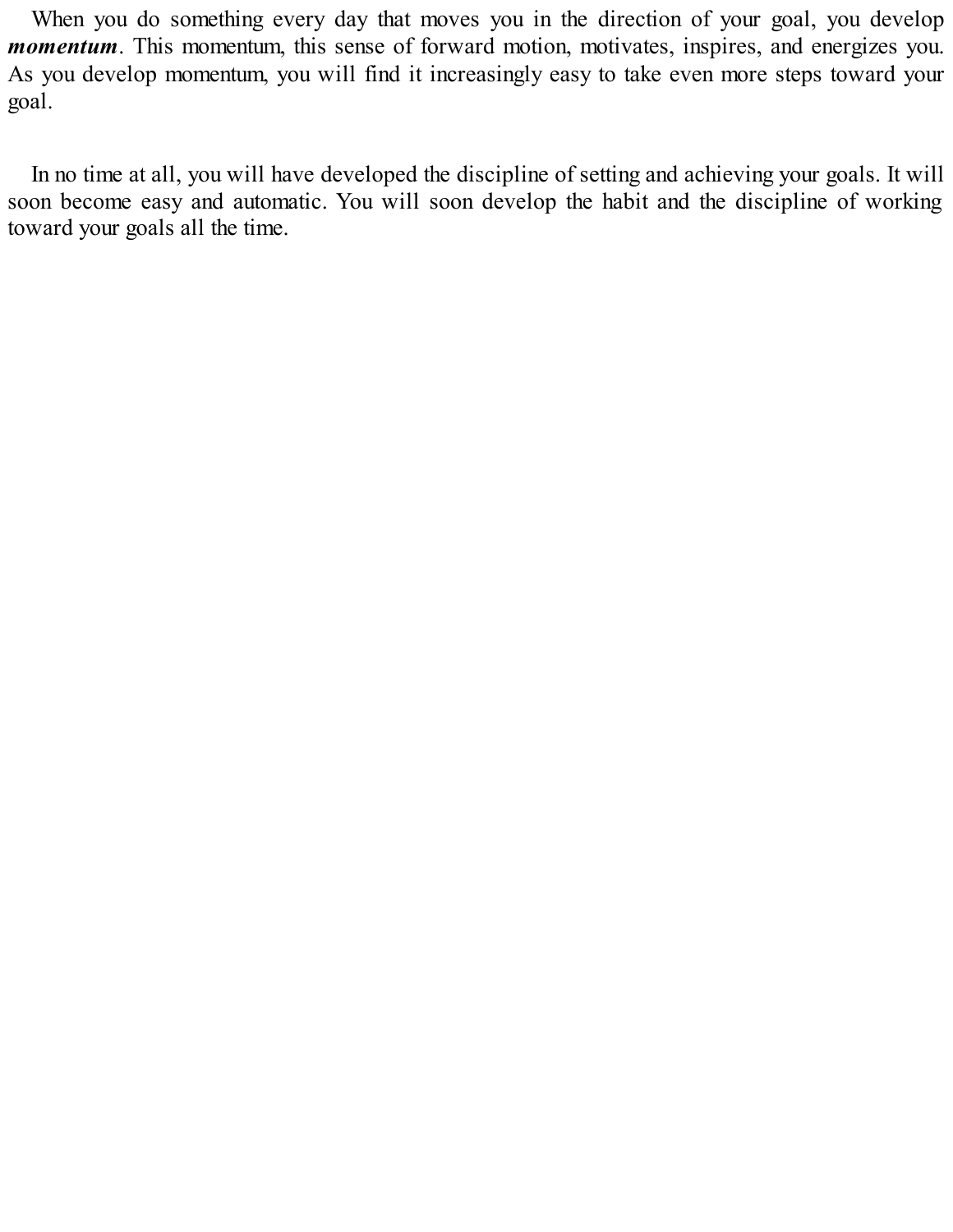# **The Ten-Goal Exercise**

This is one of the most powerful goal-achieving methods I have ever discovered. I teach it all over the world, and I practice it myself almost every day.

Take out a clean sheet of paper. At the top of the page write the word "Goals" and today's date. Then, discipline yourself to write down ten goals that you'd like to accomplish in the next twelve months. Write down financial, family goals, and fitness goals, as well as goals for personal possessions, like a house or a car.

Don't worry for the moment about how you are going to achieve these goals. Just write them down as quickly as you can. You can write as many as fifteen goals if you like, but this exercise requires that you write down a minimum of ten within three to five minutes.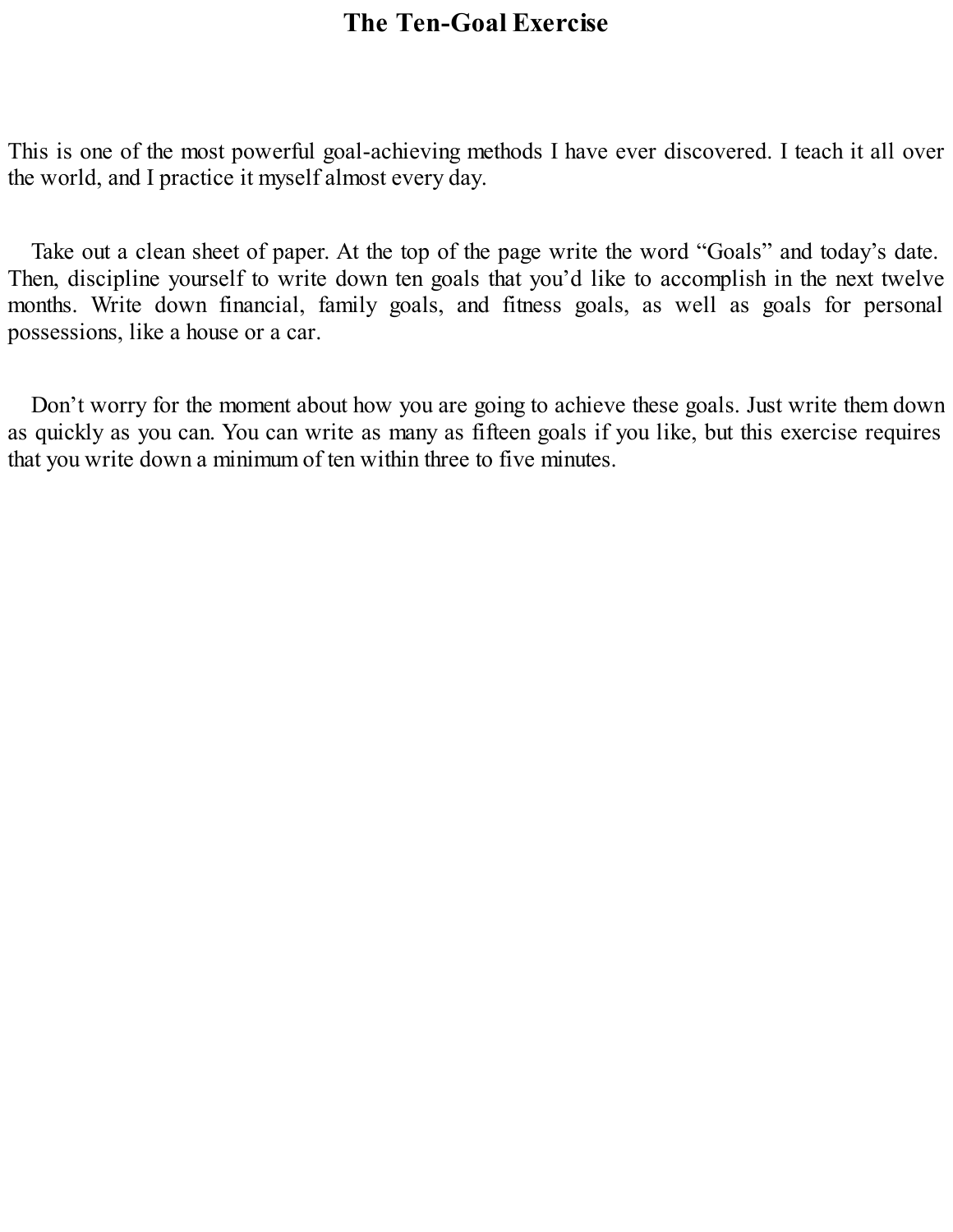# **Select One Goal**

Once you have written out your ten goals, imagine for the moment that you can achieve all of the goals on your list if you want them long enough and hard enough. Also imagine that you have a "magic wand" that you can wave that will enable you to achieve any *one* goal on your list within twenty-four hours.

If you could achieve any one goal on your list within twenty-four hours, which one would have the *greatest positive impact* on your life right now? Which one goal would change or improve your life more than anything else? Which one goal, if you were to achieve it, would help you to achieve more of your other goals than anything else?

Whatever your answer to this question, put a circle around this goal and then write it at the top of a clean sheet of paper. This goal then becomes your "Major Definite Purpose." It becomes your focal point and the organizing principle of your future activities.

 $\bullet\quad \bullet\quad \bullet$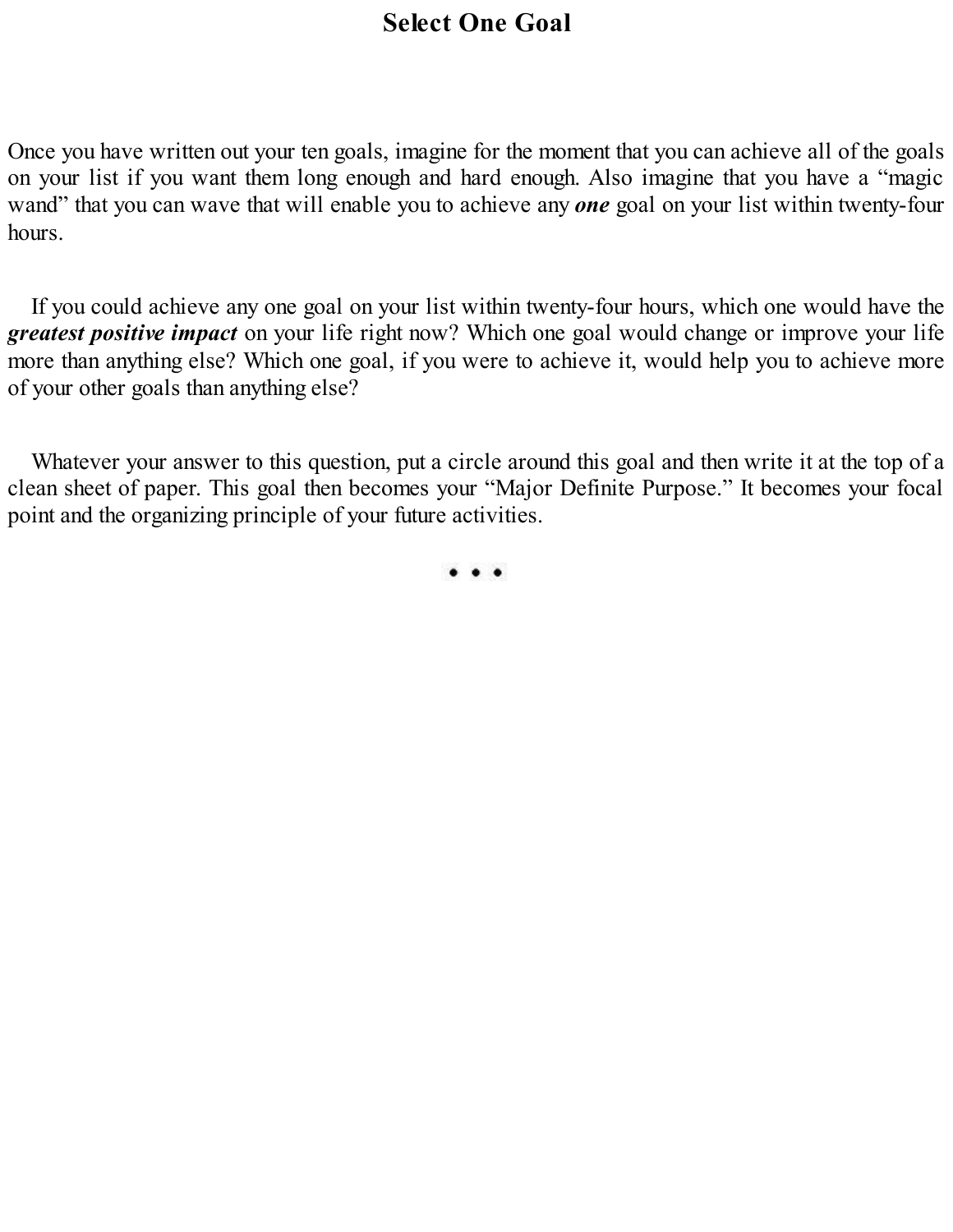# **Make a Plan**

Once you have written out this goal, clearly and specifically, and made it measurable, set a deadline on your goal. Your subconscious mind needs a deadline so that it can focus and concentrate all your mental powers on goal attainment.

Make a list of everything that you can think of that you could do to achieve your goal. Organize this list by sequence and priority.

Select the most important or logical next step in your plan and take action on it immediately. Take the first step. Do *something.* Do *anything.*

Resolve to work on this goal every single day until it is achieved. From this moment forward, as far as you are concerned, "Failure is not an option." Once you have decided that this one goal can have the greatest positive impact on your life and you have set it as your major definite purpose, resolve that you will work toward this goal as hard as you can, as long as you can, and that you will never give up until it is achieved. This decision alone can change your life.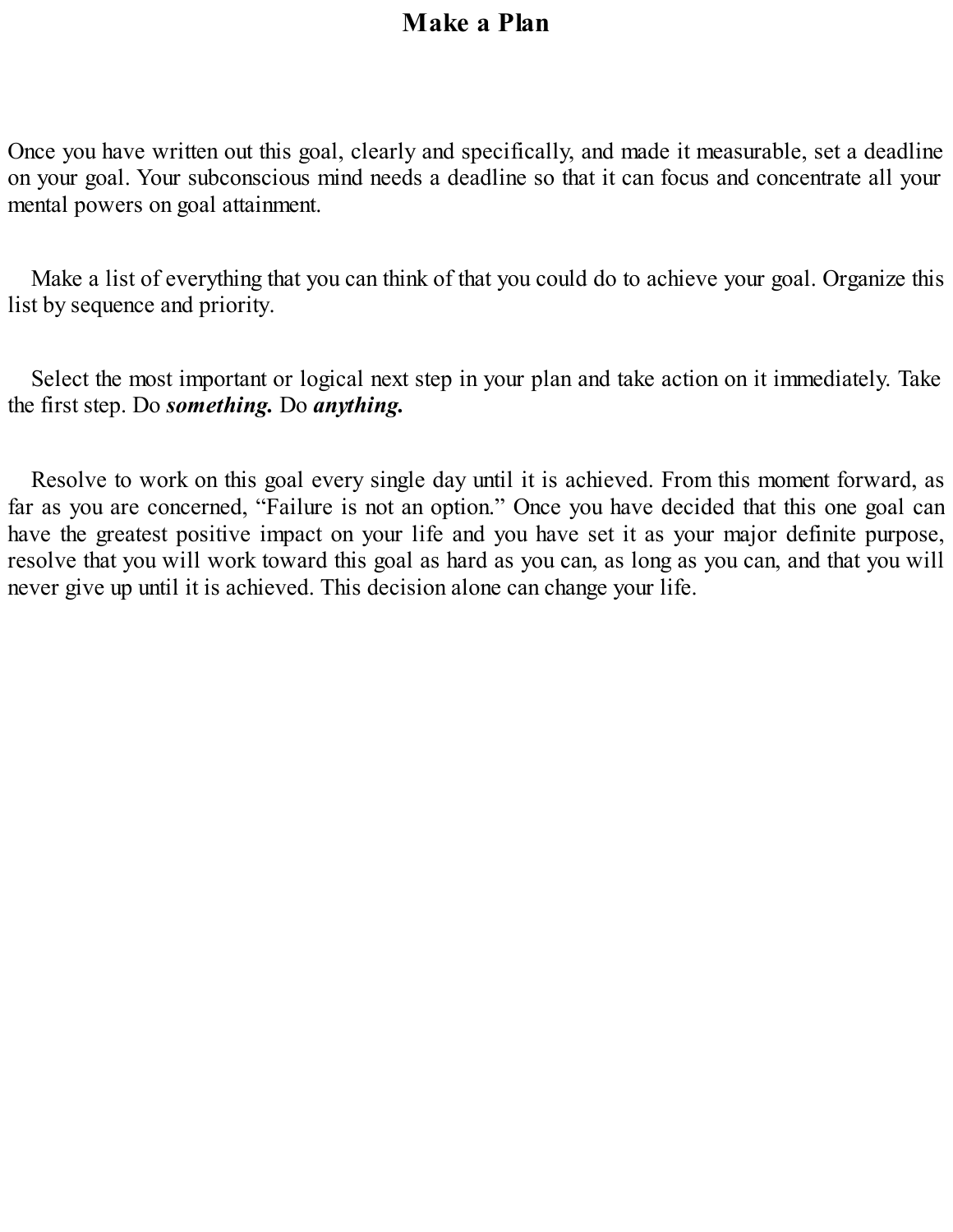## **Use "Mindstorming" to Get Started**

Here is another technique you can use to dramatically increase the likelihood that you will achieve your most important goal. This is the most powerful creative thinking technique I have ever seen. More people have become wealthy using this method than any other way.

Take another clean sheet of paper. Write out your Major Definite Purpose at the top of the page in the form of a *question*. Then discipline yourself to write a minimum of twenty answers to the question.

For example, if your goal is to earn a certain amount of money by a certain date, you would write the question as, "How can I earn \$XXX by this specific date?"

You then discipline yourself to generate twenty answers to your question. This exercise of "mindstorming" will activate your mind, unleash your creativity, and give you ideas that you may never have thought of before.

The first three to five answers will be easy. The next five will be difficult, and the last ten answers will be harder than you can imagine, at least the first time you do this exercise. Nonetheless, you must exert your discipline and willpower to persist until you have written down at least twenty answers.

Once you have generated twenty answers, look over your list and select one of those answers to take action on immediately. It seems that when you take action on a single idea on your list, it triggers more ideas and motivates you to take action on even more of these answers.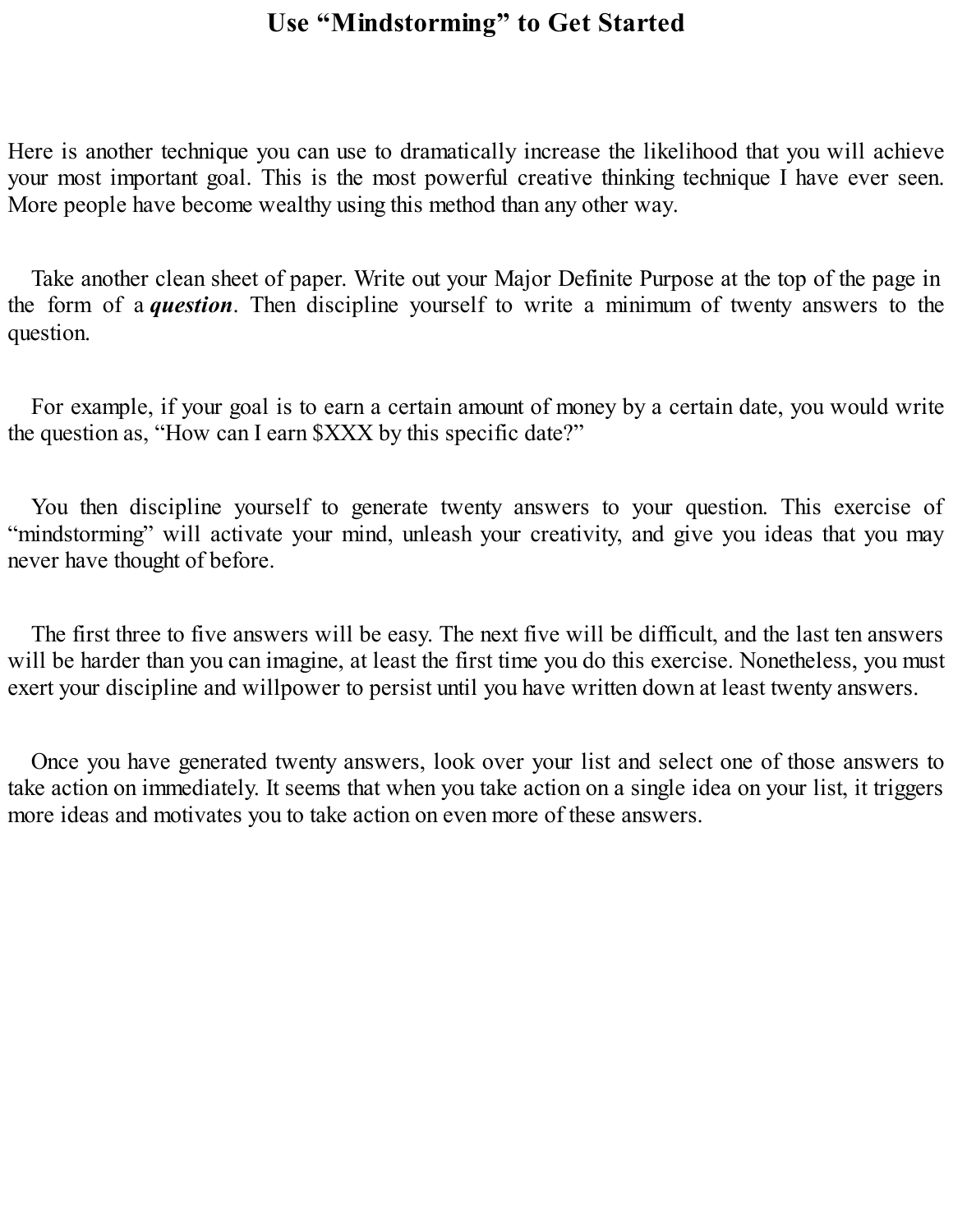#### **The Great Law of Cause and Effect**

The most important application of the law of cause and effect is that "thoughts are causes, and conditions are effects."

Your thoughts create the conditions of your life. When you change your thinking, you change your life. Your outer world becomes a mirror-image reflection of your inner world.

Perhaps the greatest discovery in the history of thought is that "you become what you think about most of the time." Moreover, the teacher John Boyle said, "Whatever you can think about on a continuing basis, you can have."

Napoleon Hill, author of the success classic *Think and Grow Rich*—which was first published in 1939 and is still selling today—said, "Whatever the mind of man can conceive and believe, it can achieve."

When you think about your goal continually and work on it every day, more and more of your mental resources will be concentrated on moving you toward that goal—and moving your goal toward you.

The discipline of daily goal-setting will make you a powerful, purposeful, and irresistible person. You will develop self-esteem, self-confidence, and self-respect. As you feel yourself moving toward your goals faster and faster, you will ultimately become unstoppable.

In the next chapter, I will explain how the use of self-discipline to develop personal excellence is the most powerful step you can take to achieve all your material and emotional goals.

#### *Action Exercises:*

1. Resolve today to "switch on" your success mechanism and unlock your goalachieving mechanism by deciding exactly what you *really* want in life.

2. Make a list of ten goals that you want to achieve in the foreseeable future. Write them down in the present tense, as if you have already achieved them.

3. Select the one goal that could have the greatest positive impact on your life if you were to achieve it, and write it down at the top of another piece of paper.

4. Make a list of everything you could do to achieve this goal, organize it by sequence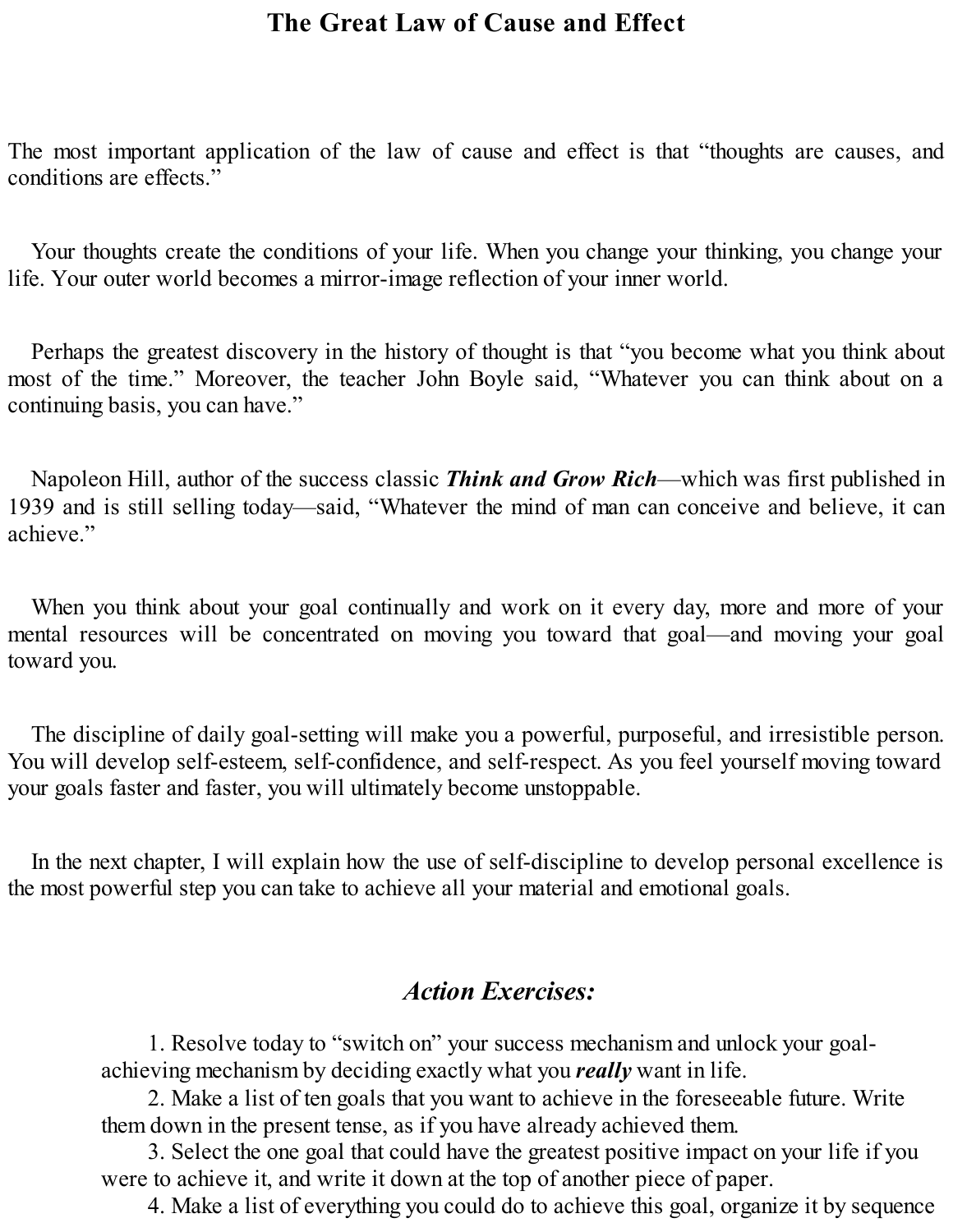and priority, and then take action on it immediately.

5. Practice mindstorming by writing out twenty ideas that could help you achieve your most important goal, and then take action on at least one of those ideas.

6. Resolve to do something every day, seven days a week, to achieve your most important goal until you are successful.

7. Continually remind yourself that "failure is not an option." No matter what, resolve to persist until you succeed.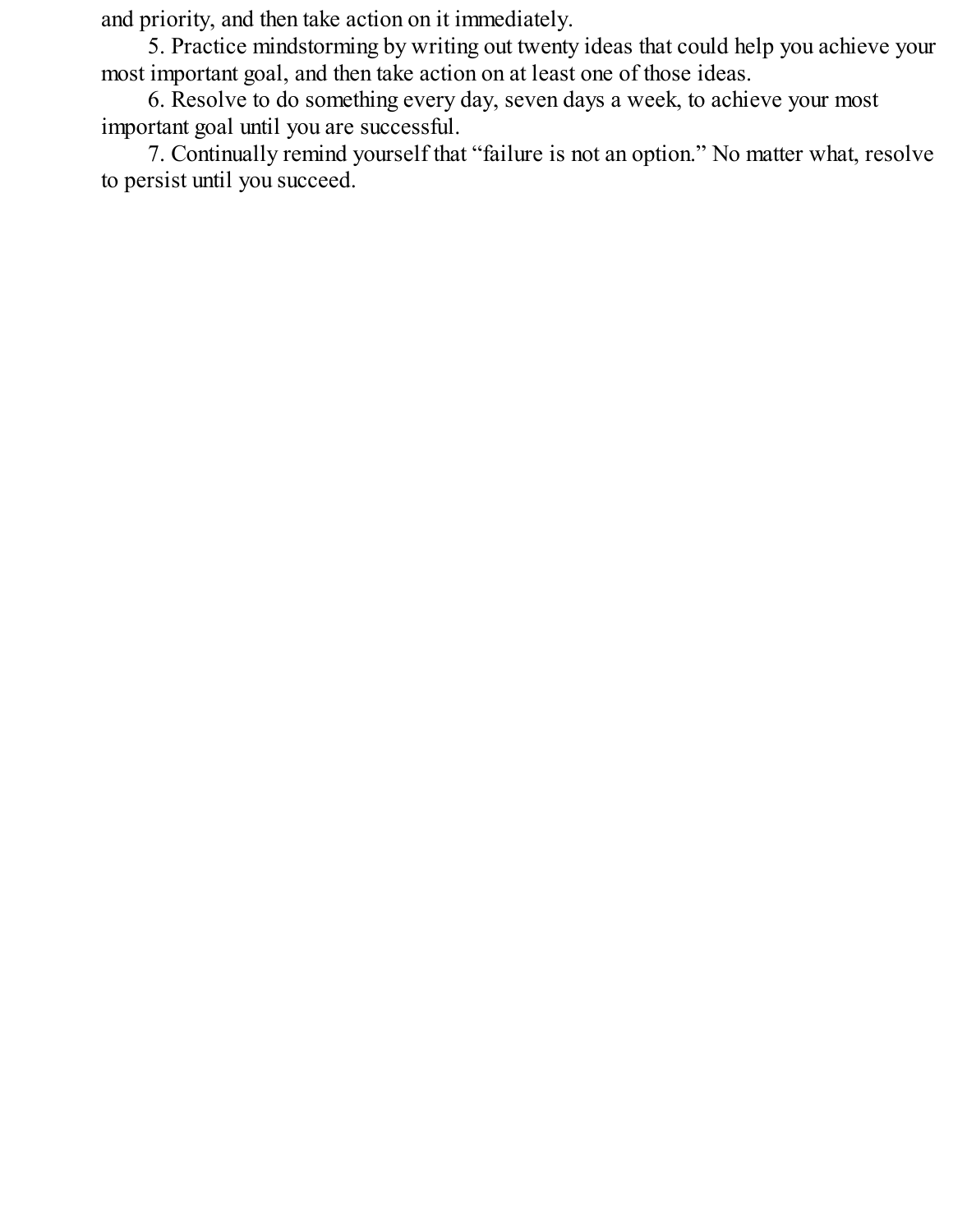# *Chapter 5*

#### **Self-Discipline and Personal Excellence**

*"We are what we repeatedly do; excellence then is not an act but a habit."*

*—ARISTOTLE*

You are your most valuable asset. Your life, your potential, and your possibilities are the most precious things you have. Thus your great goal in life should be to fulfill that potential and become everything you are capable of becoming.

Your ability to learn, grow, and fulfill your potential is unlimited. Today, people are graduating from high school and college in their seventies, learning new subjects and developing new capabilities. Your ability to learn and remember can continue throughout your life if you keep your brain alive, alert, and functioning at its best.

Your most precious financial asset is your *earning ability* . Your ability to work is your primary source of cash throughout your life. You could lose your home, your car, your bank account, and everything you own, but as long as you have your earning ability, you can earn it all back—and more —in the months and years ahead.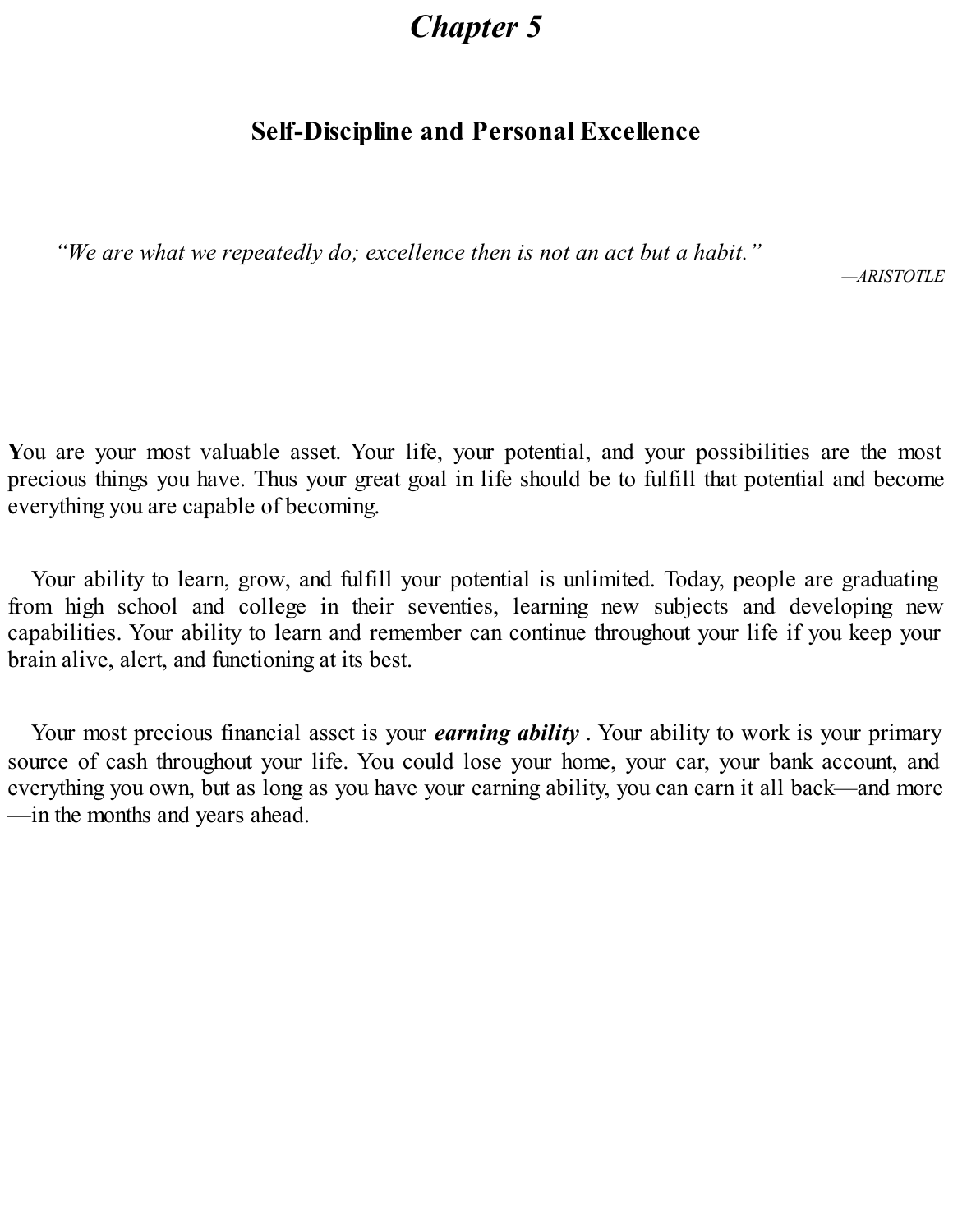# **Your Biggest Investment**

Most people don't realize this. They take their earning ability for granted. But it has taken you your entire life to develop your earning ability. Every bit of education, experience, and hard work that you have invested in learning your craft and developing your skills has gone into building this asset.

Your earning ability is very much like a muscle. It can increase in strength and power year by year as the result of regular exercise. Likewise, the opposite is true, too: If left alone or ignored, your earning ability, like your muscles, can become weaker or even decline because you have simply failed to upgrade it continually.

In other words, your earning ability can be either an *appreciating* or a *depreciating* asset. An appreciating asset is something that grows in value and cash flow every year as the result of continual investment and improvement. A depreciating asset, on the other hand, is something that loses value over time and finally reaches the point at which it is "written off," being of little or no further value. The choice is yours as to whether your earning ability is increasing or decreasing month by month and year by year.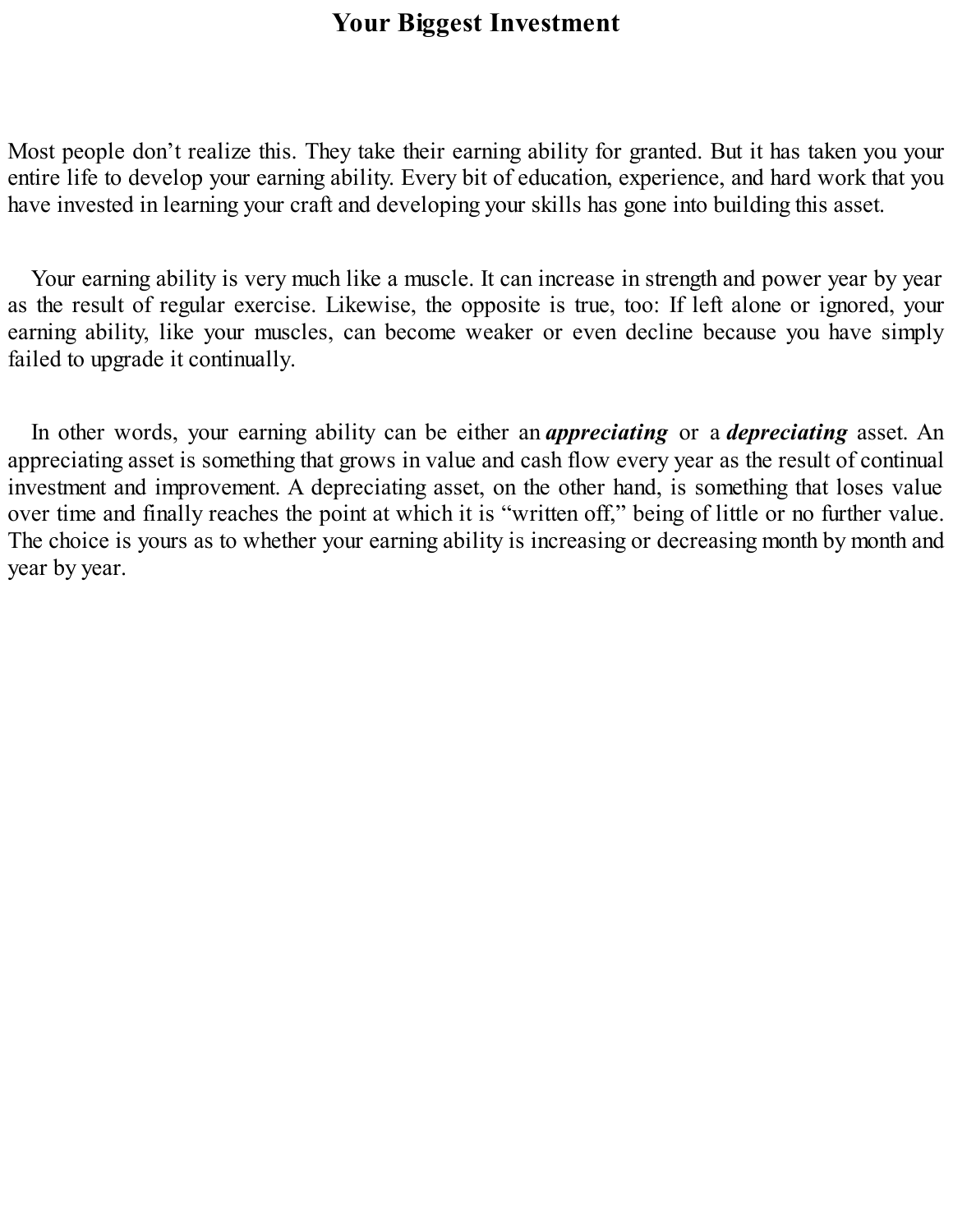# **You Are the President**

See yourself as the president of your own "Personal Services Corporation." Imagine that you were going to take your company public on the stock market. Would you recommend your company as a *growth* stock, continually increasing its value and earning ability each year?

Or would you describe your company as one that has leveled off in the market place, that is not really going anywhere in terms of increased value and income? Would you recommend stock in "You, Inc." as an excellent investment? Why or why not?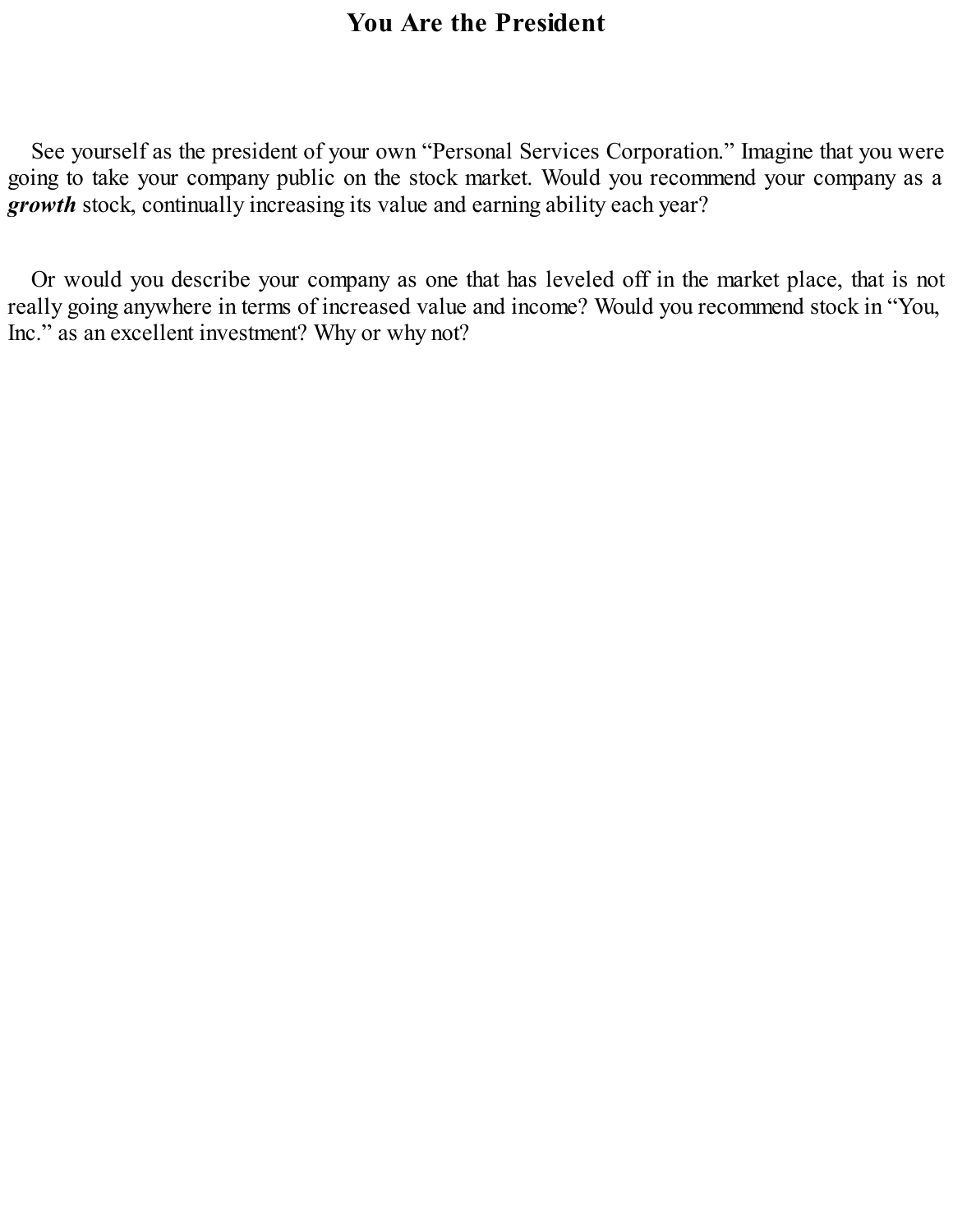# **What Got You Here Won't Get You Any Further**

Some people are actually losing value each year, declining in earning ability, because they are not continually upgrading their knowledge and skills. They don't realize that whatever knowledge and skill they have today is rapidly becoming obsolete. It is being replaced by new knowledge and skills that, if you don't have them and someone else does, you will be in danger of being overtaken by your competition.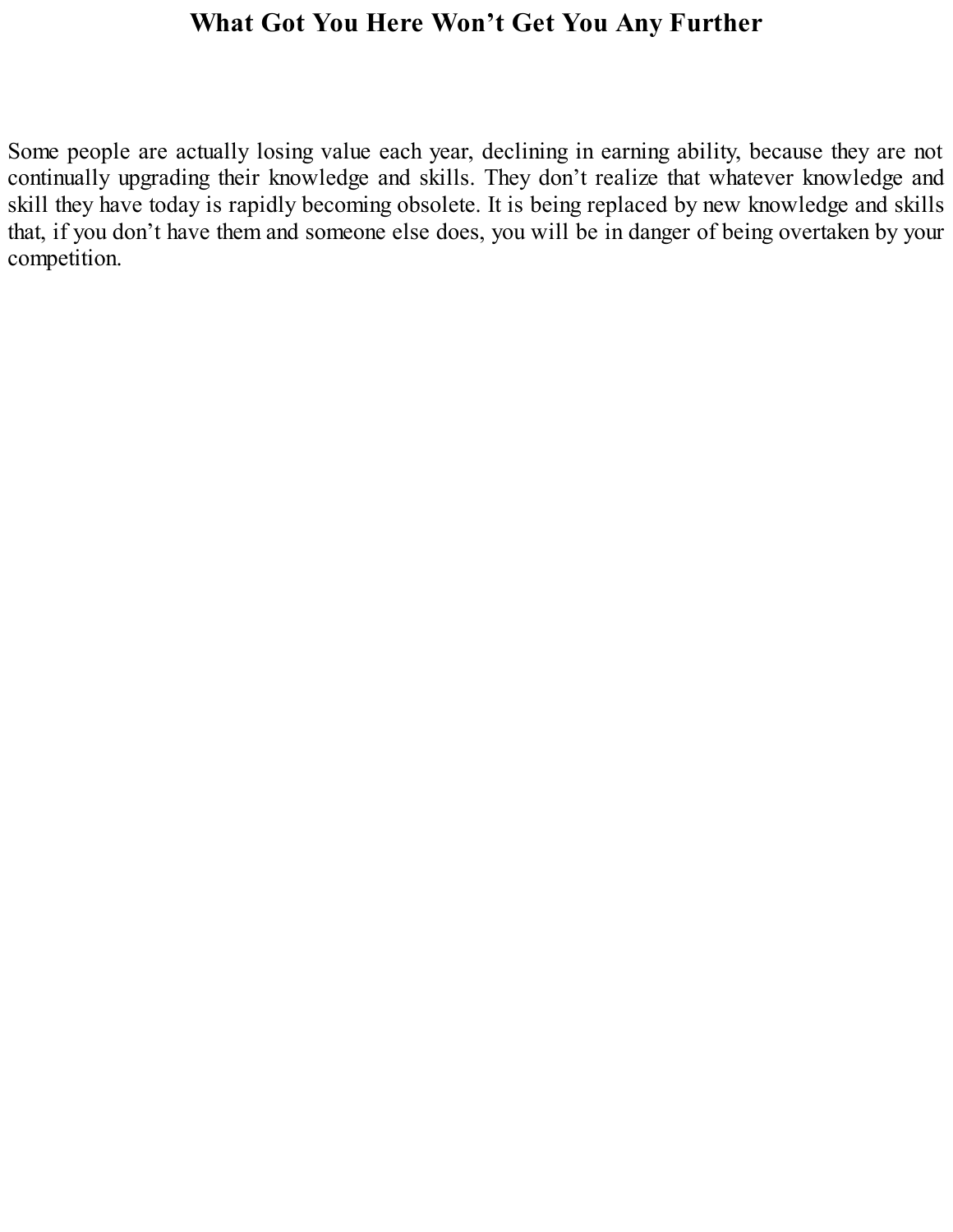#### **Join the Top 20 Percent**

In Chapter 1, I mentioned that the 80/20 rule applies to income: The top 20 percent of people in our society earn and control 80 percent of the assets. According to *Forbes, Fortune, Business Week,* the *Wall Street Journal,* and the IRS, by many estimates the top 1 percent of Americans control as much as 33 percent of the assets.

The most interesting discovery in income inequality is that most millionaires, multimillionaires, and billionaires in America are *first* generation. They started with little or nothing and earned all their money by themselves in one lifetime.

In America, there is a high level of income mobility, which means you are able to move from the lower levels of income to the upper levels. Almost everyone who is in the top 20 percent today started in the bottom 20 percent. From that point, they began to do something different with their time and their lives, and as a result, they put themselves squarely onto the upward escalator of financial success.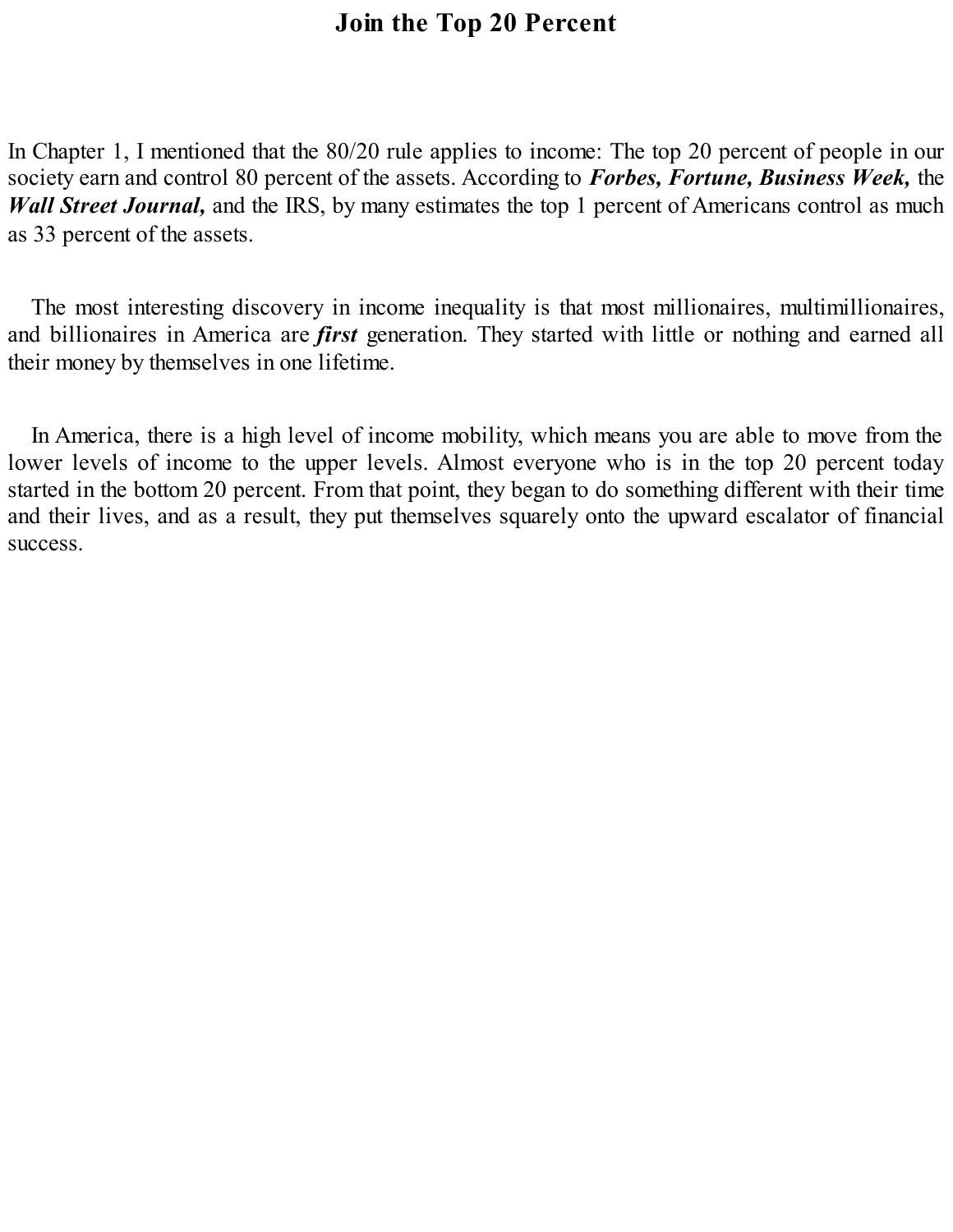#### **No Limits on Your Potential**

The average income increase in America is about 3 percent a year, just about the same as the rate of inflation and cost of living increases. People whose income is increasing at 3 percent a year seldom get ahead. They have a *job*, which can also be thought of as an acronym for "*J*ust *O*ver *B*roke."

But the fact is that no one is better than you, and no one is smarter than you. If someone is doing better than you are today, it is simply proof that he has learned how the Law of Cause and Effect applies to his work, and he has begun doing the things that other successful people have also done. The application of the Law of Cause and Effect to your personal life is "learn and do."

The achievement of personal excellence is a decision you make—or that you fail to make. But in the absence of a commitment to excellence in your chosen field, you automatically default to average performance—or even mediocrity. No one becomes excellent accidentally or by just going to work each day. Excellence requires a definite decision and a lifelong commitment.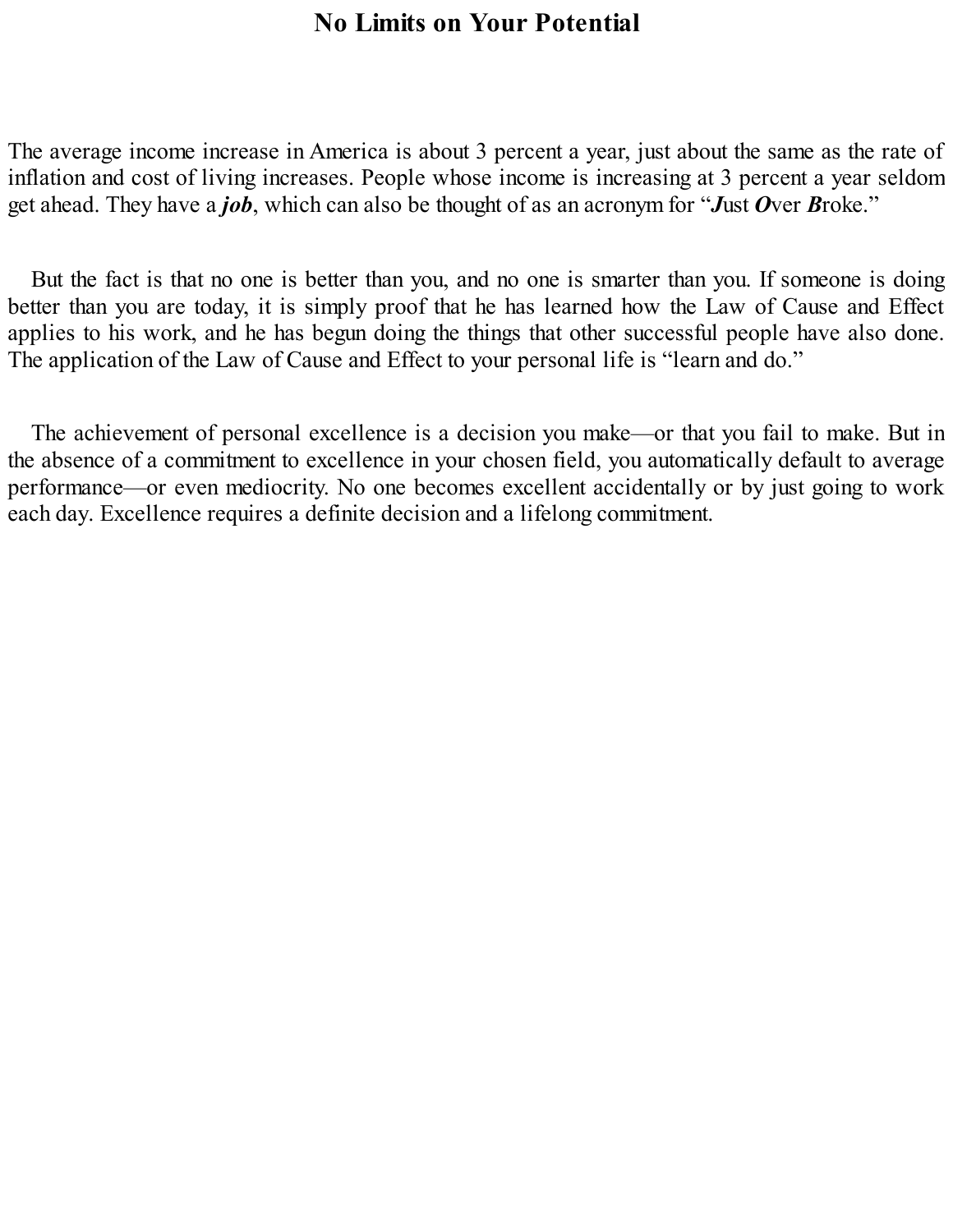## **The Keys to the Twenty-First Century**

Knowledge and skill are the keys to the twenty-first century. Becoming the best person you can possibly be and moving to the top of your field require the application of self-discipline throughout your life. Mental fitness is like physical fitness: If you want to achieve either, you must work at it all your life. You can never let up. You must be continually learning and growing—every day, week, and month—throughout your career (and in other areas of your life) if you're going to join the top 20 percent and stay there. To earn more, you must *learn* more.

Abraham Lincoln once wrote, "The fact that some have become wealthy is proof that others may do it as well."

What others have done, you can do as well—if you learn **how**. Everyone who is at the top was once at the bottom. Many people who come from average or poor families with average incomes or who grow up in average circumstances have gone on to become some of the most prominent people in their fields. And what hundreds of thousands and even millions of other people have done, you can do as well. The philosopher Bertrand Russell once wrote that "the very best proof that something can be done is that someone else has already done it."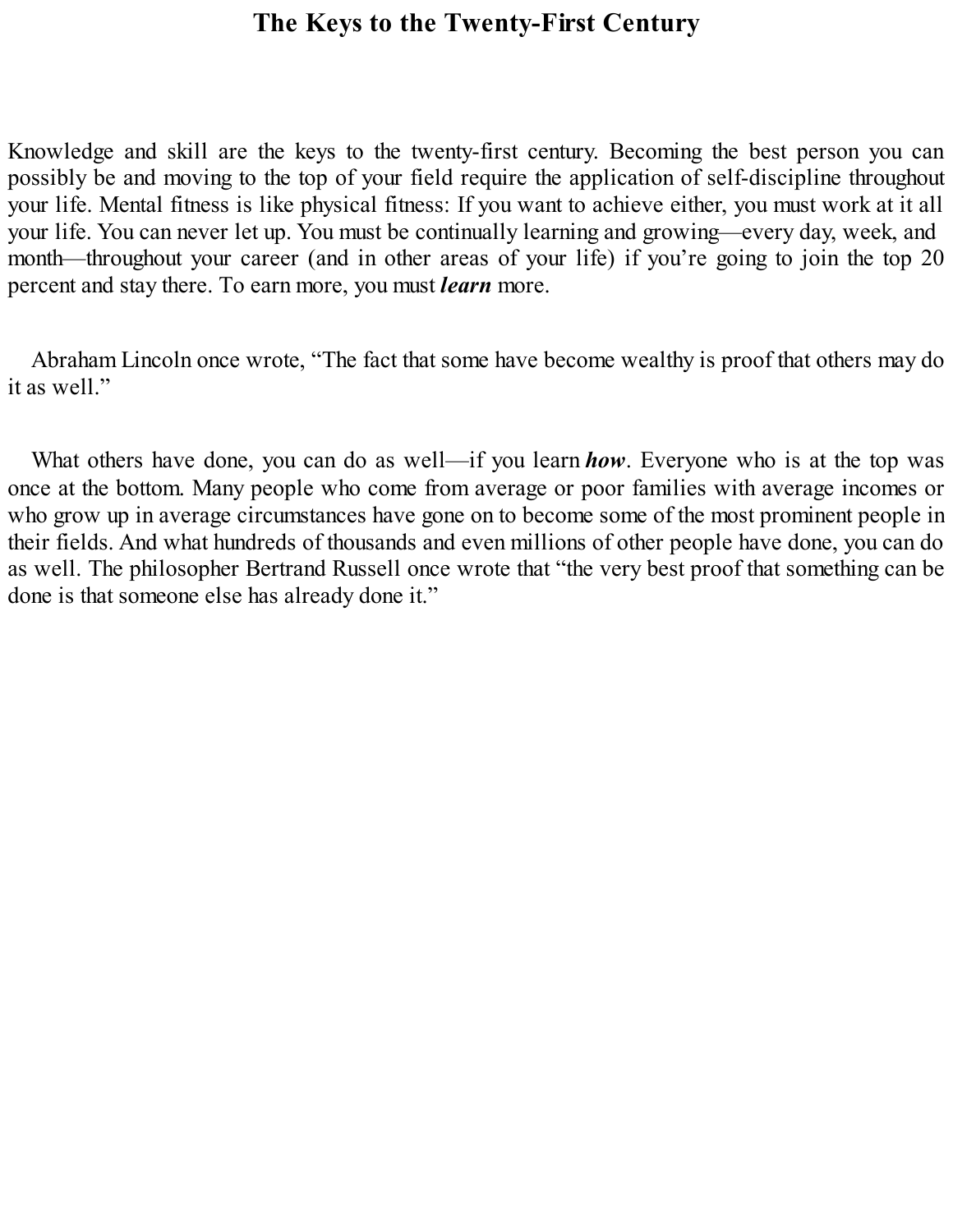# **Ordinary into Extraordinary**

Very often, you see people who don't seem to be as intelligent or as talented as you are who are nonetheless accomplishing remarkable things with their lives. There is nothing that will make you angrier than to see someone who seems to be *dumber* than you doing better than you. How can this be?

The answer is simple: At a certain point in their lives, they realized that the key to success was personal and professional growth. It was a dedication to lifelong learning.

The good news is that almost every important skill is *learnable*. Every business skill is learnable. Everyone who is proficient in any area of business was at one time completely ignorant in that area. Every sales skill is learnable. Every top salesperson was once a beginning salesperson and unable to make a call or close a sale. All moneymaking skills are learnable as well. Almost every wealthy person was once poor. You can learn anything you need to learn to achieve any goal you can set for yourself.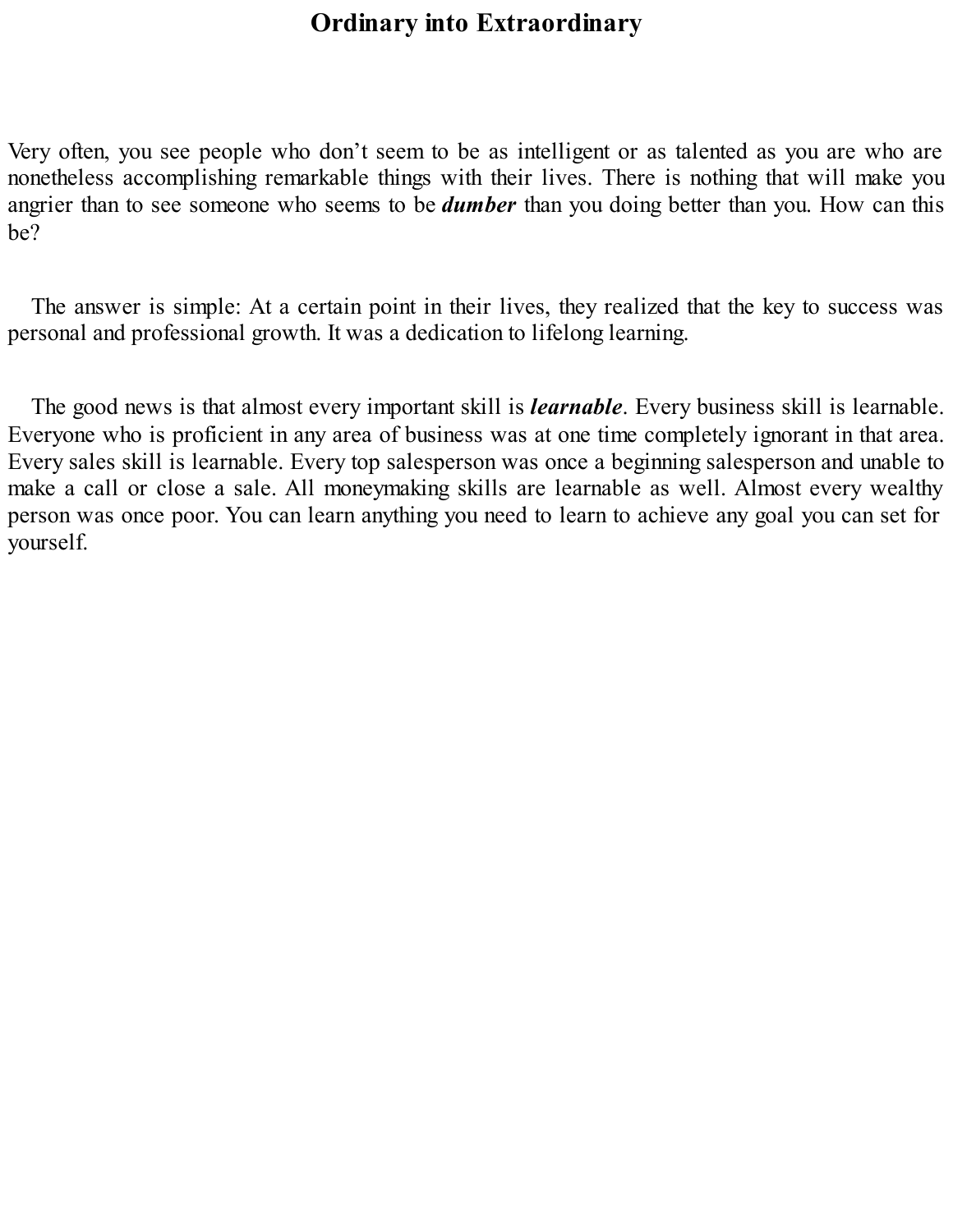## **Make a Decision**

The starting point of your moving upward and onward toward becoming one of the most competent, most respected, and highest paid people in your field is simple: *Make a decision!*

It is said that every major change in your life comes about when your mind collides with a new idea, and you then make a decision to do something different. You make a decision to complete your education, upgrade your skills, or get into a good college. You make a decision to start a new business. You make a decision to take a particular job or start a particular career. You make a decision to invest your money in a particular way. And, especially, you make a decision to be the best in your field.

Many people say that they would like to be *happy, healthy, thin,* and *rich.* But (as discussed in Chapter 4), *wishing* and *hoping* are not enough. You have to make a firm, unequivocal decision that you are going to pay any price and go any distance in order to achieve the goals you have set for yourself. You have to make that decision and then burn your mental bridges behind you. From that minute on, you resolve to continue working on yourself and your craft until you reach the top 20 percent—or beyond.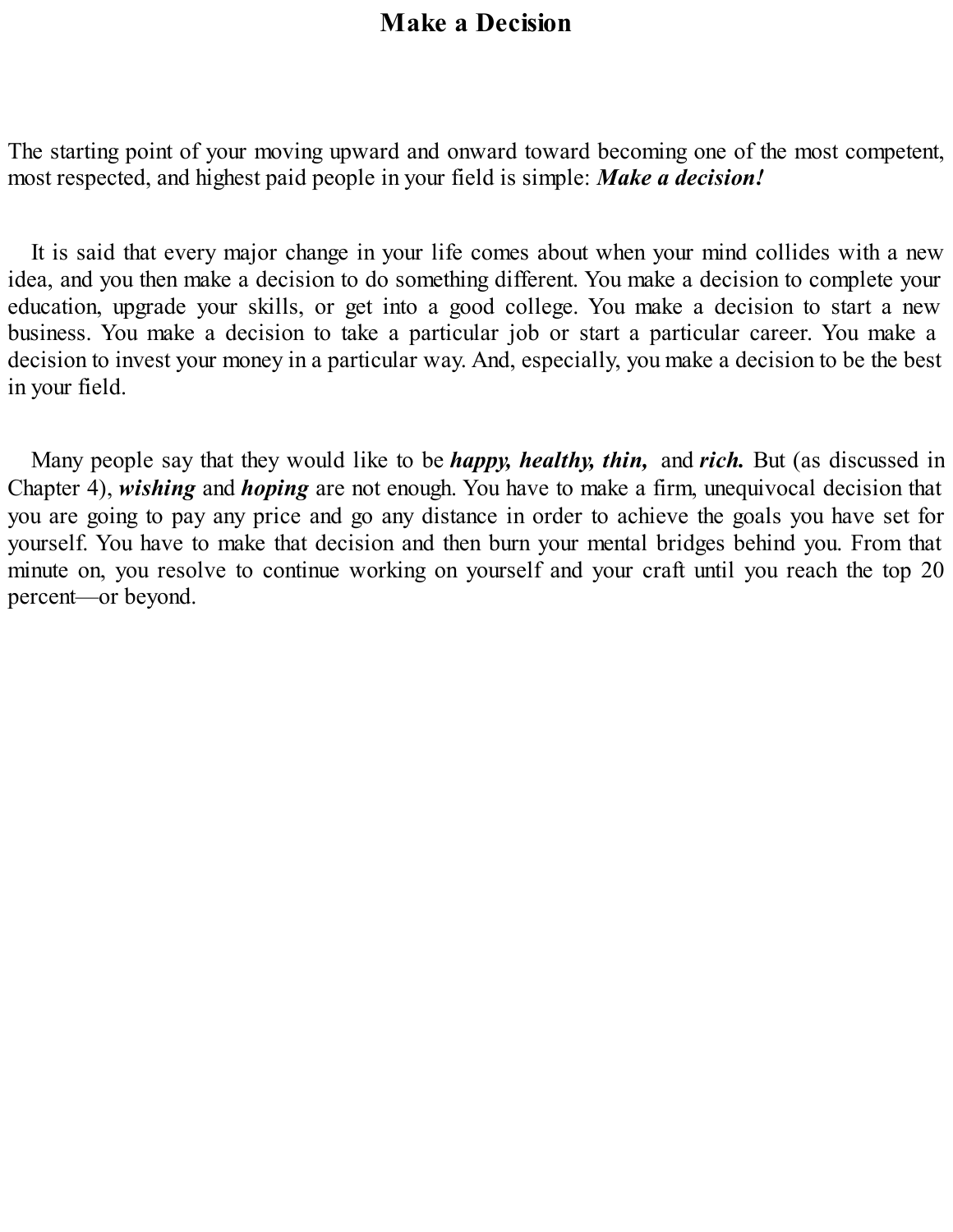#### **Follow the Leaders, Not the Followers**

When you decide to be one of the best people in your field, look around you and identify the people who are already at the top:

- What characteristics do they have in common?
- How do they plan and organize their days?
- How do they dress?
- How do they walk, talk, and behave with other people?
- What books do they read?
- How do they spend their spare time?
- Who do they associate with?
- What courses have they taken?
- What audio programs do they listen to in their cars?

These are just a few of the questions you should ask in order to find out what successful people are doing that you might also need to do. After all, you can't hit a target that you can't see.

Your selection of the right role models can have an enormous impact on your future. Dr. David MacLelland of Harvard and author of *The Achieving Society* concluded that your choice of a "reference group" can determine as much as 95 percent of your success and achievement in life. Your reference group is made of the people who you feel are "just like me." Your natural tendency is to adopt the attitudes, styles of dress, opinions, and lifestyles of the people with whom you identify and associate most of the time.

# FLY WITH THE EAGLES

Some years ago, one of my seminar participants told me his story. Bob Barton said he had started off in his twenties in a large company with about thirty-two salespeople in his branch. It was his first real job, and he was starting at the bottom. Because he was new, he hung around with the other junior salespeople. As they say, "Birds of a feather flock together."

After a month or two, Bob noticed that the top salespeople in the office also associated with each other. They did not spend time with the junior salespeople. They also spent their time *differently*. When Bob got into work in the morning, the top salespeople were already there, planning their days and working on the telephone and making appointments. Bob also noticed that the junior salespeople would come in later, drink coffee, read the newspaper, and make excuses for not making sales calls.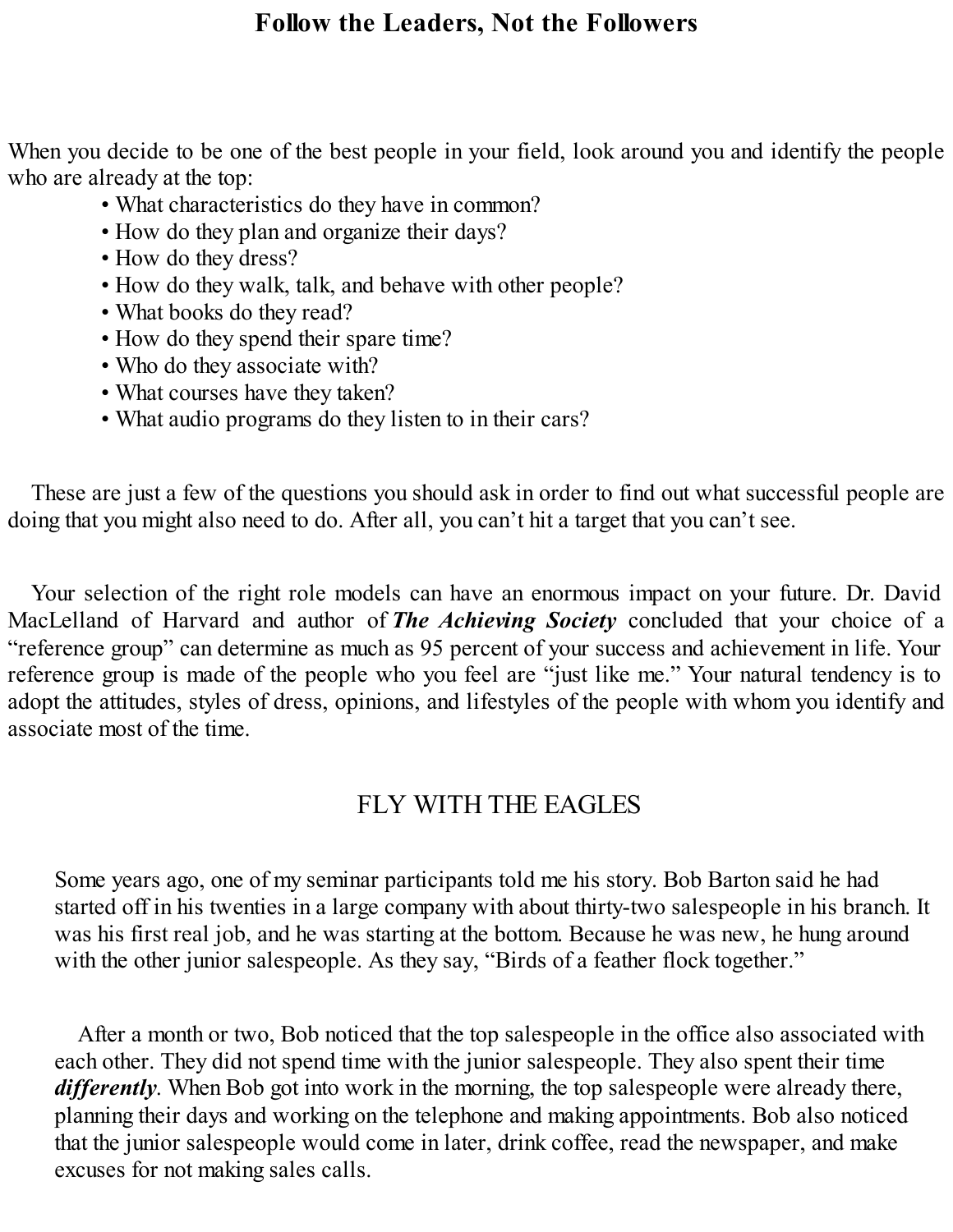#### LEARN FROM THE BEST

Bob decided he was going to pattern himself after the top salespeople in the office. He looked at the way they dressed and groomed, and he resolved to dress and groom the way they did. Each morning, he would stand in front of his mirror and ask himself, "Do I look like one of the top salespeople in my office?"

If the answer was "no," he would go back and change his clothes until he felt that he looked as good as the best people. He began to come into the office and organize his day before 8:30 A.M. so that he was ready to make calls as soon as his customers were available to see him.

One day, Bob asked one of the top salespeople if he could recommend a book or audio program that would help him. It turns out that top people are always willing to help other people improve. When he got the recommendation, Bob immediately went out and got the book and sent away for the audio program. He read the book and listened to the program and then reported back to the top salesman. The top salesman gave him some more advice on things to read and listen to, all of which Bob followed.

#### DO WHAT THE TOP PEOPLE DO

Bob asked another salesperson how he planned his day, and that salesperson showed him his time management system. So Bob began to plan and organize his day the way the top salespeople did it. By using these top salespeople as his role models and emulating them whenever possible, Bob started to make more appointments, see more prospects, and make more sales. Within six months, he was one of the top salespeople in the office as well.

By that time, the top salespeople had invited him for coffee and lunch, and he became one of them, rather than one of the junior people. The next year, Bob went to the national sales conference, where he met a lot of the top people from around the country. He deliberately sought them out and asked for their advice: What books would they suggest? What audio programs would they recommend? What seminars had they attended? What strategies did they find that were the most effective in building their sales business?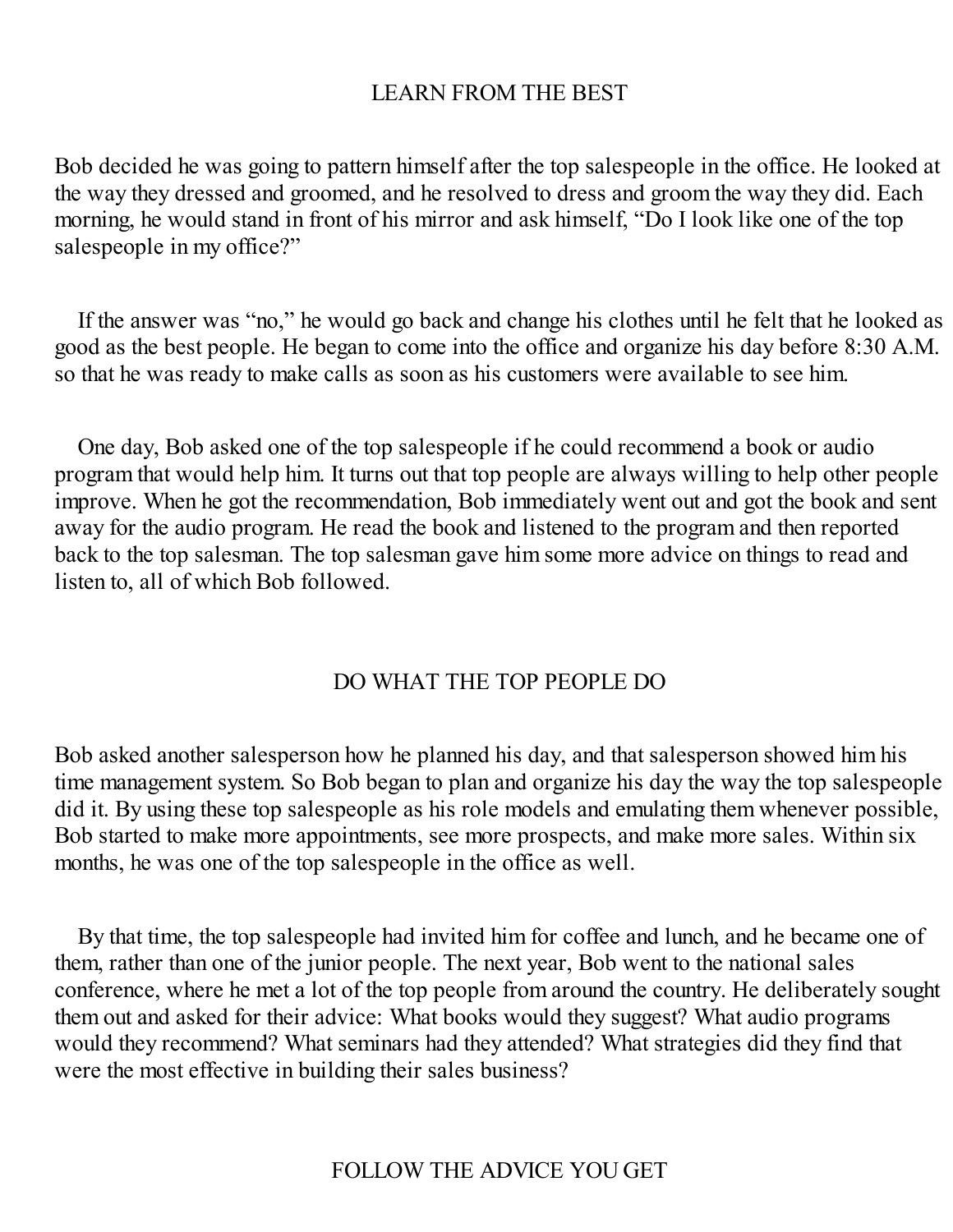Bob did something that few people ever do: When he received advice, he *followed* it. He immediately took action on the advice and then reported back to the people who had given it to him.

Within four years, Bob became one of the top salespeople in the country. His friends and associates were the other top salespeople in his branch and in the other branches. His income had increased several times. He wore beautiful clothes, drove a new car, lived in a lovely home, and had a wonderful wife. And he said that it all came about as a result of asking top people for their input and then following that input and applying it to his sales activities.

But here's the kicker: Over and over, the top people, the ones who had been winning the sales awards year after year, told Bob the same thing: He was the first person who had ever come up to them and asked them for advice. No one else had ever sought them out and asked them why they were so successful.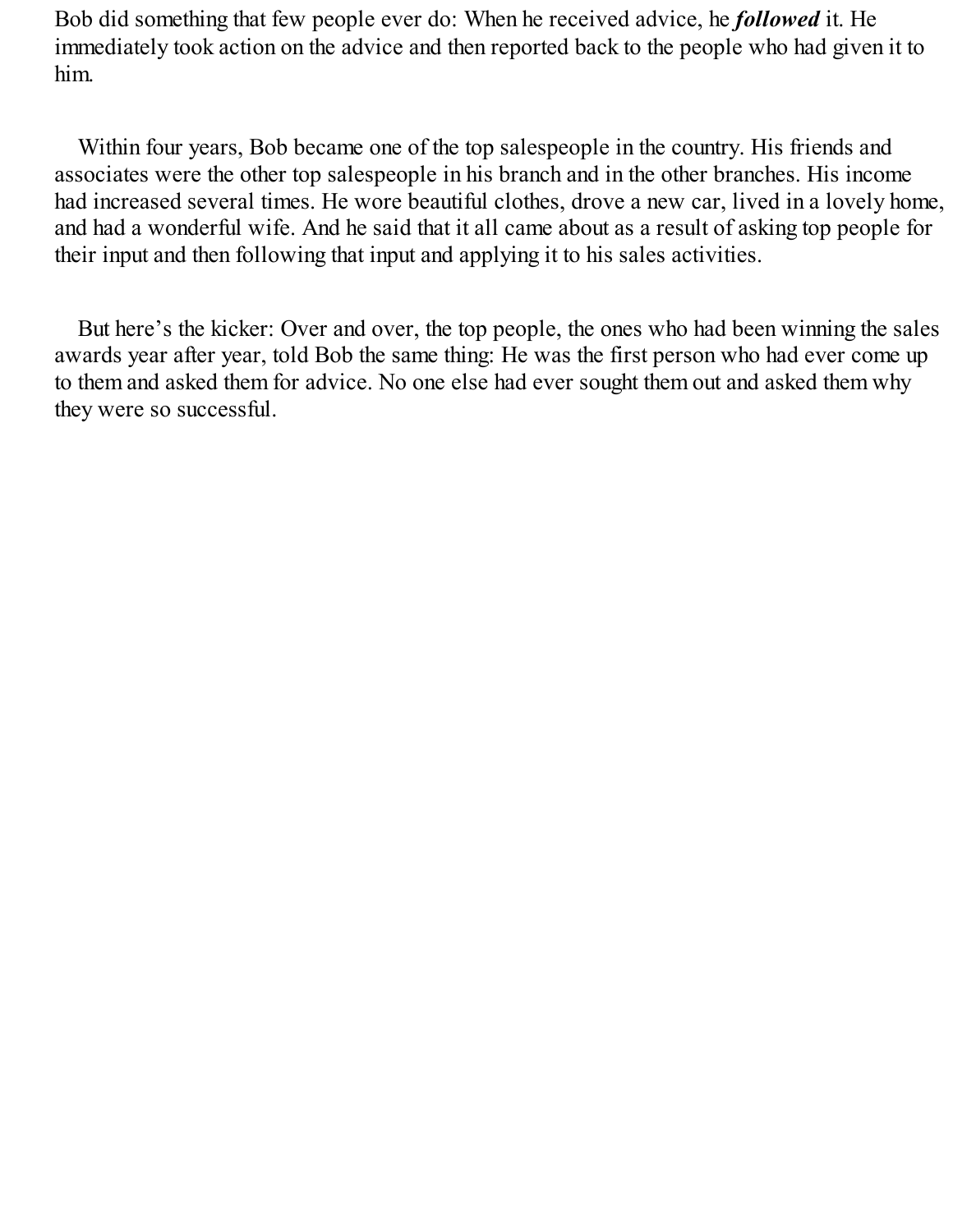#### **The Answers Have All Been Found**

Here is a great discovery: All the answers have been found. All the routes to success have been discovered. Everything that you need to learn to move to the top of your field has already been learned by hundreds and even thousands of other people. And if you ask them for advice, they will give it to you. Successful people will have their phone calls held, cancel other appointments, and put their work aside to help other people be successful. But *you must ask*, and then you must *follow their advice* once they give it to you.

If you can't ask them directly, read their books and attend their talks and seminars. Listen to audio programs created by successful people. Sometimes you can send them e-mails and ask for advice. Learn from the best.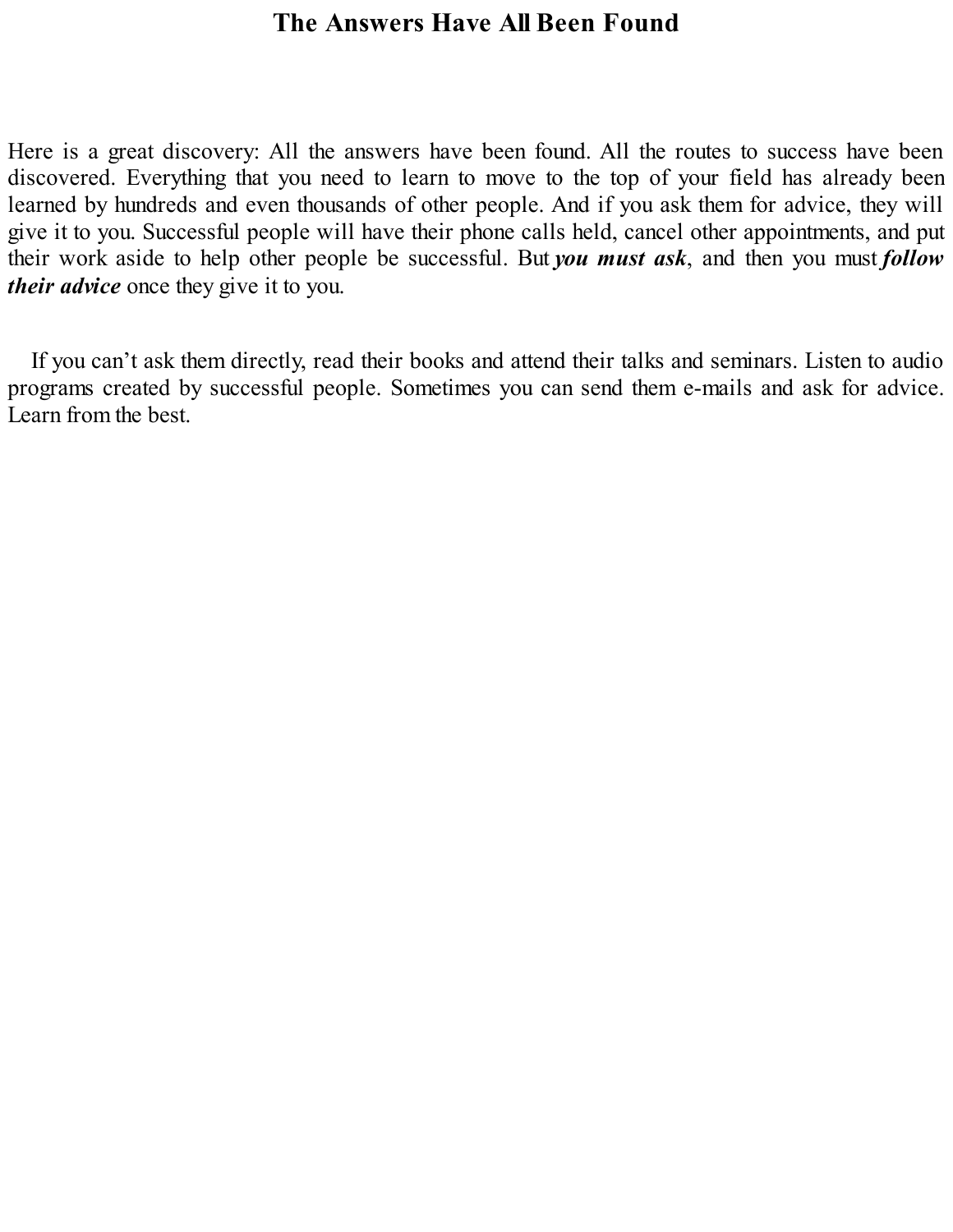## **Set High Income as a Goal**

If your goal is to be in the top 20 percent of money-makers in your field, the first thing you need to do is find out what the people in the top 20 percent are earning today. This information is available. Just ask around. Check industry statistics. Go onto Google. You can find this information if you look for it.

Once you know the income target at which you are aiming, write it down as your goal. Make a plan to achieve this level of income, and work on it every day. Never stop until you reach it.

The secret to high income in business and sales is quite simple: *learn and do*. Like jacking up a car, you improve one notch at a time. Each time you learn and practice a new skill, you ratchet up your earning ability—and it locks in. As long as you keep increasing your earning ability, you keep ratcheting up to a higher level, from which you seldom decline.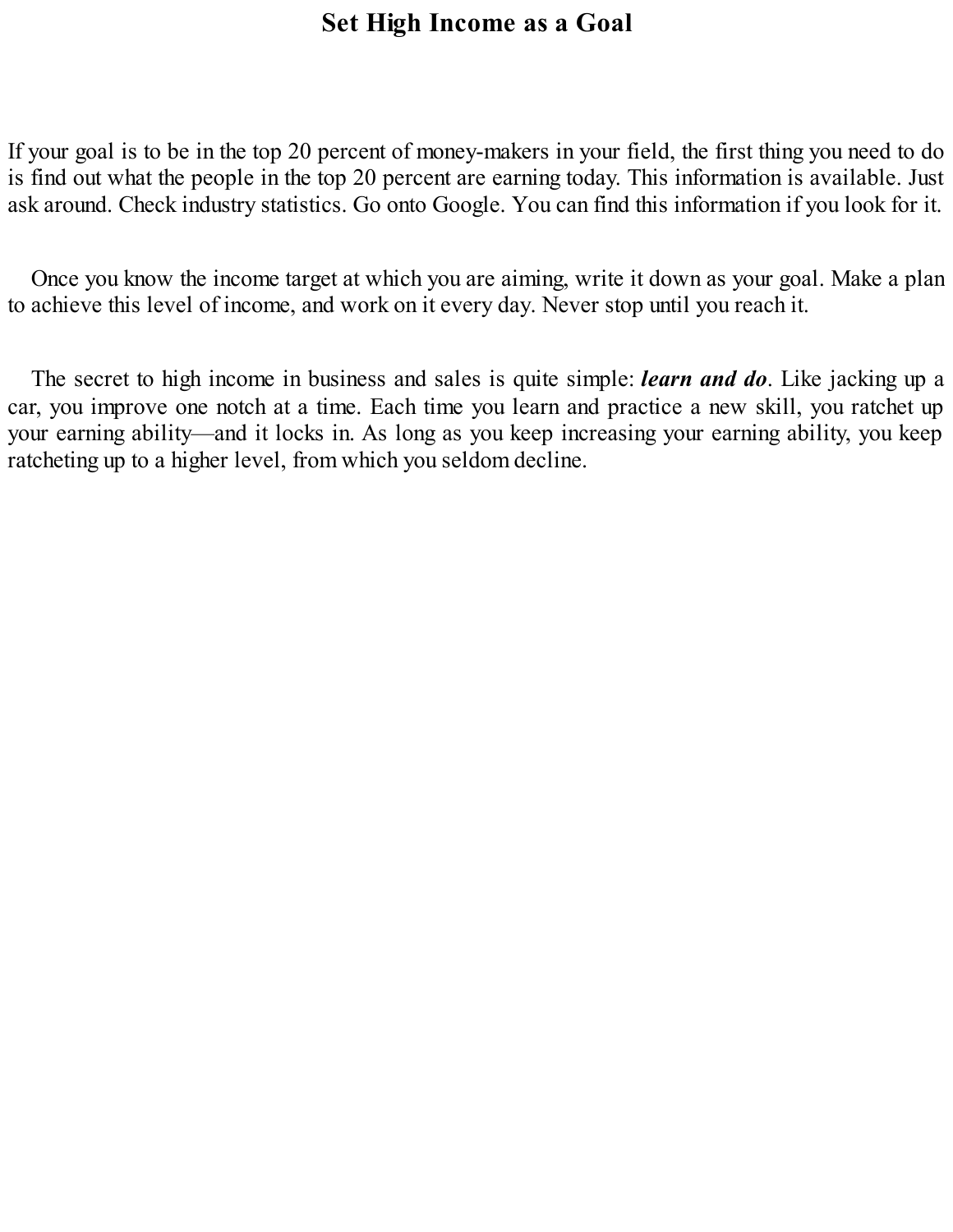#### **Use the 3 Percent Formula to Invest in Yourself**

To guarantee your lifelong success, make a decision today to invest 3 percent of your income back into yourself. This seems to be the magic number for lifelong learning. According to the American Society for Training and Development, this is the percentage that the most profitable 20 percent of companies in every industry invest in the training and development of their staff. Decide today to invest 3 percent of your income into yourself in order to make yourself an appreciating asset, to continually increase your earning ability.

If your annual income goal is \$50,000, resolve to invest 3 percent of that amount, or \$1,500, back into yourself each year to maintain and upgrade your knowledge and skills. If your income *goal* is \$100,000, resolve to invest \$3,000 per year back into yourself to ensure that you reach that level of income.

## THE PAYOFF IS EXTRAORDINARY

I was giving a seminar in Detroit a couple of years ago when a young man, about thirty years old, came up to me at the break. He told me that he had first come to my seminar and heard my "3 Percent Rule" about ten years ago. At that time, he had dropped out of college, was living at home, driving an old car, and earning about \$20,000 a year as an office-to-office salesman.

He decided after the seminar that he was going to apply the 3 Percent Rule to himself, and he did so immediately. He calculated 3 percent of his income of \$20,000 would be \$600. He began to buy sales books and read them every day. He invested in two audio-learning programs on sales and time management. He took one sales seminar. He invested the entire \$600 in himself, in learning to become better.

That year, his income went from \$20,000 to \$30,000, an increase of 50 percent. He said he could trace the increase with great accuracy to the things he had learned and applied from the books he had read and the audio programs he had listened to. So the following year, he invested 3 percent of \$30,000, a total of \$900, back into himself. That year, his income jumped from \$30,000 to \$50,000. He began to think, "If my income goes up at 50 percent per year by investing 3 percent back into myself, what would happen if I invested 5 percent?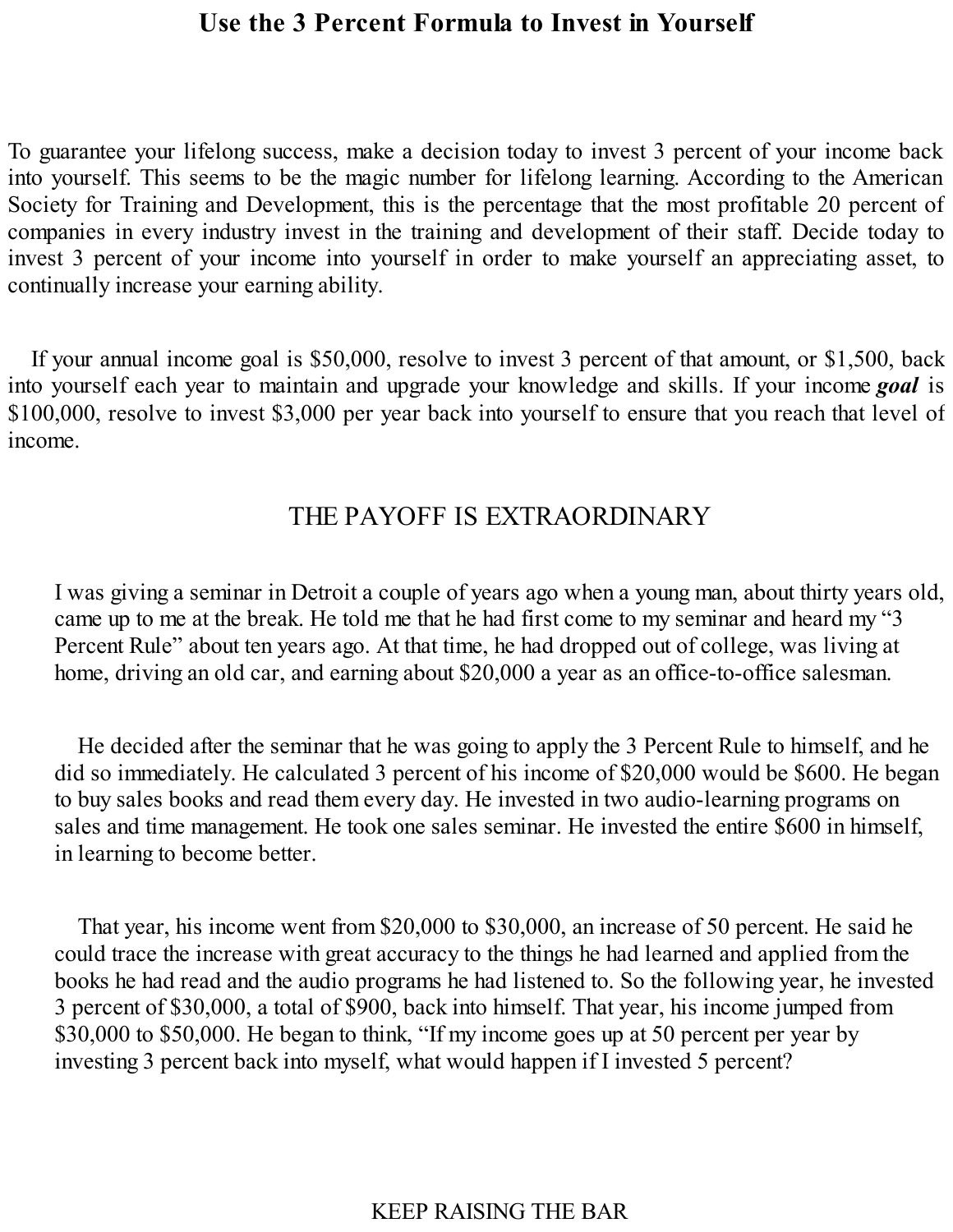The next year, he invested 5 percent of his income, \$2,500, into his learning program. He took more seminars, traveled cross-country to a conference, bought more audio- and video-learning programs, and even hired a part-time coach. And that year, his income *doubled* to \$100,000.

After that, like playing Texas Hold-Em, he decided to go "all in" and raise his investment into himself to 10 percent per year. He told me that he had been doing this every since.

I asked him, "How has investing 10 percent of your income back into yourself affected your income?"

He smiled and said, "I passed a million dollars in personal income last year. And I still invest 10 percent of my income in myself every single year."

I said, "That's a lot of money. How do you manage to spend that much money on personal development?"

He said, "It's hard! I have to start spending money on myself in January in order to invest it all by the end of the year. I have an image coach, a sales coach, and a speaking coach. I have a large library in my home with every book, audio program, and video program on sales and personal success I can find. I attend conferences, both nationally and internationally in my field. And my income keeps going up and up every year."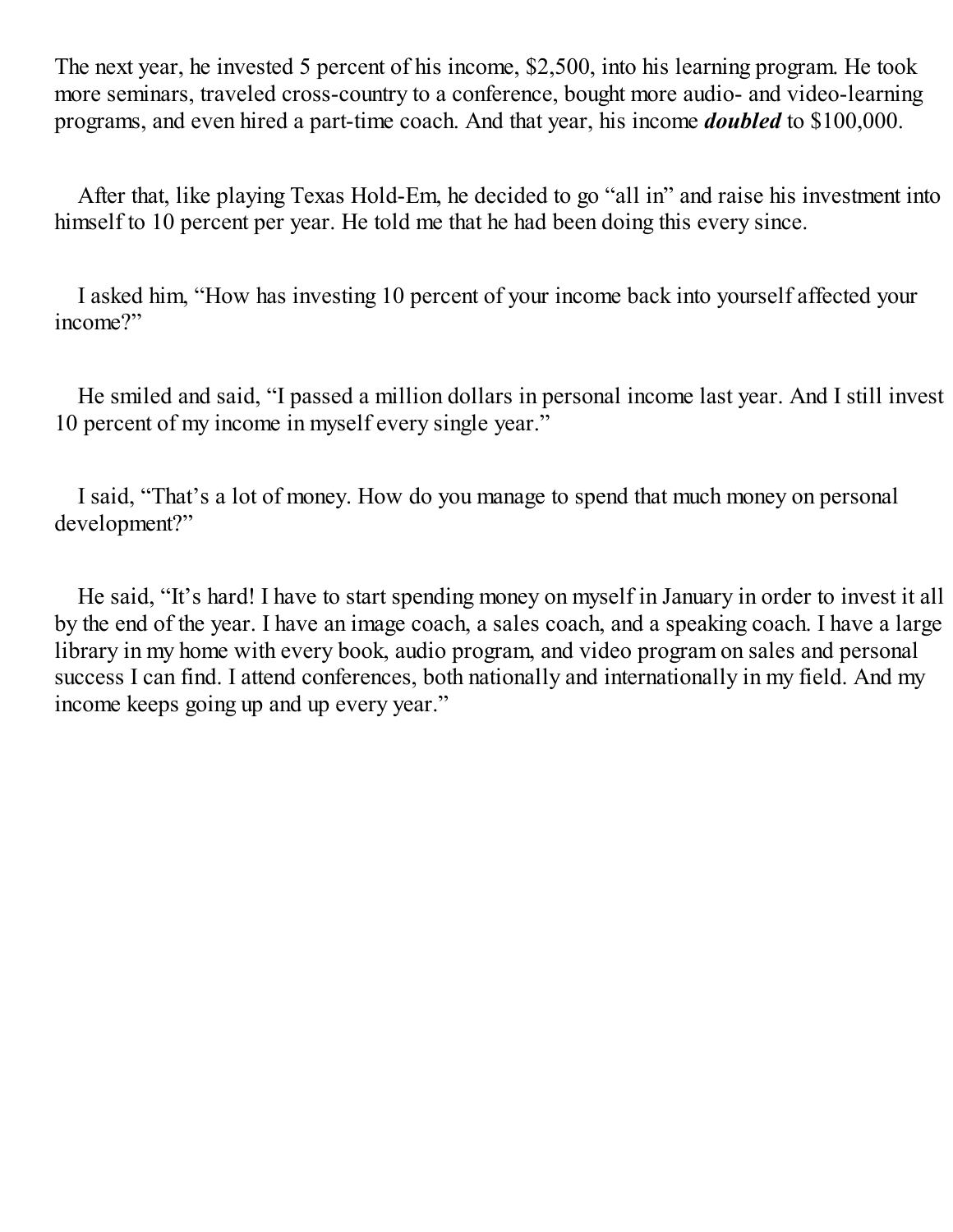## **Three Simple Steps to Become the Best**

Becoming one of the top people in your field requires discipline and application more than anything else. There are three simple steps that you can follow to become the very best in your field:

1. *Read sixty minutes in your field each day.* Turn off the television and the radio, put aside the newspaper, and read material about your field for one hour each day before you start working.

2. *Listen to educational audio programs in your car.* Start them and stop them as you listen, so you can *reflect* on what you have just heard and *think* about how you can apply the ideas to your work.

3 . *Attend courses and seminars in your field regularly.* Seek them out. Take online courses in the convenience of your own home, courses that enable you to upgrade your skills and give you important ideas that you can use to be even more successful.

The power of compound learning, like compound interest, is quite amazing. The more you learn, the more you *can* learn. The more you learn, the better your brain functions, and the smarter you get. Your memory and retention rate improve. The more you learn, the more relationships you find between something you learned at one time and something you learn at another time.

*Never stop learning and growing.*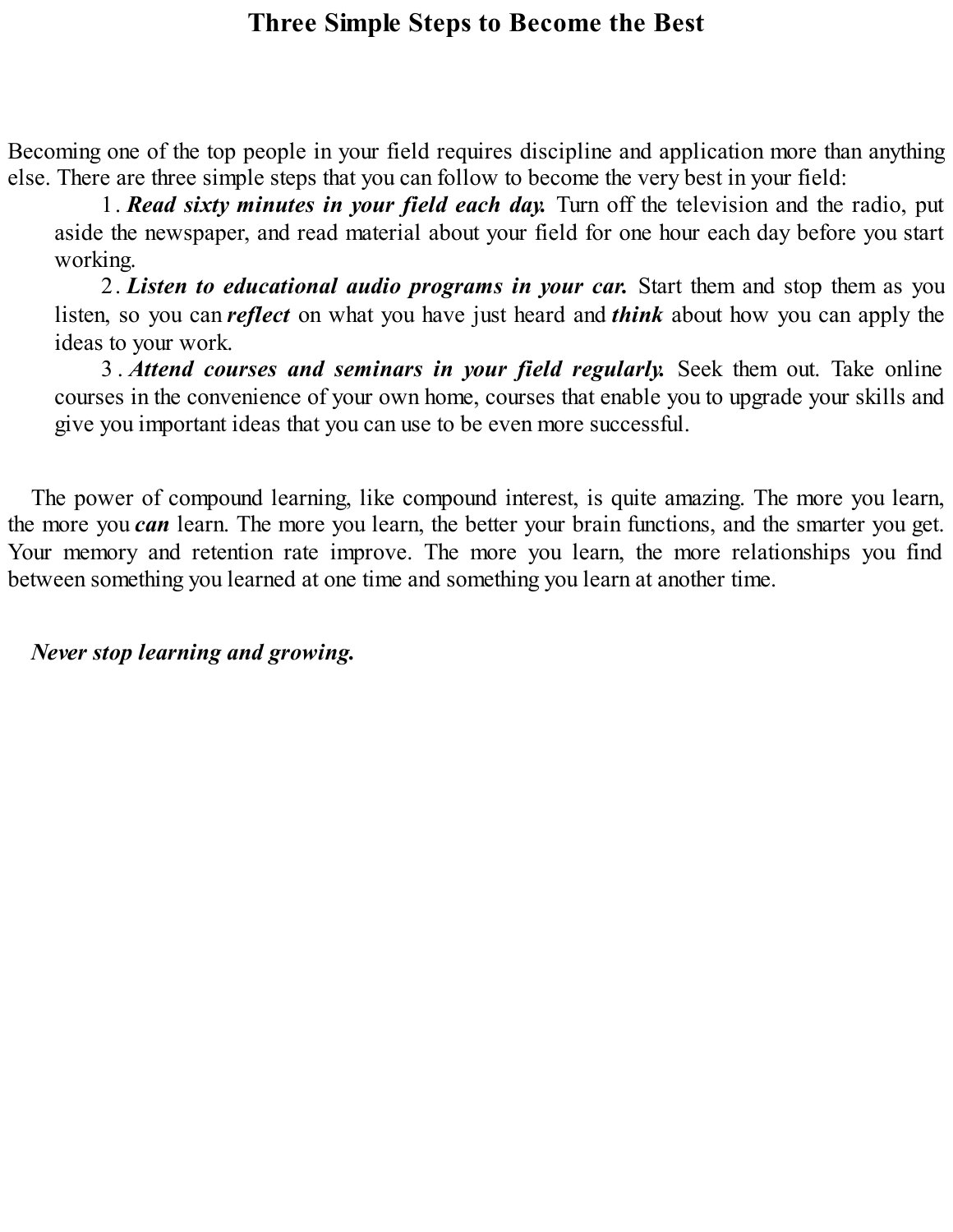## **The Achievement of Mastery**

How long does it take to achieve mastery in your field? According to the experts, the acquisition of "mastery" requires about seven years, or 10,000 hours of hard work. It takes seven years to become a master salesperson. It takes seven years to become a successful businessperson. It takes seven years to become an excellent diesel mechanic. It takes seven years to become an excellent brain surgeon. It seems to take seven years, or 10,000 hours of hard work, to get to the top of any field. So you might as well get started. The time is going to pass anyway.

The starting point of your achieving mastery is for you to *commit to excellence*. I have never met a person who made a decision to get into the top 20 percent in their field who did not eventually achieve it. And I never met a person who got there having *not* made that decision. Making the decision and then following it up with continuous, purposeful, disciplined action is essential.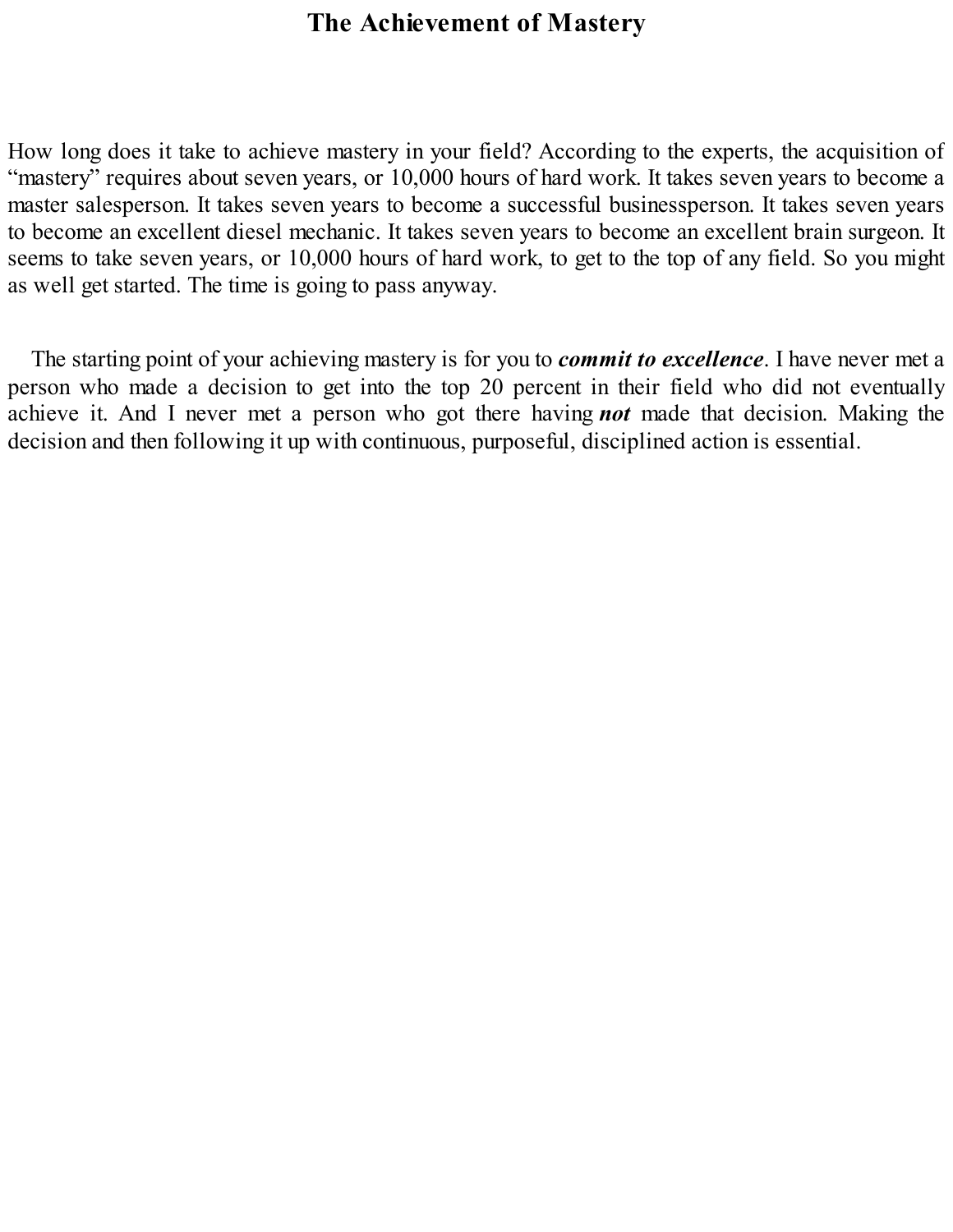# **Talent Is Not Enough**

As I mentioned earlier, according to Geoffrey Colvin in his bestselling book, *Talent Is Overrated,* most people learn how to do their job in the first year, and then they never get any better. They just coast in their jobs. But the only direction you can coast is *downhill.*

Many people will work away at a job for many years and never rise above the average. They will do their job from eight to five, but they never lift a finger to upgrade their skills. They will not invest any time learning their craft unless their company pays for the extra training and gives them the time off to take it.

The average person does only an average job, and as a result, he earns an average income and worries about money all his life. He never realizes that often there is only a thin veil that separates the average person from the excellent person. The fact is that "if you're not getting better, you're getting worse." No one stays in the same place for long.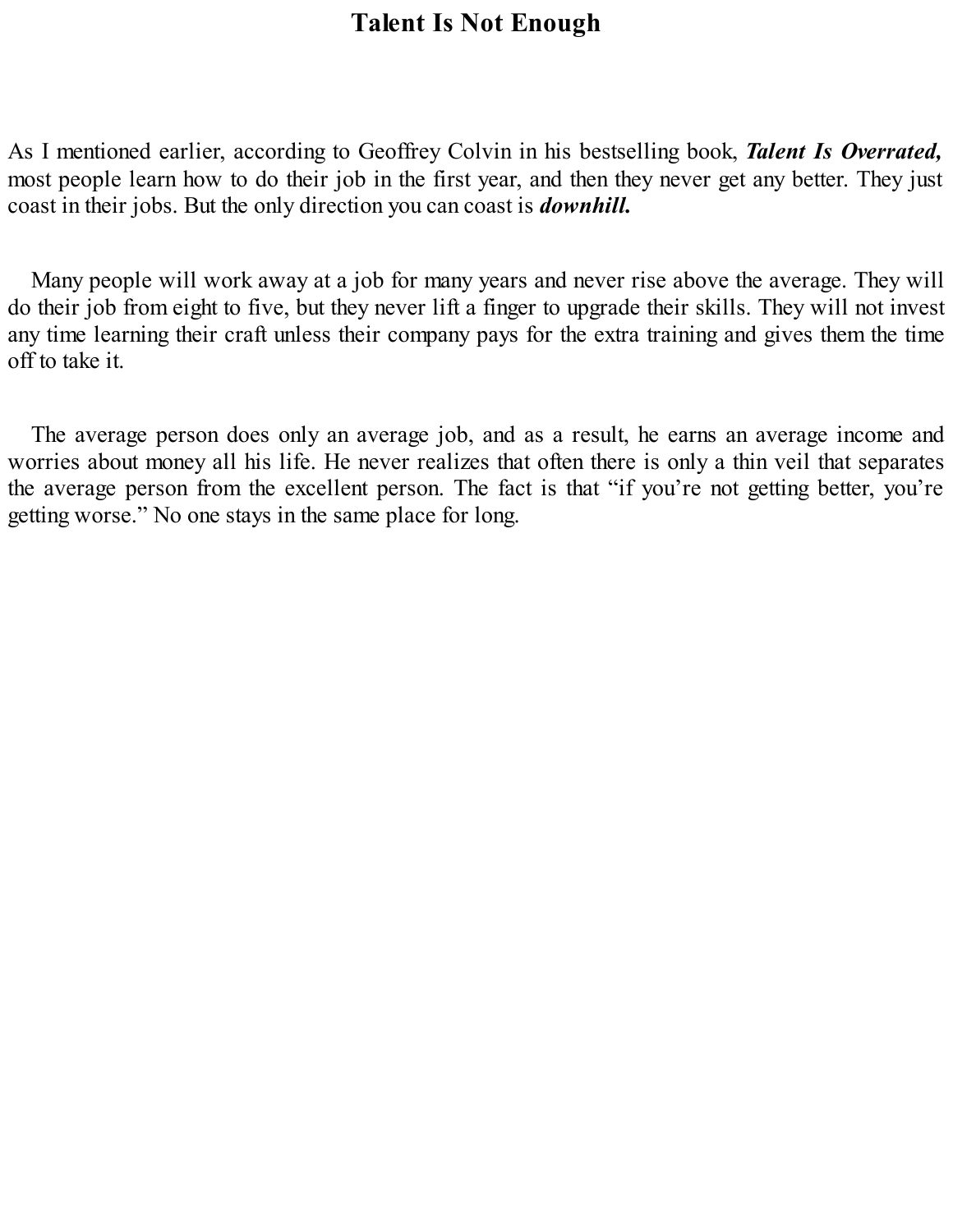# **Two Hours Each Day Will Get You to the Top**

It has been calculated that all you need to invest is about two *extra hours* per day to move from the average to the superior. Only two extra hours each day will move you from worrying about money all your life to being one of the highest paid people in your field.

People immediately ask, "Where am I going to get an extra two hours each day?"

It's simple: Take a piece of paper and do the following simple calculation:

• Calculate the number of hours in a week: 7 days times 24 hours equals 168 hours.

• If you deduct forty hours for work and fifty-six hours for sleep, you have seventy-two hours left over.

• If you deduct three hours per day (twenty-one hours) for getting ready for and traveling to and from work, that leaves you fifty-one hours of spare time to do with as you please.

• If you invest two hours per day back into yourself, fourteen hours per week, you still have thirty-seven hours left over. That's an average of more than five hours per day of free time.

All you need to do is devote two hours each day to move you from average performance to superior performance at whatever you choose to do.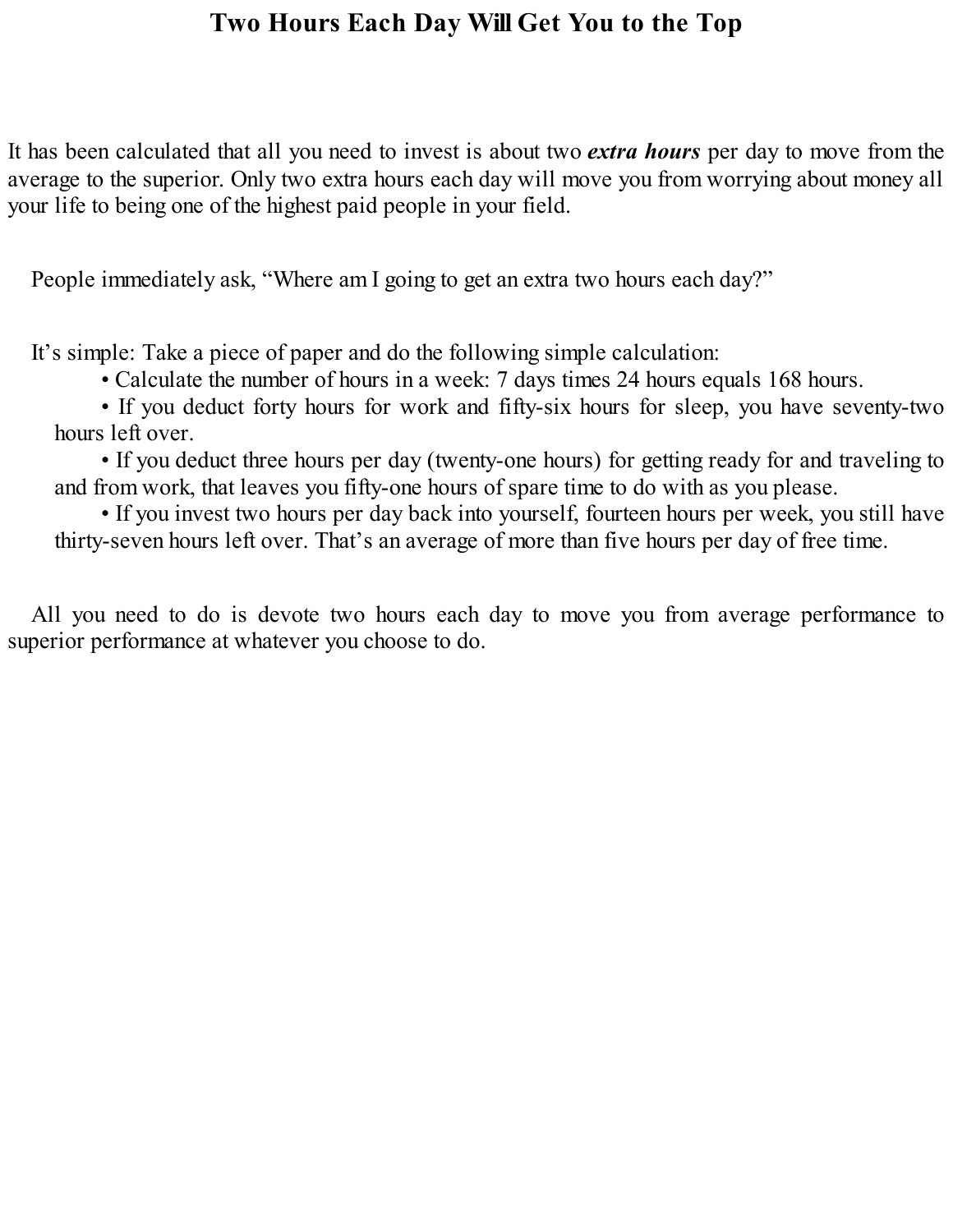# **Form the Habit of Continuous Learning**

The best news is that when you begin reading personal or professional development literature, listening to audio programs in your car, taking additional courses, and upgrading your skills in the evenings and on the weekends rather than watching television, you soon get into the habit of continuous learning. In no time at all, it will become automatic and easy for you to learn, grow, and upgrade your skills every day and every week.

The average adult watches about five hours of television each day. For some people, it is seven or eight hours. They turn on the television first thing in the morning and watch it until they leave for work. They turn it back on as soon as they get home from work. They then watch television until 11 or 12 o'clock at night, going to bed without enough time to get a good night's sleep. They then get up in the morning, drink coffee, and watch television for as long as they can before they go off to work once more.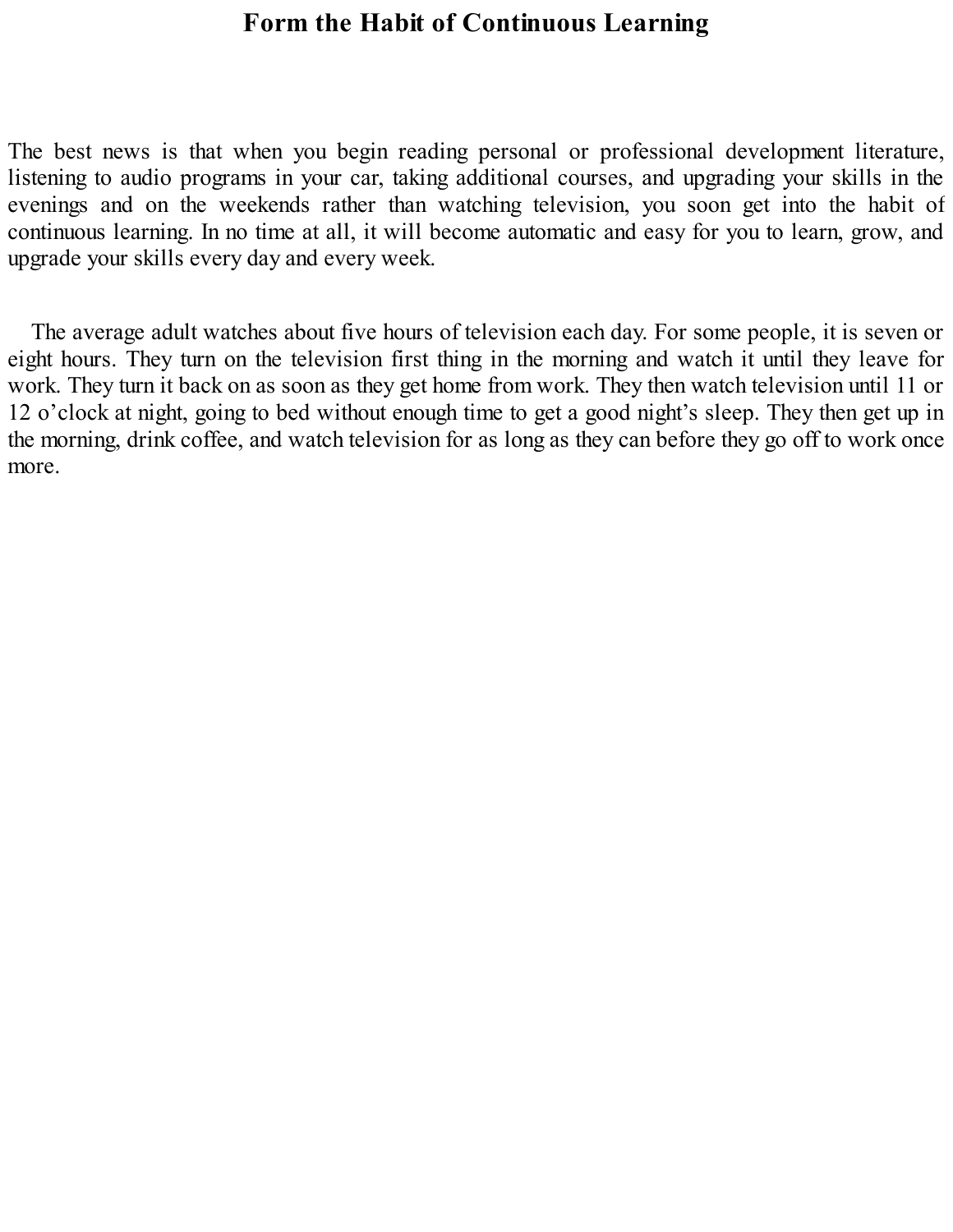#### **You Can Be Rich or Poor: It's Your Decision**

Your television set can make you rich or poor. If you watch it all the time, it will make you poor. Psychologists have shown that the more television you watch, the lower are your levels of energy and self-esteem. At an unconscious level, you don't like or respect yourself as much if you sit there hour after hour watching television. People who watch too much television also gain weight and become physically unfit from sitting around too much.

Your television can also make you *rich*—but only if you turn it off. When you turn off your television, you free up time that you can then *use* to invest in becoming a better, smarter, and more competent person. When you leave your television off when you are with your family, you will find yourself talking, sharing, communicating, and laughing more often. When you leave your television off for extended periods of time, you break the habit of watching television—and you will hardly miss it at all. Your television can be an excellent servant, but it's a terrible master. The choice is yours.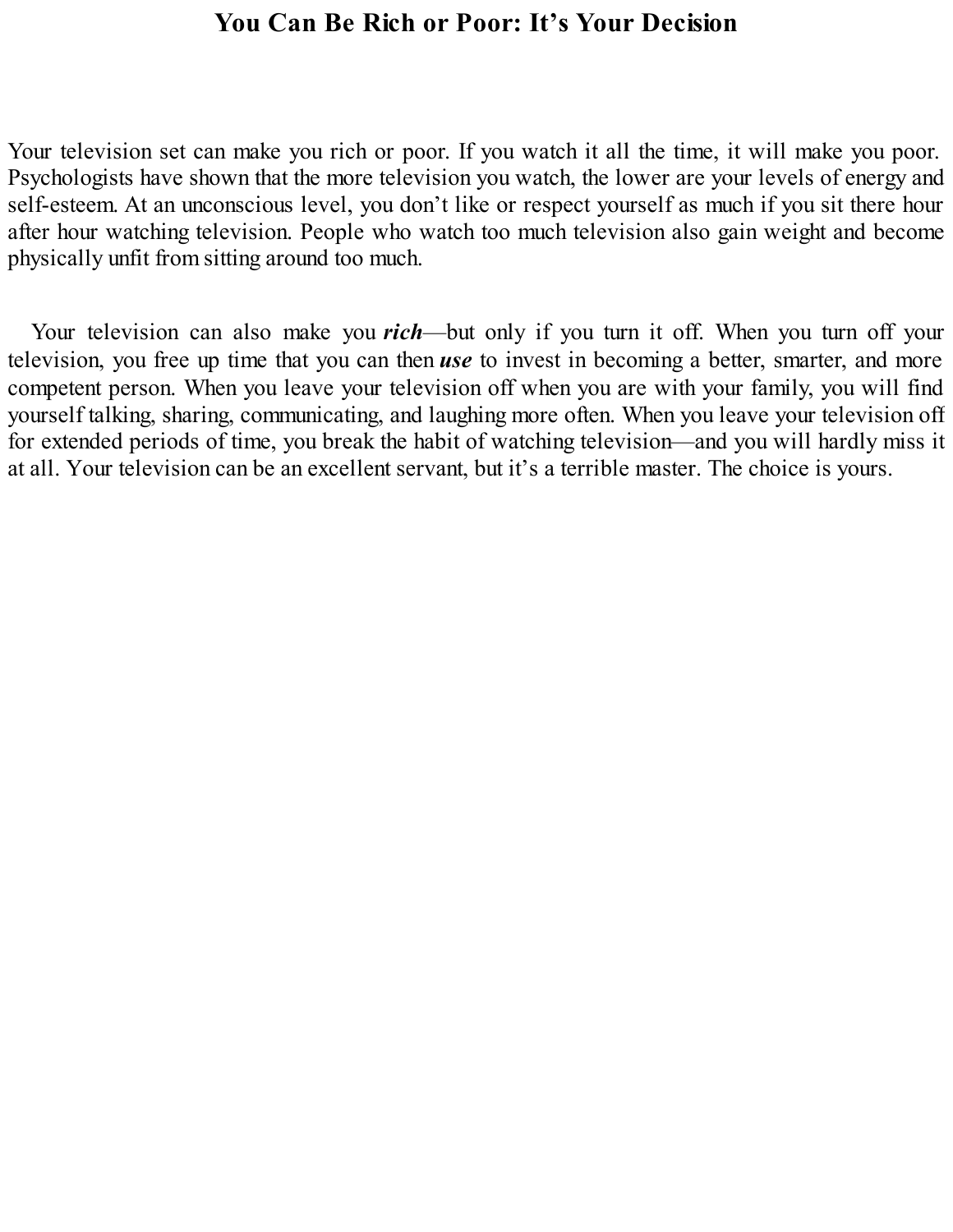#### **Increase Your Income 1,000 Percent**

There is a simple seven-step formula you can use in order to increase your productivity, performance, output, and income by 1,000 percent over the next ten years. It works for everyone who tries it. It is simple:

First, answer this question: Is it possible for you to increase your overall productivity, performance, and output by 1/10 of 1 percent (1/1000th) in an entire working day? Your answer will probably be "yes." If you were to manage your time a little better, and work on more valuable tasks, you would quite easily increase your output by 1/1000th in a day.

Having done this for the first day, could you increase your output by 1/10 of 1 percent the second day? And the answer, of course, is "yes."

Having increased your performance by 1/10 of 1 percent on Monday and Tuesday, could you continue to do it for Wednesday, Thursday, and Friday? And again, the answer is "yes."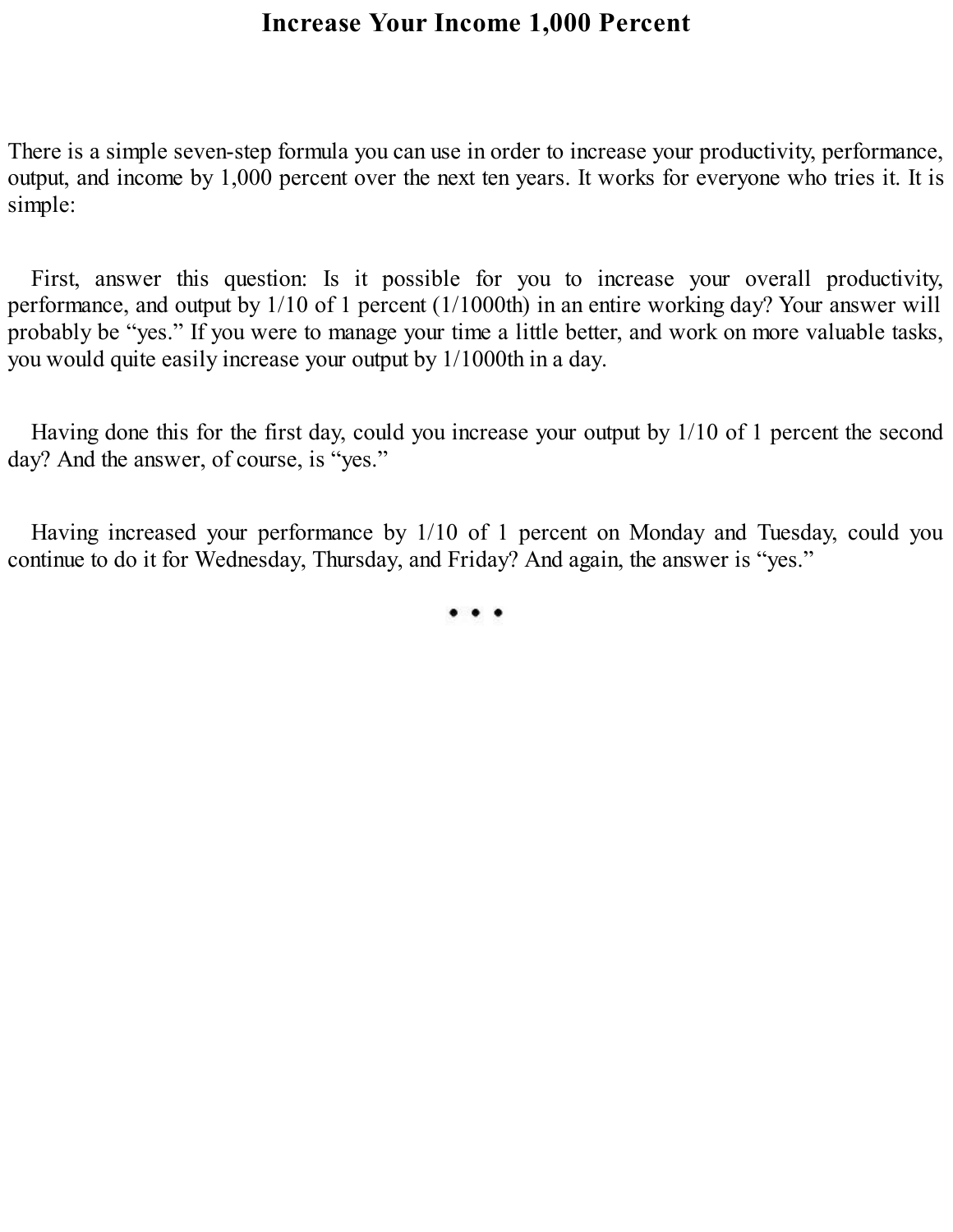# **One Half of 1 Percent Per Week**

One tenth of 1 percent times five days per week equals one half of 1 percent per week. Is it possible for a normal, intelligent, hard-working individual to increase his or her output by one half of 1 percent (1/200th) in a single week? Of course it is!

Having done this for the first week, could you keep up the same pace of personal improvement the second week? Of course you could!

Could you get one one-thousandth of 1 percent better five days a week for an entire month? If you could, this means that you would be one half of 1 percent better per week multiplied times four, or 2 percent more productive in an entire month.

There are thirteen four-week months in a year  $(4 \times 13 = 52)$ . Having become 2 percent better in a month, could you repeat that in the second month? In the third month? The fourth month? And so on?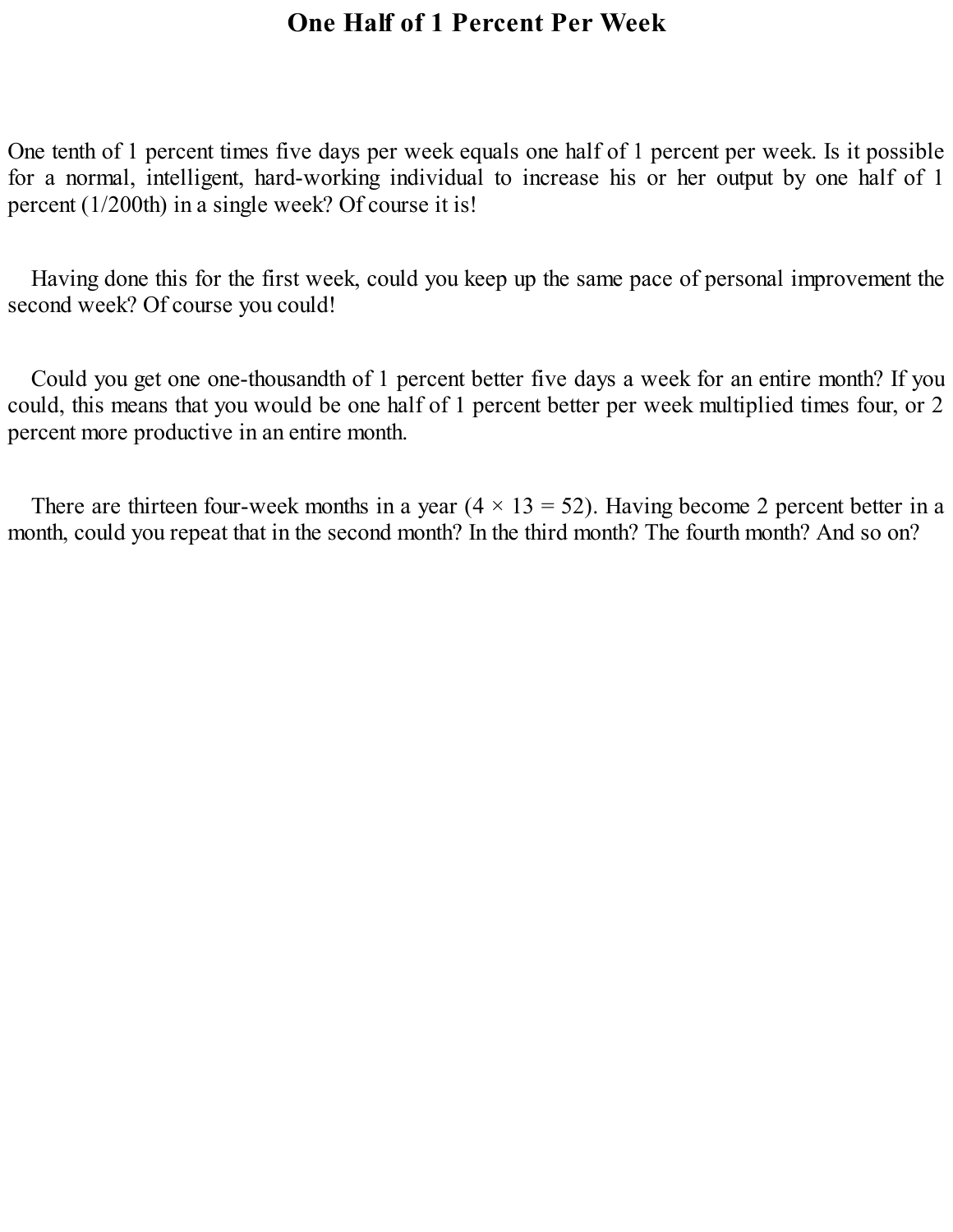#### **26 Percent Better Each Year**

Of course you could! By working on yourself a little bit each day—learning new skills, getting better at your key tasks, setting priorities, and focusing on higher-value activities—you can become 26 percent more productive over the course of an entire year.

Having achieved this goal for the first year, could you do it for the second year, and then the third? Could you keep it up for ten years? And the answer, of course, is yes. And the best news is that when you continue to work on yourself, it becomes easier and easier for you to get better and better as the weeks and months go by.

By the Law of Accumulation, or the Law of Incremental Improvement, by the end of twelve months, you would be 26 percent better. If you continued to improve at 26 percent per year, by the end of ten years, with compounding, you would be 1,004 percent more productive. Your income would increase at the same rate. This formula works—if you do.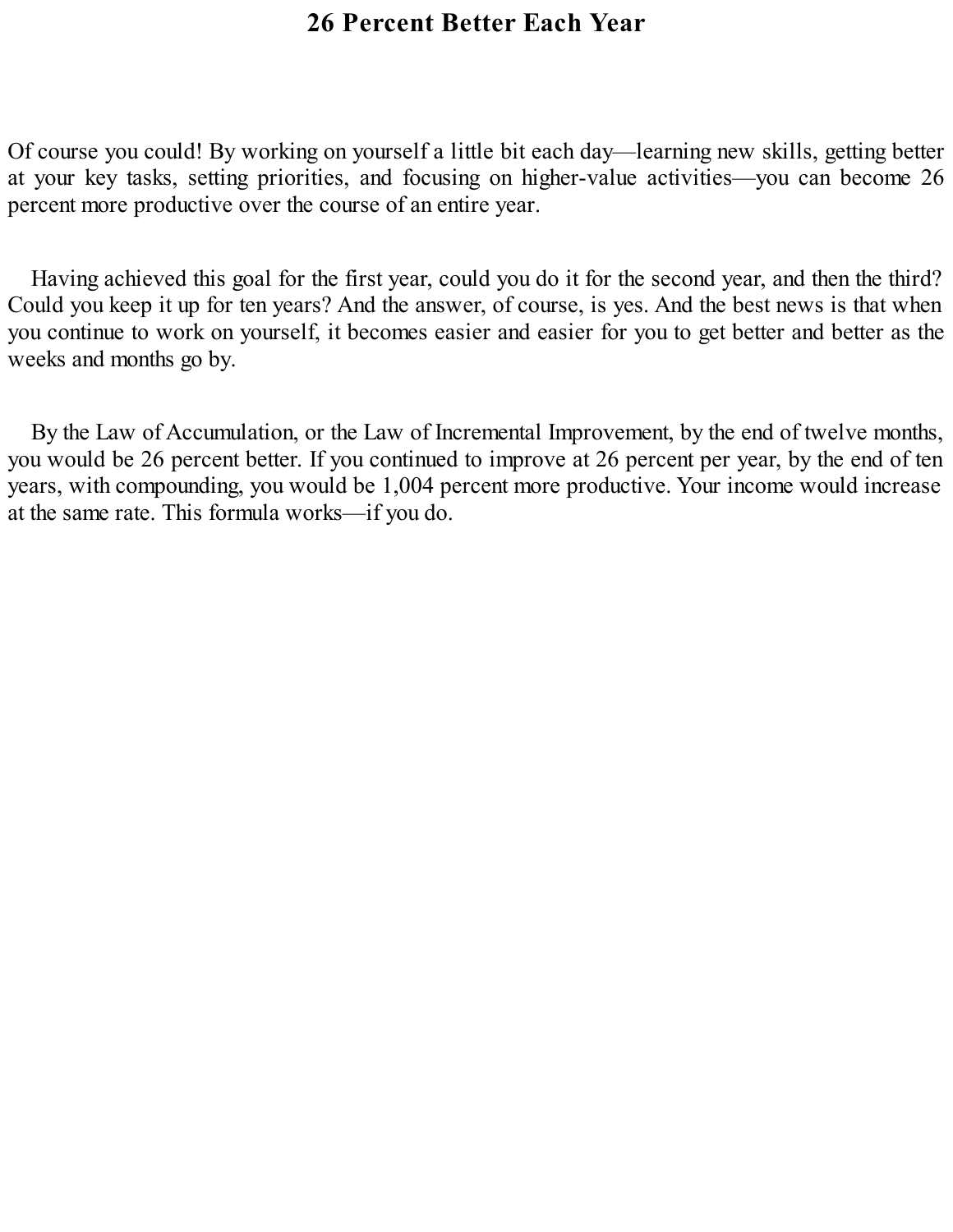## **Seven Steps to the Top**

Here are the seven steps in the 1,000 percent formula:

*Step 1: Arise Two Hours Before Your First Appointment,* or before you have to be at work. Invest the first hour in yourself by *reading* something educational, motivational, or spiritual. As Henry Ward Beecher once said, "The first hour is the rudder of the day."

When you get up and invest the first hour in yourself, you set yourself up mentally to have an excellent day. You will be more positive, alert, creative, and productive all day long when you start your day by investing the first hour in yourself.

If you read in your field one hour per day, that will translate into about one book per week. One book per week will translate into about fifty books per year. Since the average adult reads less than one nonfiction book per year, if you were to read fifty books in your field each year, do you think that would give you an edge in your profession? Do you think that it would move you ahead of virtually everyone else in your business? Of course it would!

If you read fifty books per year for ten years, this would be 500 books that would help you improve your productivity, performance, and income. At the very least, you would need a bigger house just to hold your books. And you would be able to afford it!

Reading one hour per day in your field will make you a national authority in three to five years. This alone can give you your 1,000 percent increase over the course of your career.

*Step 2: Rewrite Your Goals, Every Day.* Get a spiral notebook and rewrite your major goals in the present tense every morning before you start out, without looking back at what you wrote the previous day. This writing and rewriting is the process of programming instructions into the guidance mechanism of your mind.

When you rewrite your ten goals each morning, you will continually see and think of opportunities to achieve those goals all day long. You will become more focused, channeled, and directed. You will be more purposeful and determined. And you will achieve your goals much faster than if they were merely *wishes* floating around in the back of your mind.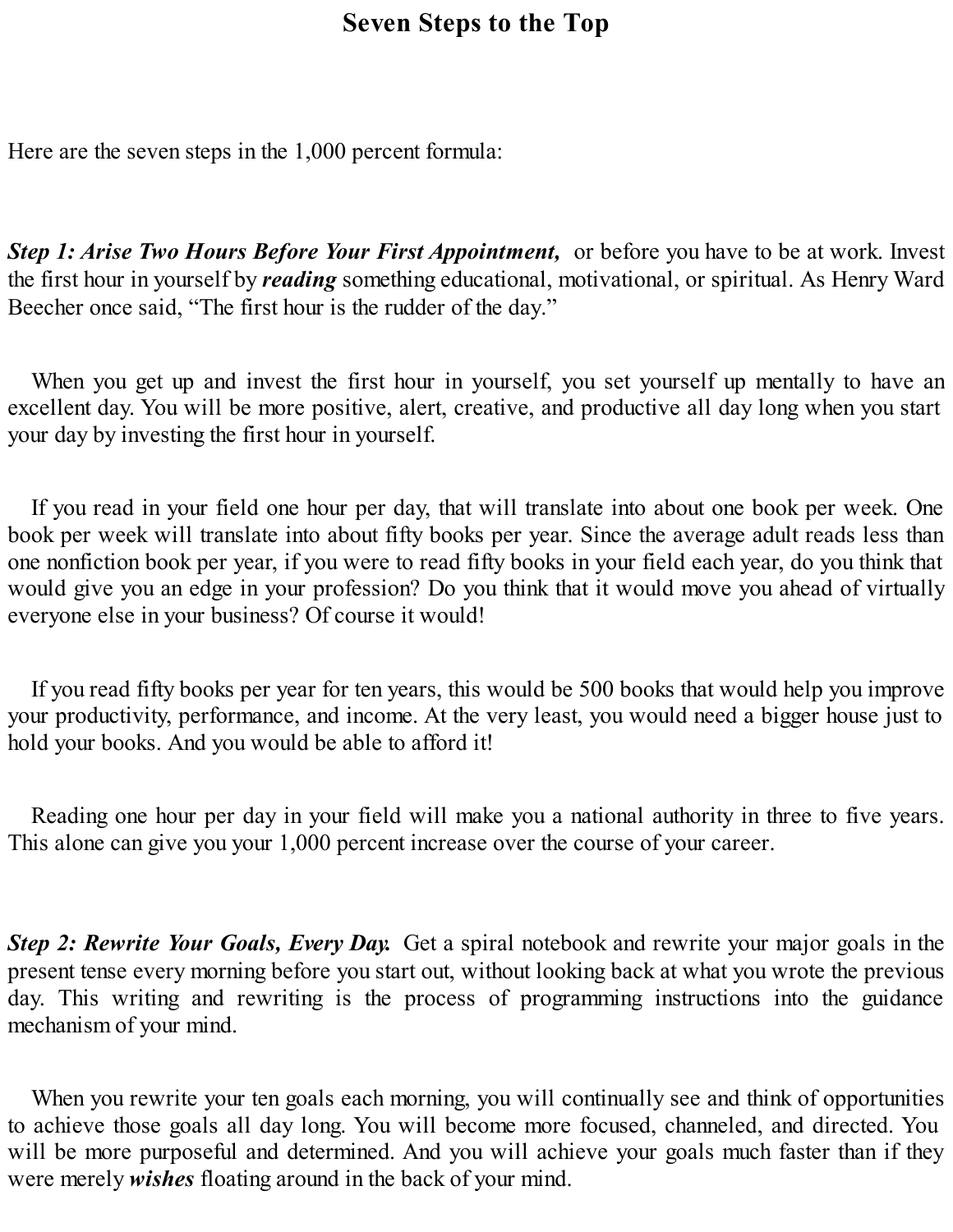Writing and rewriting your goals each day can give you your 1,000 percent increase in income over ten years.

*Step 3: Plan Every Day in Advance.* Make a list, and set priorities on your work before you start off. Your ability to set priorities and to choose the most important thing that you can be doing at every moment is the key to organizing your life and doubling your productivity. (We will talk in detail about time management techniques in Chapter 12.)

Working on your top priorities can increase your income by 1,000 percent over ten years, and it is probably impossible to achieve without it.

*Step 4: Discipline Yourself to Concentrate Single-Mindedly on One Thing.* Choose the most important thing that you can do each day. Then, start on it first thing and then work on it until it is 100 percent complete. Your ability to focus and concentrate, when you develop and hone it into a habit, all by itself, will enable you to *double* your productivity, performance, and output in the next month and it will give you your 1,000 percent increase over ten years.

*Step 5: Listen to Educational Audio Programs in Your Car.* The average businessperson who drives spends 500- 1000 hours per year behind the wheel of a car. When you turn your car into a "university on wheels" or a "mobile classroom," you get the educational equivalent of one to two full-time university semesters as you drive around.

Many people have gone from rags to riches by simply listening to educational audio programs in their cars as they drive from place to place. You could do the same. This alone could give you your 1000 percent increase.

*Step 6: Ask Two Magic Questions After Every Call or Event.* First, ask yourself, "What did I do *right?*" Then, ask yourself, "What would I do *differently?*"

The first question, "What did I do *right*?" forces you to think through and recall all the correct things that you did in that last meeting, presentation, or event, even if it was not successful. Write them down.

The second question, "What would I do *differently*?" forces you to think through all the different ways you could *improve* your performance in a similar situation. Write these ideas down as well.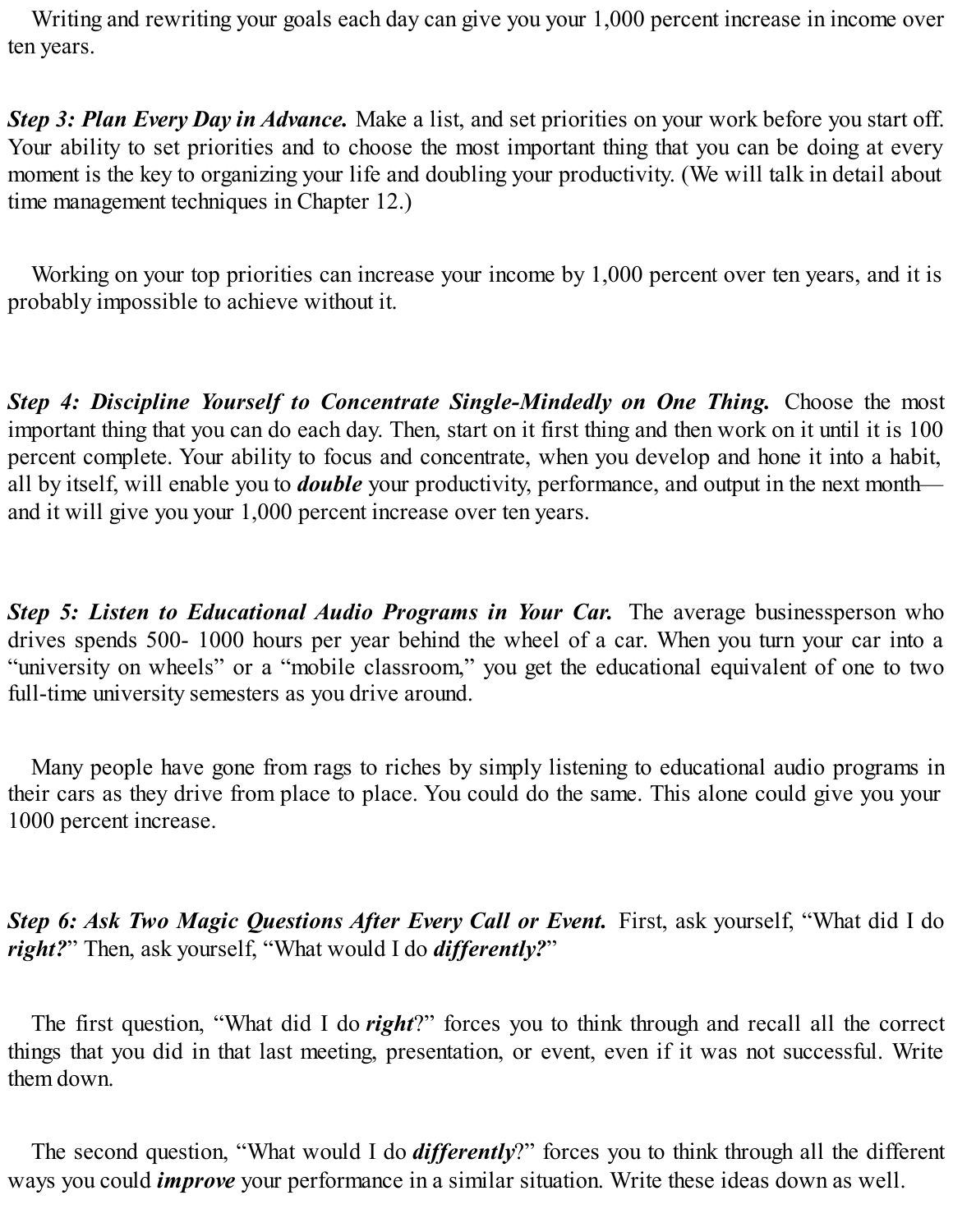In both cases, by reviewing your performance, by thinking about what you did *right* and what you would do *differently*, you program yourself to perform even better the next time. This is one of the fastest and most powerful exercises in personal growth and development I have ever discovered. This process dramatically speeds up the rate at which you move into the top 20 percent.

*Step 7: Treat Every Person You Meet Like a Million-Dollar Customer.* Treat each person you meet and work with, both at home and in the office, as though he or she is the most important person in the world. When you treat people as if they are valuable and important, they will return the favor by treating you as if *you* are valuable and important as well. They will want to be associated with you, work for you, buy from you, and introduce you to their friends.

You begin treating people like million-dollar customers by starting at home, with the members of your family. Remember, they are the most important people in your life. So when you start your day well, first thing in the morning, by making the members of your family feel important and telling them that you love them, you will be more positive, relaxed, and happier for the rest of the day.

Fully 85 percent of your success will be determined by how much people like and respect you, especially in business and sales. Never miss an opportunity to treat people well.

When you practice these seven steps each day for a month, you will see changes and improvements in your life, work, and income that will astonish you. After a month of regular practice, you will have formed a new habit of continuous personal improvement that can carry you onward and upward for the rest of your life.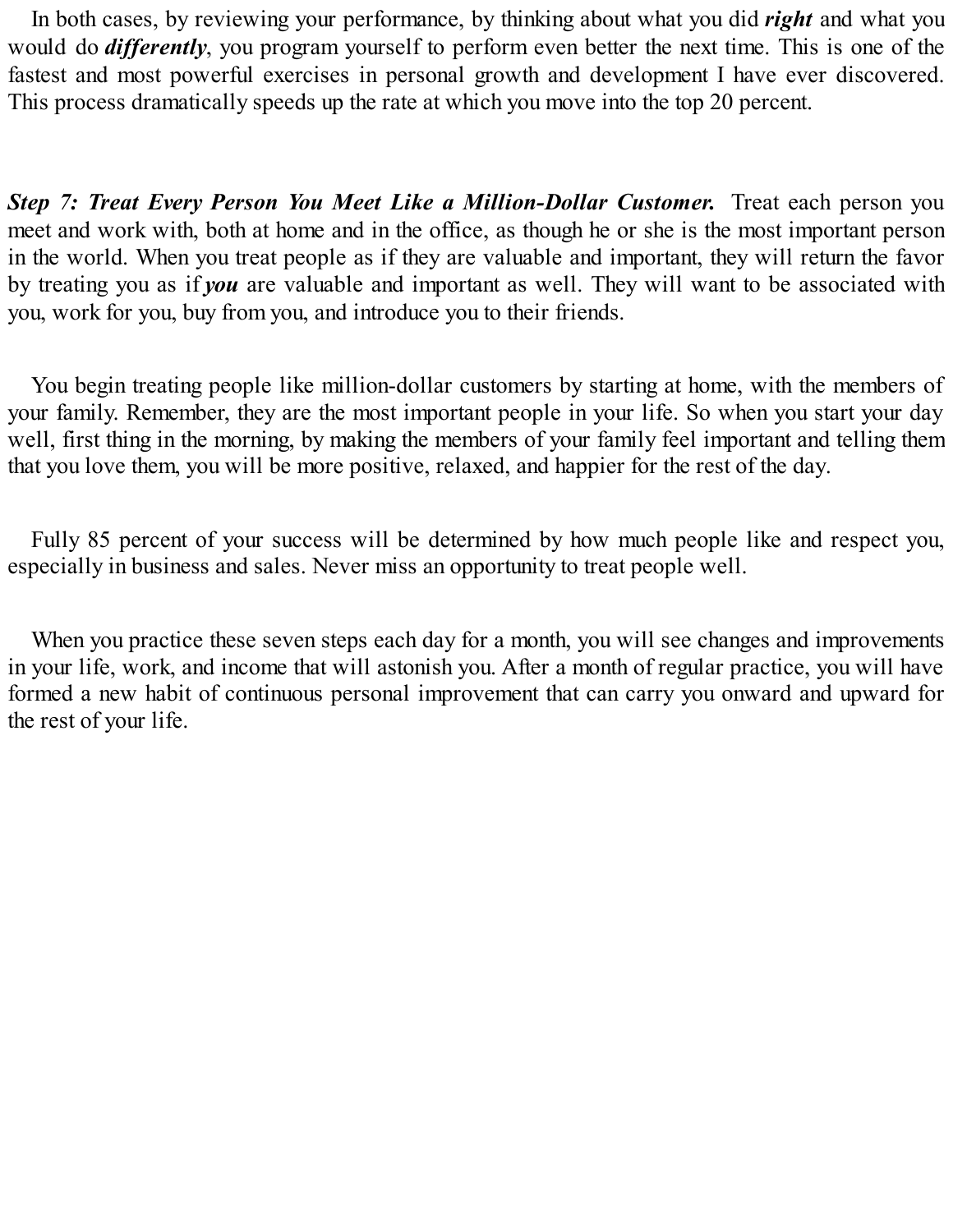#### **Be the Best!**

Lifelong personal development and the commitment to personal excellence require tremendous dedication, discipline, and willpower. The greatest payoff is that every time you learn and apply something new, your brain releases *endorphins*, which make you feel happier and more excited about your future.

Every time you learn and apply something new, you will have a greater sense of personal power. Your self-esteem, self-respect, and personal pride will increase. You will feel very much in control of your earning ability, which is one of the most important parts of your life.

In the next chapter, we'll talk about the importance of *courage*, of overcoming the fears and doubts that hold most people back. It is often the case that we know what we need to do, but we lack the courage to take the risks that accompany trying anything new. Instead, we make excuses for inaction.

#### *Action Exercises:*

1. Make a decision today to invest in yourself and getting better, as if your future depends on it—because it does.

2. Identify the most important skills you have that determine the quality and quantity of results you get at your work, and make a plan to get better in each one.

3. If you could wave a magic wand and become absolutely excellent in any one skill, which *one* skill would have the greatest impact on your earning ability? Whatever your answer, set that skill as a goal, make a plan, and work on it every day.

4. Set excellent performance in your work as a goal, and then determine exactly what you will need to do every day to join the top 20 percent or better in your field.

5. Look ahead three to five years and determine the new knowledge and skills you will need in order to lead your field in the future. Then start acquiring them today.

6. Select the top person in your field, the one you admire most, and use him or her as a role model for your own development.

7. Commit yourself today to lifelong learning, and never let a day go by without getting better in some area.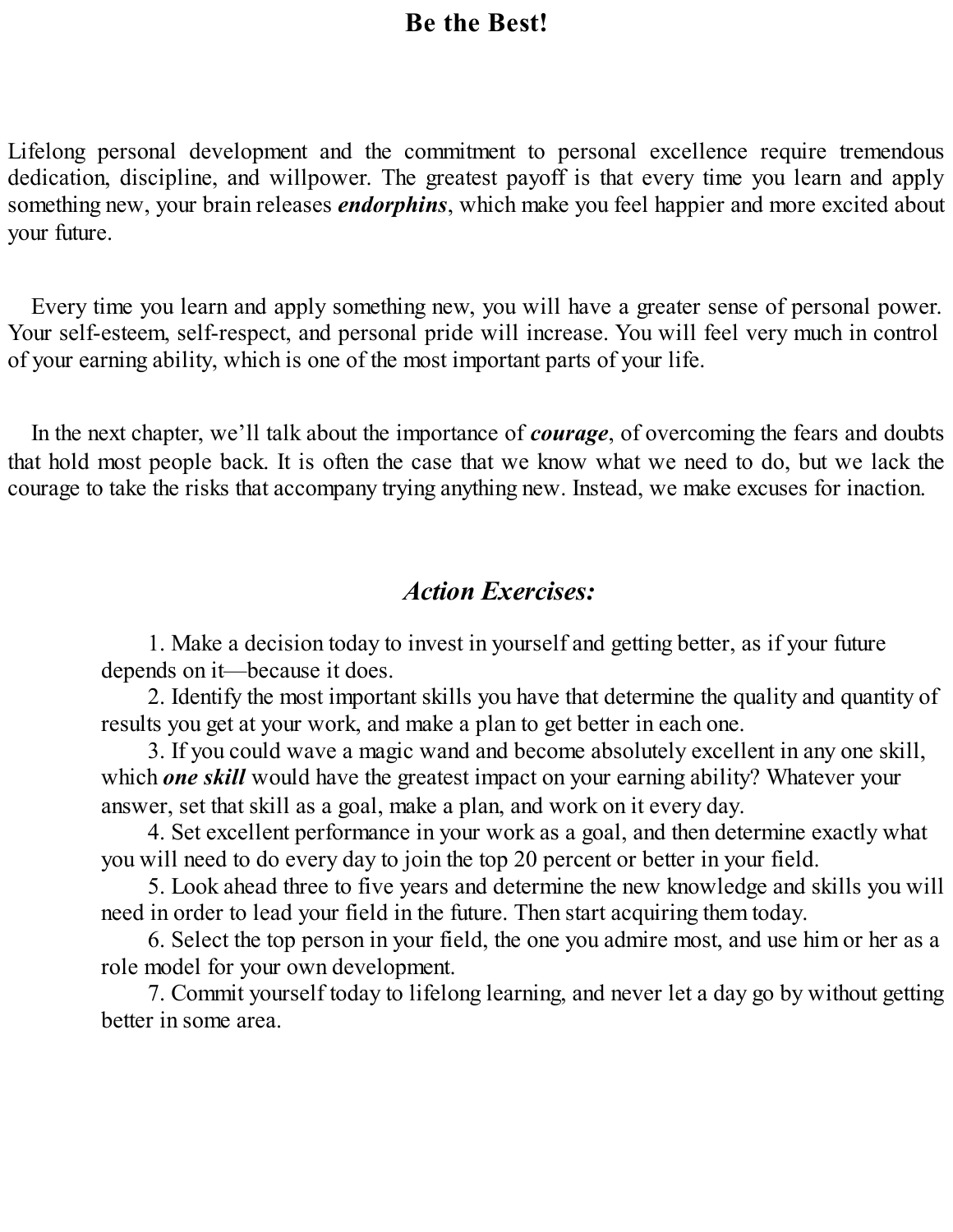# *Chapter 6*

#### **Self-Discipline and Courage**

*"Courage is not absence of fear; it is control of fear, mastery of fear."*

*—MARK TWAIN*

**Y**ou need large amounts of self-discipline to deal courageously with all the fear-inducing events of your life. This is probably why Churchill said, "Courage is rightly considered the foremost of the virtues, for upon it, all others depend."

The fact is that everyone is afraid—and usually of many things. This is normal and natural. Often, fear is necessary to preserve life, prevent injury, and guard against financial mistakes.

So if everyone is afraid, what is the difference between the brave person and the coward? The only difference is that the brave person *disciplines* himself to confront, deal with, and act in spite of the fear. In contrast, the coward allows himself to be dominated and controlled by the fear. Someone once said that—with regard to warfare, although it applies to any situation—"The difference between the hero and the coward is that the hero sticks in there five minutes longer."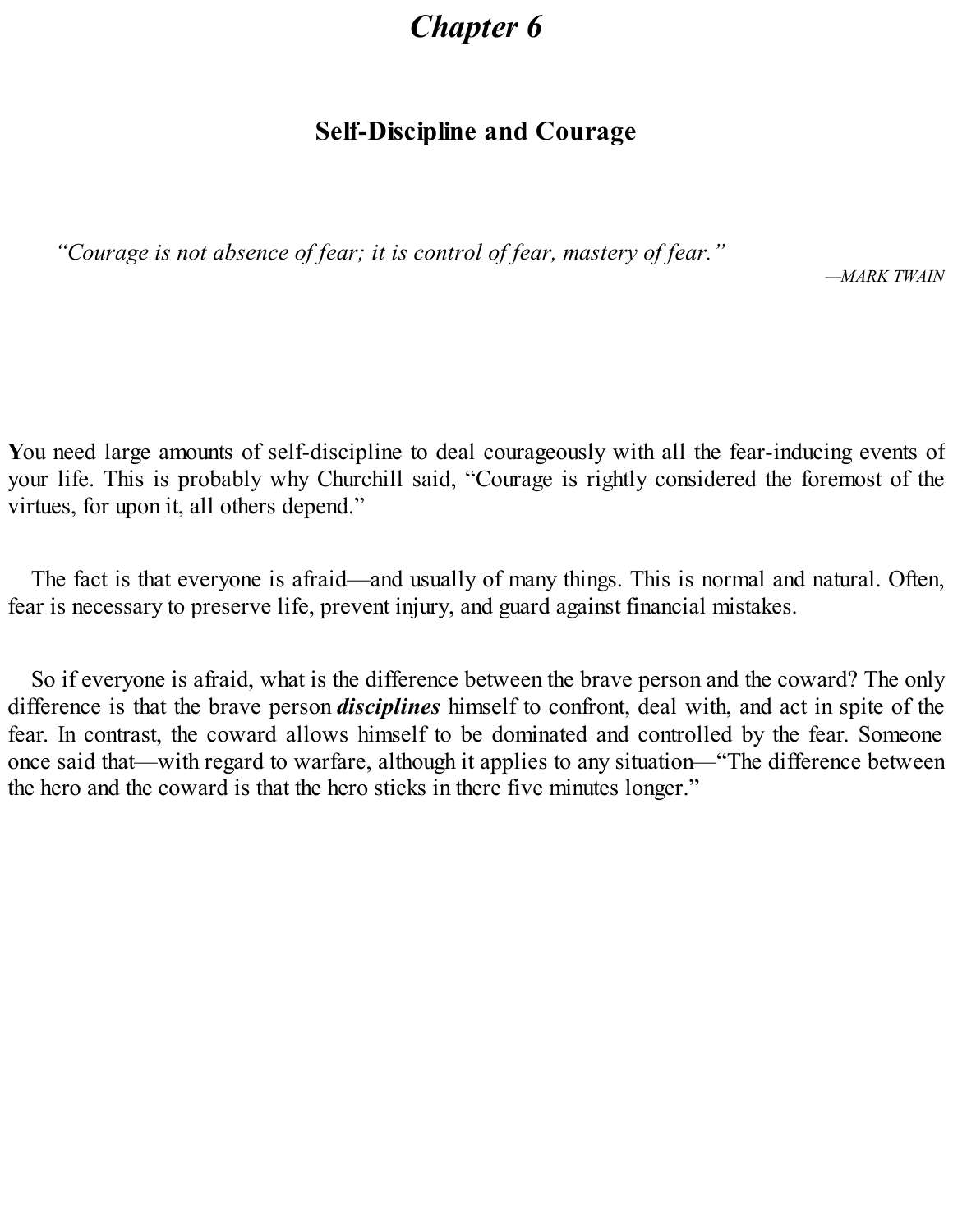#### **Fears Can Be Unlearned**

Fortunately, all fears are *learned*; no one is born with fears. Fears can therefore be unlearned by practicing self-discipline repeatedly with regard to fear until it goes away.

The most common fears that we experience, which often sabotage all hope for success, are the fears of failure, poverty, and loss of money. These fears cause people to avoid risk of any kind and to reject opportunity when it is presented to them. They are so afraid of failure that they are almost paralyzed when it comes to taking any chances at all.

There are many other fears that interfere with our happiness. People fear the loss of love or the loss of their jobs and their financial security. People fear embarrassment or ridicule. People fear rejection and criticism of any kind. People fear the loss of respect or esteem of others. These and many other fears hold us back throughout life.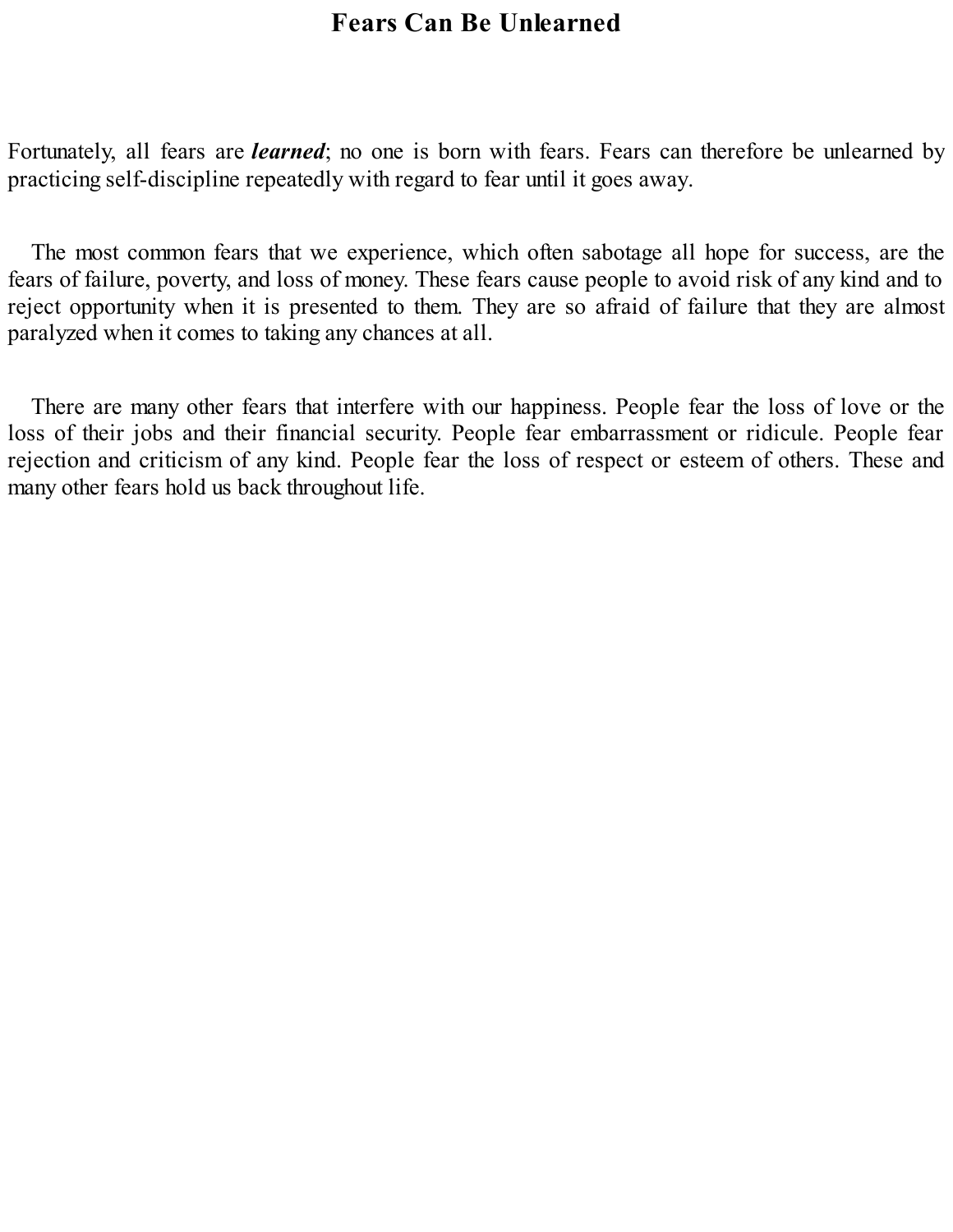## **Fear Paralyzes Action**

The most common reaction in a fear situation is the attitude of, "I can't!" This is the fear of failure and loss that stops us from taking action. It is experienced physically, starting in the solar plexus. When people are really afraid, their mouth and throat go dry, their heart starts pounding. Sometimes they breathe shallowly and their stomach churns. Often they feel like getting up and running to the bathroom.

These are all physical manifestations of the *inhibitive* negative habit pattern, which we all experience from time to time. Whenever a person is in the grip of fear, he feels like a deer caught in the headlights of a car. This fear paralyzes action. It often shuts down the brain and causes the individual to revert to the "fight-or-flight" reaction. Fear is a terrible emotion that undermines our happiness and can hold us back throughout our lives.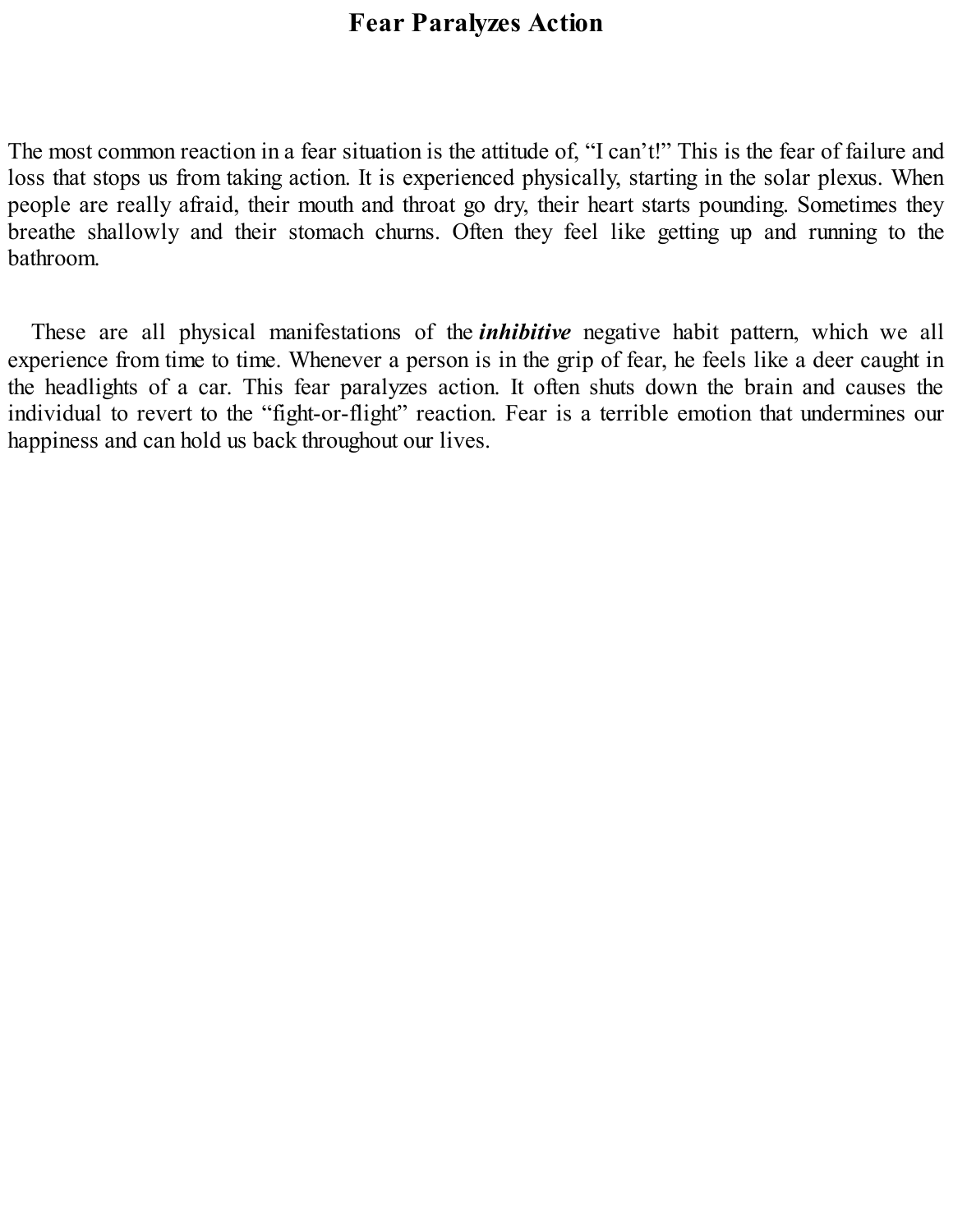## **Do the Opposite**

Aristotle described courage as the "Golden Mean" between the extremes of cowardice and impetuousness. He taught that "to develop a quality that you lack, act as if you already had that quality in every situation where it is called for." In modern terms, however, we say, "Fake it until you make it."

You can actually change your behavior by affirming, visualizing, and *acting as if* you already have the quality you desire. By affirming, by repeating the words, "I can do it!" emphatically whenever you feel afraid for any reason, you can cancel the feeling of "I can't."

Every time you repeat the words "I can do it!" with conviction, you override your fear and increase your confidence. By repeating this affirmation over and over again, you can eventually build your courage and confidence to the point where you are unafraid.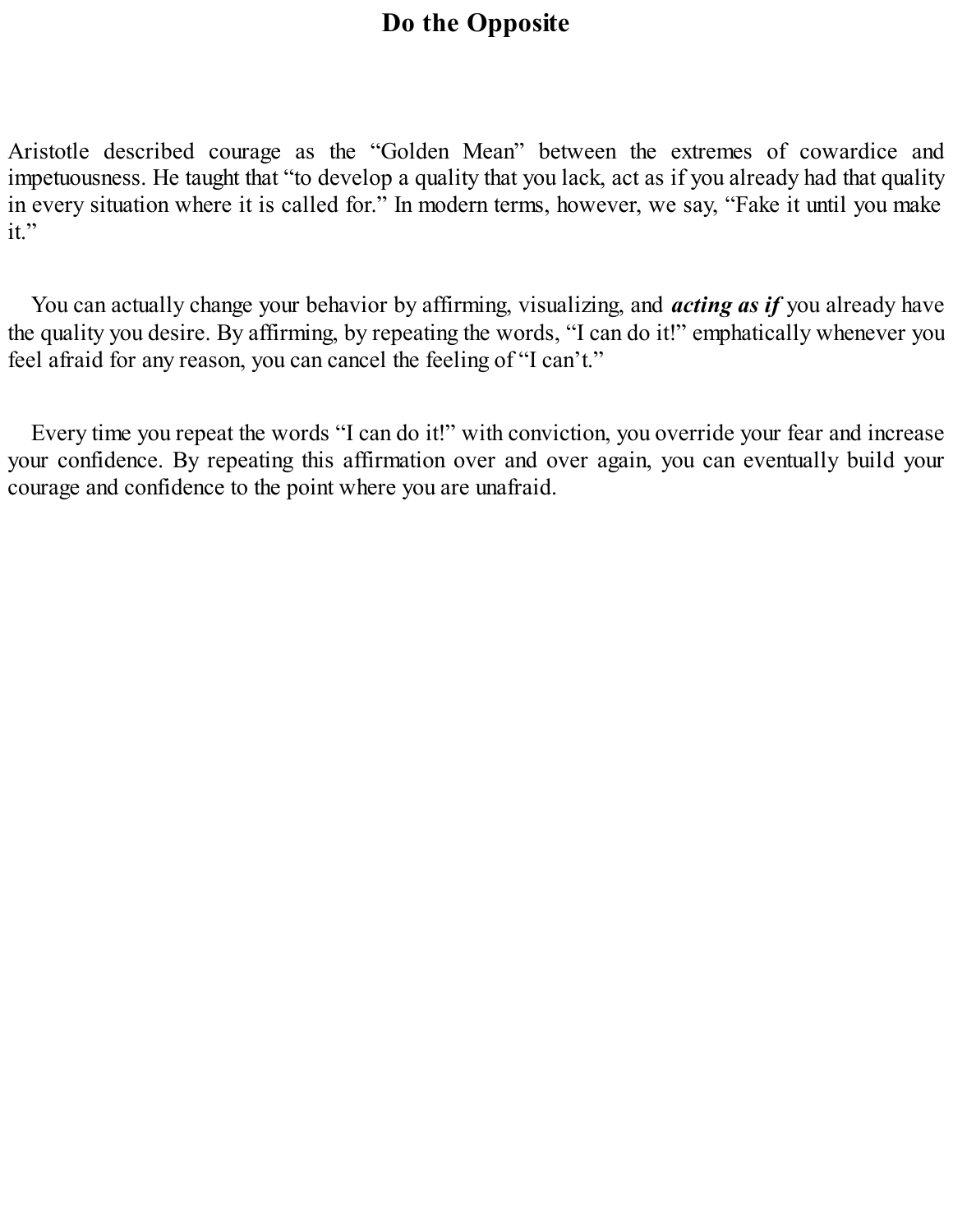## **Visualize Yourself as Unafraid**

By visualizing yourself performing with confidence and competence in an area where you are fearful, your visual image will eventually be accepted by your subconscious mind as *instructions* for your performance. Your self-image, the way you see yourself and think about yourself, is eventually altered by feeding your mind these positive mental pictures of yourself performing at your best.

By using the "act as if" method, you walk, talk, and carry yourself exactly as you would if you were completely *unafraid* in a particular situation. You stand up straight, smile, move quickly and confidently, and in every respect act as if you already had the courage that you desire.

The Law of Reversibility says that "if you feel a certain way, you will act in a manner consistent with that feeling." But if you act in a manner consistent with that feeling, even if you don't feel it, the Law of Reversibility will create the feeling that is consistent with your actions.

This is one of the greatest breakthroughs in success psychology. You *develop* the courage you desire by disciplining yourself repeatedly to do the thing you fear until that fear eventually disappears —and it will.

#### BLOW AWAY THE FEAR

When I work with sales organizations, they often ask me how to help a salesperson break out of a sales slump, especially in a tough economy. I give them a simple formula that is guaranteed to work, every single time. It is called the "100-Call Method." In practicing this method, I instruct the salesperson to go out and call on one hundred prospects as fast as he can, without caring at all whether or not he makes a sale.

When the salesperson doesn't care if he makes a sale, his fear of rejection largely disappears. He stops caring if the prospect he is speaking to is interested or not interested. He has a single focus. It is to make one hundred calls as fast as he possibly can.

One sales organization I work with has a daily prize for the first salesperson who gets rejected ten times each morning. At 8:30 A.M., all the salespeople sit down at their desks and start making calls to try to win the prize. By the time the contest is over, usually by 10 A.M., everyone's fears of rejection have been blown out of their systems. They're ready to call on prospects all day long, not caring at all about the reactions they get.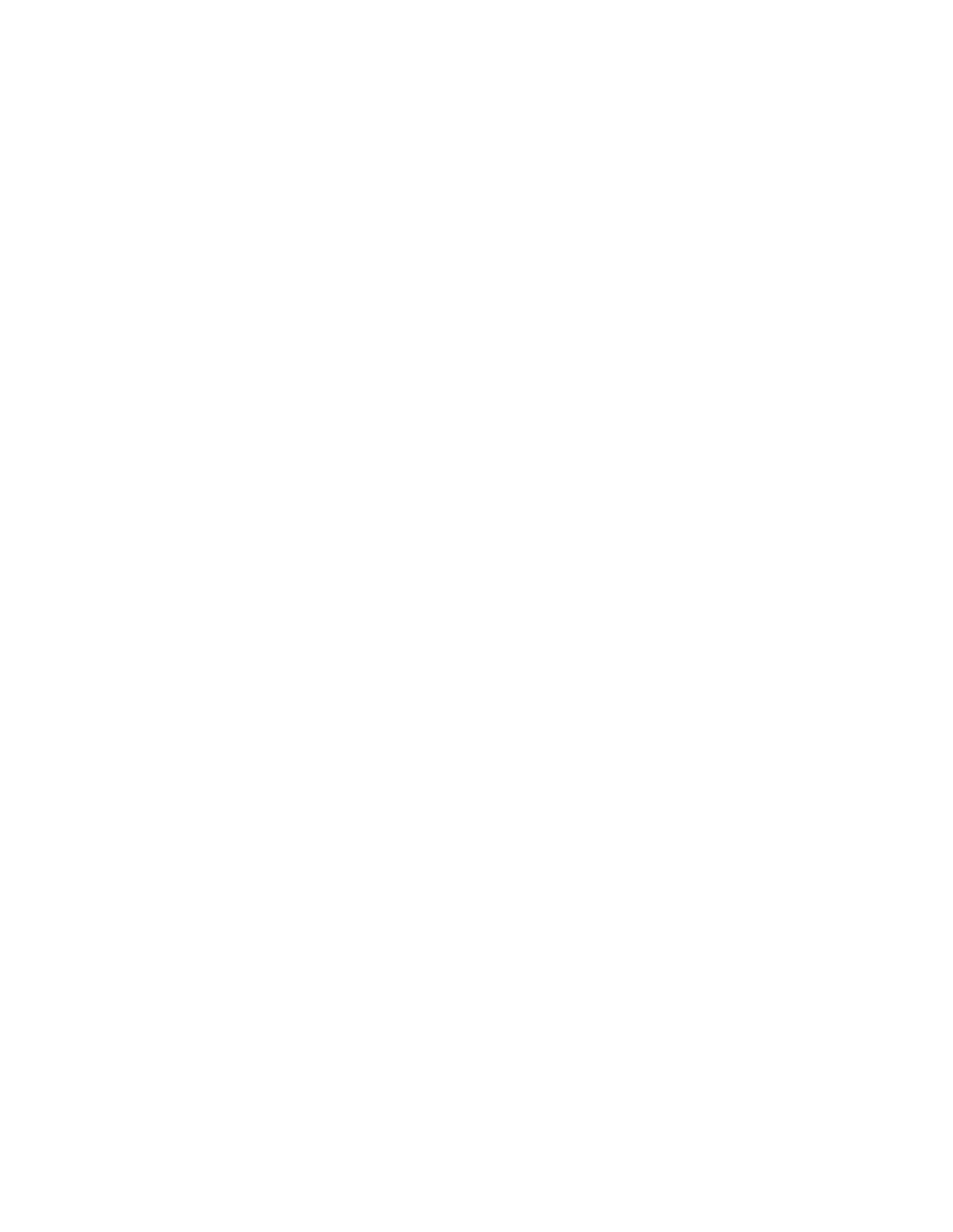#### **Learn to Speak on Your Feet**

In 1923, Toastmasters International was formed. Its express purpose was to take people who were terrified of public speaking and help them to become confident and competent when speaking on their feet in front of an audience.

According to *The Book of Lists*, 54 percent of adults rate the fear of public speaking ahead of the fear of death. But Toastmasters International had a solution. They created a system based on what psychologists call "systematic desensitization."

Once a week, at a luncheon or dinner meeting, small groups of Toastmasters come together. Each person is required to stand up and give a short talk on a specified subject in front of a group of his peers. At the end of each talk, the speaker receives applause, positive input, and comments from the other members. At the end of the evening, each person is given a grade on his talk, even if it was only for thirty or sixty seconds.

After six months of attending Toastmaster's meetings, the individual will have stood on his feet and spoken twenty-six times, receiving positive applause and feedback each time. Because of this continuous positive reinforcement, his confidence increases dramatically. As a result of this process, countless Toastmasters have gone on to become excellent public speakers and prominent people in their businesses, organizations, and communities. Their fears of public speaking are gone forever.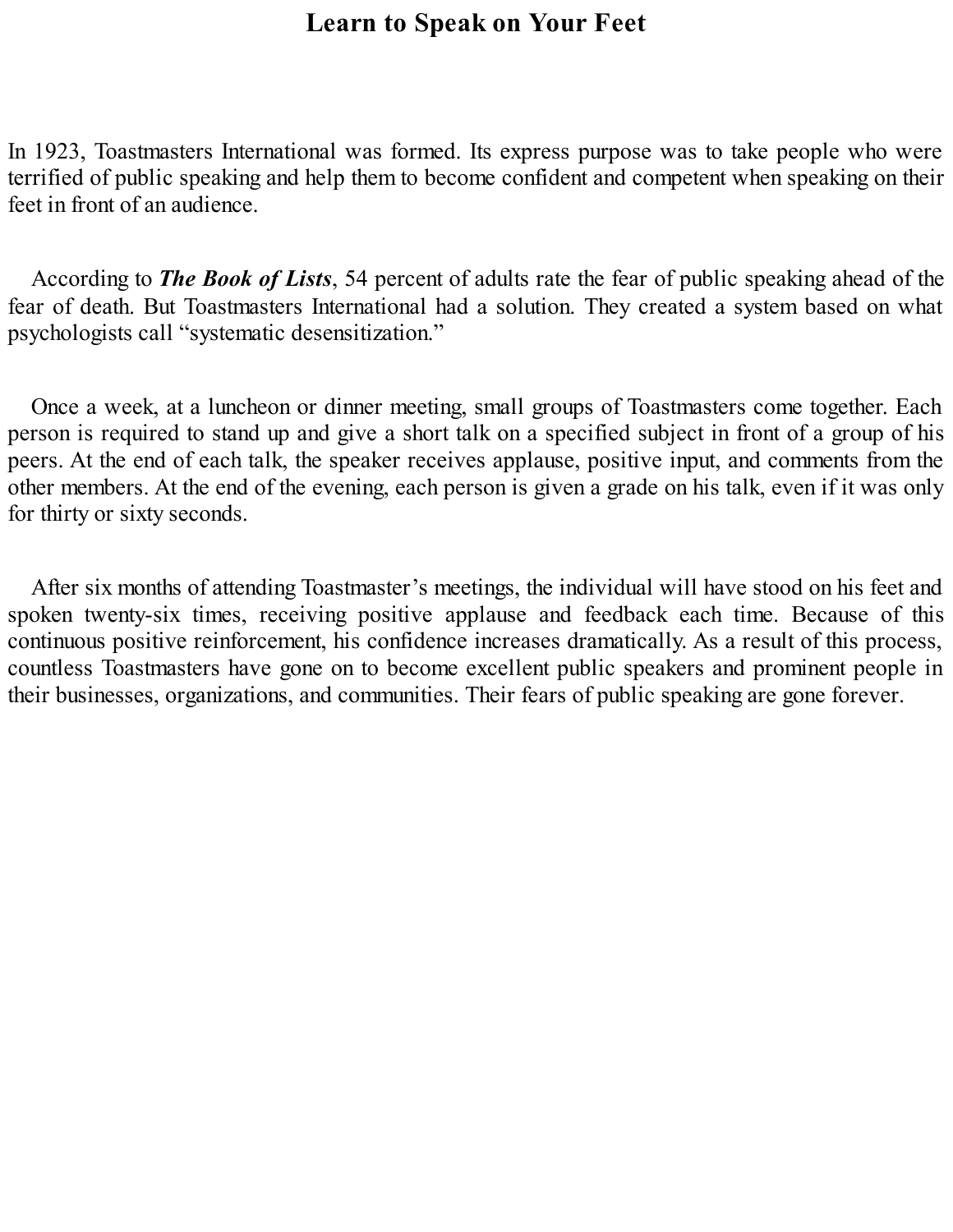## **Eliminate Two Fears at Once**

Psychologists have found that certain fears are bundled together in the subconscious mind, like wires on the same circuit. If you can overcome your fears in one of these areas, you will also eliminate other fears on the same circuit.

The fear of rejection, or call reluctance, seems to be bundled together with the fear of public speaking. When you discipline yourself to join Toastmasters or take a Dale Carnegie course to learn to speak confidently on your feet, your fears of rejection disappear as well. Your level of selfconfidence in all your interactions with others increases dramatically. Your whole life changes in a positive way.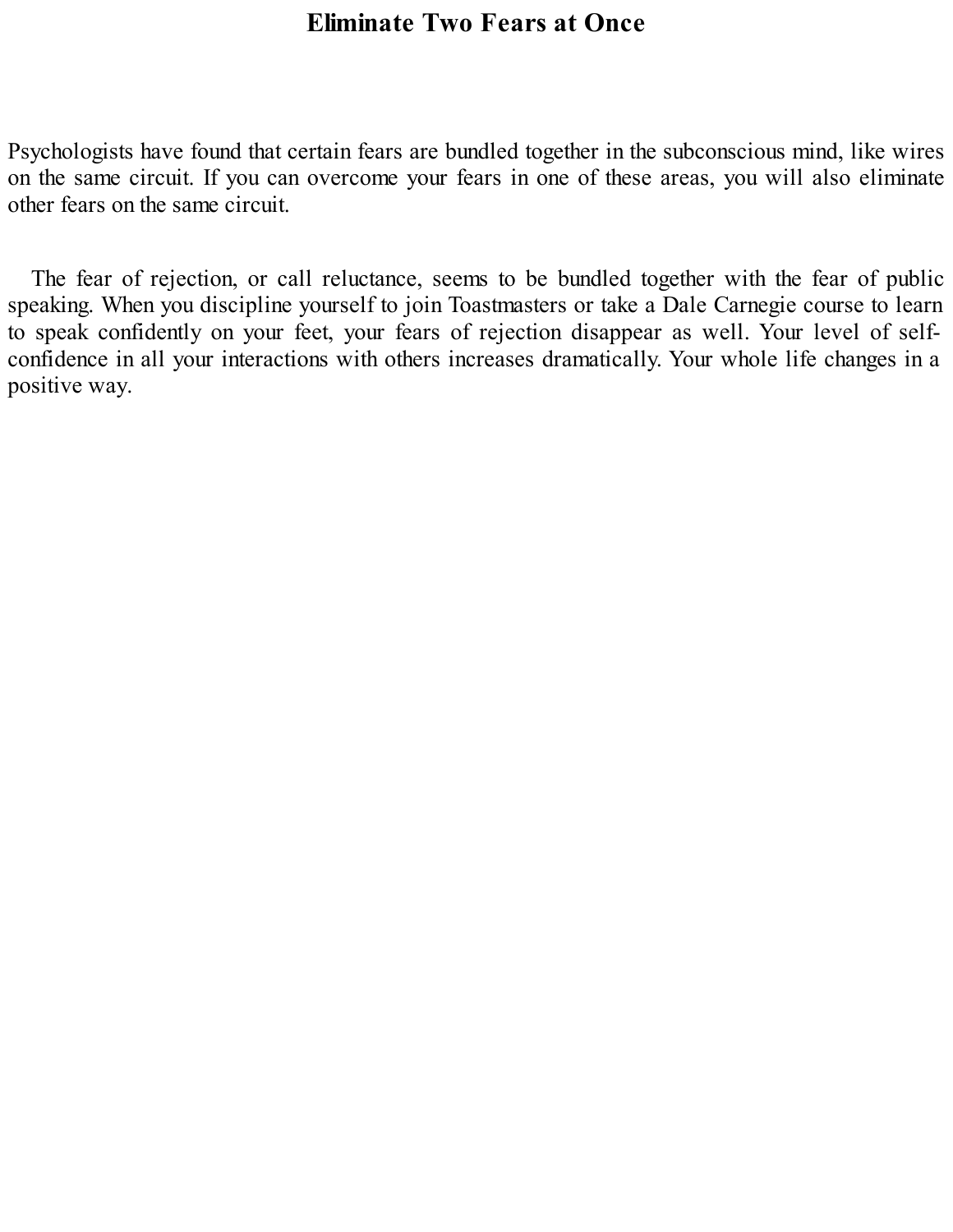## **Confront Your Fears**

Your ability to confront, deal with, and act in spite of your fears is the key to happiness and success. One of the best exercises you can practice is to identify a person or situation in your life of which you are afraid and resolve to deal with that fear situation immediately. Do not allow it to make you unhappy for another minute. Resolve to confront the situation or person and put the fear behind you.

A woman in one of my seminars told me that her boss was a very negative person. He was constantly criticizing and berating her about her work, even though she was one of the highestrated employees in the organization. He was making her life miserable. She didn't want to give up her job, but she was afraid of confronting him. She asked me what she should do.

I gave her this advice, which I have subsequently given to many other people: The only reason that one person bullies another is he feels he can get away with it. The only way to deal with a bully is to confront him. Bullies are actually cowards at heart, and they will flee from a confrontation.

I told her to do this: The next time your boss criticizes you for any reason, turn to him and say, quite firmly, "I would appreciate if you not talk to me like that ever again. It hurts my feelings and stops me from doing my job the way you want."

I told her to look him straight in the eye after she had finished making this statement. She had tremendous courage. Rather than putting up with this situation any longer, the next time her boss began to berate her, she squared off with him and said those words.

She wrote to me and told me what had happened. Just as I had predicted, he stopped dead in his tracks. He immediately apologized and mumbled and then quickly went back to his office. He never criticized her again. She told me that she could have ended his bad treatment of her many months before if she had only had the courage to confront him directly the first time it happened.

As Eleanor Roosevelt said, "No one can make you feel inferior without your consent."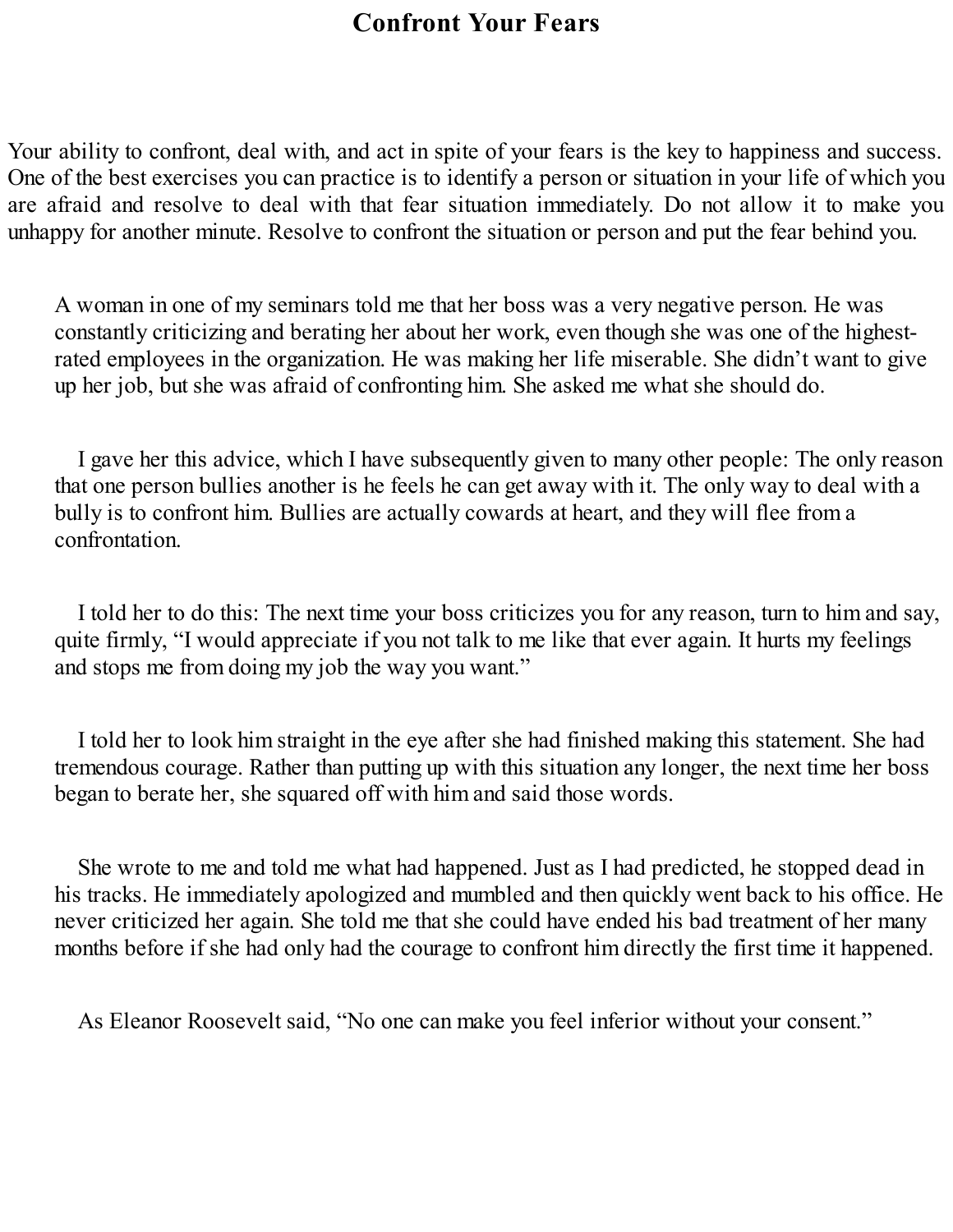## **Move Toward the Fear**

When you identify a fear and discipline yourself to move toward it, it grows smaller and more manageable. What's more, as your fears grow smaller, your confidence grows. Soon, your fears lose their control over you.

In contrast, when you back away from a fear-inducing situation or person, your fear grows *larger* and *larger*. Soon it dominates your thinking and feeling, preoccupies you during the day, and often keeps you awake at night.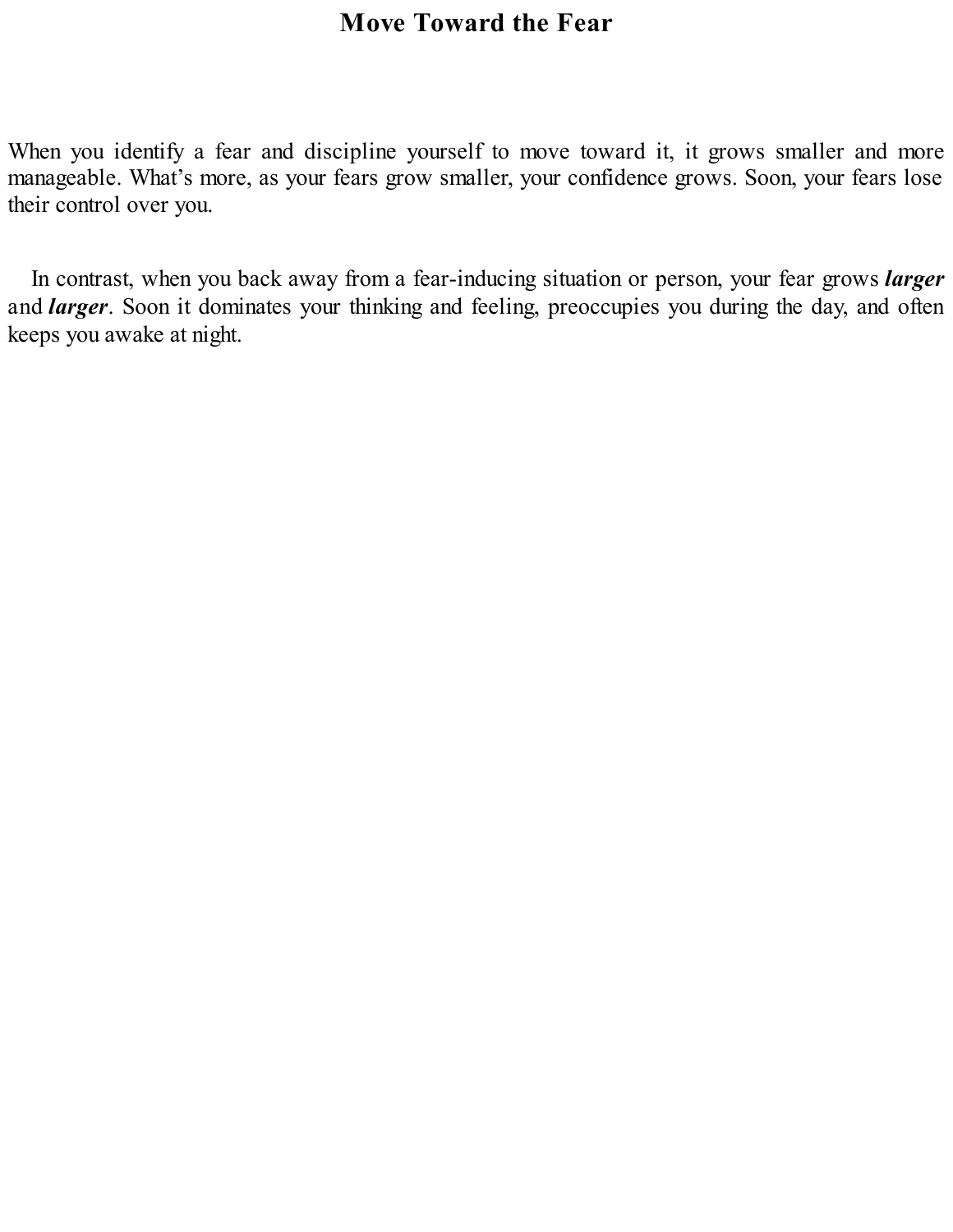## **Leaders Have Two Types of Courage**

In leadership, the most common quality is that of *vision*. Leaders have a clear vision of where they want to take their organizations. Leaders also have a clear vision of where they want to be sometime in the future in their personal lives.

The second most common quality of leaders is that of courage. Leaders have the courage to do whatever is necessary to fulfill their vision. They lead from the front and dare to go forward.

There are two types of courage that you need:

First, you need the courage to *launch,* to *take action*, to take a leap of faith. You need the courage to go "all in" without any guarantee of success and with a high possibility of failure, at least in the short term. The major failing that holds most people back is that in spite of all their best intentions, they don't have the courage to take the first step.

The second type of courage that you need is called "courageous patience." This is the ability to hang in there and continue working and fighting after you have gone all in and before you have yet seen any results or rewards. Many people can muster up the courage to take action toward a new goal, but when they see no immediate result they quickly lose heart and pull back to safety and security. They don't have *staying power.*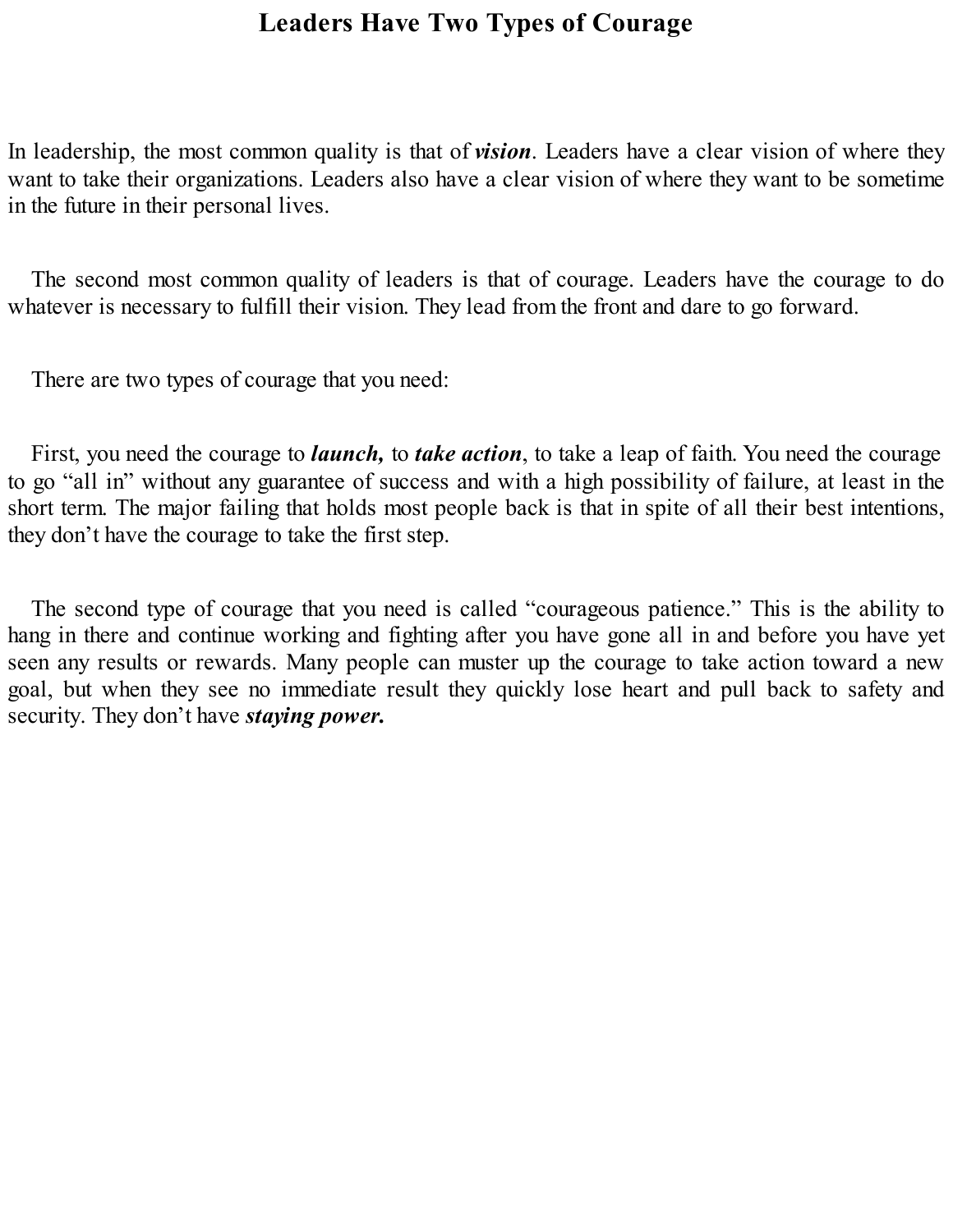## **Deal With the Fear Directly**

The only way to deal with a fear is to address it head-on. Remind yourself that "denial" is not a river in Egypt. The natural tendency of many people is to deny that they have a problem caused by fear of some kind. They're afraid of confronting it. In turn, it becomes a major source of stress, unhappiness, and psychosomatic illness.

Be willing to deal with the situation or person directly. As Shakespeare said, "Take arms against a sea of troubles, and in so doing, end them."

The companion of fear is *worry*. Like twin sisters, fear and worry go around together. Mark Twain once wrote, "I have worried about a lot of things in life, and most of them never happened."

It has been estimated that 99 percent of the things that you worry about never happen. And most of the things that do happen, happen so quickly that you didn't have time to worry about them in the first place.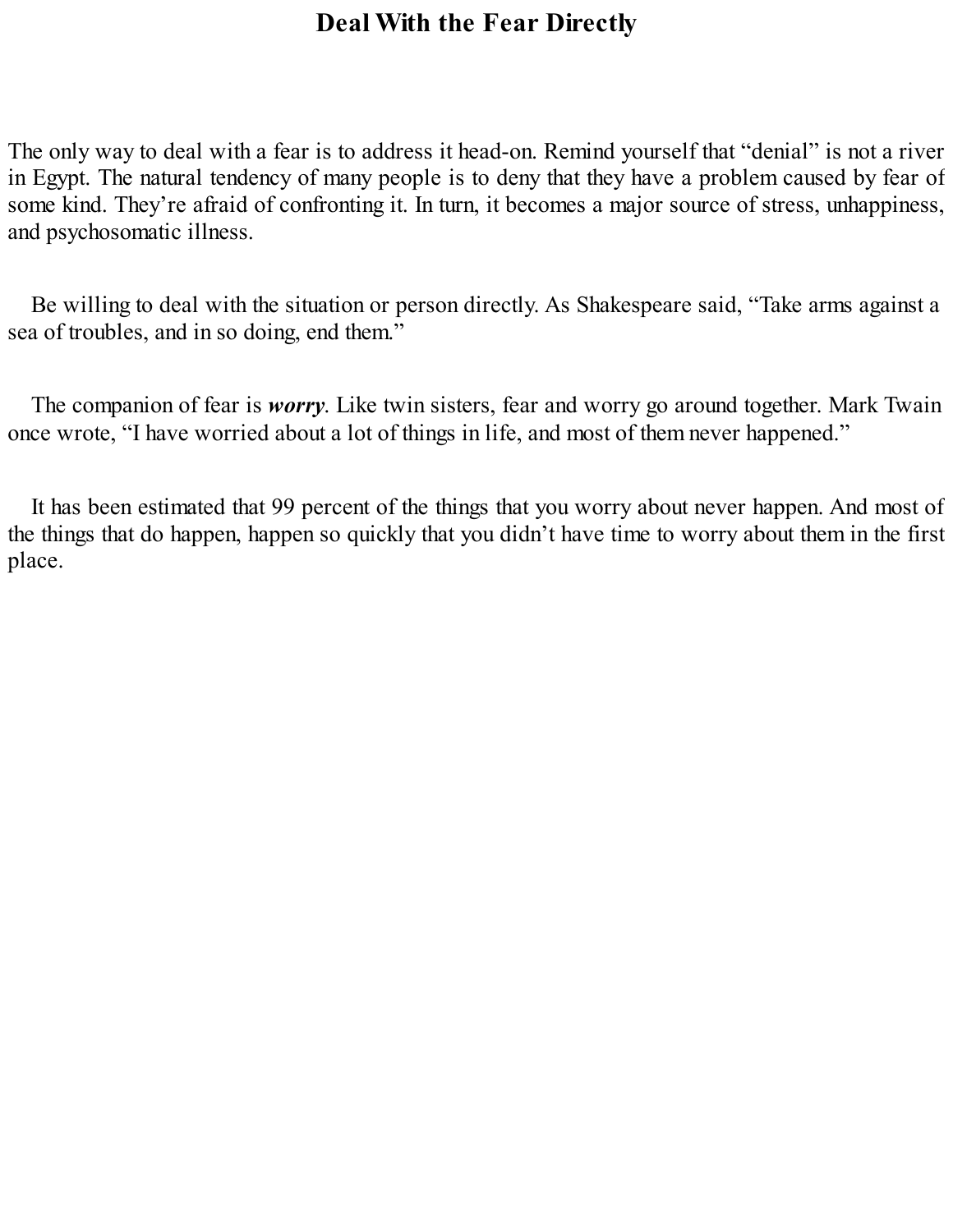## **The Disaster Report**

Whenever you are worried about something, fill out a "Disaster Report" on the situation. This will destroy your fear and worry almost instantly. This is often called the "worry buster." The Disaster Report has four parts:

• *First, Define the Worry Situation Clearly.* What exactly are you worried about? Very often, when you take the time to be completely clear about the worry situation, a way to resolve the situation becomes immediately evident.

• *Second, Identify the Worst Possible Thing That Could Possibly Happen* if this worry situation were to take place. Would you lose your job? Would you lose your relationship? Would you lose your money? What is the worst thing that could possibly happen? Be clear about this. In many cases, you will see that should the worst occur, it would not ruin you. It might be inconvenient or uncomfortable, but you would eventually recover. You will find that it's probably not worth all the worry that you are devoting to it.

• *Third, Resolve to Accept the Worst Possible Outcome,* should it occur. Say to yourself, "Well, if that happens, it won't kill me. I will find a way to get along." Most of the stress of worry comes from denial, from not being willing to face the worst possible thing that could happen. But once you have resolved to accept the worst (should it occur), all the worry and stress seem to disappear.

• *Fourth, Begin Immediately to Improve on the Worst.* Take every step that you possibly can to make sure that the worst possible outcome does not occur. Take action immediately. Do something. Get on with it. Act quickly. Get so busy making sure that the worst thing does not happen that you have no time to worry.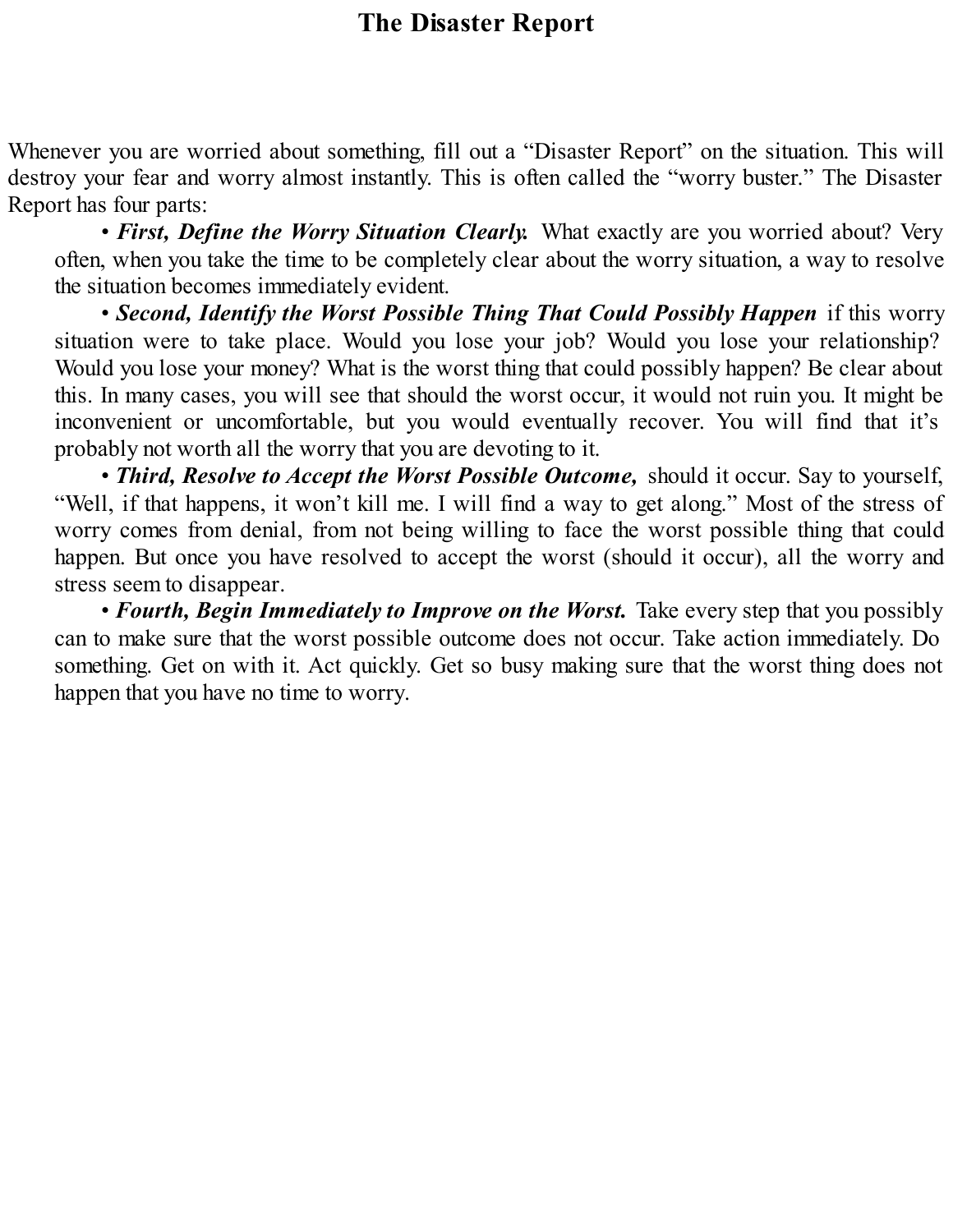## **The Real Antidote**

In the final analysis, the only real cure for fear or worry is *disciplined, purposeful action in the direction of your goals.* Get so busy working on your goals or the solutions to your problems that you have no time to be afraid or to worry about anything.

When you practice the self-discipline of courage and force yourself to face any fear-inducing situation in your life, your self-esteem goes up, your self-respect increases, and your sense of personal pride grows. You eventually reach the point in life where you are not afraid of *anything.*

Once you have developed the courage to step out in faith, you must then develop the self-discipline of *persistence* , which we will talk about in the next chapter.

### *Action Exercises:*

1. Identify your three biggest fears in life, right now. What are they?

2. Determine what you would do in each of these situations if you were guaranteed of complete success. What actions would you take?

3. What have you always wanted to do but been afraid to attempt? What would you do differently if you were guaranteed success?

4. In what three areas of life and work do you most experience the fears of failure and loss? What steps could you take immediately to confront and eliminate those fears?

5. In what three areas of life do you most experience the fears of criticism, rejection, or embarrassment? How could you confront these fears and overcome them?

6. What one great goal would you set for yourself if you knew you could not fail?

7. What would you do differently in life if you had \$20 million in the bank, but only ten years left to live?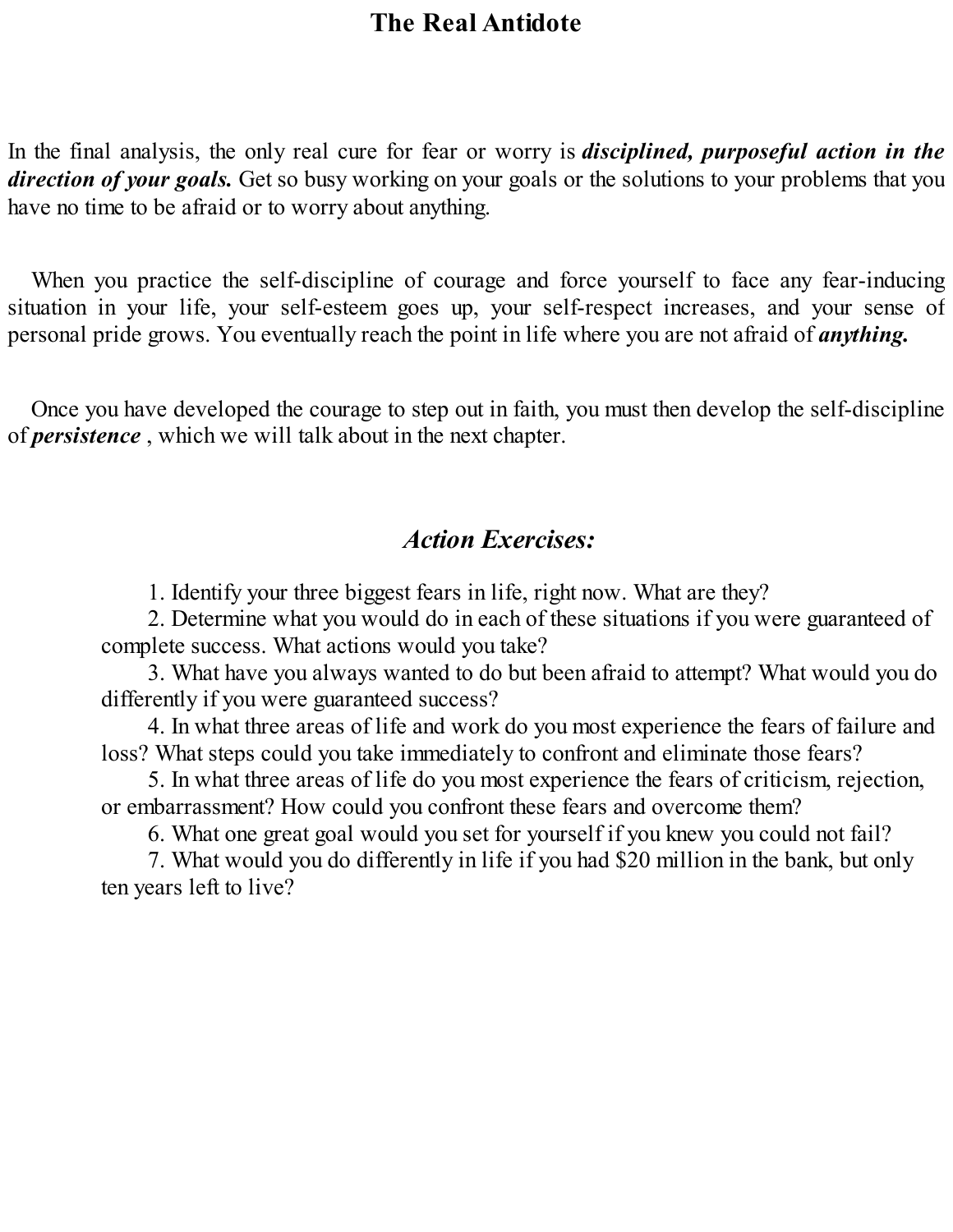# *Chapter 7*

#### **Self-Discipline and Persistence**

*"Beware of endeavoring to become a great man in a hurry. One such attempt in 10,000 may succeed. These are fearful odds."*

*—BENJAMIN DISRAELI*

**P**ersistence is self-discipline in action. Your ability to persist in the face of all setbacks and temporary failures is essential to success in life.

Napoleon Hill said, "Persistence is to the character of man as carbon is to steel." The primary reason for success is persistence, and, likewise, the primary reason for failure is lack of persistence, quitting too soon.

There is a direct link between self-discipline and self-esteem. Each time you discipline yourself to do what you should do, when you should do it, whether you feel like it or not, your self-esteem increases. This why there is direct relationship between self-esteem and persistence. Each time you persist and force yourself to continue on, even when you feel like quitting, your self-esteem goes up.

Each act of self-discipline strengthens every other act of self-discipline. Every act of persistence strengthens every other act of persistence. When you discipline yourself to persist, over and over, you like and respect yourself more and more. You become stronger and more confident. Eventually, you become *unstoppable*.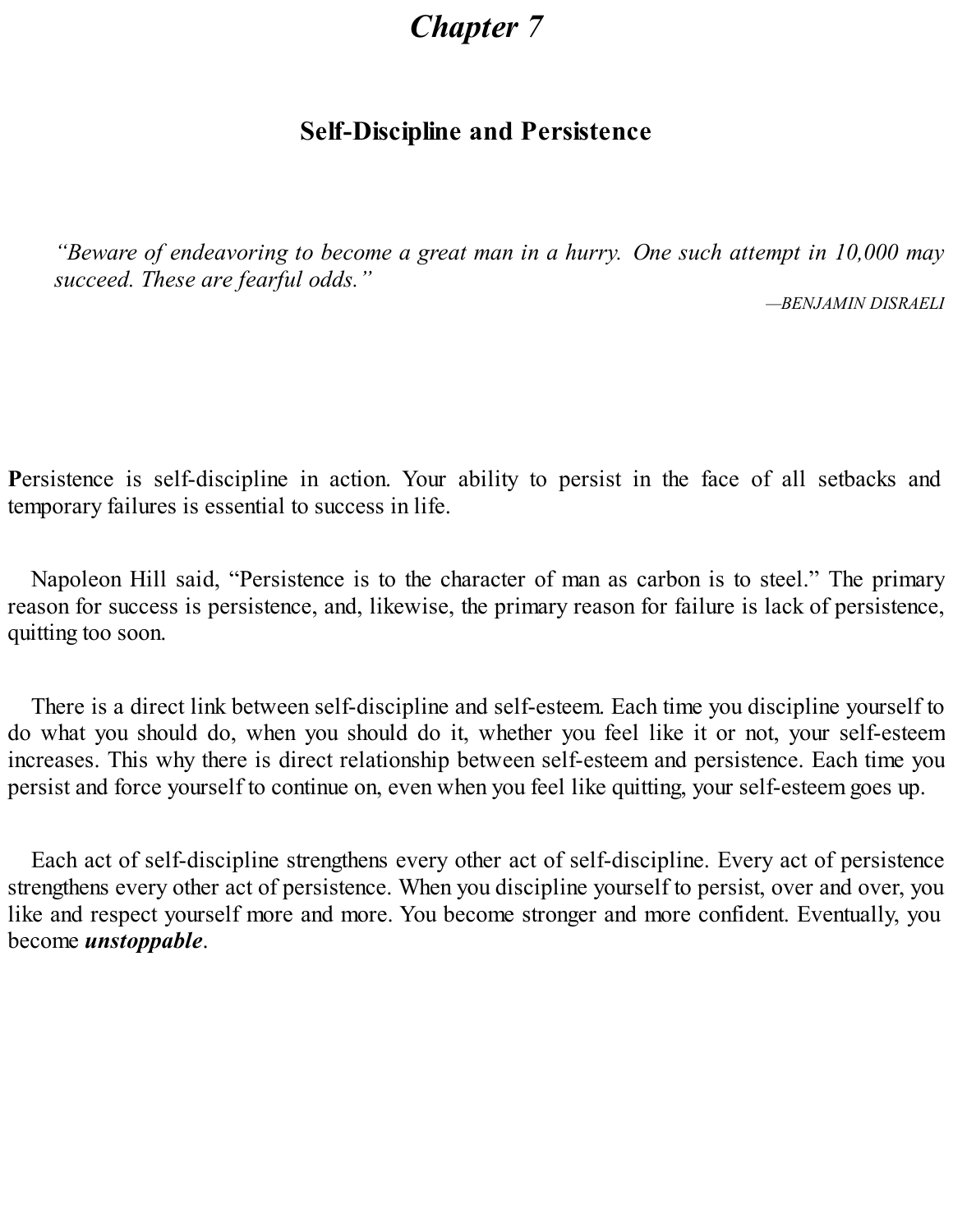### **The Reward of Persistence**

Persistence is its own reward. Every time you force yourself to persist on a task, whether it is large or small, you feel happier and better about yourself.

When you go the extra mile and do more than you are paid for or more than is expected, your selfesteem goes up. You feel more powerful and in greater control of your life. In your career, when you go the extra mile you put yourself on the side of the angels. The primary difference between winners and losers in life is simple: Winners never quit, and quitters never win.

You can increase your ability to persist by talking to yourself positively. Say these words: "I am unstoppable!" Before you begin any major undertaking, preprogram yourself by telling yourself, "I never give up."

Before you can achieve anything worthwhile in life, you have to pass "the persistence test." This is usually a "snap quiz" sprung on you unexpectedly with no warning. You suddenly face a major setback, problem, temporary failure, or even a complete disaster. When this happens, remind yourself that this is the "testing time." This is when you demonstrate what you are really made of. This is when you show yourself and others the strength of your character and your true determination to succeed.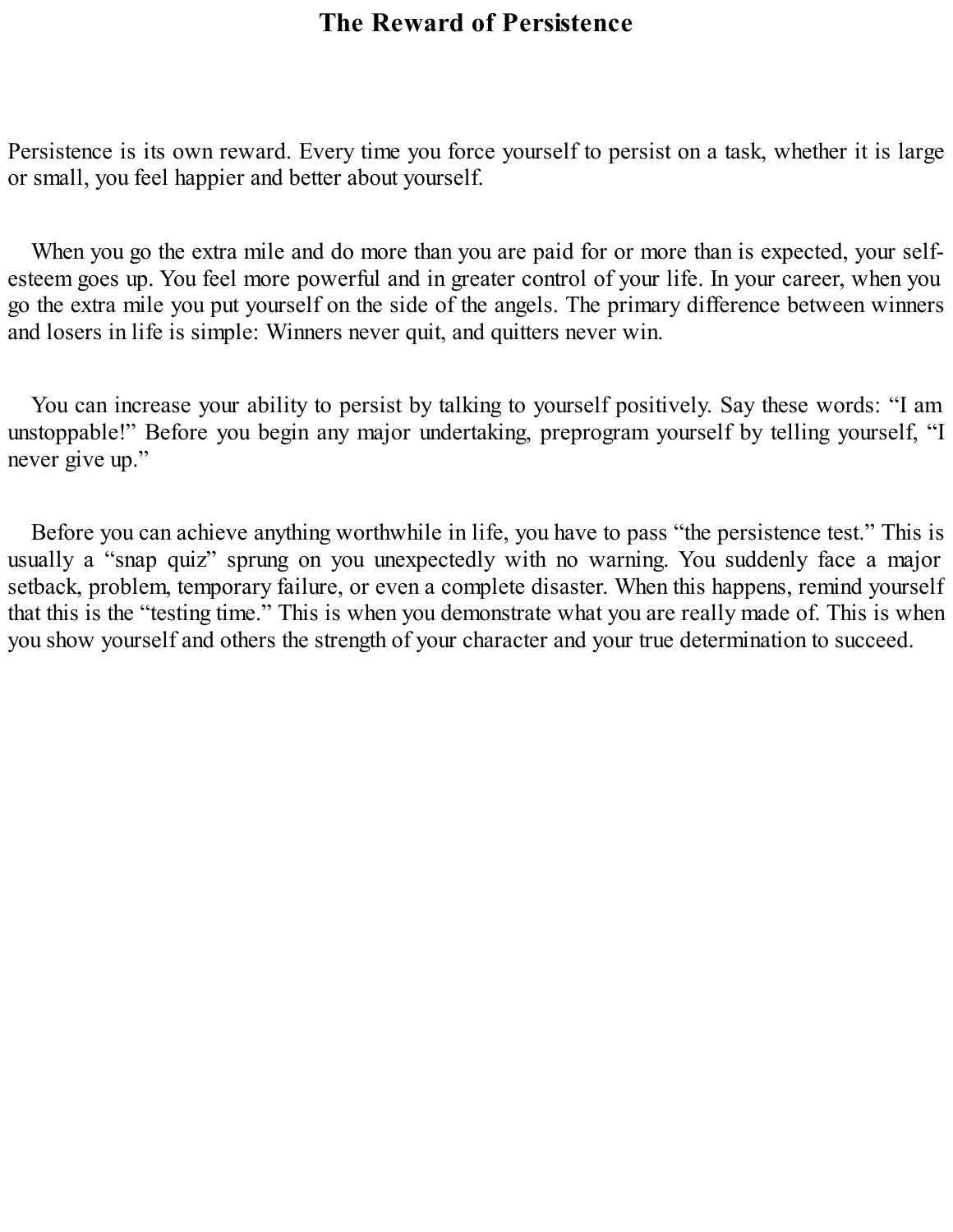### **Your Ability to Respond**

Your ability to respond effectively to setbacks—your level of "response-ability"—is the measure of your readiness to succeed. When you experience a major setback or problem, you will feel temporarily stunned. This feeling is very much like a punch in the *emotional* solar plexus. You will be stopped for a few seconds or a few minutes. During this period, you will often feel discouraged or experience self-pity. You will say, "Why me?"

However, it is not how far you fall that counts, but rather how high you bounce. Your aim is to bounce back as quickly as possible. Resilience in the face of unexpected reversals is vital to longterm success. Remember the warrior's creed: "I will lay me down to bleed awhile, and then rise and fight again."

Don't be surprised, shocked, or set back when things go wrong. Your best-laid plans will often fall apart. Instead, *expect* disappointments and setbacks as a part of life. Take a deep breath, pick up the pieces, and continue onward.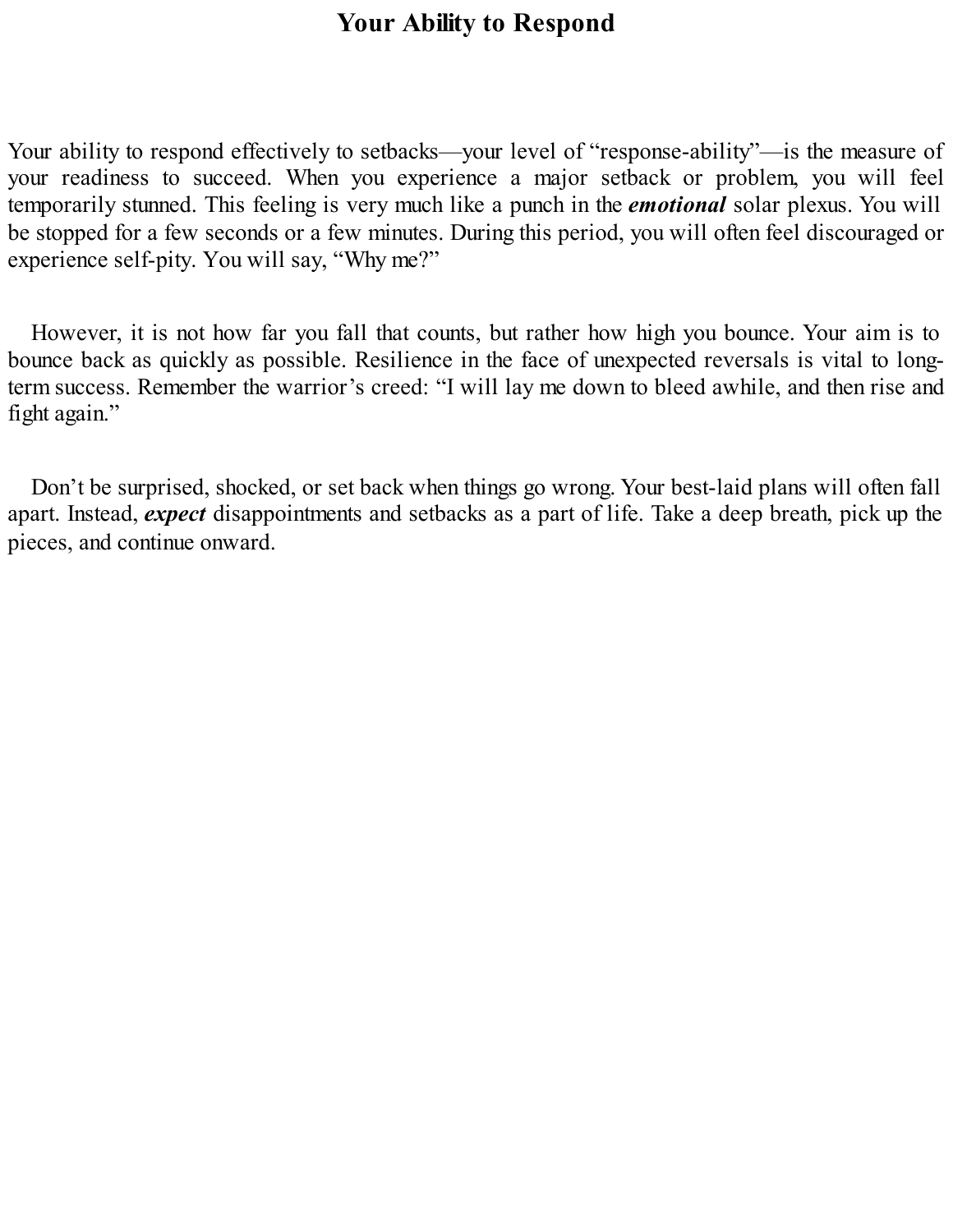## **Optimism Gives You Resilience**

The most important quality you need for success and persistence is *optimism*. This is a boundless confidence in yourself and your ability to ultimately succeed. To remain optimistic, you must control and discipline your thinking when things go wrong. Refuse to feel sorry for yourself. Remember, you are not a *victim*. You are an adult, and you are in charge of your own life. You are doing what you have freely chosen to do. Setbacks come with the territory. They are merely speed bumps on the road to success.

Refuse to blame others or make excuses. When you complain or blame other people, it just makes you feel and sound petty and small, and, what's worse, it takes away your personal power. Whenever you criticize or complain, it makes you feel weaker and reduces your ability to deal effectively with the situation. Instead, greet every setback by repeating, "I am responsible."

Look for the reasons why *you* are responsible for what happened rather than trying to pass off the blame onto other people. No excuses.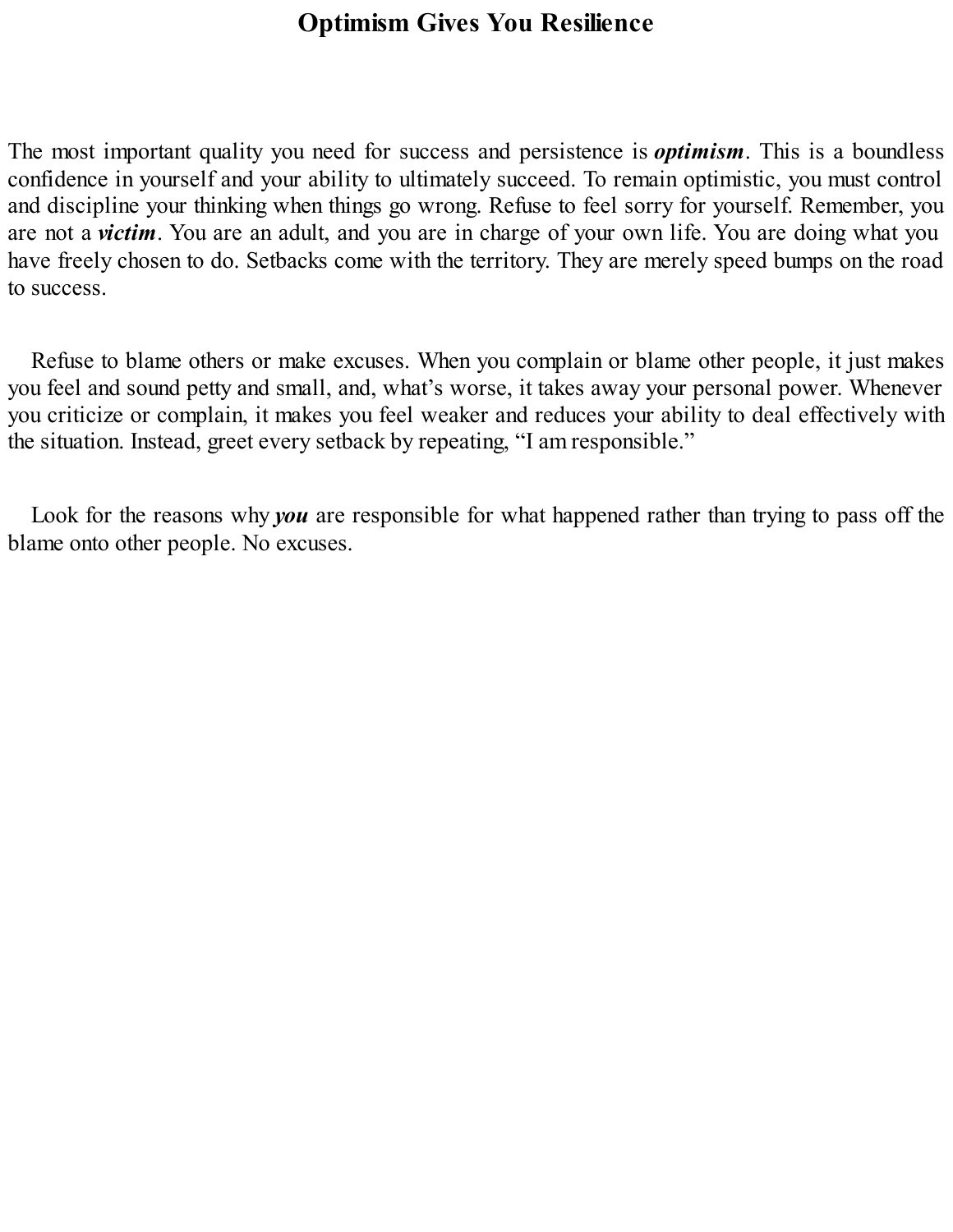## **Be Proactive Versus Reactive**

Resolve to focus on the *solution* and what can be done *now*, rather than on what happened and who's to blame. Think in terms of the actions you can take to resolve the situation rather than what went wrong and who is to blame.

To remain optimistic, look for the *good* in every situation. When you look for something good, you will always find something good. Furthermore, while you're looking for something good, because your conscious mind can hold only one thought at a time, you will automatically become positive, optimistic, and back in full control.

Seek the *valuable lesson* in every problem or difficulty. Every setback you face contains one or more lessons that have been sent to you to help you be more successful in the future. The difference between successes and failures is simple: Failures feel sorry for themselves when things go wrong, whereas successful people look for the valuable lesson they can learn that will help them in the future.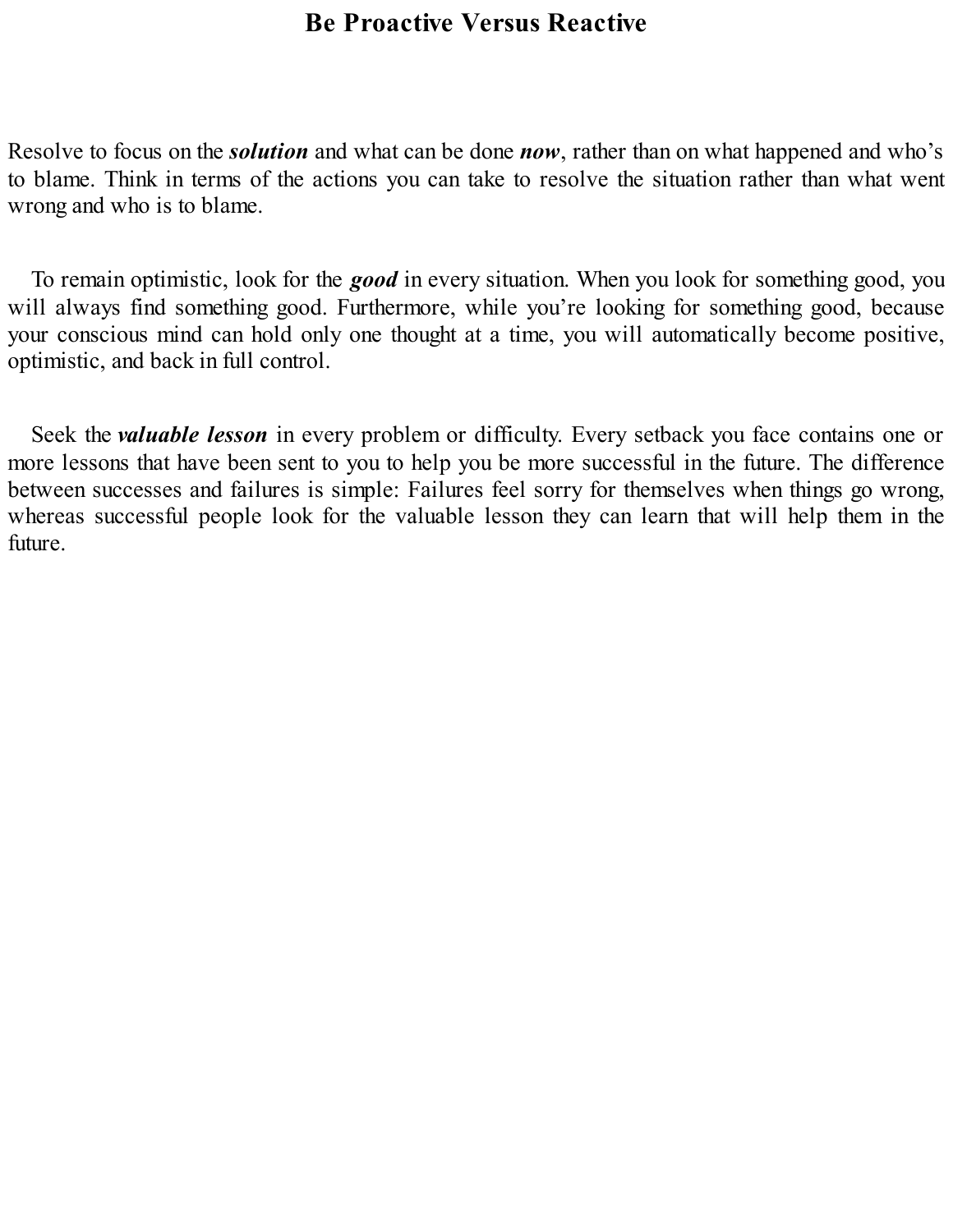## **Look for the Gift**

Normal Vincent Peale used to say, "When God wants to send you a gift, he wraps it up in a problem. The bigger the gift that God wants to send you, the bigger the problem he wraps it up in."

Instead of concentrating on the problem, look for the *gift*. Wonderfully enough, you will always find it. What's more, sometimes the gift, or valuable lesson, can be of far greater value than the cost of the problem itself. Sometimes, one lesson that you learn in dealing with a problem can be the key to your long-term success. As Napoleon Hill wrote, "Within every problem or obstacle lays the seed of an equal or greater opportunity or benefit. Your job is to find it."

Continually think of yourself as a strong, powerful, resolute person in the face of adversity. In World War I, a British general was described by his superiors: "There he stands, like an iron peg, driven into the frozen ground, immovable."

Let this be an accurate description of you whenever you face difficulties or problems of any kind. Resolve to stand like an iron peg driven into the frozen ground.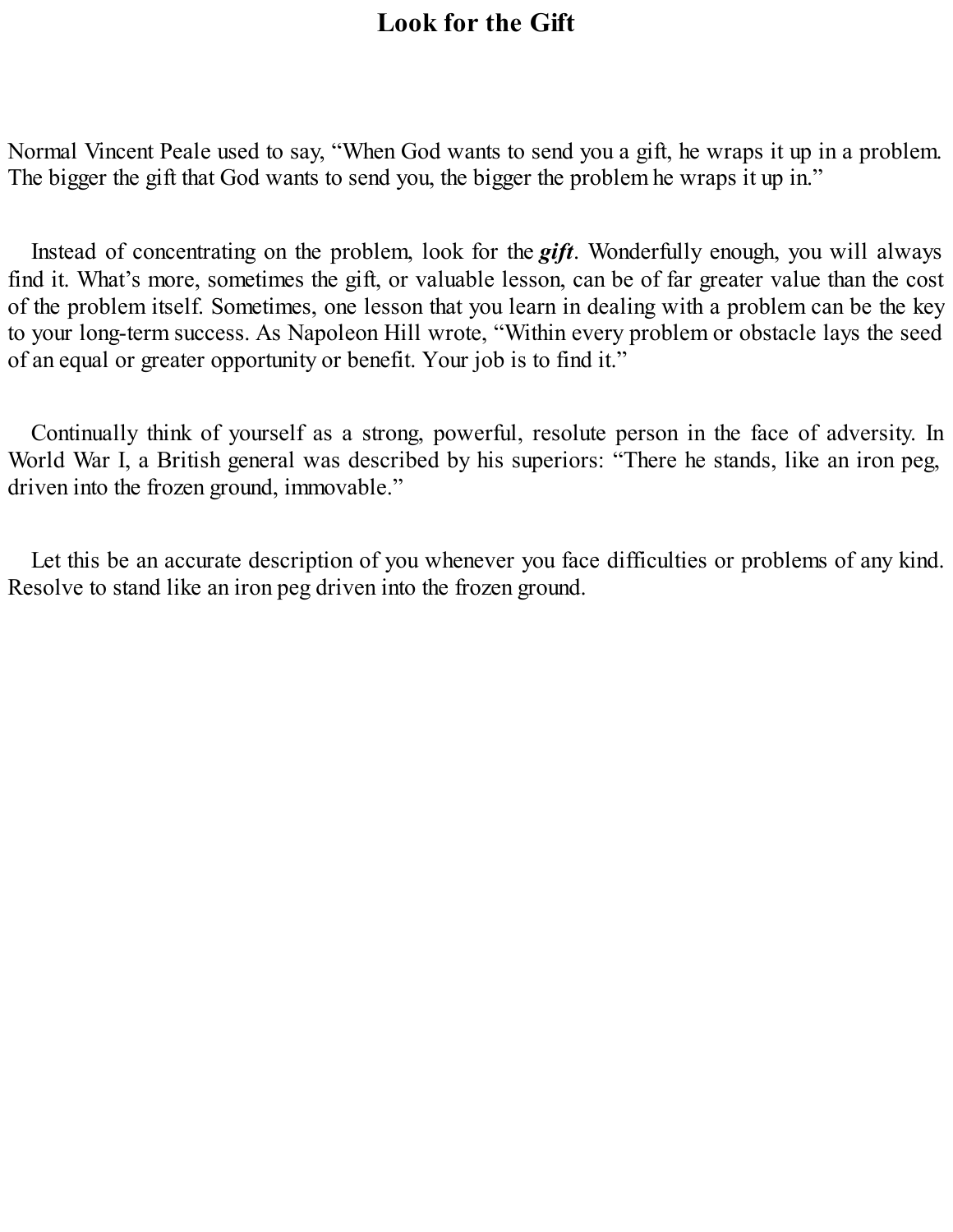#### **Resolve in Advance**

When you resolve in advance that you will never give up, your success is virtually guaranteed. In the final analysis, nothing can really stop you but *yourself.*

In life, it doesn't matter how many times you get knocked down. All that matters is how many times you get back up. If you continue to get back up and press onward, you must eventually reach your goal.

Each time you exert your self-discipline to persist in the face of adversity, you also increase your self-esteem and self-confidence. Then, as your self-esteem increases, you feel stronger, more powerful, and more unstoppable. When you feel better and stronger, you become more capable of persisting the next time—and then the time after that.

By disciplining yourself to persist in the face of all adversity, you put your life onto an upward spiral of self-esteem, self-discipline, and persistence until you eventually become like a force of nature.

Persistence is self-discipline in action.

In Part Two, you will learn the specific things you can do to apply these principles to the practical areas of life, to achieve greater success in your work and career, and to fulfill your potential in the months and years ahead.

#### *Action Exercises:*

1. Identify one area in your life in which you need to persist even harder to achieve your goal, and then take action in that area.

2. Identify a goal in your life that you did not accomplish because you failed to persist through to completion. What steps could you take today to succeed in that area?

3. Identify one big goal that you achieved because you persisted and refused to give up, no matter how difficult it became.

4. Decide on your major definite purpose in life, the one goal that, if you achieved it, would have the greatest positive impact on your life.

5. Write down your goal clearly, make a detailed plan of action to accomplish it, and then tell yourself that "failure is not an option."

6. Make a decision today that you will persist until you succeed, no matter what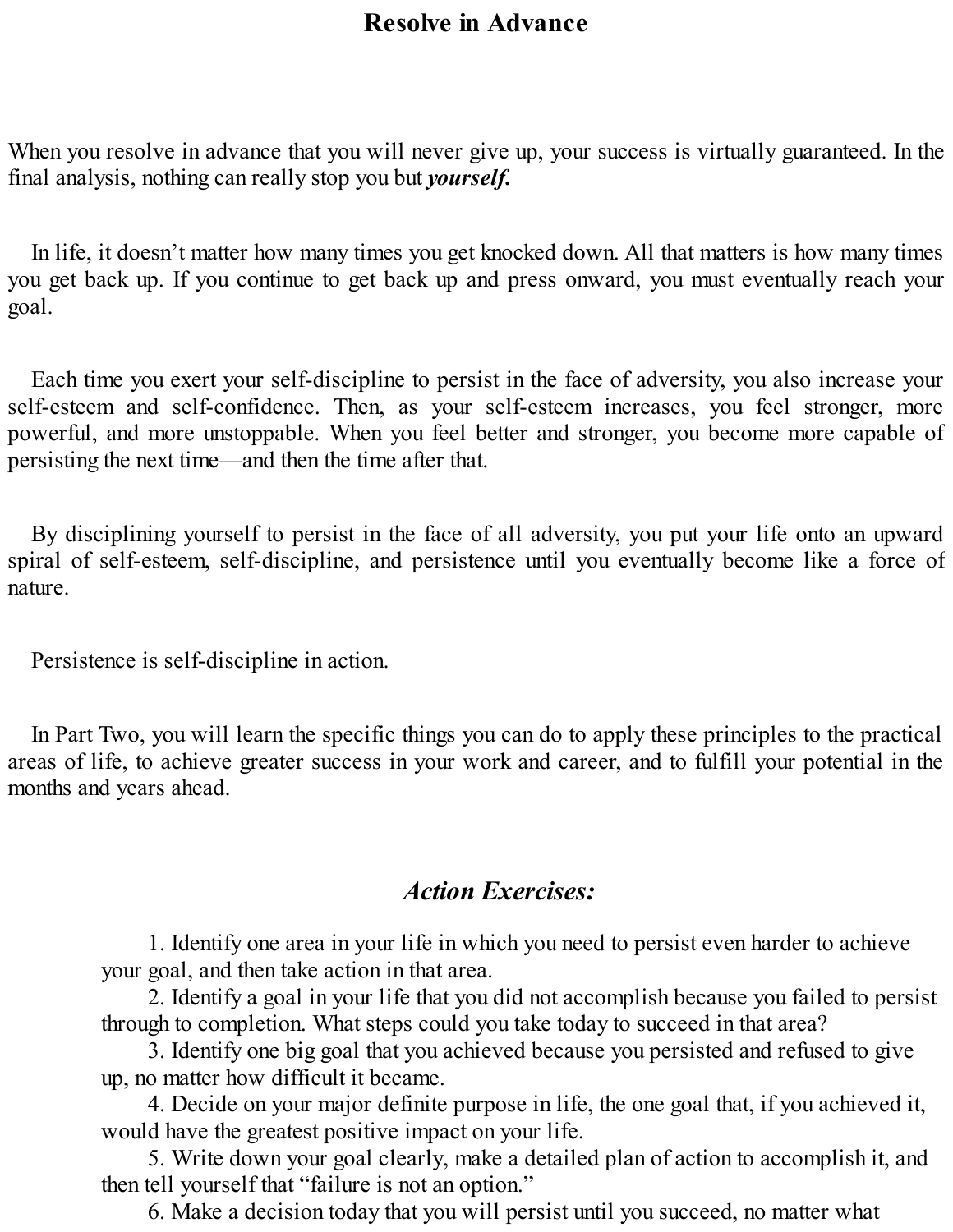happens, because "I am unstoppable."

7. Resolve to set and achieve one important goal, overcoming the inevitable difficulties, problems and setbacks you will experience, and to work at it until you succeed. Repeat this process over and over until persistence becomes a habit.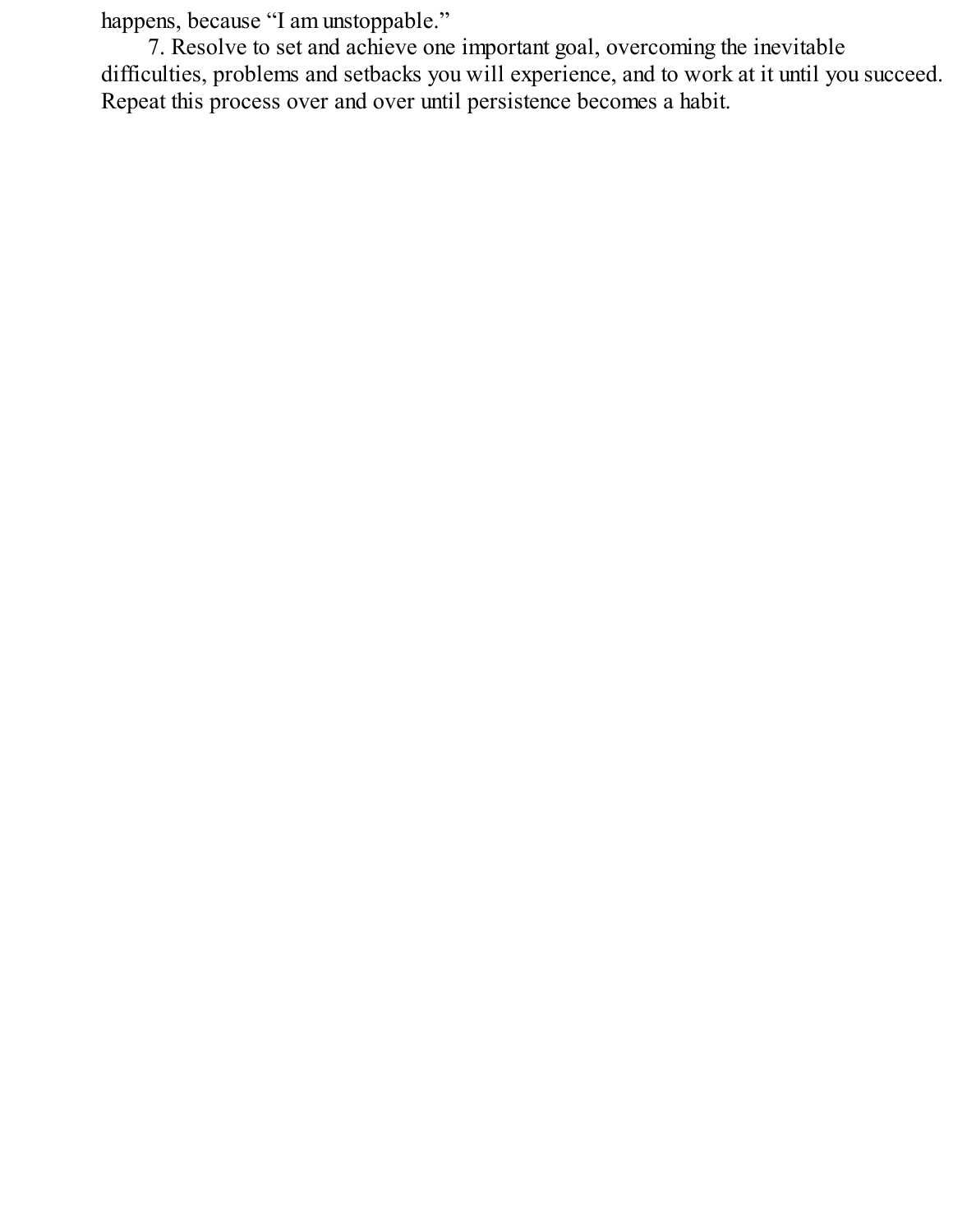# **PART II**



## **Self-Discipline in Business, Sales, and Finances**

*In this part, you will learn how to develop the discipline necessary to join the top 10 percent of people in your field. You will learn how to increase your productivity, performance, output, and results. You will learn how to become one of the most respected and esteemed people in your organization and your industry.*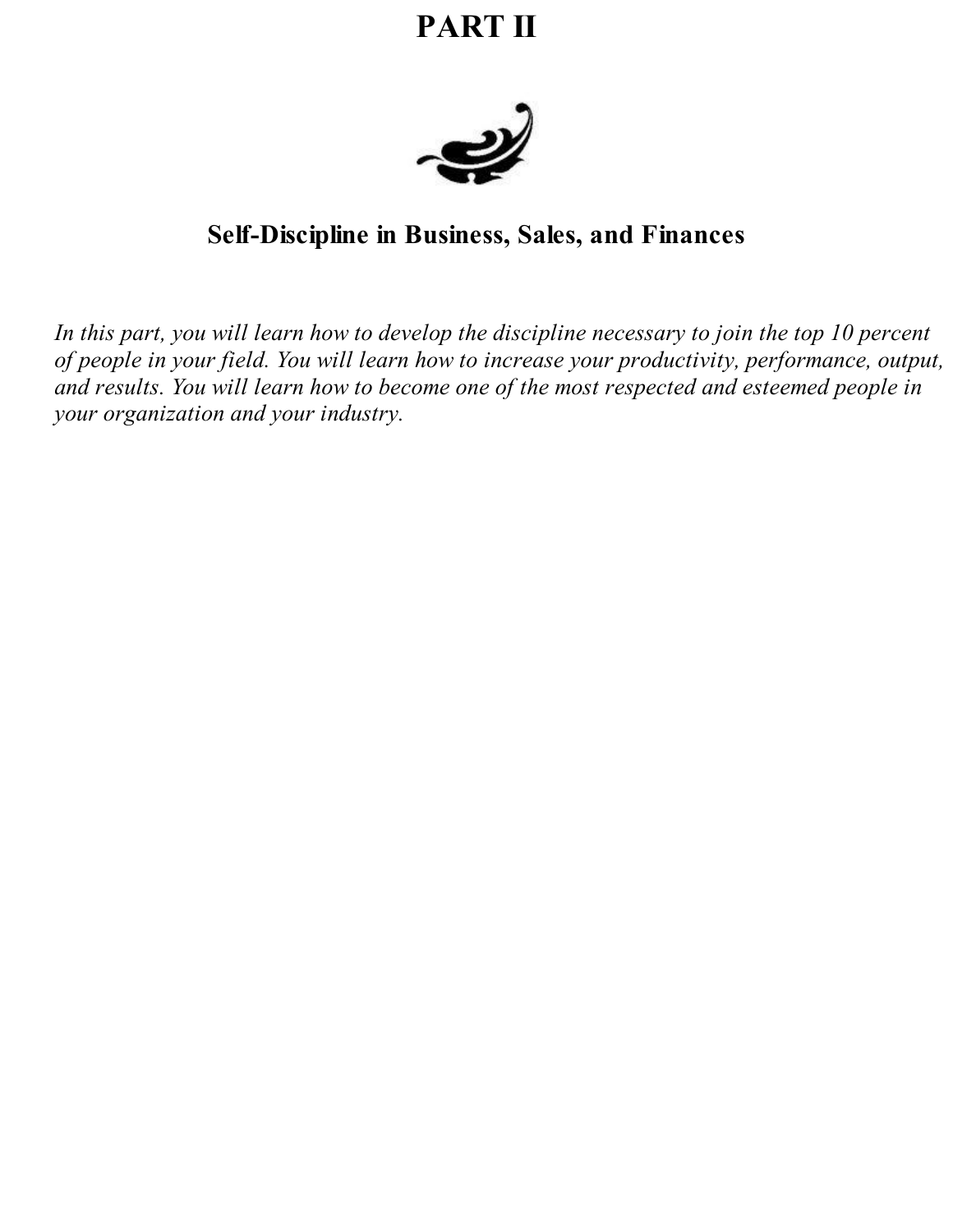# *Chapter 8*

#### **Self-Discipline and Work**

*"Leaders aren't born; they are made. And they are made just like anything else, through hard work. And that's the price we'll have to pay to achieve that goal, or any goal." —VINCE LOMBARDI*

**T**here is perhaps no area of your life where self-discipline has a greater impact on your future than in your work. Yet, if you're like most people, from the time you start in the morning and then continuing throughout the day, you are surrounded by people and events that draw you away from doing the things that are most important. However, it is through doing your most important tasks that you move onward and upward, quickly and dependably in your career.

A group of senior executives was asked, "What are the most important qualities that a person would need to be promoted in your company?" Of these executives, 85 percent agreed that the most important qualities are

- 1. The ability to set priorities and work on high-value tasks; and
- 2. The discipline to get the job done quickly and well.

It seems that these two qualities are more helpful for career success than anything else a person can do. Diligent, disciplined, focused work will enable you to consistently and predictably get more done, get paid more, and get promoted faster throughout your career than the average person.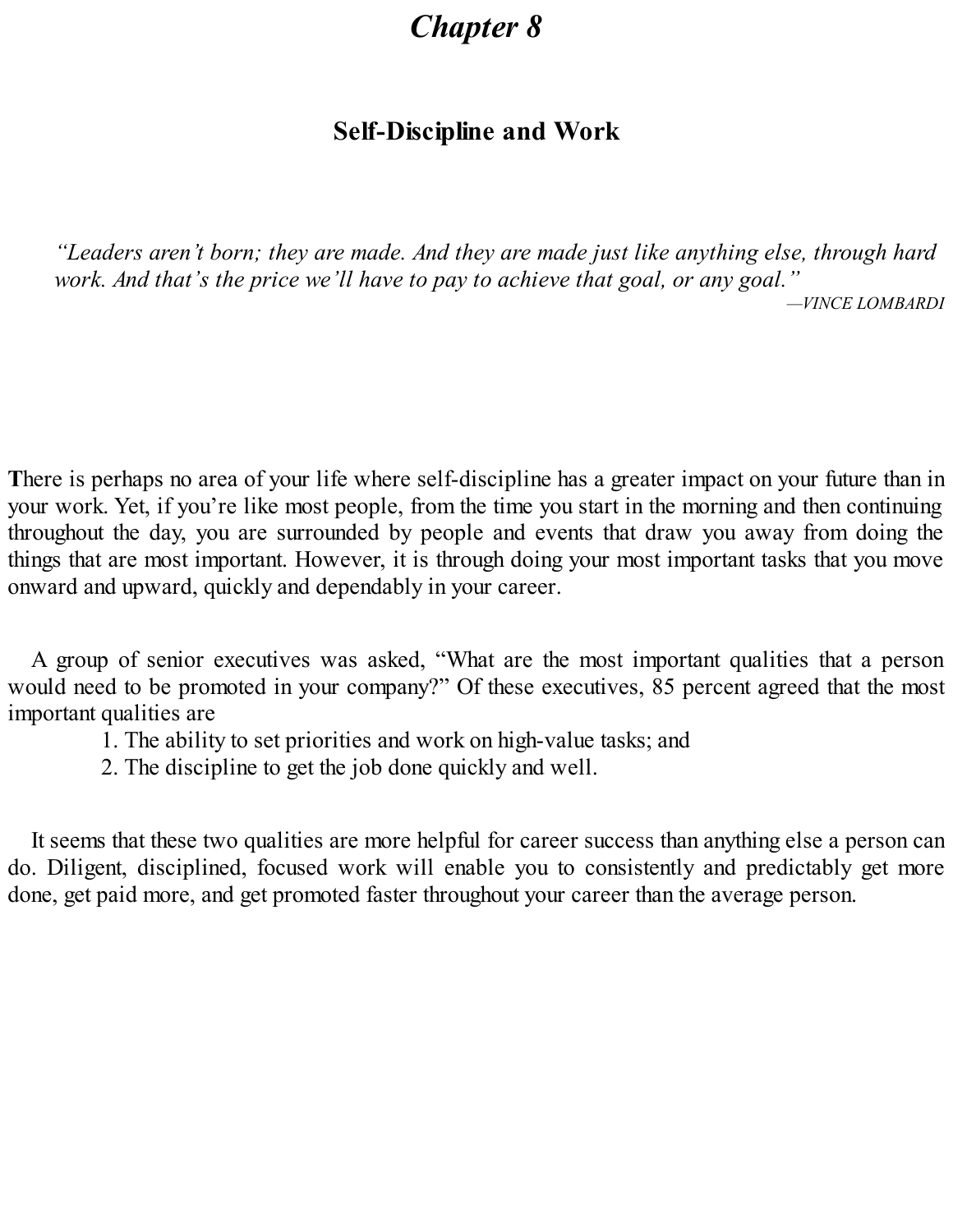#### **Separate the Relevant from the Irrelevant**

I've mentioned the Pareto Principle—the 80/20 rule—several times in this book, and it applies again here. Fully 80 percent of the value of what you accomplish will come from 20 percent of the things you do. Your job, then, is to identify those top 20 percent of your tasks and then concentrate singlemindedly on doing them quickly and well.

Chapter 13 discusses time management in detail, but for now, let's take a look at the flip side of good time management—*poor* time management. According to Robert Half International, the average employee *wastes* about 50 percent of his or her time on nonwork-related activities:

• Thirty-seven percent of work time is wasted on idle conversation on personal subjects with coworkers, conversations that have nothing whatsoever to do with the job at hand.

• The other 13 percent of wasted time is consumed by coming in late or leaving early, by long lunches and coffee breaks, by surfing the Internet, reading the newspaper, or conducting personal business during the day.

Even worse, when people who waste a lot of time actually settle down and get to work, they spend too much time on low-value tasks and activities. As a result, they get very little done, which then causes them to feel that they are under continual pressure to get caught up.

Unfortunately, when you waste time at work, your work does not go away. It continually builds, like an avalanche overhang. Deadlines come closer and closer. Stress mounts up until you finally force yourself to do the job, usually at the last minute, and then you often make expensive mistakes.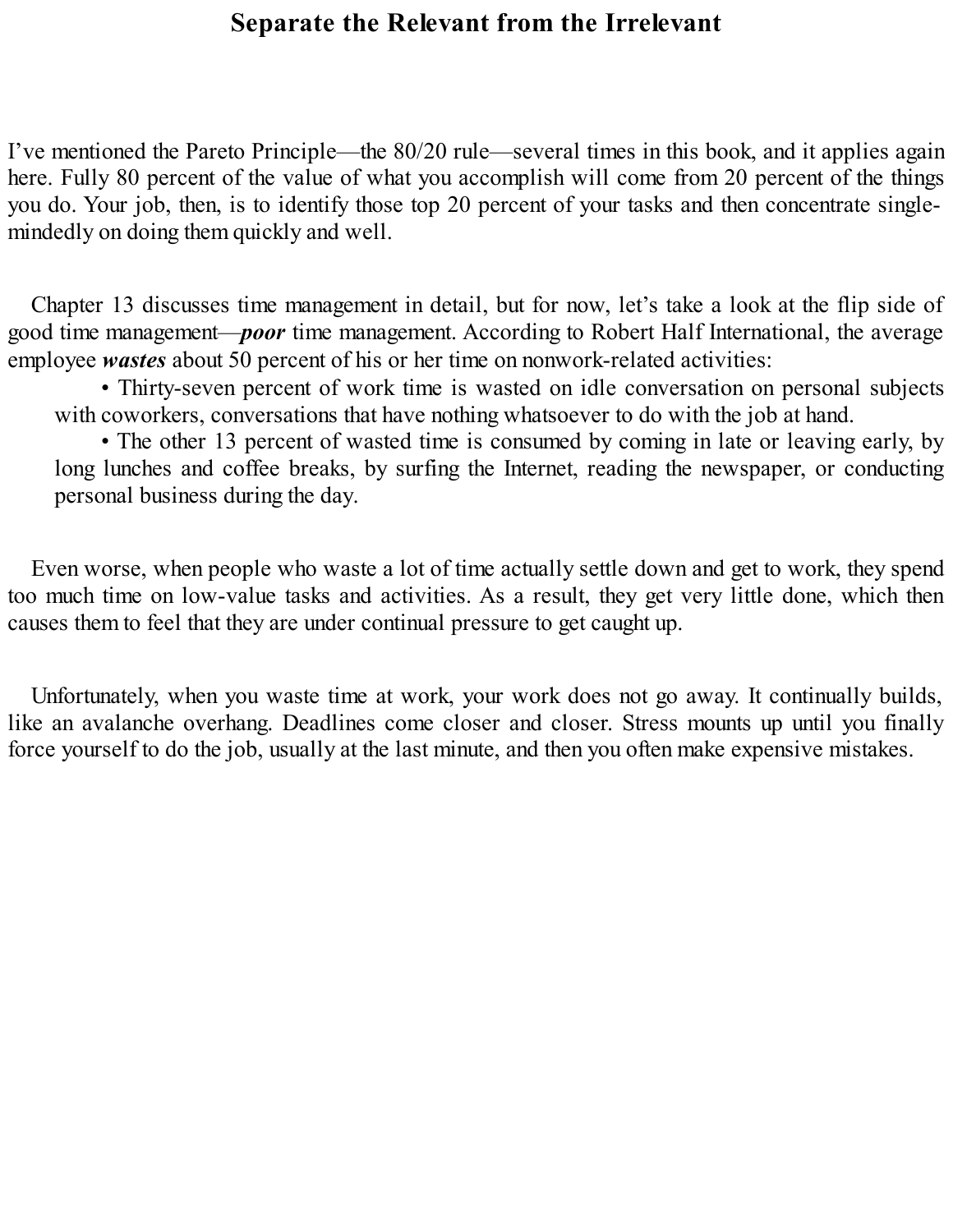#### **Develop an Excellent Reputation**

There is nothing that will bring you more quickly to the attention of people who can help you than for you to develop a reputation for hard, disciplined work, every hour of every day.

Average employees increase their income at only about 3 percent per year, which is just about the rate of inflation or cost-of-living increases. In other words, if you're an average employee, you're not really making any more money from year to year. Rather, you're just keeping up with your expenses. But the top 20 percent in most fields increase their income anywhere from 10 to 25 percent per year —which is also compounded, year after year.

The top 20 percent of people at work earn 80 percent of the money. The bottom 80 percent of employees have no choice but to share the 20 percent of the money that is left over. They must scramble for the crumbs that fall off the tables of the highly productive people in their fields.

## YOU *CAN* DOUBLE YOUR INCOME!

When I say to people in my seminars that you should set a goal to "double your income" in the months and years ahead, people react in different ways. Often, at the break, someone will come up to me and say, "You don't understand my company. There is no way that I could double my income at my current company. They simply would not pay me that amount of money."

Having heard this before, I then ask them the critical question: "Is there *anyone* at your company who earns twice as much as you?"

The person who I am talking to will always agree that, "Yes, there are people in my company who earn two or three times as much as I do."

I then make the key point, "So your company is quite willing to pay *some* people twice as much as they pay you. They're just not willing to pay *you* twice as much. Why is that?"

Then suddenly the light goes on. This individual realizes that it is not *the company* that is not willing to pay the money. It is *the individual* who is not contributing enough to be worth that additional money. The responsibility is *his,* not the company's.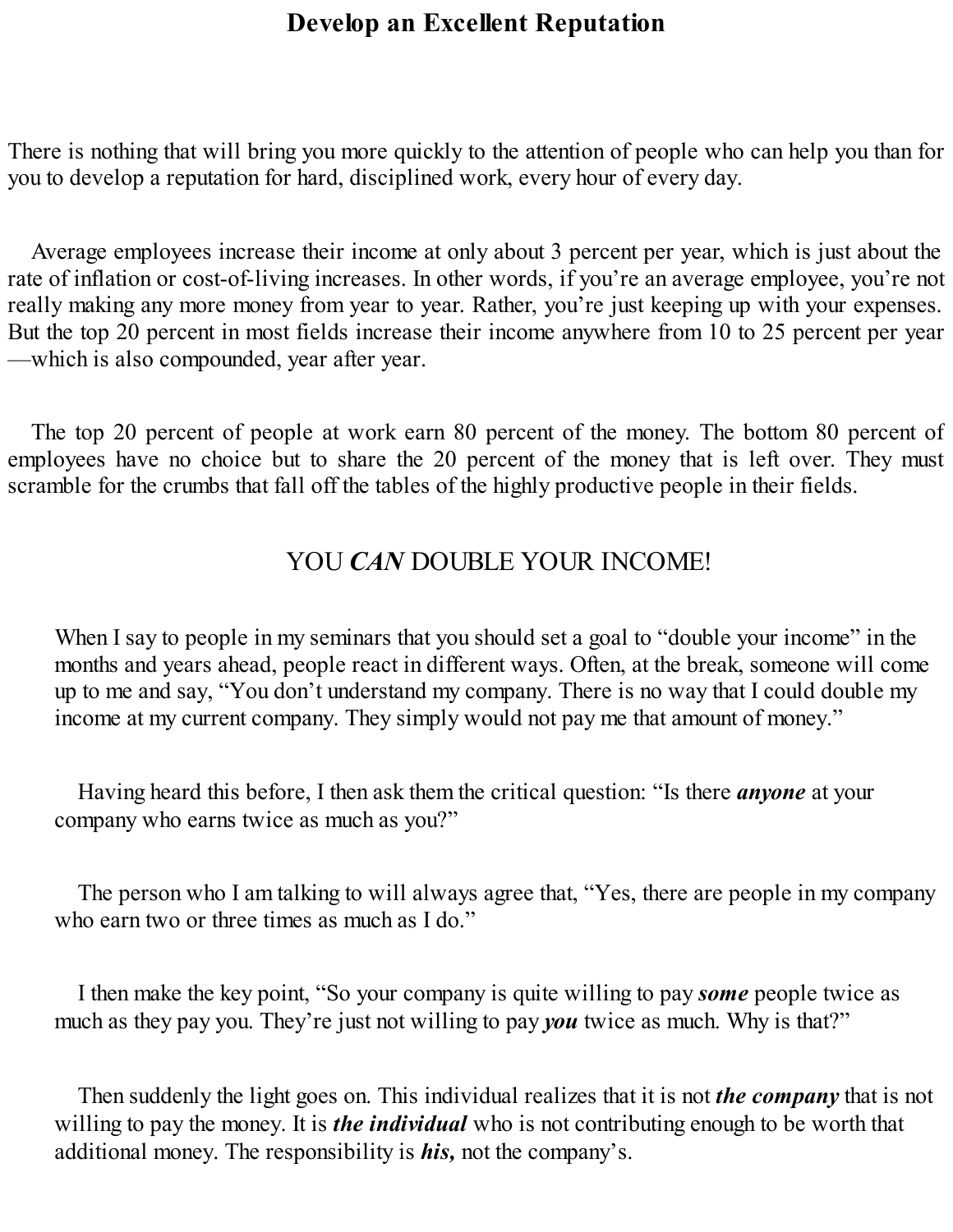## **The Law of Three Helps You Prioritize**

When we coach entrepreneurs, executives, and business owners, we take them through an exercise that is designed to help them double their productivity, performance, and output within twelve months —sometimes, even, within thirty days. It's simple. Here's how it works.

First, make a list of all the things that you do in a week or a month, from the time you start work on Monday morning through to the end of the week. Write everything down, both small and large, including checking your e-mail and returning phone calls.

Then, review this list and ask this key question:

"If I could do only *one* thing on this list, all day long, which one task or activity contributes the most value to my company?"

As you go over your list, the correct answer will probably jump out at you. Whatever it is, put a circle around it.

Then ask the second question:

"If I could do only *two* things on this list, all day long, which would be the second task or activity?"

Review your list again, and identify your second most important task in terms of contribution to your company.

Finally, ask the question once more:

"If I could do only *three* things on this list, all day long, what would be the third item?"

We call this the "Law of Three." The Law of Three says that there are three primary things you do that contribute 90 percent or more of your value to your company or organization. Your job is to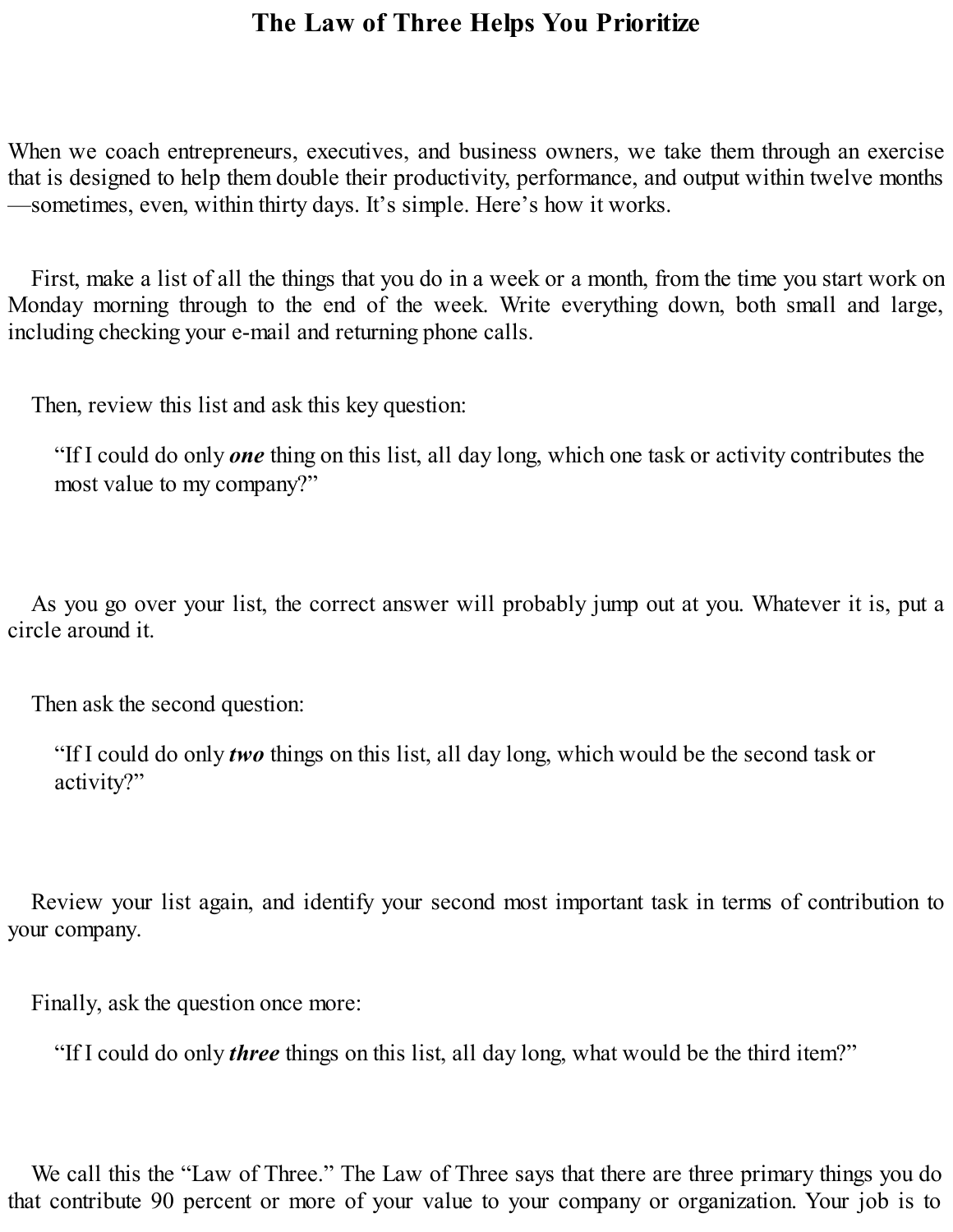identify those three critical tasks and then *discipline yourself* to do them *all day long.* All of your other minor tasks will be support tasks, complementary tasks, enjoyable tasks, or useless tasks. They will be little things that you have often gotten into the habit of doing as a way of unconsciously avoiding the big, difficult, important tasks that can make a tremendous difference in your work and career.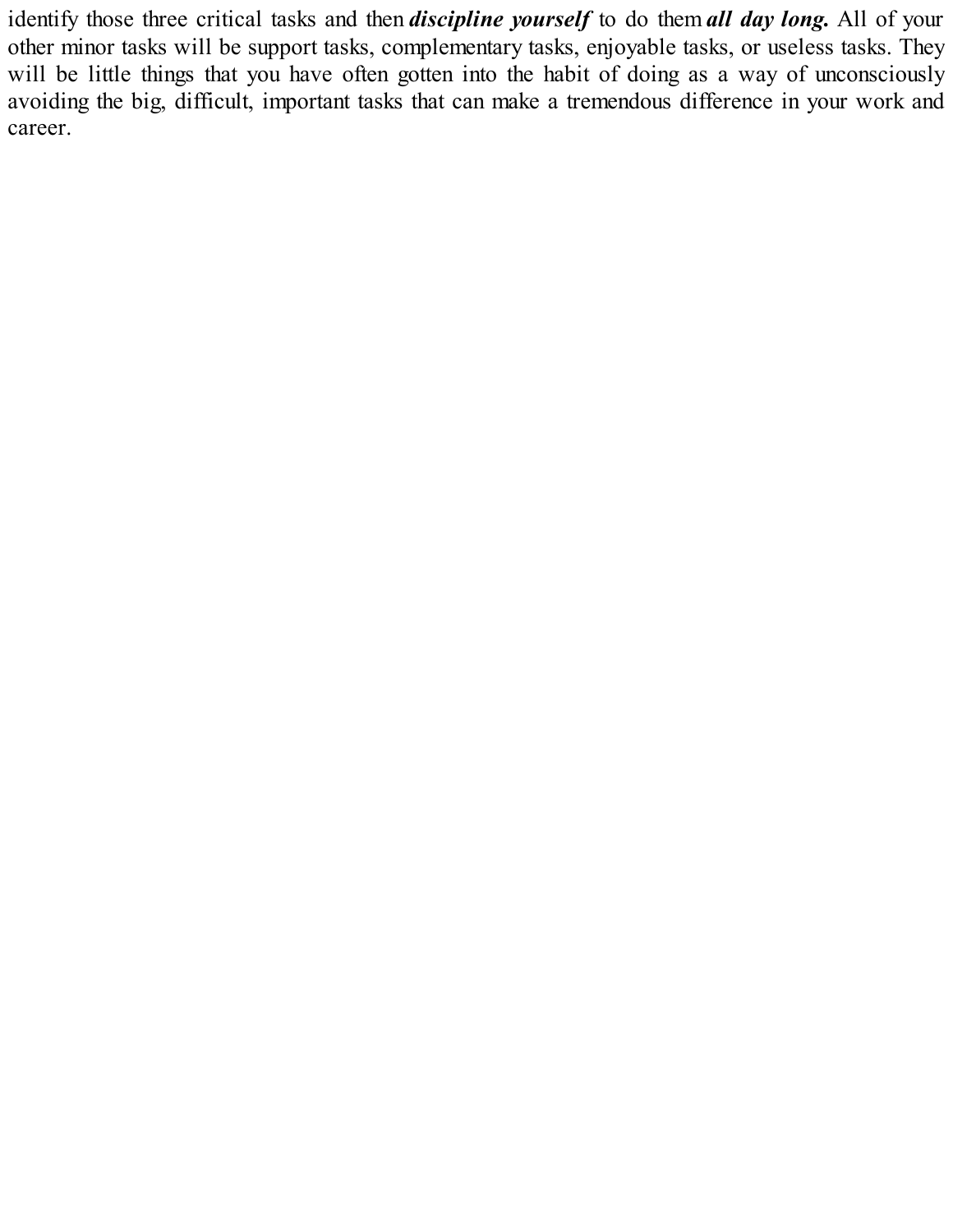## **Calculate Your Hourly Rate**

Another way for you to double your income is for you to use the "hourly rate" method of calculating your personal value and your time allocation. First, determine the amount that you earn each hour. You do this by dividing your annual income by the number 2,000 (which is the roughly the number of hours that an entrepreneur or executive works each year in our society: 40 hours a week  $\times$  50 weeks a year).

For example, if you earn \$50,000 a year, divided by 2,000, your hourly rate would be \$25. If you earn \$100,000 per year, divided by 2,000, your hourly rate would be \$50.

Whatever it is, from that moment onward, resolve to do *only* those things that pay you your hourly rate or better. Refuse to do those things that someone else can do at a lower hourly rate than you. Do not waste your time doing things of low value or no value while your other important tasks are building up.

 $\bullet\hspace{0.4mm}\bullet\hspace{0.4mm}\bullet\hspace{0.4mm}\bullet$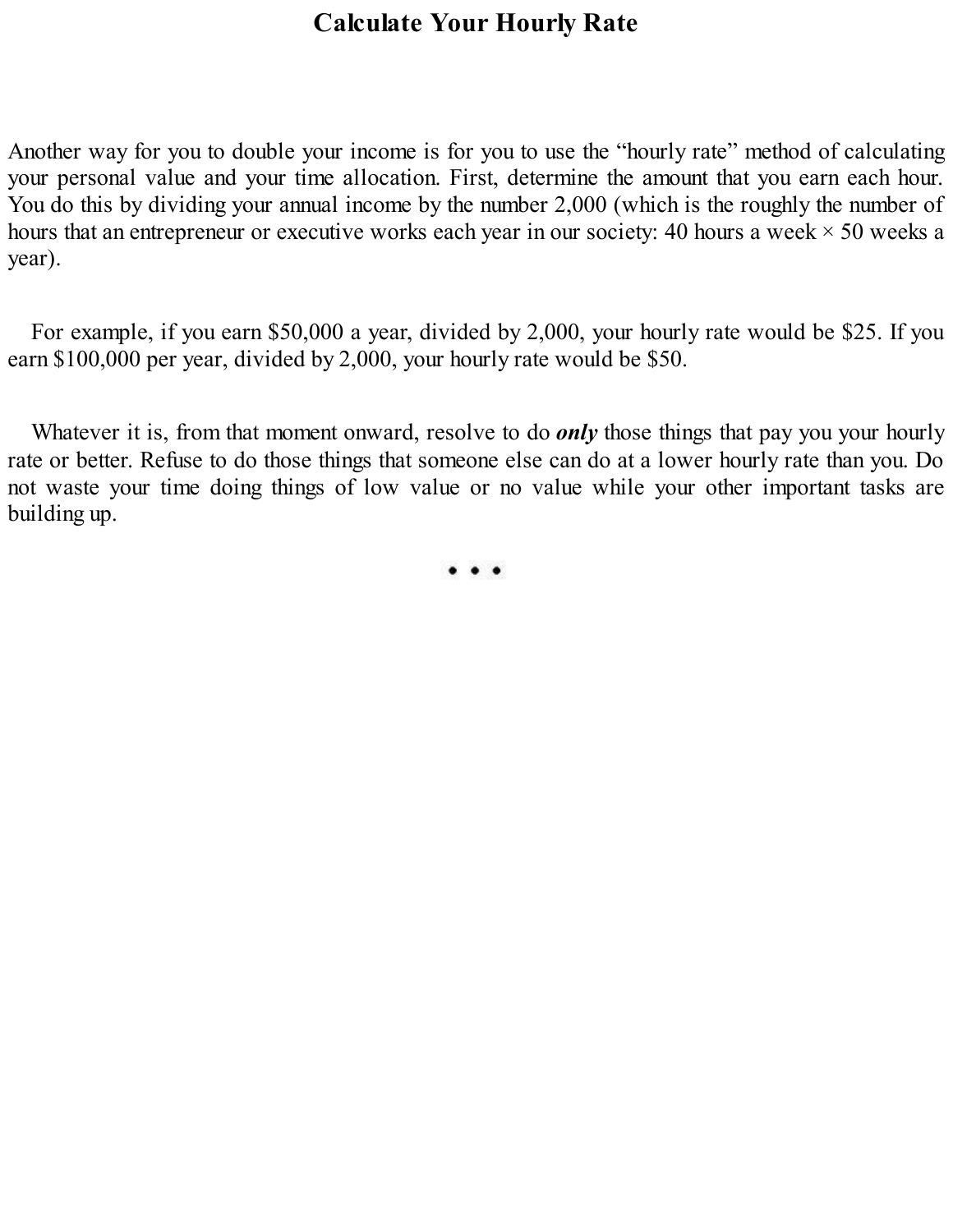#### **Get on the Same Page About What Work Is Most Important**

Once you have made a list of all the results you feel you have been hired to accomplish and you have determined the three most important things you do to justify your hourly rate, take your list of key activities to your boss and have your boss organize your job based on his or her priorities. You need to do this because you must be sure.

Benjamin Tregoe, cofounder of the Kepner-Tregoe consulting firm and author of *The Rational Manager*, once said, "The very worst use of time is to do very well what need not be done at all."

Yet it is amazing how many people are working hard on tasks that are of little or no value to their bosses. No matter how well you do an *unimportant* task, it does not help you. Even worse, working on low-value tasks keeps you from working on the most important things you could be doing. Hard work on the wrong job can actually *sabotage* your career.

The happiest days you will have at work will be when you are working on those tasks that your boss considers to be most important. The unhappiest days at work will be when you and your boss are at cross-purposes and not getting along primarily because you are not completing the jobs that are most important to him and to his career.

Your goal is to be paid more and promoted faster. Your goal is to become one of the most valuable and highest paid people in your field. Your job is first, to make yourself valuable, and then to make yourself *indispensable* to your company. This requires first and foremost that you are always working on those tasks your boss considers most important.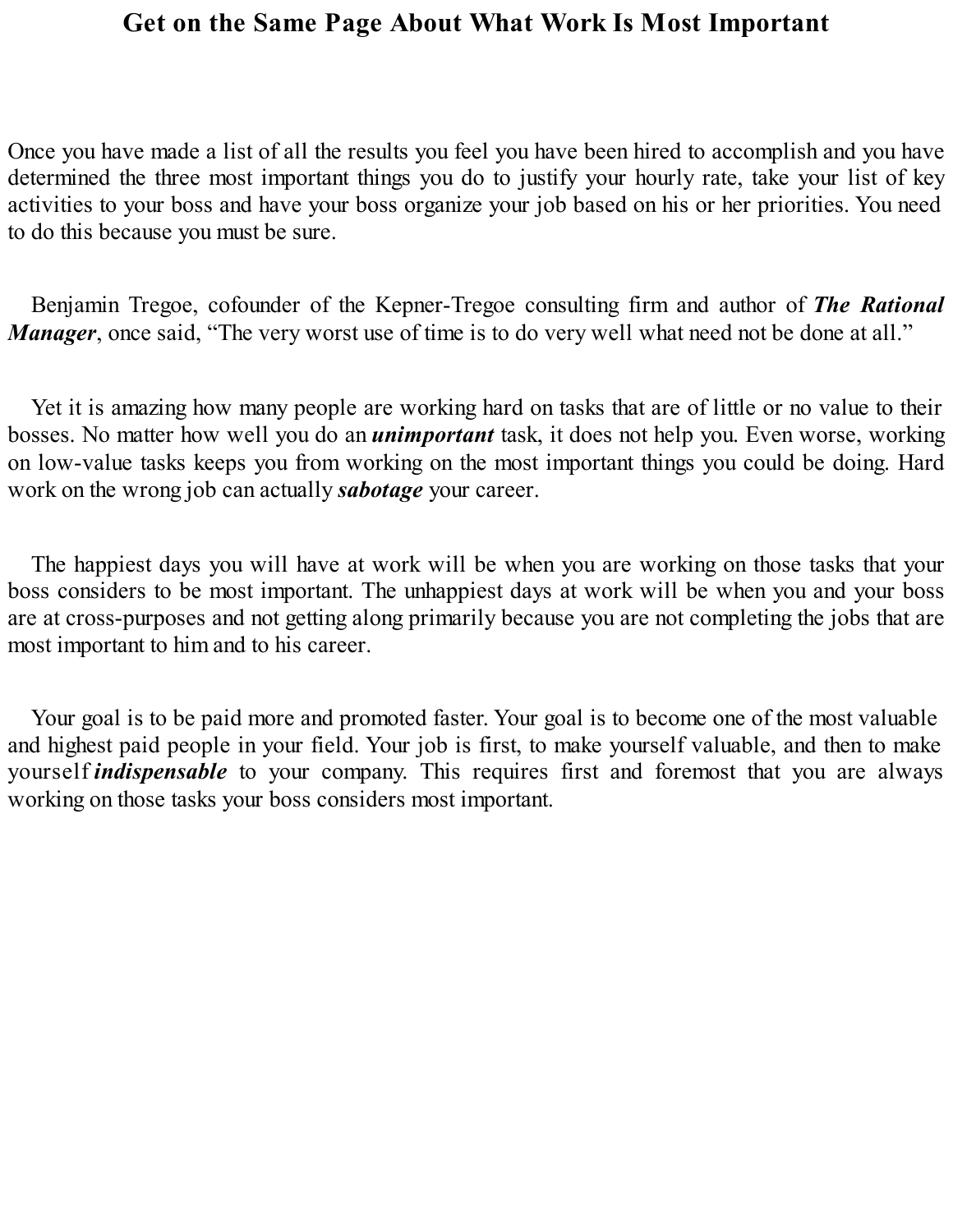## **Work All the Time You Work**

The key to doubling your productivity and output—and eventually your income—is to really *work* all the time you are at work. Simply put, when you work, *work*. Don't waste time. Don't delay. Don't chat with coworkers or sit around drinking coffee. Don't read the newspaper or surf the Internet. When you come into work in the morning, put your head down, and then work all day long.

The biggest time wasters in the world of work are other people who want to talk with you, distract you, delay you, and take up the time that you should be spending on high-value tasks. When a time waster approaches you and says, "Do you have a minute to talk?" you reply by saying, "Yes, but not now. Why don't we talk at lunchtime, or after work? In the meantime, I have to get this job finished. I have to get *back to work.*"

When you tell people that you are under the gun, that you have to get a task finished for your boss, they will usually leave you alone. If you do this often enough, they will develop the habit of leaving you alone and, instead, find someone else with whom to waste time.

Keep yourself motivated and focused by talking to yourself in a positive way. Your mantra from now on should be, "Back to work! Back to work! Back to work!"

Whenever you find yourself slowing down on a major task, begin repeating to yourself those magic words, "Back to work!"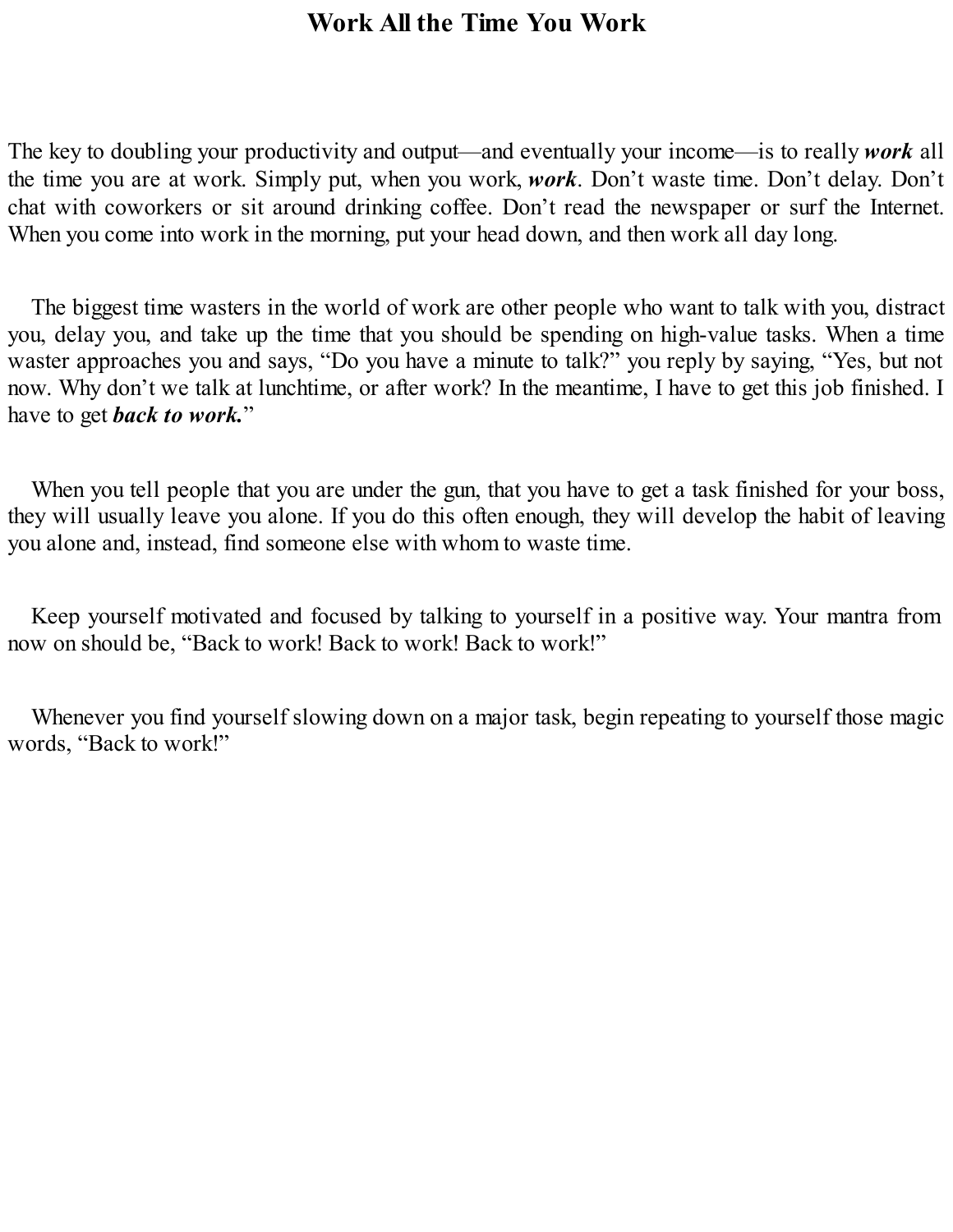## **Who Works Hardest? The Secret Survey**

Imagine that an outside company is going to do a study of all the people who work in your organization. They are going to give each person a list of all the employees and ask him to rate his fellow employees in terms of who works the hardest, the second hardest, and so on.

They are then going to give this list of people, organized from the hardest worker down to the laziest, to your superiors. This list is going to be used to determine who gets paid more and promoted faster than others.

Now, imagine that this survey is already being taken, but in secret. The fact is, in any organization, everyone knows who works harder than anyone else. Everyone knows who works less and who does not pull his weight. *Everyone knows*—it's not a secret at all*.*

Resolve today that, if a survey like this were to be taken, one year from today, you would "win" the contest. Resolve today that you are going to develop the reputation for being the hardest-working person in your business. This will do more to help you than almost anything else.

When you are surrounded by time-wasting people and situations, it takes tremendous selfdiscipline to work all the time you are at work. You must constantly fight against distractions and interruptions so you can get back to work.

## THE SUCCESS FORMULA

When I began my career working for a large company, I was the low man on the totem pole. Everyone had been there longer than me and was ahead of me in the company pecking order. Even though I was in my early thirties, I still had no idea how to play the game or what to do to get ahead in the cutthroat, corporate competition that existed.

Somewhat by accident, I stumbled onto the formula that made me successful. It was simple. Whenever my boss gave me something to do, I did it immediately. Like a dog chasing after a thrown stick, I would immediately throw myself at the task, complete it, and hurry back to my boss with the finished job.

Initially, he would smile and say something like, "I didn't really need it that quickly, but thank you for getting it done."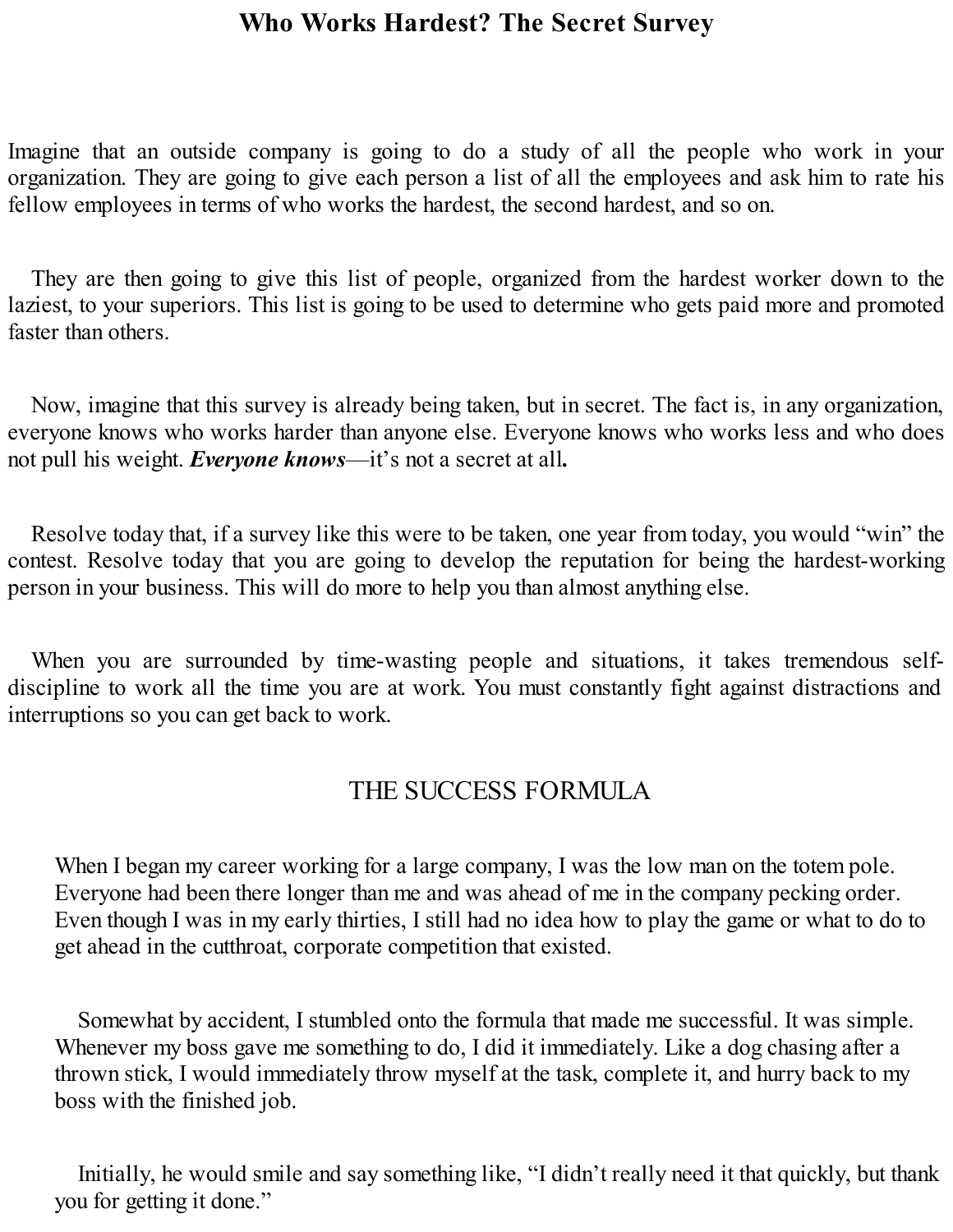#### ASK FOR MORE RESPONSIBILITY

When I was caught up with my work, instead of relaxing, I would go to my boss and say, "I'm all caught up. I want more work to do. I want more responsibility." These words became my mantra: "I want more responsibility."

Again my boss, who was preoccupied with an enormous number of projects, would say something like, "Okay, leave it with me; I'll think about what else I can give you to do."

Every day, like a broken record, I would go to my boss at the end of the day and say, "I'm all caught up; I would like more responsibility."

Bit by bit, he began to toss me "sticks." He would give me a little task to do to keep me busy. Whatever it was, I would go out immediately, complete the task, and bring him the results. I would then say, "I'm all caught up. I want more responsibility."

Within six months, he began to see me as the "go-to guy." Whenever he had something he needed done quickly, he passed by everyone else and gave it to me. He knew that whatever he asked me to do, I would do it quickly.

#### TIME IS OF THE ESSENCE

Once, my boss asked me to fly to Reno to begin development work on a property that the company was purchasing. He told me I could go sometime in the next couple of weeks. Instead, I left the next morning. I went straight to the lawyer who was handling the transaction and then to the engineer who was in charge of the development work. I immediately sensed that something was seriously wrong with this land purchase. I didn't know what it was, but I went from person to person, asking questions and gathering information.

By the end of the day, just a few hours before this \$2 million transaction was set to close and the money would change hands forever, I found that we were about to be sold a piece of land that had no water and was therefore *undevelopable*. Because of complex laws and limited riparian rights (i.e., water rights), the property was a worthless piece of ground that could not be developed within the next hundred years. If we had proceeded with the purchase, we would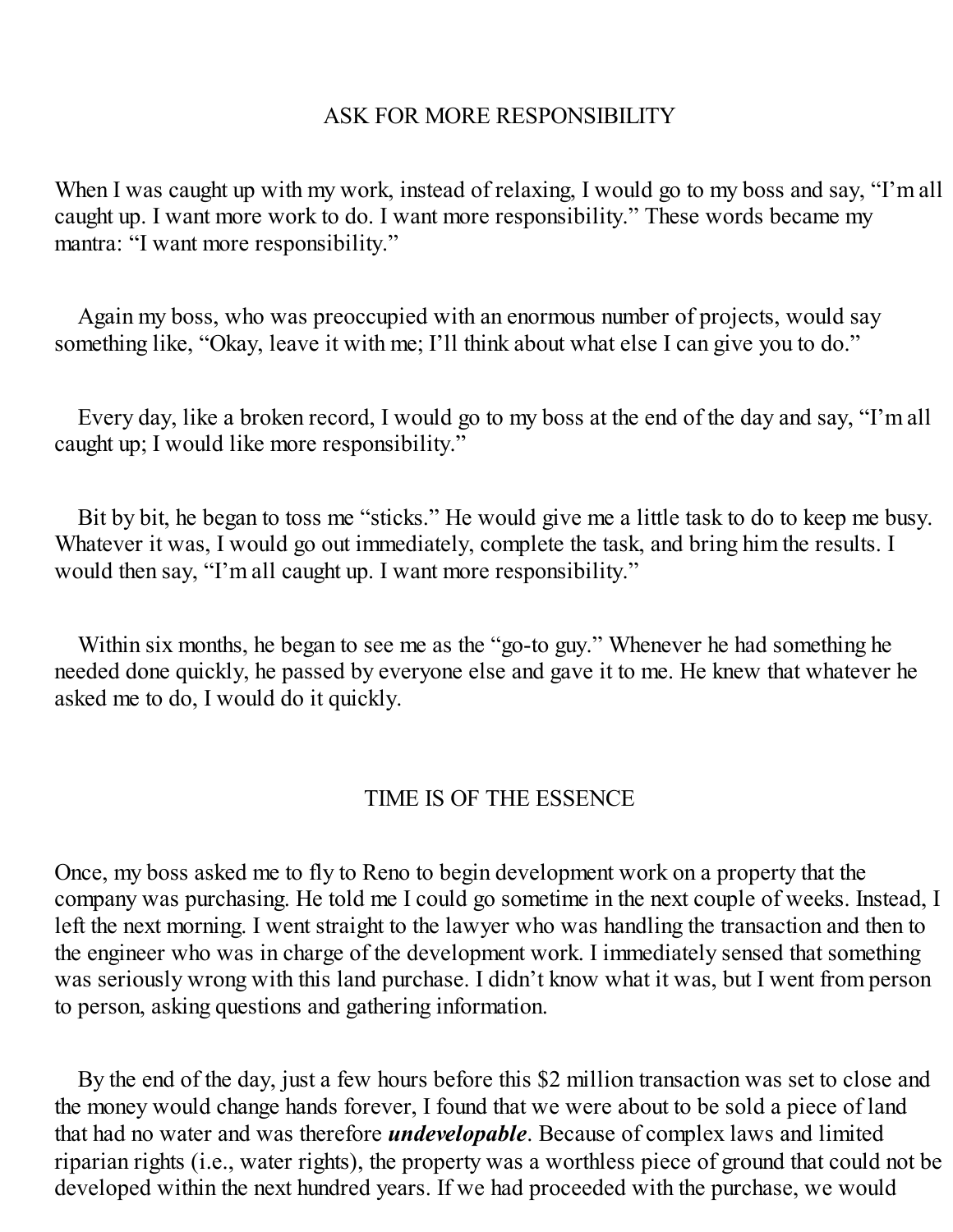I immediately stopped the transaction, demanded that the lawyer cut me a certified check for the \$250,000 deposit that was in his trust account, and flew home to my boss to tell him the story. As you can imagine, my boss was very happy with what I had done.

## THE BIG PAYOFF

From that day forward, I received more and more responsibilities. Within another year, I was running three divisions of the company and had a staff of forty-two people in three cities. I later learned that my boss paid me more money than anyone else who had ever worked for him, and he did so all on the basis of results and profitability.

This is why whenever people ask me how to succeed in business by *really* trying, I give them the same advice: Whatever your boss gives you to do, do it quickly and well. Then, go and ask for more responsibility. And when you get it, do the job quickly and well until you get a reputation for being the person who does things fast. This will help you advance in your career more than any other reputation you could develop.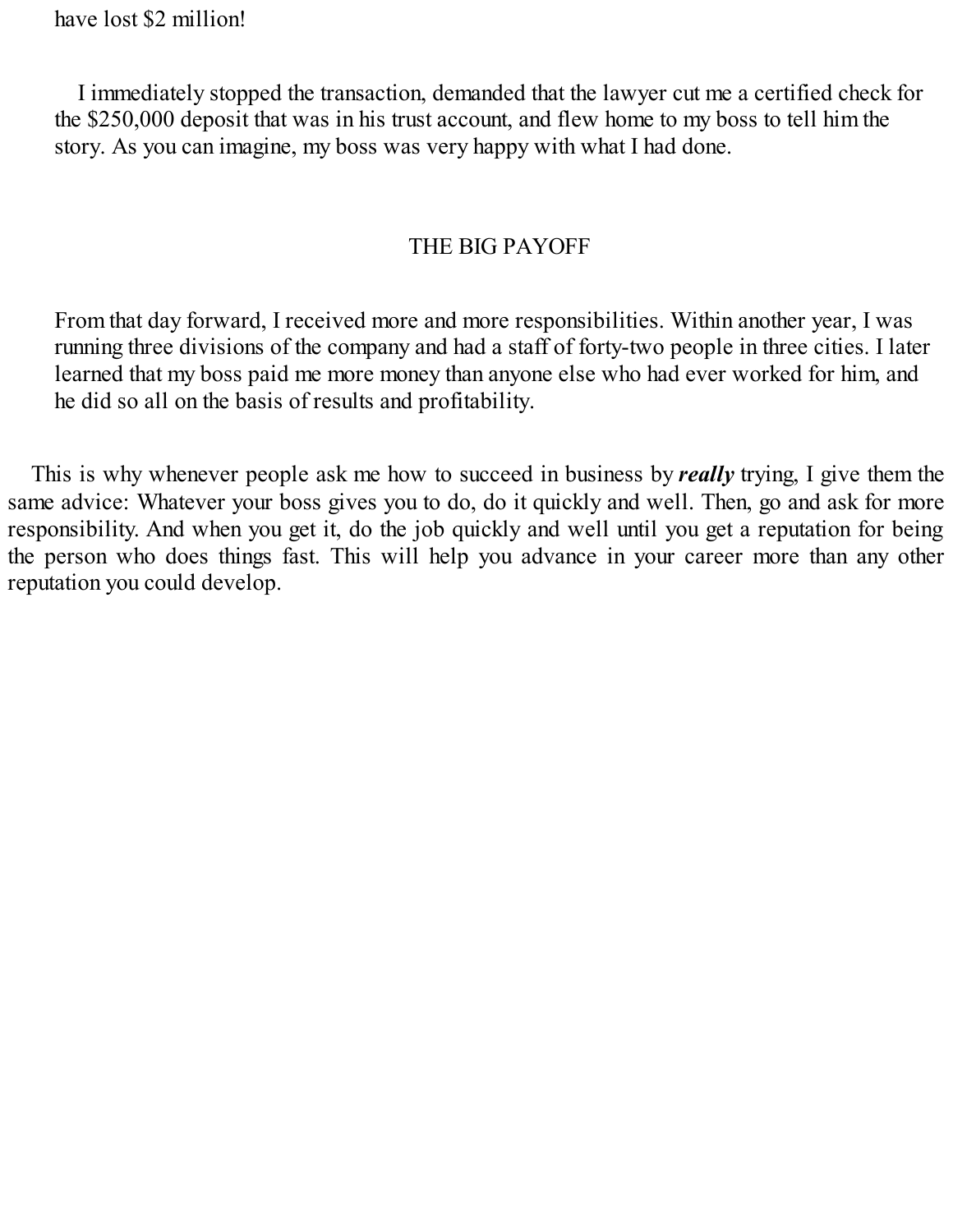## **Pay the Price**

Here is a simple three-part formula for success at work: Come in a little *earlier*, work a little *harder*, and stay a little *later*. This will move you so far ahead of your competitors that they will never catch up.

Come into work one hour earlier, before anyone else arrives. Use that time to plan and organize your day and get started on your most important tasks. Make sure that whatever time your boss comes to work, you are always there working before he arrives.

Second, work a little harder. Don't waste time. Don't chat with coworkers. Work through lunchtime so that you can get on top—and stay on top—of your main tasks and responsibilities.

Third, work one hour later than your coworkers. If they leave at five o'clock, you leave at six. Use that extra time to complete your important tasks and get yourself organized for the following day.

When you come in one hour earlier, work through lunch, and work one hour later, you add *three* full productive hours to your day. Because there are no interruptions when you work during these time periods, you will actually accomplish two or three times as much as you would during your other work hours, when you are constantly interrupted by other people and telephone calls.

In fact, you can double or even triple your productivity, performance, and output by simply adding these three hours to your workday. The best news is that by coming in earlier and leaving later, you don't lose anything. You merely avoid the traffic tie-ups and slow-downs that most people suffer through on their ways to and from work.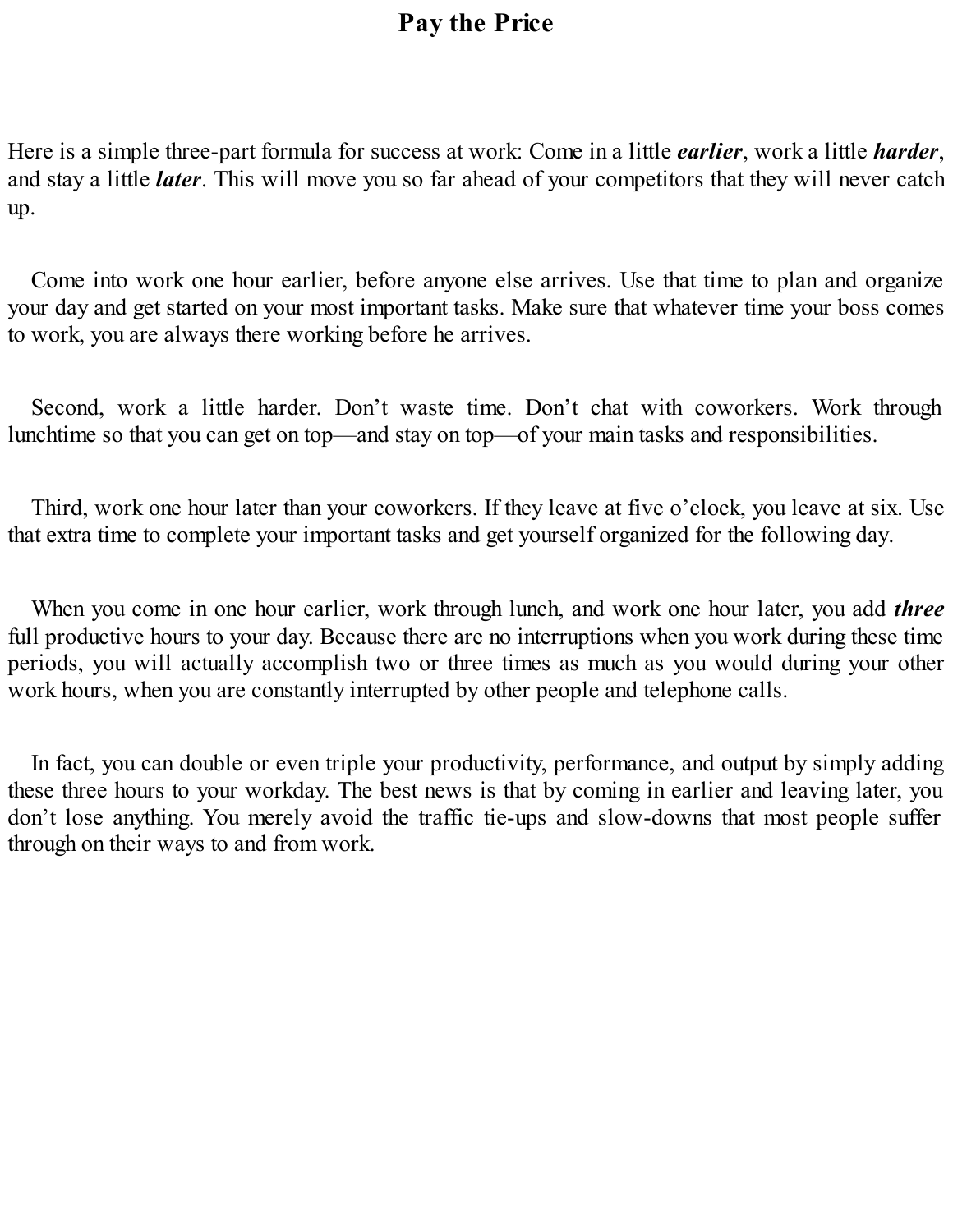## **The Forty Plus Formula**

To succeed faster at work, use the "Forty Plus Formula." This formula says that you can tell where you are going to be five years from now by looking at the number of hours that you put in today *in excess of* forty hours each week.

If all you do is put in the regular forty hours that everyone else puts in, all you will do is survive. Your annual increases will be 3 or 4 percent. You will have a "job," but your income increases will go up at the same rate as everyone else.

It is when you put in *more than forty hours* that you give yourself an advantage over most of the other people in your company—and your business. Make it a *habit* to do more than what you are paid for. Discipline yourself to put in more than you take out. Every hour that you work over forty hours a week is an investment in your future success.

The highest paid people in America, in every field, work fifty to sixty hours per week. The average self-made millionaire works fifty-nine hours per week. This is equal to five twelve-hour days or six ten-hour days. Most successful people, at the beginning of their careers, worked six days a week sometimes seven. Moreover, they *worked* all the time they were at work. They didn't waste time. They realized that in order to reap a great harvest later in their career, they had to sow a lot of seeds in the springtime of their career.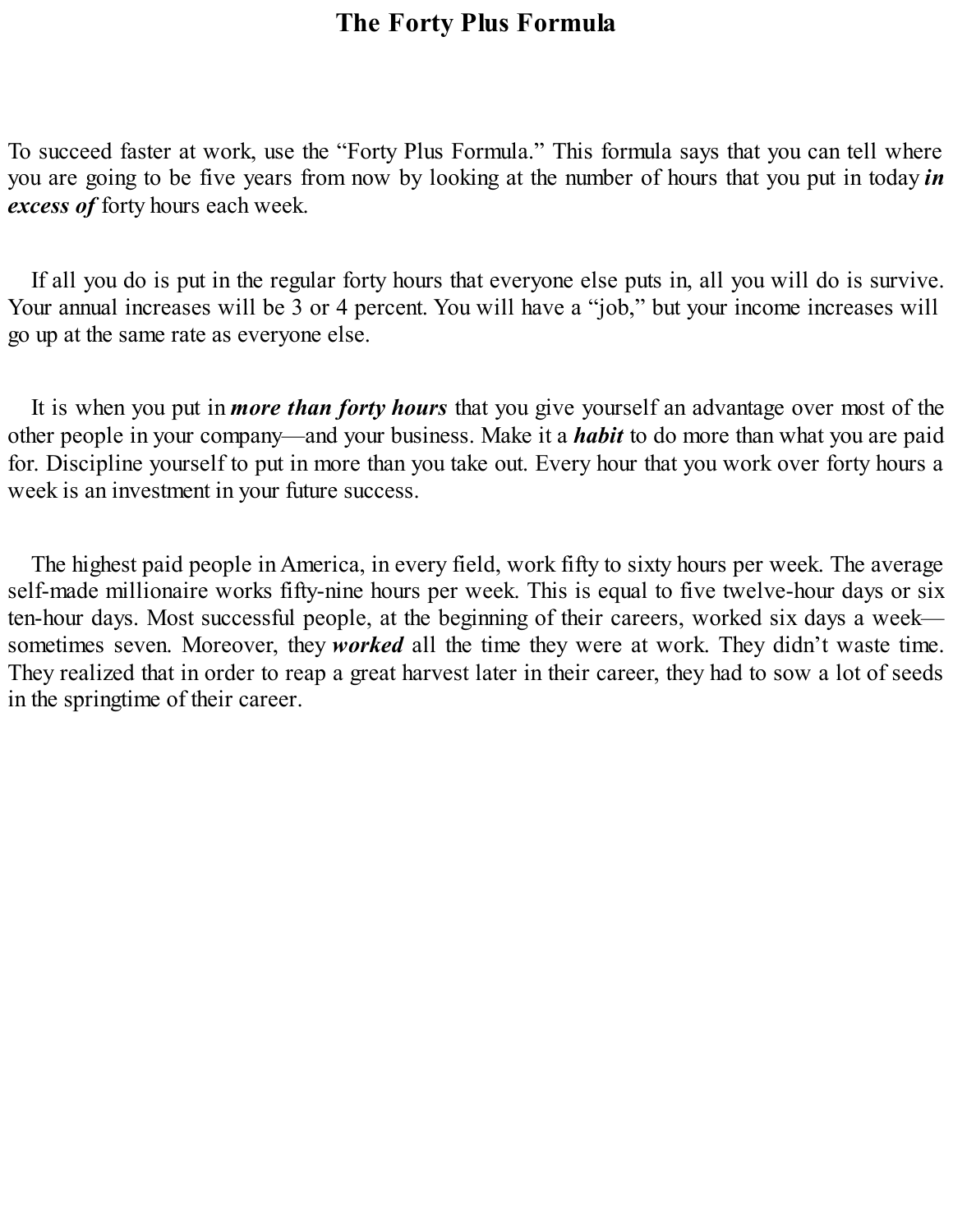### **Look the Part: Dress for Success**

Finally, you need to discipline yourself to look the part. Remember, "birds of a feather flock together." When it comes to presentation, this means that people like to promote others who look like them. Your bosses are very sensitive to the appearance of their staff. They like to promote people who they are proud to introduce to their friends and colleagues. Be sure that you dress and groom in such a way that your boss would be proud to take you out for lunch and introduce you to others as a representative of his or her company.

Each morning before you go to work, look in the mirror and ask yourself, "Do I look like one of the top people in my field?" If you don't, go back and change—and keep changing until you look like one of the top people in your business.

Learn how to *dress for success*. Read books and articles, or ask others for advice. Look at the most successful people in your business and dress the way they do. Dress for the job *two* levels above your current job. Remember that fully 95 percent of the first impression you make on other people will be determined by your dress and grooming. Make sure that first impression—and then the second and third impressions—are consistent with the message you want to send.

Many people work their entire lives without realizing that by putting forward a little extra effort, working a little harder, and focusing on higher-value tasks, they could become one of the most valuable people in their organizations. When you discipline yourself to continually increase the value of your contribution to your company, you will put your career on the fast track and virtually guarantee yourself a wonderful future.

In the next chapter, you will learn that your work behaviors naturally determine your ascension to leadership, and you will see how self-discipline is essential to fulfilling your potential as a leader.

### *Action Exercises:*

1. Make a decision today that you are going to become one of the top 20 percent of people in your company—and your industry. What should you or could you do differently?

2. Make a list of everything you do in your job and then identify the three tasks that contribute the greatest value to your work and company.

3. Set a new work schedule for yourself and begin to start earlier, work harder, and stay later until it becomes a habit.

4. Identify the most important results you are expected to achieve in your job, and then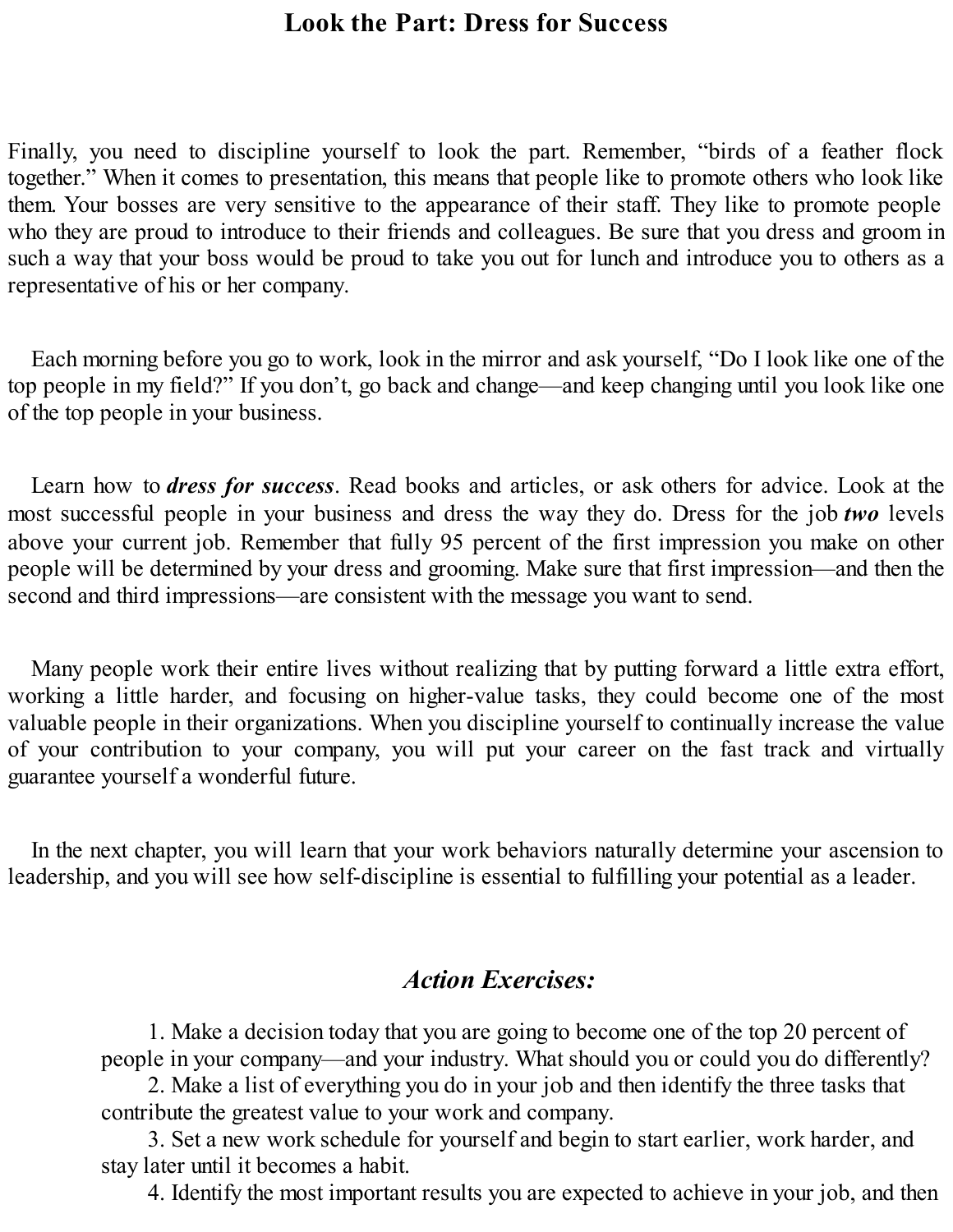work on those results all day long.

5. Determine the person who is the best dressed and groomed in your company, and then resolve to use him/her as a role model for your own appearance.

6. Decide today that, from now on, you are going to actually work all the time you are at work and that you are going to develop the reputation for being the hardest working person in your company.

7. Develop a sense of urgency. Resolve to move fast when you are given a job or opportunity. This can change your life.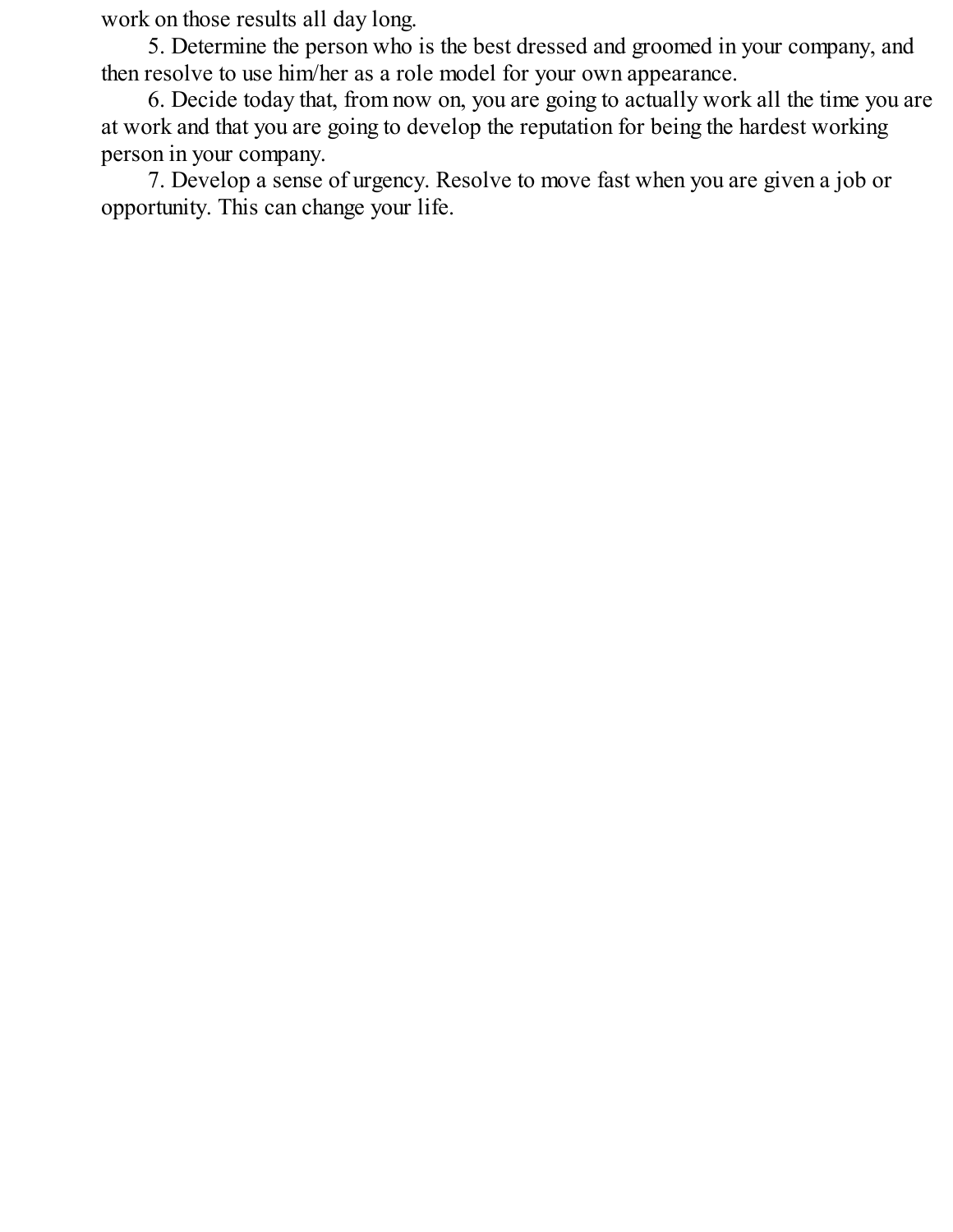# *Chapter 9*

## **Self-Discipline and Leadership**

*"Nothing is more harmful to the service than the neglect of discipline; for it is discipline more than numbers that gives one army superiority over another."*

*—GEORGE WASHINGTON*

Leadership and self-discipline go hand in hand. It is not possible to imagine an effective leader who lacks self-discipline, willpower, self-control, and self-mastery. The overarching characteristic of a leader is that he is in complete control of himself and of every situation.

There has seldom been a time in history when leaders were so needed and so much in demand as today. We need leaders at every level of society, both in the profit and nonprofit sectors. We need leaders in our families, businesses, places of worship, community organizations, and, especially, politics. We need men and women who take their responsibilities seriously and are willing to step forward to take command of the situation.

Fortunately, leadership is *learnable.* Leaders are developed—usually self-developed—over time through hard work, experience, and training. As Peter Drucker once said, "There may be natural-born leaders, but there are so few of them, that they make no difference in the great scheme of things."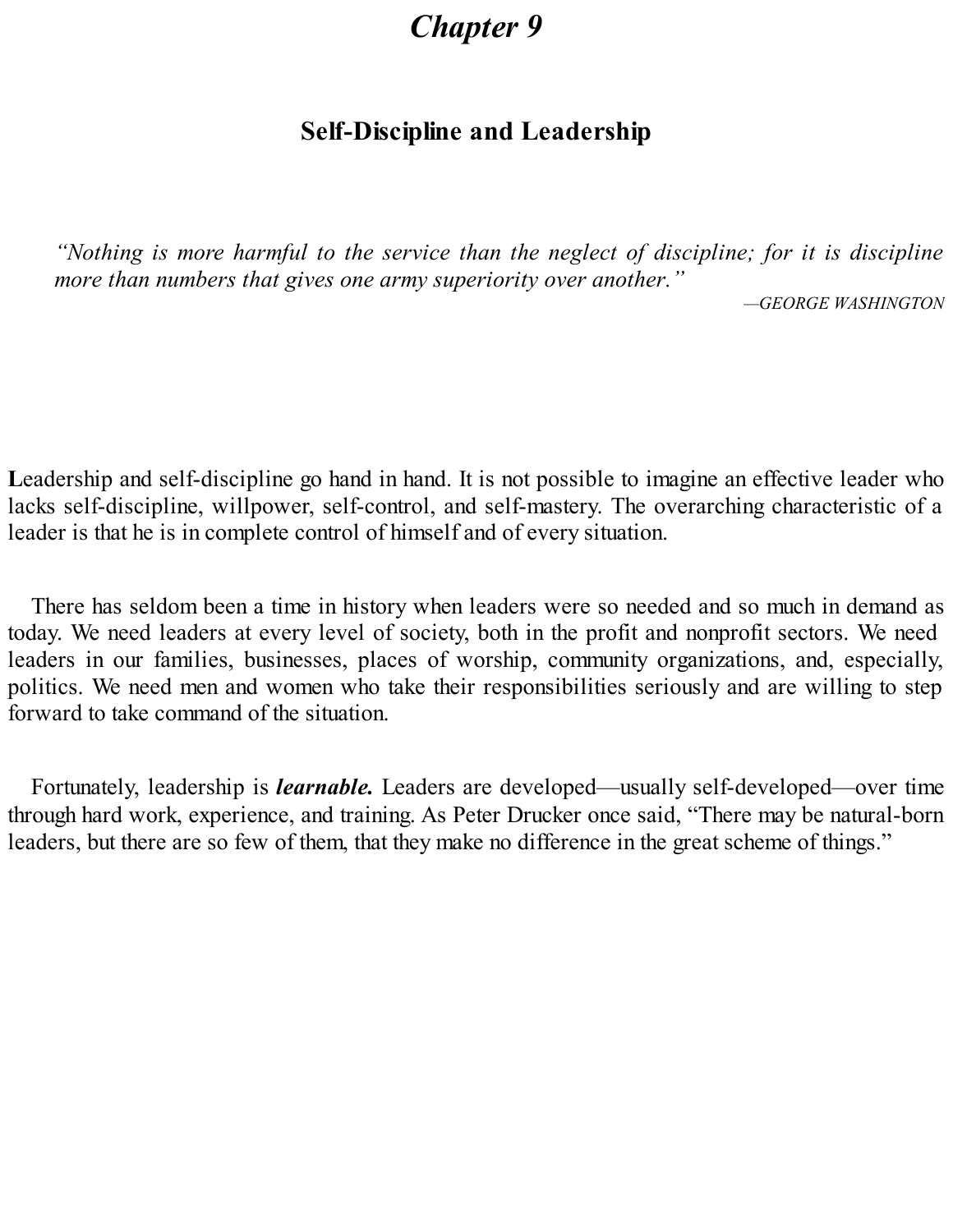## **Four Stages of Development**

In your career in business, you progress through four levels of activity and attainment. First, you start off as an *employee,* with limited knowledge and experience. Then, as you grow, learn, and develop the ability to get results, you evolve upward and become a *supervisor,* with responsibility for the performance and results of other people.

As you continue to move up the scale of supervision, improving your ability to get things done through others from directly overseeing the work of employees, you become a *manager*, someone who assigns work to people with demonstrated competence in certain areas. Managers have a larger view, and this comes with greater responsibilities.

As you move up the scale of management, becoming more knowledgeable and effective and getting more and better results from more and different people, you reach the highest level, that of a *leader.* At this stage, you are responsible for determining *what* is to be done rather than *how* it is to be done.

It is said that "some leaders are made, some are born, and some people have leadership thrust upon them." Leaders emerge or are promoted to deal with a situation requiring leadership ability. In its simplest terms, the role of the leader is to "take responsibility for results."

The primary reason that people are promoted into increasingly higher levels of leadership is that they demonstrate the ability to get the required results at each level. The ongoing question of the leader is always, "What results are expected of me?" Clarity is essential.

The main reason that some people are not promoted into greater leadership position—or perhaps they are even fired—is because of "failure to execute." They do not do the most important jobs expected of them, nor do they get the results demanded of them.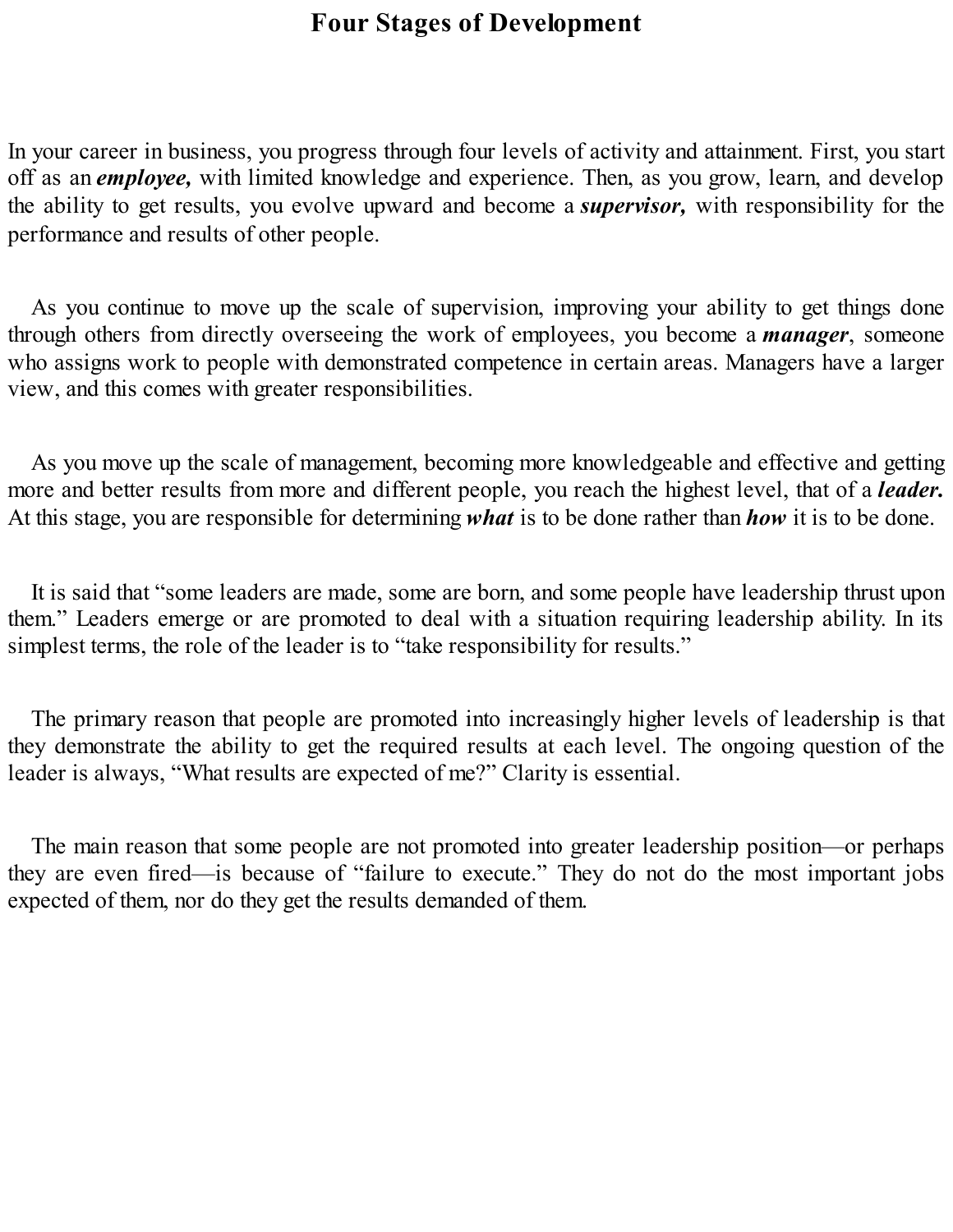## **Leaders Have Vision**

The first quality of leadership, based on 3,300 studies of leaders done by James MacPherson, is the quality of *vision* . Leaders have vision. They have the ability to project forward into the future and develop a clear picture of where they want their organizations to go. They then have the ability to share this vision with others and gain others' commitment to make this vision a reality.

You become a leader when you accept responsibility for results. You become a leader when you begin to think, act, and talk like a leader. You become a leader when you develop a *vision* for yourself and for your company, your life, or your area of responsibility.

There are hundreds of books written about leadership and the importance of vision. Yet they can be boiled down to a single principle. A military leader has a vision of *victory* , from which he never deviates. A business leader has a vision of *success* for the business based on excellent performance, to which he or she is completely committed.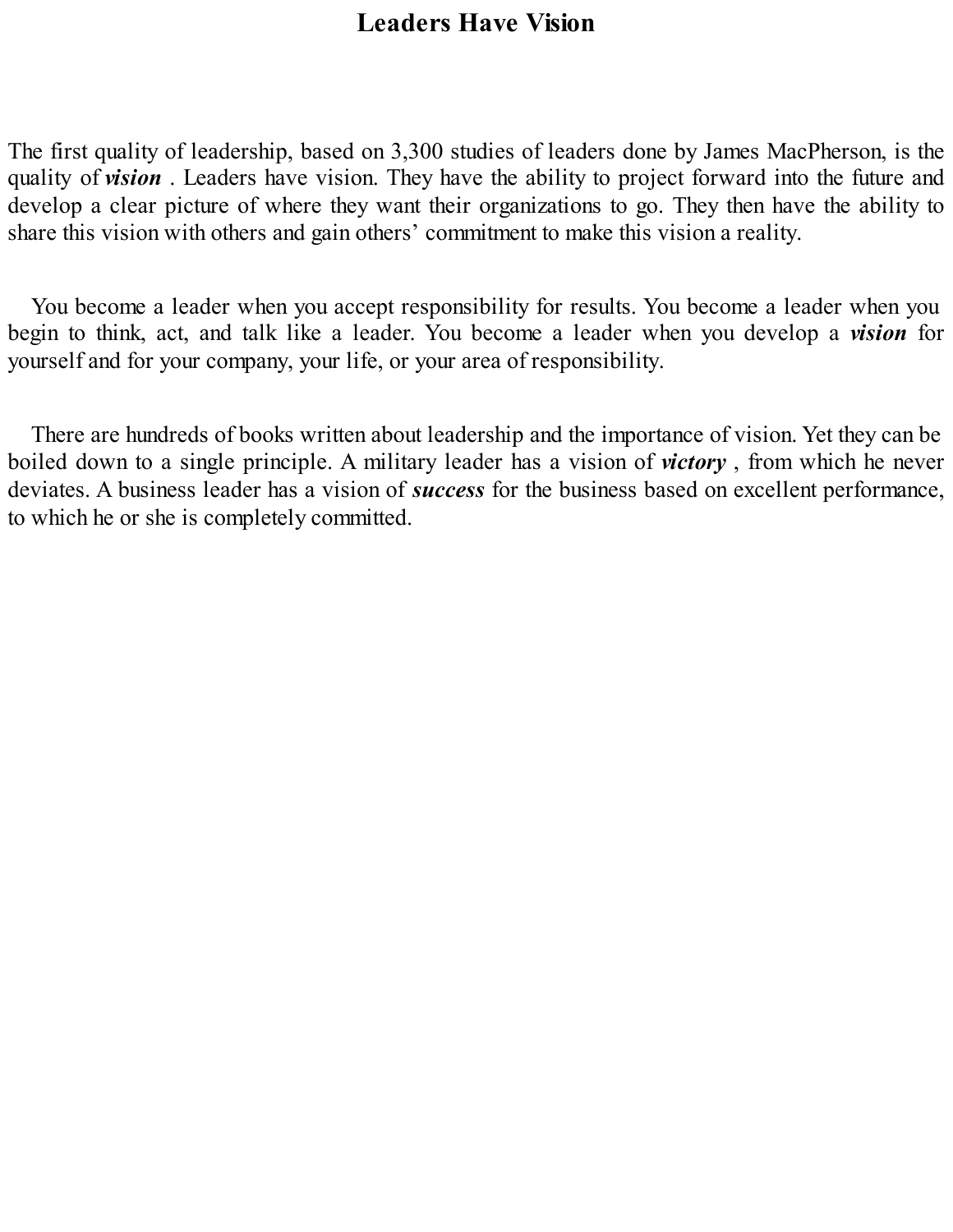## **A Leader Is a Standard Bearer**

The leader sets the standard for the organization. It is not possible for anyone in the organization to have a clearer vision or to aspire to a higher standard of excellence than the leader. For this reason, the leader is the role model, the one who sets the tone and the morale for everyone in the organization. The personality and influence of the leader affect everyone below him in the company, organization, or department.

You cannot *raise* morale in a business; it filters down from the top, from the leader. The behavior of the leader influences and affects the behavior of everyone else. If the leader is positive, confident, and upbeat, everyone in the organization will be influenced by this behavior and will be more positive, confident, and upbeat as well.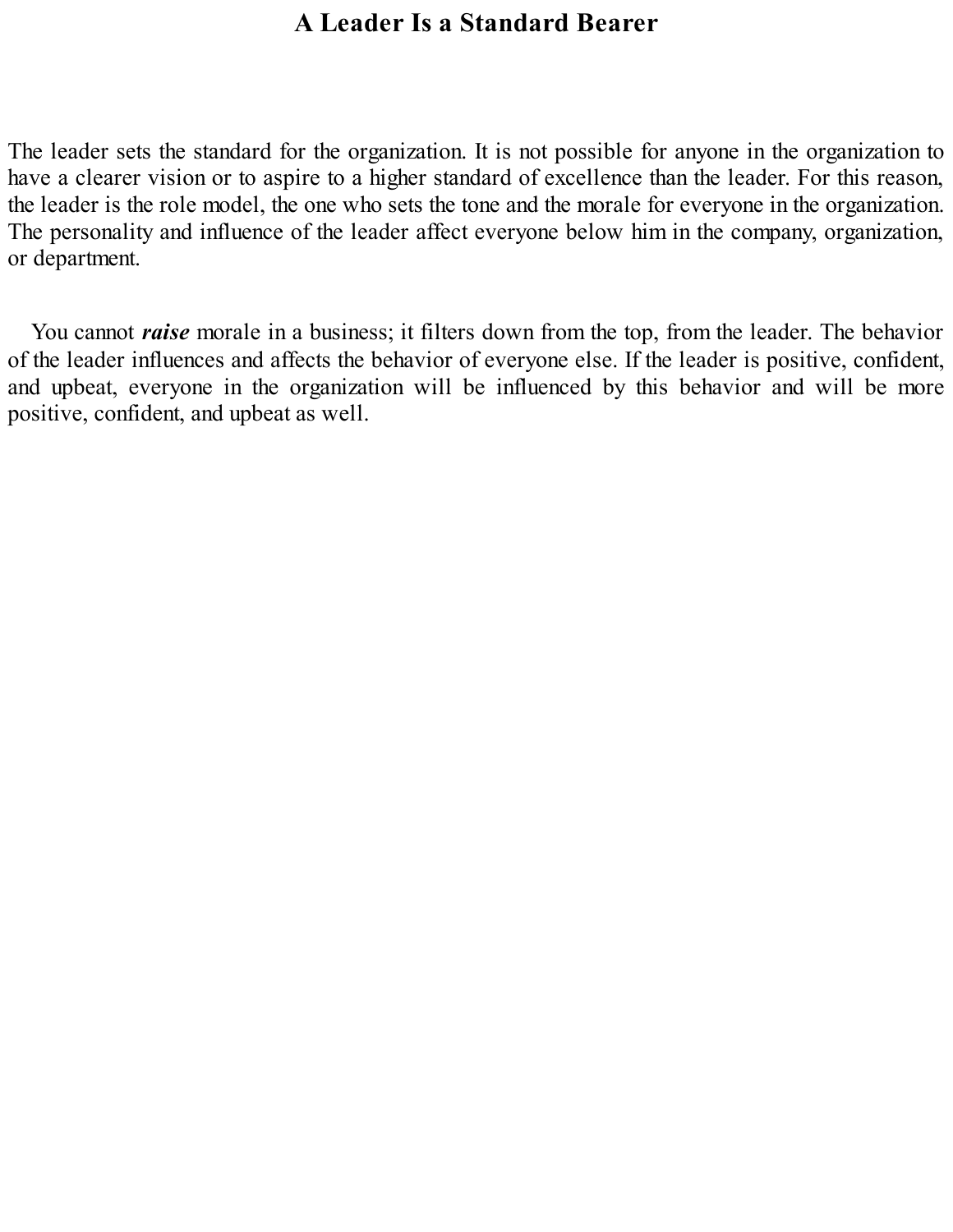## **Walk the Talk**

When you become a leader, you must discipline yourself to be "leaderlike." You must walk, talk, and act the part of a leader. You become a different person with different responsibilities.

When you are working your way up, you are a part of the staff or the sales team. When you become a manager, you are part of management. This means that when you are part of the staff, your orientation is upward and sideways, but when you become a leader, your orientation is downward, toward all the people for whom you are responsible.

Perhaps the most important behavior of a leader is for you to discipline yourself to be a *role model*. Imagine that everyone is watching you and patterning everything they do and say based on your behavior.

When you become a leader you no longer have the luxury to "let it all hang out." From the time you are promoted into leadership, you have a special responsibility to discipline and control your words and behaviors in such a way so that you bring about the best possible results for your organization and for other people.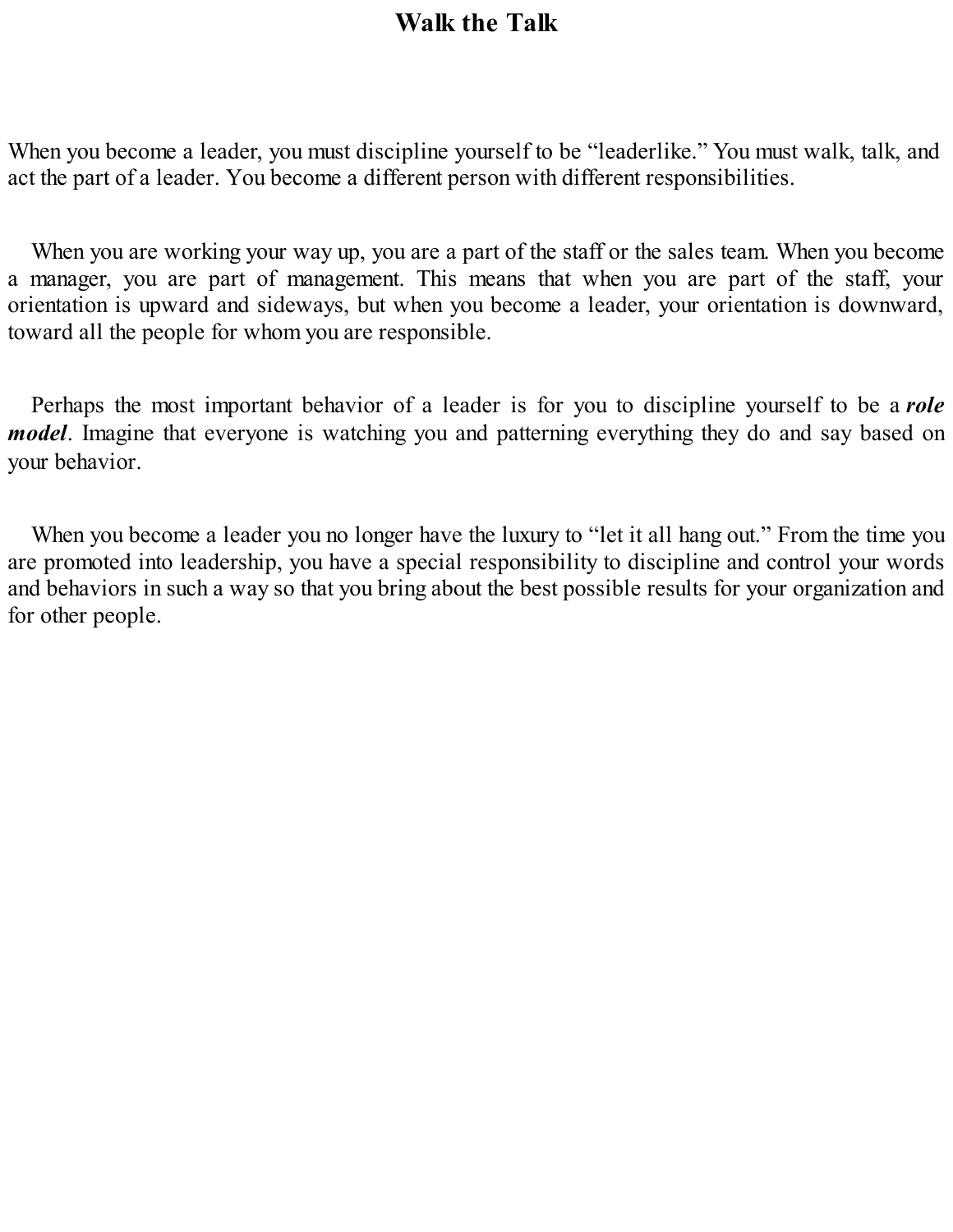## **Set the Standards**

The leader sets the standards for the organization's behavior, quality of work, personal organization, time management, and appearance. In excellent organizations, the leader is the person who everyone looks up to and wants to emulate.

In most cases, the leader works harder than others in the company. The leader appears to be more committed, determined, courageous, visionary, and persistent than anyone else. The leader sets a tone that everyone wants to emulate.

The leader also sets the standard for how people are treated in the organization. When the leader treats people with courtesy, consideration, and concern, it quickly becomes known that these are the standards to which others must adhere.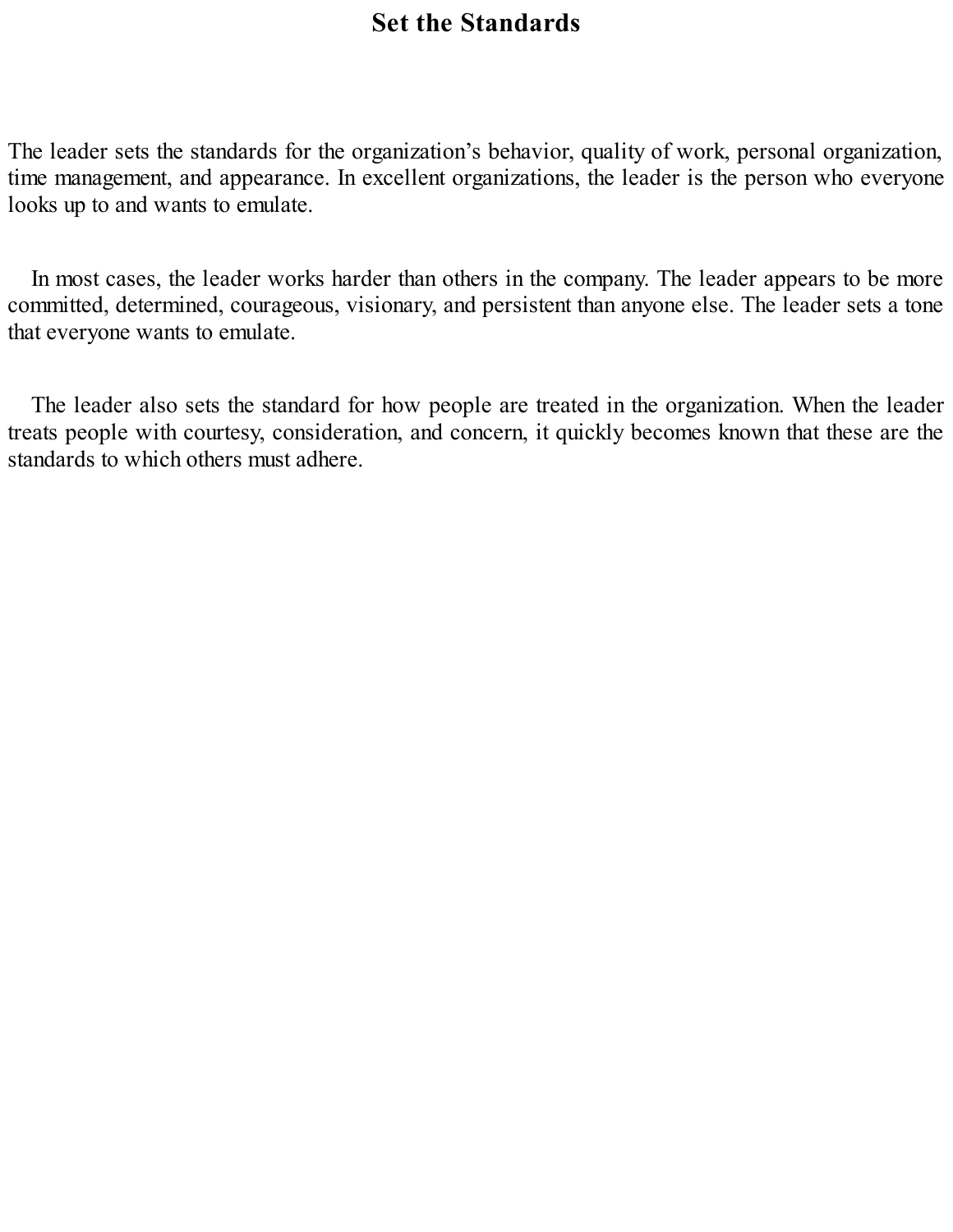## **Set Values and Principles**

In addition to a clear vision for the organization, the leader must have a set of values and organizing principles that guide behavior and decision making. Everyone must know what the leader and the company stand for and believe in. The job of the leader, then, is to articulate this vision of excellent performance within the constraints of high ethical standards at all times. He or she must walk the talk and live the values and behaviors he or she teaches.

The very best standard for a leader is the Golden Rule: "Do unto others as you would have them do unto you."

For example, when Jack Welch was the president of General Electric, he encouraged managers to treat each employee as if that employee might be promoted over his head sometime in the future and he might find himself working under the person who is now working below him. This way of thinking ensured that managers treated their staff with a high degree of respect and courtesy.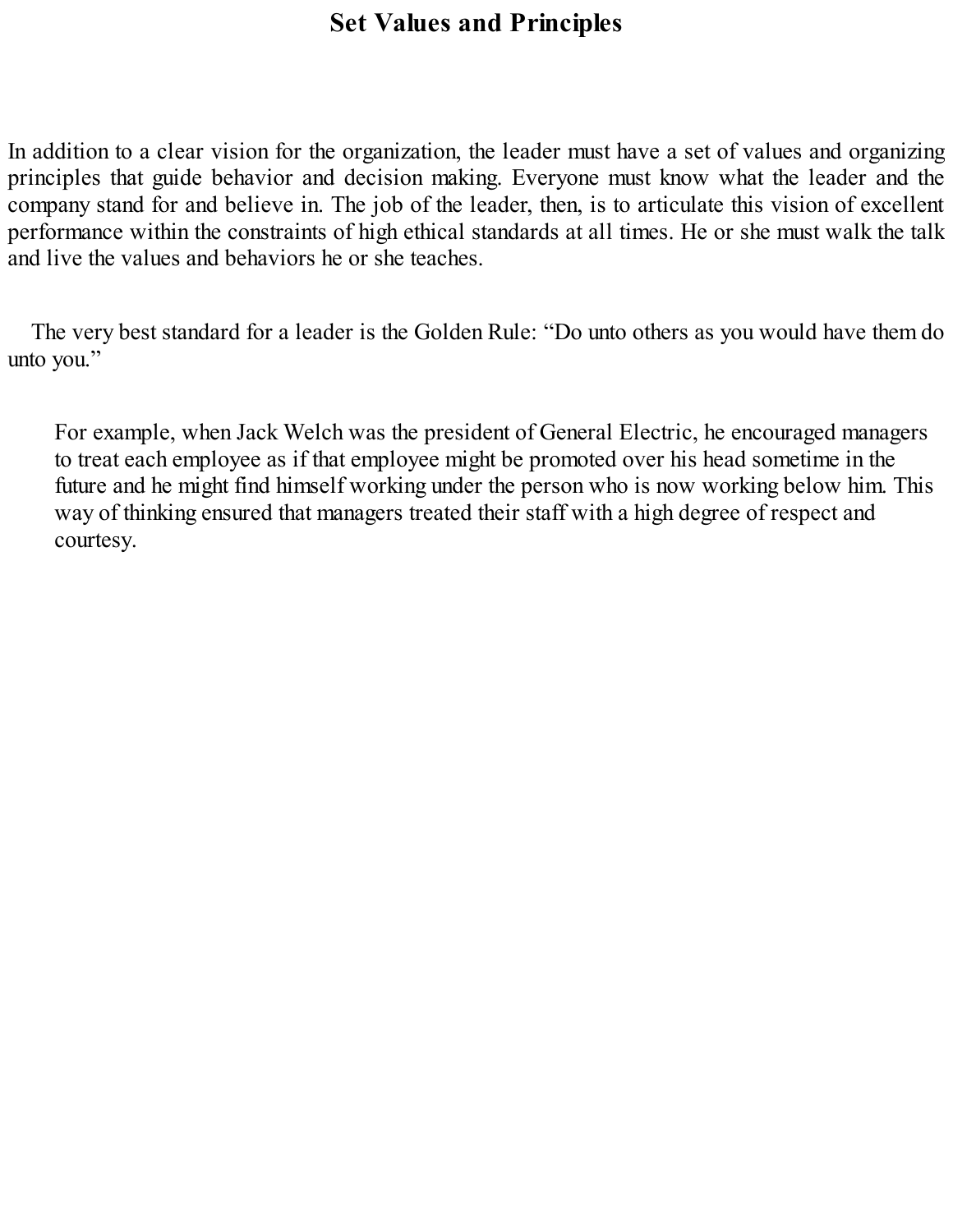## **Seven Principles of Leadership**

To be an effective leader, there are seven principles you must incorporate into your leadership behavior and activities.

1 . *Clarity:* This is perhaps your most important responsibility. You must be absolutely clear about who you are and what you stand for. You must be absolutely clear about your vision and where you want to lead your people. You must be absolutely clear about the goals and objectives of the organization and how they are to be obtained.

Especially, you must be absolutely clear about the values, mission, and purpose of the organization and what it stands for. Everyone around you and below you must know exactly why they are doing what they do and what their company has been formed to accomplish.

2. *Competence:* As the leader, you must set a standard of excellent performance for the organization as well as for every person and function in the company. Your goal must be for your company to be as good as, or better than, your very best competitor. You must be continually seeking ways to improve the quality of your products and services to your customers.

3. *Commitment*: The leader is absolutely committed to the success of the organization and believes completely that this organization is the best in the business or will be the best in the future. This passionate commitment to the organization—and to success and achievement motivates and inspires people to do their best work and put their whole hearts into their jobs.

4. *Constraints:* The job of the leader is to identify the constraints or limiting factors that set the speed at which the company achieves its most important goals of revenue and profitability. The leader then allocates people and resources to alleviate those constraints and remove the obstacles so it can perform as one of the best in the industry.

5. *Creativity*: The leader is open to new ideas of all kinds and from all sources. The leader is continually encouraging people to find faster, better, cheaper, and easier ways to produce excellent products and services and to take better care of customers.

6 . *Continuous Learning:* The leader is personally committed to reading, listening, and upgrading his or her personal knowledge and skills as an executive. The leader should attend additional seminars and courses to improve his or her skills and abilities.

At the same time, the leader encourages everyone in the organization to learn and grow as a normal and natural part of business life. The leader provides time and resources for training and development. The leader knows that the best companies have the best-trained people. The second-best companies have the second-best trained people. And the third-best companies have the least-trained people—and are on their way out of business.

7. *Consistency:* The leader has the self-discipline to be consistent, dependable, reliable, calm, and predictable in all situations. One of the great comforts of business life is for an employee to know that the leader is completely consistent and reliable. An effective leader does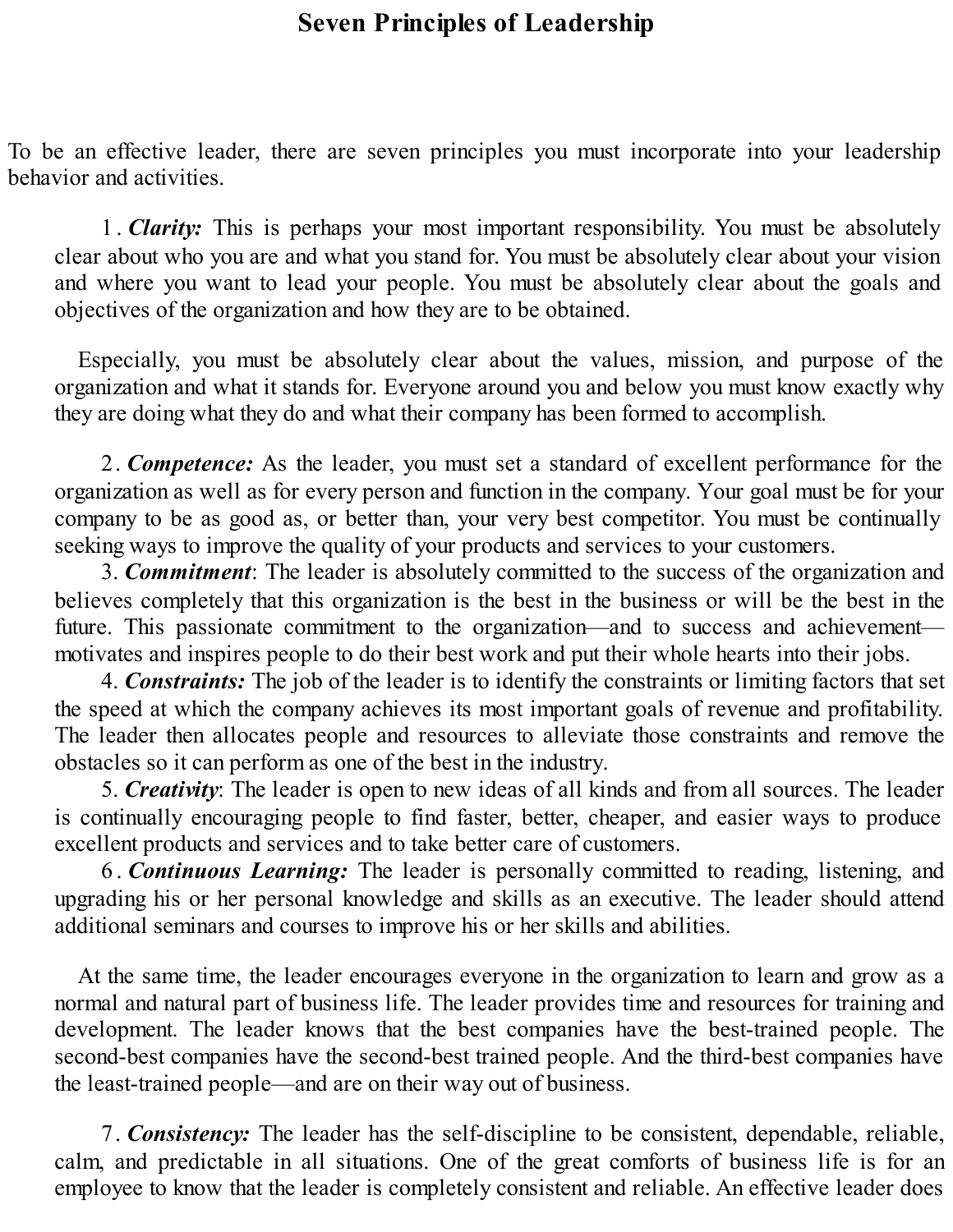not change from day to day. The leader is not "blown in the wind" by each new situation, problem, or emergency that arises. Instead, the leader is calm, positive, and confident especially under pressure.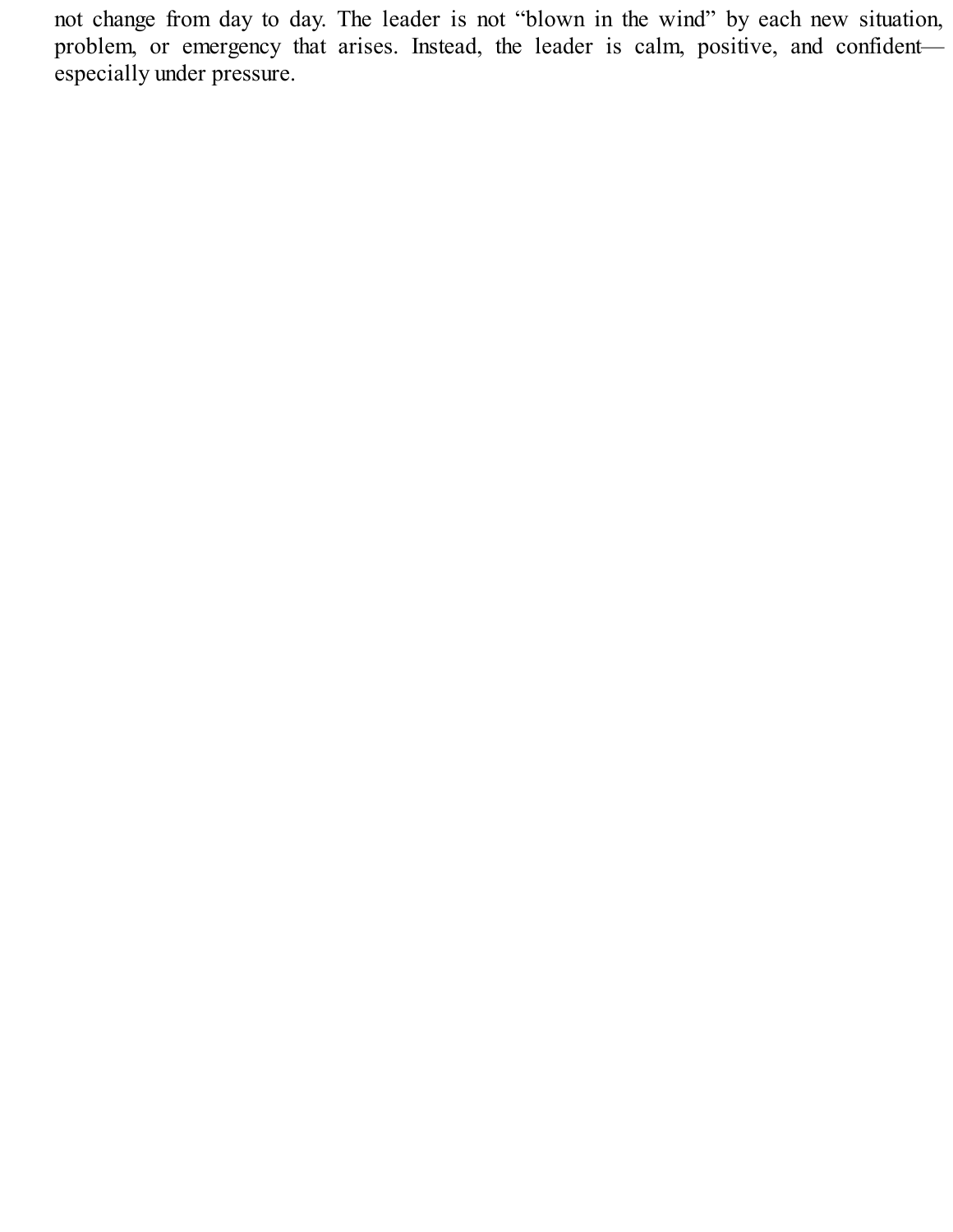## **The Inevitable Crisis**

The only thing that is inevitable in the life of the leader is the *crisis*. When you rise to a position of leadership, you will experience crises repeatedly—crises that are unpredictable, unbidden, and often capable of seriously damaging the organization.

It is in the crisis that the leader demonstrates his competence. In times of crisis, the leader becomes calm, cool, objective, and completely in control. The leader asks questions and gathers information. The leader assesses the situation accurately and makes whatever decisions are necessary to minimize the damage or cut the losses.

Great leaders discipline themselves to keep their fears and misgivings *private*. They do not share their concerns with their staffs, knowing that this can cause confusion and loss of morale. Instead, the leader asks a lot of questions, probes deeply into situations so that he or she understands them thoroughly, and keeps his or her feelings private.

As far as the members of the organization are concerned, the leader is always calm, positive, relaxed, and in complete control—no matter what is happening.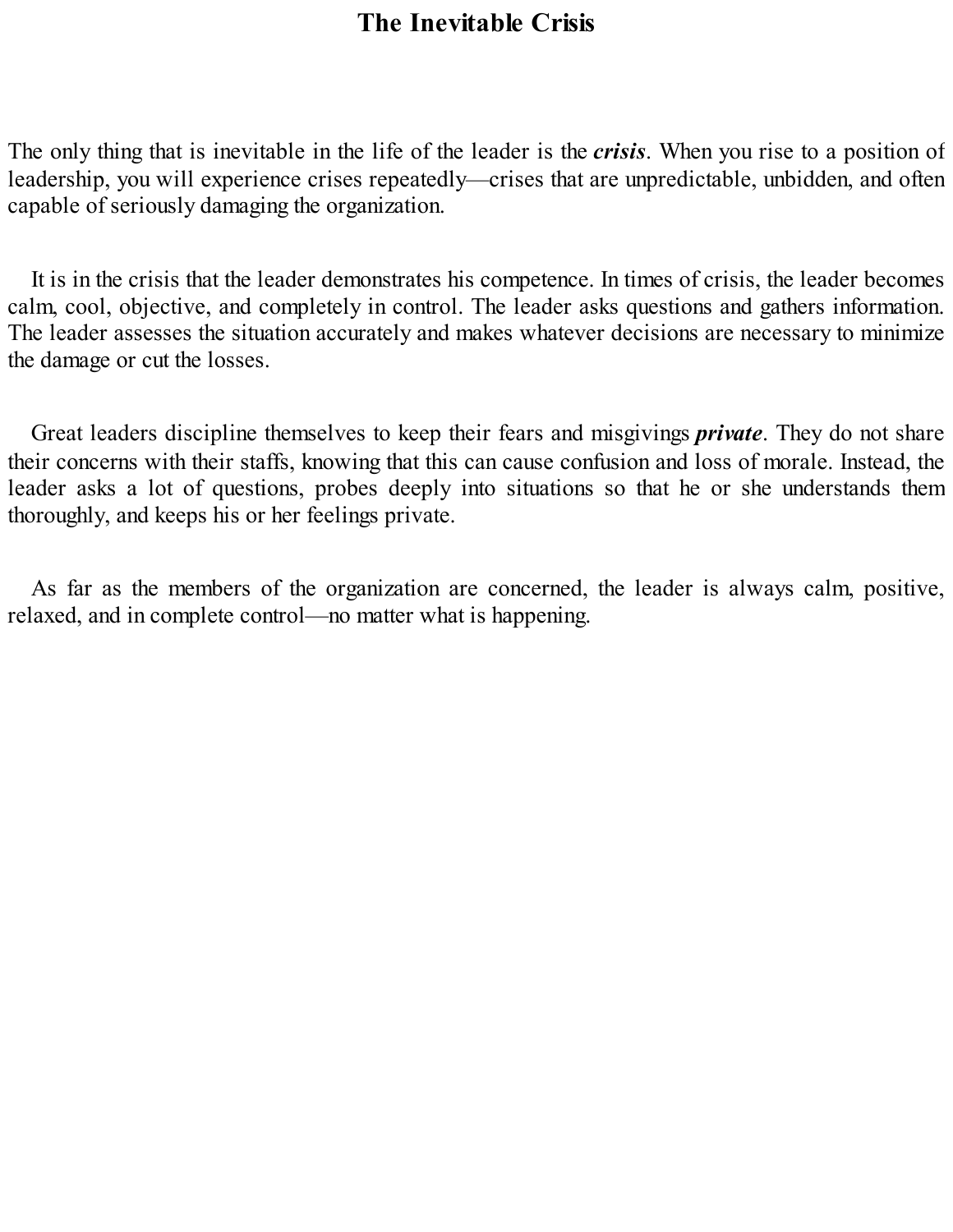## **Self-Control and Leadership**

There is a direct relationship between your ability to discipline yourself and your behaviors and your readiness to lead. It is only when you prove to others that you are in complete control of yourself that they develop the confidence to put you in a leadership position—and keep you there.

The leader realizes that everything he says to or about another person is magnified. The leader therefore praises and encourages people, both in their presence and when they are not around. He never says anything negative that could be misinterpreted or that could demotivate or offend another person. If he has problems with someone, he addresses him privately, out of sight and earshot of anyone else.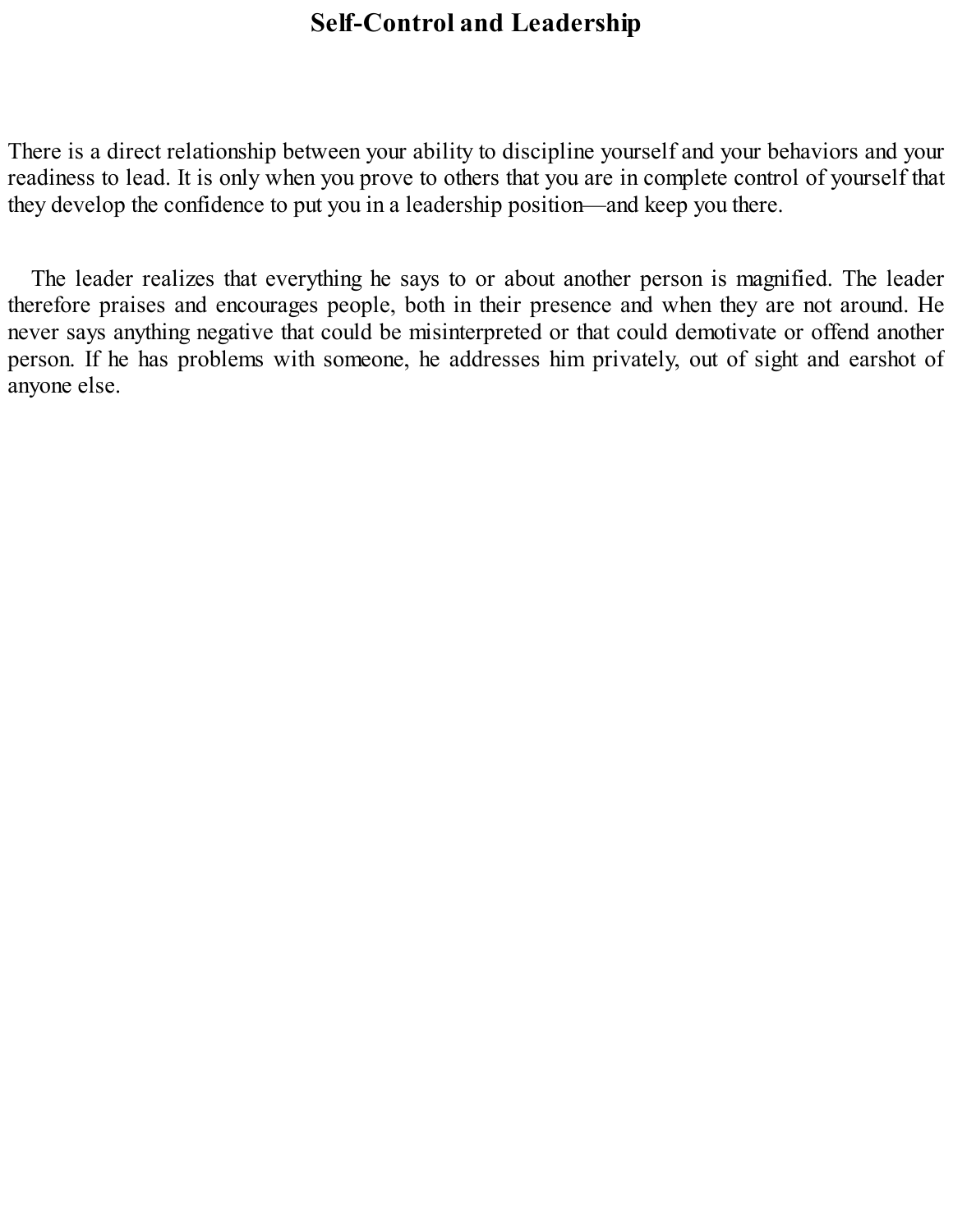## **Leadership Qualities**

Leaders discipline themselves to plan, prepare, organize, and check every detail. They take nothing for granted. They ask questions to ensure that they have a complete understanding of a situation, problem, or difficulty.

Great leaders act as if they own the entire company. They accept a high level of personal responsibility. The leader never complains, makes excuses, or blames others for problems.

Leaders are intensely *action-oriented*. They gather information carefully and make the decisions that are necessary. They set measures and standards and hold others to them. They insist that the job be done quickly and well.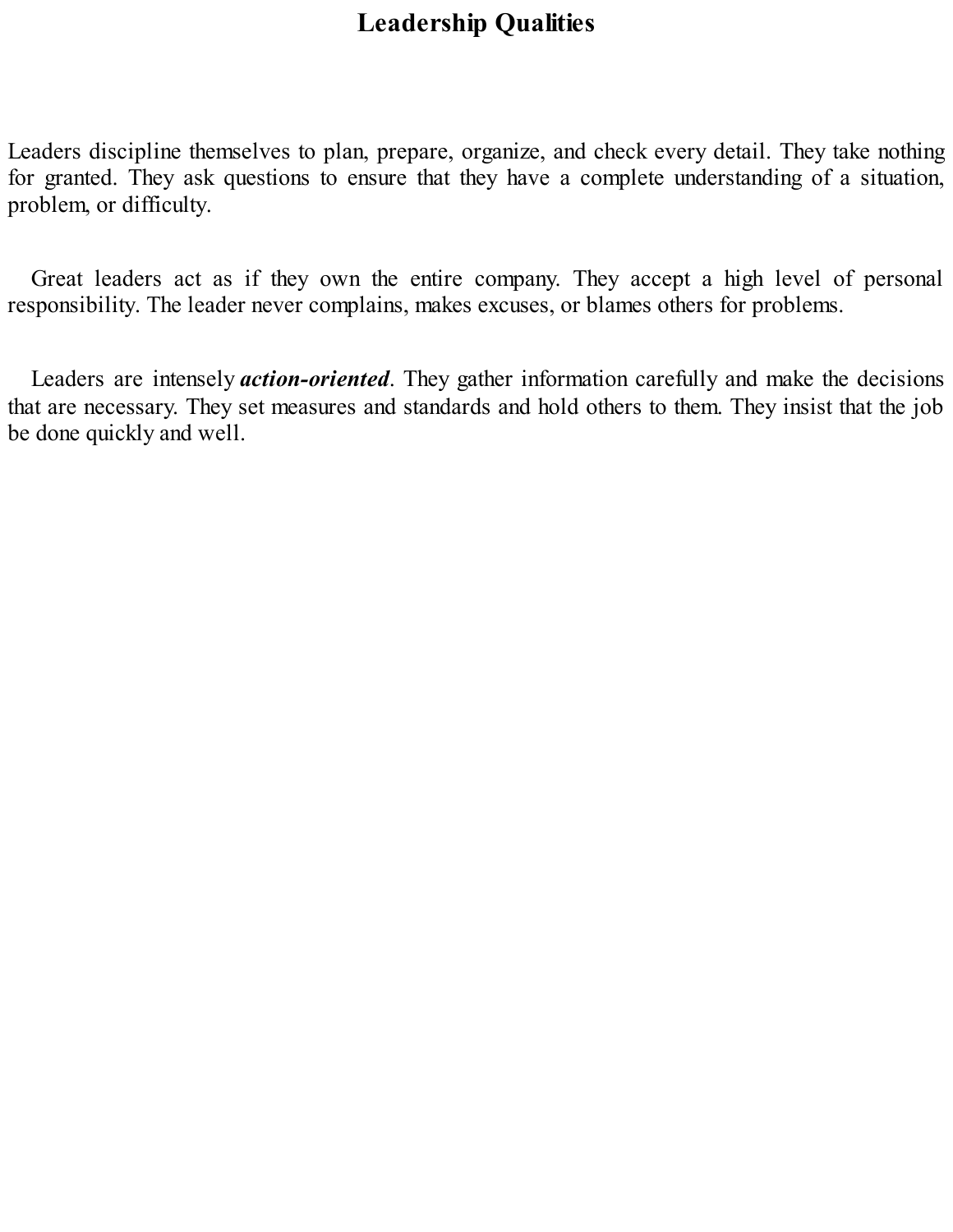### **Leaders Rise to the Top**

Leaders rise to the top of an organization, as cream rises in milk. When you accept complete responsibility for getting results, concentrate single-mindedly on completing your most important tasks, continually upgrade your knowledge and skills as well as your ability to contribute value to your company, and treat other people with kindness and consideration, you will emerge as a natural leader.

As you demonstrate your ability to make an increasingly valuable contribution to your organization, people above, below, and on both sides of you will want you to be promoted into leadership and will support you when you reach that position. One of your primary aims in life is to walk, talk, act, speak, and treat others as a leader would. Eventually, your position will be equal to your performance.

In the next chapter, you will learn how to develop and practice the disciplines necessary to be more successful in your business life and activities.

#### *Action Exercises:*

1. Ask yourself, "What results are expected of me?" and then concentrate singlemindedly on getting those results every day.

2. See yourself as the leader of your organization and ask yourself, "What kind of a company would this company be if everyone in it were just like me?"

3. Create a clear, exciting vision for yourself and your organization based on success and excellent performance.

4. Identify the most important people in your business world and determine how you will have to behave toward them to get them to perform at their best.

5. Resolve in advance that, when the inevitable crisis occurs, you will respond in a calm, controlled, and intelligent manner.

6. Clarify the exact values and principles you believe in and stand for, and then share them with the people around you.

7. Treat each person around you as if he is competent, valuable, and important. This is the key to gaining the loyalty and commitment that you require as a leader.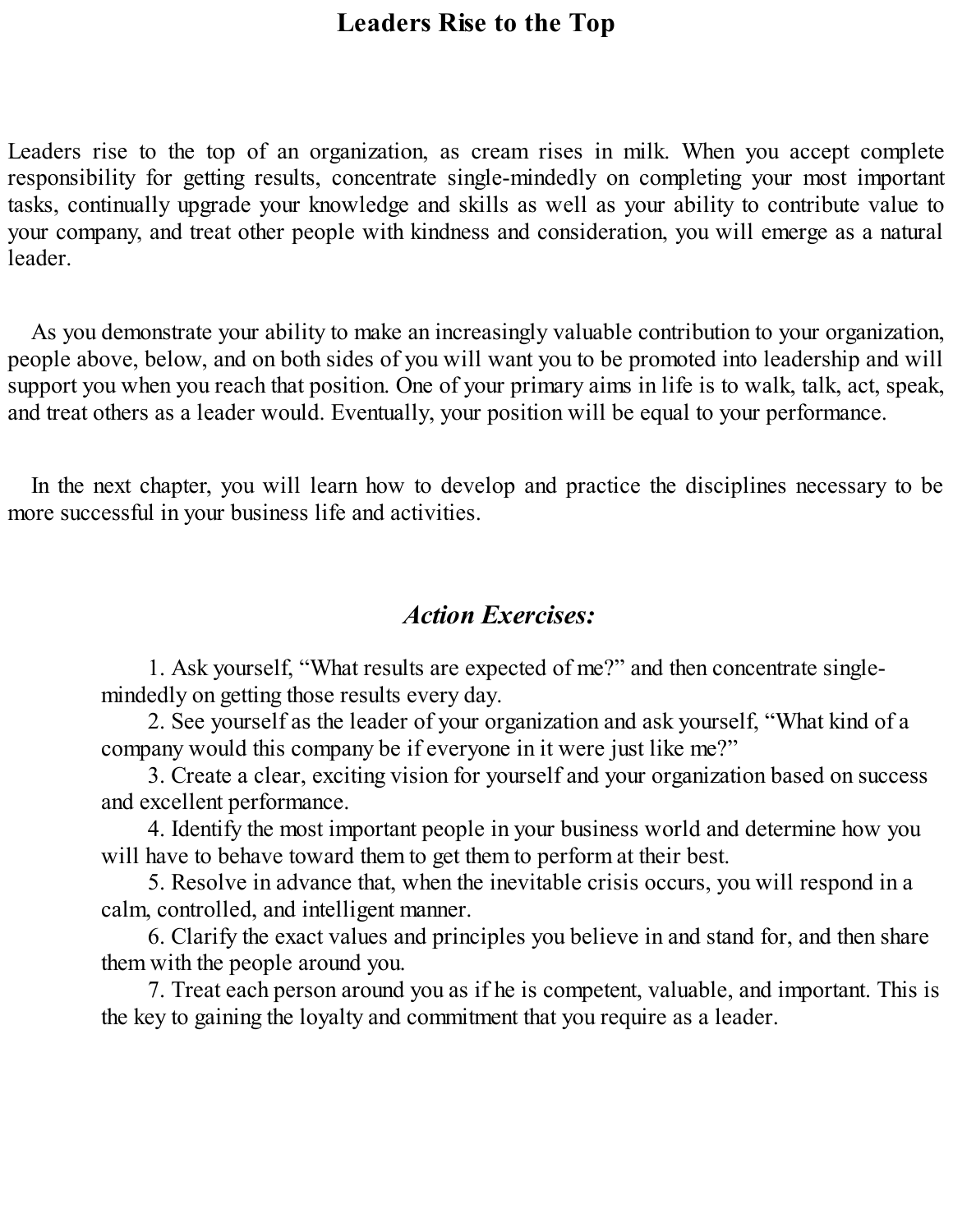# *Chapter 10*

### **Self-Discipline and Business**

*"The quality of self denial in the pursuit of a longer term goal, and indeed, the willpower to maintain that level of self denial, is an excellent training for the boardroom."*

*—JOHN VINEY*

**M**ost people will work in or for a business or own a business in the course of their lifetimes. The achievement of business success demands high levels of discipline from you in every area of business activity, both large or small. Without self-discipline and self-control in business, no success is possible.

There is no area of activity that demands more self-discipline than starting and operating a successful business in our current economy.

The first law of economics is *scarcity*. As a rule, there is never enough of anything for everyone who wants it. Specifically, there are never enough customers for you to sell everything you want to sell. There are never enough sales revenues to help you achieve all your financial goals. There are never sufficient profits to enable you to expand as much as you want. Especially, there are never enough good people to work with and for you to help you achieve your business goals.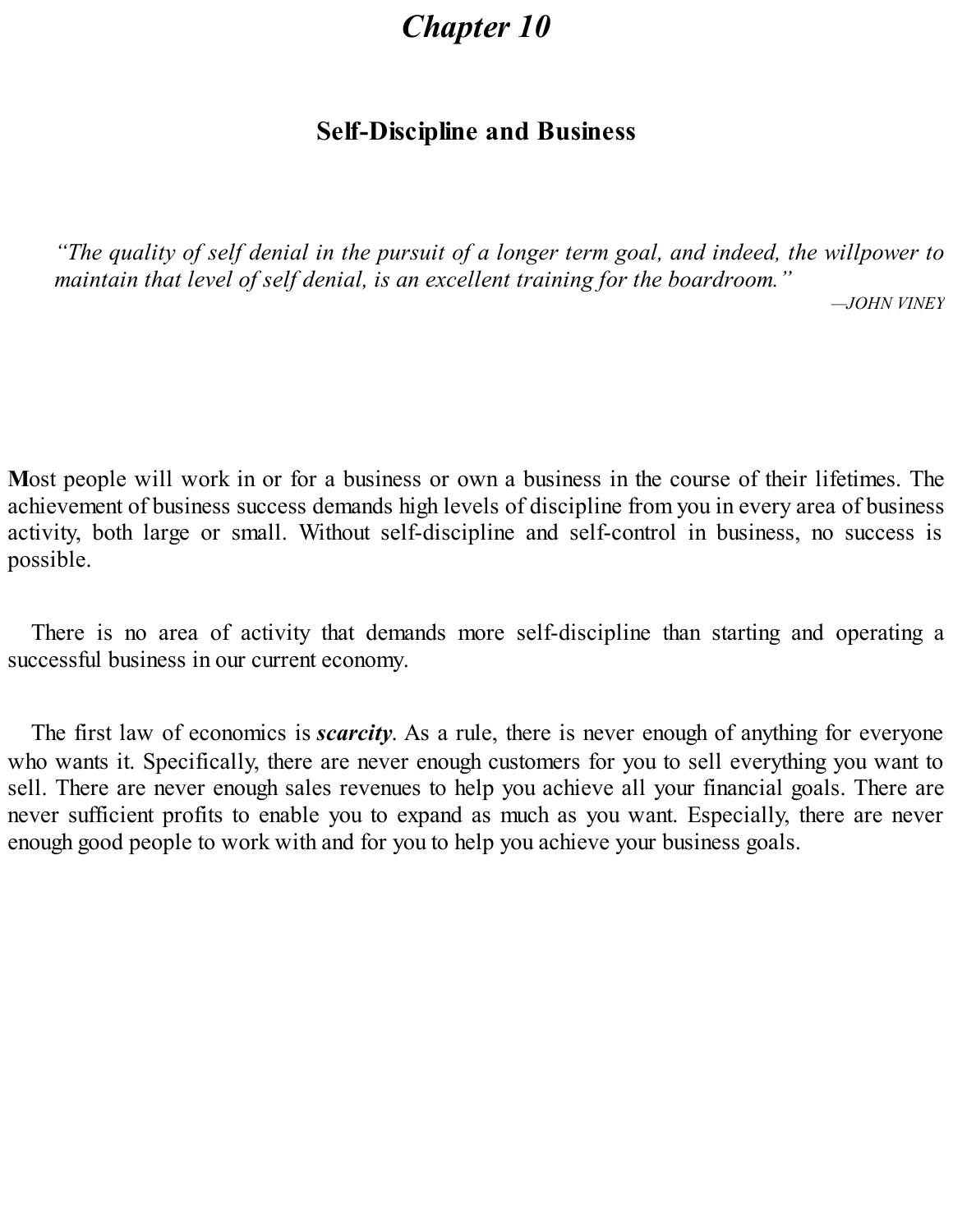## **The Law of Competition**

If the first law of economics is scarcity, then the first law of business is *competition*. It requires tremendous focus and discipline to do the things necessary to attract the scarce money of customers toward purchasing *your* product or service.

To not only survive but also thrive, you must compete continually against all other uses of the same amount of money that you want to charge for what you sell.

The first discipline of business success is that you offer a product or service that people want, need, and will pay for at a price they will accept—a price that is competitive with every other business that wants the same customer dollar.

You must be completely honest with your product/ service mix to ensure that it is well suited to the current market. This is an area where false assumptions or incorrect conclusions can lead to business failure. This answer is continually changing as competition and customer tastes also change.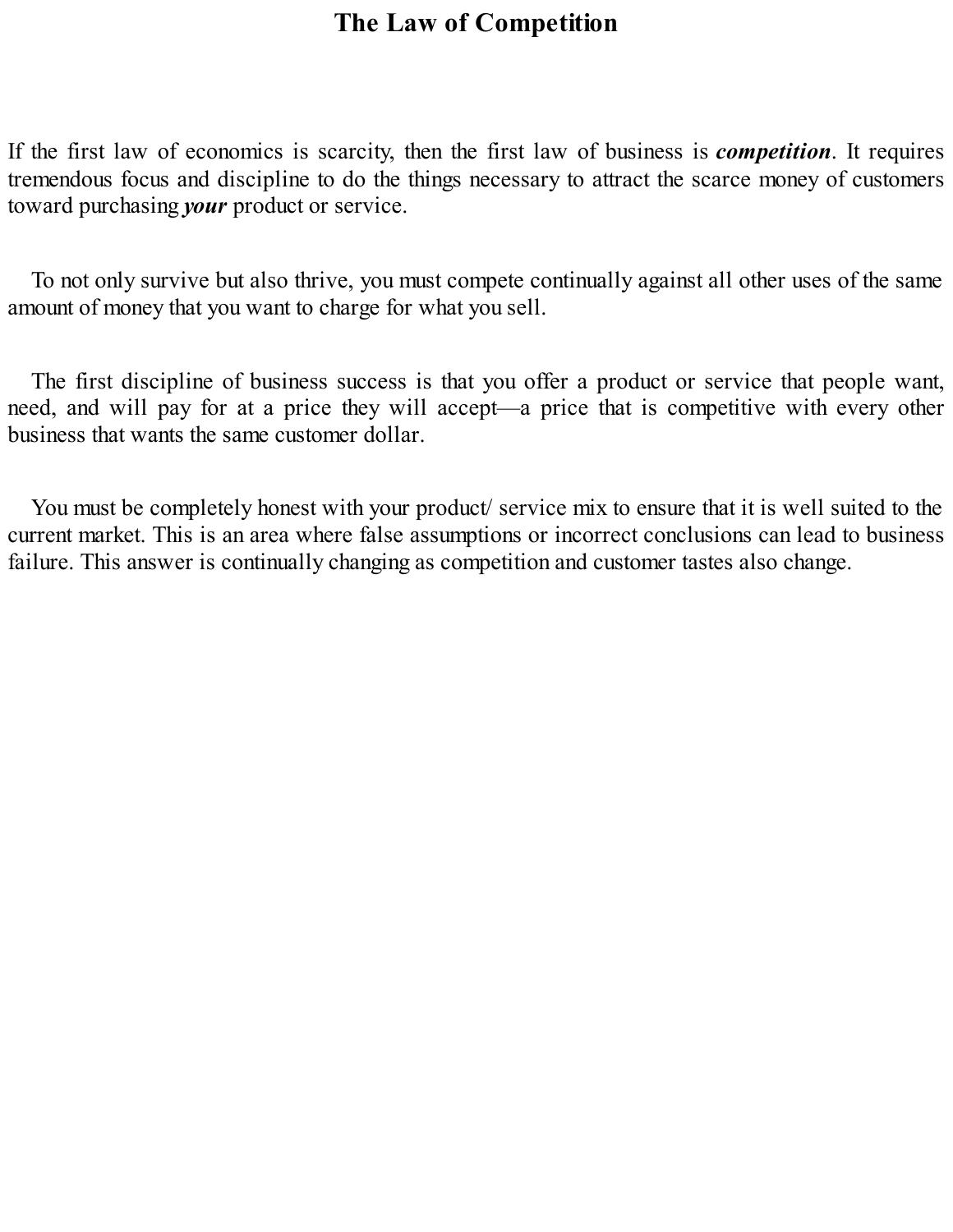## **The Customer Is Always Right**

Every week, I speak to business people who are unhappy with their level of sales and profitability. They insist that their product or service is excellent and that people should be buying from them in much larger quantities. In each case, I have to gently point out to them that the only proof that their product or service is truly attractive or valuable is that people buy it willingly—and then buy it again and tell their friends to buy it as well*.*

According to the experts, fully 70 percent of your business decisions will turn out to be wrong in the fullness of time. This is the *average*. When you are a new business - person or starting a new business, you will be wrong even more often than this. It is not unusual for an entrepreneur to be wrong 90 percent of the time in the beginning of his career.

It requires tremendous self-discipline and character to face the possibility that you could be wrong in your most cherished assumptions and beliefs. Nonetheless, this discipline is essential if you are going to minimize your mistakes, cut your losses, and redirect your resources toward offering customers more of the things that they really want, need, and are willing to pay for today.

All business investment and business start-ups require a high level of optimism. You must believe in the future possibilities of your business along with your new products and services. You must have so much confidence in their marketability that you are willing to undertake financial risk and invest many hours, weeks, and even years to achieve your business goals, and you must do all this with no real guarantee of success.

At the same time, you need discipline to curb your confidence, to remain objective and realistic. Overconfidence in business can lead to business mistakes, financial losses, and even bankruptcy.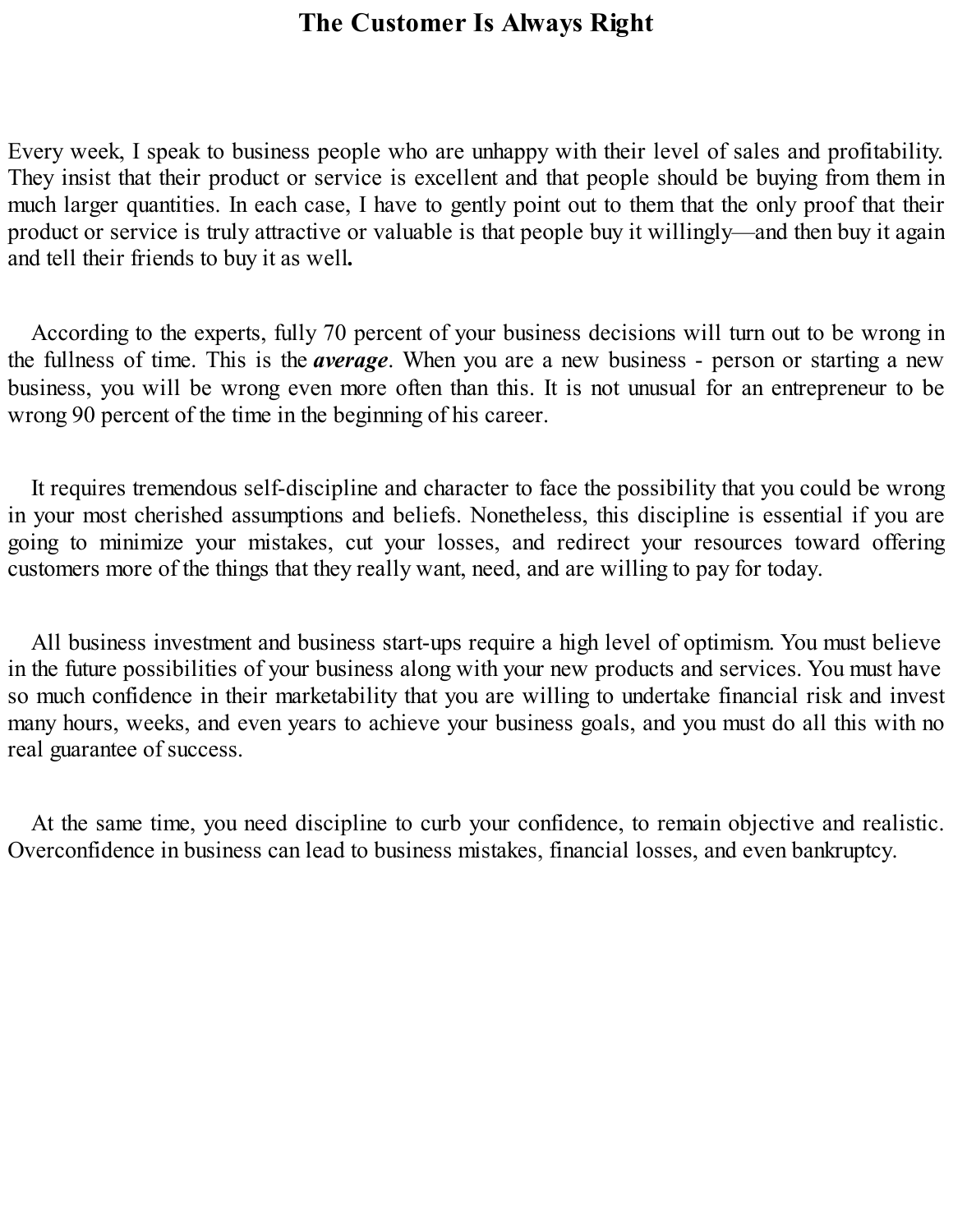## **You Must Be Better**

Because of the aggressive and determined nature of your competition, in order to simply survive, you must discipline yourself to be equal to or better than your competitors. After all, your competitors get out of bed every morning thinking about how they can put *you* out of business. They want to take away your customers and your sales. They want to get your profits. They want as much of your business as they can possibly get. To increase your probabilities of success against such competition, you must make every effort to out-think them.

When you start a business or a new venture within a business, you require the discipline to do your homework thoroughly, in advance. You create a complete business plan before you start operations, and you continue to update it and revise it every year thereafter. The discipline of advanced planning can spell the difference between success and failure.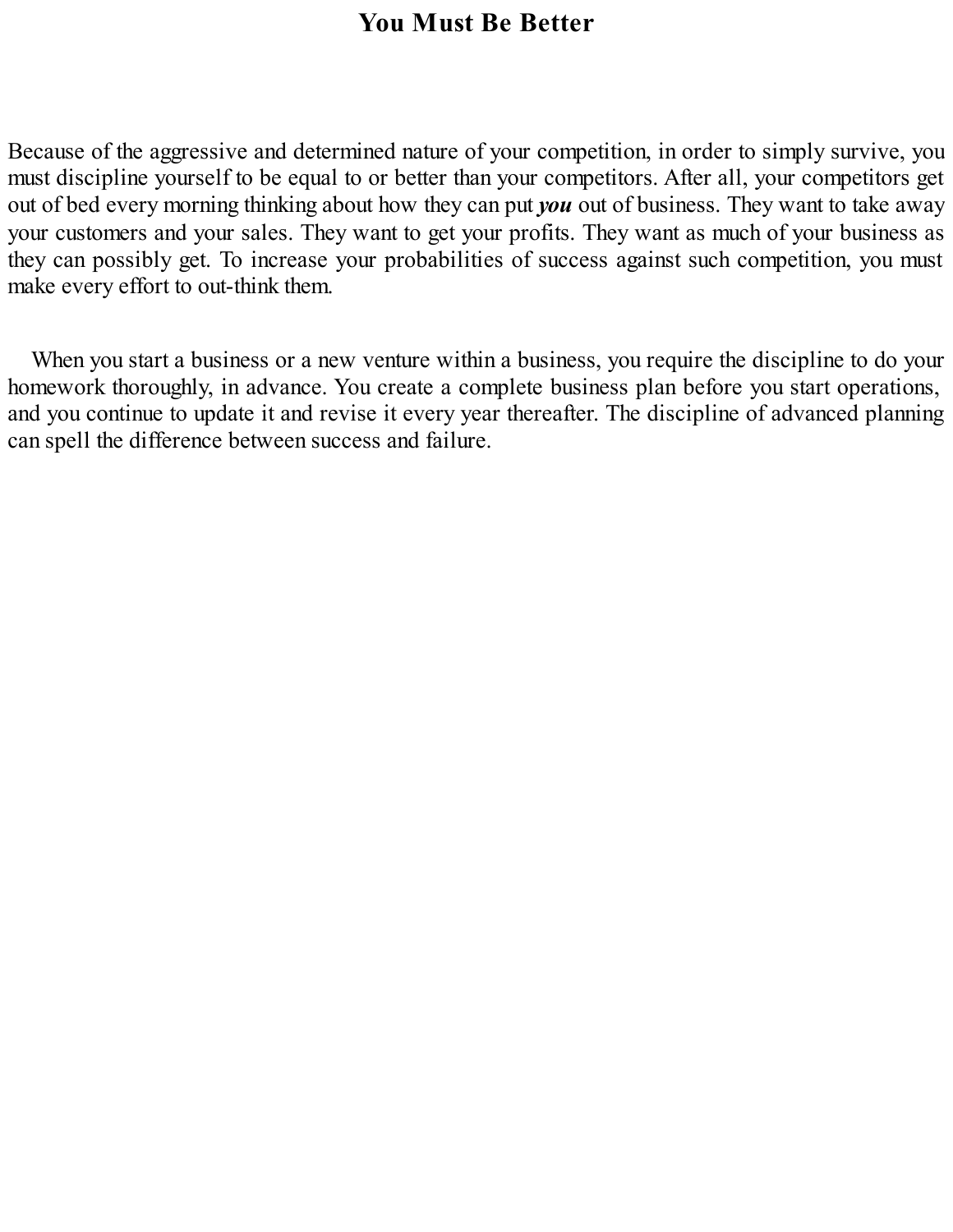## **Challenge Your Assumptions**

Most business ideas do not work, at least in their original form. As Peter Drucker said, "Errant assumptions lie at the root of every failure." A major reason for business failure is that business owners or executives rely on assumptions that are not tested. They assume that the product or service is excellent in comparison with others. They assume that they can sell a sufficient number of those products or services—and do so at a profit. They further assume that those profits will be substantial enough to make this investment of time and money more attractive than any other use of the same amount of time or funds. All of these assumptions must be tested carefully before any irrevocable commitment is made.

According to the Kaufman Foundation on Entrepreneurship, 95 percent of entrepreneurs and small business owners in America earn less than \$50,000 per year. Why is this? It is not because they lack the energy, intelligence, or ability to earn more. The very fact that a person has the courage and resourcefulness to start a new business means that he or she has above-average levels of natural talent.

The reason why so many entrepreneurs underachieve and fail is that they lack discipline. They lack the discipline to carefully study every aspect of the business before committing to it. They lack the discipline to test their assumptions rather than jumping to conclusions and hoping for the best. *Don't let this happen to you.*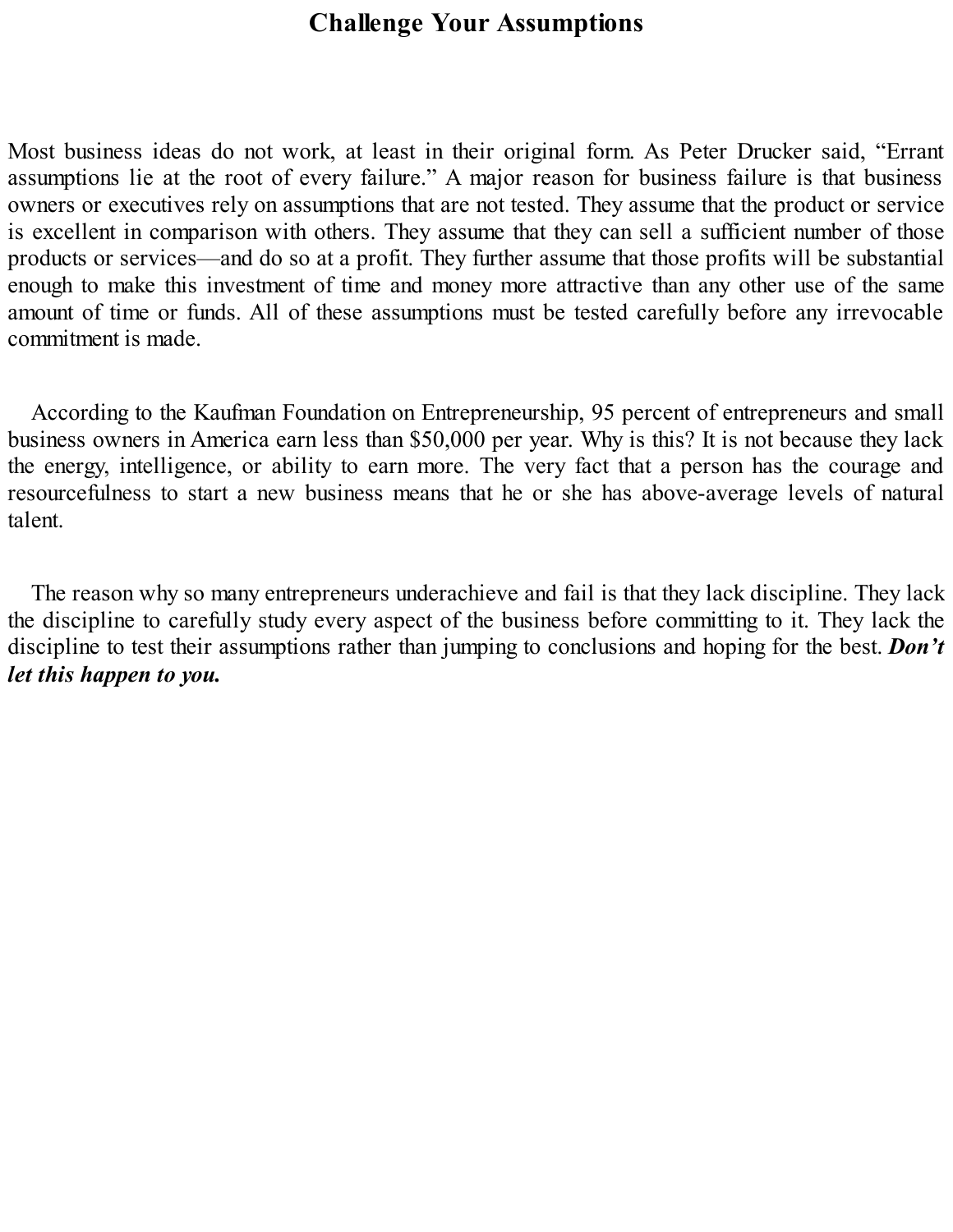## **Identify Your Ideal Customer**

You need discipline to identify and determine your ideal customer: the exact person who can and will buy your product or service in sufficient quantities and at the price you need to charge in order to justify going into this area of business in the first place.

You need the discipline—based on trial, error, and persistence—to develop a marketing plan that generates a steady and predictable stream of new leads for your business. To market effectively, you must be clear about your *competitive advantage* and your *unique selling proposition*: What is it about your product or service that makes it superior and more valuable for a customer than any other similar product or service being offered today?

You need the discipline to develop a complete sales system, from beginning to end, that converts qualified leads into solid customers. It is amazing how many businesses just assume that the product or service will sell itself—whether they have a superior sales system or not!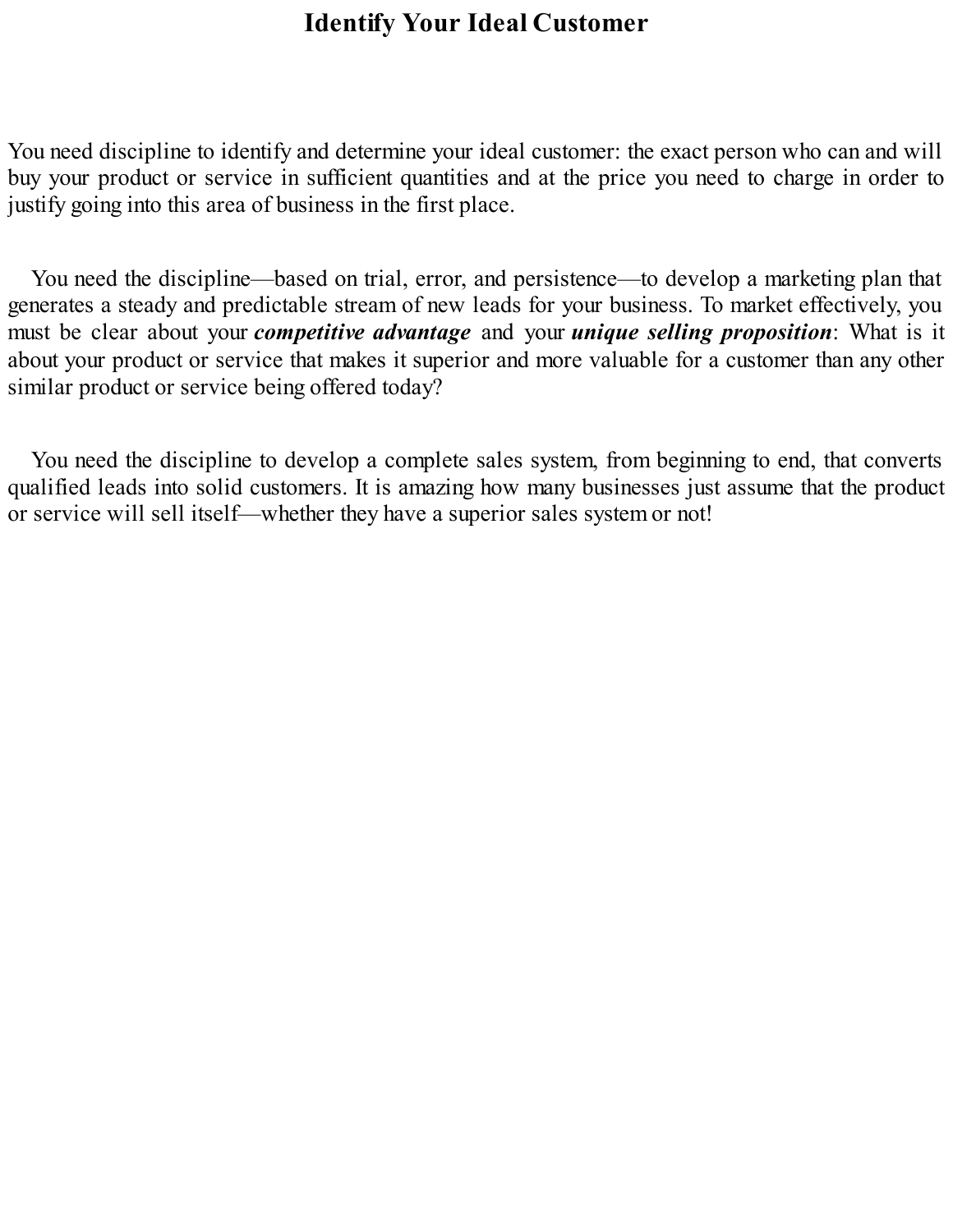## **Know Your True Costs**

You need the discipline to determine accurate costs and the proper pricing of your products and services. Wal-Mart has become the biggest retailer in history largely because of its expertise in this area. It's amazing how many businesses are selling products and services at a loss because they have never accurately totaled all the costs of bringing that product or service to market in the first place. You've heard the old saying, "We lose money on every item we sell, but we try to make it up on the volume." Obviously, that's not possible!

You need a quality control system in order to ensure that every product or service that you sell is of such high quality that your customers are so satisfied that they happily buy from you again—and tell their friends.

You need the discipline to develop a customer service policy, one in which you treat your customers so well that they become loyal to you and choose you over any of your competitors.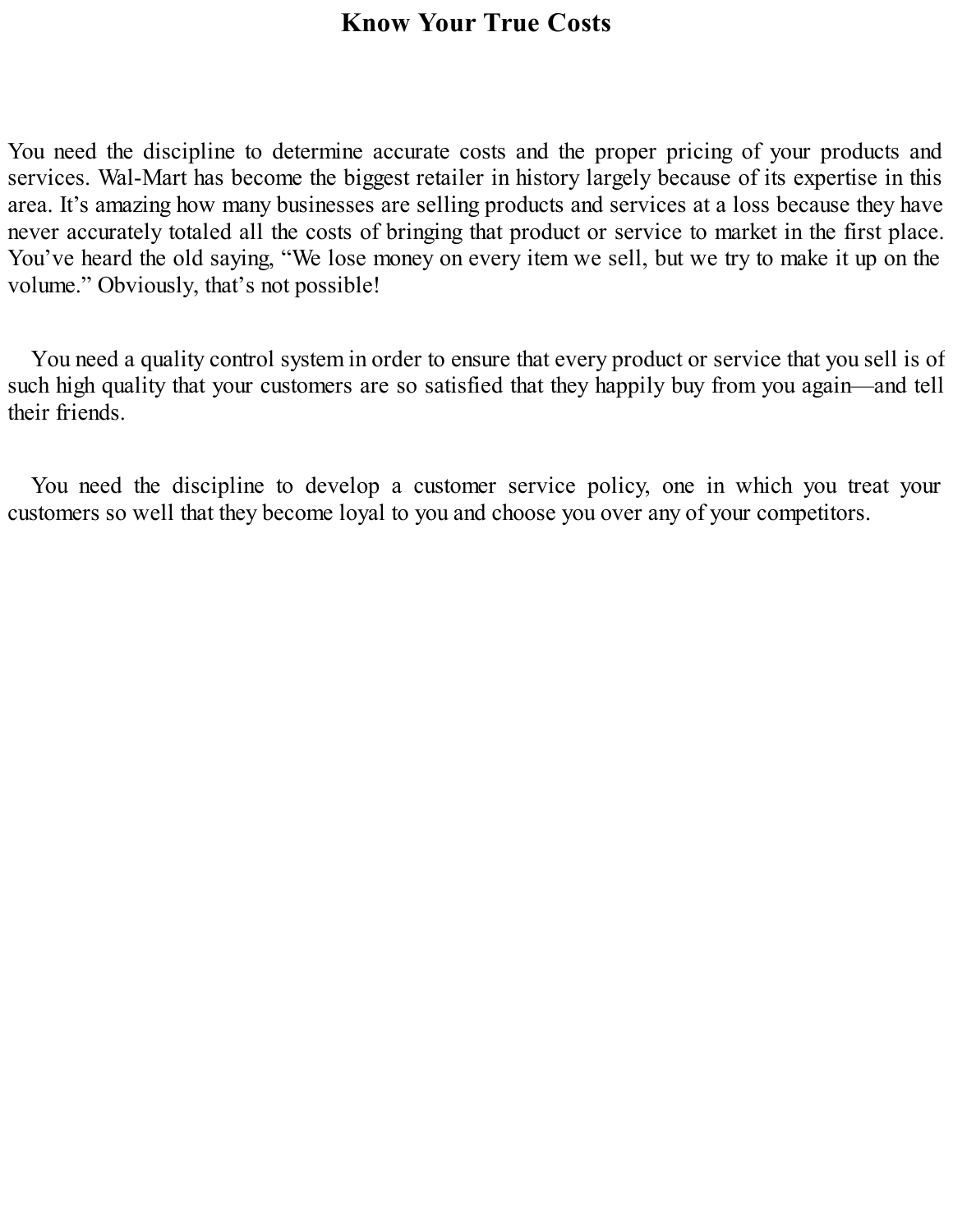## **The Purpose of a Business Is to Please Its Customers**

What is the purpose of a business? The purpose of a business is to *create and keep a customer* in a cost-effective manner. Profits are *not* the purpose of a business. Profits are the result of *creating and keeping a sufficient number of customers* who yield a sufficient number of profits after all costs.

What is the key measure of business success? The answer is *customer satisfaction*. Every effort and activity of your business must be aimed at satisfying customers in a manner that is better than any other competitor.

What is the measure of customer satisfaction? The answer is *repeat business.* It is only when customers buy from you *again* that you demonstrate that you have fulfilled the promise you made to them when you got them to purchase the first time. A resale to a satisfied customer requires one tenth of the time and expense as a sale to a brand new customer. All successful businesses rely on repeat business, which is possible only with high levels of customer satisfaction. This is a real discipline.

What is the key to long-term profitability? The answer is *recommendations and referrals.*

The ultimate question that determines the long-term success or failure of your business is, "Based on your experience with us, would you recommend us to others?"

You can survive and thrive only when the majority of your customers are so happy with your products and services that they will encourage their friends and associates to buy from you as well. Since a referral from a satisfied customer is fifteen times easier to sell to than a cold call (which means it costs only one fifteenth as much), referral business is the key to your future. You require tremendous focus and discipline to develop and maintain customer service policies that cause people to buy from you, then buy again, and then recommend you to their friends.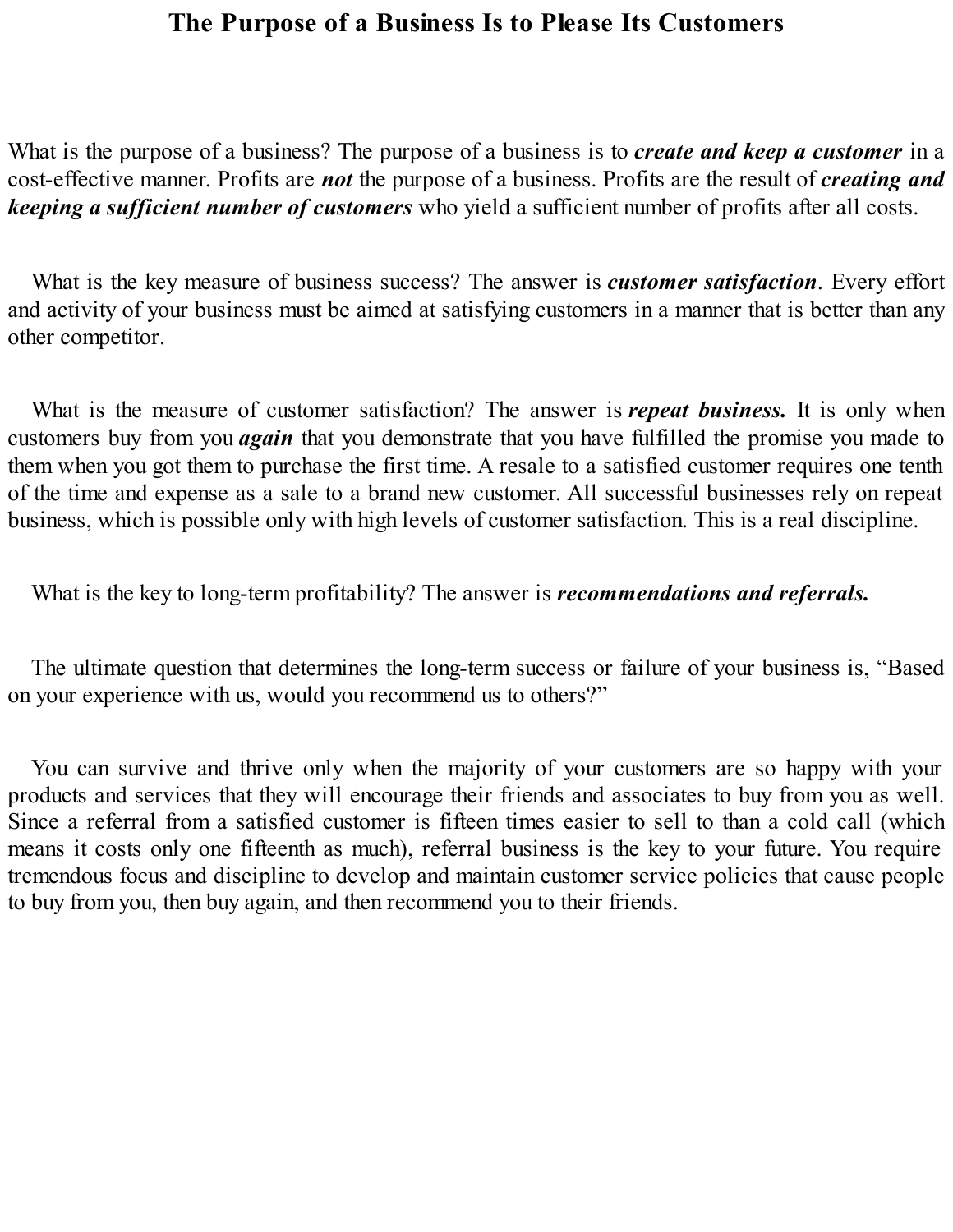## **Set High Standards**

You require the discipline to set standards of excellent performance in every area of your business and then to continually strive to get even better. You need to practice the CANEI Formula, which stands for, "Continuous and Never-Ending Improvement." No matter how high your level of quality is today, you can never be satisfied. You must continually be raising the bar on yourself—and on everyone within your area of responsibility.

You require the self-discipline to work long, hard hours for many months and even years to get to the top in your business. The average entrepreneur, business owner, or self-made millionaire in American works fifty-nine hours per week. Some entrepreneurs even work seventy to eighty hours per week in the first few years of building their businesses. You must be prepared to discipline yourself to put in this amount of time and level of hard work if you want to be the best and get to the top of your field.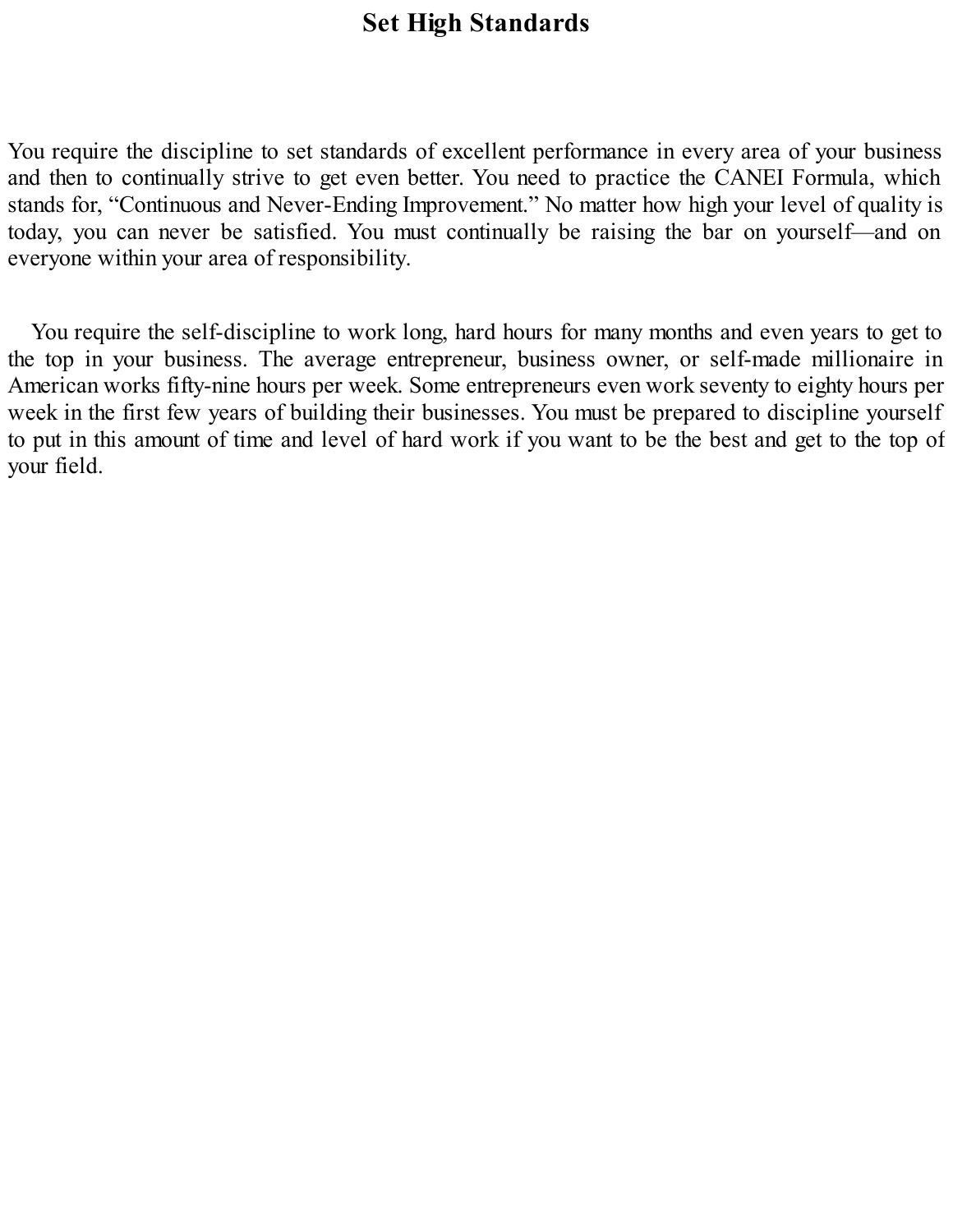### **Think About the Solution**

To succeed in business, you need the self-discipline to be *proactive* rather than *reactive*. You need to focus on *solutions* rather than problems. You need to concentrate on the most important thing you could possibly be doing every hour of every day rather than getting sidetracked by low-value or novalue tasks and activities.

Above all, you need the self-discipline to settle in for the long term, to develop a *long-time perspective* in your business life. Because of the intensity of competition, it takes many years of disciplined effort for you to become a business success, whether this is in your own business or working for someone else. There are no shortcuts. There are no easy ways to get to the top. There is only one way, and that is through hard work, discipline, and willpower.

On average, it takes about two years to break even in a new business venture. It takes another two years of positive cash flow to pay back the money you borrowed in the first two years. It then takes another three years before you become truly successful. In addition, everything costs twice as much and takes three times as long.

Based on these statistics, why should you start your own business or embark on a new business venture? Because the time is going to pass anyway! After all, five years from now you will be five years older, and ten years from now, you will be ten years older. At the end of that time, you will either be at the top of your field or still down among the 80 percent struggling for every dollar and worrying about money every day. The choice is yours. Discipline is the key.

In the next chapter, you learn the discipline that controls the lifeblood of your business: *sales*. In the final analysis, as Peter Drucker said, "The purpose of a business is to create and keep a customer."

### *Action Exercises:*

1. Stand back and look at every area of your business, as if you were an outside consultant. What changes would you recommend?

2. Imagine you were starting your business over again today. Are there any products or services that you would not bring to the current market?

3. Identify the 20 percent of your products and services that account for 80 percent of your sales and profits. How could you sell more of them?

4. Project forward one, two, and five years in your business. What are the trends?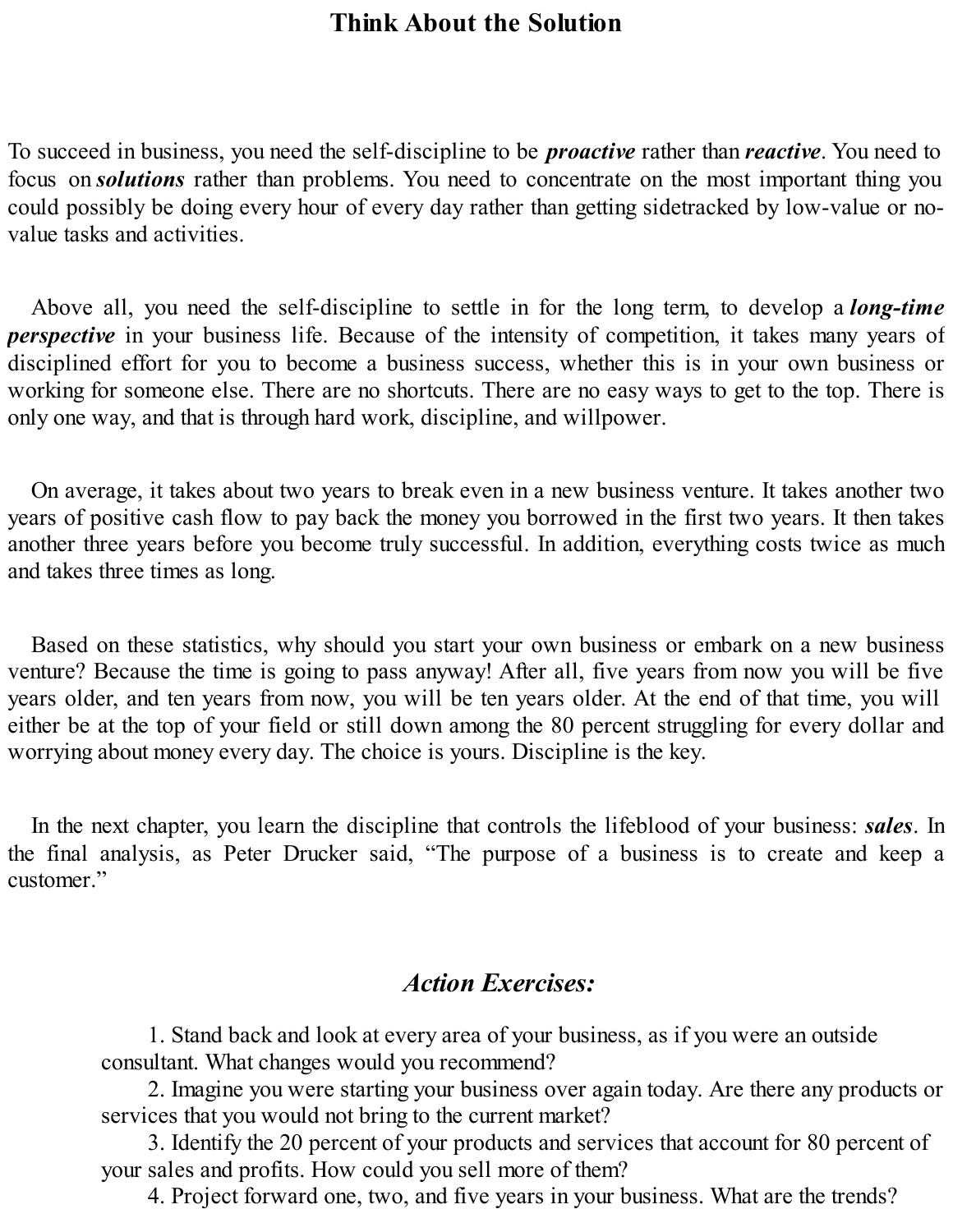What will your customers be buying in the future?

5. List three ways you could improve your customer service to ensure that customers buy from you again and tell their friends.

6. List three ways that you could attract more and better qualified leads from your marketing and advertising activities.

7. List three ways that you could make more sales to the prospects you attract or that you could attract more and better prospects.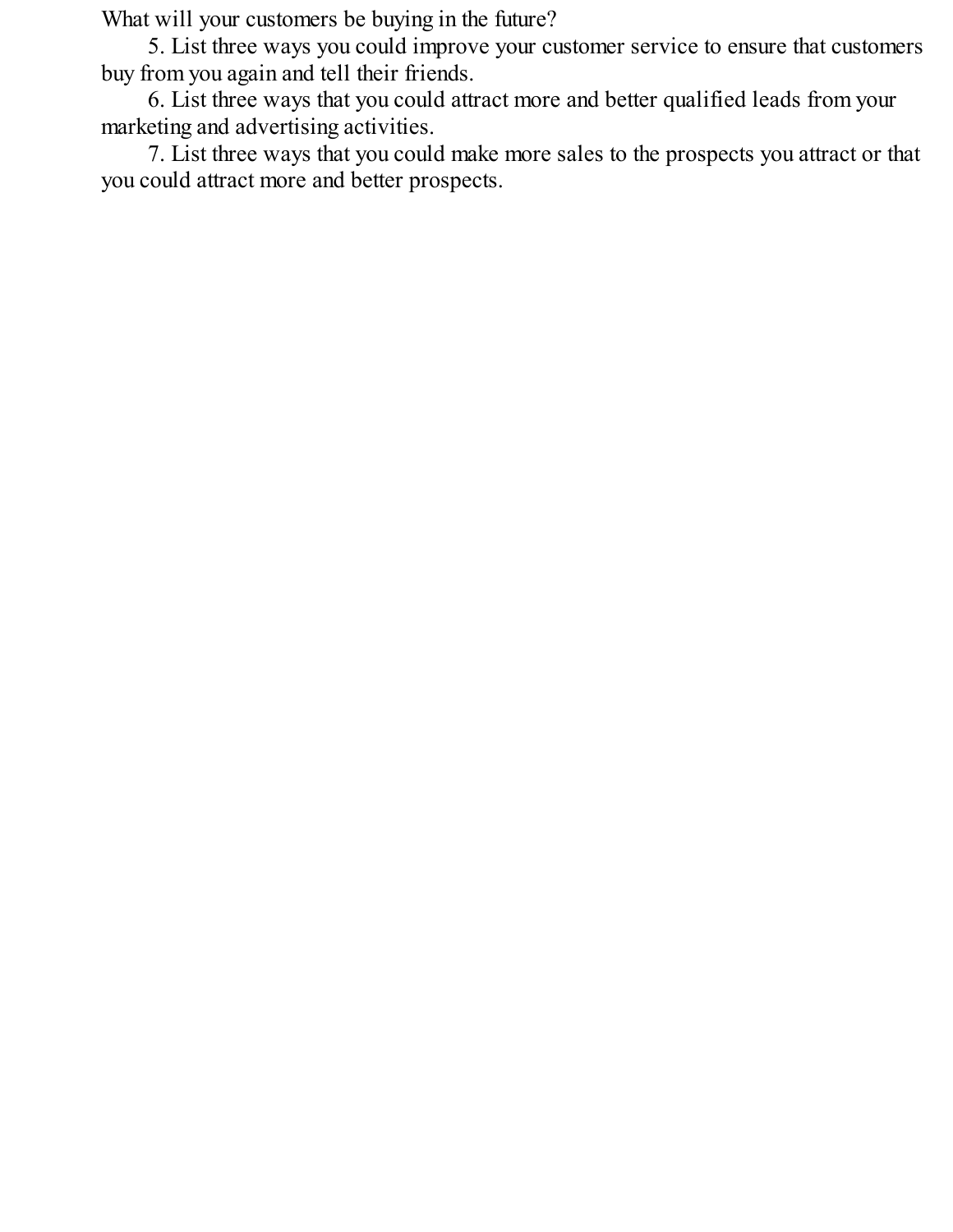# *Chapter 11*

### **Self-Discipline and Sales**

*"Nothing happens until a sale takes place."*

*—RED MOTLEY*

**T**he most important element in business success is selling. Nothing happens until a sale takes place. All the factories, businesses, offices, and producers of goods and services leap into action only when someone, somewhere makes a sale to someone.

Selling is one of the hardest professions in America. It is also the only profession in which a person can start with limited skills to achieve one of the highest incomes in our economy. Moving onward and upward in sales is like driving on the Autobahn in Germany: There are no speed limits. You can go as far and as fast as you want by stepping on the accelerator of your own ambition and determination to excel in the profession of sales.

 $\bullet\bullet\bullet$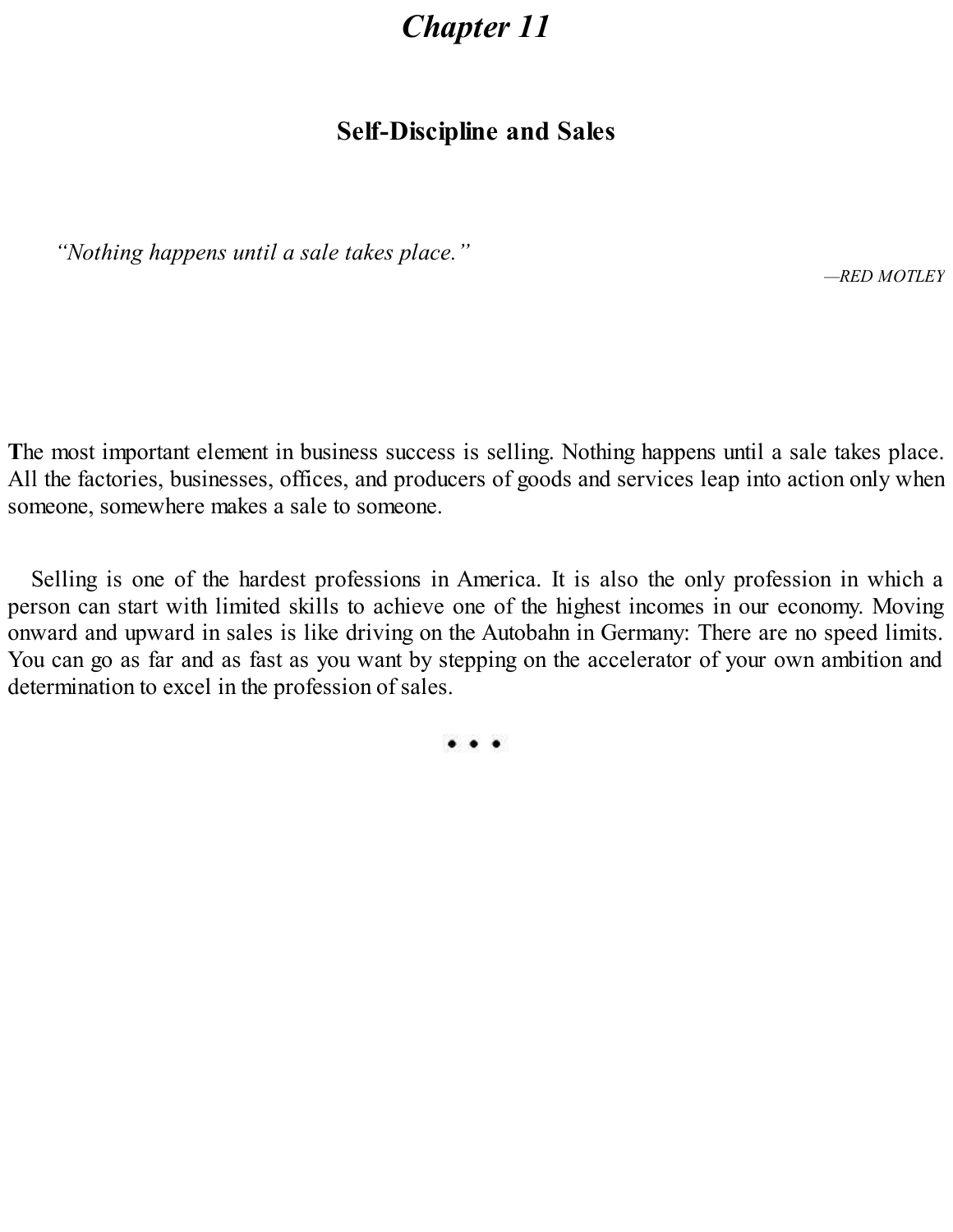## **Business Success or Failure**

Thousands of bankrupt or insolvent companies have been analyzed over the years to determine why they failed. After all the data was sorted and studied, virtually every business failure came down to one reason: "low sales." In contrast, whenever a business was succeeding, growing, yielding profitability, increasing its share prices, and offering opportunity for more and more people, the reason boiled down to one factor: "high sales." Everything else was secondary.

Almost everything you do in a business either increases or decreases sales. *Everything* either helps or hurts. *Everything* either attracts and keeps more customers—or drives them away. *Everything* counts when it comes to sales.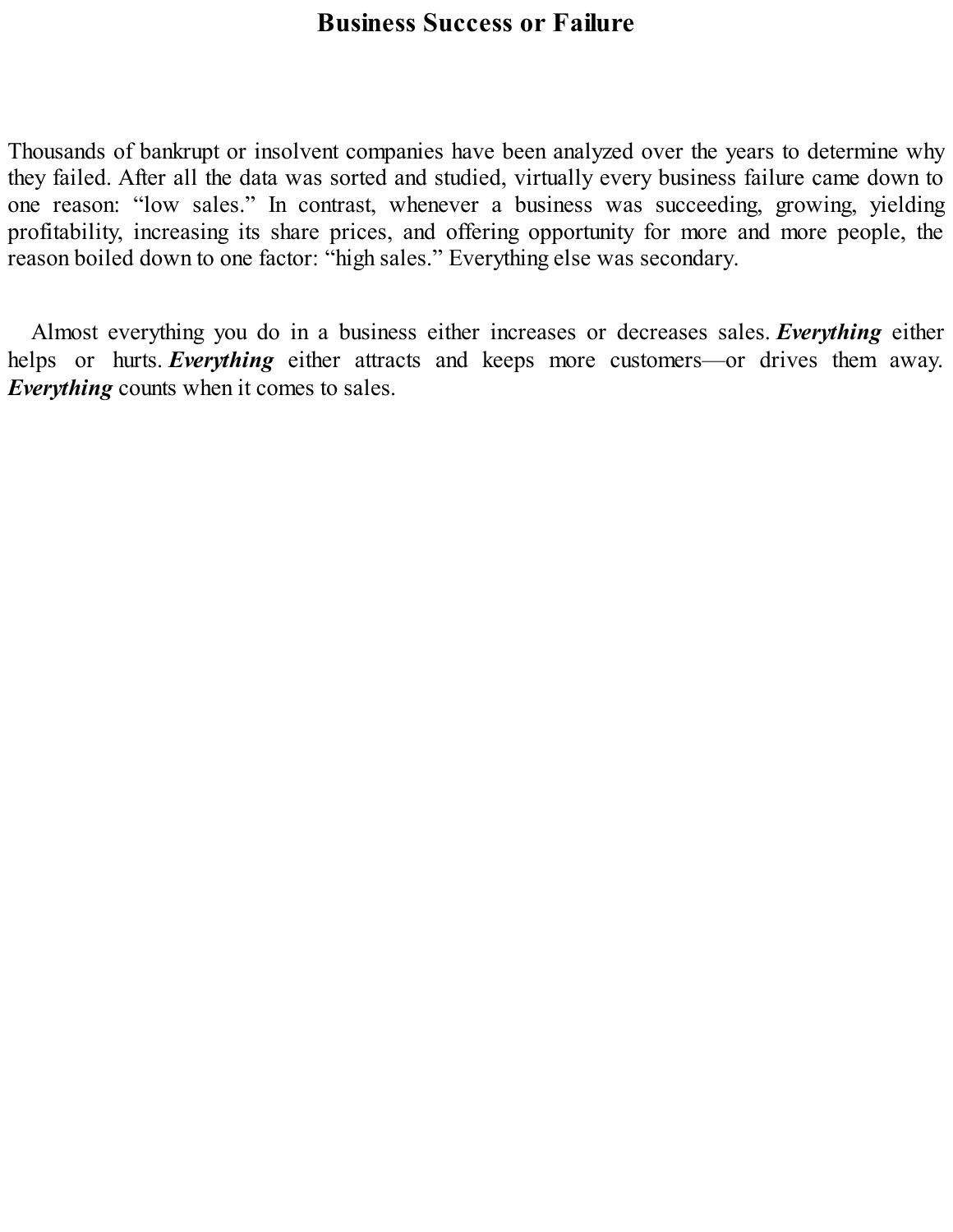## **The Discipline of Generating Sales**

Whether you are a salesperson or a business owner, you require the self-discipline to focus and concentrate on generating sales *every hour* of *every business day.*

A group of researchers interviewed several hundred senior executives and business owners and asked them, "How important are sales and marketing to your business?"

Without exception, they all replied, "Sales and marketing are absolutely essential to our survival and growth."

The researchers then conducted a time-and-motion study of these same business owners and executives, following them around and tracking their time usage over the course of a month. At the end of that time, they completed their calculations and determined that the average business owner or executive—who professed that sales were "absolutely essential" to survival and growth—was spending *only 11 percent* of his time on sales and marketing. The remaining time was spent on meetings, discussions, paperwork, administrative work, luncheons, and a variety of other activities that contributed *nothing* to sales generation.

If you are a sales manager or business owner, you must discipline yourself to focus most of your time and attention on getting your salespeople to generate the sales on which your company depends. You must spend 75 *percent of your time* working with your salespeople and accompanying them when they visit your customers to make presentations and sales. Do your paperwork before or after work, but during working hours, when customers are available to be seen, you should dedicate yourself entirely to sales generation.

## HOW TO GO BROKE

Some years ago, I started a new business. I developed the product and then began advertising via direct mail, radio, television, and newspaper. I allowed myself to become completely overwhelmed with planning, paperwork, and advertising activities. By the end of the year, I was out of money, and my business was almost broke.

At that time, I realized that I had taken my eye off the ball of sales. I then sat down over Christmas and designed a complete sales process. On January 2nd, I picked up the telephone and began making appointments. Over the next two months of aggressive and focused sales activity, I did more business than I had done over the entire previous year. I saved my business—and my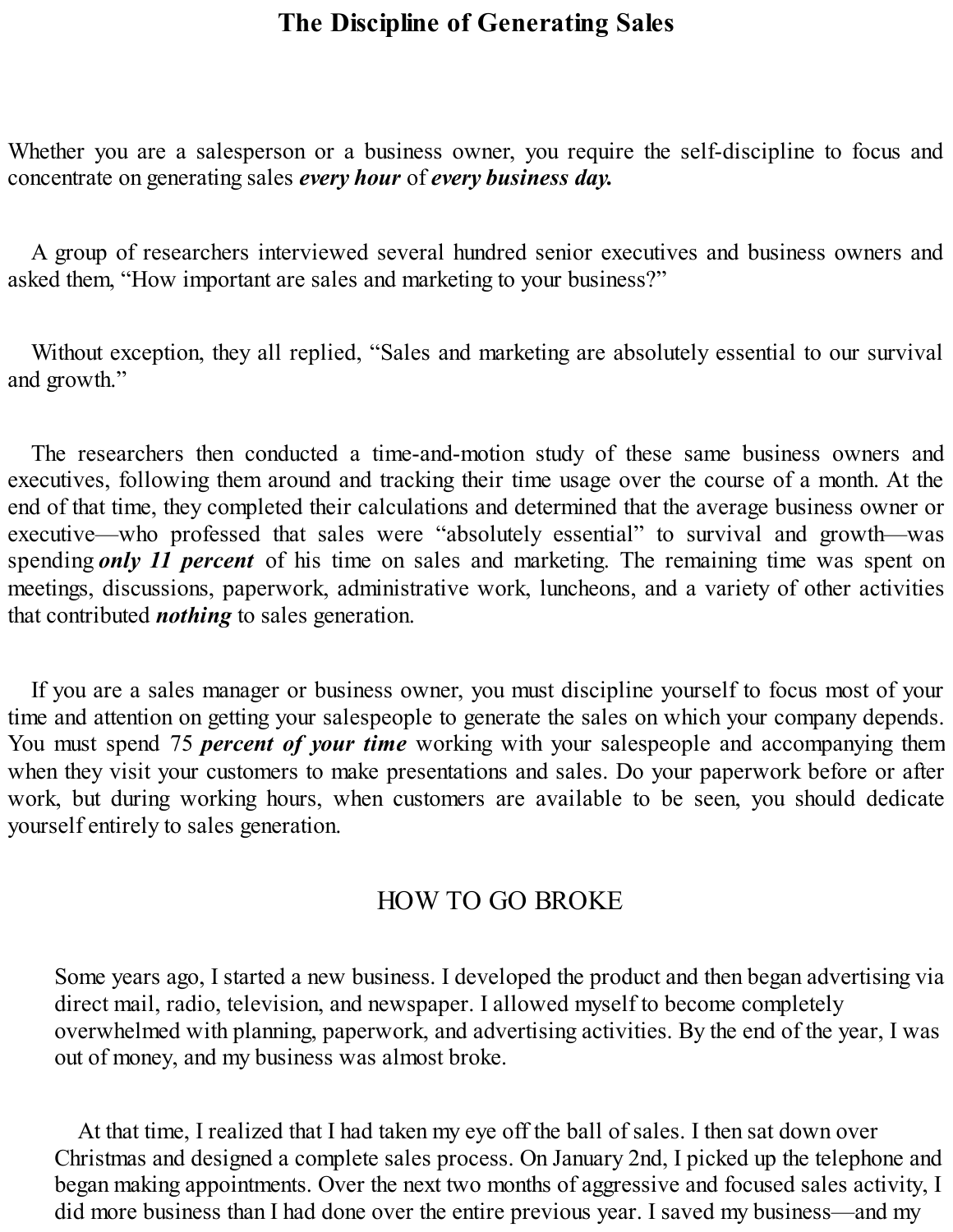home—and I never lost sight of that focus again.

One of the most important questions you can ask as a salesperson, entrepreneur, or business owner is whether what you're doing right now is leading to a sale. Ask this question of yourself repeatedly throughout the day. Every time the answer comes up "no," you must immediately stop whatever you are doing of lower value and turn your attention to sales generation. In addition, make sure that all the people who are responsible for sales in your company ask and answer this question in the affirmative all day long.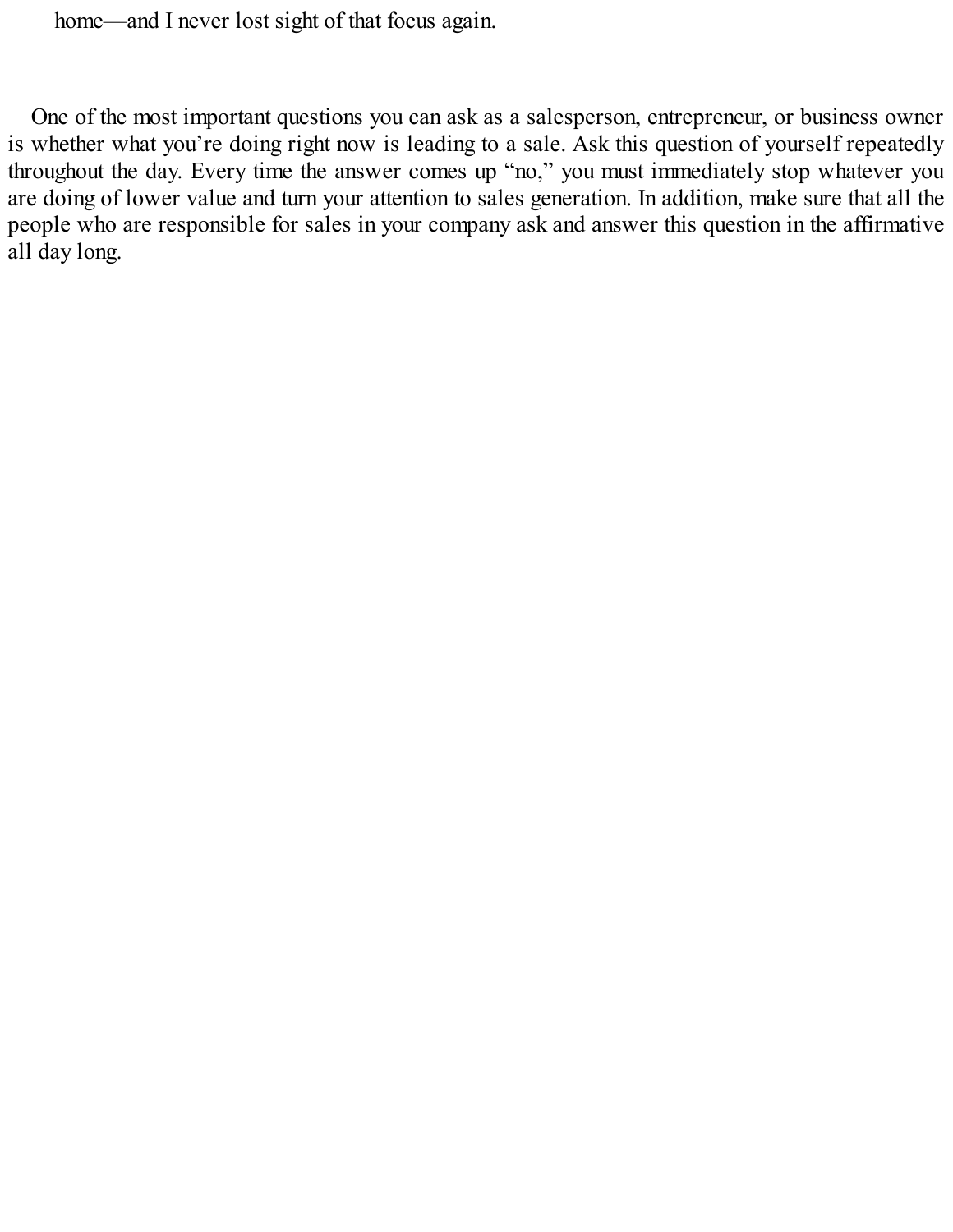## **Overcome Your Fear of Rejection**

Assuming that you have an attractive product or service, one that is reasonably priced and suited to the current market, the biggest problem that telephone salespeople and outside salespeople face is *rejection*. The fear of rejection does more to sabotage a sales career and undermine sales activities than any other single factor. It is the major obstacle to sales success.

It takes tremendous discipline for salespeople to get up every morning and go out and face the inevitable rejection that they know they are going to receive all day long. Most people cannot handle this continuous rejection. Therefore, to avoid the emotional pain that comes with rejection, many salespeople engage in a series of "displacement" activities to avoid being rejected.

First of all, they make *fewer* calls. According to Columbia University, the average salesperson works about ninety minutes per day—in other words, only about one and a half hours out of an eighthour day. He spends the rest of the time warming up and getting ready, shuffling paperwork, checking the Internet, reading the newspaper, chatting with coworkers, coming in late, leaving early, and taking extended lunches and coffee breaks. As a result, by the end of the day, on average, *the salesperson has worked only ninety minutes.*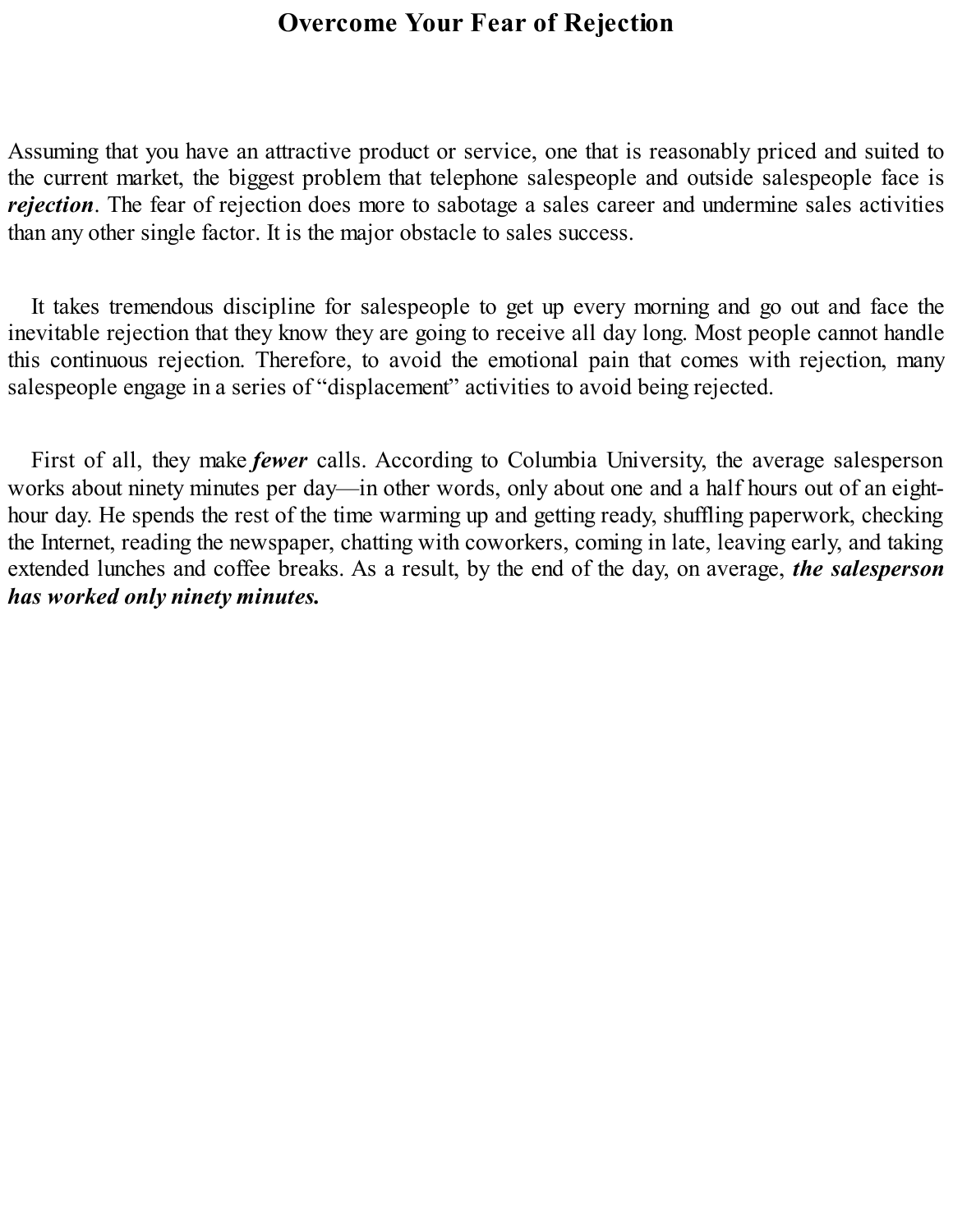## **Increase Face Time with Customers and Prospects**

When is a salesperson working? The salesperson is working only when he or she is ear to ear (on the phone) or face to face with someone who can and will buy within a reasonable period of time.

The rule for sales success can be contained in six words: "Spend more time with better prospects." There is no other way to generate a high, consistent, and predictable level of sales results.

Because of the fear of rejection, however, salespeople procrastinate and delay throughout the sales day, doing everything possible to avoid getting face to face with people who can say "no!"

The key to sales success, as I learned as a young salesman, is to realize that *rejection is not personal*. Prospective customers always say things like, "No, I'm not interested" or variations of, "I don't want it," "I don't need it," "I can't use it," "I can't afford it," "I'm not in the market right now," or "I'm happy with my existing supplier."

The professional salesperson realizes that these are simply normal and natural responses to any commercial offer in a competitive marketplace. Again, they are *not* personal—so don't take them personally.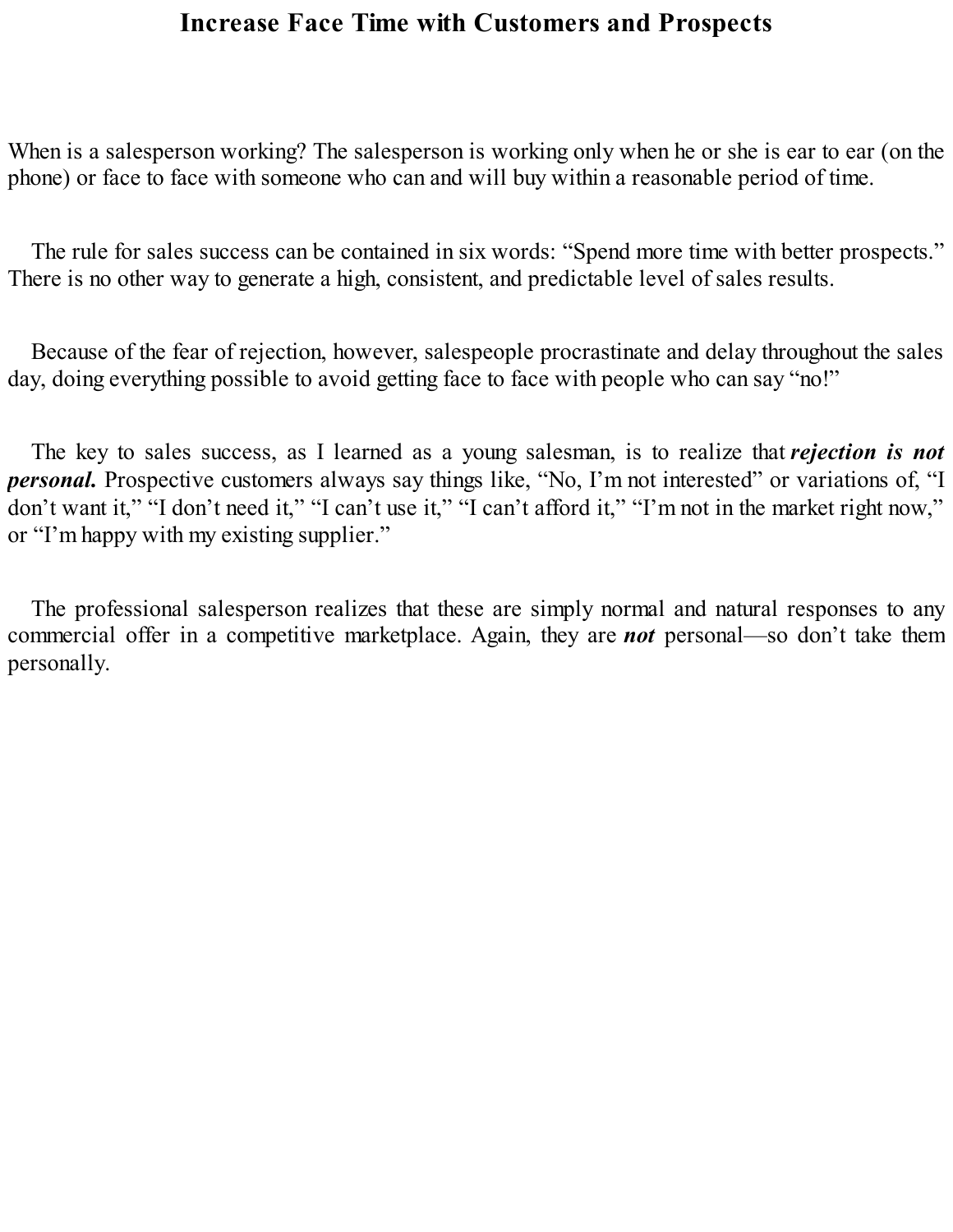## **Remain Positive and Optimistic**

The key to sales success is to eliminate the fear of rejection, to become so confident and optimistic that you can call continually all day long and still remain positive and cheerful. As Winston Churchill said, "Success is the ability to go from failure to failure with no loss of enthusiasm."

There is a direct relationship between the number of new customer contacts you make and your level of sales. If you want to increase the number of sales, simply *discipline yourself to call on more prospects.*

When you increase your levels of sales activity, you also activate the Law of Probabilities to work on your behalf. You tap into the law of averages. You "work the numbers" to ensure success.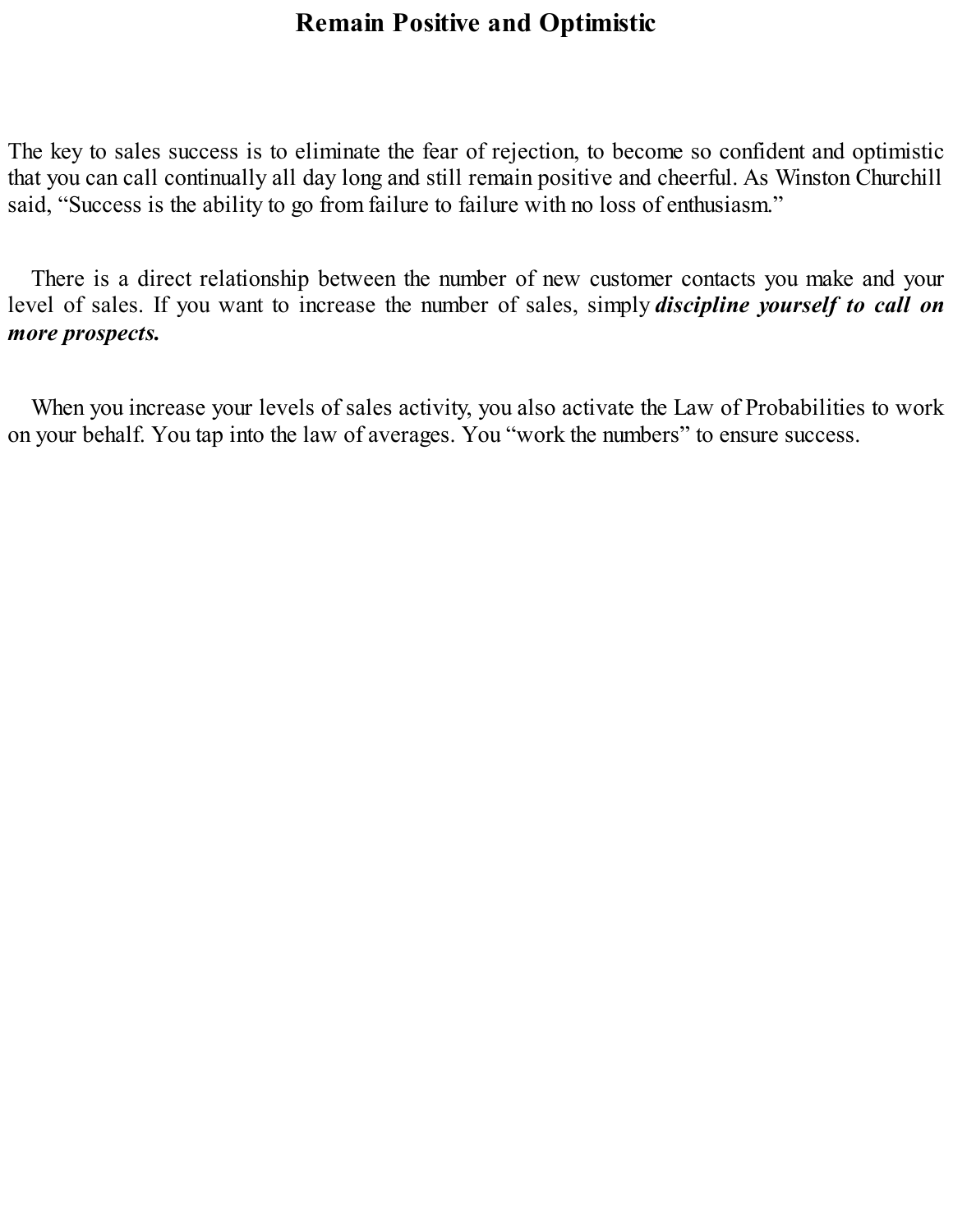#### **How to Double Your Sales Income**

Practice the "Minutes Principle" in your sales work. This principle says that, if you are earning all the money that you are earning today with only the number of minutes you are spending face to face with customers today, by increasing that number of minutes, you can also increase your sales.

With outside salespeople, we encourage them to double the number of minutes they spend face to face with customers. We teach them to use every bit of intelligence and creativity they have to increase the amount of time they spend talking in person with prospects rather than following the path of least resistance and allowing themselves to procrastinate getting out into the marketplace.

In almost every case, when a salesperson doubles the number of minutes that he or she spends face to face or ear to ear with customers, that salesperson's sales double as well. This is not an accident. It is based on law: the Law of Probabilities.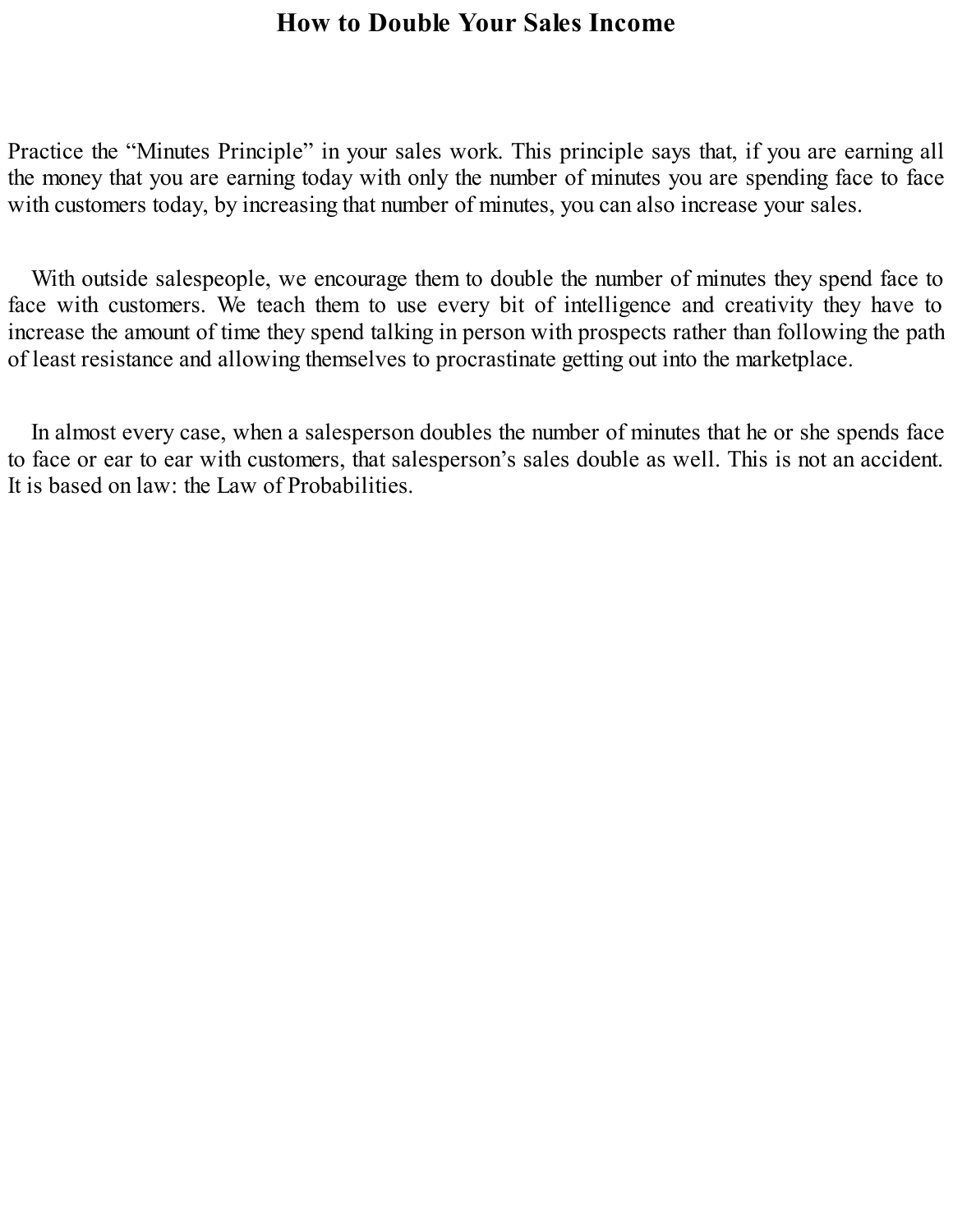## **Control Your Sales Activities**

You can seldom tell where your next sale is going to come from. Therefore, you have to "cast a wide net" and speak to as many prospective customers as possible.

The actual sale itself is not under your direct control. It is controlled by a variety of factors about which you can do very little. But the *activities* that lead to sales are completely under your control. The rule is "Do what you can with what you have right where you are."

To achieve high levels of sales success, you must discipline yourself to plan your days and weeks in advance. You must discipline yourself to *plan* your sales activities—especially your prospecting activities—every single day, and then you have to discipline yourself to *follow through* on your plans and resolutions.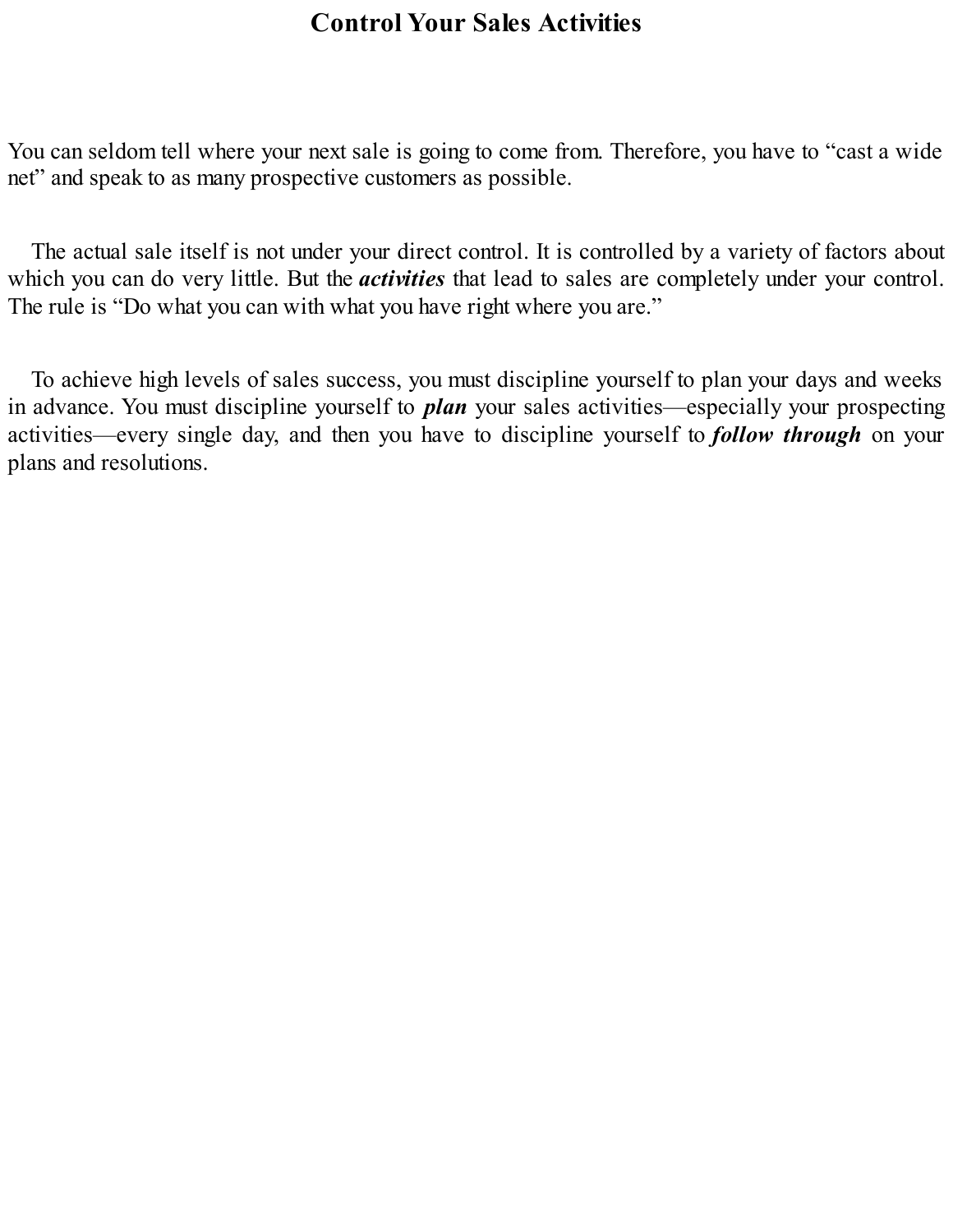## **Improve Your Ratios**

There are certain ratios in selling that largely determine how many sales you make. These ratios vary depending on your level of experience and ability, the competition, the prices of your products or services, and the general market. Nonetheless, these ratios always exist:

• There is a direct ratio between the number of *cold calls* you make and the number of *prospective customers* that you will be able to talk to or visit.

• There is a direct ratio between the number of *prospective customers* that you see or talk to and the number of *prospects* that you can follow up on.

• There is a direct ratio between the number of people you *follow up on* with proposals and presentations and the number of sales that you *close.*

You can also think of this as a "sales funnel":

- Into the funnel—i.e., the broad end—go your prospects.
- The second part of your funnel is your presentations.
- The third part is where you follow up and close the sale.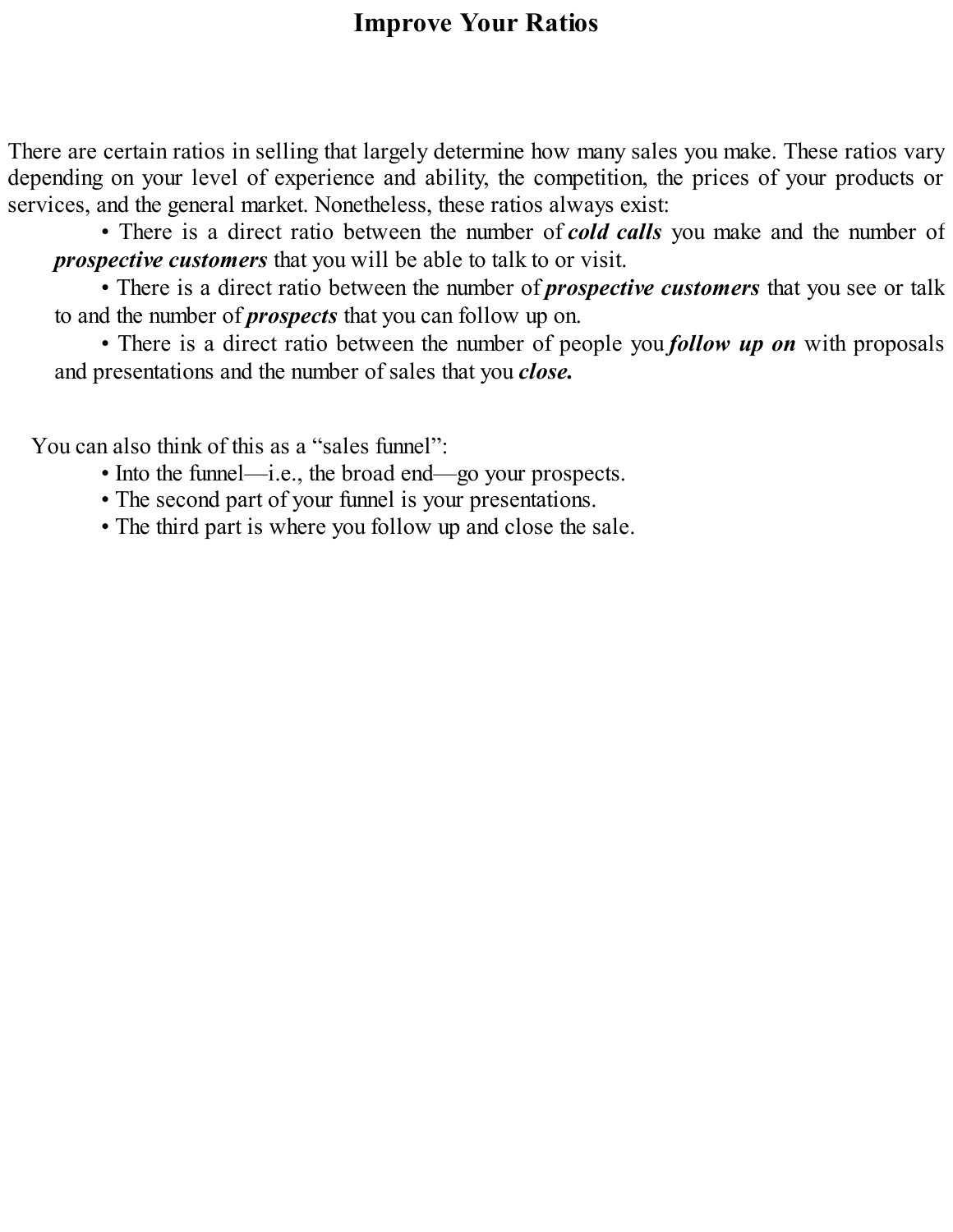## **Keys to Sales Success**

You have two responsibilities when it comes to achieving success in sales:

1. *First of all, keep your funnel full.* Always have more prospects to call on than you have time during the day. Never let your funnel become empty. *Never* run out of prospects.

2. *Second, get better at each stage of selling.* Study, read, listen to audio programs, and upgrade your skills in prospecting, presenting, and closing sales. The better you get, the fewer prospects you require in the top of the funnel to generate sales out of the bottom of the funnel.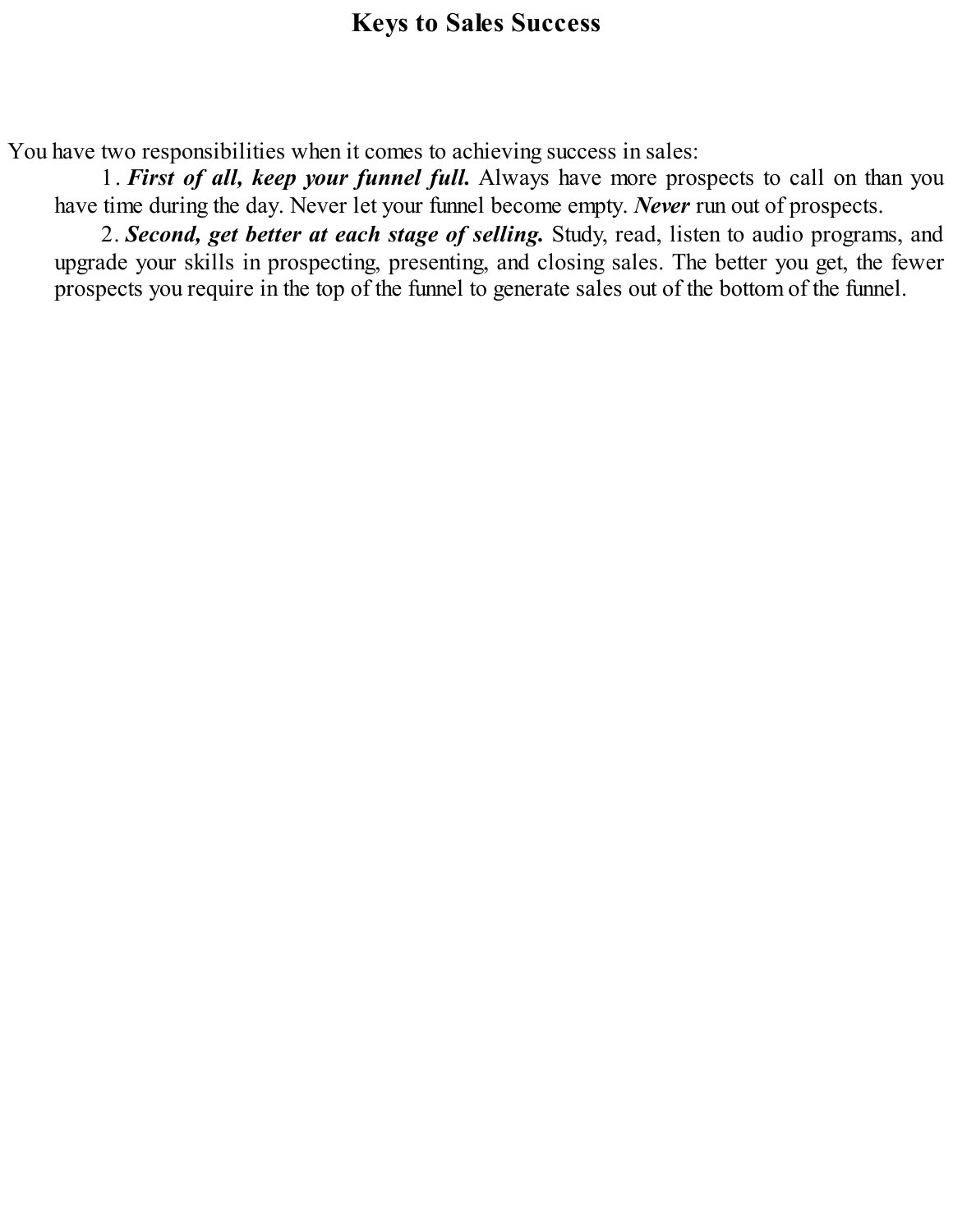## **Start Early**

Discipline yourself to make your first call early in the morning, by 7:00 or 8:00 A.M. When you start your day with a face-to-face sales call, you will be more energized and motivated to continue selling all day long.

Discipline yourself to *cluster* your calls in a small geo - graphical area so that you can get face to face with more people in a shorter amount of time. Many salespeople, because of their fear of rejection, spread their calls out over a large geographical area and then convince themselves that they are actually working when they are really simply driving from call to call.

Remember: You are working *only* when you are ear to ear or face to face with someone who can and will buy within a reasonable period of time. At all other times, you are "unemployed."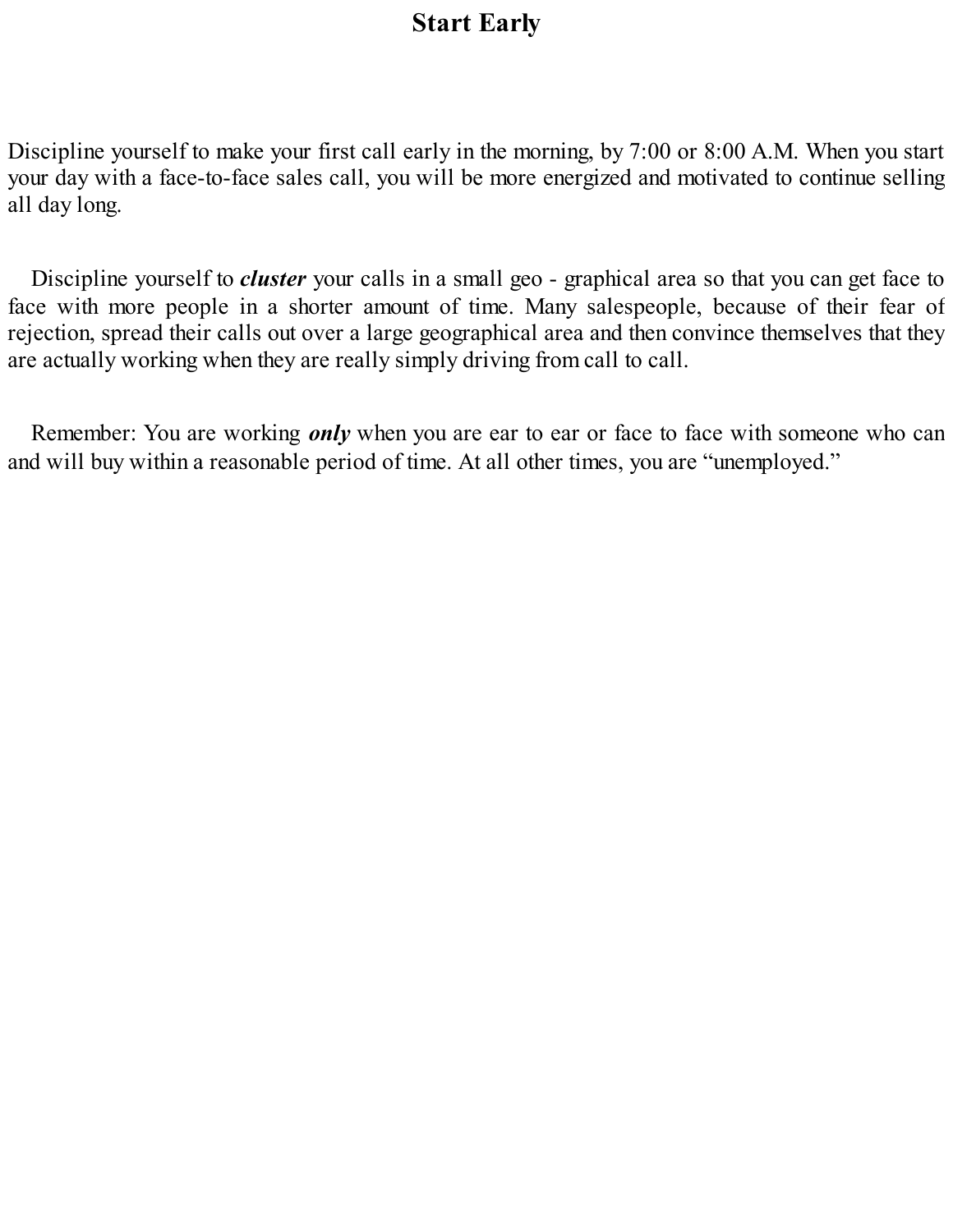## **Set Higher Standards for Yourself**

Discipline yourself to act every minute of the day as if everyone were watching you. Outside salespeople require a higher level of discipline than people who work in the office where everyone can see them. Because salespeople are on their own, like guerilla fighters in the sales jungle, the temptation is never ending to slack off, to take it easy, or to go for coffee or lunch rather than to make sales calls.

To perform at your best, you must *discipline* yourself to work throughout the day—as though your sales manager was doing a "ride-along." Imagine that your sales manager is sitting next to you all day long. How would you work differently if someone were accompanying you and observing everything you did throughout the day? Whatever your answer, that is how you should work—even when no one else is around.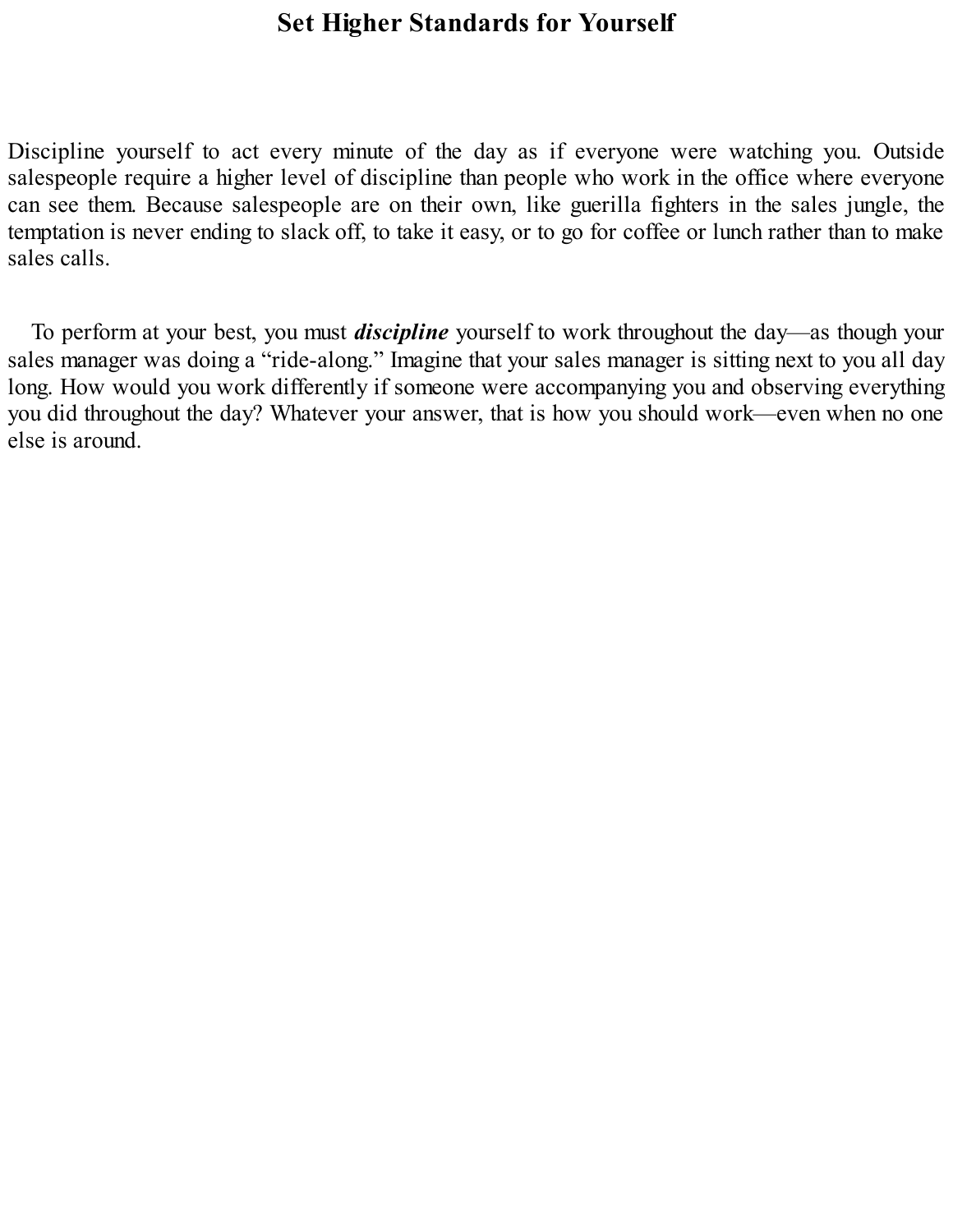#### **All Sales Skills Are Learnable**

To become one of the highest paid salespeople in your industry, you must discipline yourself to practice continuous personal and professional development. Read in your field every day. Listen to educational audio programs in your car as you drive along. Attend every sales seminar you can, whether sponsored by your company or not. Dedicate yourself to continuous learning as if your future depends on it—because it does.

The turning point in my life when I was a young salesman—frustrated and unhappy, going in circles, and barely making a living—was when I learned the Law of Cause and Effect. I learned that "if you do what the most successful salespeople do, over and over, there is nothing that can stop you from eventually achieving the same results and rewards that they do."

I learned that every salesperson in the top 10 percent started in the bottom 10 percent. Everyone who is doing well today was at one time doing poorly. Every person at the top of your field was at one time not in your field at all and did not know that it existed.

I learned that all sales skills are *learnable*. You can learn any sales skill you need to learn to achieve any sales goal you can set for yourself. There are no limits except the limits you place on yourself with your own thinking.

When you discipline yourself to become one of the top salespeople in your field, you will find that you will have turned an important corner in your career. Most salespeople do only what they have to do to keep their jobs. But those people who resolve to become the best in their fields accomplish far more than anyone else. Your job is to be one of them.

In the next chapter, we will talk about *money* and how the practice of self-discipline in this area can dramatically increase your likelihood of achieving all your financial goals.

#### *Action Exercises:*

1. See yourself as the president of your own personal sales corporation, completely responsible for sales results. This is the attitude of the highest paid salespeople.

2. Set clear, written income goals for yourself for the next twelve months as well as goals for each month of the year.

3. Determine exactly how much of your product or service you will have to sell in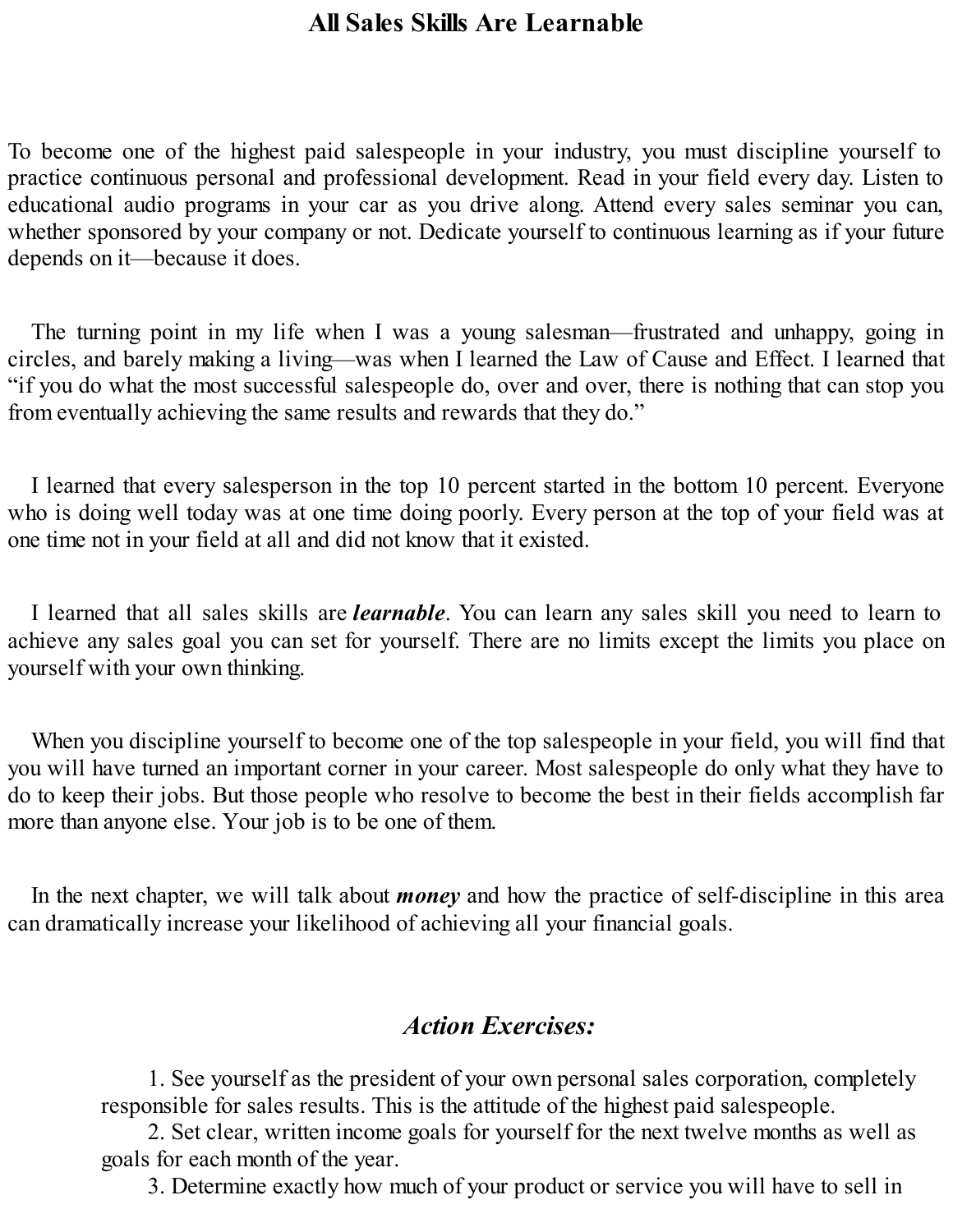order to earn that desired income.

4. Determine how many individual sales you will have to make, based on your average size of sale and amount of commission earned.

5. Determine how many prospects you will have to call on, based on your current experience, to make this number of sales.

6. Dedicate yourself to continuous improvement in sales by reading each day, listening to audios in your car, and attending sales seminars.

7. Spend every minute of every sales day getting face to face with people who can and will buy from you in the near future.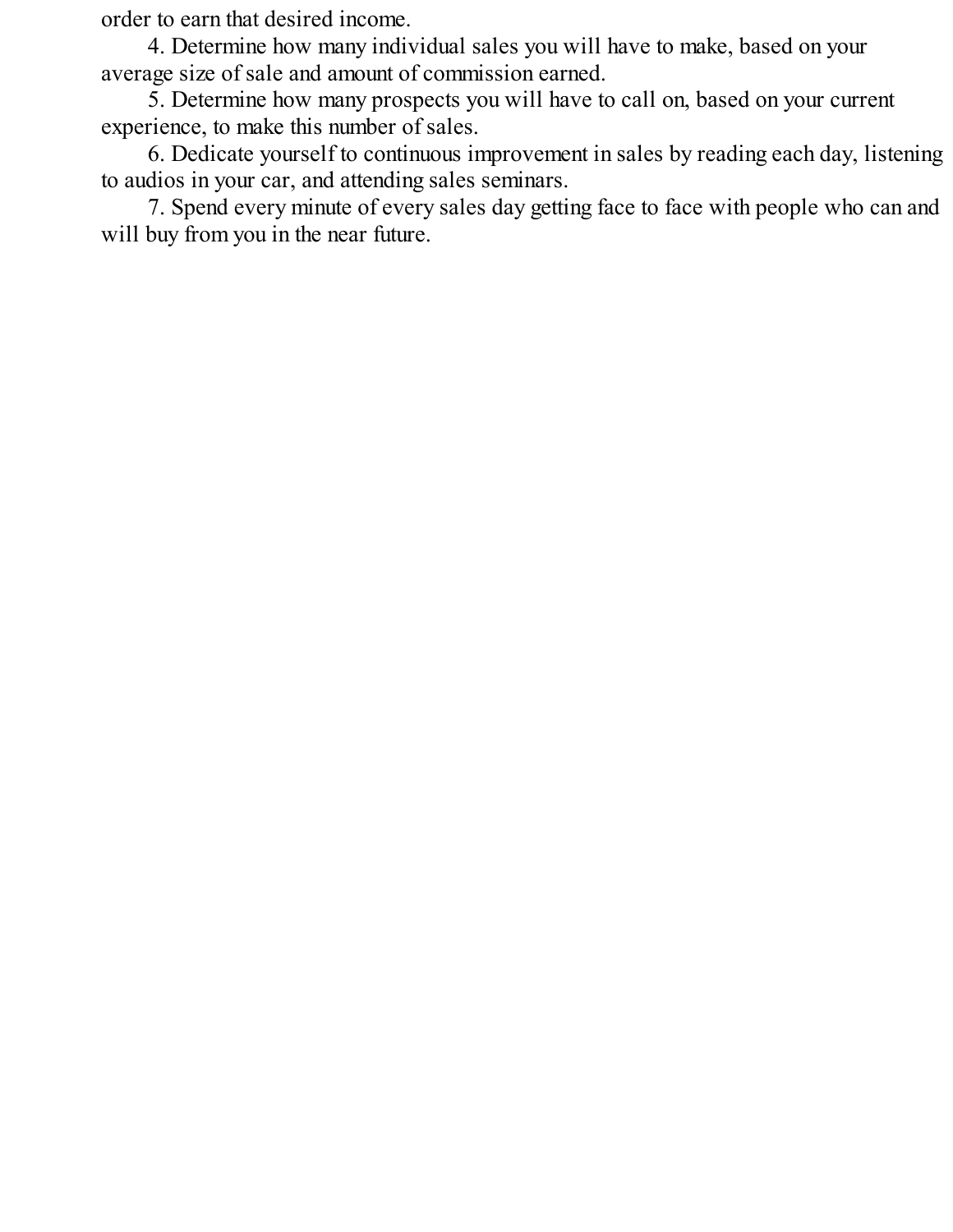# *Chapter 12*

#### **Self-Discipline and Money**

*"In reading the lives of great men, I found that the first victory they won was over themselves; self discipline with all of them came first."*

*—HARRY S. TRUMAN*

**A**ccording to insurance industry statistics, of one hundred people who start work at age twenty-one, by age sixty-five, one will be rich, four will be financially independent, fifteen will have some money put aside, and the other eighty will be still working, broke, dependent on pensions, or dead.

Most baby boomers today are planning to work into their seventies. Why is this? It is because they don't have enough money put aside so they can stop working.

The primary reason for financial problems in life is lack of self-discipline, self-mastery, and selfcontrol. It is the inability to delay gratification in the short term. It is the tendency for people to spend everything they earn and a little more besides, usually supplemented by loans and credit card debt.

Today, the savings rate in America is too low to achieve financial independence. After a lifetime of work, the average American family has a net worth of only about \$8,000. People continue to spend and borrow as if there is no tomorrow.

The good news is that we are living in the most affluent time in all of human history. There are more opportunities to achieve wealth and prosperity today for more people and in more different ways than have ever existed in the history of man. It has never been more possible for you to achieve financial independence than right now. But *you must make a resolution* to do it, and then you must follow through on your resolution.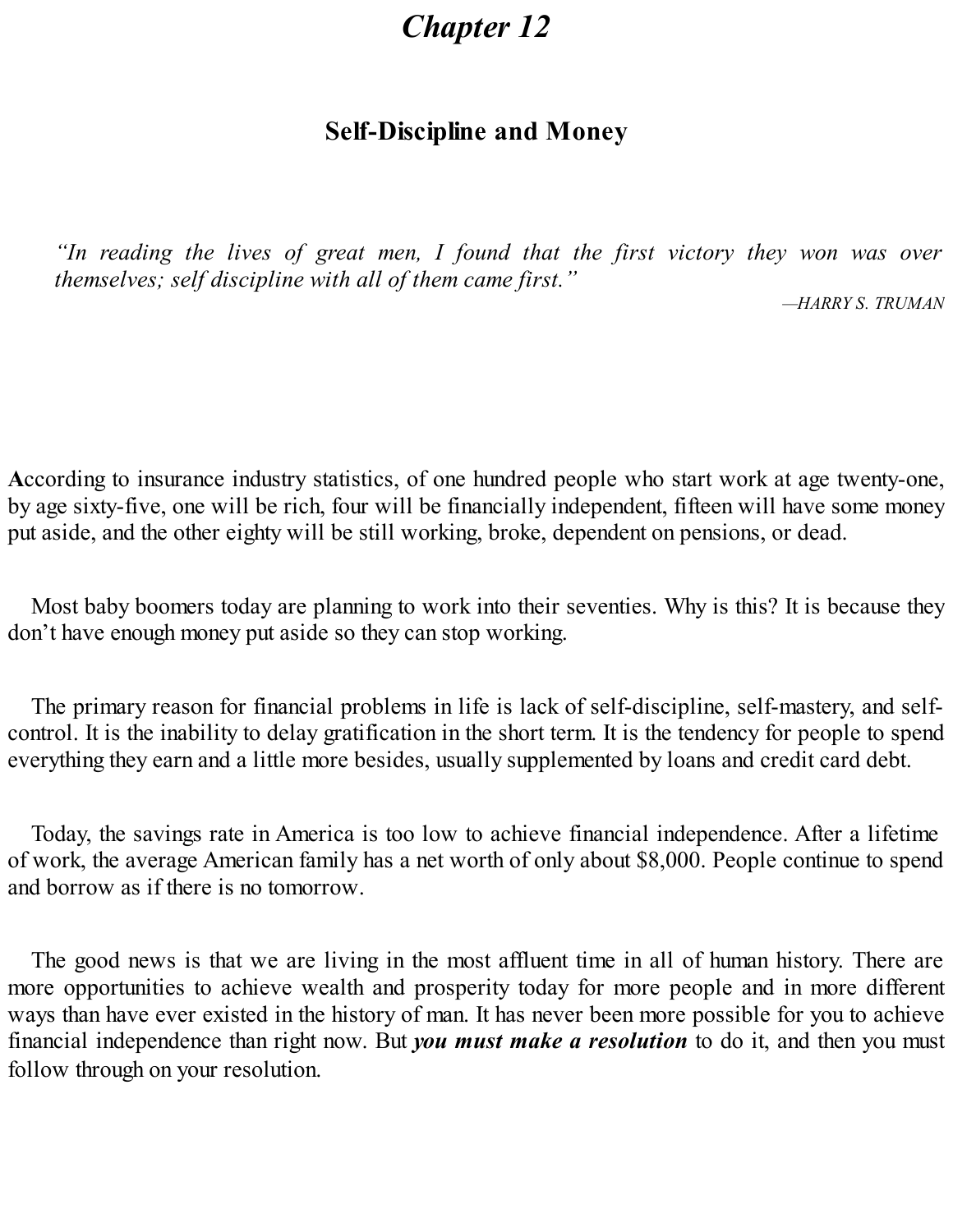#### **The Reasons for Financial Failure**

The primary reason why most adults have financial problems is not low earnings. In their book *The Millionaire Next Door,* Thomas Stanley and William Danko show that two families living on the same street, in the same size of house, and working at the same job can have completely different financial situations. By the age of forty-five or fifty, the couple in one house will be financially independent while the couple next door is deeply in debt and having trouble making the minimum payments on their credit cards.

The reason for this is *not* the amount of money that they earn. The reason is *lack of self-discipline* and the *inability to delay gratification.* Why is this weakness of character so prevalent among the majority of adults in society today? It goes back to early childhood.

When you were a child and you received money (whether it was your allowance or a gift from a friend or relative), the first thing you thought of doing was to *spend* that money on candy. Candy is sweet. Candy is delicious. Candy fills your mouth with a wonderful, sugary flavor. You liked candy when you were a child, and you probably could seldom get enough of it. Many children will eat candy until they become physically ill because it tastes so good.

As you grew older, you developed what psychologists call a "conditioned response" to receiving money from any source. Like Pavlov's dog, when you receive money, you mentally salivate at the thought of spending this money on something that makes you happy, at least temporarily.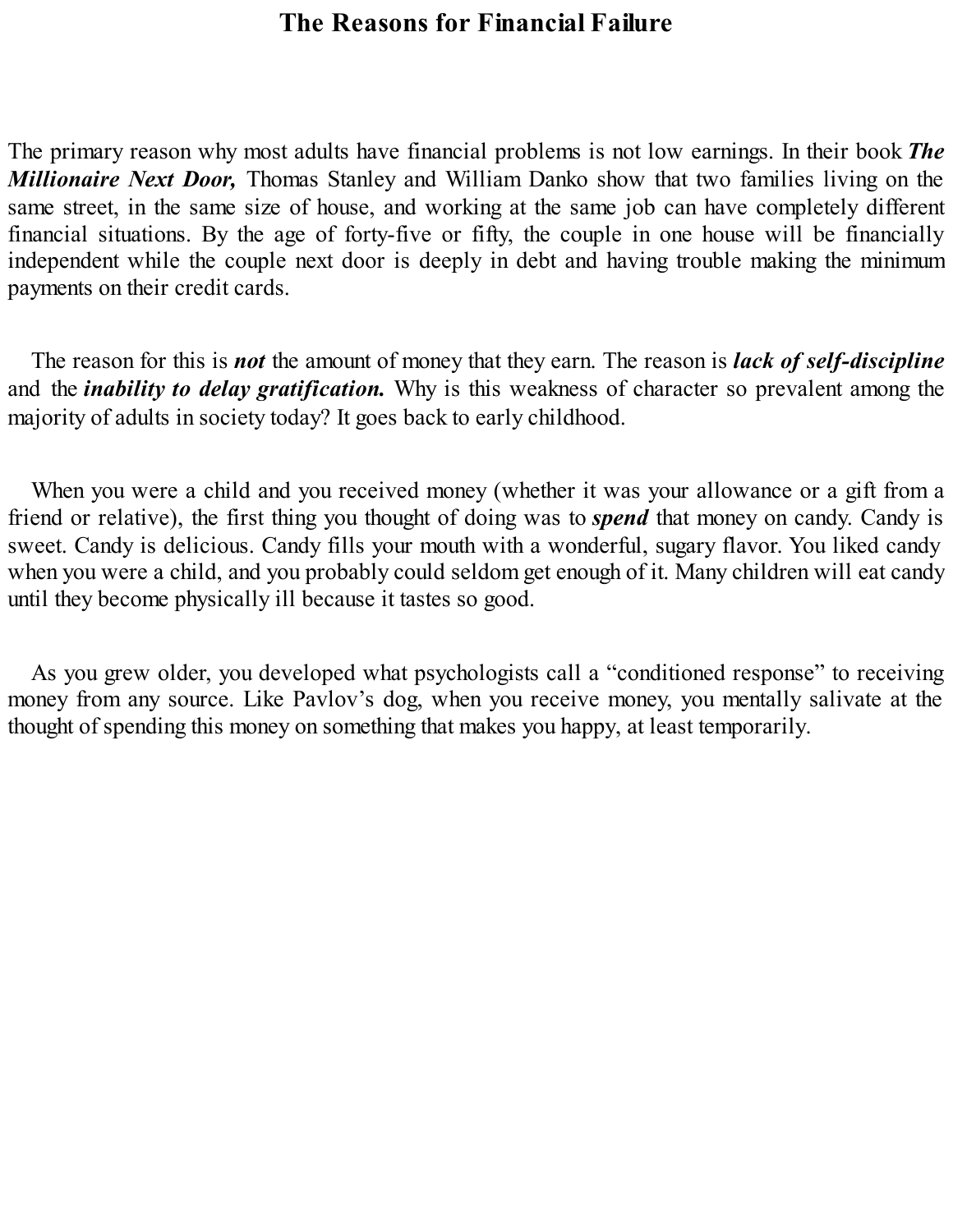## **Spending Makes You Happy**

When you become an adult and you earn or receive money, this automatic reaction continues. Your first thought is, "How can I spend this money to achieve immediate pleasure?"

When you get your first job, the very first thing you think about is how you can spend not only the money you earn, but also every penny you can borrow on a credit card on clothes, cars, cosmetics, socializing, entertainment, travel, and everything else. Your mental equation is money = enjoyment.

When you go on vacation to a resort of any kind, you find that the hotels and streets are lined with shops selling useless trinkets, bobbles, and trash, plus clothes, artwork, and other items that you would never think of buying at home. Why is this? Simple. When you are on vacation, you feel happy. You have a conditioned response to associate happiness with spending money. The happier you are, the more unconsciously compelled you are to go out and spend money on something—or, rather, on *anything*.

It is quite common for many people, when they are unhappy or frustrated for any reason, to go shopping. They unconsciously associate buying something with being happy. When it doesn't work as they expected, they buy something else. Sometimes, unhappy people go on shopping sprees. They buy lots of things they don't particularly need because they unconsciously associate spending with happiness.

As an adult, whenever you receive your paycheck, a bonus, a commission, an IRS refund, a prize, or an inheritance, the very first thing you think about is how you can spend this money as quickly as possible and on as many pleasures as possible.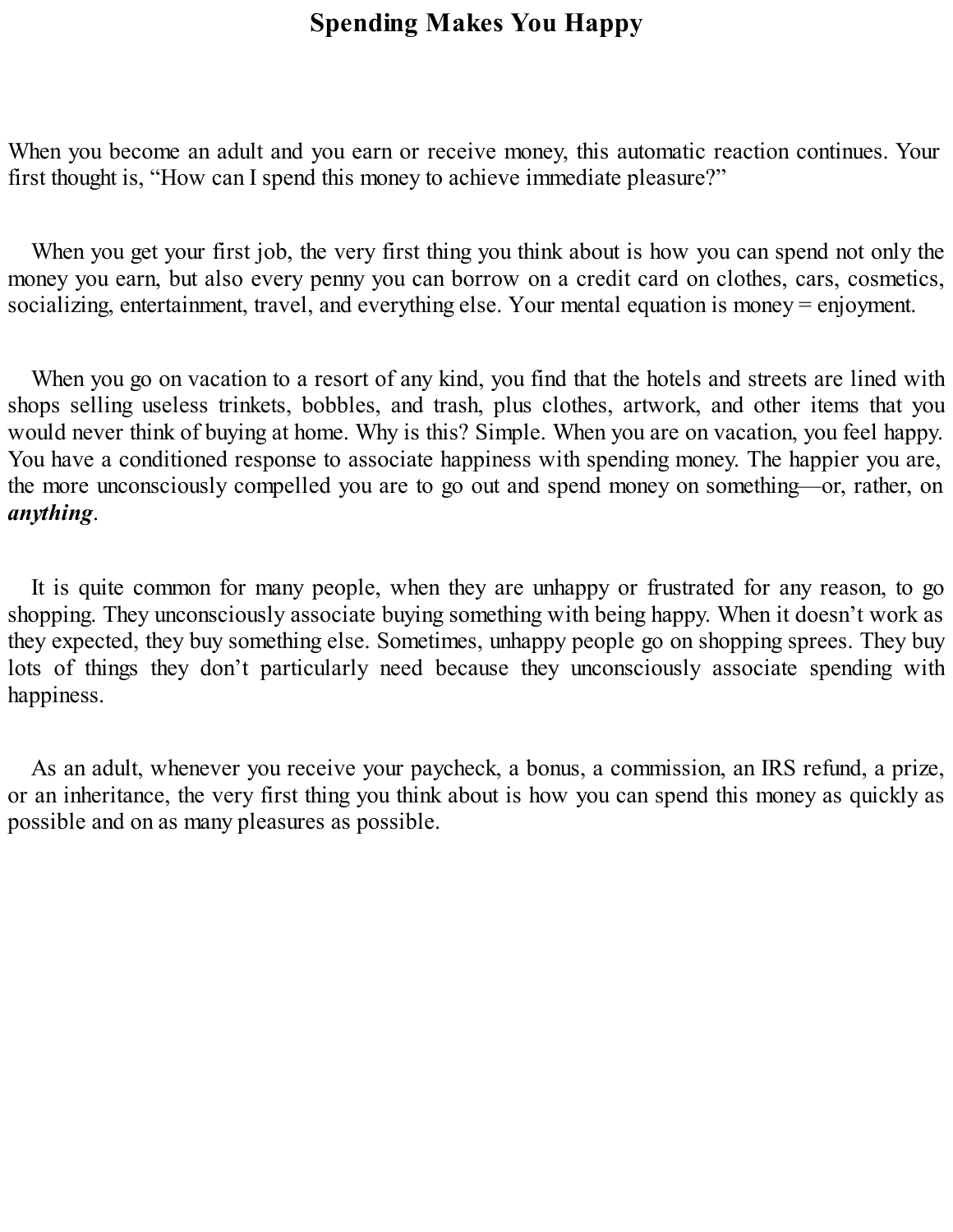## **Rewire Your Responses About Money**

The starting point of achieving financial independence is to discipline yourself to *rewire* your attitude toward money. You need to reach into your subconscious mind and disconnect the wire linking "spending" and "happiness." You need to then reconnect that "happiness" wire to the "saving and investing" wire.

From that moment on, instead of saying, "I feel happy when I spend money," you will say, "I feel happy when I *save* money."

To reinforce this shift in thinking, open up a "financial freedom account" at your local bank. This is the account in which you deposit money for the long term. Once your money goes into this account, you resolve that you will never spend it on anything except the achievement of financial freedom.

If you want to save money to buy a boat or a car, you open up a separate account solely for that purpose. But your financial freedom account is inviolable. You never touch it except to invest those funds so that they can yield a higher rate of return.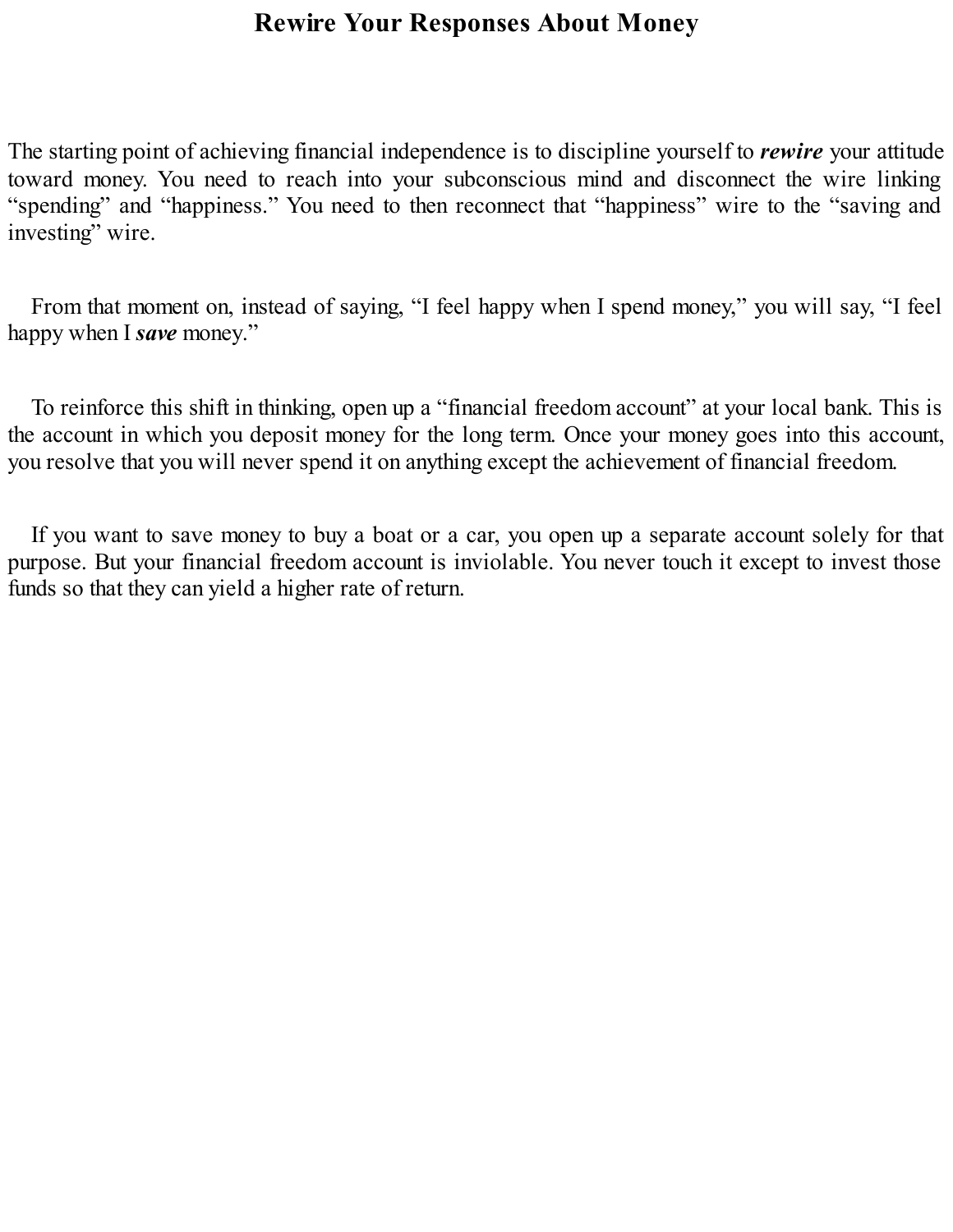### **Associate Happiness with Saving**

When you begin saving in this way, something miraculous happens within you. You start to feel happy about the idea of having money in the bank. Even if you open your account with only \$10, this action gives you a feeling of greater self-control and personal power. You feel happier about yourself. The very act of disciplining yourself to save money makes you feel stronger and more in control of your destiny.

Each time you get some extra money, you put it into your financial freedom account. Eventually, your financial freedom account will begin to grow. Then, as it grows, you activate two laws: the Law of Attraction and the Law of Accumulation.

Because the money in your account is *emotionalized* by your own thoughts and feelings, it sets up a force field of energy that begins to attract more money into it. If you save \$10 a month for a year, you will be astonished to find that with the extra bits of money that you have put into that account, you will probably have more than \$200 rather than just \$120. If you save \$100 per month, you will probably have more than \$2,000.

The Law of Accumulation says that "every great achievement is an accumulation of many small achievements." The Law of Attraction says that "you attract into your life those things that are in harmony with your dominant thoughts." Because of these laws, your financial freedom account begins to grow with *the miracle of compound interest.*

The more money you have in your bank account, the more energy it generates and the more money is attracted into your life. You have heard it said that "it takes money to make money." This is true. As you begin to save and accumulate money, the universe begins to direct more and more money toward you that you can save and accumulate.

Everyone who has ever practiced this principle of regular saving is absolutely astonished at how quickly their financial fortunes change for the better.

The rule for financial independence, once you have rewired your attitude toward money, is to "pay yourself first." Most people save whatever is left over after their monthly expenses—if there is anything left over at all. The key, however, is to pay yourself *first*, off the top, from every amount of money you receive.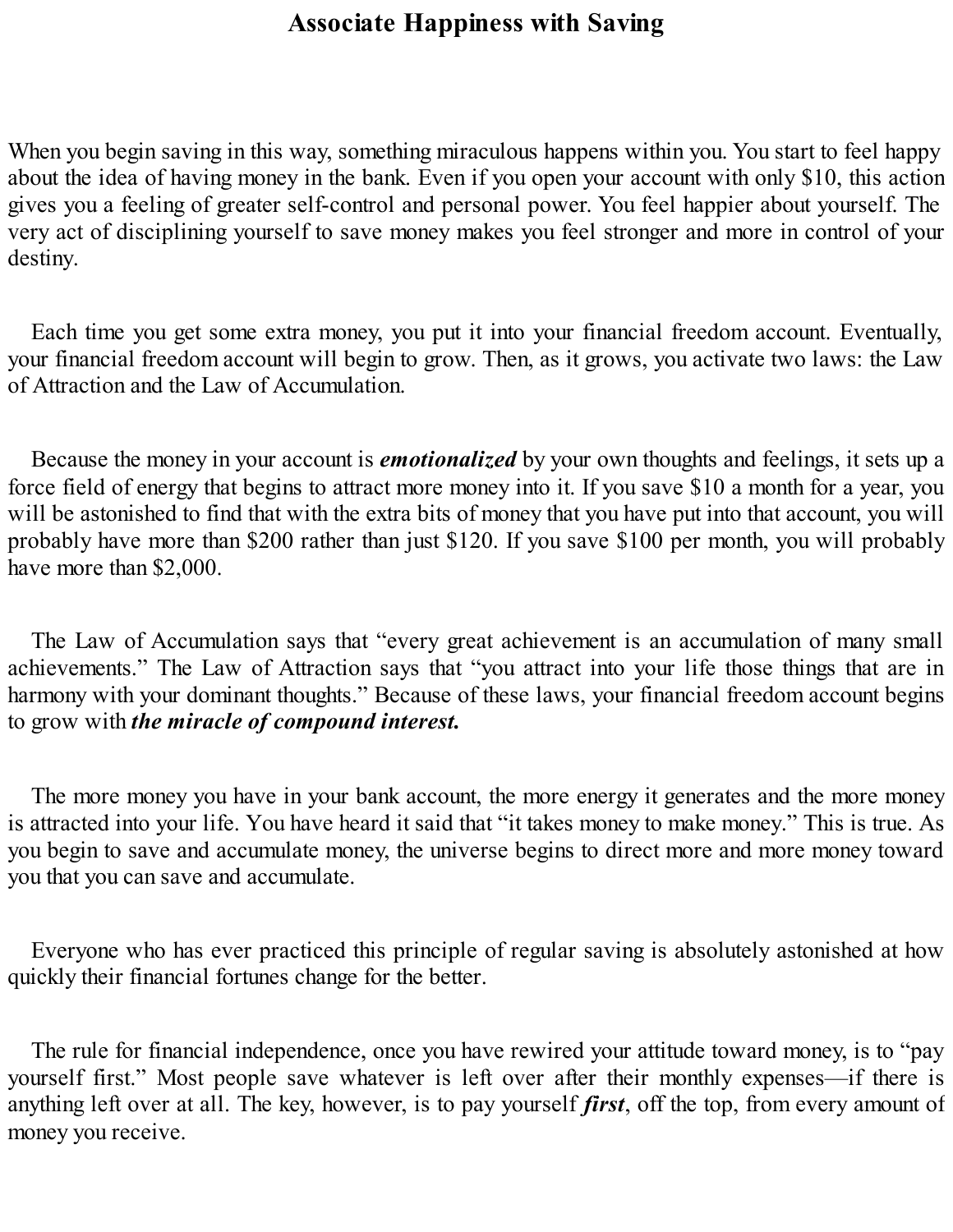## **Save Throughout Your Lifetime**

It used to be that if you saved 10 percent of your income from your first paycheck until you retired, you would be financially independent, if not rich. Today, however, financial advisers suggest that you need to save *15 or 20 percent* of your income in order to achieve all your financial goals. Any less than this opens you up to the risk of running out of money later in life.

When we suggest to people that they need to begin saving 10 percent of their incomes, they shake their heads. Most people are spending everything they earn today. They have nothing left over. Most people are deeply in debt as well. The idea of saving 10 percent of their income, right off the top, appears impossible. But there is a solution.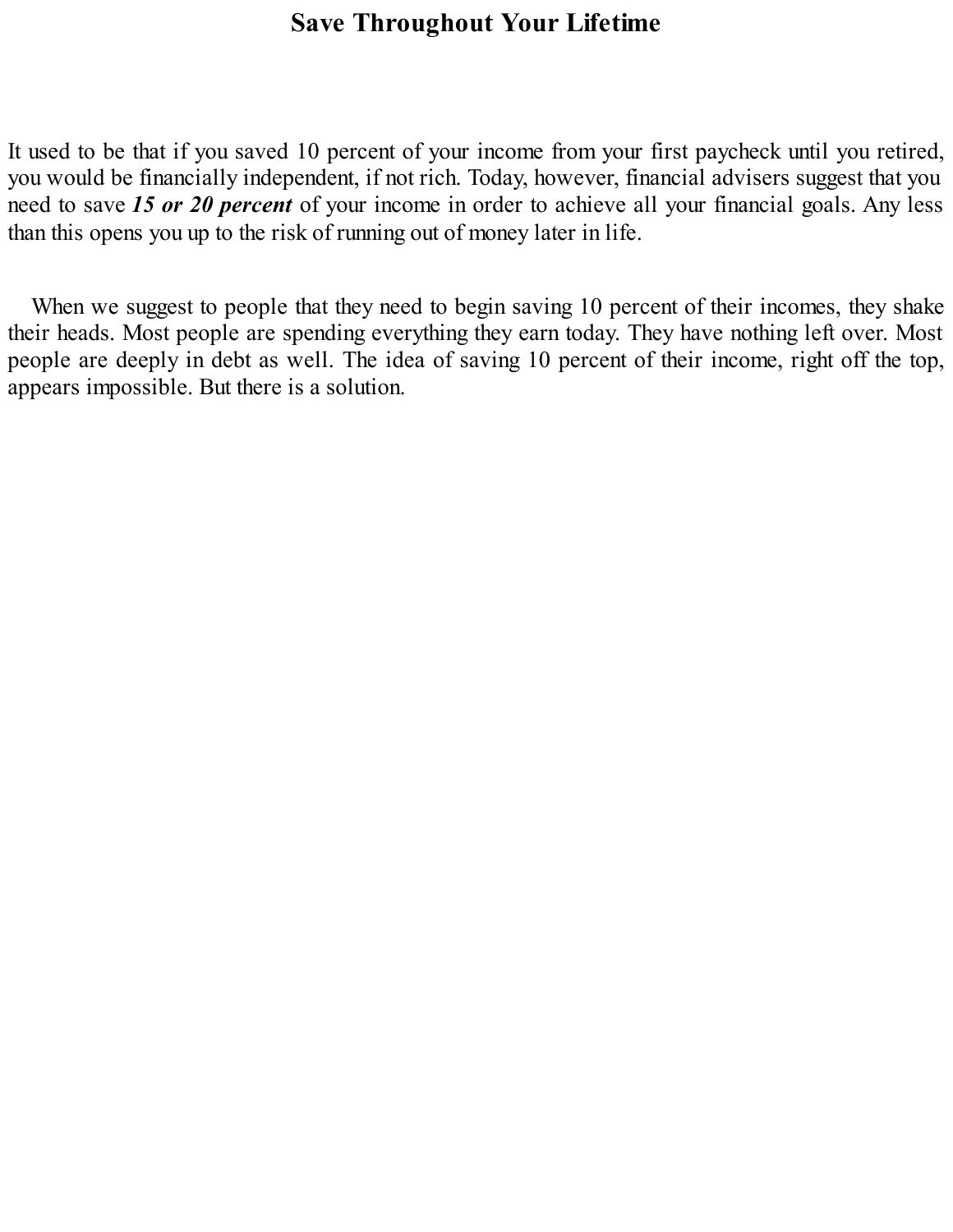### **Practice the 1 Percent Formula**

Begin today to save 1 percent of your income and learn to live on the other 99 percent. This is a manageable amount. This is a number that you can get your mind around. It requires only a small amount of self-discipline and delayed gratification for you to save 1 percent each month. If you are earning \$3,000 per month, 1 percent is \$30 per month, or only \$1 per day.

At the end of each day, come home and put your daily amount into a box or jar. Once per month, take your accumulated savings down to the bank and put it into your financial freedom account. This sounds like a small beginning, but remember that "a journey of a thousand leagues begins with a single step."

In no time at all, you will become comfortable living on 99 percent of your income. At that point, you raise your savings level to 2 percent of your income per month. You then adjust your lifestyle to live on 98 percent. In no time, this will become a habit; you will find it automatic and easy to live on 98 percent of what you earn.

Month by month, you then increase your savings level by 1 percent. By the end of the year, you will probably be saving 10 percent of your income. Then something else remarkable will start to happen. Your debts will start to decline. As you become consciously aware of saving your money and moving toward financial independence, you will become more intelligent and thoughtful about each expenditure. You will find yourself spending less and gradually paying off your debts, month by month.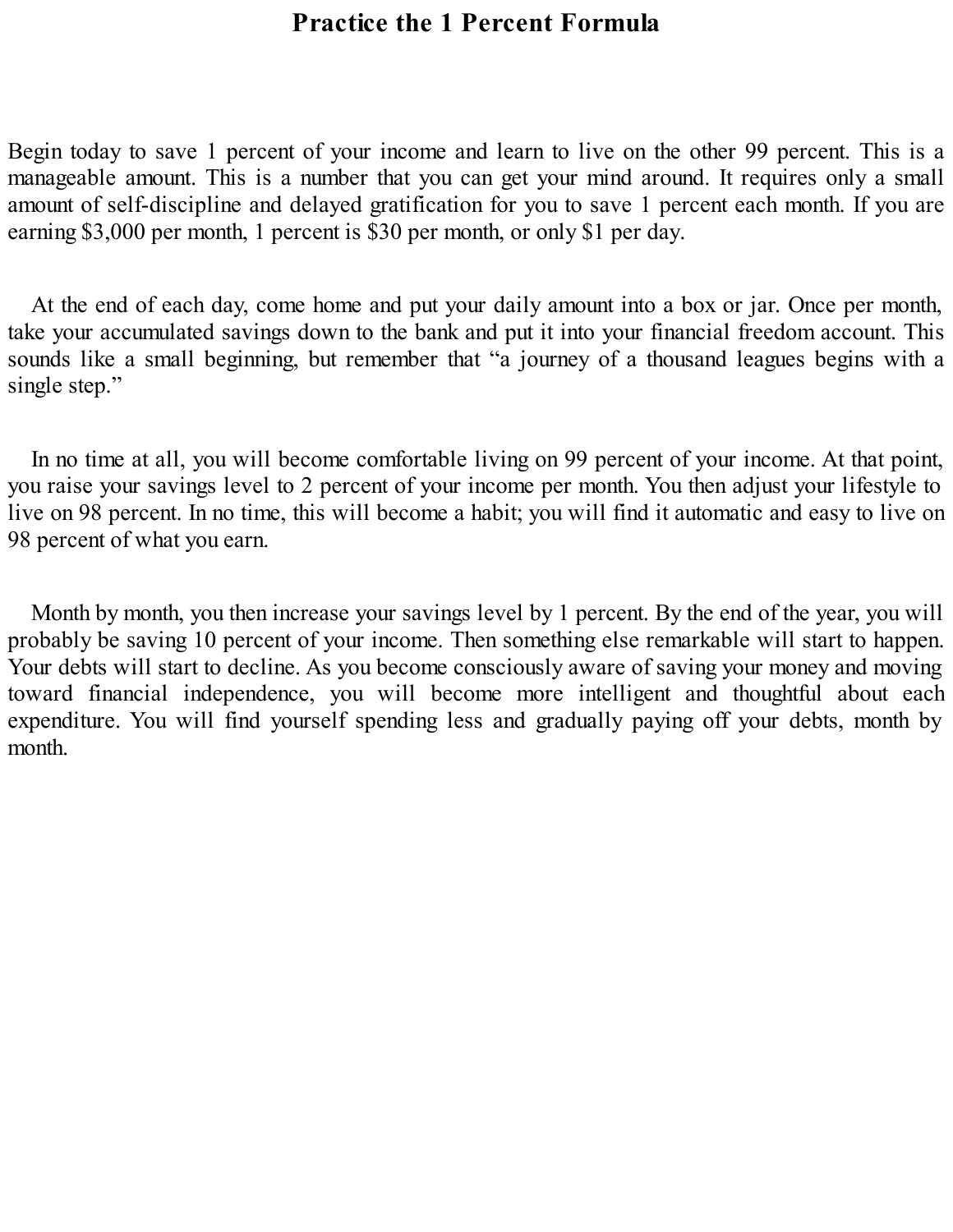## **The Payoff Is Tremendous**

The reward for saving and investing is substantial. It is said that "happiness is the progressive realization of a worthy ideal." So every time you save a dollar or pay off a dollar of indebtedness, you feel happy inside. You feel more positive and in control of your life. Your brain releases endorphins, which in turn give you a feeling of calmness and well-being.

Within two years of beginning this process, you will have worked your way out of debt and will have begun to accumulate a growing amount of money in your financial freedom account. As this amount increases, you will begin to attract into your life *more* money and more opportunities to deploy those funds intelligently so that they yield a higher rate of return.

At the same time, your attitude toward money and spending will gradually change. You will become more disciplined and conscientious. You will investigate carefully before you invest. You will study every aspect of a potential business or opportunity. You will be reluctant to part with money that you have worked so hard to accumulate. You will actually begin to reshape your attitude and personality toward money—and do so in a very positive way.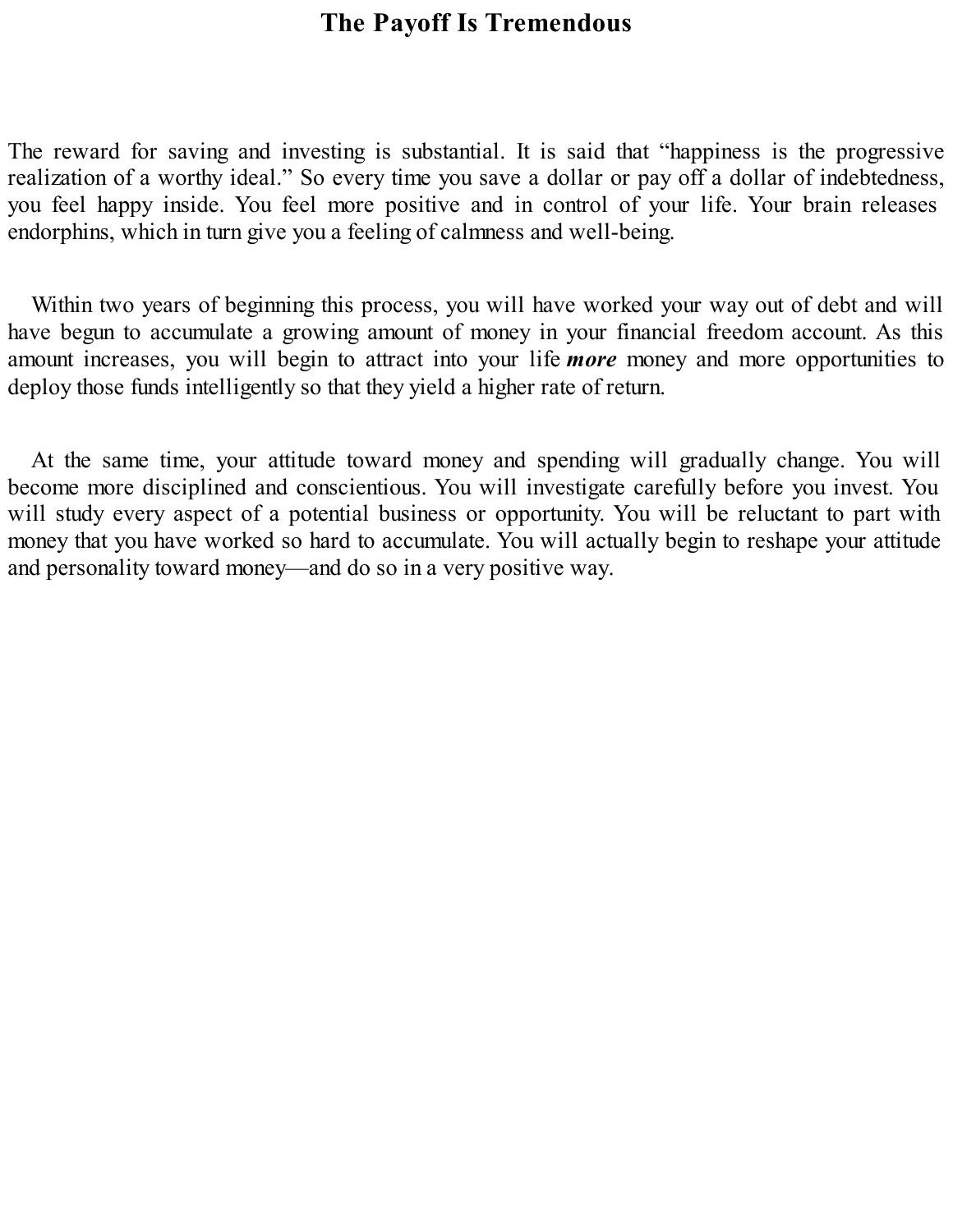## **Income Increases Don't Help**

Sometimes I ask my audiences, "Who here would like to be financially independent?" Everybody raises their hand. So then I ask, "If I could wave a magic wand and double the income of every person in this room, would that help you to become financially independent?"

Everybody cheers and laughs and nods their head, agreeing that if they could miraculously double their income, they could become financially independent.

I then ask them, "How many people in this room, from the time you took your first job to today, have already *doubled* your income?"

Without hesitation, every hand in the room goes up.

I then ask, "How many people here, from the time you took your first job to today, have increased your income three times? Five times? Ten times?"

Hands go up all over the room. Everyone in the room has doubled or tripled or increased their income five or ten times from the time they took their first job.

I then make my point: "Everyone here has already increased their income dramatically, but it has done no good. Simply increasing your income does not ensure that you will achieve financial independence. This is because of Parkinson's Law, which says, 'Expenditures rise to meet income.' No matter how much you earn, you end up spending it all, and more besides."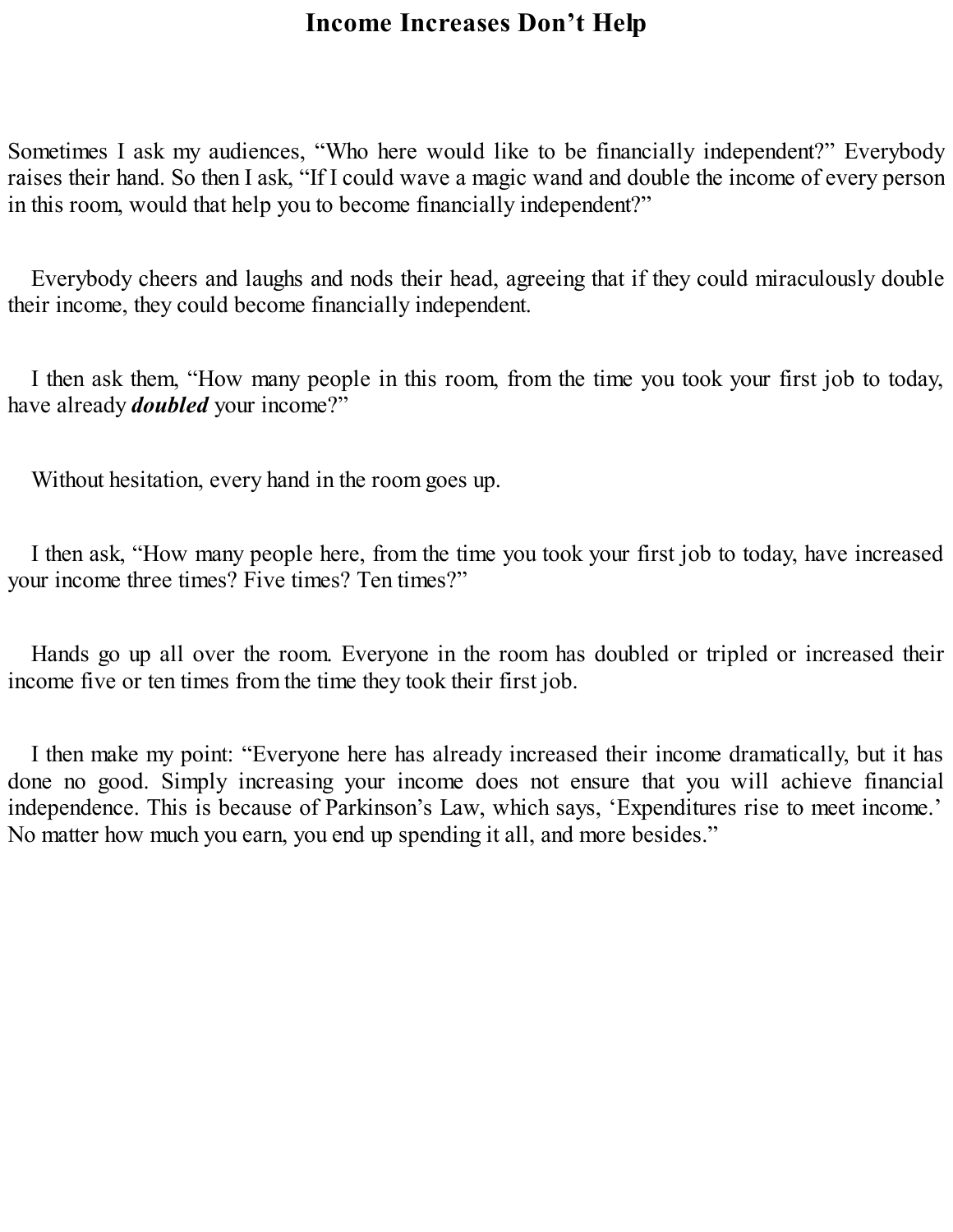## **Practice the Wedge Principle**

The way to achieve financial independence is for you to break Parkinson's Law. You do this by practicing the "Wedge Principle" for the rest of your life. Here is how you do it: As your income increases in the months and years ahead, *drive a wedge* between your increasing income and your increasing expenses. Instead of spending it all, resolve that you will save 50 percent of your "increase."

If your income increases by \$100 per month, resolve to save \$50 per month, off the top, and put it into your financial freedom account. You can spend the other \$50 on your family and on improving your lifestyle. But you must resolve to save *half* of your increase for the rest of your financial life.

When you pay yourself first, saving 10 or 15 percent of your income off the top and then saving 50 percent of your increase for the rest of your career, you will soon achieve financial independence. You will join the top 5 percent of wealthy people in our society. You will never have to worry about money again.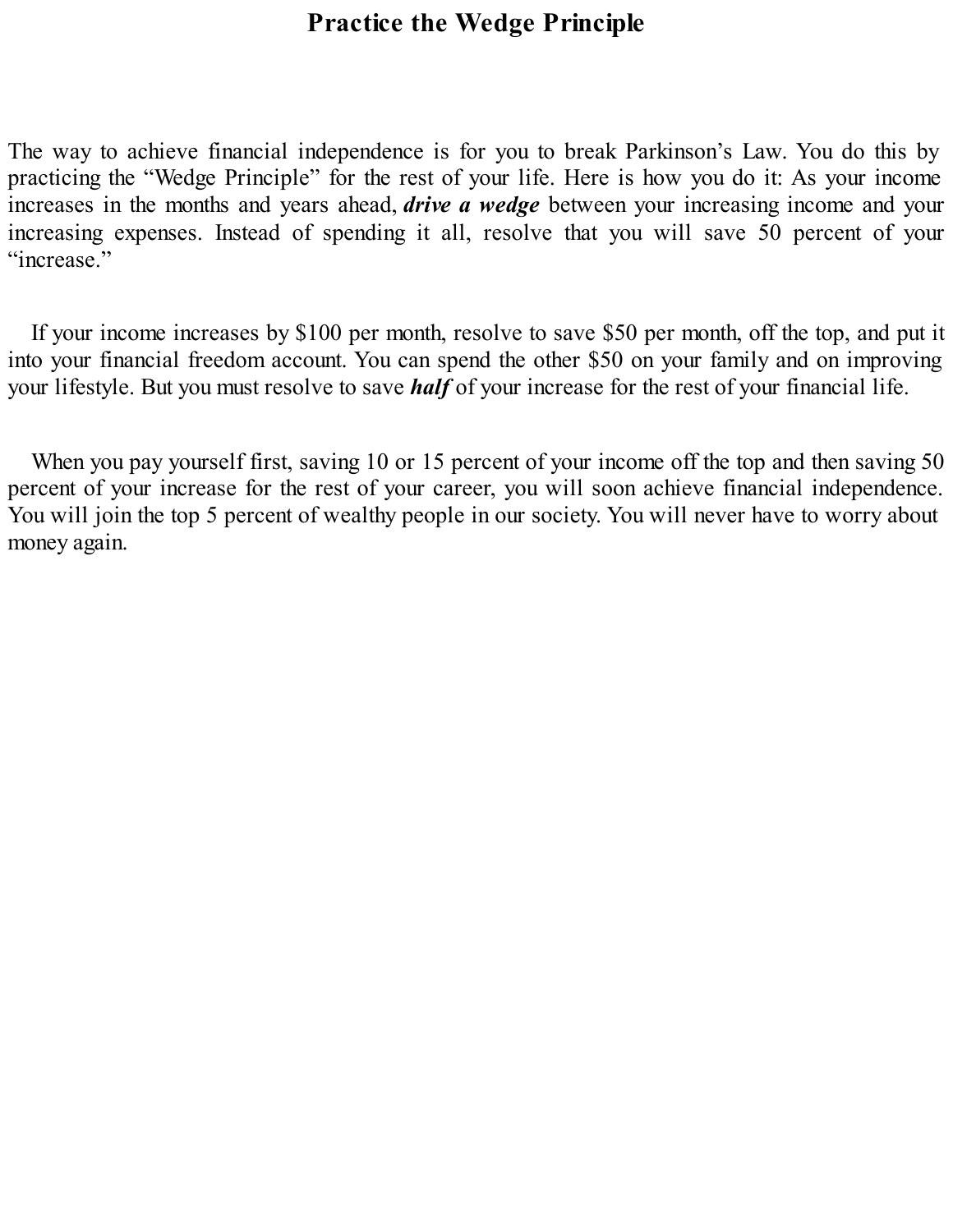#### **The Miracle of Compound Interest**

Albert Einstein said, "Compound interest is the most powerful force in the universe."

If, from the age of twenty-one until you are sixty-five, you were to save only \$100 per month and invest that amount in a mutual fund or index fund that increased an average of 7 to 10 percent per year, you would be worth more than a million dollars. If you were to set up your payroll account so that \$100 were automatically deducted and invested for you, you could be sure of becoming one of the wealthiest people in America.

This means that if you are serious about achieving financial independence, the most important single requirement is self-discipline combined with the ability to delay gratification. Your ability to practice self-mastery, self-control, and self-denial throughout your life will not only enable you to achieve all your financial goals, but it will also make you successful and happy in everything else you do.

In the next chapter, we will talk about the key to making almost everything in your life work for you: the use of your *time*. We all start off in life with lots of time and little money. How you spend your time throughout your adult years largely determines the quality of your life.

### *Action Exercises:*

1. Make a decision today to take complete control of your financial life, get out of debt, and achieve financial independence.

2. Determine your net worth today. Add up all your assets, subtract all your debts and liabilities, and calculate the exact number.

3. Set up a separate bank account and begin saving at least 1 percent of your income as you receive it every month or paycheck.

4. Make a list of all your debts and begin paying them off, starting with those carrying the highest interest rates.

5. Calculate the exact amount that you will need to be financially independent at the end of your career and then set this as a goal.

6. Set specific financial accumulation goals for yourself for each month, quarter, and year for the rest of your life.

7. Practice frugality in spending by putting off and delaying every expenditure you possibly can until you achieve your long-term financial goals.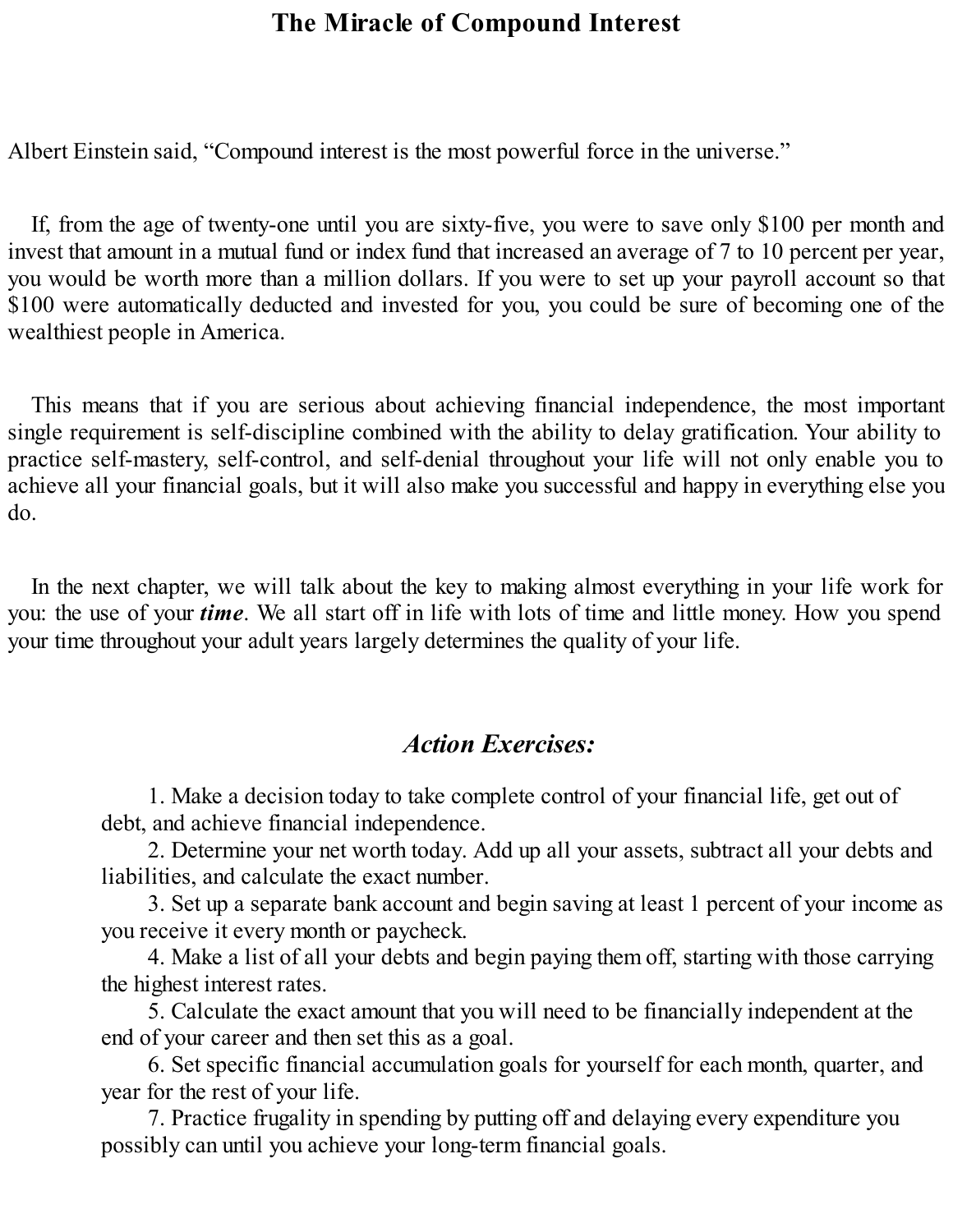# *Chapter 13*

#### **Self-Discipline and Time Management**

*"If you do not conquer self, you will be conquered by self."*

*—NAPOLEON HILL*

**T**here is perhaps no area of your life in which self-discipline is more important than in the way you manage your time. Time management is a core discipline that largely determines the quality of your life. As Peter Drucker said, "You cannot manage time; you can only manage yourself."

Time management is really *life* management, personal management, management of yourself rather than of time or circumstances.

Time is perishable; it cannot be saved. Time is irreplaceable; nothing else will do. Time is irretrievable; once it is gone or wasted, you can never get it back. Finally, time is indispensable, especially for accomplishments of any kind. All achievement, all results, all success requires time.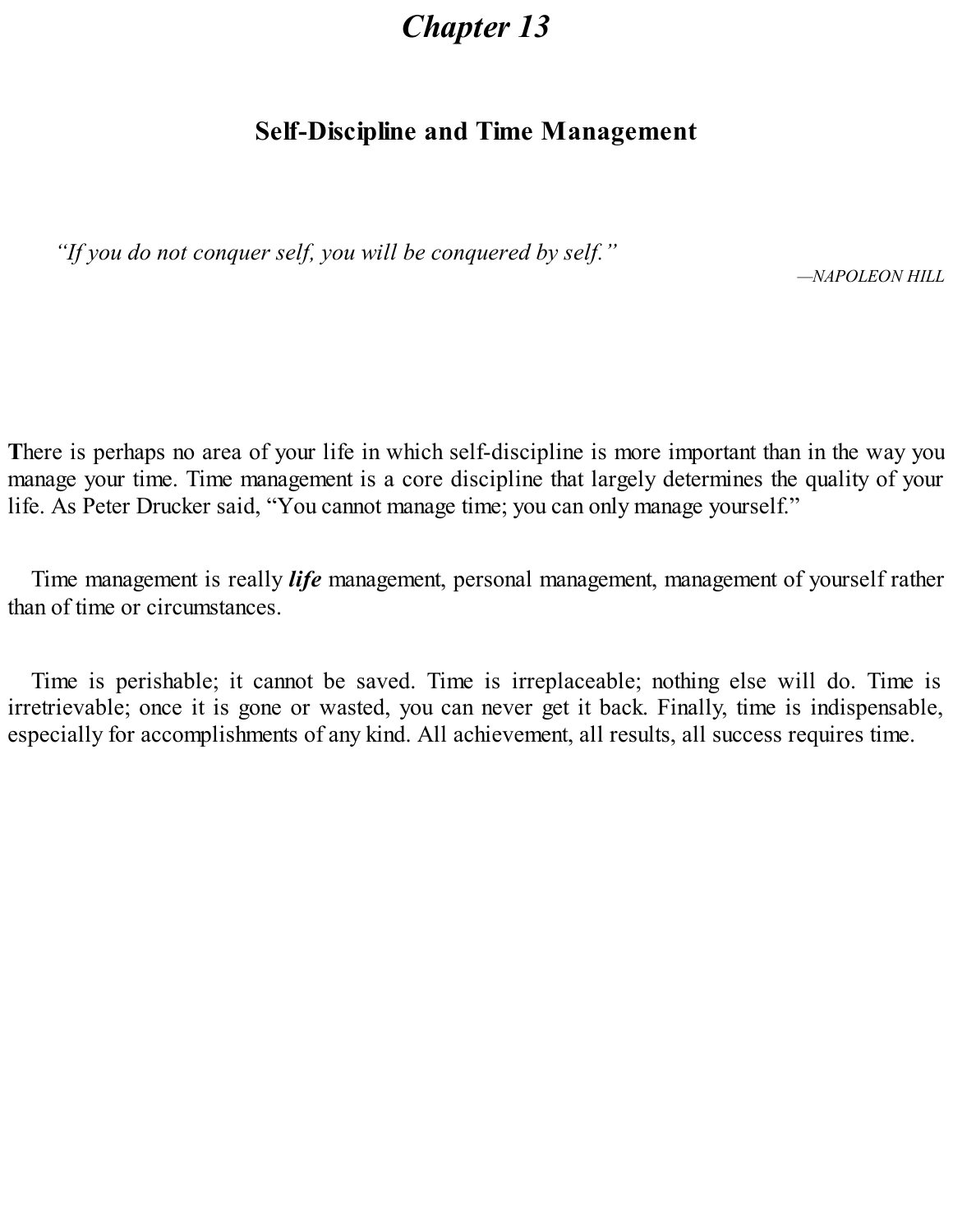## **You Can't "Save" Time**

The fact is that you cannot *save* time; you can only *spend* it differently. You can only reallocate your time usage from areas of low value to areas of high value. Herein lies the key to success, and the requirement for self-discipline.

Time management is the ability to choose the *sequence of events*. By exerting your self-discipline with regard to time, you can choose what to do first, second, and not at all. And you are always free to choose.

You require tremendous self-discipline to overcome the procrastination and delay that holds most people back from great success. A native Indian once told me that "procrastination is the thief of dreams."

The Pareto Principle, the 80/20 rule, says that 20 percent of the things you do account for 80 percent of the value of what you accomplish. This means that 80 percent of what you do is worth 20 percent or less of the value of what you accomplish.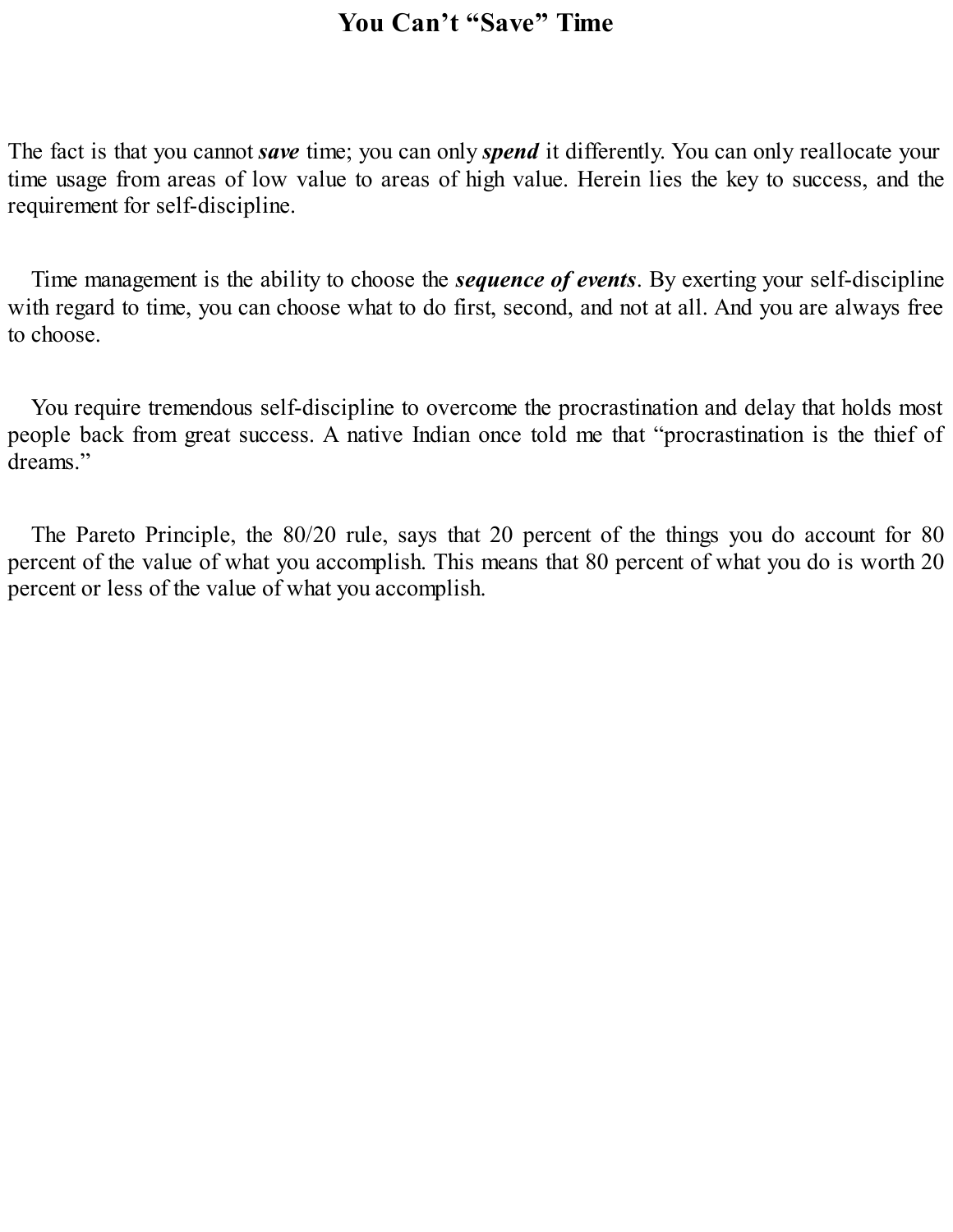## **Assess the True Value of Everything You Do**

Some things you do are five times and even ten times more valuable than other things, even though they take the same number of minutes and hours. The most important things you do—the top 20 percent—are usually big, difficult, and daunting. In contrast, the 80 percent of things that you do that make little or no difference to your life are usually fun, easy, and enjoyable.

You can tell the value that something has to you by the amount of your time you invest in it. You always pay attention to and spend time on what you most value, whether it is your family, your health, your social or sports activities, or your money and career. It is only by looking at how you spend your time that you (and everyone else) know what is really important to you.

Some people say that career success is most important to them, and then they go home and watch television several hours per day. Some people say their families are important to them, and then they go out socializing or playing golf. Only your *actions* tell you—and others—what you truly value.

The essence of time management is for you to discipline yourself to set clear priorities—and then *stick to those priorities.* You must consciously and deliberately select the most valuable and important thing that you could be doing at any given time, and then discipline yourself to work solely on that task.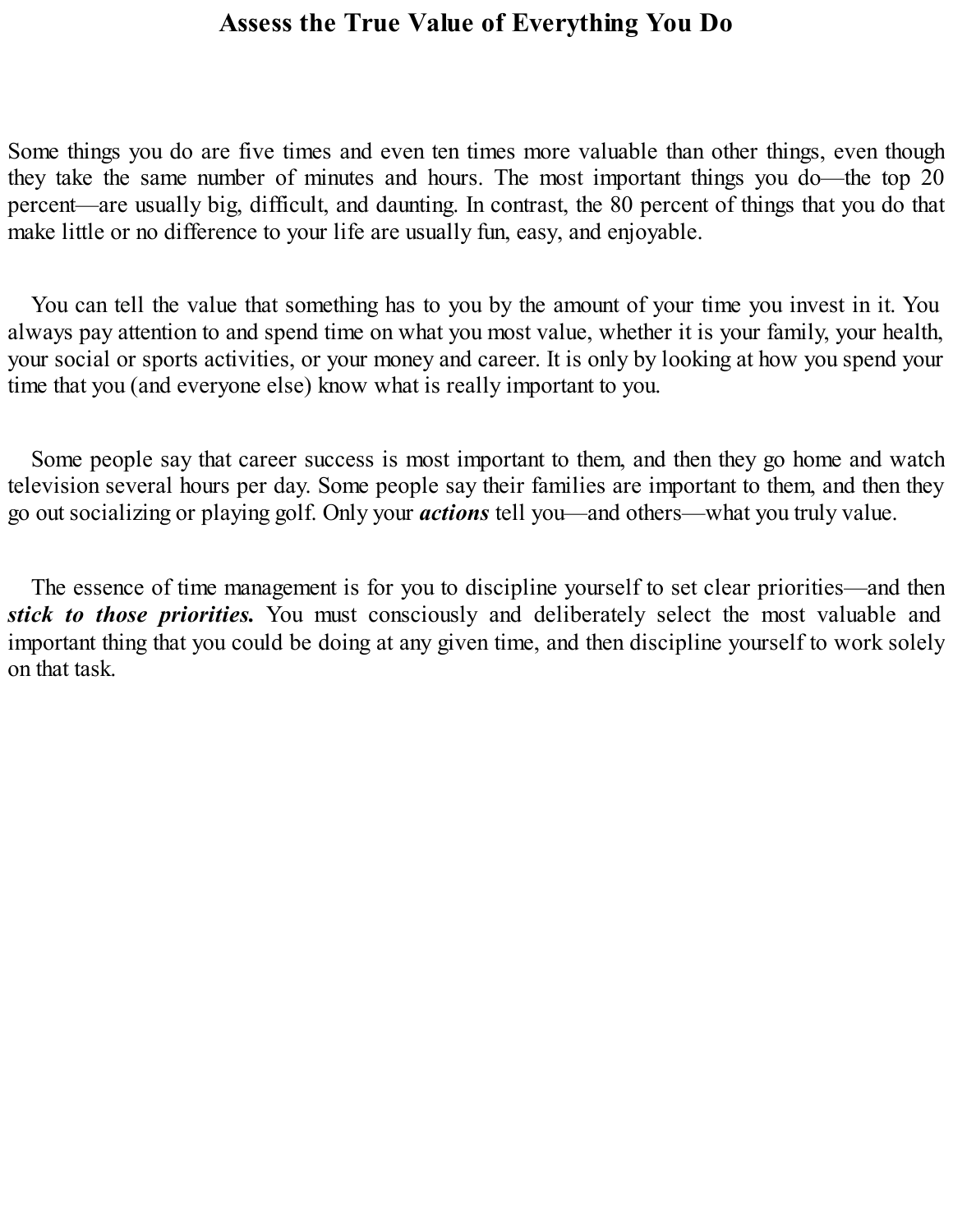## **Personal Strategic Planning**

In corporate strategic planning, the main focus is on increasing the "return on equity." Equity in a business is defined as the amount of money invested in the business by the owners (aside from debt and money borrowed). The purpose of strategic planning is to find ways to organize and reorganize the business in such a way that the company is achieving a higher rate of return on this equity than it would be in the absence of the planning process.

Companies invest financial capital, but individuals invest "human capital." Companies deploy financial assets, but *your* most vital assets are your mental, emotional, and physical energies. How you invest them determines your entire quality of life.

In personal strategic planning, your goal is to get the highest "return on energy" from your activities. Ken Blanchard refers to this as getting the highest "return on life."

Just as you would be careful about investing your money so as to ensure that you get the highest rate of return, you must be equally careful when you invest your time. You must be sure that you earn the highest level of results, rewards, and satisfaction from the limited amount of time you have.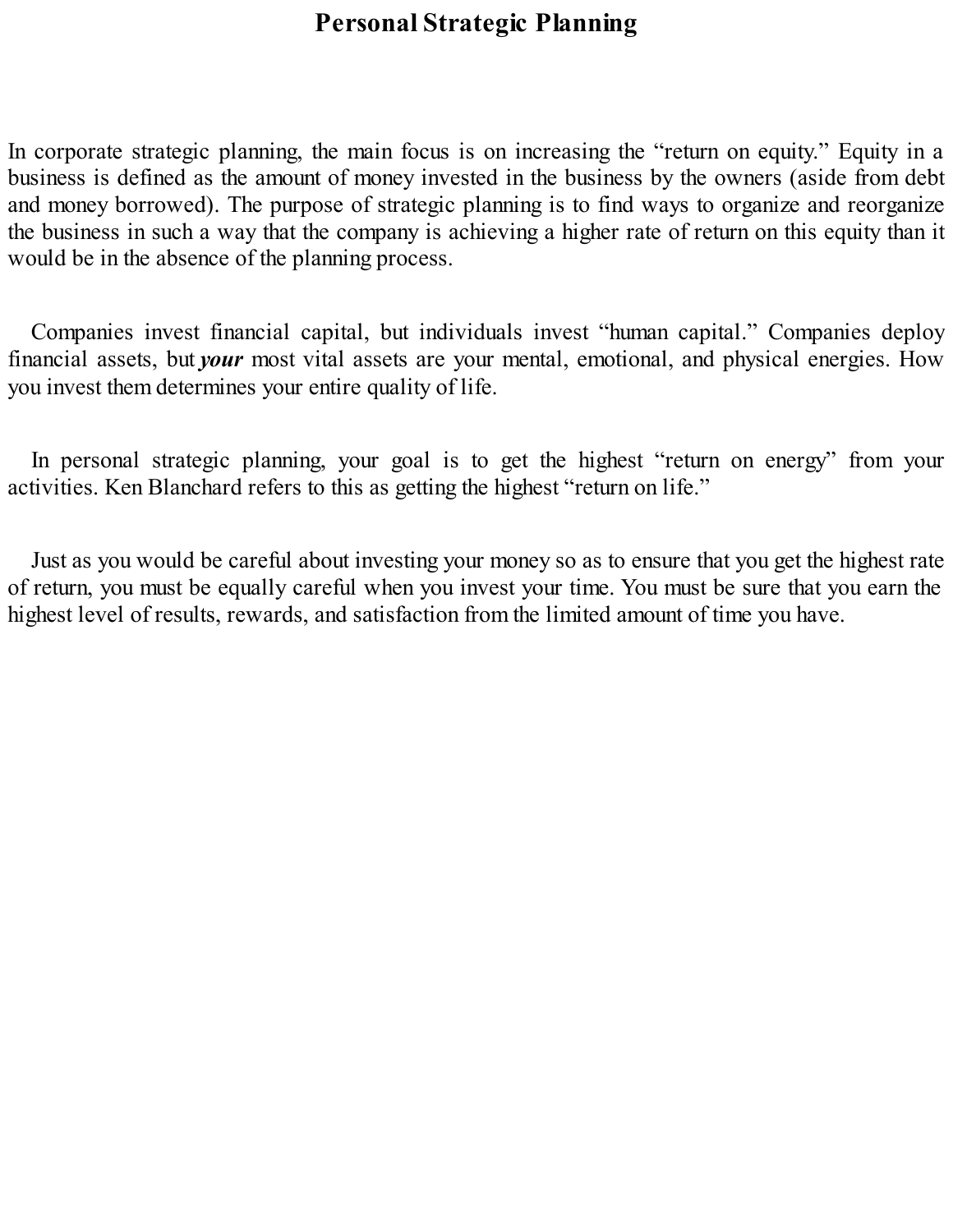## **Think Before You Act**

Before you commit to any time-consuming activity, you must always ask, "Is this the very best use of my time?"

Lack of self-discipline in time management leads people to procrastinate their top tasks continually, causing them to spend more and more time on tasks of low or no value. And whatever you do repeatedly eventually becomes a habit.

Many people have developed the habit of procrastination, of putting off their major tasks and instead spending most of their time on activities that make very little difference in the long run.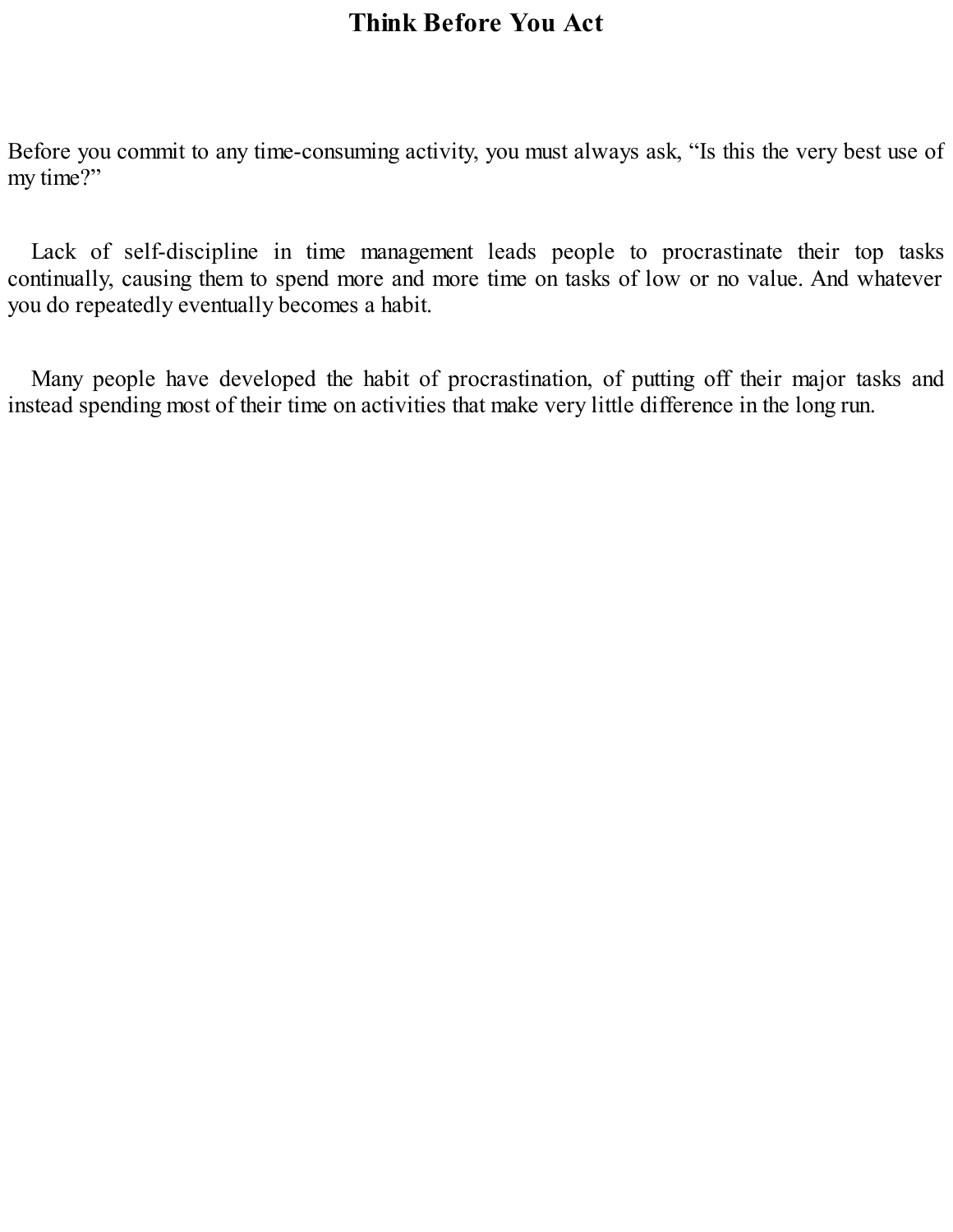## **Priorities versus Posteriorities**

Setting priorities requires setting *posteriorities* as well. A priority is something that you do more of and sooner, whereas a posteriority is something you do less of or later. You are probably already overwhelmed with too much to do and too little time. Because of this, for you to embark on a new task, you must *discontinue* an old task. Getting into something new requires getting out of another activity. Before you commit to a new undertaking, ask yourself, "What am I going to *stop* doing so that I have enough time to work on this new task?"

Go through your life regularly and practice "creative abandonment": Consciously determine the activities that you are going to *discontinue* so that you have more time to spend on those tasks that can *really make a difference* to your future.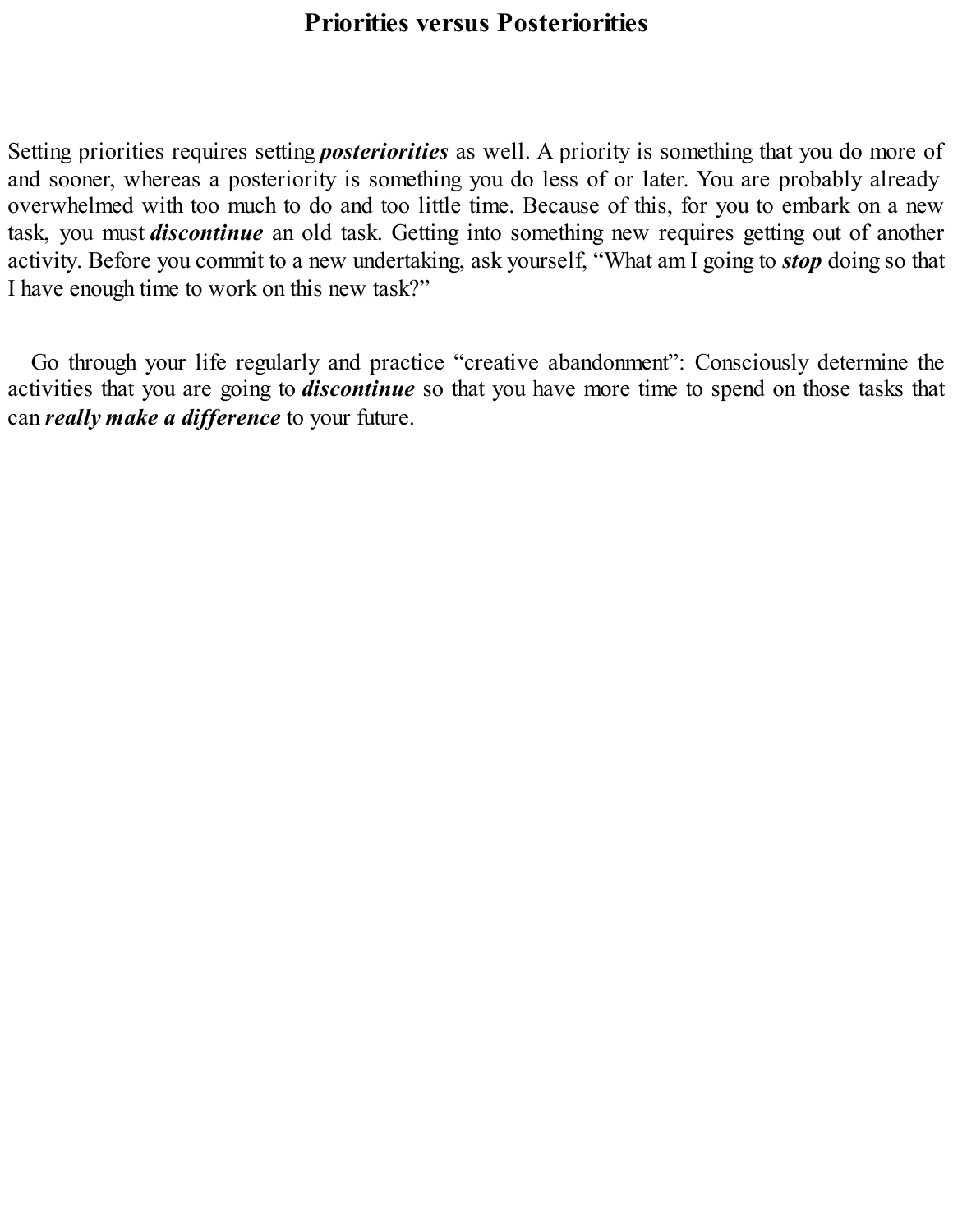## **Identify the Consequences**

One of the most important words in developing the discipline of time management is "consequences." Something is important to the degree that it has serious *potential* consequences for completion or noncompletion. A task or activity is unimportant to the degree that it does not matter if it is done or not.

For example, completing a course of study at the university can have enormous consequences that can impact your life for the next fifty years. Completing a major task or project at work or making an important sale can have significant consequences for your job and your income.

On the other hand, drinking coffee, chatting with coworkers, reading the newspaper, surfing the Internet, or checking emails may be enjoyable, but these activities have few or no consequences. In other words, whether you do them or not makes little to no difference to your work or your life. However, it is precisely on these activities that most people spend most of their time.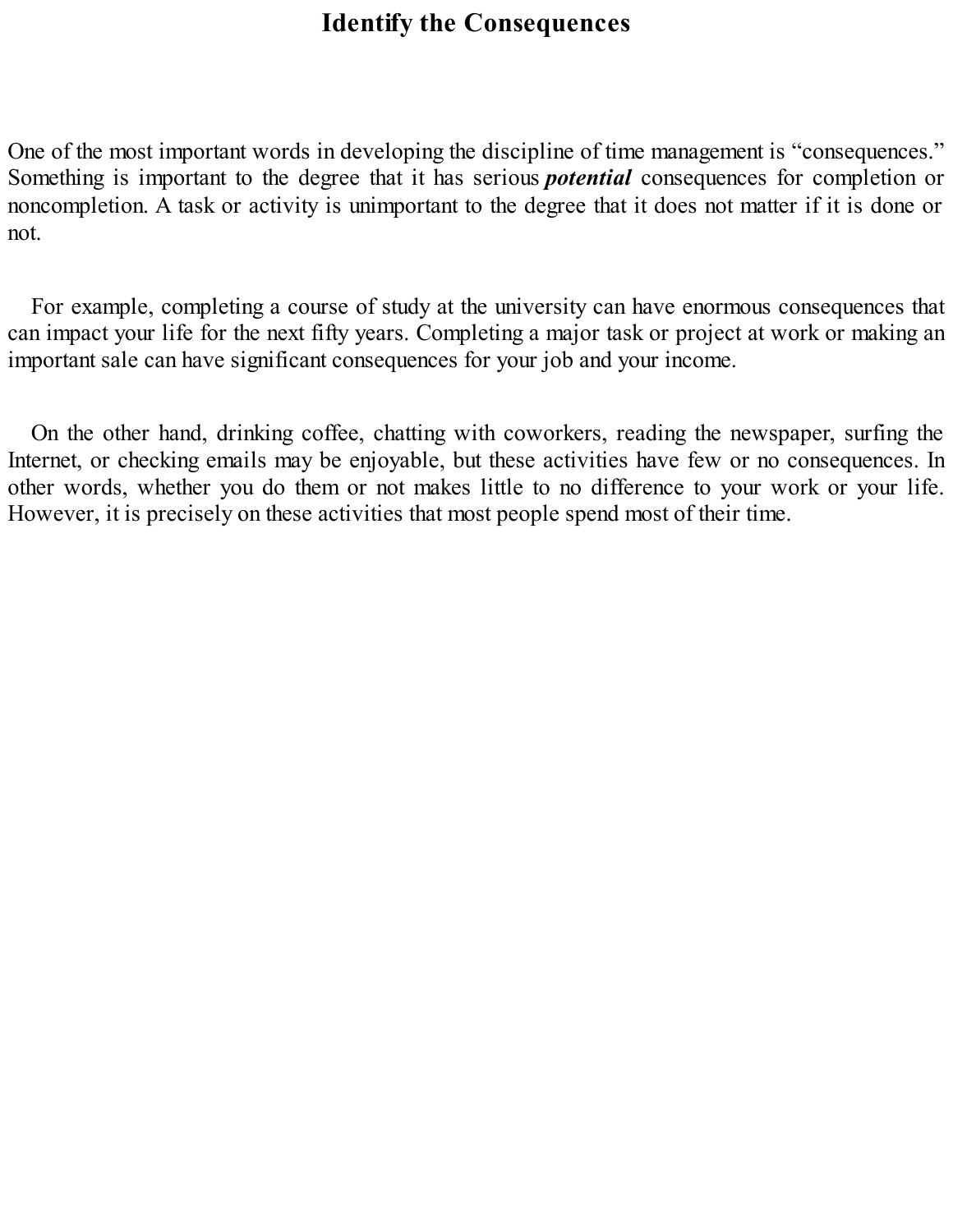## **Managing Your Time**

There is a simple time management system that you can use to overcome procrastination. It requires self-discipline, willpower, and personal organization, but the payoff is huge. When you use this system, you can double or even triple your productivity, performance, output, and income.

Before you begin each day, start by making a list of everything you have to do that day. The best time to make this list is the evening before, at the end of the workday, so that your subconscious mind can work on your list of activities while you sleep. You will often wake up with ideas and insights for how to more effectively complete the tasks of the day.

Then apply the A B C D E Method to your list:

• A = "Must do"—Serious consequences for noncompletion;

 $\cdot$  B = "Should do"—Mild consequences for doing or not doing;

 $\cdot$  C = "Nice to do"—No consequences whether you do it or not;

•  $D =$  "Delegate"—Everything you possibly can to free up more time for those things that only you can do;

 $\cdot$  E = "Eliminate"—Discontinue all tasks and activities that are no longer essential to your work and to achieving your goals.

Review your list of activities for the coming day and write an A, B, C, D, or E next to each task before you start.

If you have several "A" tasks, rank them by importance by writing A-1, A-2, A-3, and so on. Do this with your B and C tasks as well.

The rule is that you should never do a B task when you have an A task left undone. You should never do a lower-value task when you have a higher-value task before you.

Once you have organized your list using this system, discipline yourself to start on your A-1 task first thing in the morning, before you do anything else.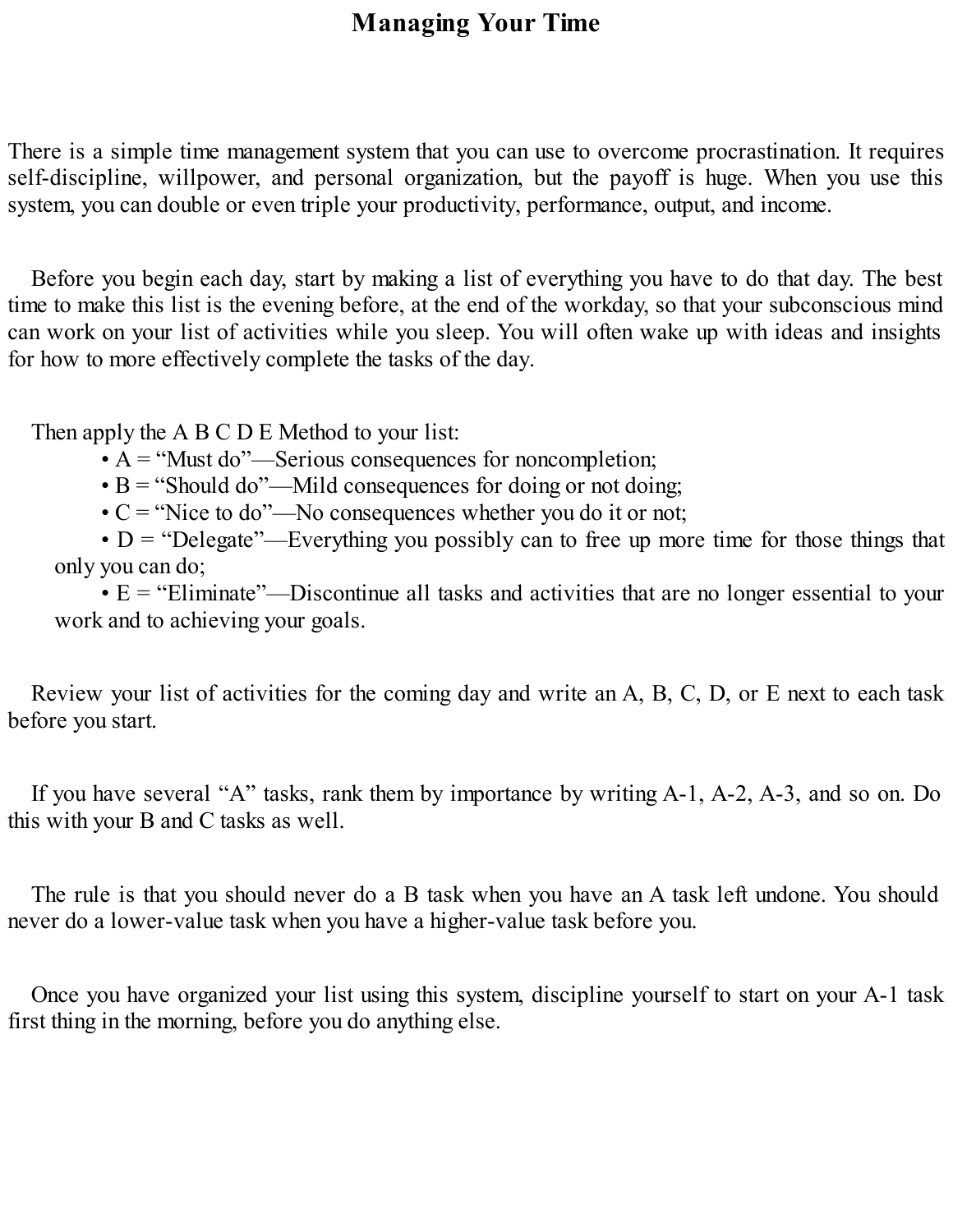## **Practice Single-Handling**

Once you have begun work on your most important task, you must discipline yourself to concentrate single-mindedly, with 100 percent of your time and attention, until that task is complete.

It takes tremendous self-discipline to select your most important task and then to start on that task rather than doing anything else. But once you begin to work on it, you will start to feel a flow of energy that motivates and propels you into the task. You will feel more positive and confident. You will feel happier and more determined. The very act of starting on an important task raises your selfesteem and motivates you to continue.

Deep within each person is an intense desire to feel strong, effective, powerful, and in control of his or her life. You automatically trigger these feelings of self-confidence and self-esteem when you discipline yourself to start work on the task that is most important to you at the moment.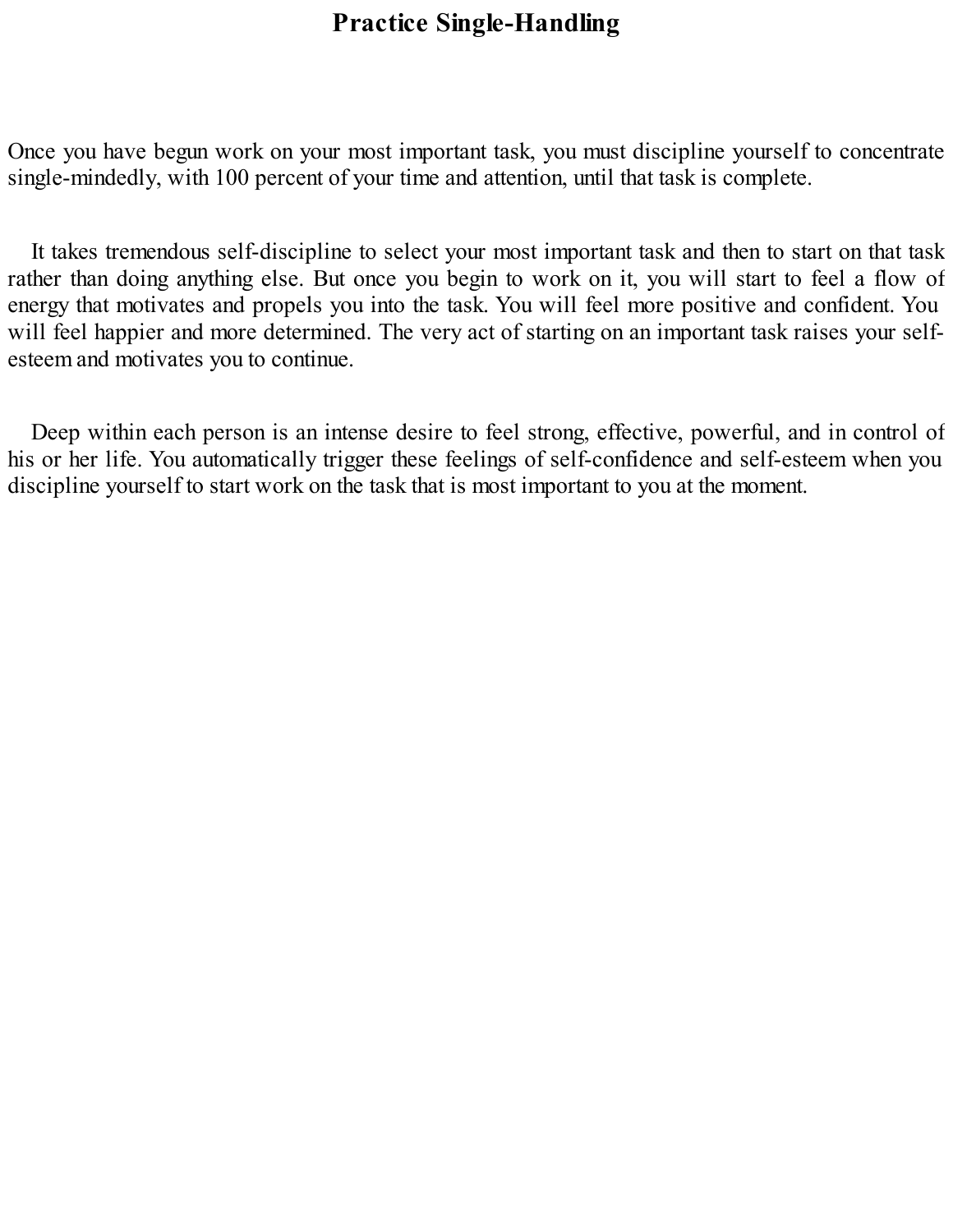## **1,000 Percent Return on Investment**

This A B C D E Method seldom takes more than about ten minutes to organize your entire day. But you will save ten minutes in execution for every minute that you invest in this way of planning before you begin.

This means that you will get a 1,000 percent "return on energy" from the act of planning thoroughly and setting clear priorities before you start on your first task.

As you feel yourself moving forward, making progress on your most important task, your brain releases a steady flow of endorphins, nature's "happy drug." These endorphins will make you feel more positive, focused, alert, aware, and in control.

When you discipline yourself to push against your natural resistance to get started on your most important task, you get an "endorphin rush." You experience this as a sense of elation, exhilaration, happiness, and high self-esteem. By completing a major task, you feel exactly like an athlete who has crossed the finish line first. You feel like a *winner*.

Your payoff from excellent time management is never ending. As soon as you begin to plan and organize your time, set priorities, and begin on your A-1 task, you will feel happy and more in control of yourself and your life. The better you plan and execute, the better you feel.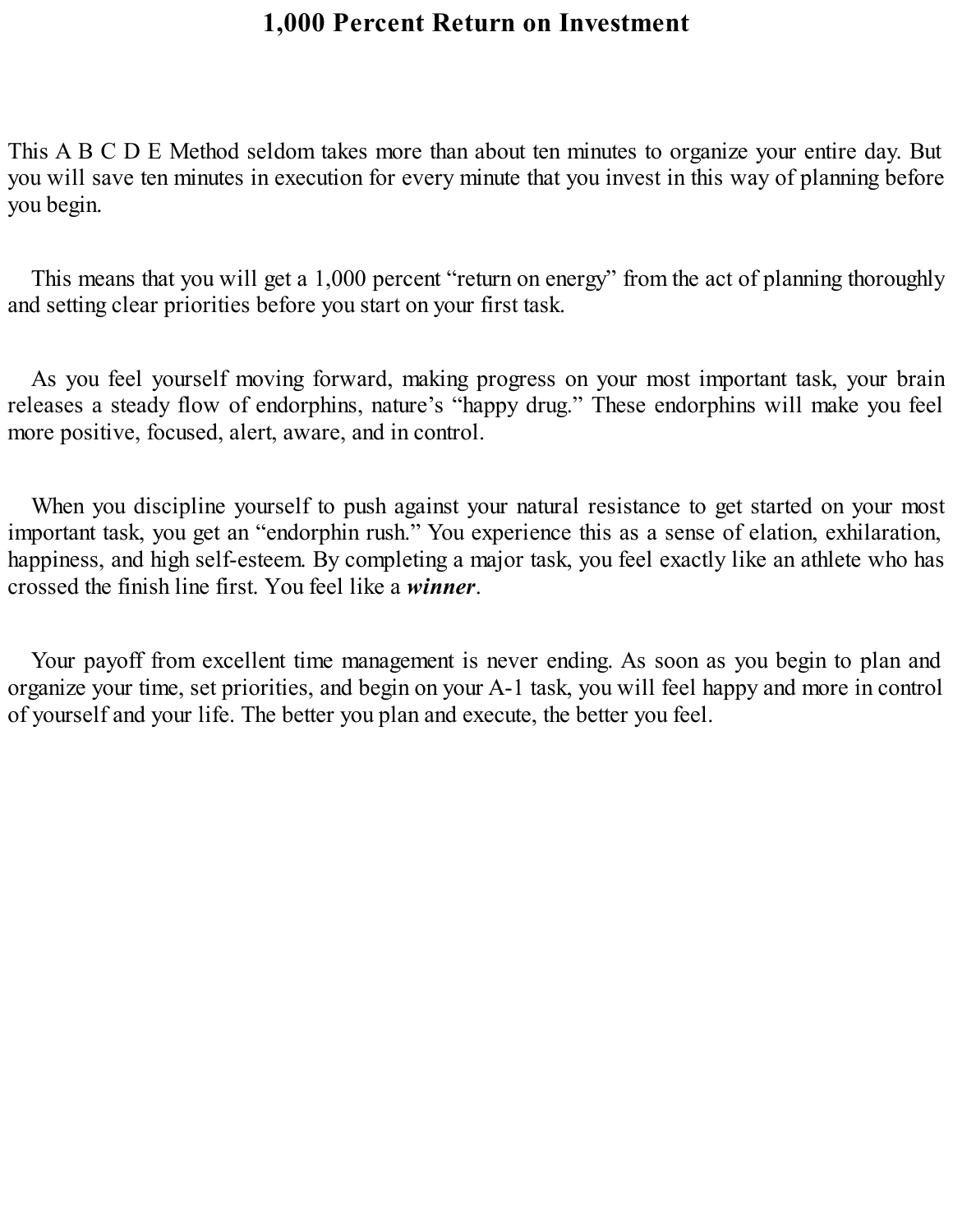## **Keep Yourself Focused**

The Law of Forced Efficiency says, "There is never enough time to do *everything,* but there is always enough time to do the *most important* things."

Here are some questions that you should ask yourself, to help keep you focused and working on your top tasks, activities, and responsibilities:

1. *Why am I on the payroll? Exactly what have I been hired to do? What results are expected of me?*

You must be clear about your answer to this question. Discuss it with others. Ask your boss.

#### 2. *What are my key result areas? Of all the things I do, what are the most important results that I am expected to achieve in my position?*

There are seldom more than five to seven key result areas in any job. It is essential that you identify yours and then work in those areas all day long.

#### 3. *What are my highest value activities? Of all the things I do, which activities contribute the greatest value to my company and to myself?*

You have core competencies that enable you to make a valuable contribution. What are they?

#### 4. *What can I—and only I—do, that if done well, will make a real difference?*

There is only one answer to this question at any given time. This is something that you *and only you* can do. If you don't do it, no one else will do it instead. But if you do it—and you do it well—it can make a tremendous difference in your life and work.

#### 5. *What is the most valuable use of my time right now?*

This is the most important of all questions for setting priorities and overcoming procrastination. At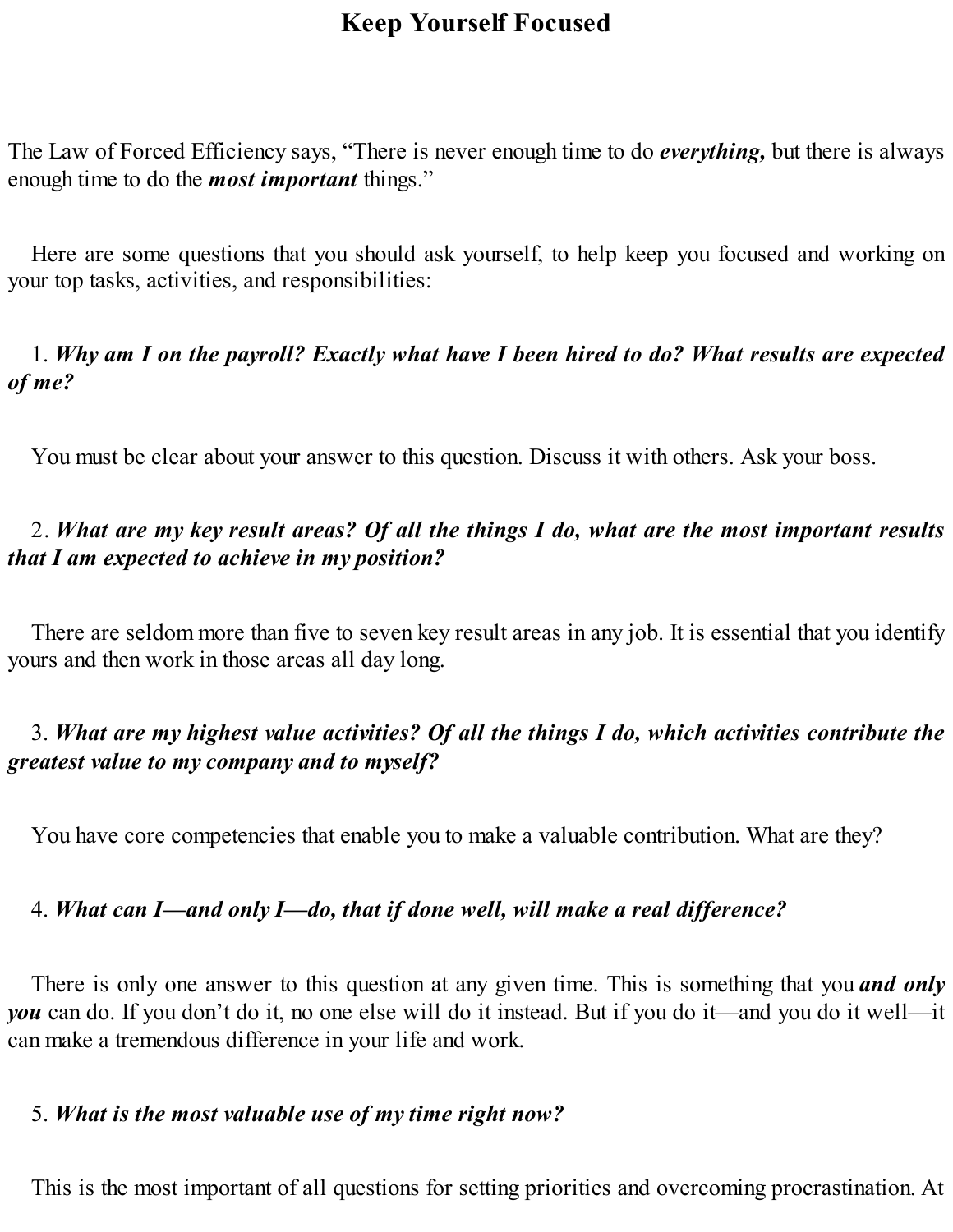every minute of every day, there is an answer to this question. Your ability to organize your life and to select your highest priority is a key measure of your intelligence and your effectiveness.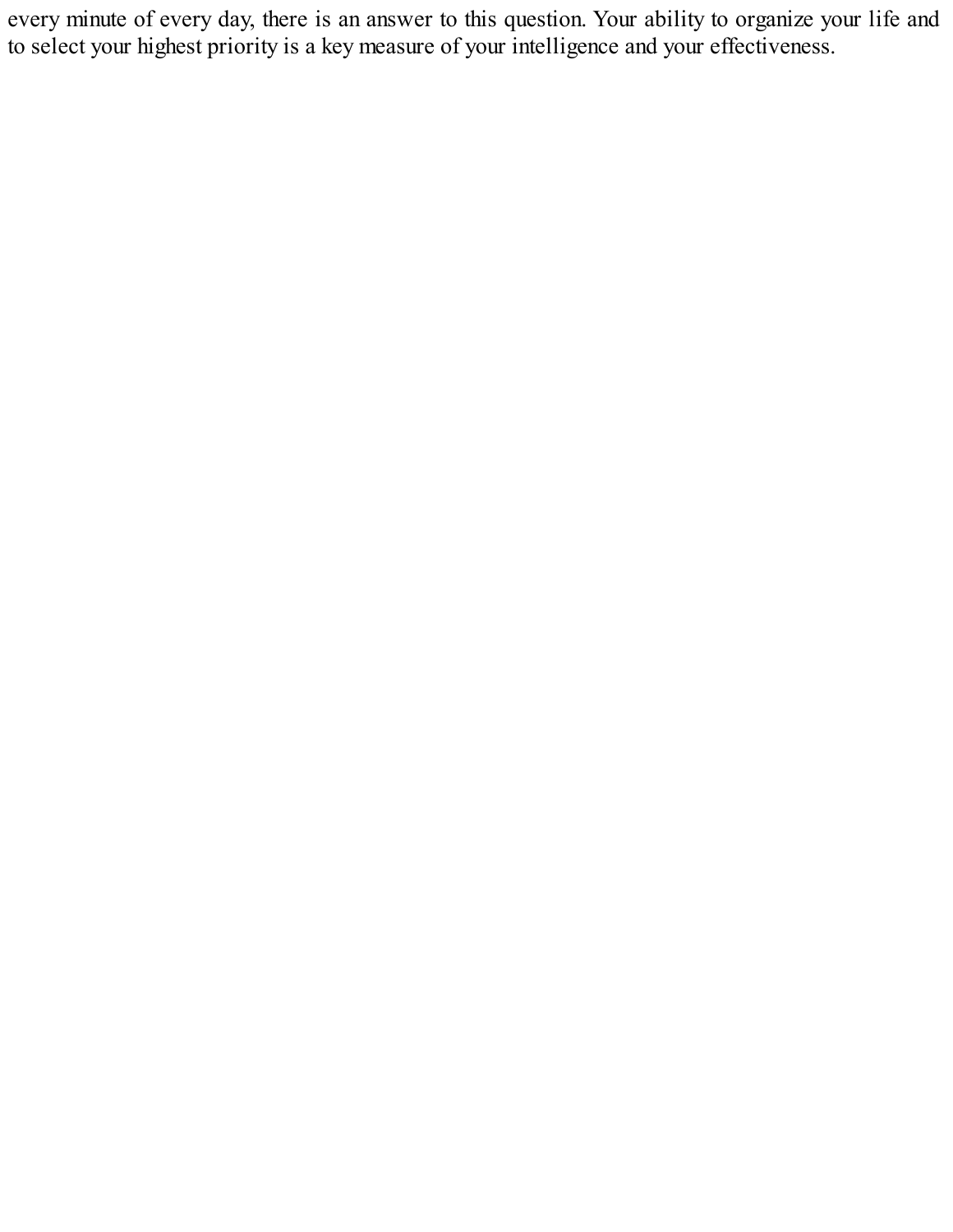## **Start Today**

Starting today, you should apply these key time management principles to every area of your life. Apply them to your work, family, health, exercise routine, and financial decisions and activities. No excuses.

You require tremendous discipline to set priorities and then stick to those priorities. You require the continuous exertion of discipline and willpower to overcome the procrastination that holds most people back. However, the more you discipline yourself to use your time well, the happier you will feel and the better will be the quality of your life in every area.

What stands between you and your goals are almost always *problems* and *difficulties* of some kind. Your ability to effectively solve the problems of daily life can have an enormous impact on your results and rewards. We will talk about this in the next chapter.

#### *Action Exercises:*

1. Make a decision today to become absolutely excellent at time management. Work at it until it becomes a habit.

2. Before you begin each day, make a list of everything you have to do that day. As new tasks arise, write them down before you act on them.

3. Organize your work list by priority by using the A B C D E Method over and over until it becomes a habit.

4. Identify your A-1 task each day and resolve to work single-mindedly on that task until it is totally complete.

5. Identify the one task that *only you* can do and that, if you do it well, can make a real difference.

6. Determine the 20 percent of your tasks that can account for 80 percent of your results, and then discipline yourself to work on them most of the time.

7. Every minute of every day, ask yourself, "What is the most valuable use of my time, right now?" and then discipline yourself to work on *only* that task until it is complete.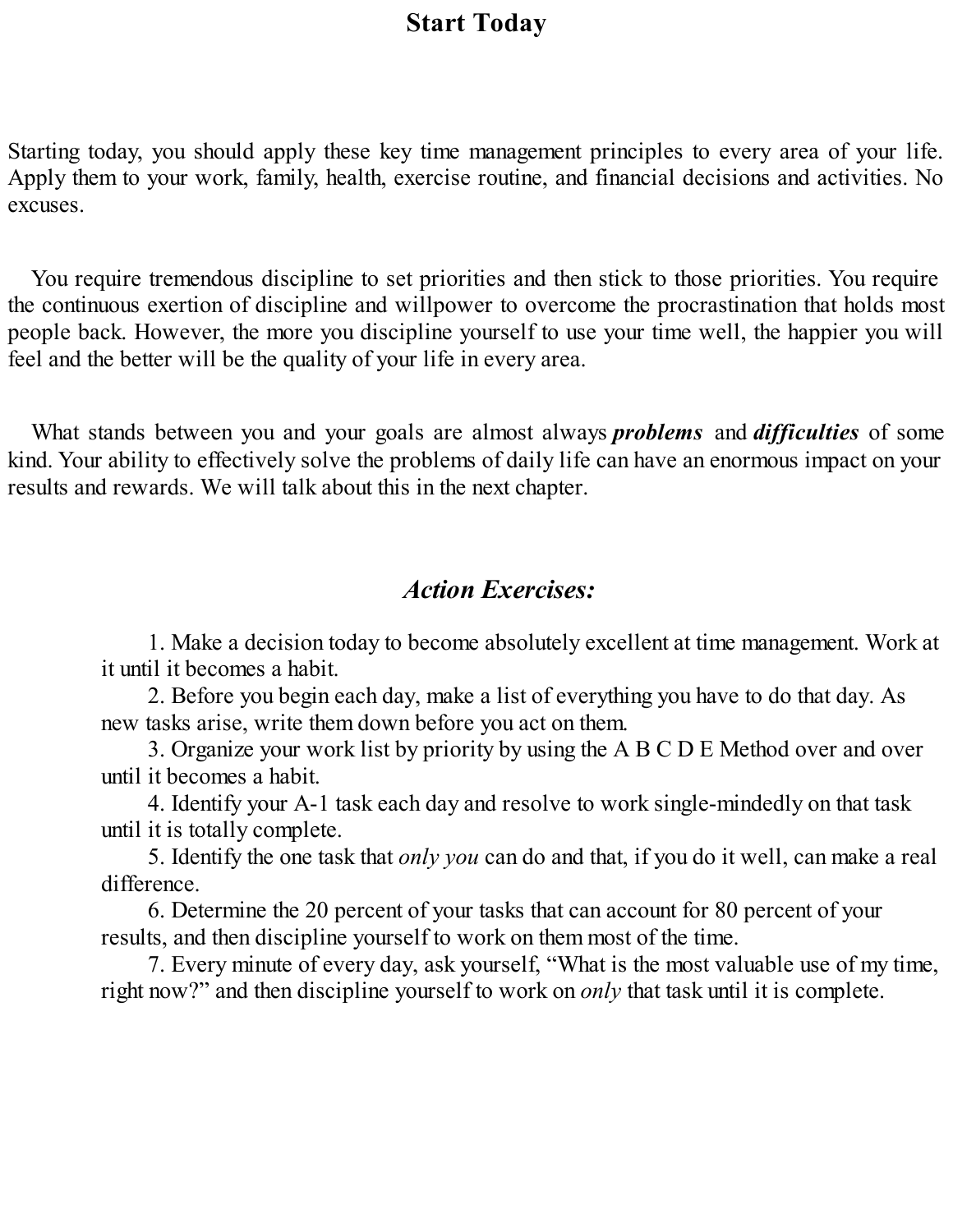# *Chapter 14*

## **Self-Discipline and Problem Solving**

*"Experience is not what happens to a man; it is what a man does with what happens to him." —ALDOUS HUXLEY*

**T**houghts are causes and conditions are effects. Therefore, the quality of your thinking largely determines the quality of your life. The greatest mental principle is that "you become what you think about most of the time."

Top people in every field are intensively *solution-oriented* . They think about solutions most of the time. Instead of getting bogged down in who did or didn't do something or other, the most successful people in every field concentrate on the solutions and what can be done to solve the problem.

The Sufi philosopher Izrhat Khan once said, "Life is a continuous succession of problems, like waves from the ocean. They never stop." This means that your ability to practice self-discipline, selfmastery, and self-control when faced with the never-ending flow of problems, difficulties, setbacks, and temporary failures you will experience is essential to your success in business and in life.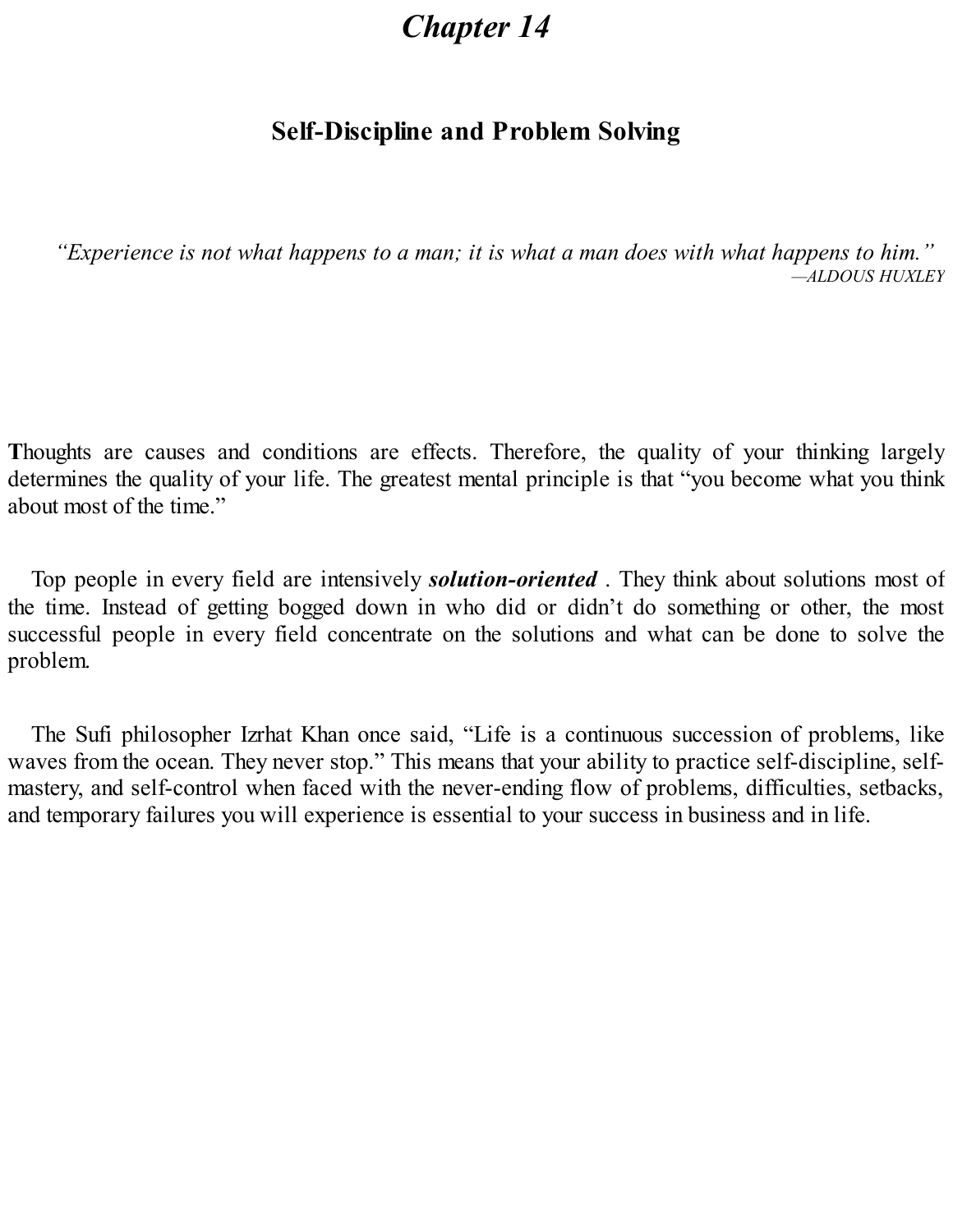## **The Inevitable and Unavoidable Crisis**

Throughout your life, you will face a river of problems—physical, financial, family, business, and political. The only break in this never-ending chain of problems will be the occasional *crisis*. If you are living a normal life, you will probably experience a crisis every two or three months. And it is in these crises that you truly demonstrate the quality of your personality and the strength of your character.

It is only when you face unexpected reversals and setbacks that you show the world what you are truly made of. All of life is a "test." The only question for you is do you pass or fail?

By their very nature, crises come "unbidden." You have no warning or ability to anticipate them in advance. If you did, it wouldn't be a crisis in the first place—obviously, or you would already be prepared. When the inevitable crisis occurs, more than at any other time, self-discipline is required so you can remain calm and clear-headed in order to deal with the crisis effectively.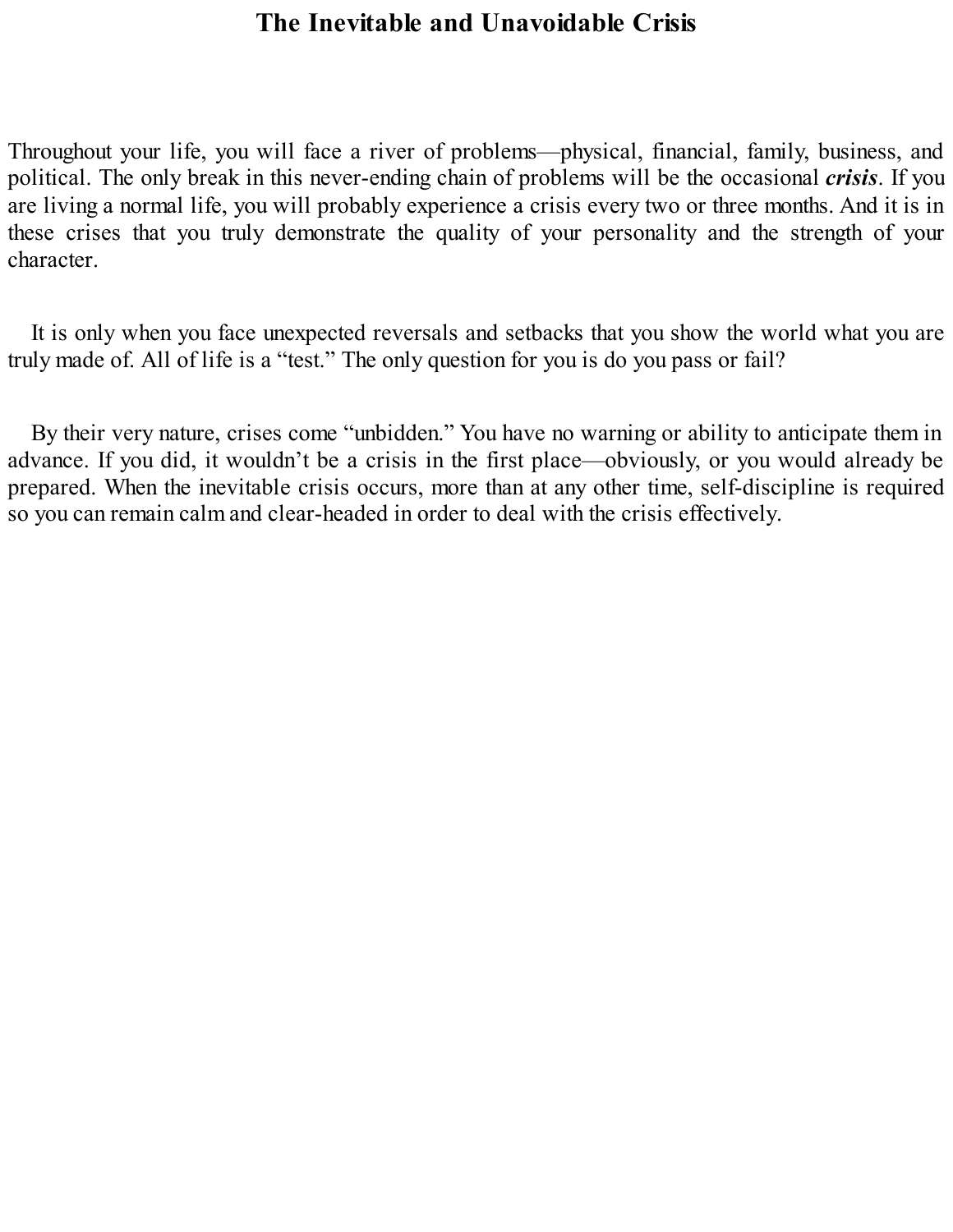### **Perform at Your Best**

When something goes wrong, the natural tendency of most people is to become angry and look around for someone to blame. But this is a waste of energy. It solves nothing. Instead, you must discipline yourself to remain calm, objective, and unemotional.

When you face an unexpected problem or crisis, discipline yourself to stay calm, to focus on the solution rather than the problem. Think in terms of *what can be done now*, rather than thinking about how it occurred and who is to blame.

Like an accident where someone is hurt, you focus on caring for the injured person, stopping the bleeding, and minimizing the damage before you start analyzing what and how it happened. Practice self-discipline when dealing with a problem or crisis by immediately saying, "I am responsible," even if, at that moment, you are responsible only for controlling your responses.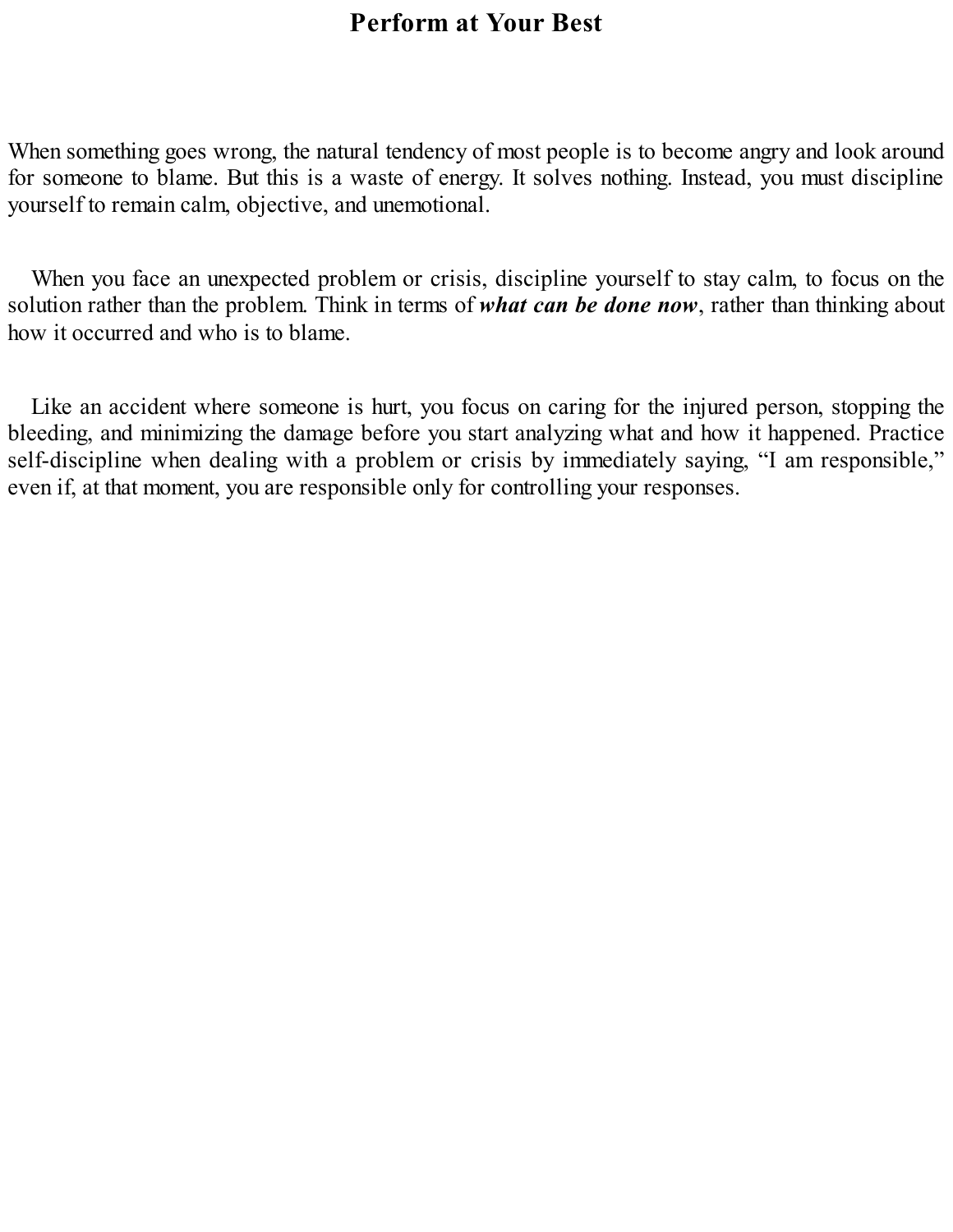# **Keep Your Mind Clear**

Top people have developed the ability to respond effectively to a crisis, to remain calm, relaxed, and clear-eyed. They discipline themselves to stay cool and unemotional. This enables them to think more clearly, to analyze the situation objectively, and to make better decisions.

But the moment you become angry and upset, your neocortex—or your "thinking brain"—shuts down. All you have left then is your paleocortex, your *emotional* brain, which thinks in terms of "fight or flight." When your emotional brain is in charge, you think in terms of black and white, yes or no, or doing something or doing nothing. You lose the ability to think in shades of gray and to look at all the different possible ways to deal with this particular situation.

Top people realize that every problem is an opportunity to grow in self-control and personal confidence. In fact, you will rise in life to the height of the problems that you are capable of solving.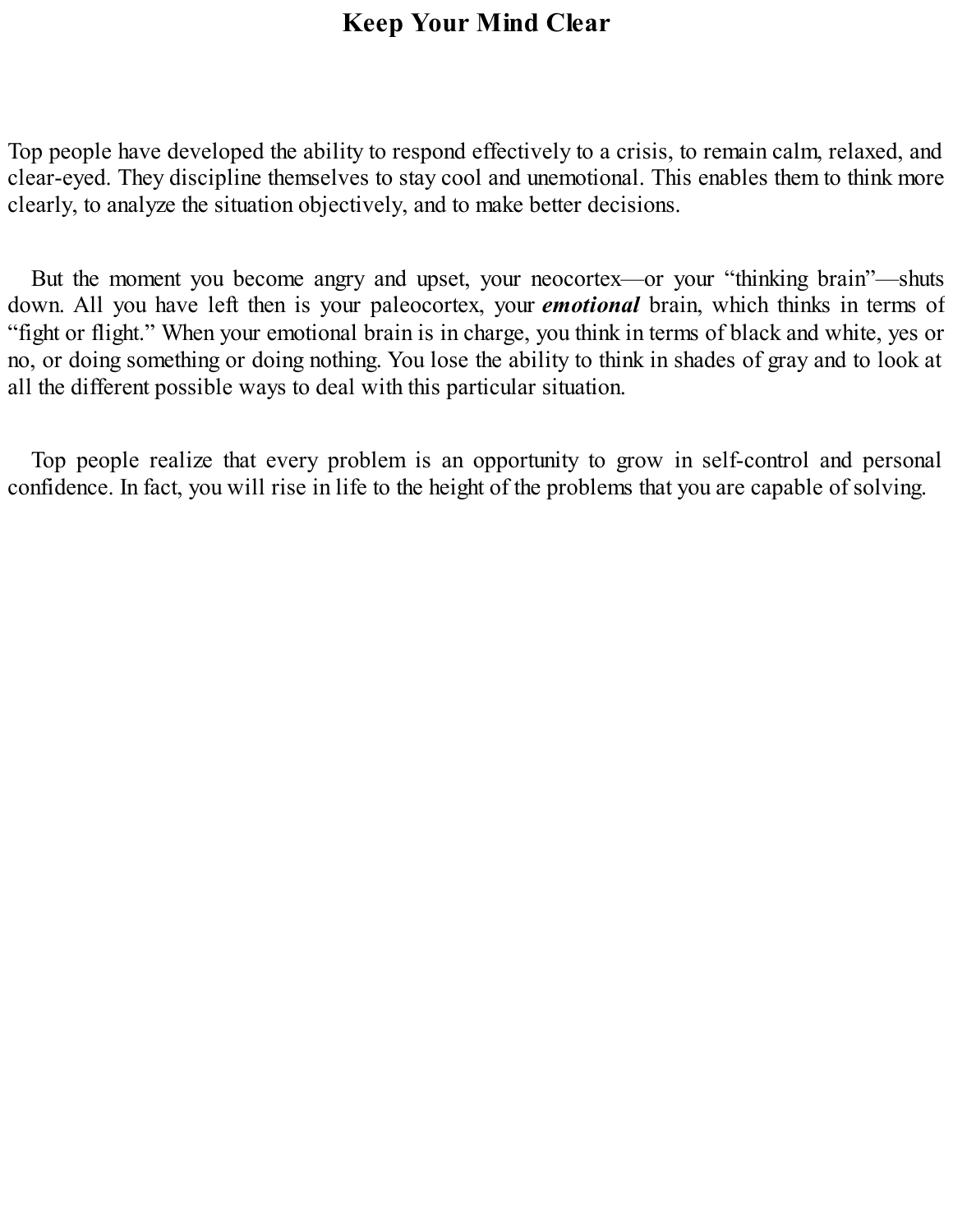#### **Stepping Stones to Success**

Some years ago, Dr. Lawrence Peter wrote a book called *The Peter Principle*. It was an amusing book with a central thesis that cut too close to home. He wrote that in every organization, people continue to be promoted until they reach a level where they are no longer competent to solve the problems at that level. This is where they stop and stay for the rest of their careers.

Furthermore, he pointed out that for this reason, every organization is eventually staffed by people who have reached their *level of incompetence*. This is especially true in government, and it is the primary reason why government is so time- and cost-inefficient, making it difficult to get anything done at all. This is usually true in any large bureaucracy.

In your own personal life, you continue to rise in your company and your profession in direct proportion to your ability to solve the problems and make the necessary decisions at each level of your career. The good news is that when you think about solutions most of the time, you train your brain to be intensively solution oriented.

No matter what problems or difficulties arise around you, your brain will be continually seeking creative ways to solve the problem. As a result, you actually become smarter and quicker, with more of your thinking brain available to you faster.

If you want to learn a physical sport, you begin by learning the basic moves and then the more advanced moves. You practice these skills over and over again until you can perform them and go through the motions naturally and easily every time.

To master the discipline of problem solving, you need to develop a formula or method that enables you to deal effectively with almost any problem you face in the course of your career or personal life. Fortunately, there is a proven formula for problem solving and decision making that you can use in almost any situation. Let's take a look.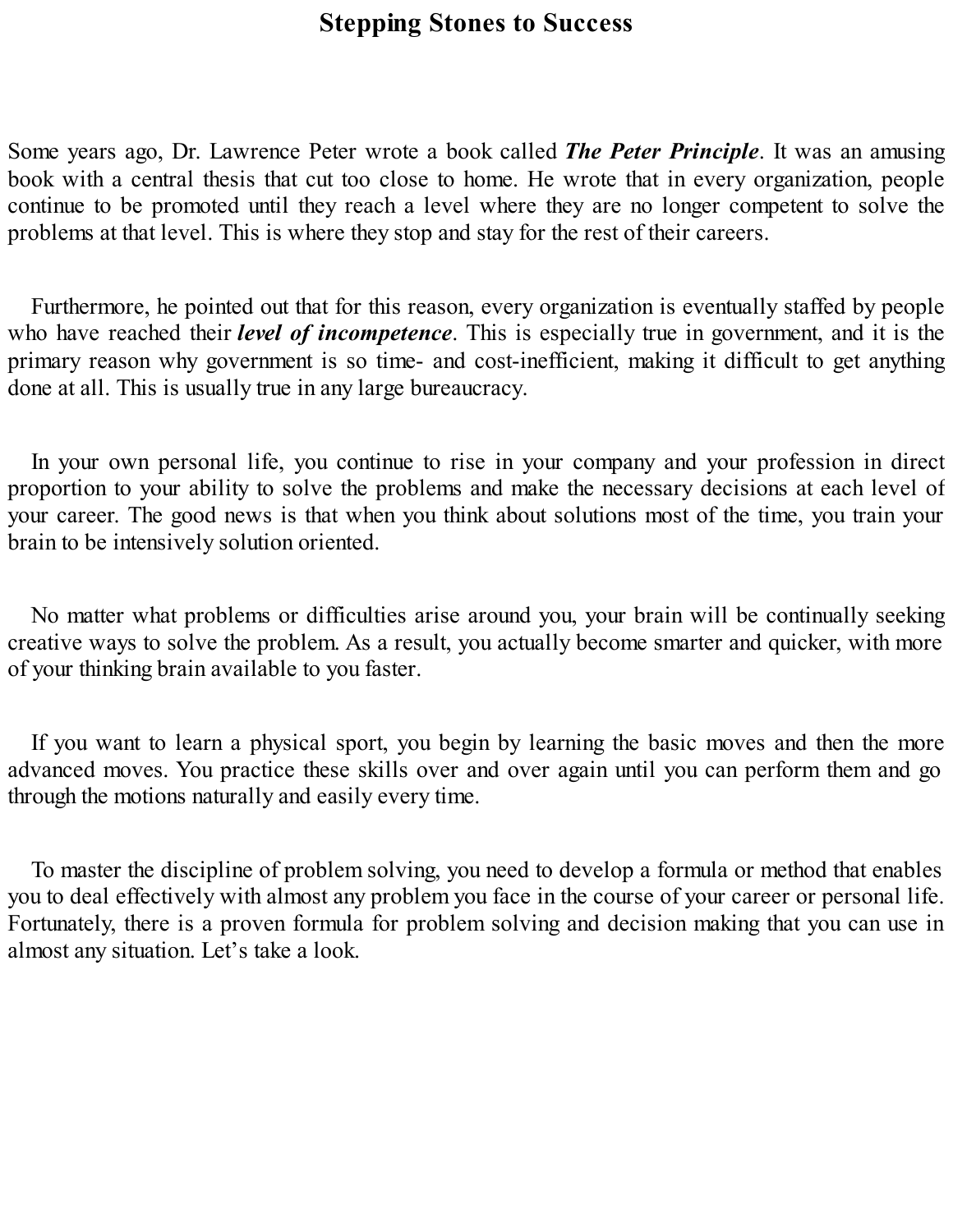#### **A Nine-Step Method for Solving Problems Effectively**

*Step 1: Take the Time to Define the Problem Clearly.* In medicine, they say that "accurate diagnosis is half the cure." Therefore, you need to ask, "What *exactly* is the problem?" It is absolutely amazing how several people can become upset about a problem in an organization, but every one of them has a different idea or definition of the exact nature of the problem they're facing. Your job is to achieve clarity and to get everyone to agree on the definition of the problem *before* you move on to the business of solving it.

*Step 2: Ask, "Is It Really a Problem?"* Remember, there are some things that you can do nothing about. They're not problems; they are merely *facts of life*. If interest rates rise or the subprime mortgage market collapses, this is not a problem. It is not something that is amenable to a solution. Instead, it is something that must be worked around and dealt with.

Also, very often what *appears* to be a problem or a setback is actually an *opportunity in disguise*. Sometimes, the problem does not need to be solved at all. Instead, you are now free to do something *completely different*—which might be even better for you and your organization.

*Step 3: Ask, "What Else Is the Problem?"* Beware of any problem for which there is only one definition. The more ways you can define a problem, the more likely it is that you will find the best solution.

When we work with corporations in which sales are below a desired level, we force them to ask twenty-one questions, all of which are different ways of restating the problem. Each restatement of the problem, if accepted as the correct definition, leads to a different solution and often to a completely different direction for the organization.

For example, we will ask, "What is the problem?" and the first answer is "Our sales are too low."

The next question is "What else is the problem?"

Answer: "Our competitor's sales are too high."

Notice the difference. If the problem is that your sales are too low, the solution may be to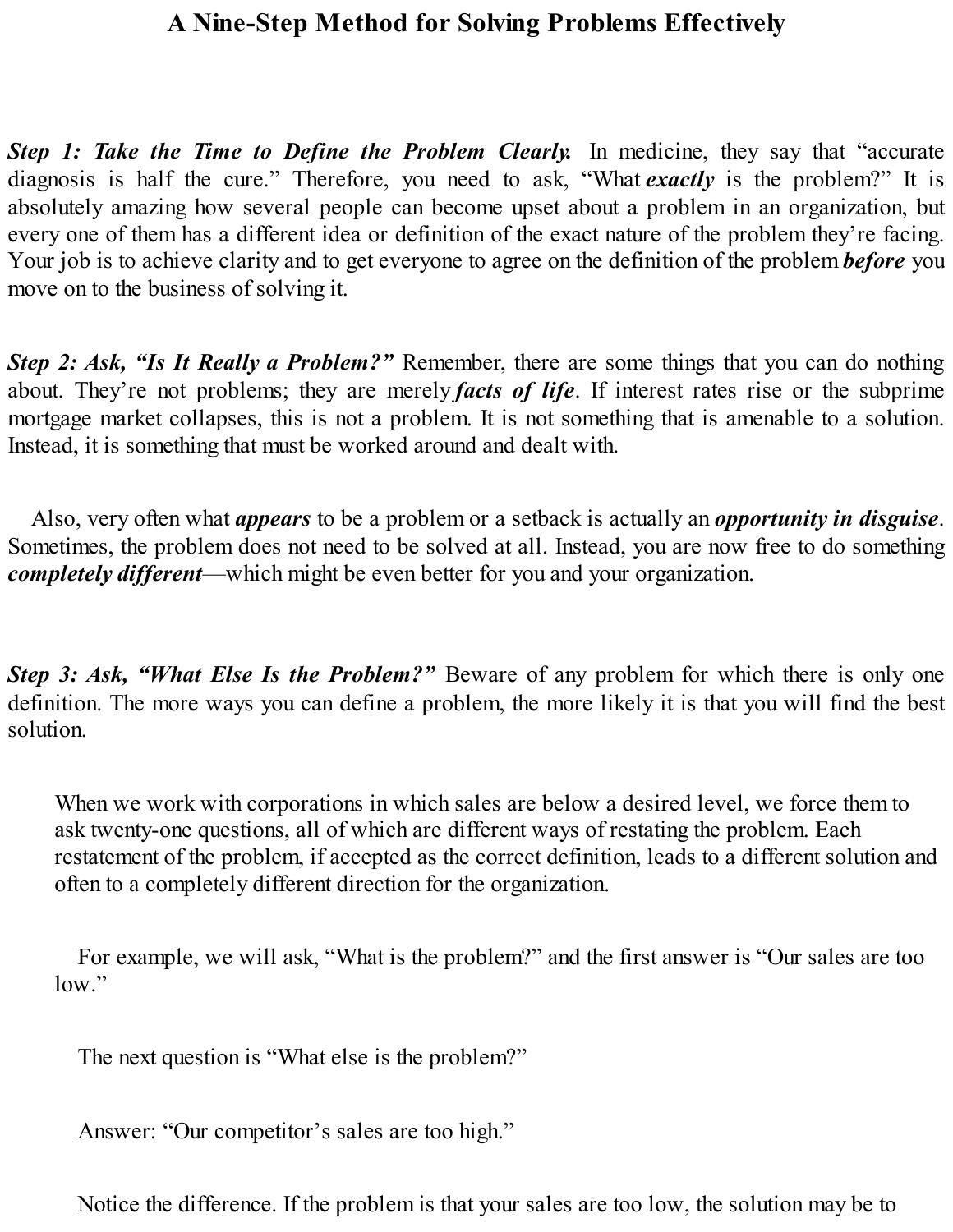increase your advertising and promotion and beef up your sales activities. If the definition is that your competitor's sales are too high, the answer may be to improve your products, change your product line, lower your prices, or go into a completely different business altogether.

By asking and answering a series of questions like this, we eventually find the correct definition, one that is amenable to a workable solution.

*Step 4: Ask, "How Did This Problem Occur?"* Seek to understand the causes of the problem so you can ensure that it doesn't happen again. In your life or business, if a problem recurs repeatedly, it is a sign that your business is poorly organized or out of control in that area. There is a defect built into your *systems* that is causing the *same* problem to recur. Your job is to find out why this happens repeatedly so you can solve the problem at its root.

*Step 5: Ask, "What Are All the Possible Solutions?"* The more possible solutions you develop, the more likely you will come up with the right one. The *quality* of the solution seems to be in direct proportion to the *quantity* of solutions considered in problem solving. Beware a problem for which there is *only one* solution.

*Step 6: Ask, "What Is the Best Solution at This Time?"* Sometimes, *any* solution is better than *no* solution. An average solution vigorously executed is often superior to an excellent solution that cannot be implemented because of its complexity or because no one has the ability to execute it.

The rule is that fully 80 percent of all problems should be dealt with immediately. Only 20 percent of problems need to be put off to a later time. If you must put off a problem, set a specific deadline for making a decision on that problem, and then make your decision at that deadline with whatever information you have at that time.

There is a rule that says that every large problem was once a small problem that could have been solved easily and inexpensively at that time. Sometimes, the best strategy is to "nip it in the bud." When it is clear that there is a problem and a solution, do what has to be done—and do it quickly.

*Step 7: Make a Decision.* Select a solution, any solution, and then decide on a course of action. Always ask, "What is our next action? What are we going to do *now*?"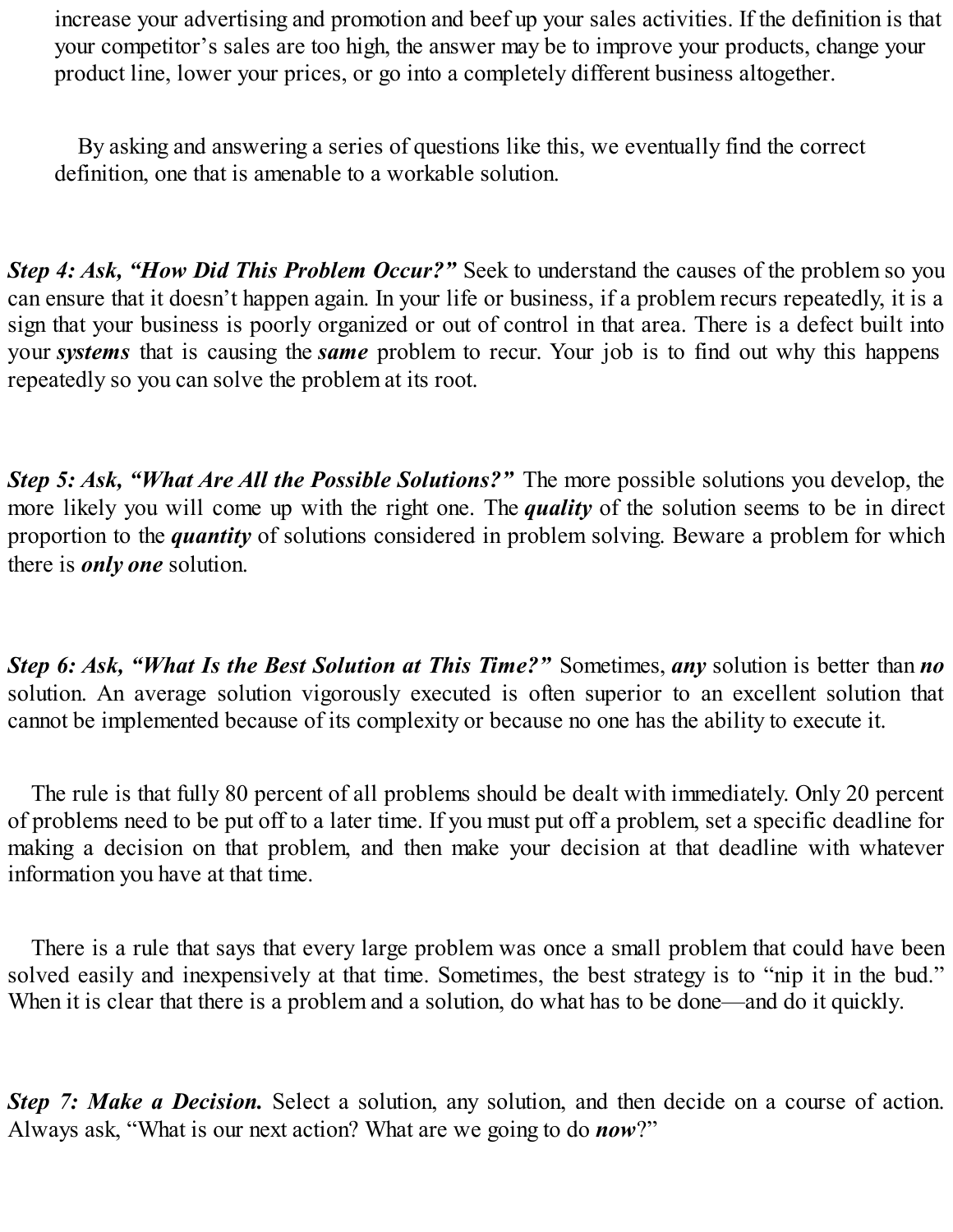*Step 8: Assign Responsibility.* Who exactly is going to carry out the solution or the different elements of the solution? It is quite common for a group to meet to solve a problem and to agree on a solution, but when the group meets again two weeks later, it turns out that nothing has happened. Why? No one was made specifically responsible for carrying out the decision.

*Step 9: Set a Measure for the Decision.* What are you trying to accomplish with this decision, and how will you measure results? How will you know that it worked? The more accurately you can determine the result that you want to achieve by the solution, the more likely it is that you will achieve it.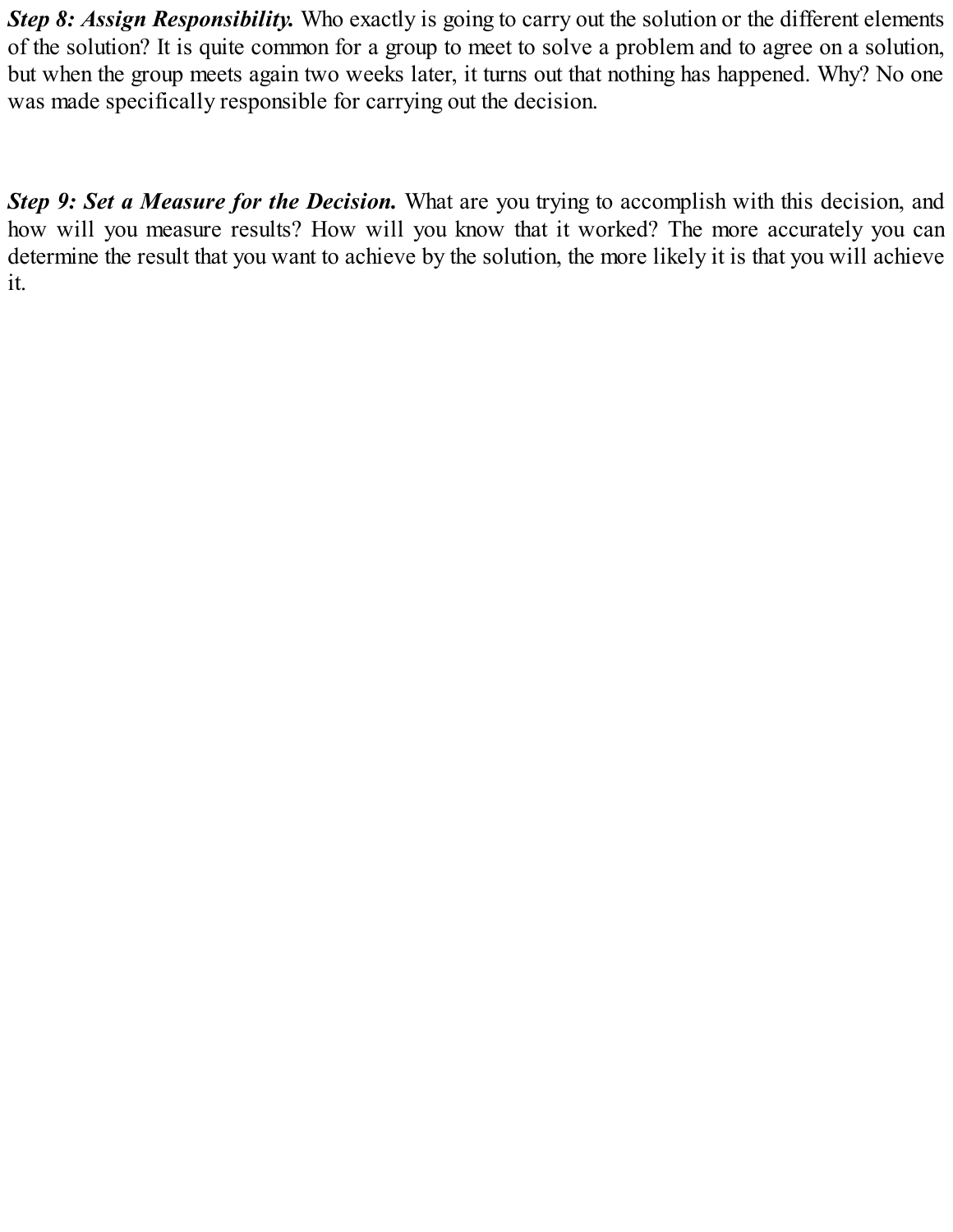# **The Big Reward**

The main reward you get for solving problems is the opportunity to solve bigger and more important problems. Your rate of pay and speed of promotion and therefore your forward movement in your career are largely determined by your problem-solving ability. The more you focus on solutions, the more solutions you will come up with, and the more valuable your contribution will be to your organization.

The flip side of self-esteem is called "self-efficacy." Your level of self-efficacy is defined as "how competent you feel you are to solve your problems and achieve your goals."

The more competent you feel you are to solve the problems and difficulties of daily life, the more you like yourself. The more you like yourself, the more confident and competent you become in solving even larger problems and getting even more important results.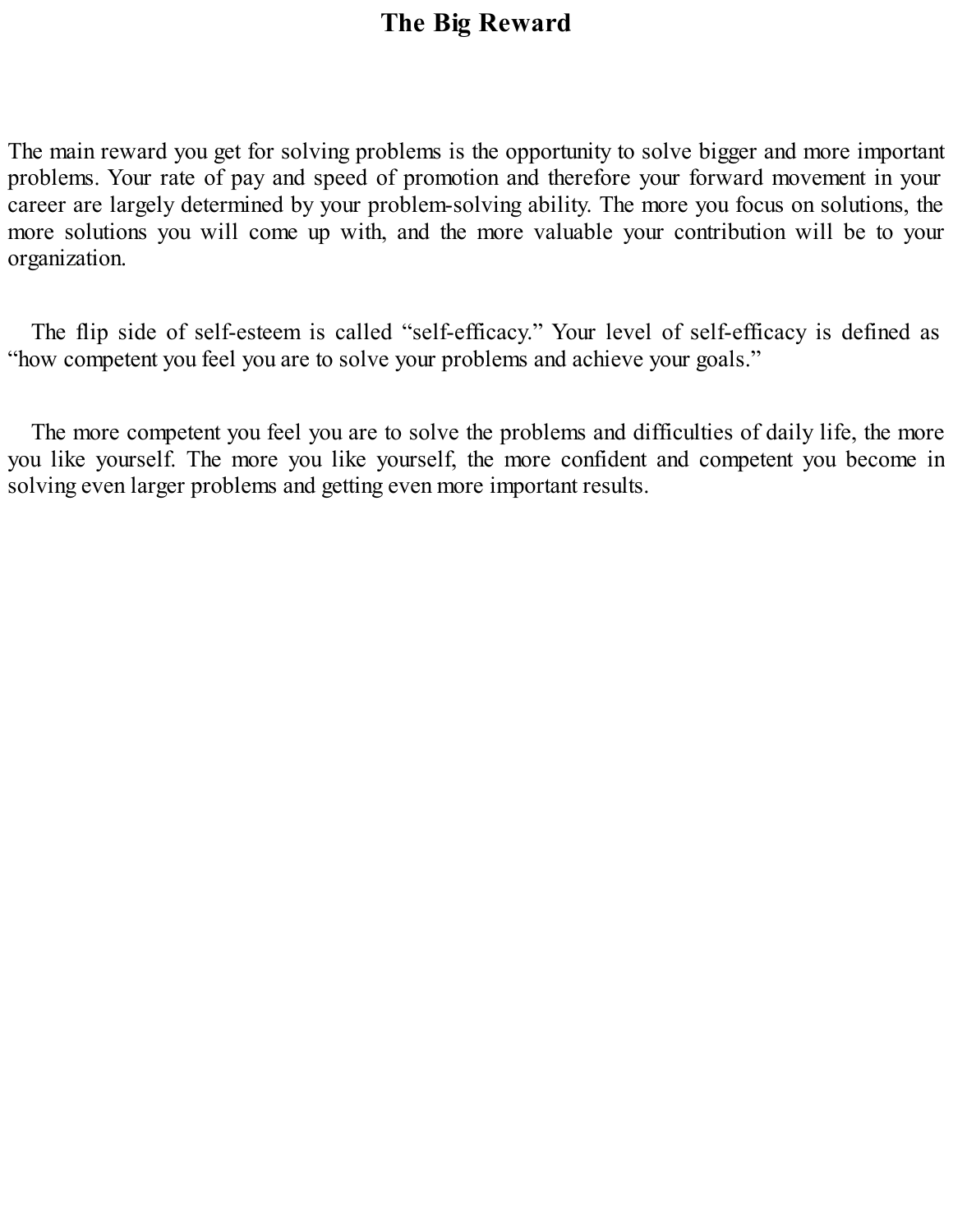#### **The Determinant of Your Success**

In your work, your problem-solving ability largely determines everything you accomplish. People who are good at solving problems are some of the most valuable and respected people in every area. For this reason, success has been defined as "the ability to solve problems." This also means that happiness is the ability to solve problems. Leadership is the ability to solve problems.

When you practice self-discipline and self-control in face of the inevitable and unavoidable problems and crises of day-to-day life, you become more competent and effective in everything you do. You will be respected and esteemed by everyone around you. You will experience a tremendous feeling of personal power and competence. In no time at all, you will become one of the most valuable people in your organization.

#### *Action Exercises:*

1. Solving problems is like solving mathematical equations: It is learnable with practice and repetition. Start by determining the biggest problems facing you *today*.

2. Accept complete responsibility for solving the problems you encounter in your daily work, and then think about the *solutions*.

3. Define your biggest business or personal problem clearly. Write it down. What *exactly* is the problem?

4. *Why* is this a problem? Could it be an opportunity in disguise? If so, what opportunity or lesson could this problem contain?

5. What *else* is the problem? Perhaps the real problem is something else, something you might not want to face?

6. What are *all* the possible solutions? What *else* could be a solution?

7. Select the best solution that is available to you *right now*, and take action immediately.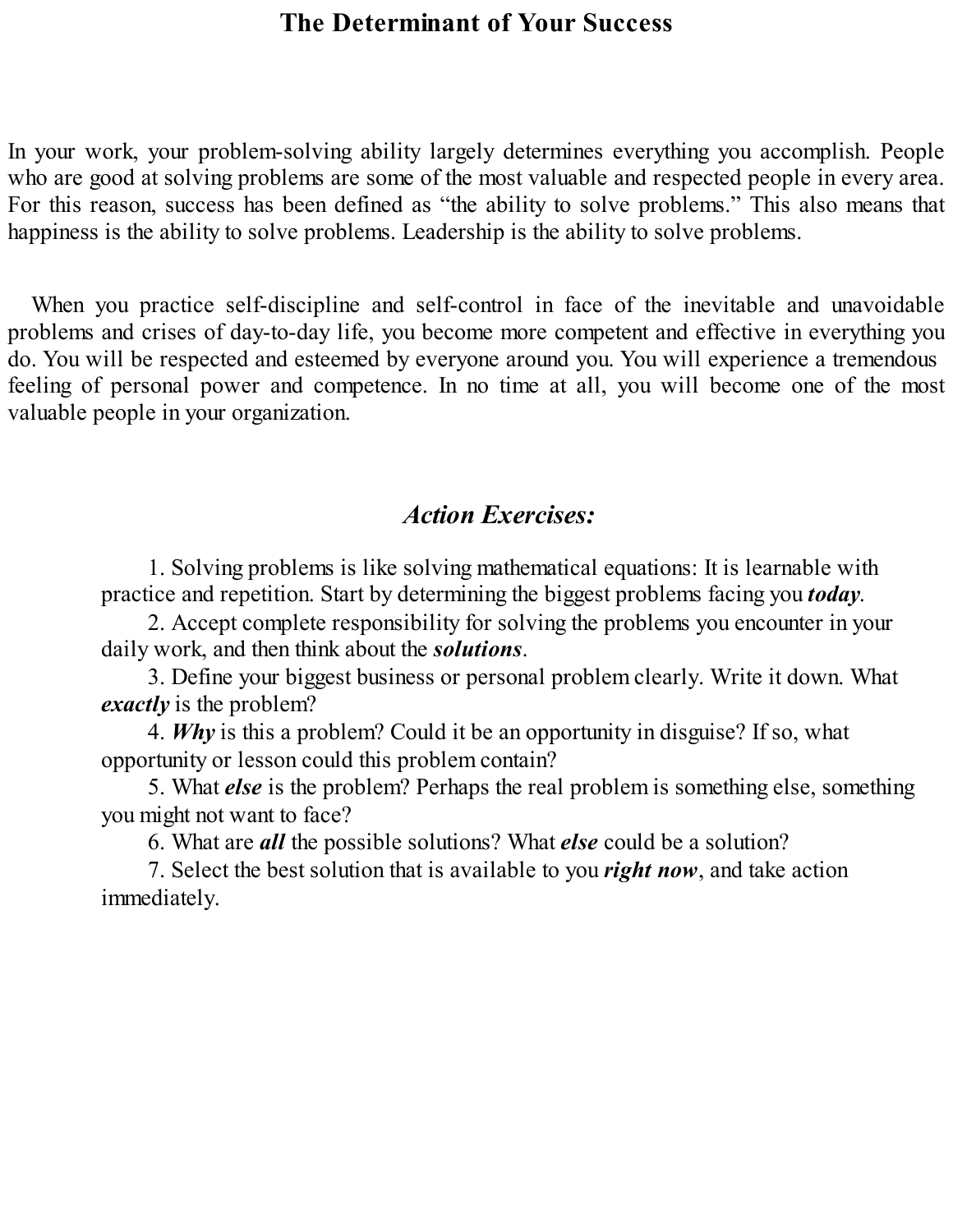# **PART III**



# **Self-Discipline and the Good Life**

Your ultimate goal in life is to achieve your own happiness. No one else can do this for you. *This personal desire is the motivation behind almost every behavior. Moreover, happiness is more emotional and spiritual than it is a matter of acquiring material things. In this part, you will learn how the practice of discipline in the most important areas of your life can bring you more joy and satisfaction than perhaps any other quality.*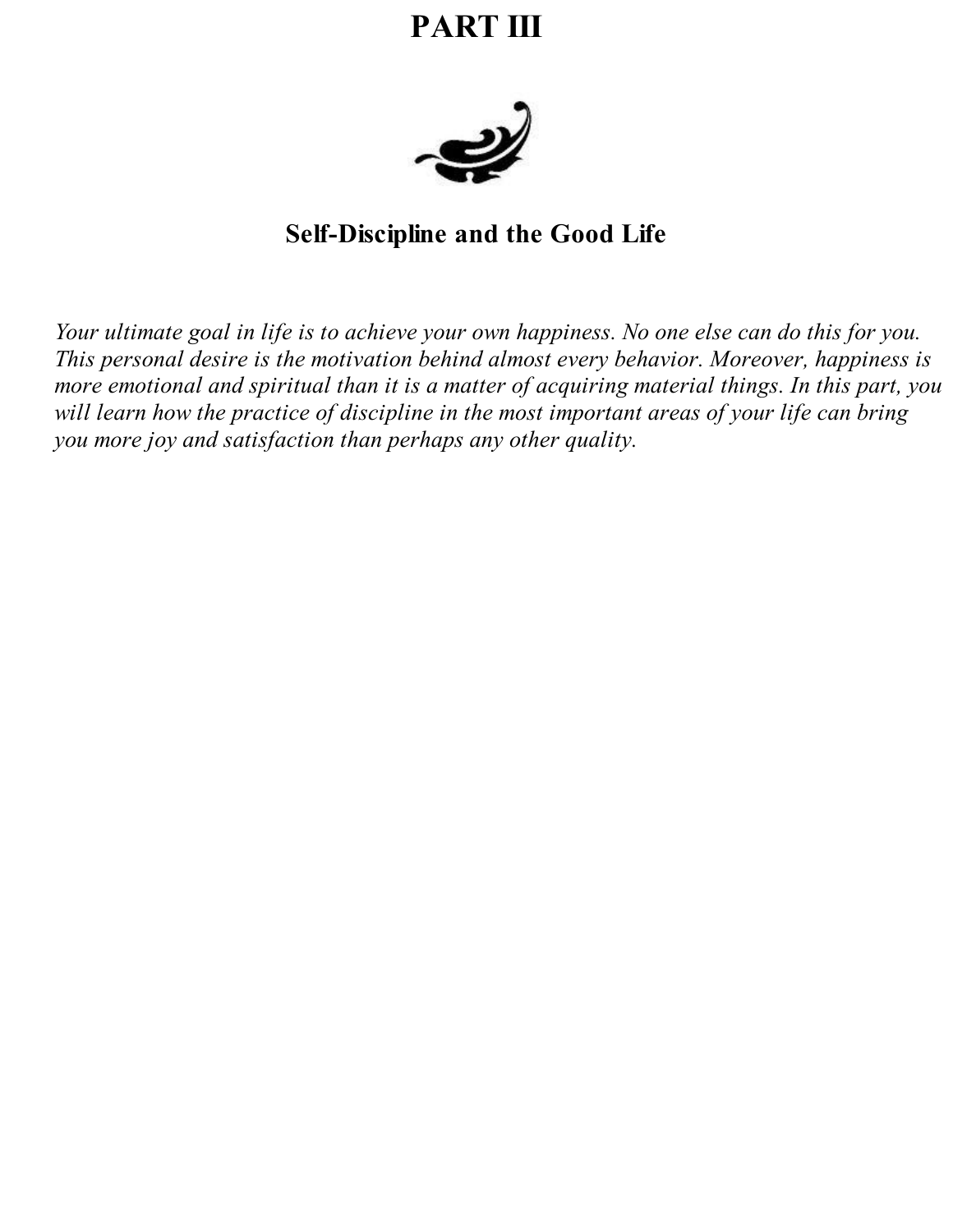# *Chapter 15*

#### **Self-Discipline and Happiness**

*"No horse gets anywhere until he is harnessed. No stream or gas drives anything until it is confined. No Niagara is ever turned into light and power until it is tunneled. No life ever grows great until it is focused, dedicated, disciplined."*

*—HARRY EMERSON FOSDICK*

Your ability to achieve your own happiness is the true measure of your success in life. Nothing is more important. Nothing can replace it. If you accomplish everything of a material nature, but you are not happy, you have actually *failed* at fulfilling your potential as a human being.

In Chapter 4, I described how human beings are purposeful, striving toward achieving goals and end results. However, behind each goal lies another goal, and then still another goal, until you finally arrive at the "primum movum," or first-moving force, in human life. This always turns out to be *the desire to be happy*. You can only truly be happy when you practice self-discipline, self-mastery, and self-control. It is only when you feel that you are in complete control of your life that you are truly content.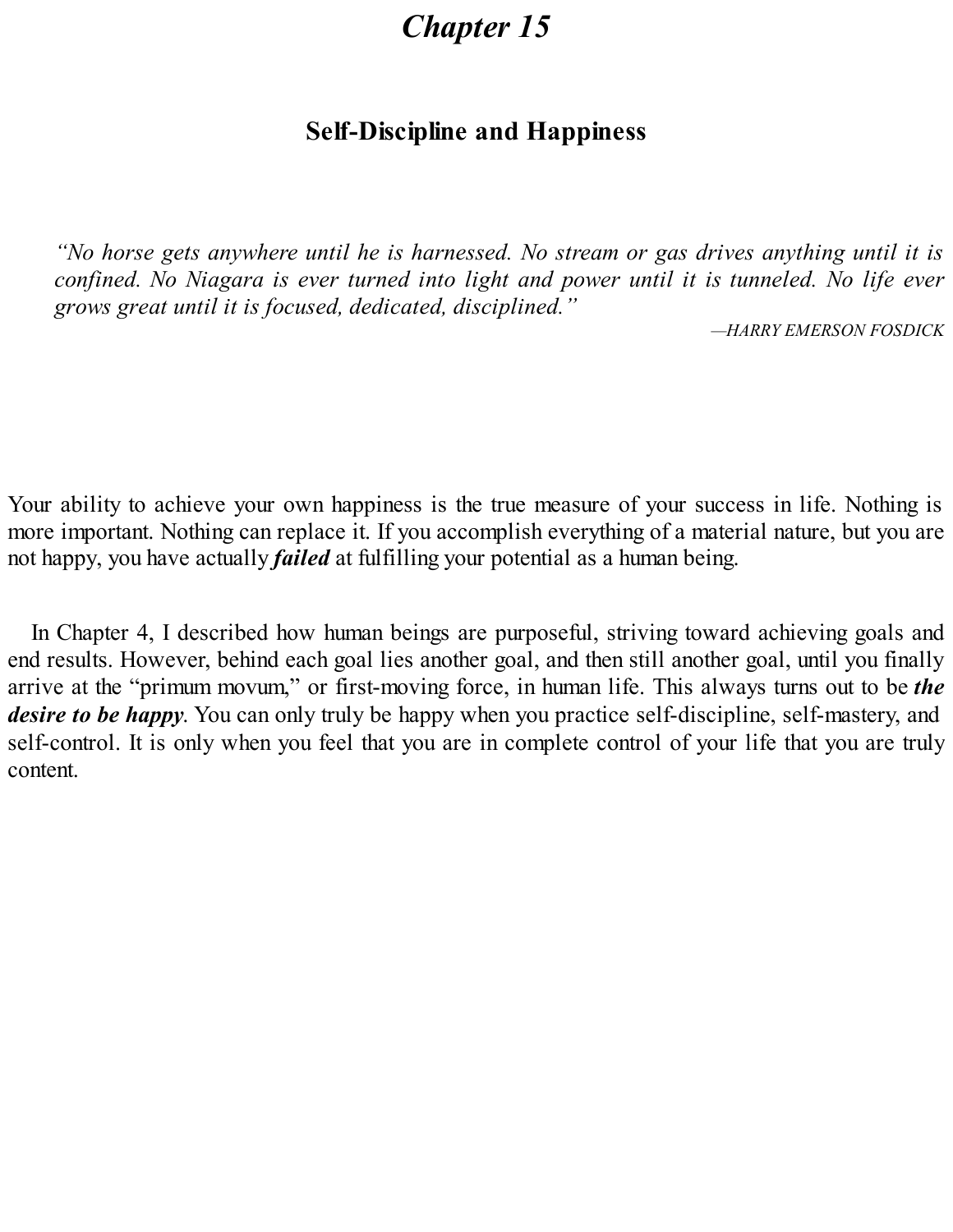#### **The Law of Control**

In my book *Maximum Achievement*, I teach the importance of the Law of Control, which states, "You feel happy to the degree to which you feel you are in control of your own life. You feel unhappy to the degree to which you feel you are *not* in control, or controlled by other factors or people."

Psychologists call this your "locus of control." There are fifty years of research and hundreds of books and articles on this subject. They all conclude that stress and unhappiness arise when you feel controlled by outside circumstances. This is explained as the difference between an "internal locus of control" (happy) and an "external locus of control" (unhappy).

You have an *internal* locus of control when you feel that you are in charge, you make your own decisions, and what happens to you in life is largely determined by yourself. When you have an internal locus of control, you feel that you are behind the wheel of your own life and that you are in the driver's seat. You feel that you determine most of what happens to you. As a result, you feel strong, purposeful, and happy.

On the other hand, you have an *external* locus of control to the degree to which you feel that you are not in control or that you have little ability to direct your own life. For example, if you feel that you are controlled by an arbitrary or critical boss, but you cannot afford to lose your job because you have no savings put aside, you experience high levels of stress and anxiety. This causes you to do a poor job, which makes it even more likely that your difficult boss will fire you, and this very often brings about exactly the circumstances you fear.

Another example is that you may feel you are controlled by a bad marriage or relationship from which you cannot escape. You may feel controlled by your bills, by the money you owe, and your obligations to maintain your standard of living. You may feel that you are controlled by your physical condition or lack of education. Many people feel that they are controlled by their past because of a difficult childhood or upbringing and that there is nothing they can do to change their situation.

Many people feel that they are controlled by their own personalities and that they are not able to change for the better. They say, "That's just the way I am." By saying this, they absolve themselves of all responsibility for exerting the necessary discipline and willpower to make the changes they know they need to make in order to live the kind of life they want to live and to be happy.

The key to replacing an *external* locus of control with an *internal* locus of control is for you to decide *today* to take complete charge of your life. Realize and accept that you make your own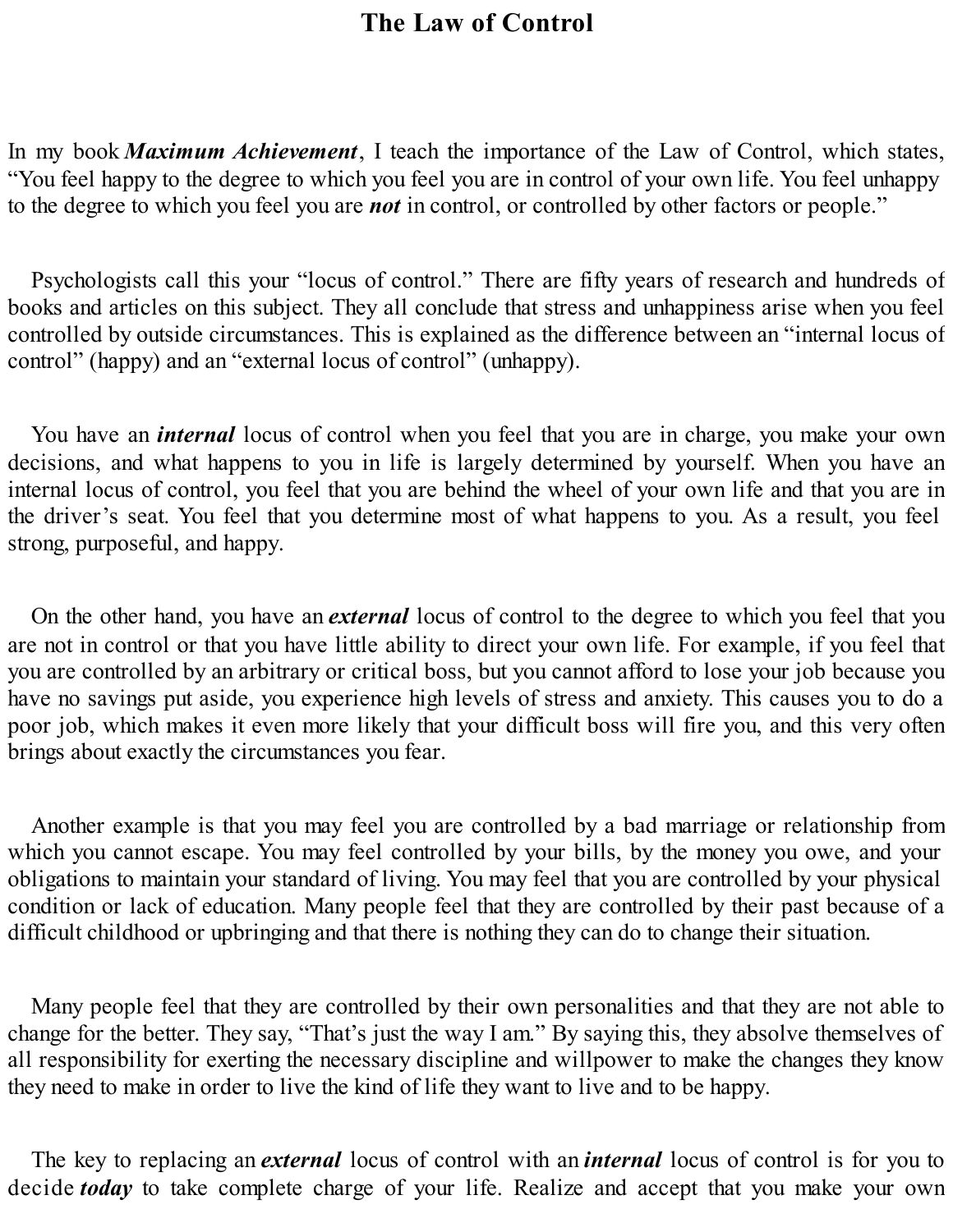decisions and that you are where you are and what you are because of yourself. If there is some area in your life in which you are not happy, discipline yourself to do whatever it takes to change the situation.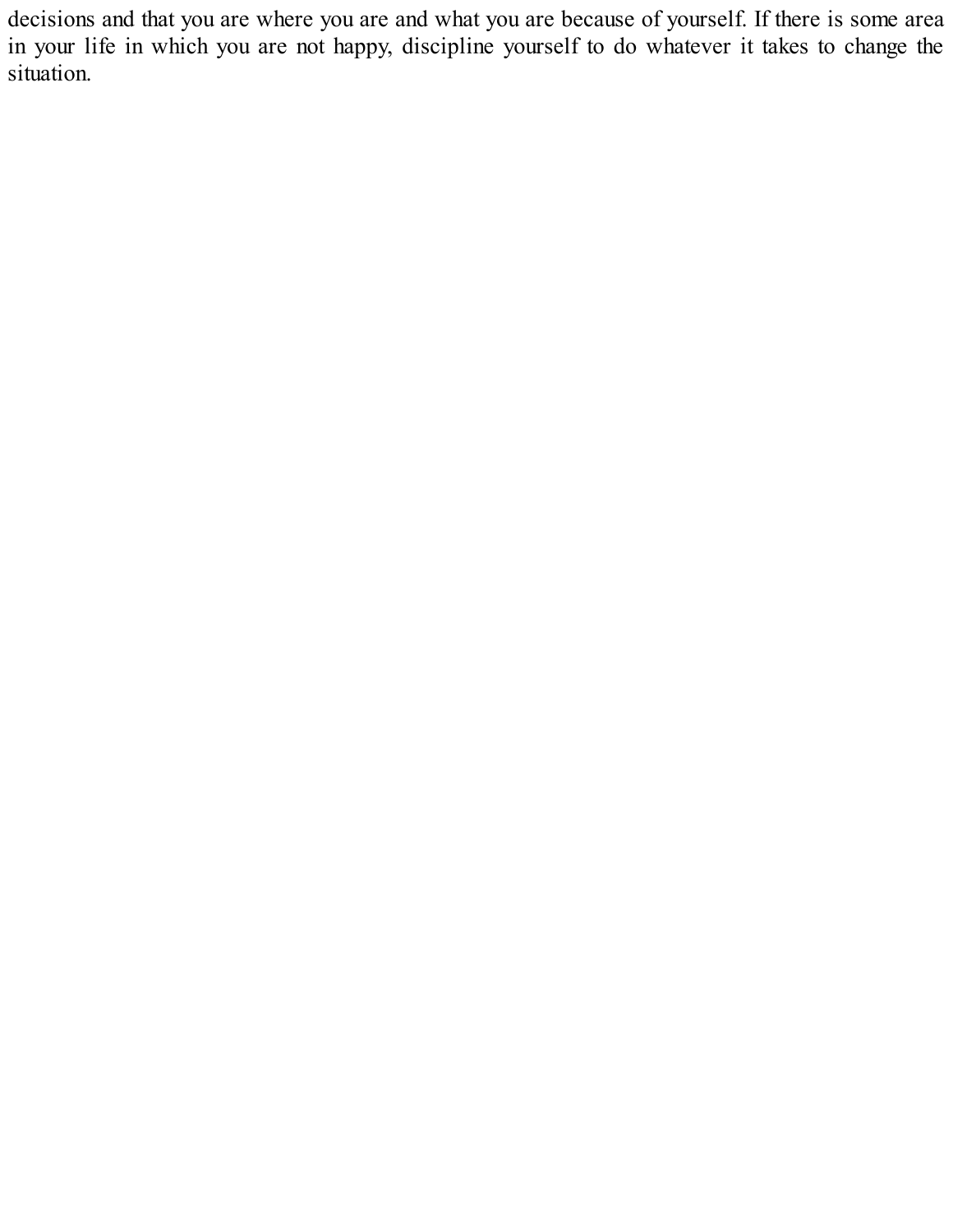### **The Reason for Happiness**

It is often the size of the *gap* between your present situation and the conditions and circumstances that you feel that you need to be happy that determines whether you are happy or unhappy. This is very much a matter of your own evaluation and decision.

There is an old saying that "success is getting what you want; happiness is wanting what you get." When your income and your life are consistent with your goals and expectations and you are content with your situation, you feel happy. If, on the other hand, for any reason your current situation is different from what you really want and expect, you will be discontented and unhappy.

This state of contentment can be constantly changing. When you start off in your career, an income of \$50,000 per year can seem like a huge achievement. But once you reach this goal, you start to be unhappy because you are not earning \$100,000 or more. Some people are unhappy earning a million dollars a year.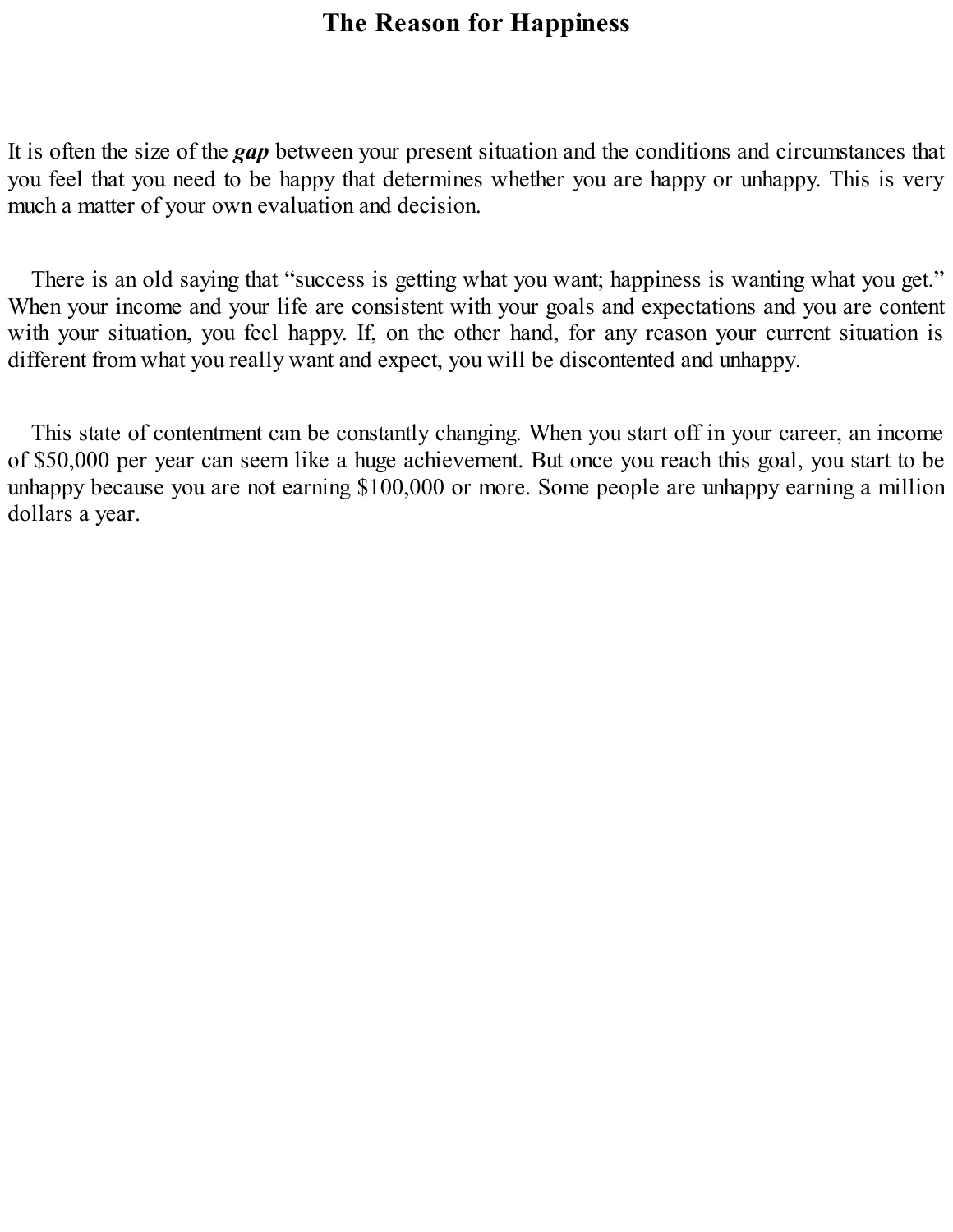# **Happiness Is a By-Product**

The interesting thing about happiness is that it is not a goal that you can aim at and achieve in and of itself. Happiness is a *by-product* that comes to you when you are engaged in doing something that you really enjoy while in the company of people who you like and respect.

Earl Nightingale, perhaps the most famous and respected radio commentator on success in history, said that "happiness is the progressive realization of a worthy ideal." Whenever you feel that you are moving, step-by-step, toward something that is important to you, toward your most important goals, you automatically feel happy. You feel satisfied and content. You feel a tremendous sense of personal growth and well-being.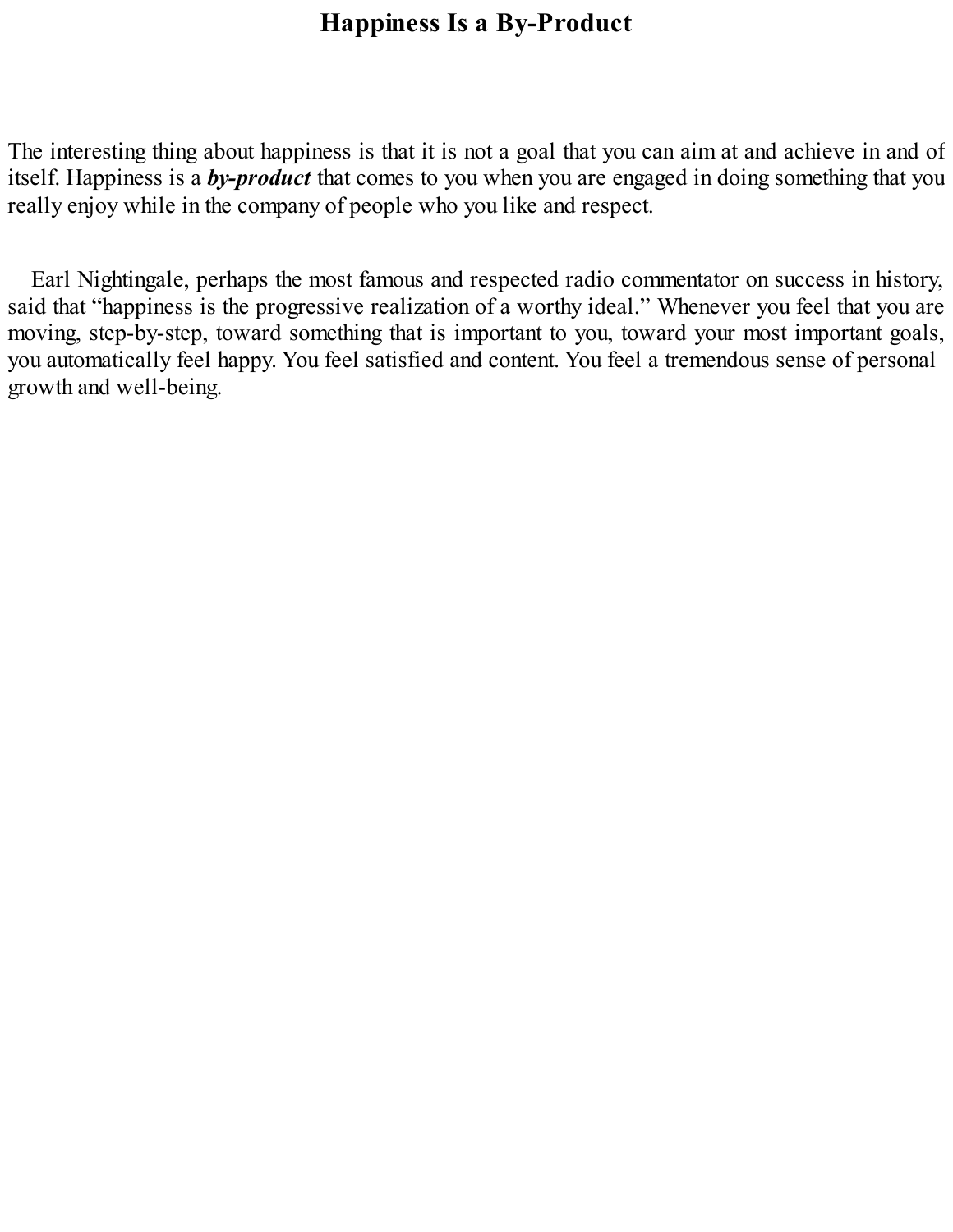# **Five Ingredients of Happiness**

Self-discipline is essential to happiness. Self-discipline requires both that you determine clearly what happiness means to you and also that you work progressively each day toward the achievement of that ideal condition.

In my experience and teachings, I have found that there are *five* ingredients to happiness. A shortfall in any of these areas can cause stress, unhappiness, and a feeling of being out of control.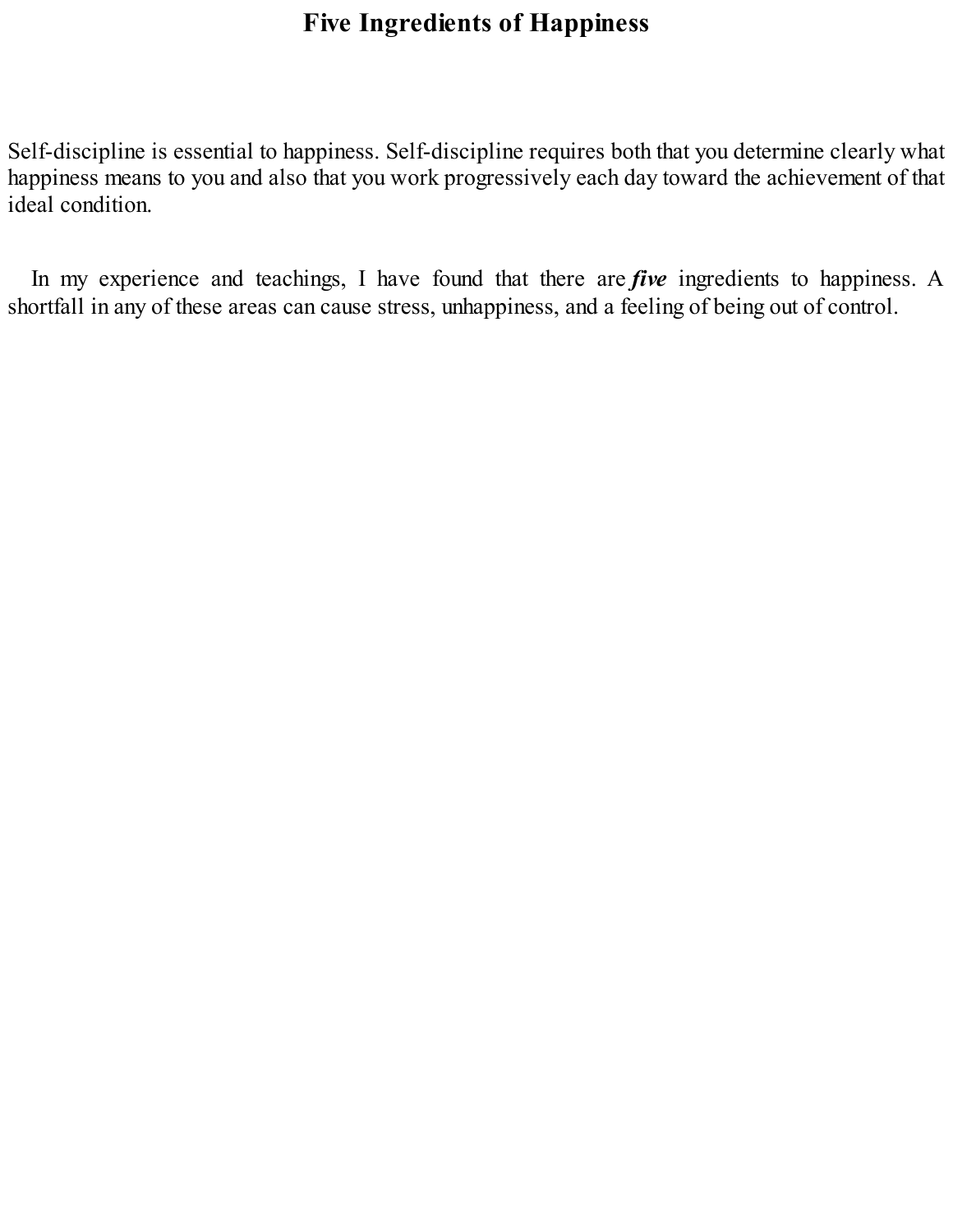# **Five Ingredients of Happiness**

*1. Health and energy.* This is perhaps the most important element of a good life. We strive for it all our lives. It is only when you enjoy high levels of pain-free health and a continuous flow of energy that you feel truly happy.

In many cases, health is a "deficiency need." This means that you do not think about your health very much until you are *deprived* of it. For example, you do not think about your teeth until you have a toothache. You do not think about your body until you have aches or pains of some kind.

You must use discipline and willpower throughout your life to achieve and maintain high levels of health and fitness. Chapters 16 and 17 cover these in more detail.

*2. Happy relationships.* Fully 85 percent of your happiness—or unhappiness—will come from your relationships with other people. As Aristotle said, "Man is a social animal." We are designed to function in society, working and living with other people at every stage of our lives.

Your ability to enter into and maintain high-quality relationships with your spouse, children, friends, colleagues, and others is the true measure of the quality of your personality and your level of mental health. People with high levels of self-esteem and self-respect get along better with others and have much happier lives.

One of our biggest mistakes is to take our relationships for granted, especially our most important ones. We often don't think about them until there is a problem, and then we think of nothing else.

*3. Meaningful work.* To be truly happy, you must be fully engaged with life. You must be doing things that keep you active and give you a sense of fulfillment. If you are making a living, you must be doing work that you enjoy, do well, and for which you are well paid.

People are truly happy only when they feel they are making a *contribution* of some kind, that they are putting in more than they are taking out. You need to feel that what you do really makes a difference in the lives and work of other people.

In studies of employee motivation, employers think that people are primarily motivated by money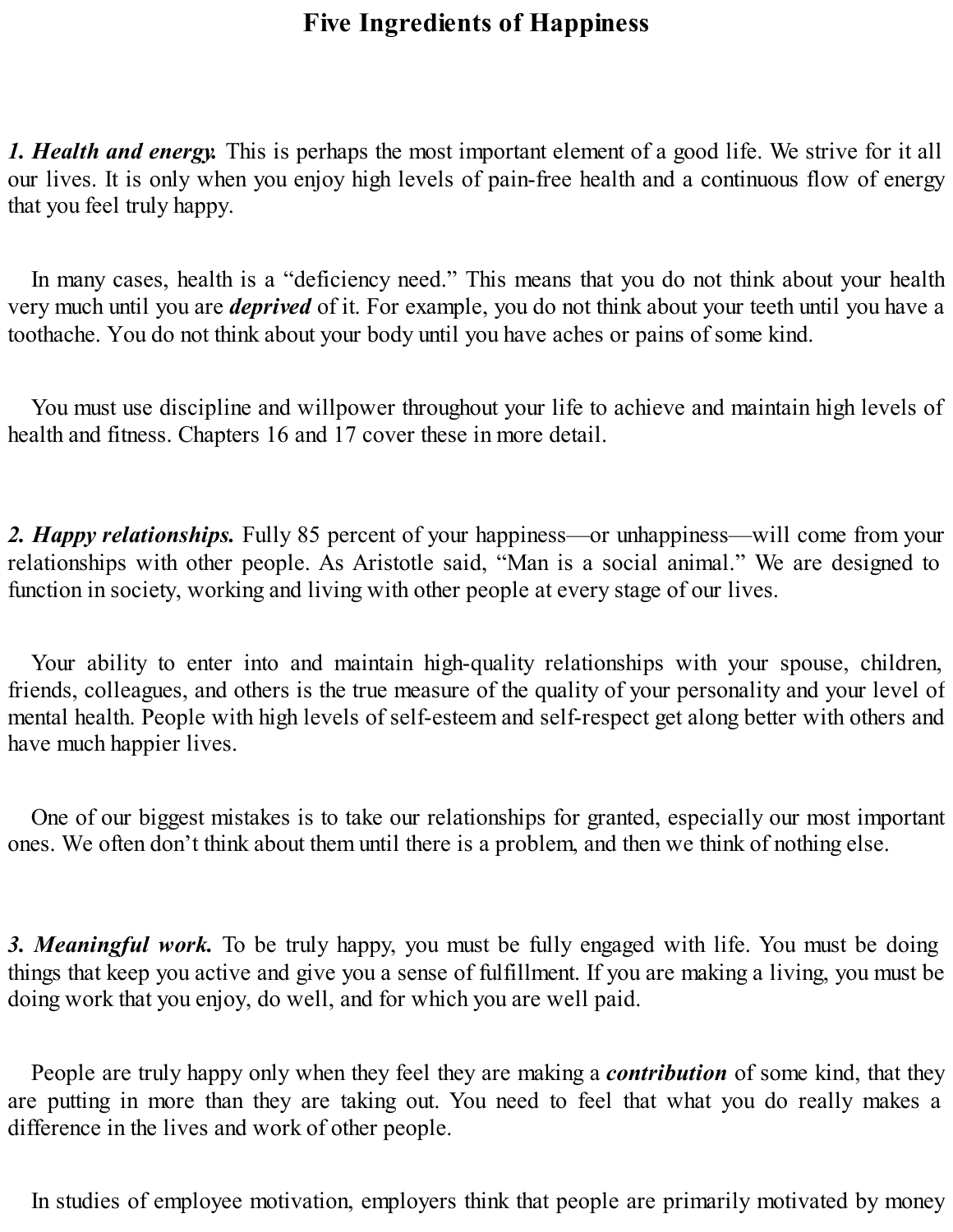and benefits. But when employees are surveyed, the three factors that motivate them the most turn out to be

challenging and interesting work; opportunities for growth and advancement; and pleasant coworkers.

One of your most important responsibilities to yourself is to find the right job for you, and then, once you have it, throw your whole heart into it. If for any reason, you do not feel like putting your whole heart into your work, it may be lacking one or more of the three essentials to a positive workplace. It may be a sign that this is not the right place for you.

*4. Financial independence.* Some of the greatest fears we experience are those of loss, failure, and poverty. We fear being destitute, without funds, and dependent on others.

One of your chief responsibilities to yourself is to work toward financial independence and financial freedom throughout your life. The happiest of all people are those who have reached the point at which they no longer worry about money. This is not something you can leave to chance, but rather something that requires deliberate, purposeful action and tremendous self-discipline to achieve.

Whenever you feel that there is a big gap between where you are today financially and where you would ideally like to be, you experience stress, worry, and unhappiness.

*5. Self-actualization*. This is the feeling that you are becoming everything you are capable of becoming. This occurs when you feel that you are realizing more and more of your true potential.

Abraham Maslow is best known for his Hierarchy of Needs. He determined that people have both "deficiency needs" and "being needs." People strive either to compensate for their deficiencies or to realize their potentials. He concluded that you begin to evolve and develop to the highest levels possible for you only when your deficiency needs are first satisfied.

*Deficiency Needs.* Your first deficiency need is for *safety* and *survival*. Satisfying this need requires that you have sufficient food, water, clothing, and accommodation to preserve your life and well-being. If for any reason your safety or survival is threatened, you will become totally preoccupied with satisfying this need. You will experience tremendous stress, and you will be completely unhappy until you are safe once more. For example, think about being in a life-threatening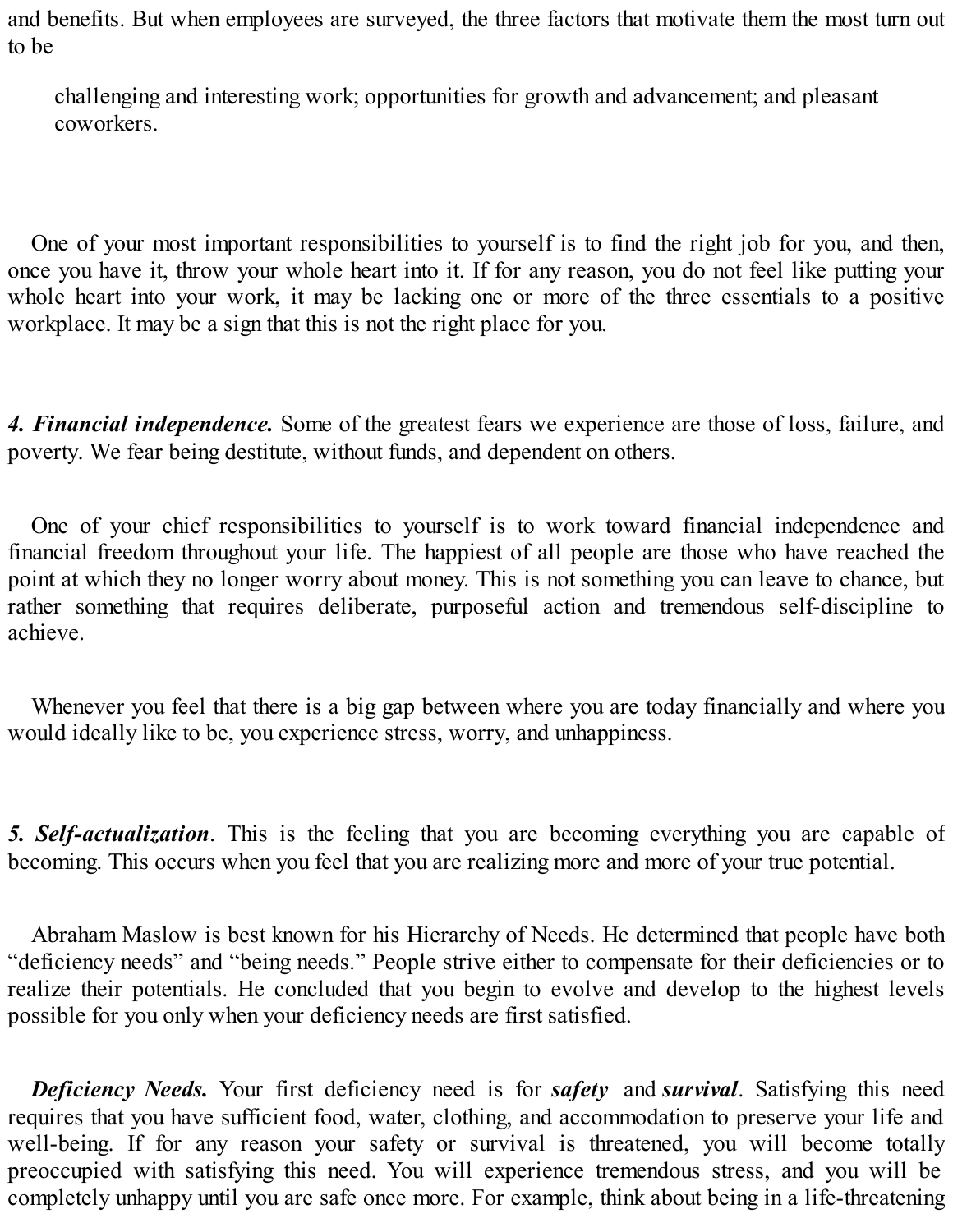situation.

The second deficiency need that Maslow identified is the need for *security*. This need embraces financial, emotional, and physical security. You need to have enough money to provide for yourself, security in your relationships at work and at home, and physical security to assure that you are not in danger of any kind. If your security needs are threatened, you become completely preoccupied with them. For example, think about losing your job suddenly: How would you feel?

The third deficiency need that Maslow identified is *belongingness*. Each person has a need to be in social relationships with others, both at home and at work. You need to be recognized and accepted by other people in your world. Each person needs to be comfortable in his or her relationships with others and seen and accepted as part of a team or group.

*Self-Esteem Needs.* Once you have achieved a sufficient level of each of these basic needs safety, security, and belongingness—you then turn to satisfy the *higher* needs for self-esteem and selfworth, your *being* needs. Your self-esteem is the core of your personality and largely determines how you feel about everything that happens to you. Everything you do in life is either to increase your selfesteem or to protect it from being diminished.

Your self-esteem—how you *feel* about yourself and how much you like and value yourself determines your happiness more than any other single factor. Your self-esteem comes from many factors. When you are liked and accepted by others, living consistently with your highest values, doing a good job and being recognized for it, and moving progressively toward the achievement of your goals and ideals, then you naturally feel happy and satisfied. You feel valuable and very much in control.

*The Highest Human Need.* The highest need that Maslow identified was for *self-actualization*. He concluded that less than 2 percent of the population ever reaches this height of personal fulfillment. Most people remain so preoccupied with their deficiency needs and protecting or enhancing their self-esteem and their ego needs that they give little thought or effort to selfactualization.

But it is only when you realize that you have tremendous personal potential and begin striving to do, be, and have more than ever before in some area that you begin to experience self-actualization and true happiness.

The happiest of all people are those who feel that they are doing something worthwhile and important with their lives. They feel they are *stretching* and moving beyond anything they've ever done before. People devoted to self-actualization may be writing books or creating works of art. They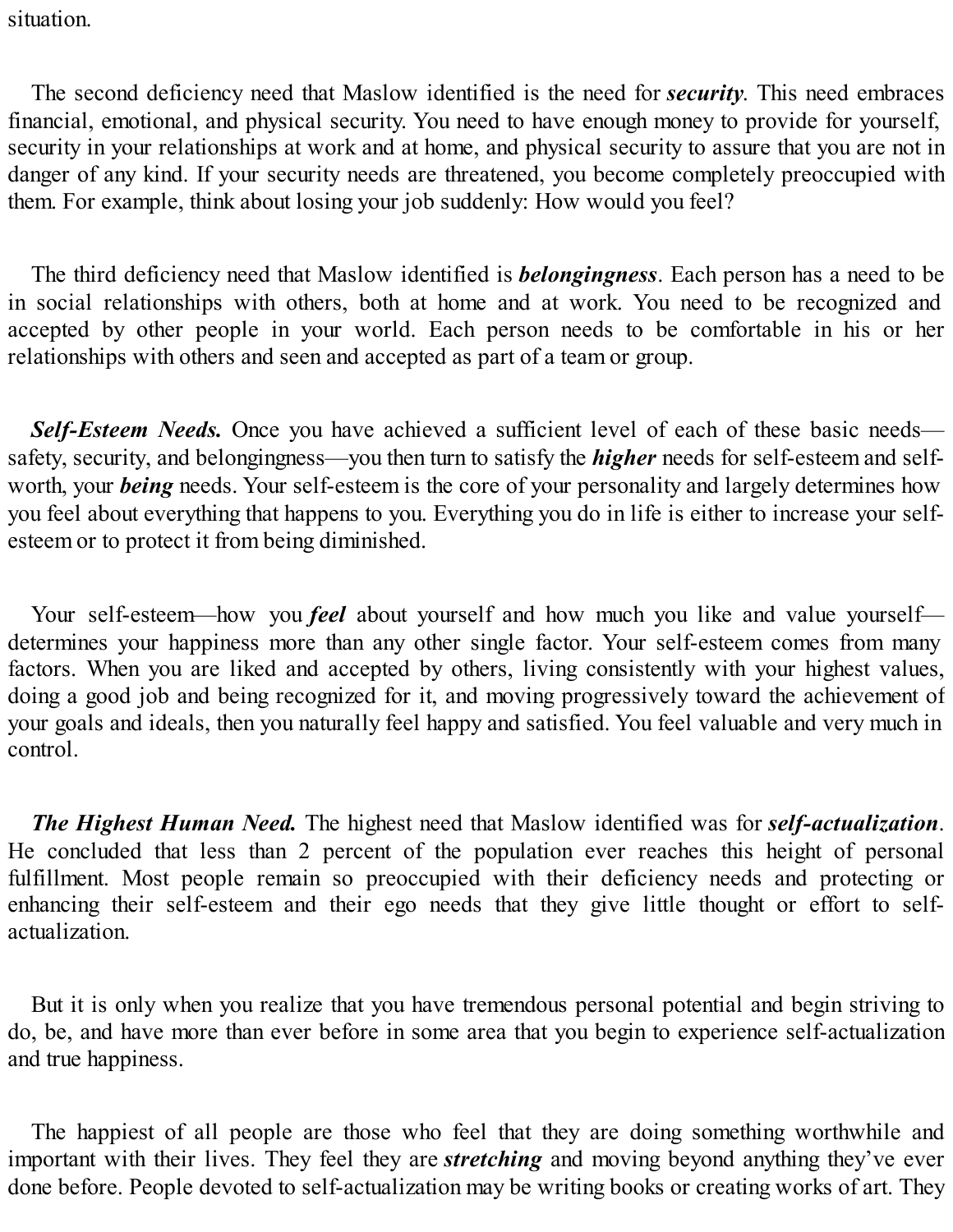may be climbing mountains or competing in sports. They may be building businesses or scaling the heights of their professions.

The wonderful thing about self-actualization needs is that they can never be completely satisfied. As you continually strive throughout your life to be and have and do more than ever before, you experience a steady flow of happiness and contentment. You feel that you are becoming more and more of what you were truly meant to become.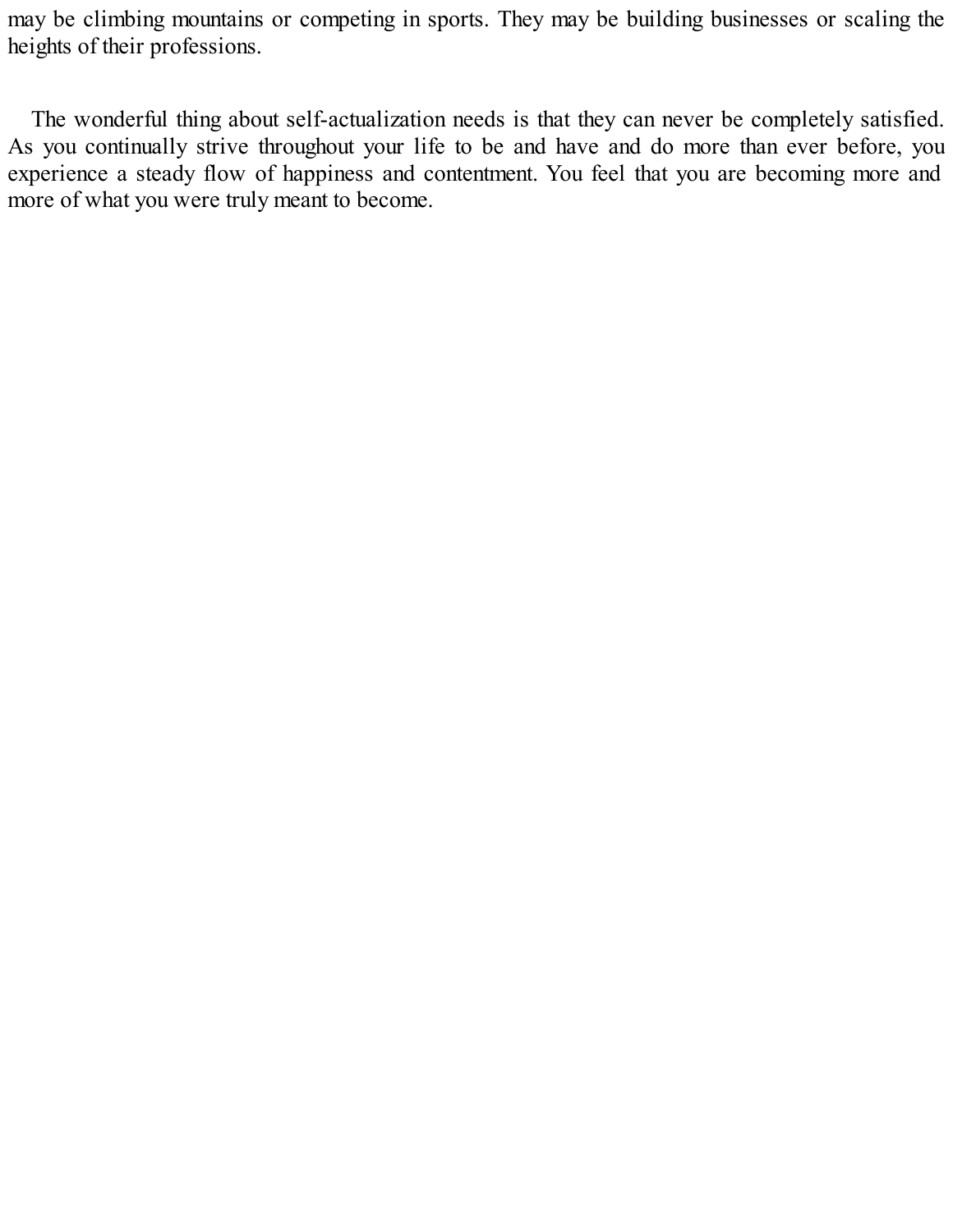#### **Never Be Satisfied**

In each of these areas, whenever you exert self-discipline and willpower to overcome the tendency to take the easy way, you feel happier about yourself. When you take a leap of faith in the direction of your dreams and then discipline yourself to keep going in spite of all obstacles and hardships, you feel powerful. Your self-esteem and self-confidence increase, and then as you move, step by step, toward your ideals, you feel genuinely happy.

In the next chapter, you will learn how to incorporate self-discipline into your daily *health habits* to ensure that you live a long, happy, healthy life.

### *Action Exercises:*

1. Identify the areas of your life in which you feel the happiest and the most in control. How could you expand them?

2. Identify the areas of your life in which you feel controlled by other people or factors. What could you do to resolve these situations?

3. Identify those areas in your life in which there is a gap between your current levels of accomplishment and what you would really like to achieve. What could you do to bridge these gaps?

4. Identify the most pressing needs you have today that are not being fulfilled. How could you begin to satisfy these deficiency needs?

5. Identify those activities that give you the greatest feeling of personal happiness, your "peak experiences" in life. What could you do to increase these moments of happiness?

6. Identify those areas in life in which you feel the most discontented. What steps could you take immediately to resolve these feelings of discontent?

7. Define "happiness" for yourself. What does it mean? What would have to happen for you to feel truly happy? What could you do immediately to create this situation?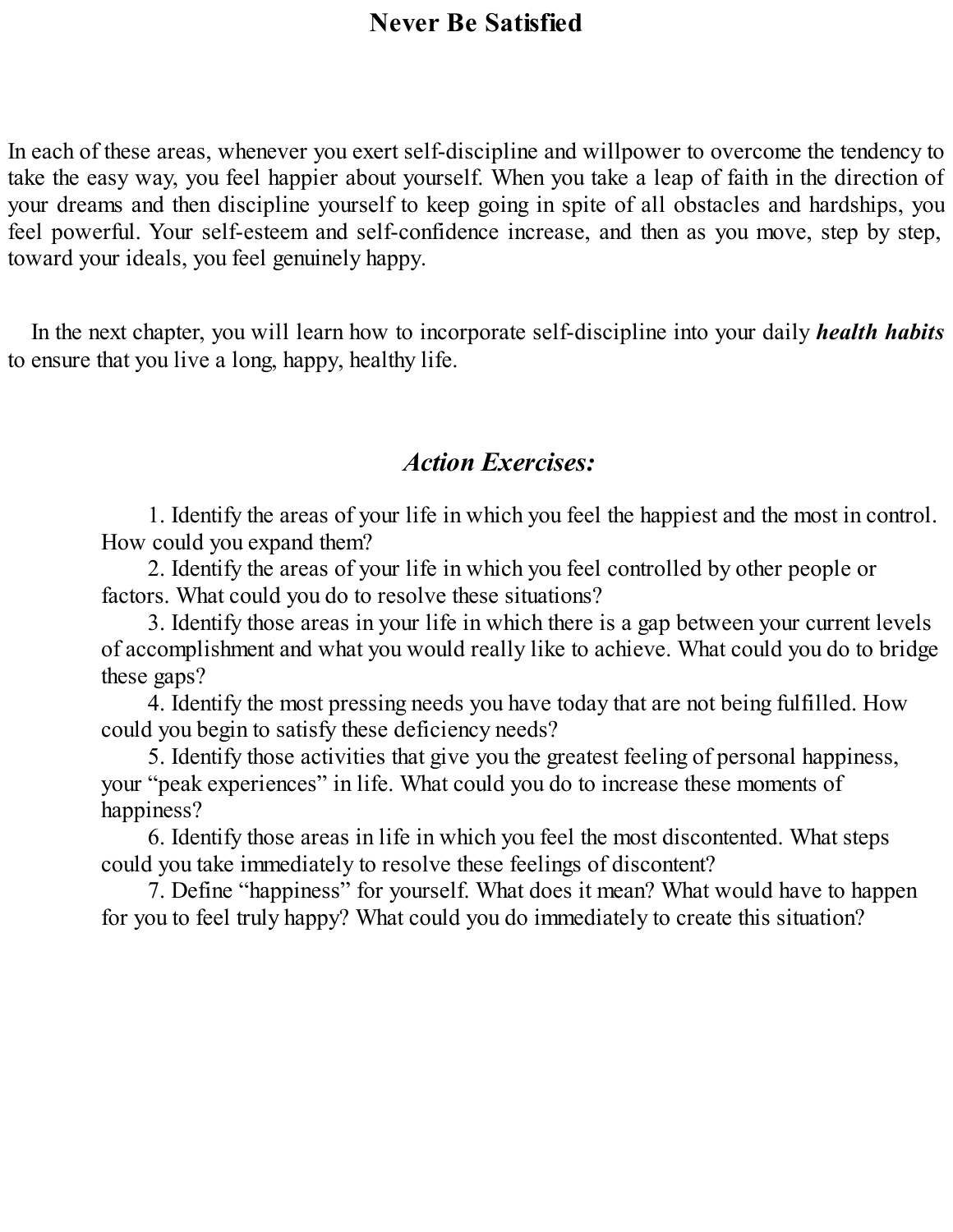# *Chapter 16*

### **Self-Discipline and Personal Health**

"Self respect is the root of discipline; the sense of dignity grows with the ability to say no to *oneself."*

*—ABRAHAM JOSHUA HESCHEL*

**M**ore people are living longer and better today than ever before in human history, and your goal should be to be one of those people. There is no area in which self-discipline is more important than in your practices regarding your health. Your number one goal for yourself should be to live as long and as well as you possibly can. This requires lifelong self-discipline with your health habits—and as mentioned in Chapter 15, good health is one of the ingredients of overall happiness.

The average life expectancy for males today (in 2009) is 76.8 years; for females 79.8 years, or approximately eighty years, and this number is increasing each year. This means that about 50 percent of the population will die before the age of eighty and about 50 percent will die after the age of eighty. Your goal should be to defy the averages and live to age ninety, ninety-five, or even longer.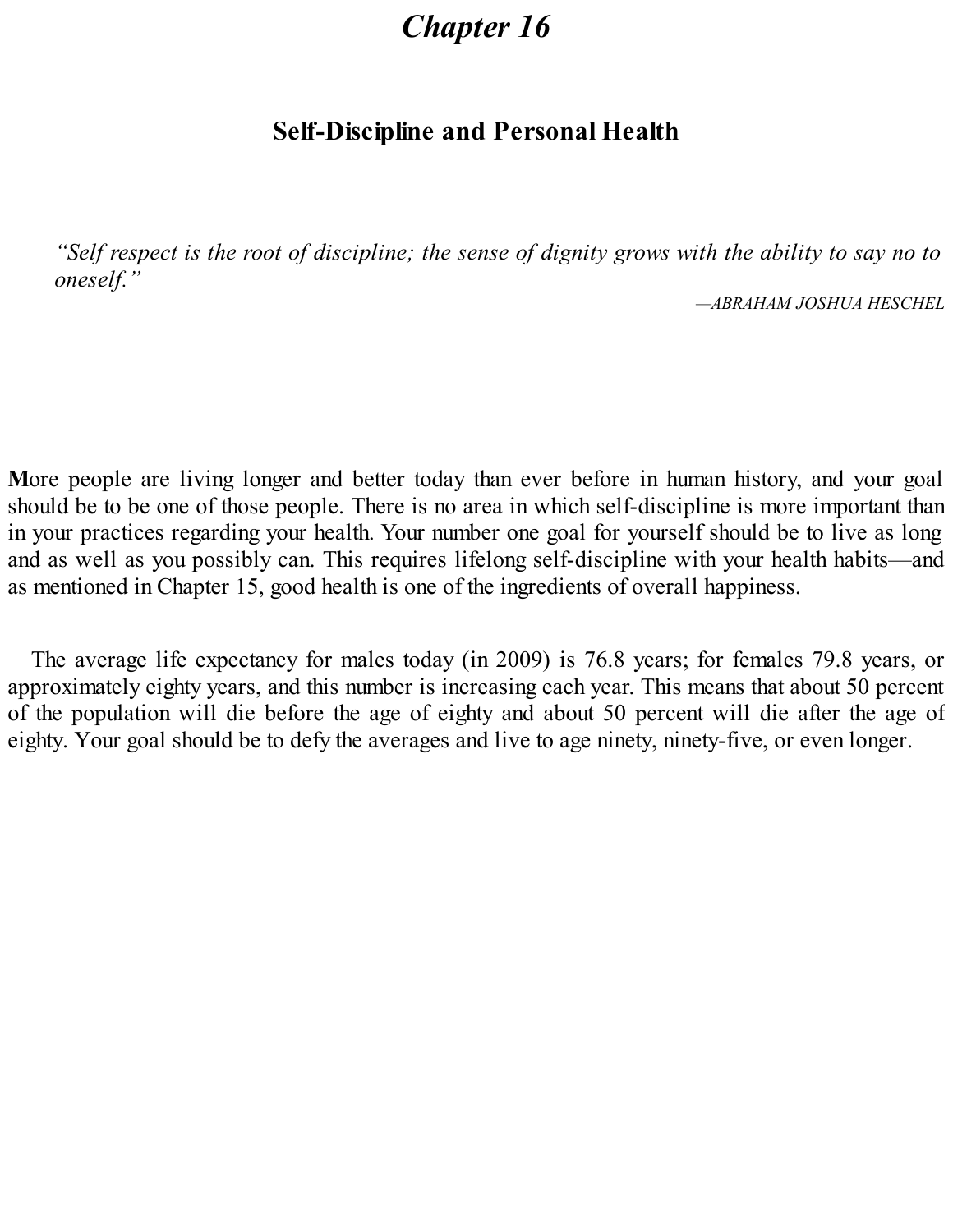# **Living a Long Life**

Today, most causes of early death that had shortened life in the past have been eliminated in the industrialized world. Diseases such as tuberculosis, polio, malaria, cholera, typhus, and others have been wiped out through sanitation and modern medicine.

The predominant causes of early deaths today are heart disease, cancer of all kinds, diabetes, and traffic deaths, all of which are subject to your control to a certain extent.

You cannot predict or protect against the unpredictable, like random accidents, but you can use your self-discipline to control the controllable in your life.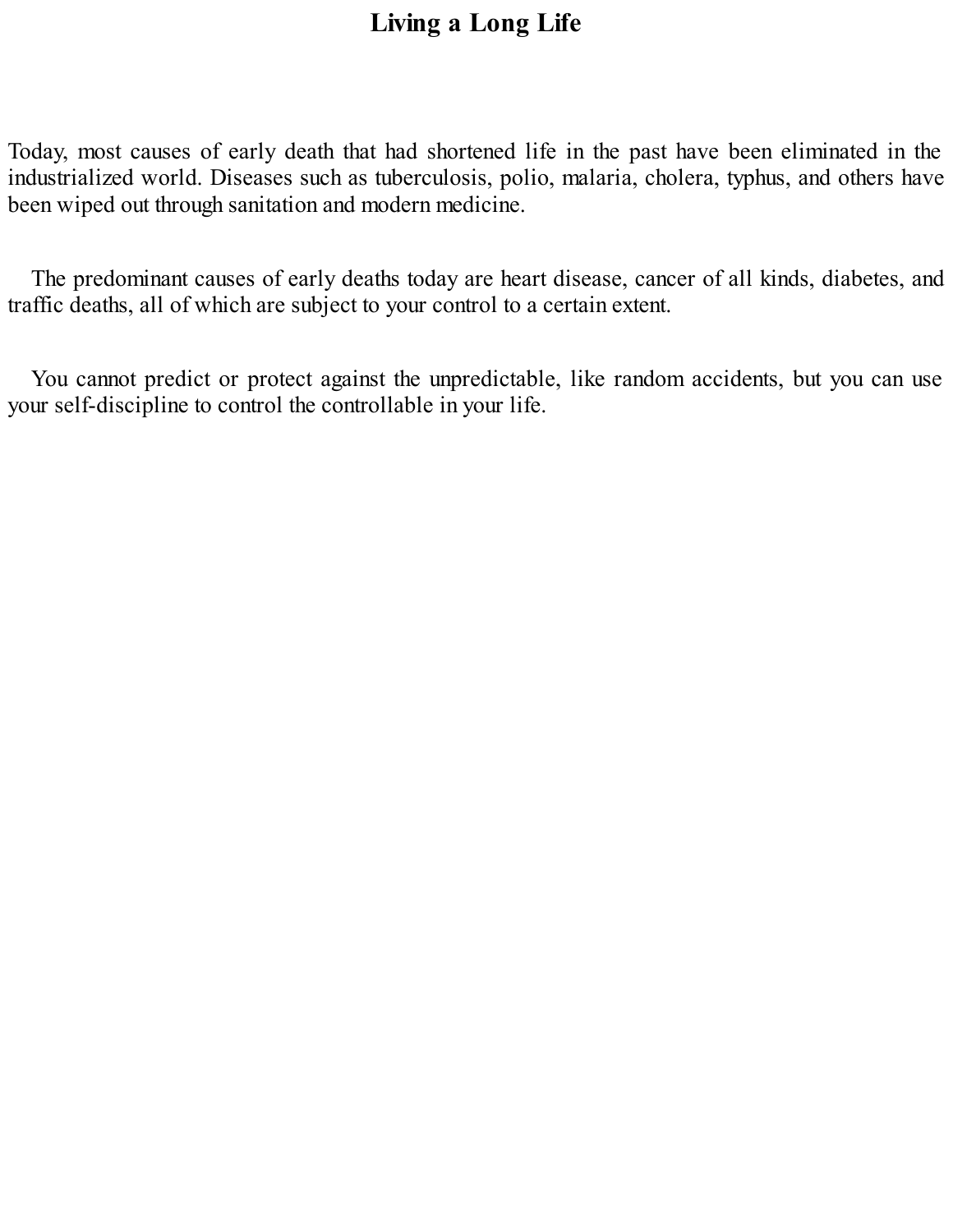# **Seven Key Health Habits**

The Alameda Study, covering many thousands of people for more than twenty years, concluded there were seven key health habits that contributed the most to long life:

1 . *Eat regularly* rather than fasting, starving, or gorging. Eat normal, healthy meals, preferably five or six times per day, with your last meal fully three hours before you go to sleep.

2. *Eat lightly:* Overeating makes you tired and sluggish, whereas eating lightly makes you feel healthy and alert. As Thomas Jefferson wrote, "No one ever regretted eating too little after a meal."

3. *Don't snack between meals:* When you eat, your body has to break down and digest the foods in your stomach so that they can move into your small intestine. This requires four to five hours. If you put food in on top of food that you have already eaten, the digestive process must start over again, with part of your food at one stage of digestion and another part of your food at another stage. This leads to upset stomach, heart-burn, drowsiness (especially in the afternoon), and constipation.

4. *Exercise regularly:* The ideal is about thirty minutes a day, or two hundred minutes per week. You can achieve this by walking, running, swimming, and/or using exercise equipment. You should fully articulate every joint every day.

5. *Wear a seatbelt:* Right up to age thirty-five, the most common cause of premature death is traffic accidents.

6. *Don't smoke:* Smoking is correlated with thirty-two different illnesses including lung cancer, eso - phageal cancer, throat cancer, stomach cancer, heart disease and a variety of other ailments.

7. *Drink alcohol in moderation:* Studies show that one to two glasses of wine per day aid digestion and seem to be beneficial to your overall health. Anything in excess of that can lead to all kinds of problems, including overeating, traffic accidents, personality problems, and antisocial behavior.

Each of these seven factors that contribute to long life are completely a matter of self-discipline. These seven factors are a matter of choice. They are actions that you can choose to take or not take deliberately. They are completely under your control.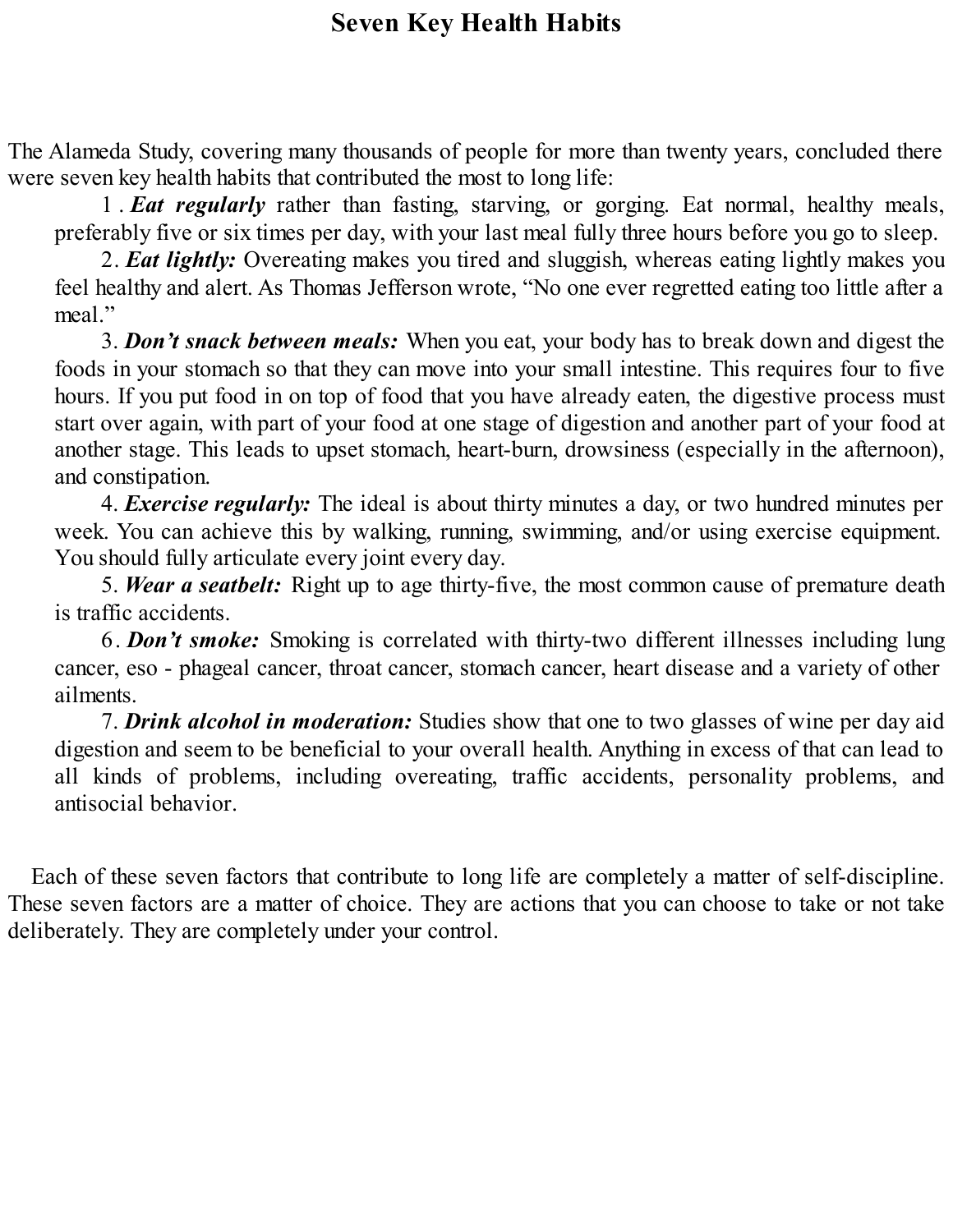# **The Five Ps of Excellent Health**

In my personal development seminars, we teach the five "Ps" of excellent health:

*1. Proper weight:* This requires the regular exercise of discipline and willpower in order to achieve your proper weight and then to maintain it throughout your life, but the payoff is tremendous. You look good, feel good, and generally feel more positive and in control of your life.

*2. Proper diet:* As Benjamin Franklin said, "Eat to live, rather than live to eat." According to studies of Olympic athletes from more than 120 countries, the three factors their diets have in common are

- 1. lean-source protein;
- 2. a wide variety of fruits and vegetables; and
- 3. lots of water, about eight glasses per day.

When you begin this "Olympic diet," you will feel more alert, awake, and aware all day long.

*3. Proper exercise:* The most important exercise for long life is *aerobic* exercise. This requires that you get your heart rate up to a high level for thirty to sixty minutes three times per week. You can achieve this through brisk walking, running, cycling, swimming, or cross-country skiing.

Exercise physiologists have determined that the "exercise effect" clicks in at about twenty-five minutes of vigorous exercise. At this point, your brain releases endorphins that give you a feeling of elation, or what is called a "runner's high." This natural drug produced by your body can become addictive in a very positive way.

People who develop the habit of regular, vigorous exercise find that it becomes easier and easier to do. They begin to look forward to the feeling of happiness they enjoy as the result of exercising aerobically.

*4. Proper rest:* This is very important. More than 60 percent of adults do not get enough sleep. They are suffering from what is called a "sleep deficit." They go to bed a little bit too late, sleep poorly, arise a little bit too early, and go through the day in a form of "fog." This phenomenon of not being sufficiently rested leads to poor performance, more mistakes, industrial accidents, car crashes, short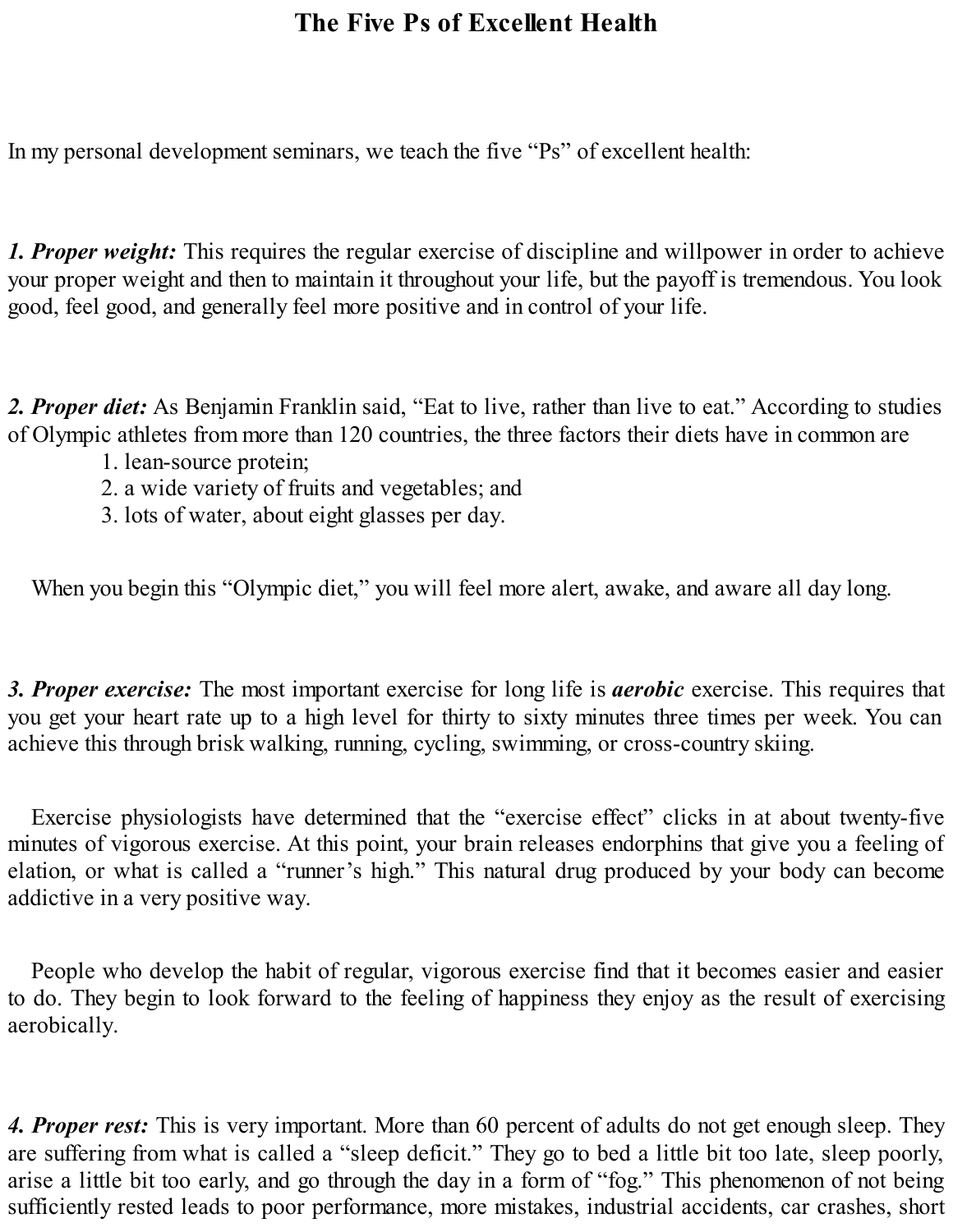tempers, personality problems, and many other difficulties.

If you are living and working a normal life, you require about eight hours of sleep each night. If you get only six or seven hours of sleep when you actually require eight, you begin to build up this sleep deficit. By Thursday or Friday, when you get up in the morning, the first thing you think of is how soon you can go back to sleep again that night. When you start thinking about going to sleep again at the moment that you arise, you know that you are not getting enough sleep.

In addition to eight hours of sleep per night, you need regular breaks from work, both weekends and vacations. When you take time off from work, you allow your mental and emotional batteries to recharge. After a two- or three-day weekend, when you go back to work, you will be fully rested and ready to perform at your best.

*5. Proper attitude:* This is perhaps the most important of all. The quality that is most predictive of health, happiness, and long life is "optimism." As you become more optimistic about yourself and your life, your health will also be better in every area.

People who are positive and optimistic usually have stronger immune systems, and as a result, they are seldom sick. They seldom get colds or flu. They bounce back quickly from hard work or fatigue. An optimistic person has a built-in "Teflon shield" against many of the diseases and ailments that affect the average person.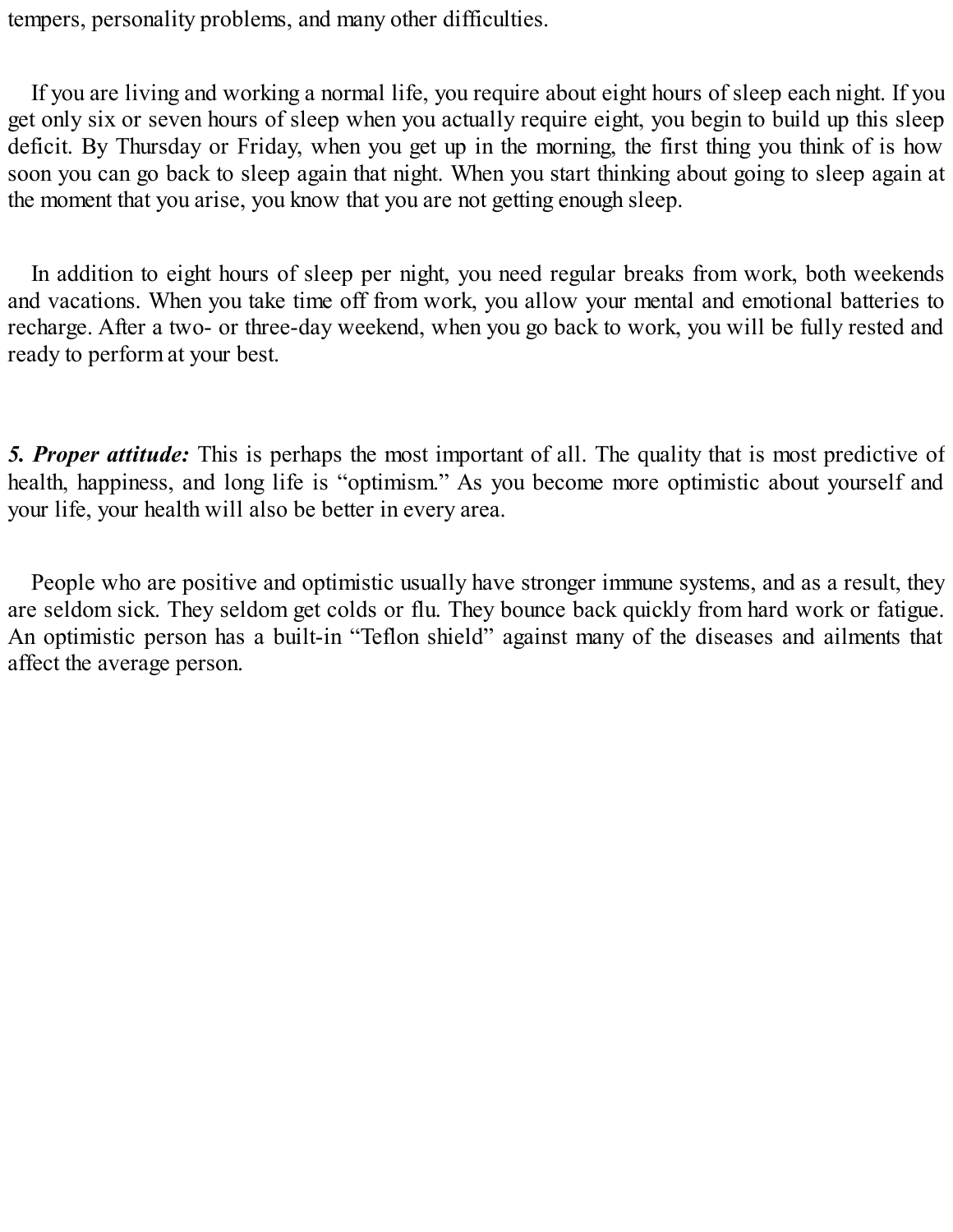#### **Get Your Weight Under Control**

The biggest single problem with self-discipline that people have today is overeating and becoming *overweight*. More than 60 percent of Americans are officially overweight, and more than 30 percent are obese, which is defined as being more than 30 percent above their normal weight. There is no area in which self-discipline is more necessary than in getting your weight under control and then keeping it under control for the rest of your life.

You have heard it said that "diets don't work." What this really means is that when you starve yourself to lose weight, you will tend to put the weight back on almost as quickly as you lost it. There are many reasons for this.

Each person has a certain metabolic rate. This is the rate at which you burn energy. This metabolic rate is set over the course of your lifetime by the amount of food you eat relative to the amount of exercise you do to work it off.

In addition to your metabolic rate, you have what is called a "set point." This is where your weight is set, like a thermostat, and to which it returns no matter how much you take off as the result of crash dieting.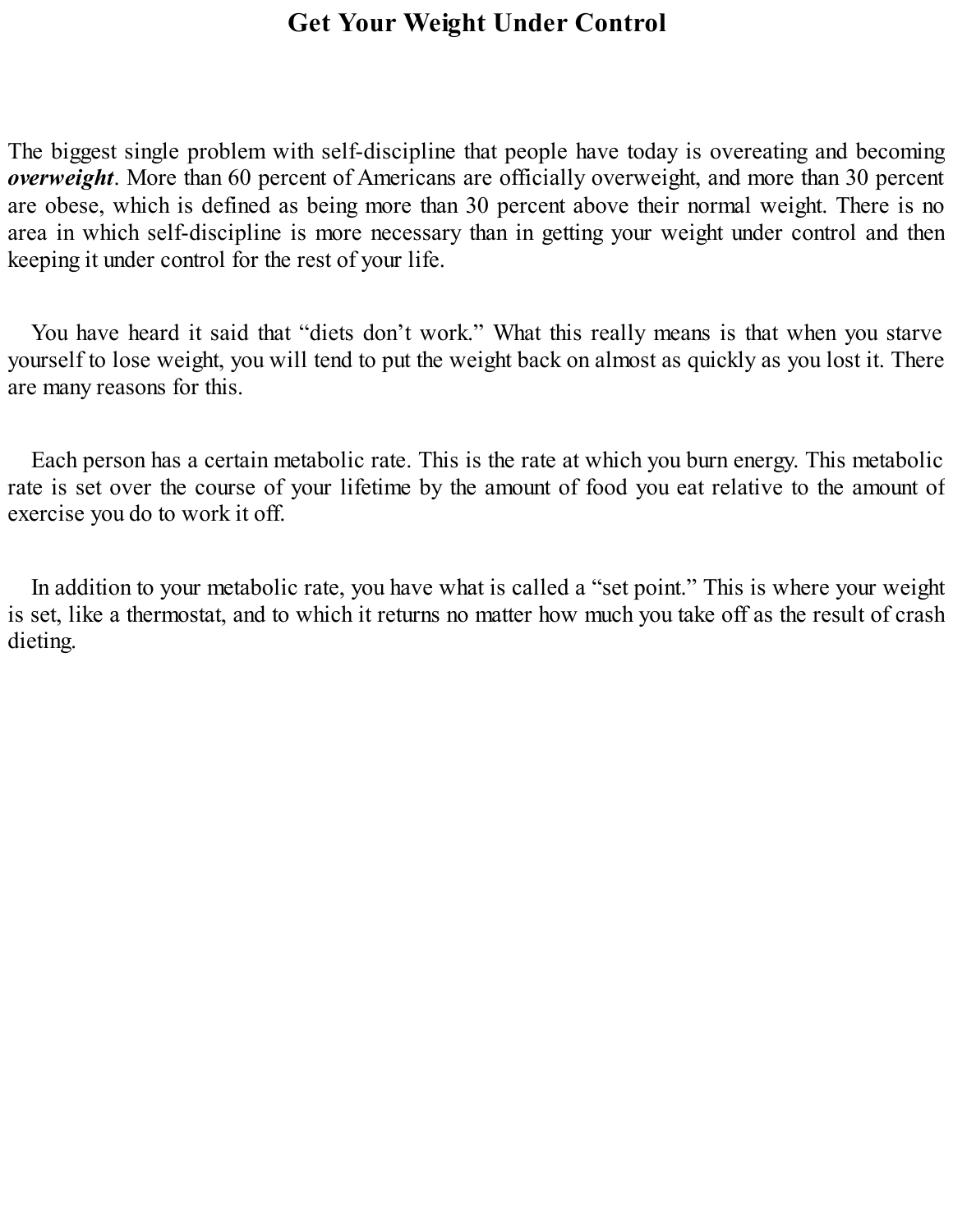# **Change Your Set Point**

To lose weight permanently, you must change your set point to a lower number. To achieve this, the first thing you do is to create a clear *mental* image of how you will look when you are at your ideal weight. Get a picture out of a magazine of someone who has the body you want to have, and then paste your photo where their face appears.

You then begin a gradual process of *permanently* changing the quality and quantity of what you eat, with no intention of ever going back. Be prepared to work on this permanent change for at least a *year*. Remember, if you are overweight, it has taken you many years to get to where you are today. Be prepared to invest a lot of time in getting back.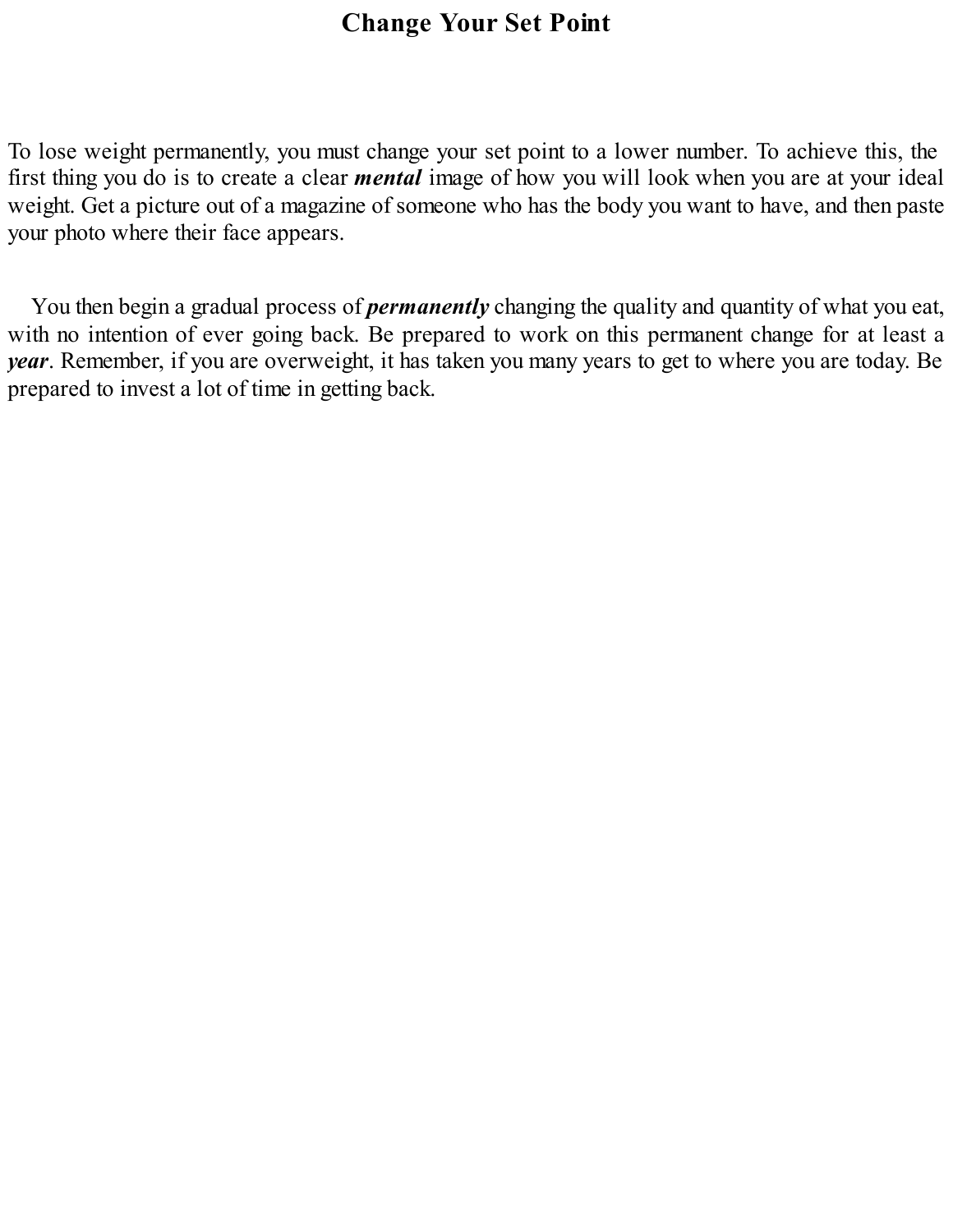# **The Fatal Flaw in Dieting**

Many people diet and lose weight with the idea that as soon as they have dropped a certain number of pounds, they can reward themselves by going out and having a fabulous meal or consuming unlimited desserts. In other words, they use the idea of filling up on food as the reward for losing weight in the first place. This approach is doomed to failure.

Instead, set up a reward system for yourself that does not include food. Decide instead to buy yourself new clothes that will fit you only at your ideal weight. Take yourself and your family on a vacation where you engage in fun activities. Make a bet with someone that you will take off the weight and keep it off for one year.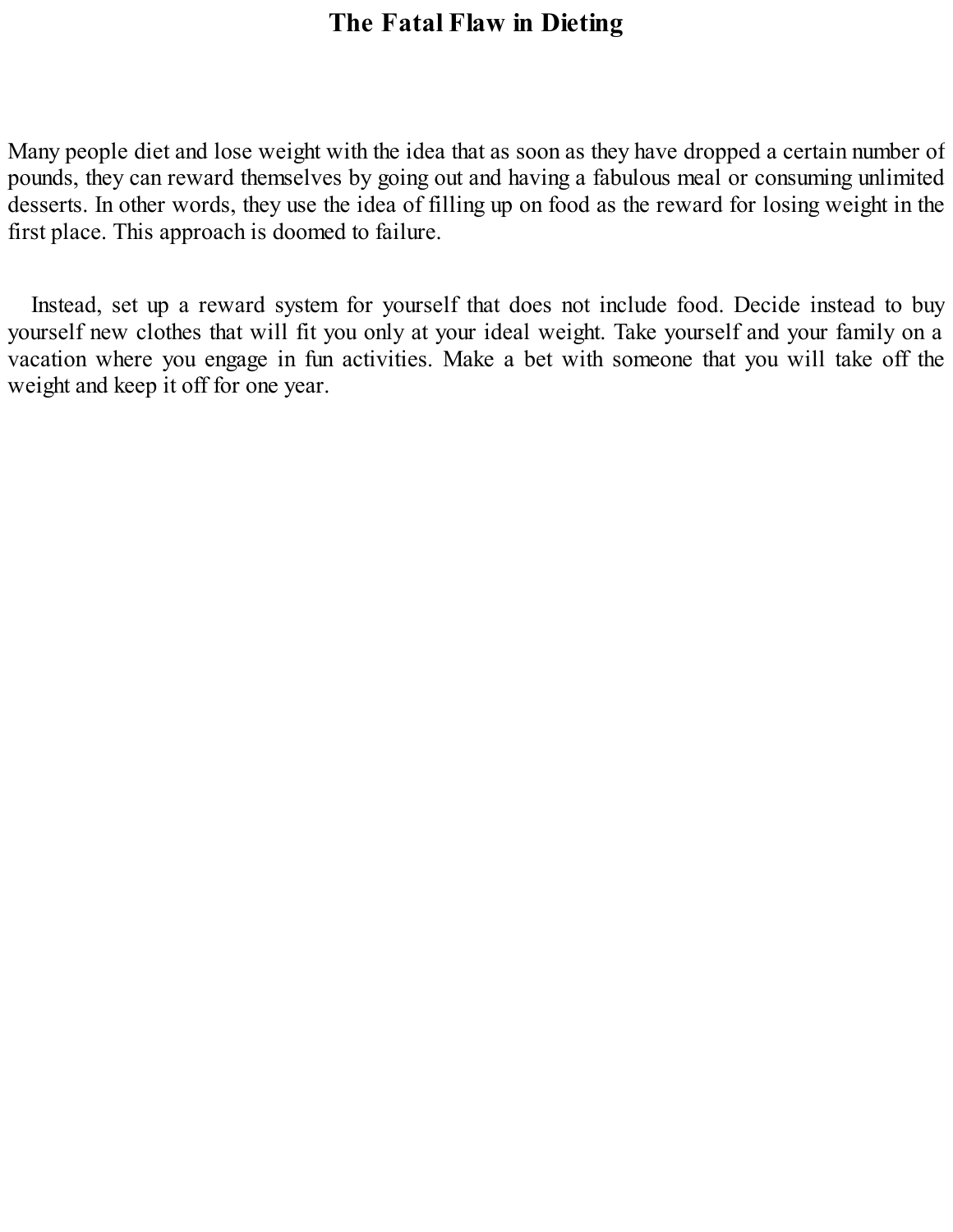### **The Formula for Permanent Weight Loss**

The key to perfect health can be summarized in five words: "Eat less and exercise more."

The only way that you can lose weight permanently is to burn off more calories than you consume. There is no other way. Moreover, you can do this only over an extended period of time, especially if you have allowed yourself to put on a lot of excess weight.

In my program, "Thinking Big," we teach the importance of avoiding the three white poisons: sugar, salt, and flour.

*Get Rid of Sugar.* To lose weight permanently and to enjoy high levels of health and energy, you should eliminate all simple sugars from your diet. Simple sugars are contained in candy, cake, pastries, desserts, soft drinks, canned fruits, sugar in your coffee, and all other forms of sugar that people consume in large quantities every day.

The fact is that you require *no additional sugar* to enjoy superb levels of physical health. Simply by eliminating all sugar and sugar products from your life, by going "cold turkey" on sugar, you will begin to lose as much as one pound per day.

*Pass on the Salt.* In addition, you should eliminate all additional salt from your diet. Although the average American gets sufficient salt in all the different foods he eats, he consumes an extra twenty pounds of salt each year by eating foods with high salt content and by then adding additional salt to meals.

When you consume excess salt, your body retains water in order to hold that salt in suspension. When you stop consuming excess salt and simultaneously drink eight glasses of water per day, your body releases all the excess fluid and you can actually experience weight drops of as much as four or five pounds in the first day.

*Avoid White Flour Products.* Finally, eliminate all white flour products from your diet. This means all breads, pastries, pastas, buns, rolls, and anything else made with white flour.

White flour is actually an "inert substance" from which all nutrients have been removed and then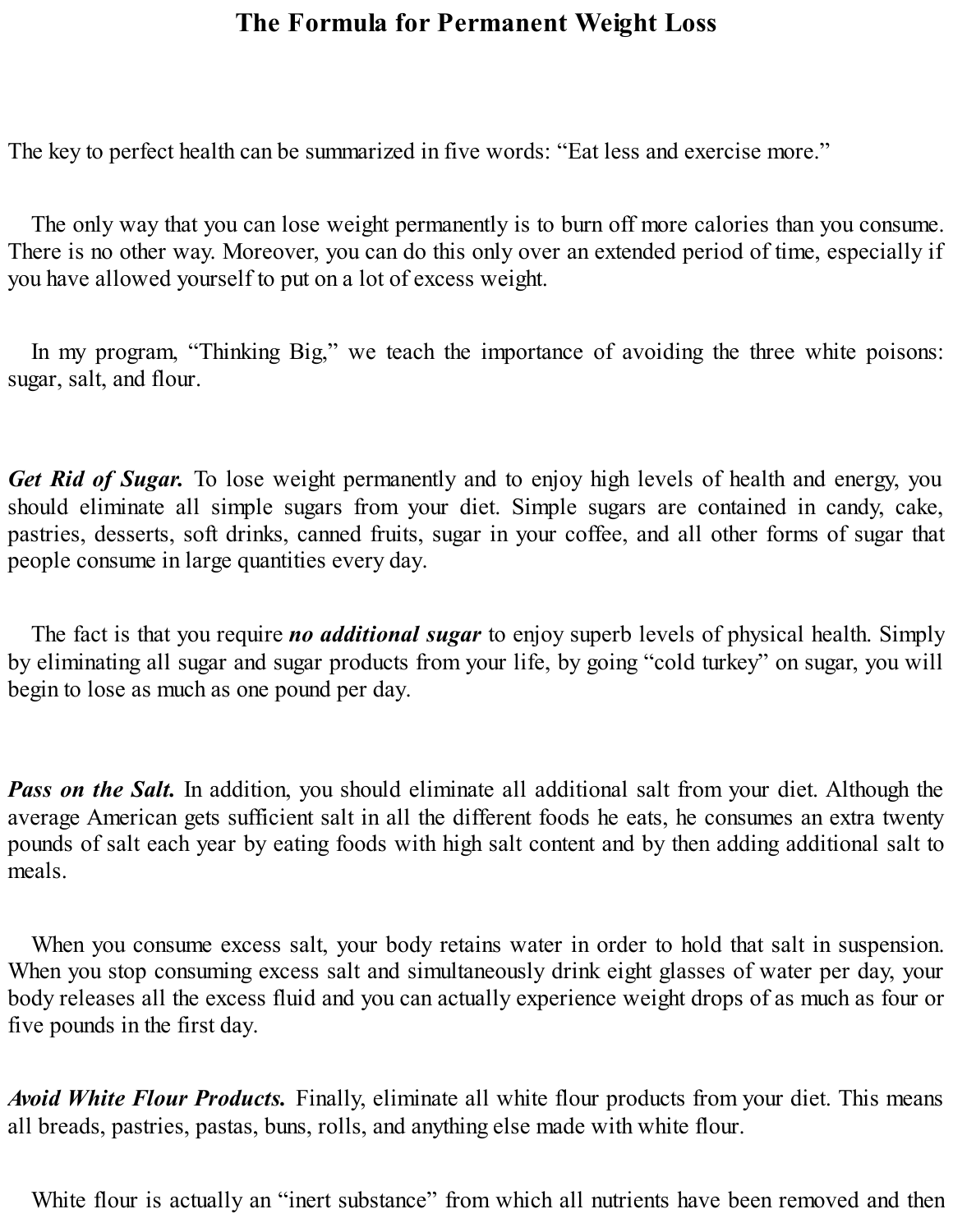bleached out. When you see the words "enriched white bread," it means that the white flour, which is essentially a dead food material, has been fortified with artificial, chemical vitamins, almost all of which are then destroyed in the baking process. There is no food value in a white flour product.

#### A SIMPLE CHANGE OF DIET

Not long ago, I got a letter from a thirty-two-year-old man in Florida. He told me that he had read my books and listened to my programs for years. He had achieved a higher level of financial and career success than he ever imagined possible. But he was still carrying an extra twenty pounds of weight that he could not get rid of, no matter what he did.

Then one day, he listened to "Thinking Big," and he heard my comments on the three white poisons. Fortunately, he was both disciplined and determined. He used his willpower to slam the brakes on these three foods and discontinue them completely.

He said that what happened next was nothing short of miraculous. Within six months, he had dropped twenty-two pounds. When he wrote to me, he had kept them off for two years. He said that he looked different, felt different, was more attractive to women, and had higher levels of self-confidence and self-esteem. His whole life had improved since he dropped the excess weight.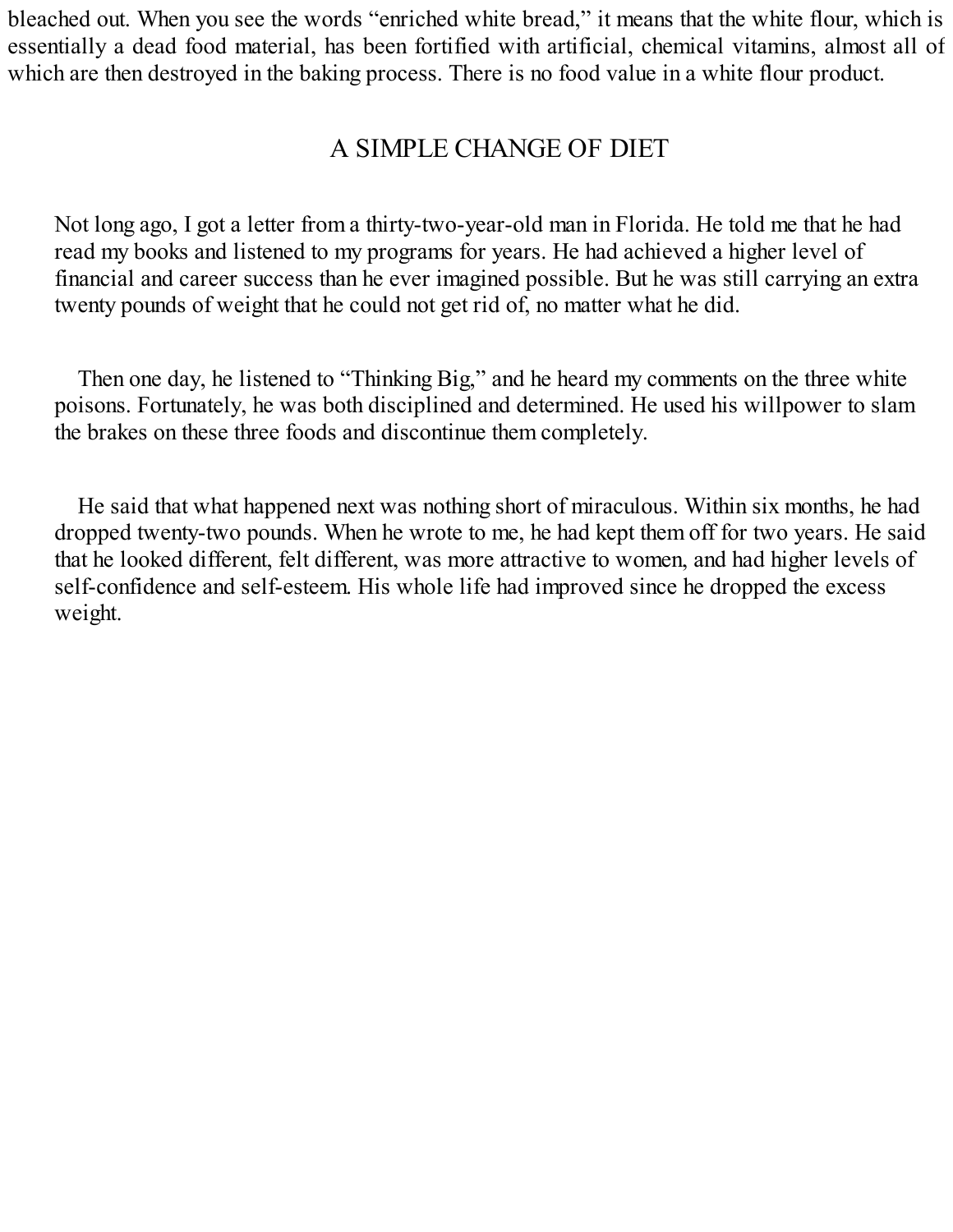#### **Live to Be One Hundred**

Your goal in life should be to enjoy the highest levels of health and energy possible. This requires that you eat the right foods and *fewer* of them. It requires that you get regular exercise and move every joint of your body every single day.

To enjoy superb physical health, you must get lots of rest and recreation. Above all, you must maintain a positive mental attitude in which you look for the good in every situation and remain determined to be a completely positive person.

In each of these areas, the exertion of self-discipline and willpower will give you payoffs that are far beyond the effort that you put in. By practicing self-discipline in your health habits, you can live longer and better than you ever imagined possible. Chapter 17 provides even more ideas, specifically focused on exercise and becoming physically fit.

#### *Action Exercises:*

1. Idealize with regard to your health: If you could wave a magic wand and make your health *perfect* in every way, how would it be different from today?

2. Resolve to make the rest of your life the *best* of your life. What is the first thing you should change or do?

3. Get a complete medical examination and ask your doctor for advice on how to enjoy superb levels of physical health. Then *follow* that advice.

4. Determine your ideal weight and set it as a goal. Use the goal-setting process you learned in Chapter 4 to make a plan to achieve it and keep it there for life.

5. Use mindstorming (described in Chapter 4) and write out a list of at least twenty answers to the question, "What can I do every day to enjoy superb levels of health and energy?"

6. Review the health habits and research discussed in this chapter and give yourself a grade ranging from one to ten on how well you are practicing them.

7. Decide on *one* specific action that you are going to take immediately to ensure that you live to be age eighty, ninety, and beyond.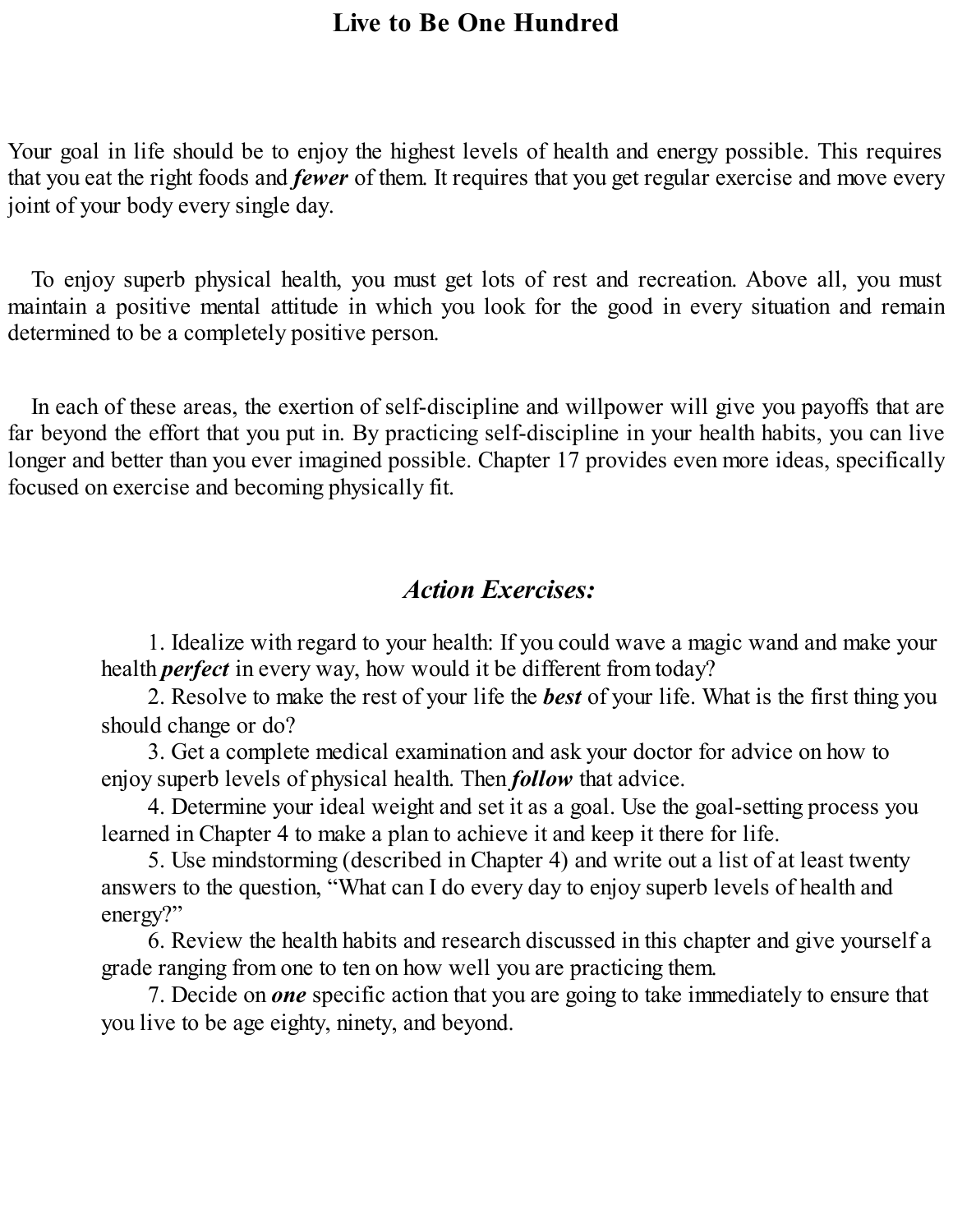# *Chapter 17*

#### **Self-Discipline and Physical Fitness**

*"Mental toughness is many things and rather dif icult to explain. Its qualities are sacrifice and self denial. Also, and most importantly, it is combined with a perfectly disciplined will that refuses to give in. It is a state of mind that you could call character in action." —VINCE LOMBARDI*

For you to achieve and maintain high levels of physical fitness requires a lifetime of self-discipline and willpower. The good news is that physical fitness is its own reward. Not only do you feel good while you are exercising, but you feel wonderful about yourself the rest of the time.

If your goal is to live a long, healthy, happy life and be fit and trim physically, there is no substitute for regular exercise. Fortunately, you do not have to train for the Olympics or a triathlon to enjoy superb levels of physical well-being. By building exercise and physical training into your daily routine you can achieve physical fitness just by making a few small modifications to your lifestyle.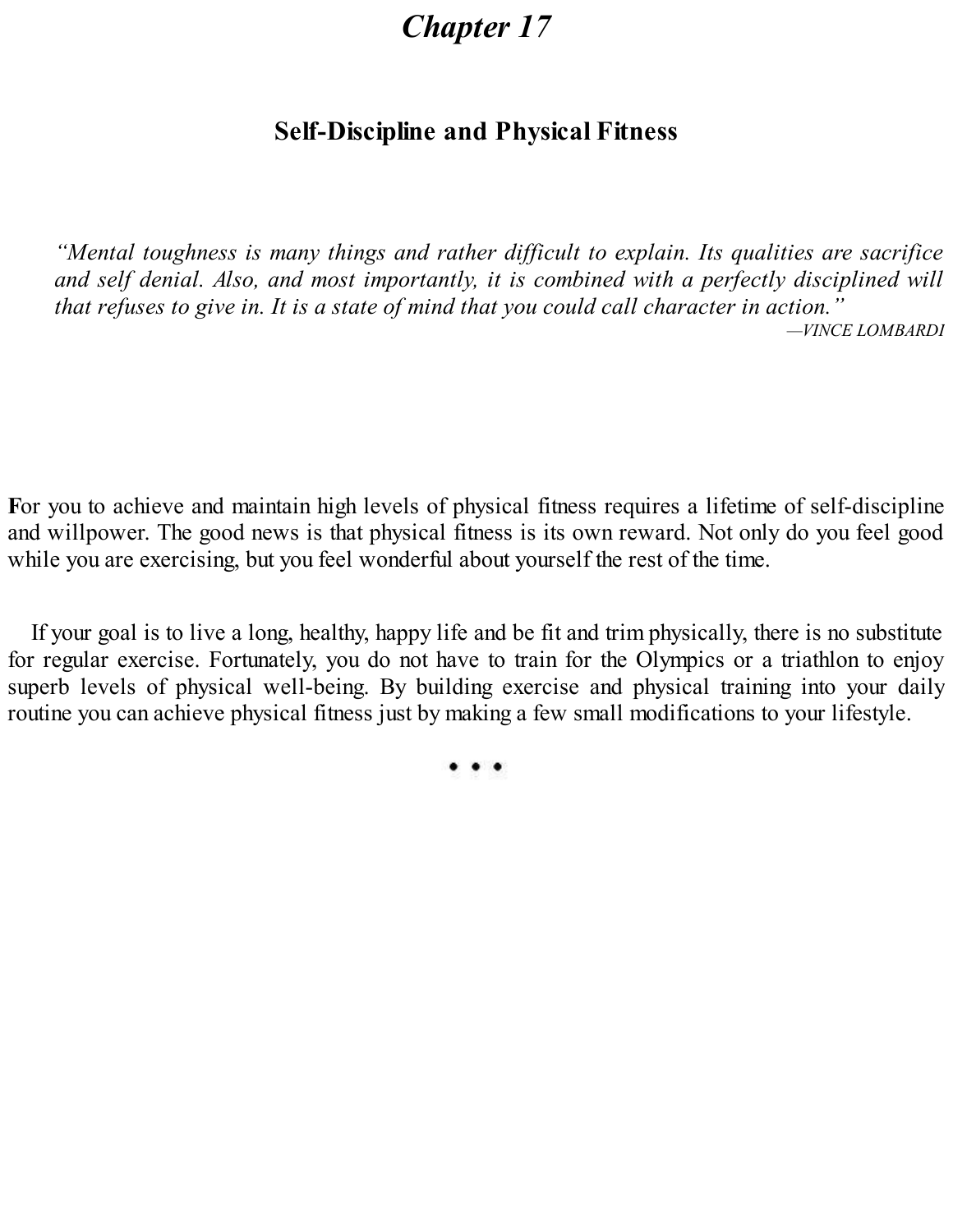### **Listen to the Experts**

Physical fitness specialists generally agree that you need to exercise 200-300 minutes per week to enjoy the maximum levels of physical well-being that are possible for you. This means that you need to exercise between thirty and sixty minutes, five to seven times each week.

At the low end, if you simply went for a thirty-minute walk each morning before you started off for work or each evening when you got home from work as well as each weekend day, you would be one of the healthiest people in our society.

If you increase your exercise level to sixty minutes each time, five times per week, you will be in the top 1 or 2 percent of physically fit people in the world today.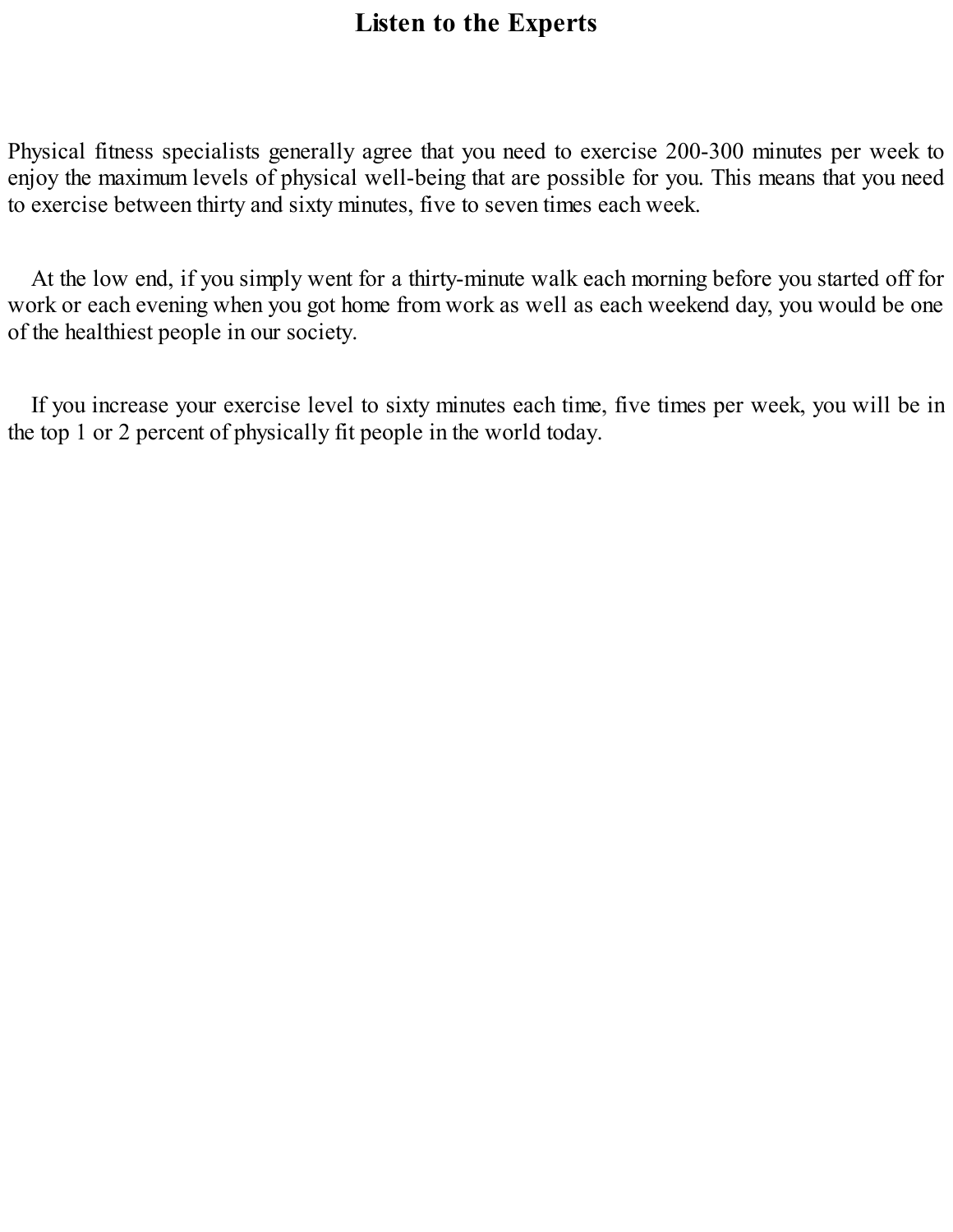# **Get Started First Thing**

The best time to exercise is first thing in the morning. People who get up each morning and exercise for thirty to sixty minutes are much more likely to make exercise a permanent part of their daily routine.

On the other hand, people who put off exercising until later in the day, until after work, almost invariably find that they are too tired or have too many other things to do.

They procrastinate on exercising until another day, which often never comes.

It takes tremendous discipline to get into and follow a regular exercise routine. But it is easier if you can discipline yourself to get up in the morning and start exercising immediately.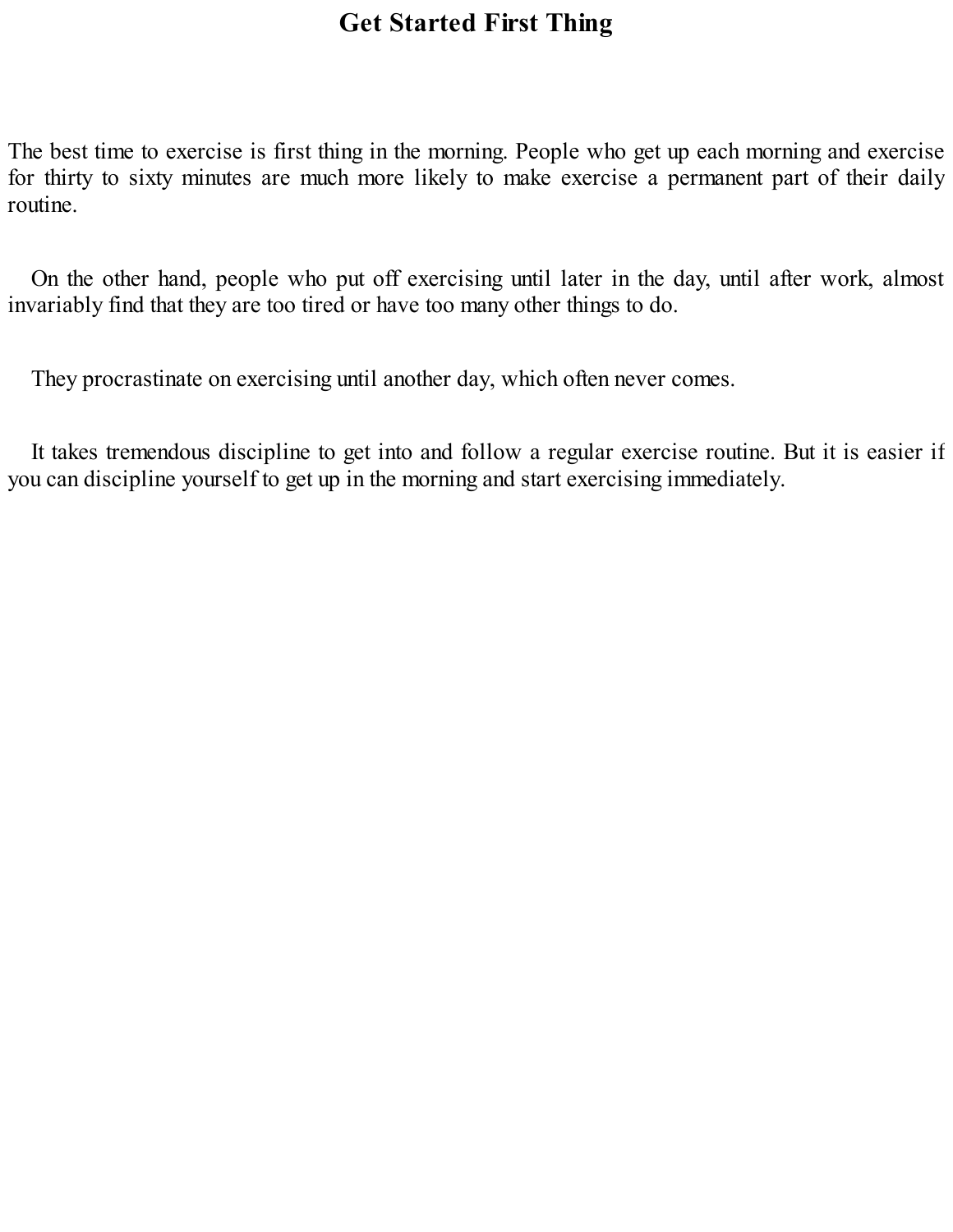# **Trick Yourself**

Many people, including myself, trick themselves into exercising in the morning by putting their exercise clothes right next to the bed so that they trip over them when they get up. Before they are even awake, they find themselves pulling on their exercise clothes and running shoes and starting off around the block. Before they even know what has happened, they are halfway into their exercise routine, their heart rate is up, their lungs are puffing away, and they are feeling good about themselves.

Whenever people come back from a morning run or any other form of morning exercise, they are always happy and smiling. This is because of the "exercise effect" that kicks in after twenty-five or thirty minutes. Their brains release endorphins and they feel exhilarated.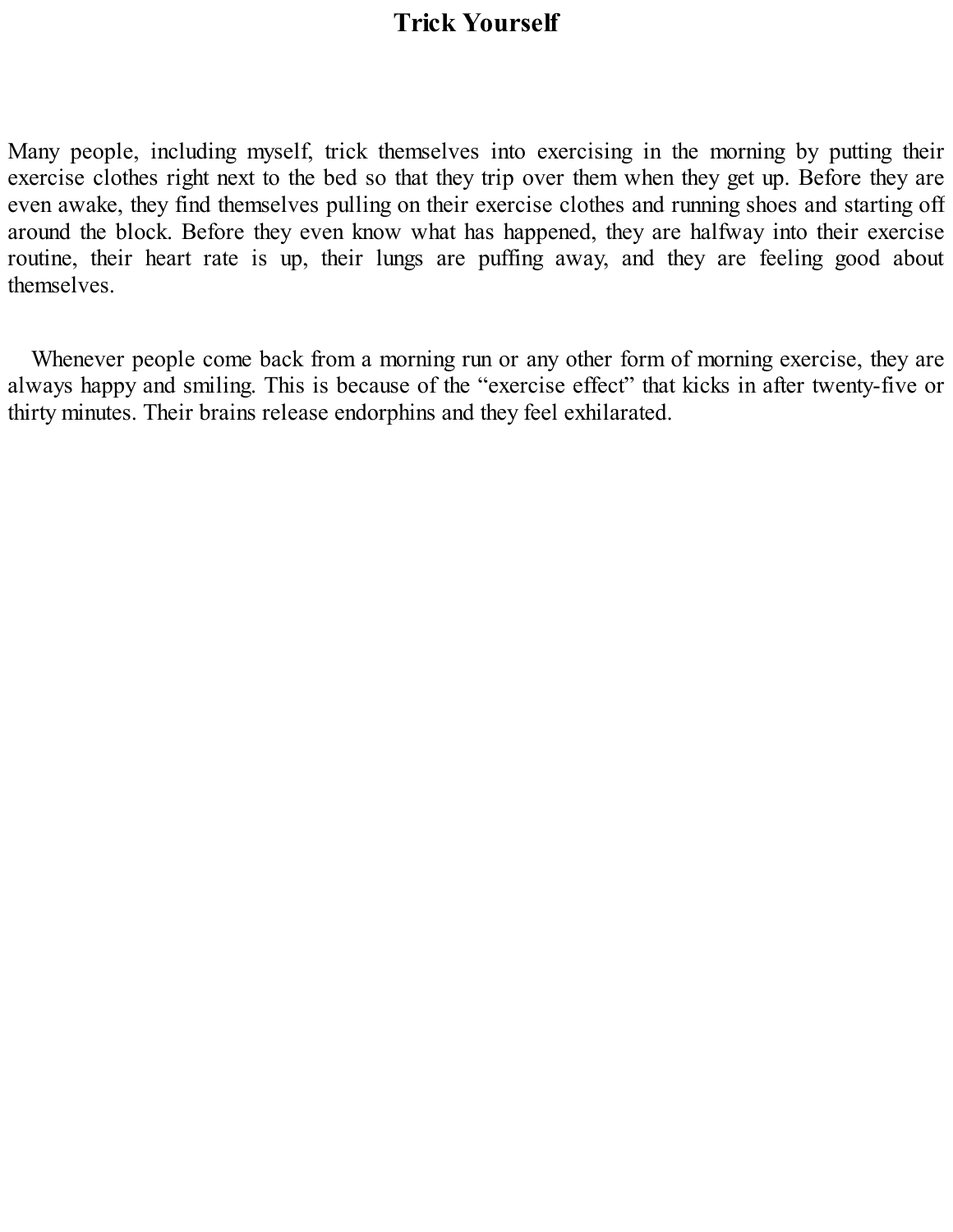#### **Increase Your Intelligence**

People who engage in aerobic exercise first thing in the morning have been shown to be brighter, more creative, and more intelligent throughout the day. They actually score *higher* on intelligence tests, and they seem to come up with more ideas to help them do their work better during the course of the day.

The reason for this is obvious. When you engage in aerobic exercise first thing in the morning, you drive hyper-oxygenated blood into your cerebral cortex, the part of your brain that you use for thinking, analyzing, and decision making. This makes you wide-awake and alert from first thing in the morning and then for several hours afterward.

When you exercise as soon as you get up, you kick your metabolic rate into a higher gear. As a result, your body continues to burn calories all day long. You continue to lose weight for several hours after exercising.

When you exercise first thing in the morning or anytime during the day, you become hungry. However, because you are working out your body in such a healthy way, you will have a natural appetite for healthy foods. You will have little or no desire for sweet foods or desserts.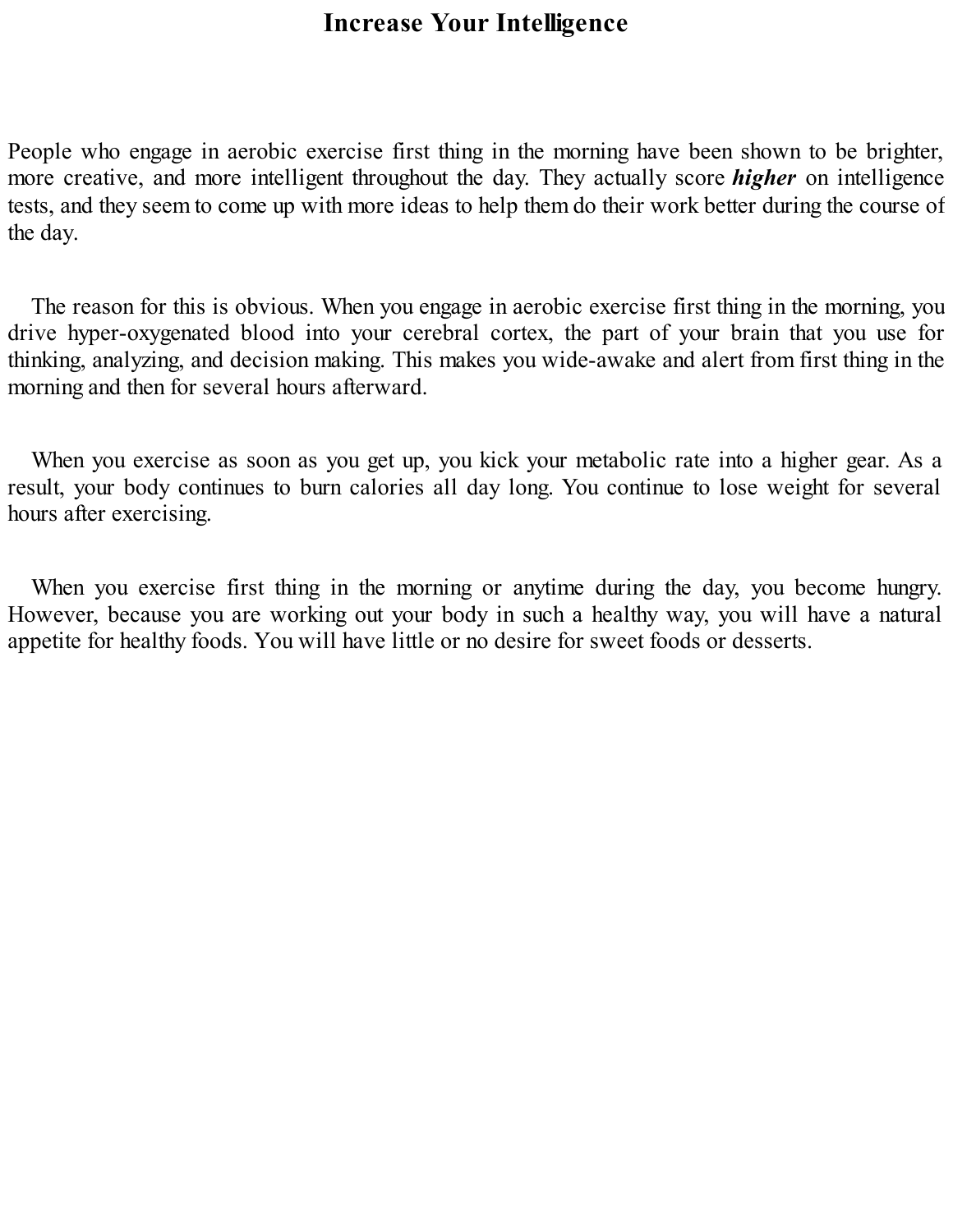#### **Make Exercise a Part of Your Lifestyle**

One of the best things you can do to achieve and maintain high levels of physical fitness is to join a gym or a health club and attend regular exercise classes. You can even pay a little more and get yourself a personal trainer who puts you through an exercise regimen three or more times each week.

You are much more likely to discipline yourself to start and maintain a fitness routine if you have someone who is expecting you to be at a class or monitoring you on a regular basis to make sure that you follow the exercise program to which you committed.

Many people today are hiring personal trainers. Either a personal trainer can come to your home or place of work or you can go to a gym that has personal trainers on staff who will work with you on the specific equipment you want to use.

People who use personal trainers are almost universally delighted with the results. They find that being accountable to a trainer exerts a positive influence on them, causing them to eat less so they have less weight to burn off and to work harder when they exercise so that they can earn the approval of the trainer.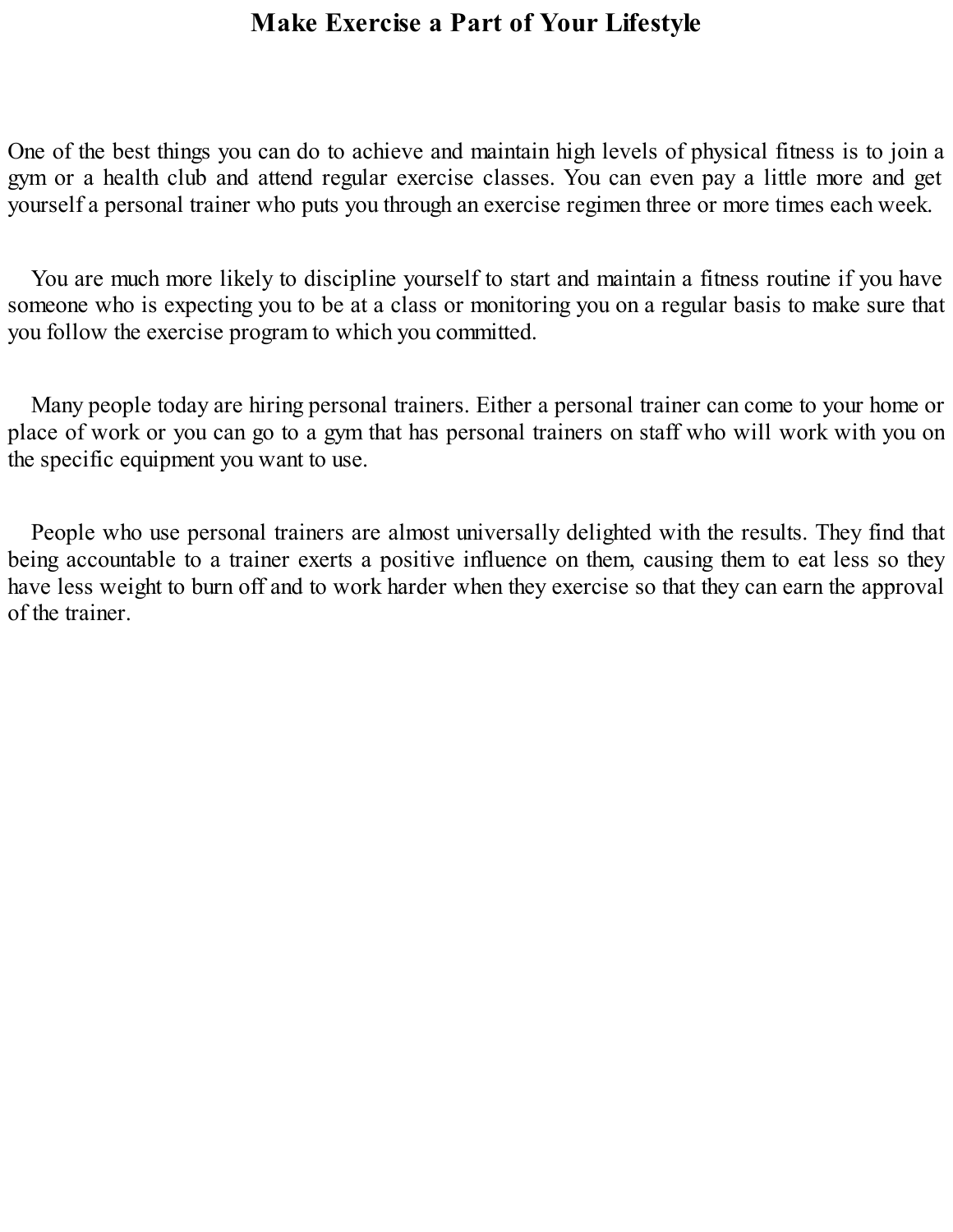## **Join an Organized Sport**

Organized sports are a wonderful way to achieve and maintain high levels of physical fitness. They are far more demanding in terms of time and schedule, but the payoff is often extraordinary.

If you are a member of a sports league—whether that be baseball, tennis, football, soccer, racquetball, or anything else—and you have a coach or trainer that you work with on a regular basis, you tend to be more focused and disciplined. You will exercise more often and more vigorously, and you will be fitter and trimmer than most other people.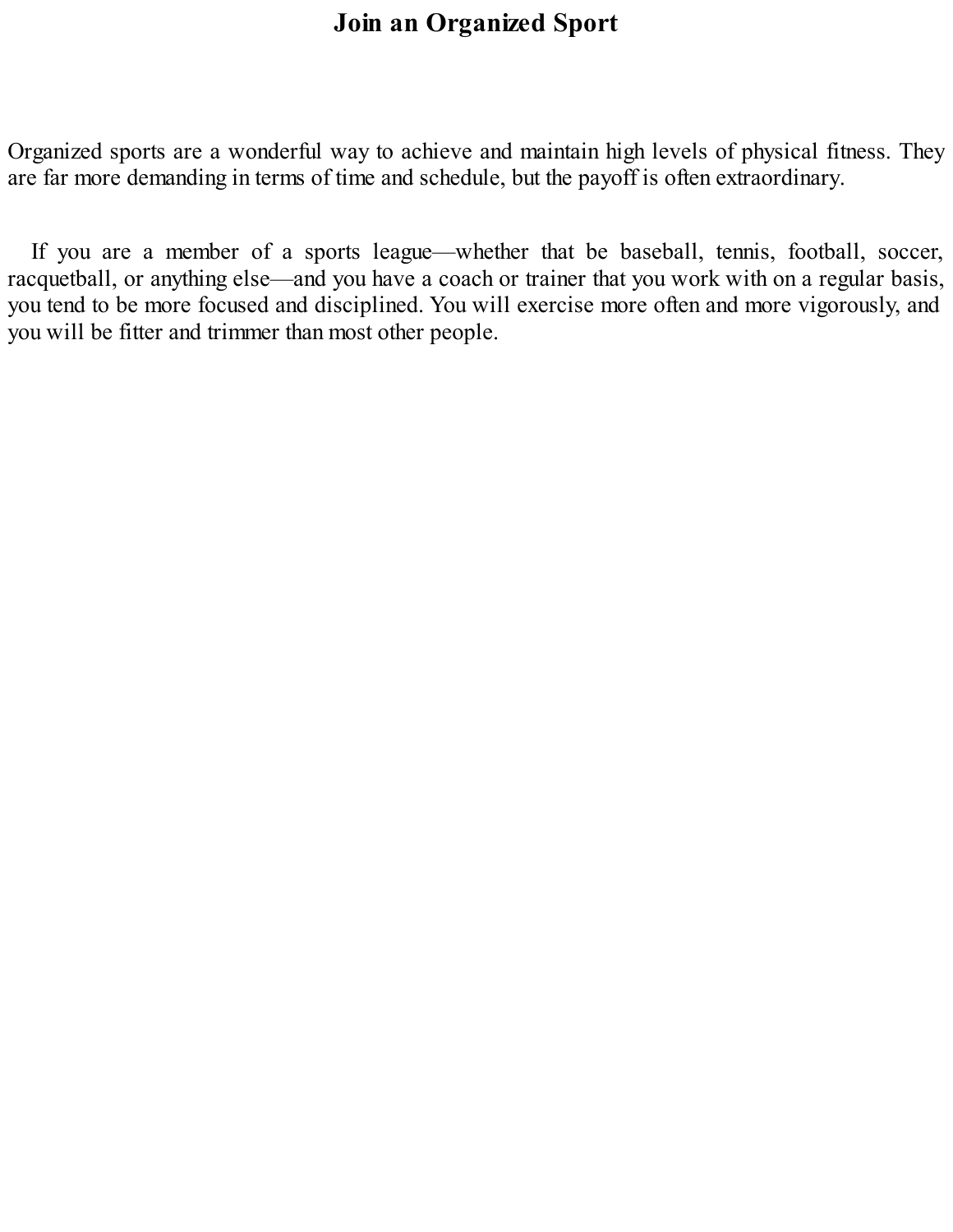#### **Develop New and Better Habits**

Unfortunately, physical fitness and sports training require such high levels of *discipline*, and few people are capable of starting and continuing this kind of exercise regimen. For better or worse, whatever you do repeatedly becomes a habit, and many people get out of the habit of regular exercise and never go back.

Fortunately, it is never too late. At any time, you can decide that you are going to enjoy high levels of physical fitness. You can make a decision, *right now,* to start a physical fitness routine of some kind and then set it as a personal test or challenge to see if you have the willpower and *discipline* to follow through on your resolution.

### YOU CAN START TODAY

Some years ago, there was a sixty-eight-year-old woman living in a senior citizens' home who had never given much thought to physical exercise. She had worked hard, raised her family, become a grandmother, and was now living comfortably in a senior citizens' residence.

One day, she saw a television special on jogging. During this special, they interviewed a couple of people in their fifties and sixties who were running marathons. Some of them had started running later in life.

This sixty-eight-year-old woman decided that she wanted to run a marathon as well. She drove down to a nearby store and bought the proper shoes for walking and running. That day, she began her exercise regimen by walking around the neighborhood where she lived. Over the next few weeks, she walked ever-greater distances. She bought books and sought advice on how to exercise and train her legs for running.

#### BUILD UP GRADUALLY

After two months, she began jogging a little as part of her walking routine. After six months, she began running as part of her walking and jogging routine. By the end of the first year, she had run in a mini-marathon in her local community.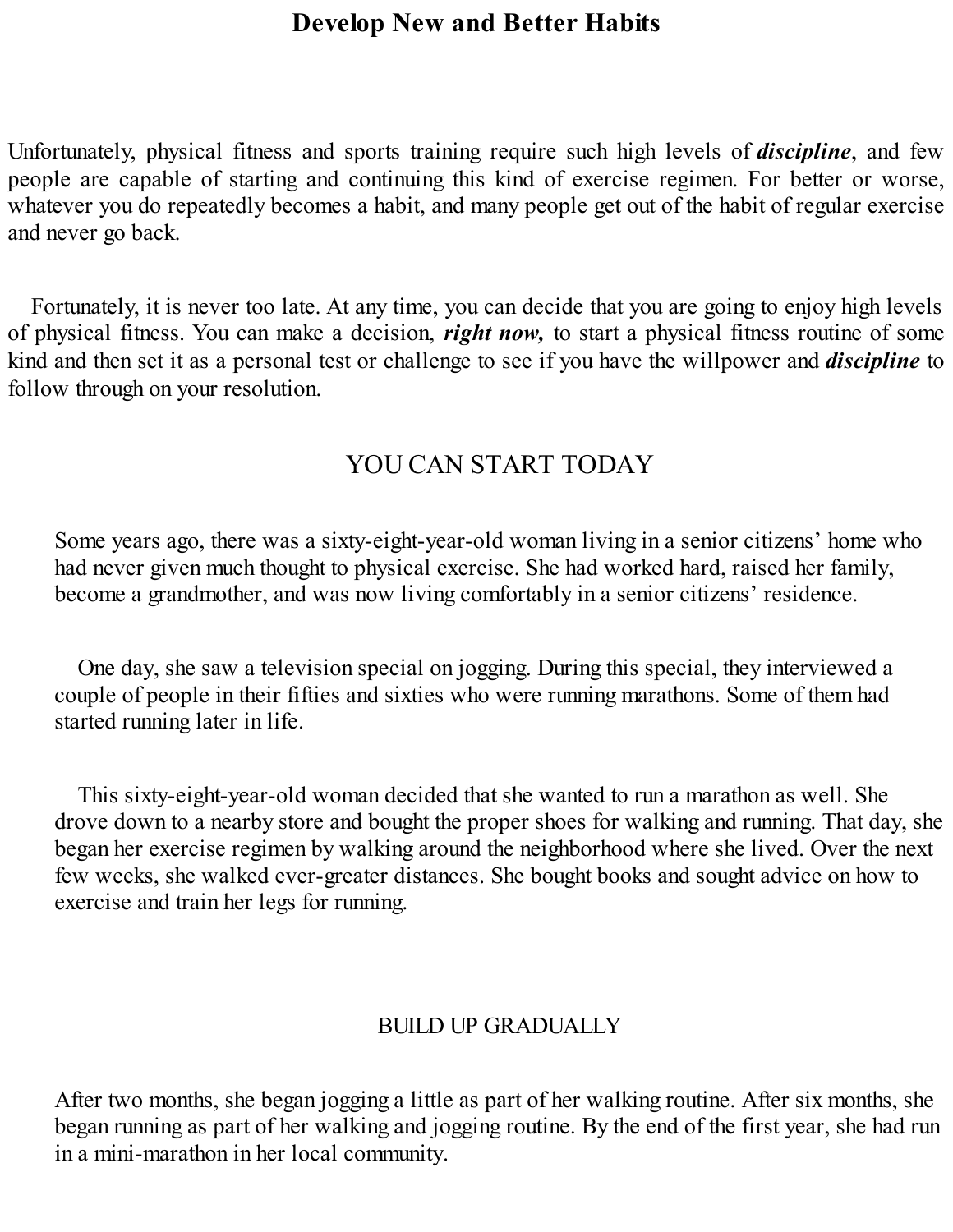By the time she was seventy-five, she had completed ten 26.4-mile marathons and two fiftymile cross-country marathons. And the most remarkable thing was that she had never run before the age of sixty-eight.

So what's *your* excuse? If this sixty-eight-year-old woman could start exercising so late in life, why can't *you*?

One of the greatest guarantors that you will live a long, happy life, being bright, alert, and full of energy, is that you begin a regular physical training program, four or five days per week, and continue it for the rest of your life.

When you exert your self-discipline and willpower to achieve a high level of physical fitness and then maintain it year after year, you will feel terrific about yourself.

In the next chapter, you learn how self-discipline in *marriage* can have a wonderful effect in assuring a long life of happiness and fulfillment with another person.

#### *Action Exercises:*

1. Today is the day! Make a decision that you are going to achieve the best physical condition of your life in the months ahead, and then take action immediately.

2. Get a complete medical examination so that you know your condition and limits before you begin.

3. Start walking thirty minutes each day, preferably first thing in the morning or, if not in the morning, right after work.

4. Join a gym or health club, pay for a *year*, and make an appointment with yourself to work out five times a week, sixty minutes each time.

5. Hire a personal trainer and have him/her guide you through an exercise program that includes aerobics, strength, and flexibility exercises each week.

6. Invest in a treadmill, a LifeCycle, or an elliptical machine and put it in front of your television so you can exercise as part of your home and family life.

7. Start gradually and work up slowly, resolving to exercise for several weeks before you notice a major difference. Be patient, persistent, and determined.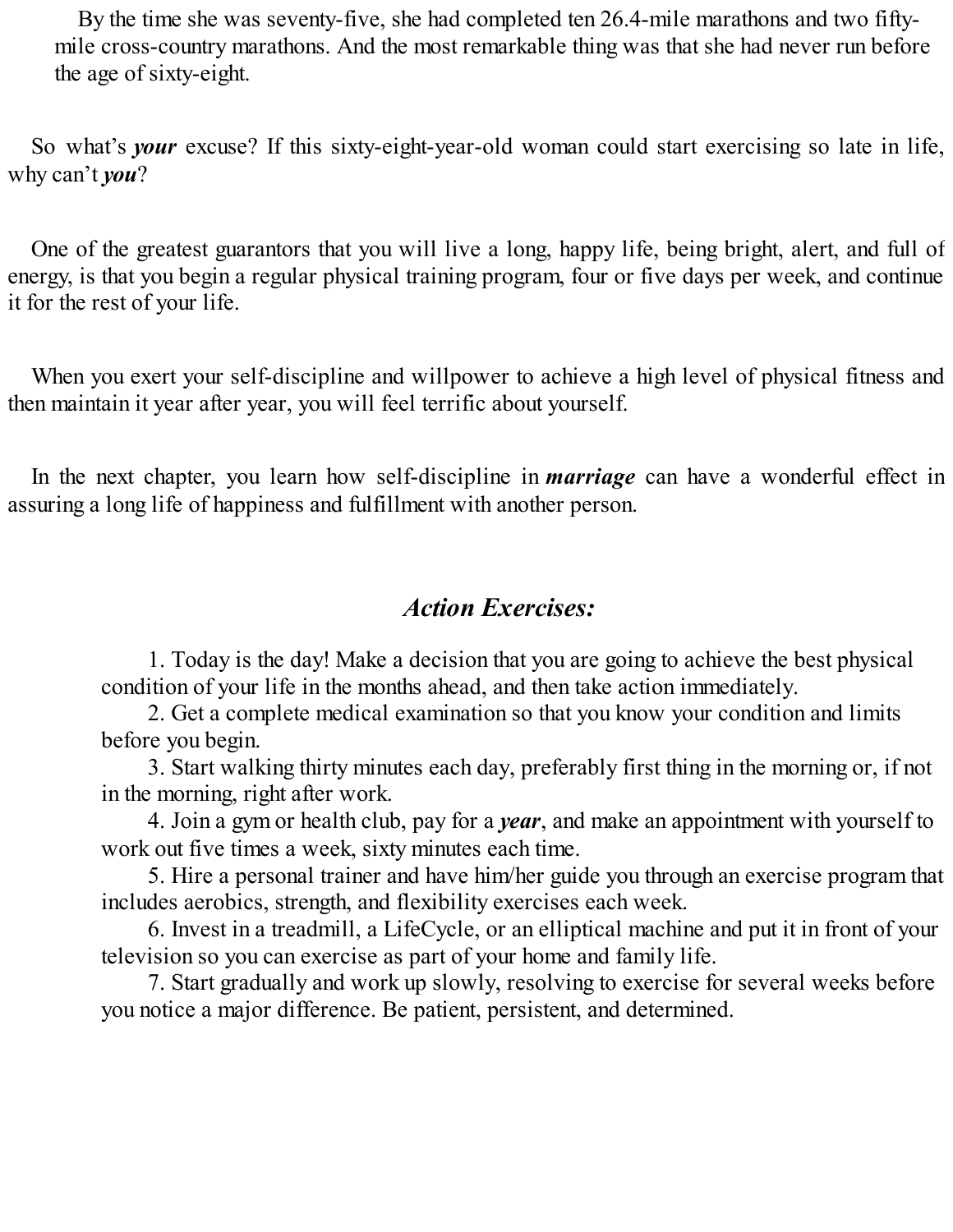# *Chapter 18*

#### **Self-Discipline and Marriage**

*"It is better to control yourself than to win a thousand battles. Then the victory is yours. It cannot be taken from you, not by angels or demons, heaven or hell."*

*—BUDDHA*

**Y**our ability to enter into a long-term, loving relationship is an important measure of your character and personality.

Men and women are born to be two halves that make up one whole. They have different qualities and characteristics that, when properly combined, achieve completion and the balance and harmony that nature demands.

The foundational qualities for marriage and loving relationships are trust and respect. Men and women can have many disagreements over the course of their married life together, but as long as the trust and respect between them endure, the marriage can go on indefinitely. If ever one or the other party can no longer trust the other or no longer respects the other, the relationship is finished.

Many marriages end in divorce and many divorced people have multiple marriages, each of which ends in failure. Yet some people get married once and stay married contentedly for the rest of their lives. Why is this?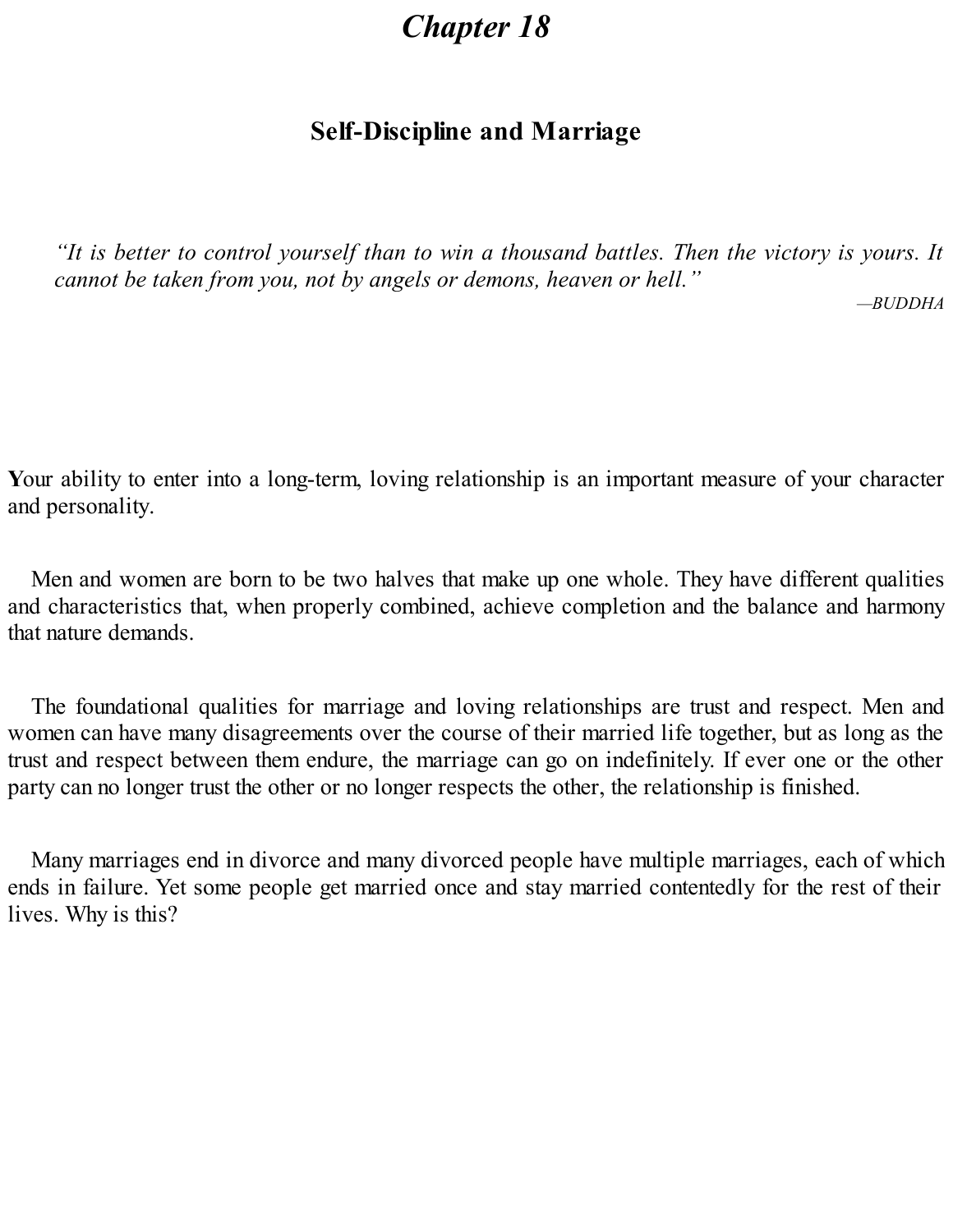## **The Key to a Happy Marriage**

Perhaps the most important reason for a happy marriage is *compatibility*. The two people are ideally balanced with each other, with each one possessing complementary qualities and characteristics that combine comfortably to form a perfect balance.

People often say that "opposites attract." This is a misunderstanding. Opposites attract in only one area, and that is *temperament*. You will always be most compatible with a person who has an opposite or counterbalancing temperament to your own.

For example, if you are outgoing and extroverted, you will be most compatible with a person who is more reserved and self-contained. If you are voluble and expressive, you will be most compatible with a person who is relaxed and a good listener. Nature demands a balance in temperament for two people to be compatible and happy together.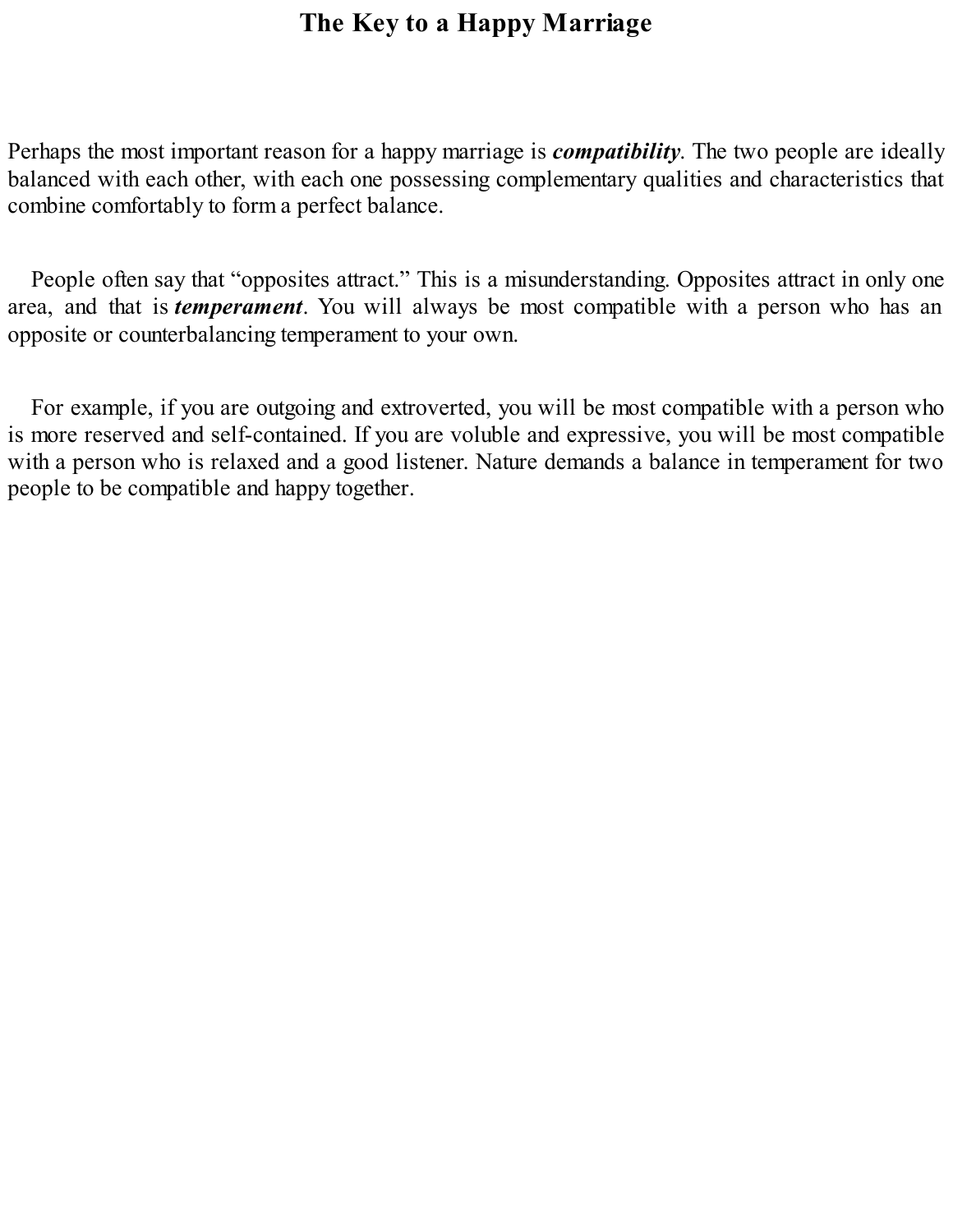#### **Birds of a Feather**

In all other areas, especially in the area of *values*, it is similarities that attract. Birds of a feather do flock together. You will always be attracted to people and most compatible with those who have the greatest number of fundamental values in common with yourself.

All of love, of any kind, is a response to *value*. We love what we most value, both in ourselves and others. When a couple is truly happy together, they seem to have very much the same values regarding family, money, ethics, work, children, politics, religion, and people.

People will often point out that there are happy couples who vote for different parties or come from different religious backgrounds. But the critical issue in balance and harmony revolves around the *intensity* with which a person values something. This intensity determines if a person is absolute and unbending or relaxed and flexible in his or her adherence to a particular belief about a particular part of life.

People can love and live together happily for many years even though they support different political parties, as long as political belief is not so important to either of them that it takes precedence over more important elements of their relationship such as children, family, and values.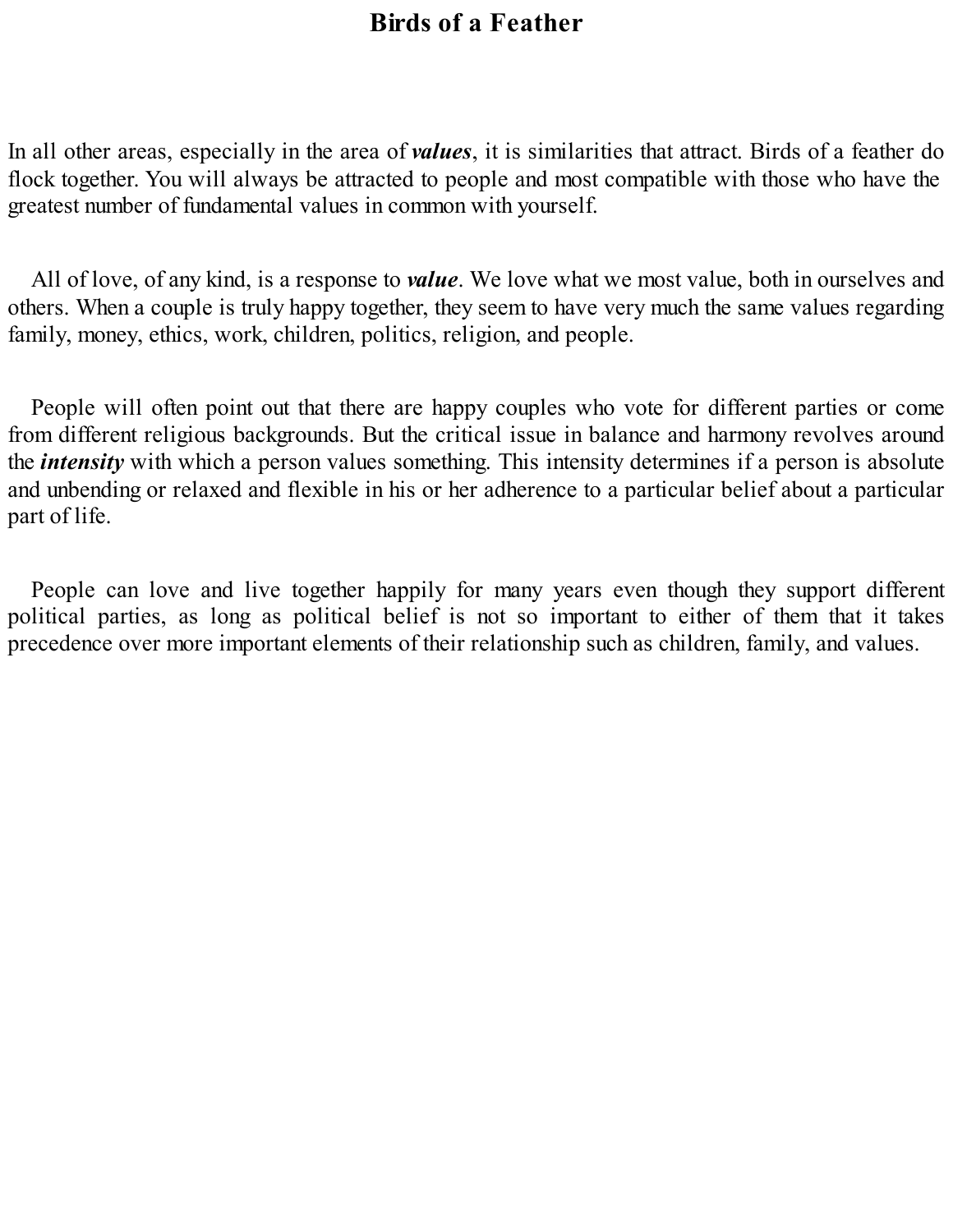#### **Love Is Our Greatest Need in Life**

It is said that "everything we do in life is either to get love, or to compensate for a lack of love." Psychologists generally agree that the root cause of personality problems in adult life can be traced back to "love withheld" in infancy and childhood.

People need love like roses need rain. Without sufficient love and acceptance, individuals exhibit all kinds of personality and physical problems. It is only possible to be happy when your needs for love are completely fulfilled.

A happy marriage requires tremendous self-discipline and self-control. Love requires self-denial and sacrifice. When you are truly in love with another person, that person's happiness and well-being become more important than your own. You are willing to pay whatever price and make whatever sacrifice in order to ensure the well-being of the person you love.

In the Christian Bible, in a letter to the Corinthians, the apostle Paul says, "Love suffereth long, and is kind; love envieth not; love avengeth not itself, is not puffed up.

"Love doth not behave itself unseemly, seeketh not his own, is not easily provoked, thinketh no evil;

"Love rejoices not in iniquity, but rejoices in the truth;

"Love beareth all things, believeth all things, hopeth all things, endureth all things. Love never fails."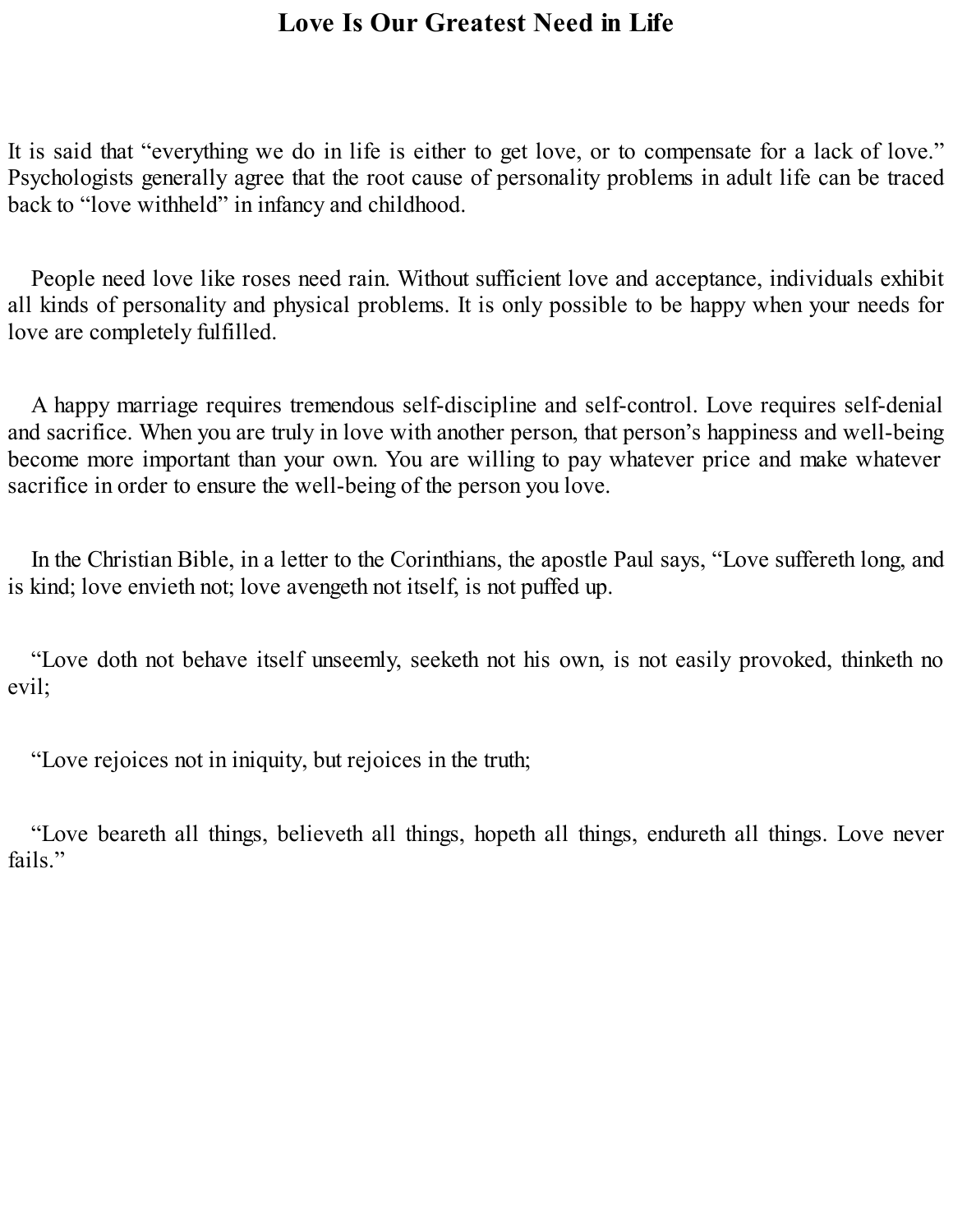#### **Different Strokes Require Tolerance and Understanding**

Each person is an individual, with unique and special characteristics that make him or her different from all other people. Each person has different ideas, tastes, desires, hopes, dreams, and expectations. Each person has had different experiences and developed different ways of seeing and dealing with the world around him or her.

When you come together with another person in a loving relationship, no matter how close you feel to each other and no matter how compatible you may be in many ways, you will still have areas of disagreement, dissatisfaction, and discontent. This is normal and natural and something to be worked through by practicing self-discipline and self-control whenever these differences occur.

Self-discipline in a relationship requires that you be completely honest and open, that you be yourself and never try to be someone or something else. Self-discipline and honesty require that you state clearly what you are thinking and feeling, without anger or irritation, and that you listen calmly and patiently to the feelings, thoughts, and opinions of the other person.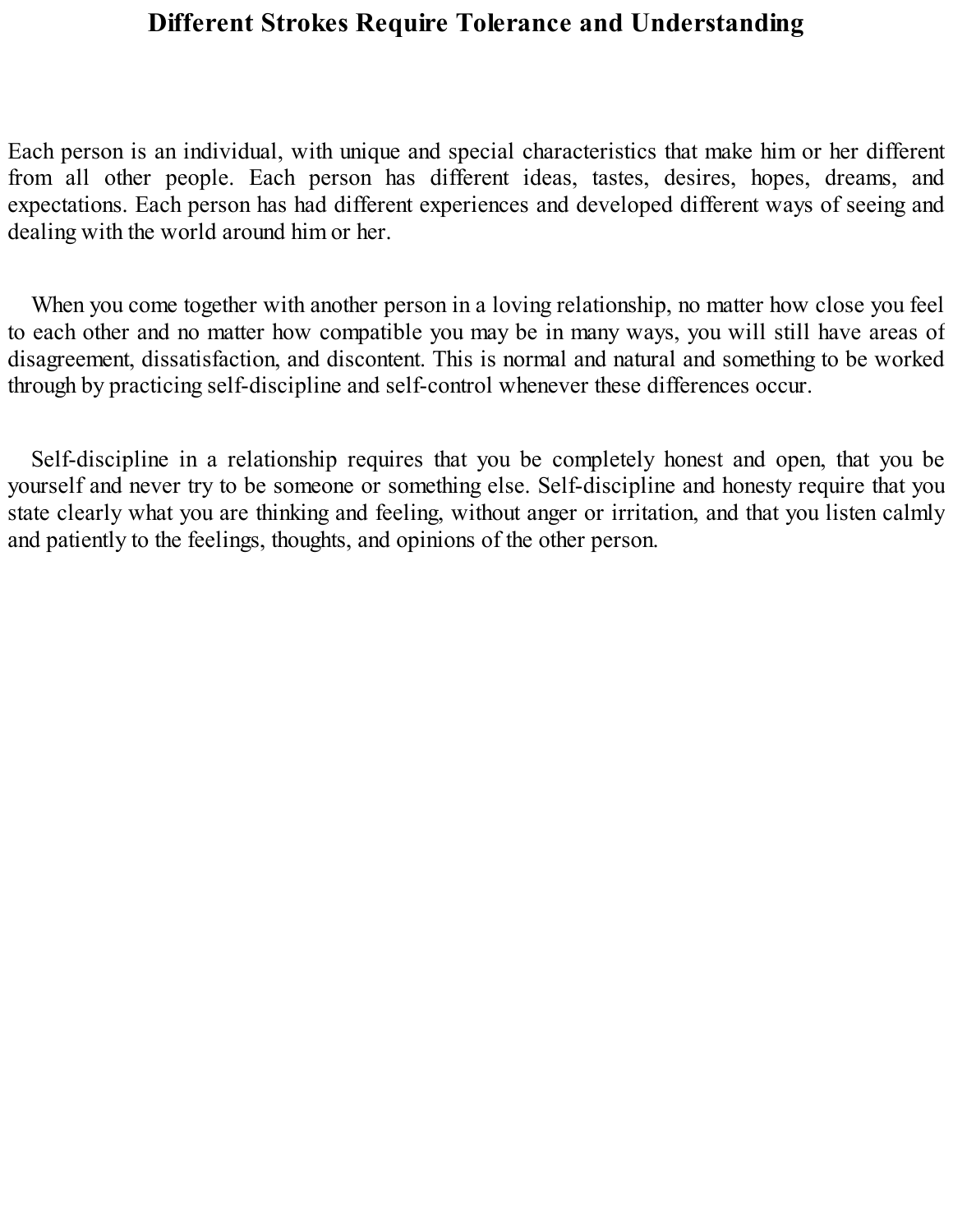#### **Male-Female Communication Styles**

Men and women are different in many ways. According to MRI scans, when men communicate, they use only two centers of their brains. When women communicate, they use seven centers of their brains. It is as though men have two headlights with which to communicate, whereas a woman's brain is like a fully lit Christmas tree.

Men can process only *one* sensory input at a time, whereas women can process multiple sensory inputs. When a man is watching television, he does not see or hear anything else, including words spoken to him from the side or behind. He becomes totally fixated on the visual images and words on the screen.

When a man is driving a car, he has to turn down the radio to read the map. He has to turn down the television or radio to answer the telephone. He cannot read and listen or watch at the same time. Men can do many things extremely well, but they can do only one thing at a time. Men tend to be very focused.

Women, on the other hand, can talk, make dinner, watch television, read the day's mail, and talk to her children or husband all at once. They are multidimensional and can process several inputs simultaneously. They can talk and listen at the same time and be aware of what other people around them are doing and saying.

Women are relationship experts. They are very sensitive to other people. When a man and a woman attend a social gathering, within ten minutes, the woman will have done an analysis and assessment of the situation of each of the other people in the room. In contrast, the man accompanying the woman will have noticed little or nothing. This is because men are simple and straightforward in their thinking, whereas women are complex, aware of small details, and extremely sensitive to the dynamics and nuances of the relationships of the people around them.

A man can call his wife on the phone and say, "Hello." Although she has only heard one word, she will immediately ask, "What's wrong?" She can pick up a wealth of meaning and emotion from a single word on the phone or a single glance or look when he walks in the door.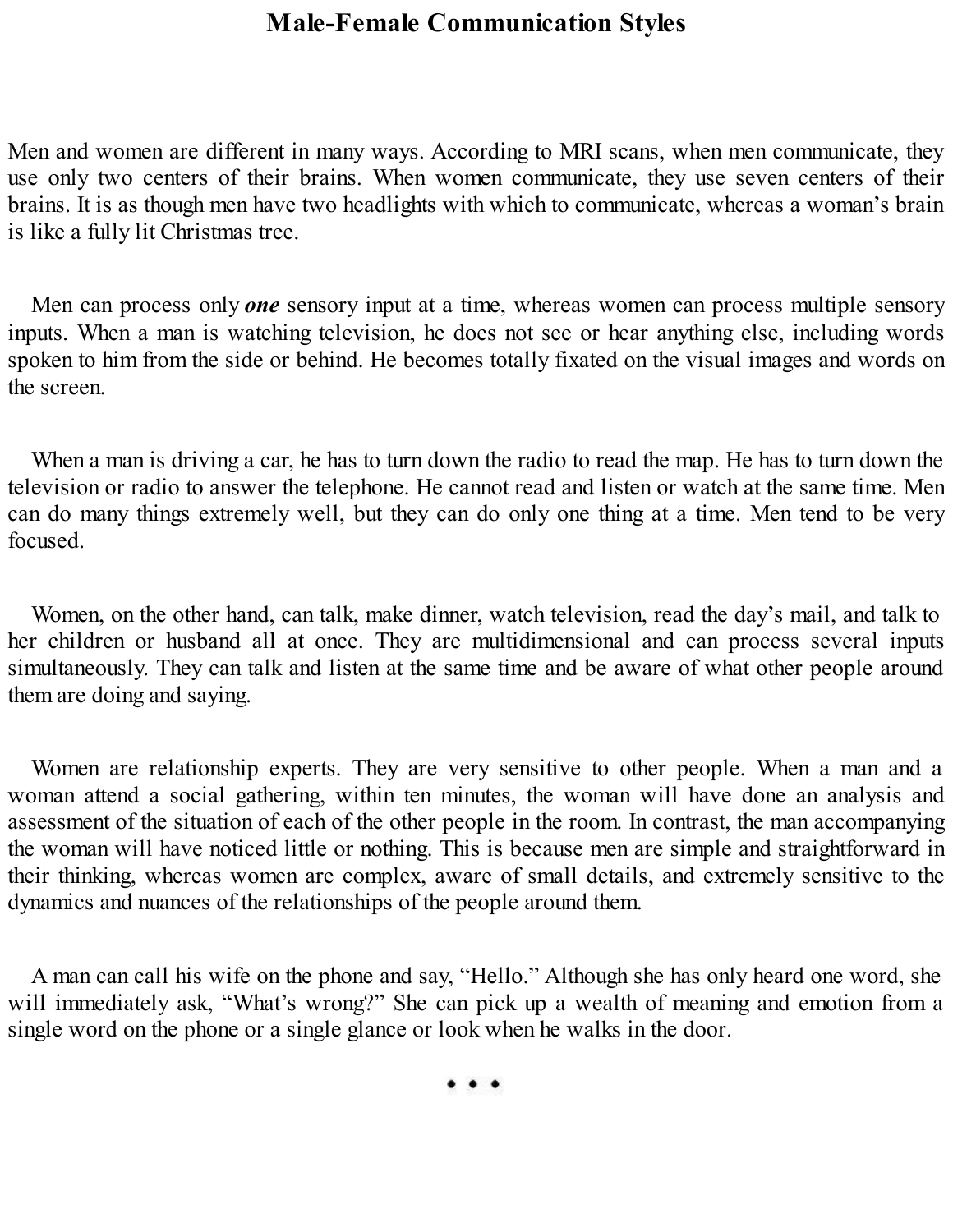## **Relationship-Building Takes Effort**

Because of the many differences between men and women, it takes tremendous discipline to build and maintain a long-term, loving, and happy relationship.

Perhaps the most important area of mutual compatibility has to do with the discipline of *listening*. It is only when two people take the time to listen closely and carefully to each other when they speak that the lines of communications stay open, and this is when love and harmony continue in the relationship.

There are four simple disciplines of effective listening. They are mostly of importance to men, who are notoriously poor listeners, especially with the women in their lives. This is not because they are not interested. It is simply because their minds are focused on something else and they are easily distracted.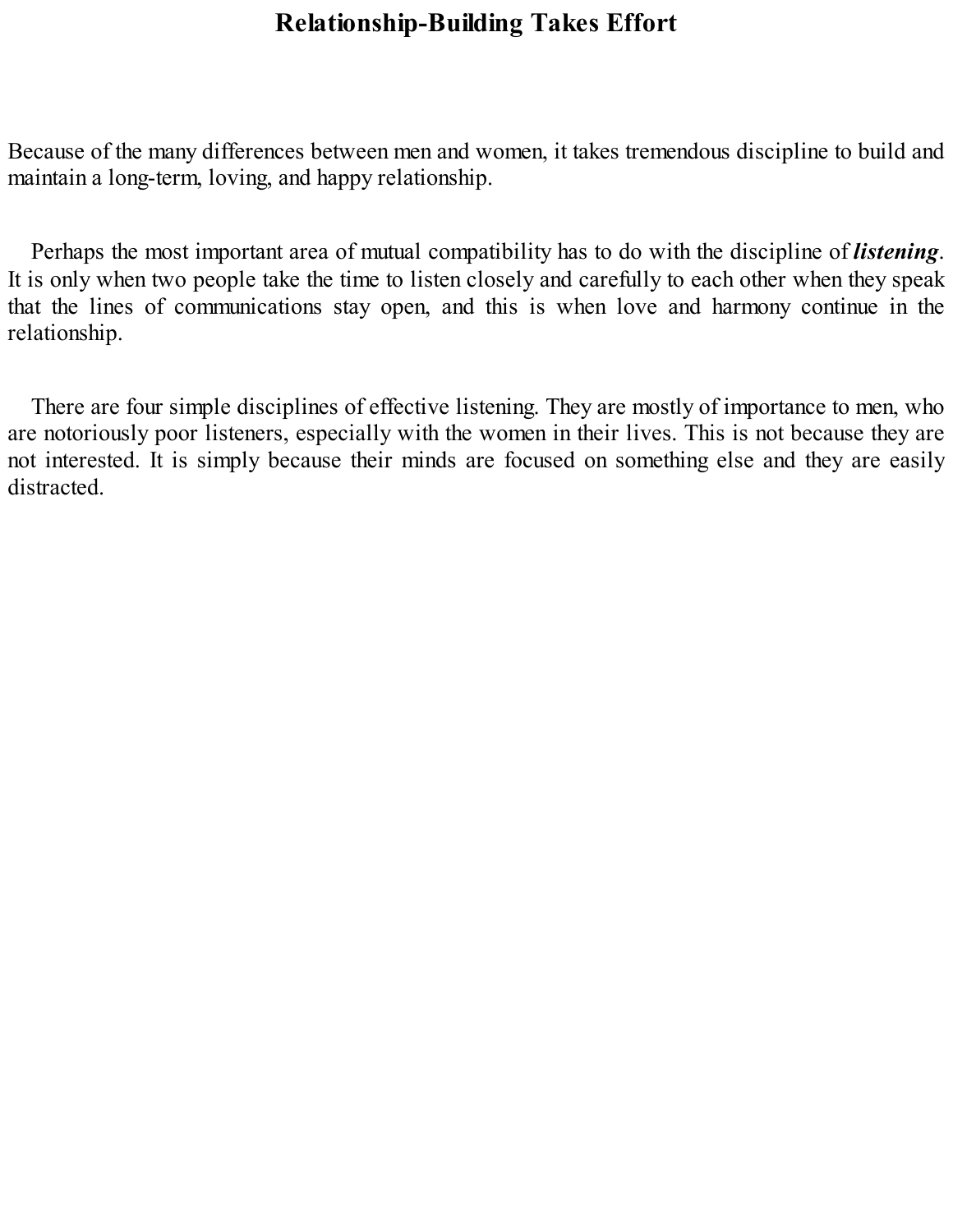### **The Disciplines of Listening**

*Listen Attentively.* The first discipline is to listen *attentively* , without interrupting. Listen as though the other person is about to reveal a great secret or the winning lottery number and you will hear it only once.

When she wants to talk to you, if you are a man, put aside all possible distractions. Turn off the television or radio. Put down the newspaper or mail. Face her directly, lean slightly forward, and concentrate single-mindedly on what she is saying.

The book *His Needs, Her Needs* points out that the most important need that a woman has from a man is *affection*. Affection is expressed by paying total attention to her when she speaks. Since you always pay attention to what you most value, when you pay close attention to another person while she speaks, you tell that person that she is of great value to you. This satisfies the deepest subconscious needs of a woman—to feel valuable, important, and respected.

*Pause before Replying.* The second discipline of listening is to pause before replying. Take a few seconds to carefully consider what he or she has said. When you pause, you avoid the risk of interrupting the other person if she is just reformulating her thoughts. You tell her that you value what she said and that you are giving her words careful consideration.

Another advantage of pausing, of allowing a silence in the conversation, is that it enables you to hear not only what was said, but also what was *not* said or what was said between the lines. The actual message soaks into a deeper level of your mind, enabling you to understand better and to therefore respond with greater awareness and sensitivity.

*Ask for Clarification.* The third discipline of effective listening is to question for clarification. Never assume that you automatically know what the other person is thinking or feeling. Instead, if you are at all unclear, simply ask, "How do you mean?" or "How do you mean, exactly?"

It is when you ask questions and seek clarity and meaning that you demonstrate to the other person that you really care about what he or she is saying, and that you are genuinely interested in understanding how he or she thinks and feels.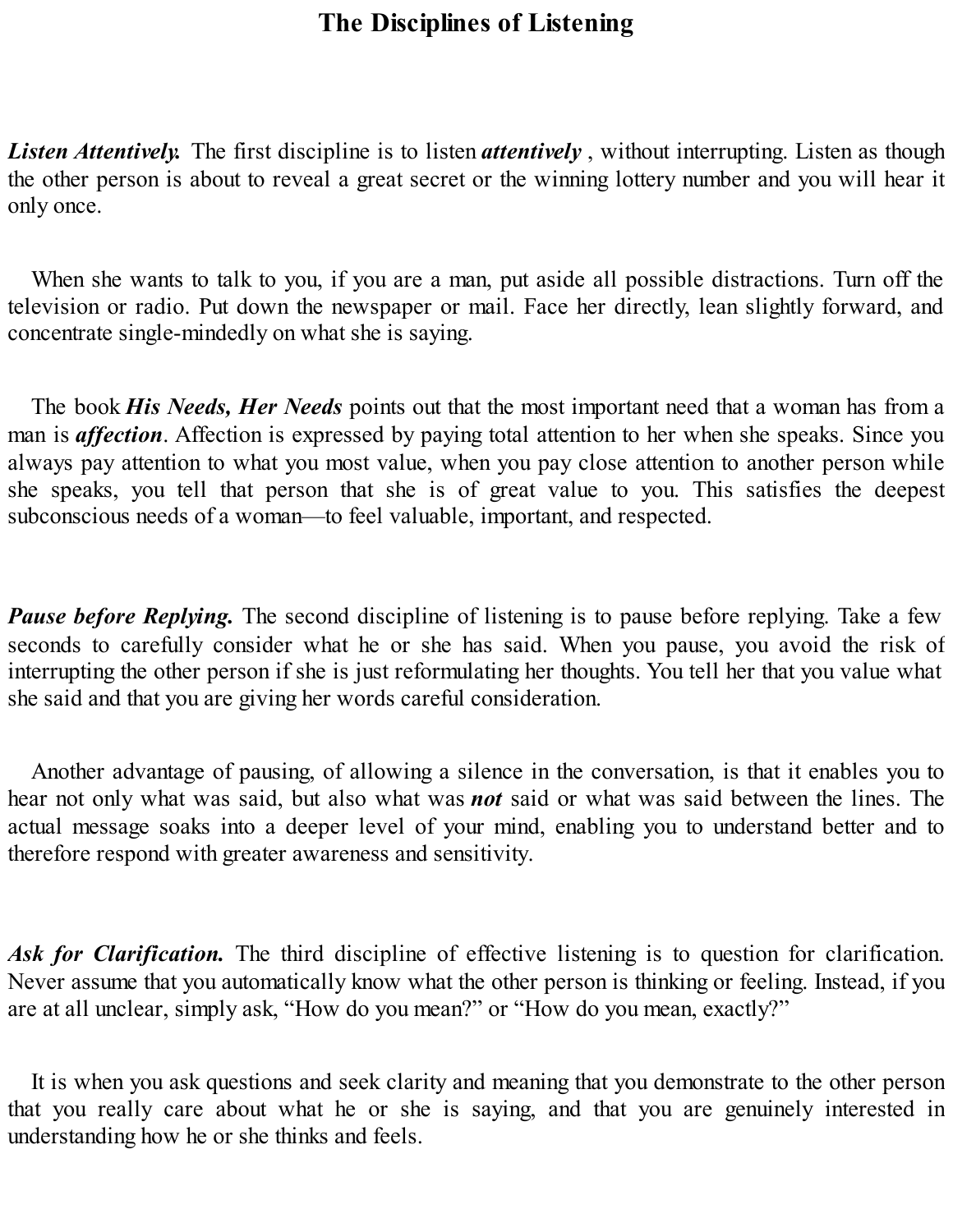*Feed It Back.* The fourth discipline of effective listening is for you to feed back what the other person has said, and *paraphrase* it in your own words. This is the "acid test" of listening. This is where you demonstrate to the other person that you were genuinely paying attention. It is only when you can repeat back what the other person has just said, in your own words, that you prove to him or her that you were really listening.

Most problems in relationships arise because of poor communication. The couple does not talk together often enough or one or the other does not listen attentively when the other wants to speak.

Each person has an emotional need to *talk* a certain amount with his or her spouse. Each person also has an emotional need to *listen* a certain amount. The most compatible couples are those in whom the desire to talk and listen are in balance with each other. There is an easy ebb and flow of conversation, punctuated with comfortable silences. Each person gets a chance to fulfill his or her need for both talking and listening, and both parties are content.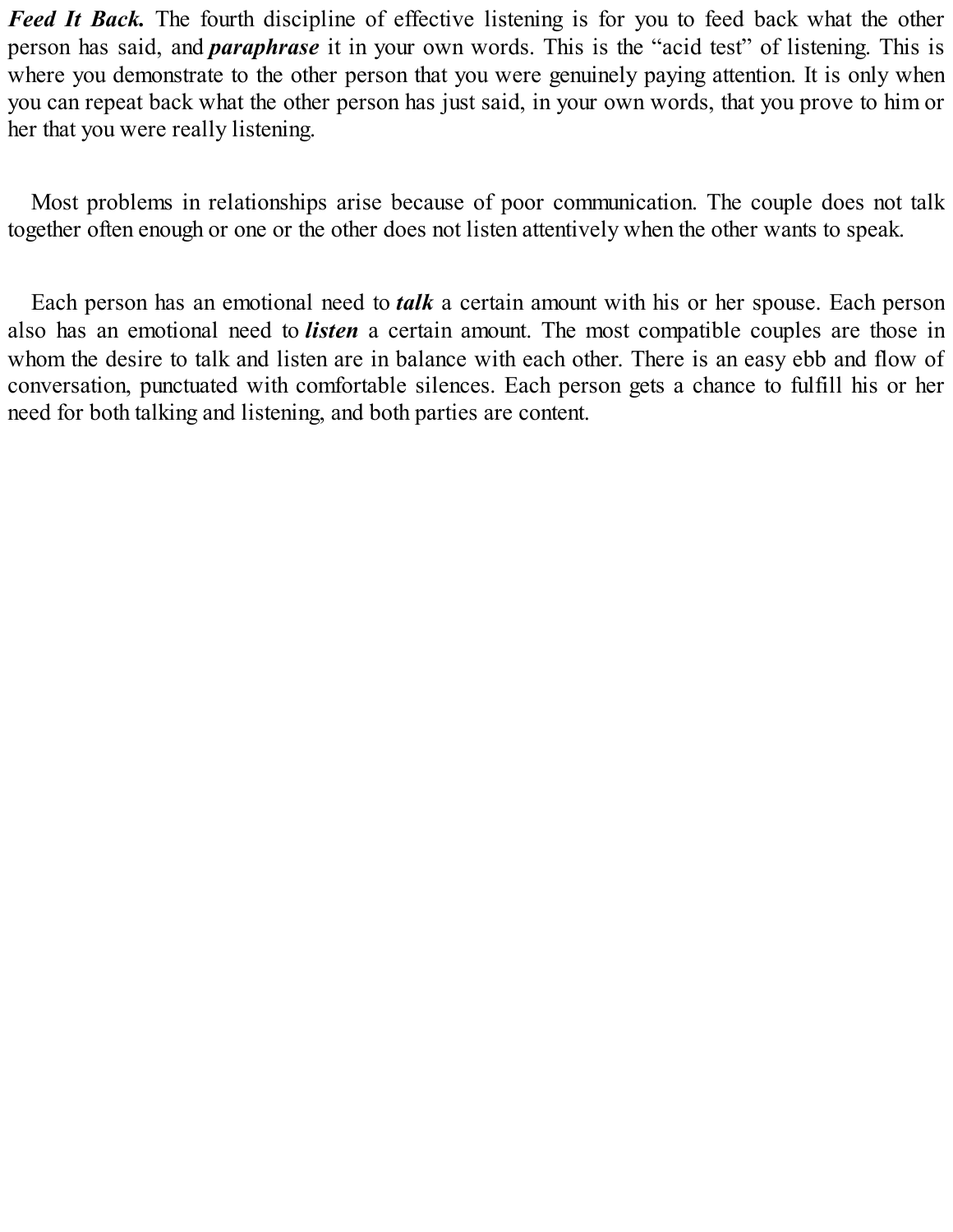## **Total Commitment Is Essential**

Love and marriage require total commitment on the part of both people. It takes tremendous discipline to go "all in" in a relationship. What's more, this is also tremendously liberating. It is only when you are totally committed to a relationship with a single person that you are completely free to turn your attention toward fulfilling your potential in the other aspects of your life.

One of the most important disciplines in a marriage or relationship is that of *faithfulness*. Because we live in a highly sexualized society, there are temptations and provocations around us all the time and virtually everywhere we go. It often takes considerable self-discipline and self-control to be completely loyal to your spouse throughout your married life.

There are two ways to help you avoid the regular temptations that can damage or even destroy the most loving of relationships.

First, make a decision, in advance, that you will never, never be unfaithful to your spouse. Like drawing a line in the sand, make the decision in advance that no matter what happens, you will not stray for any reason.

Second, discipline yourself to stay out of harm's way. Refuse to go anywhere or do anything where temptation may exist. Except when essential for business purposes, avoid having lunch, drinks, or dinner alone with a member of the opposite sex. Remember, there is safety in crowds.

Continually imagine, everywhere you go and in everything you do, that your spouse is standing right next to you, watching and listening to what you say and do. Imagine that anything and everything you do, no matter where you are, is going to be reported back to your spouse within twenty-four hours. Use your discipline and willpower to build and maintain a reputation for being a completely honest and faithful spouse.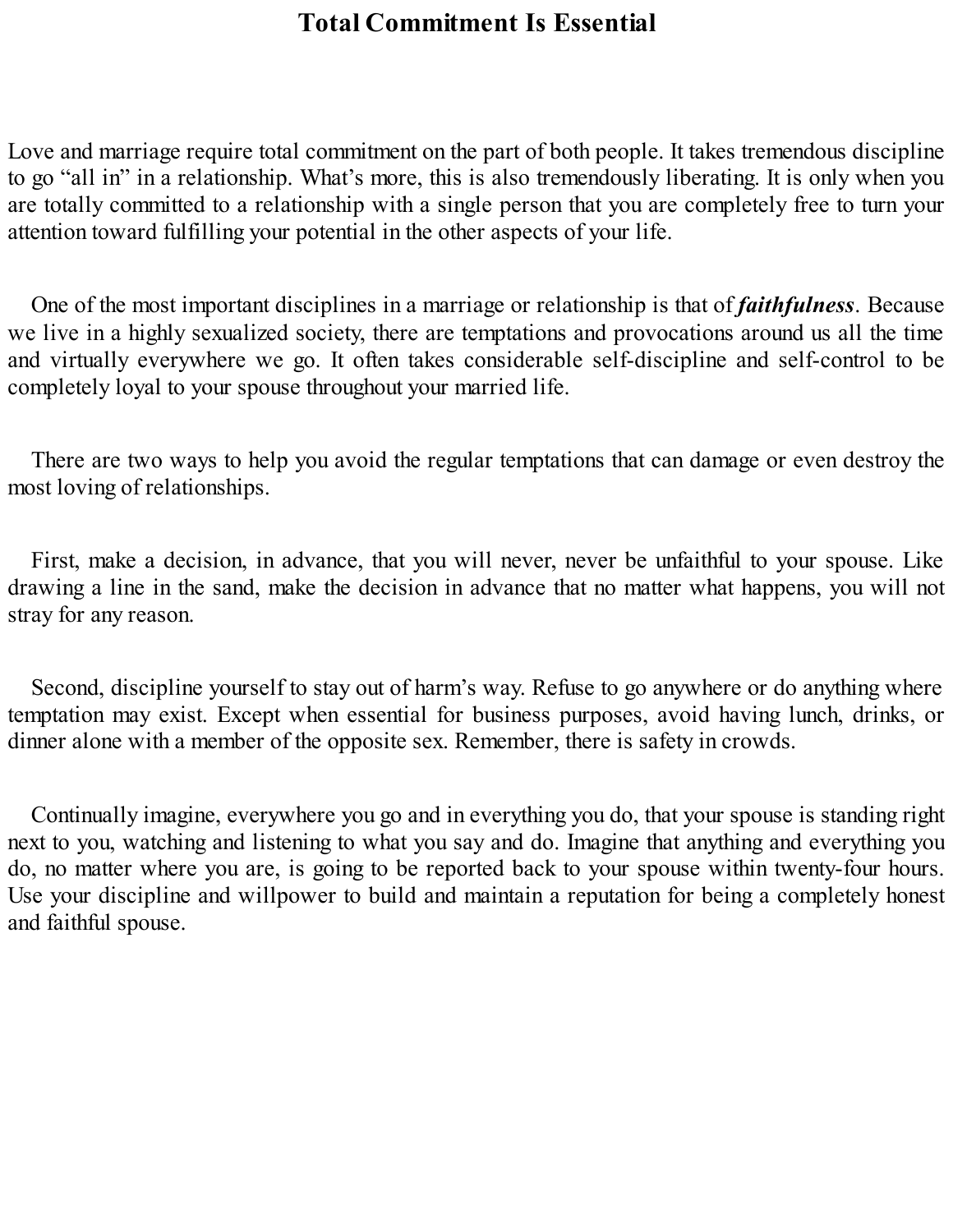#### **Be Willing to Change**

Every marriage is a "work in progress." As time passes, the nature of your marriage will change, usually in positive and constructive ways.

To keep your relationship happy, harmonious, and growing, you must be willing to change in response to changing circumstances, especially having children and watching them grow up. You need to be prepared to change with age, new jobs and careers, physical moves from one part of the country to another, changes in financial circumstances, and changes in health. Flexibility is absolutely essential to a long, happy marriage.

There are only *four* ways that you can change your life. First, you can do *more* of some things. Second, you can do *less* of other things. Third, you can *start* something that you have never done before. And fourth, you can *stop* certain things altogether. Whenever you are experiencing resistance or frustration or you are confronted with the need for change, ask yourself, "Is there anything that I need to do more of, less of, start, or stop doing?"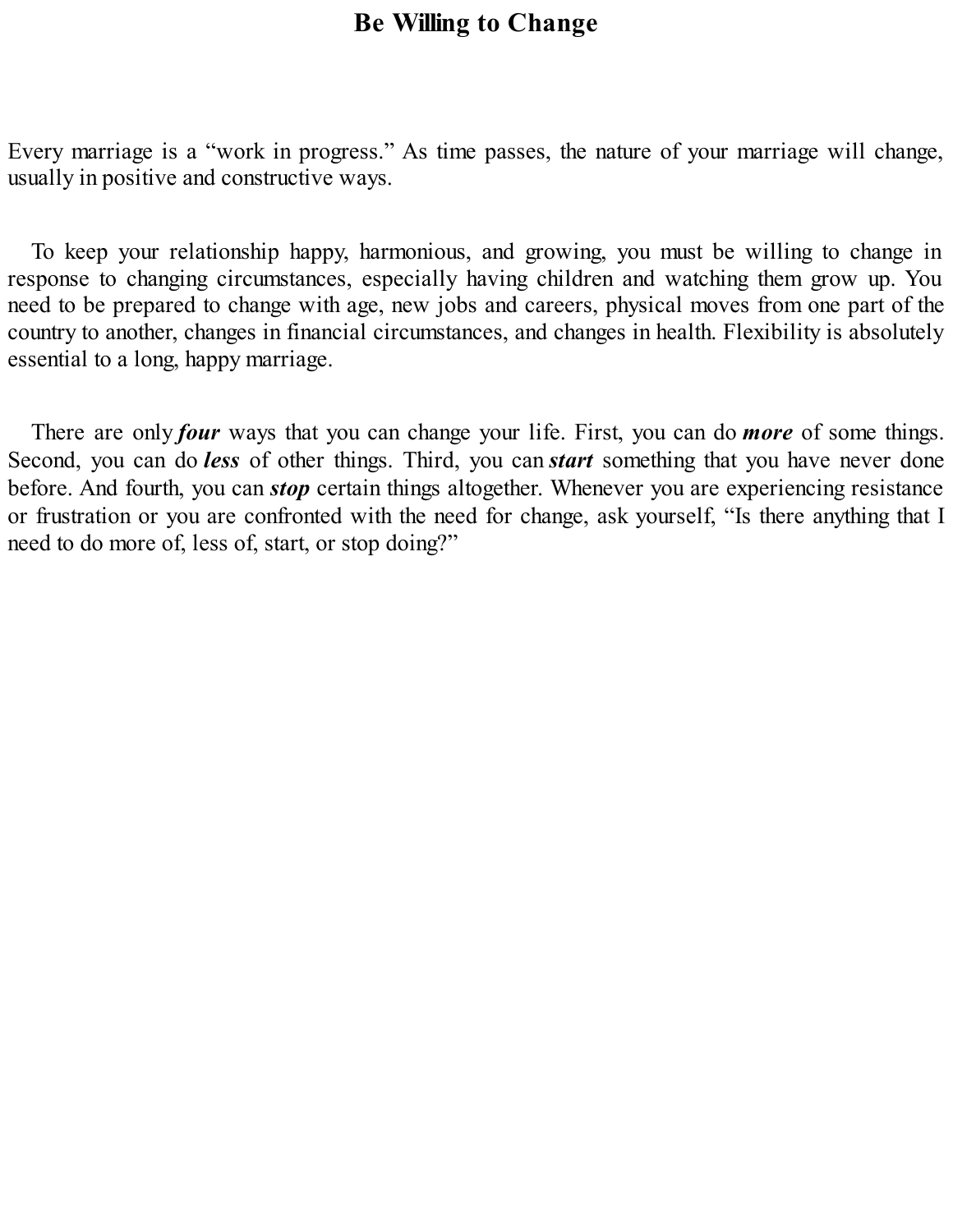## **The Four Questions You Should Ask**

On a regular basis, you should sit down with your spouse and later with your children to have the courage to ask them these four questions:

- 1. Is there anything that I am doing that you would like me to do more of?
- 2. Is there anything that I am doing that you would like me to do less of?
- 3. Is there anything that you would like me to start doing that I am not doing today?
- 4. Is there anything that I am doing that you would like me to stop doing altogether?

When you have the courage and discipline to ask these questions of your spouse and your children on a regular basis, you will be amazed at the quality and depth of the answers you receive. You will get continual guidance on how you can modify and adjust your behaviors to maintain higher levels of harmony, happiness, and love with your spouse and the other members of your family.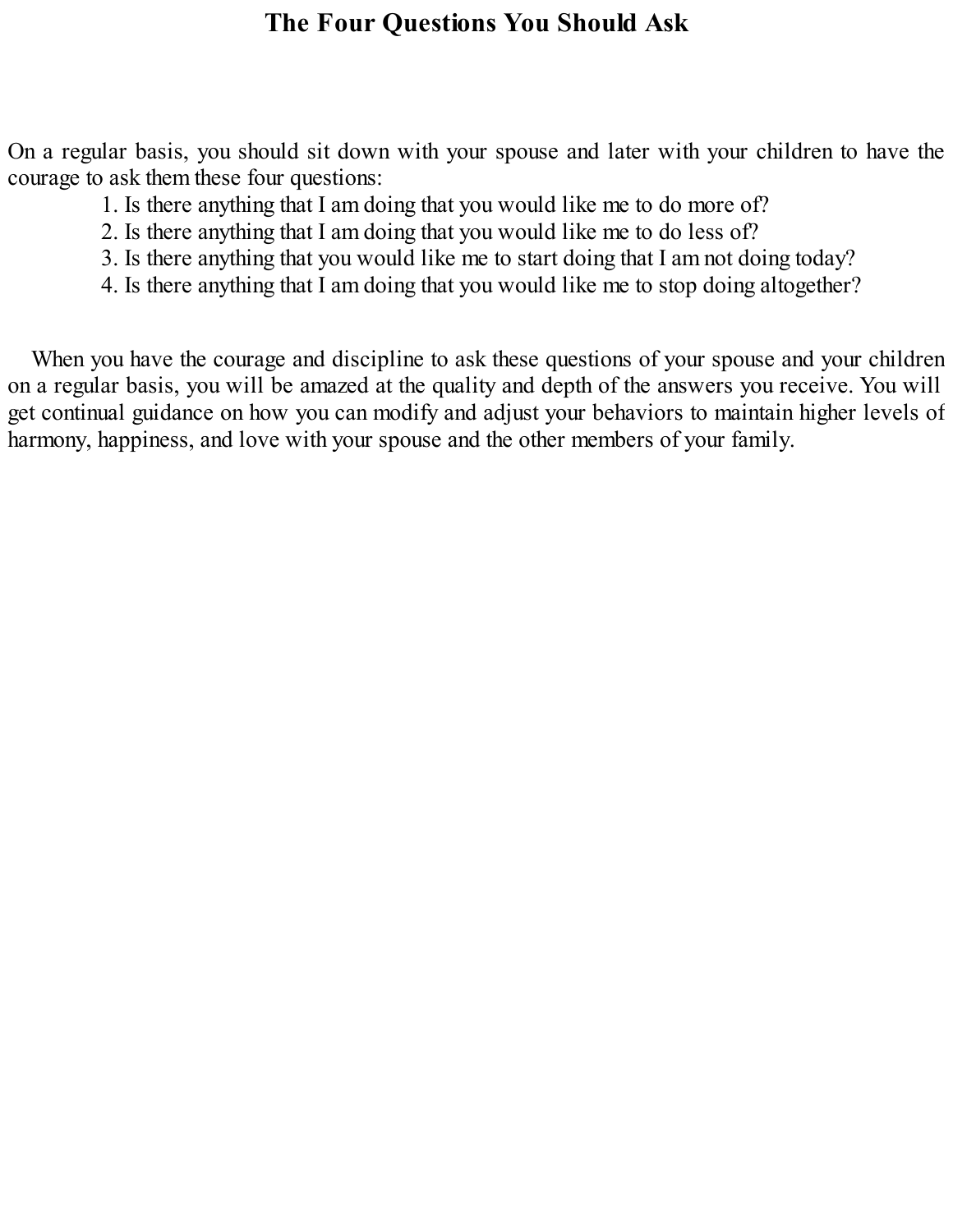#### **Your Spouse Should Be Your Best Friend**

Love and marriage are perhaps the most important elements of a happy, fulfilling life. They require a lifelong exercise of self-discipline and willpower to create and maintain harmony. They require that you be open, honest, and candid at all times.

Most of all, a happy, a loving marriage requires that you see your spouse as your *best friend*. There should be no one in the world who you would rather spend time with more than him or her. There should be no one with whom you are more open and honest than with him or her. When you see your spouse as your best friend and treat him or her as such, you can create a loving relationship that lasts all the days of your lives.

As Emmet Fox, a spiritual writer and teacher, wrote,

Love is by far the most important thing of all. It casts out fear. It is the fulfilling of the law. It covers a multitude of sins. Love is absolutely invincible.

There is no difficulty that enough love will not cure; no disease that enough love will not heal; no door that enough love will not open; no gulf that enough love will not bridge; no wall that enough love will not throw down; no sin that enough love will not redeem.

It makes no difference how deeply seated may be the trouble, how hopeless the outlook, how muddled the tangle, how great the mistake; a sufficient realization of love will dissolve it all.

If only you could love enough you would be the happiest and most powerful being in the world.

In the next chapter, you will learn specifically why self-discipline is so important when raising happy, healthy, and self-confident *children*.

#### *Action Exercises:*

1. What is the most important single action you could take, right now, to increase the love and harmony in your marriage or relationship?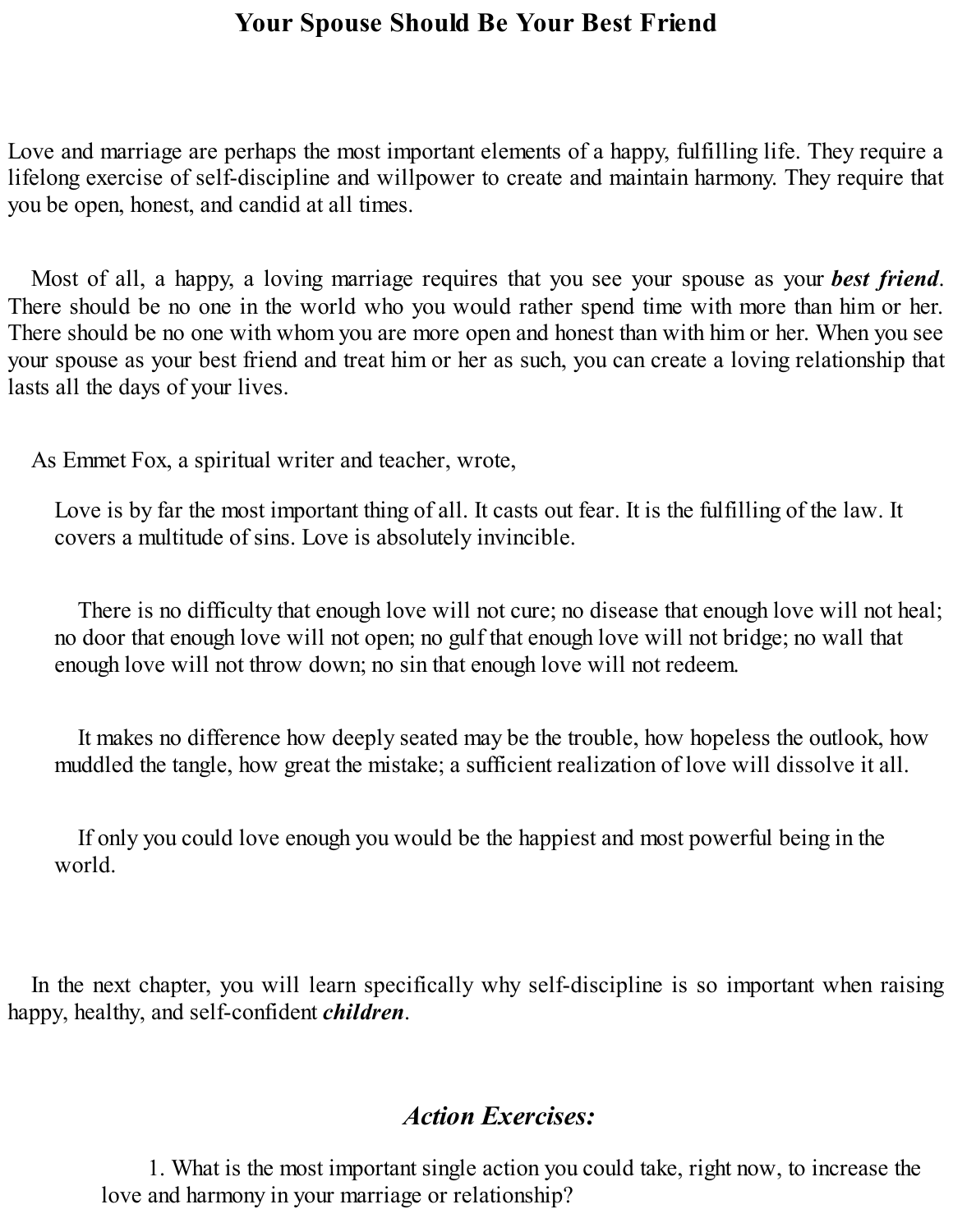2. What disciplines or practices could you develop that would improve the quality of your marriage for the other person?

3. Identify one behavior you could engage in that would improve your communications in your marriage.

4. Sit down with your spouse and ask him/her for ideas for things that you should do more of, less of, start, or stop doing.

5. Identify the two qualities that you most admire in your partner.

6. Identify the areas in which you and your partner are the most compatible.

7. Identify the most important values that you and your partner share.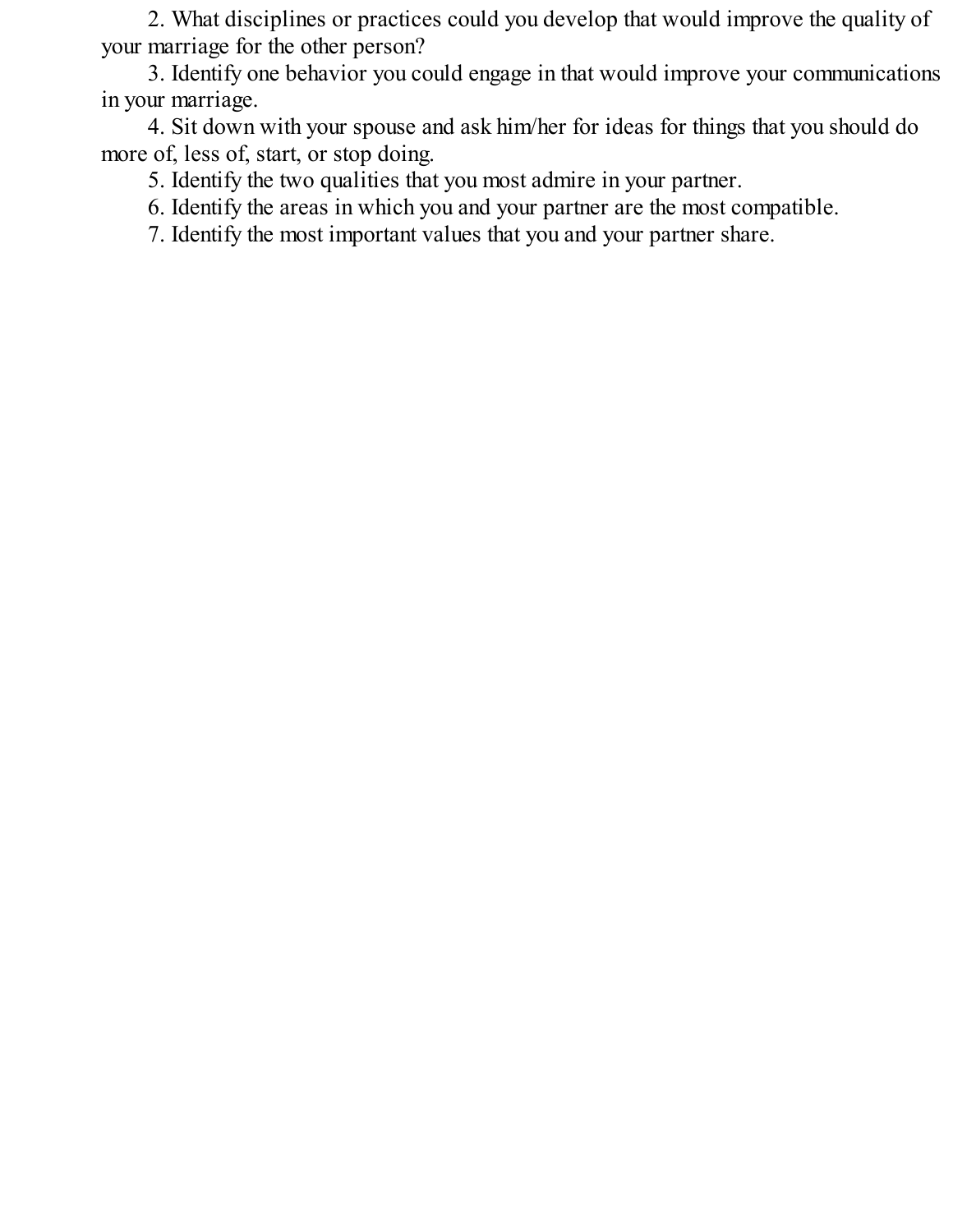# *Chapter 19*

#### **Self-Discipline and Children**

*"Right discipline exists, not in external compulsion, but in habits of mind which lead spontaneously to desirable rather than undesirable activities."*

*—BERTRAND RUSSELL*

**Y**ou can calculate the value or importance of something you do by measuring the possible *consequences* of doing or not doing it. Something that is important is something that has significant potential consequences, like jumping out of the path of a speeding car. Bringing children into the world has consequences that can go on for eighty years (which is the average life expectancy of a person today) and beyond, into the lives of your grandchildren and great grandchildren. This is why becoming a parent is one of the most important things you will ever do.

As an adult, you are still affected today by things that your grandparents did or didn't do to or for your parents. The way you treat your children is strongly influenced by the way your parents treated you. It has consequences that cascade down the generations, and it has an enormous influence on their lifelong happiness and well-being.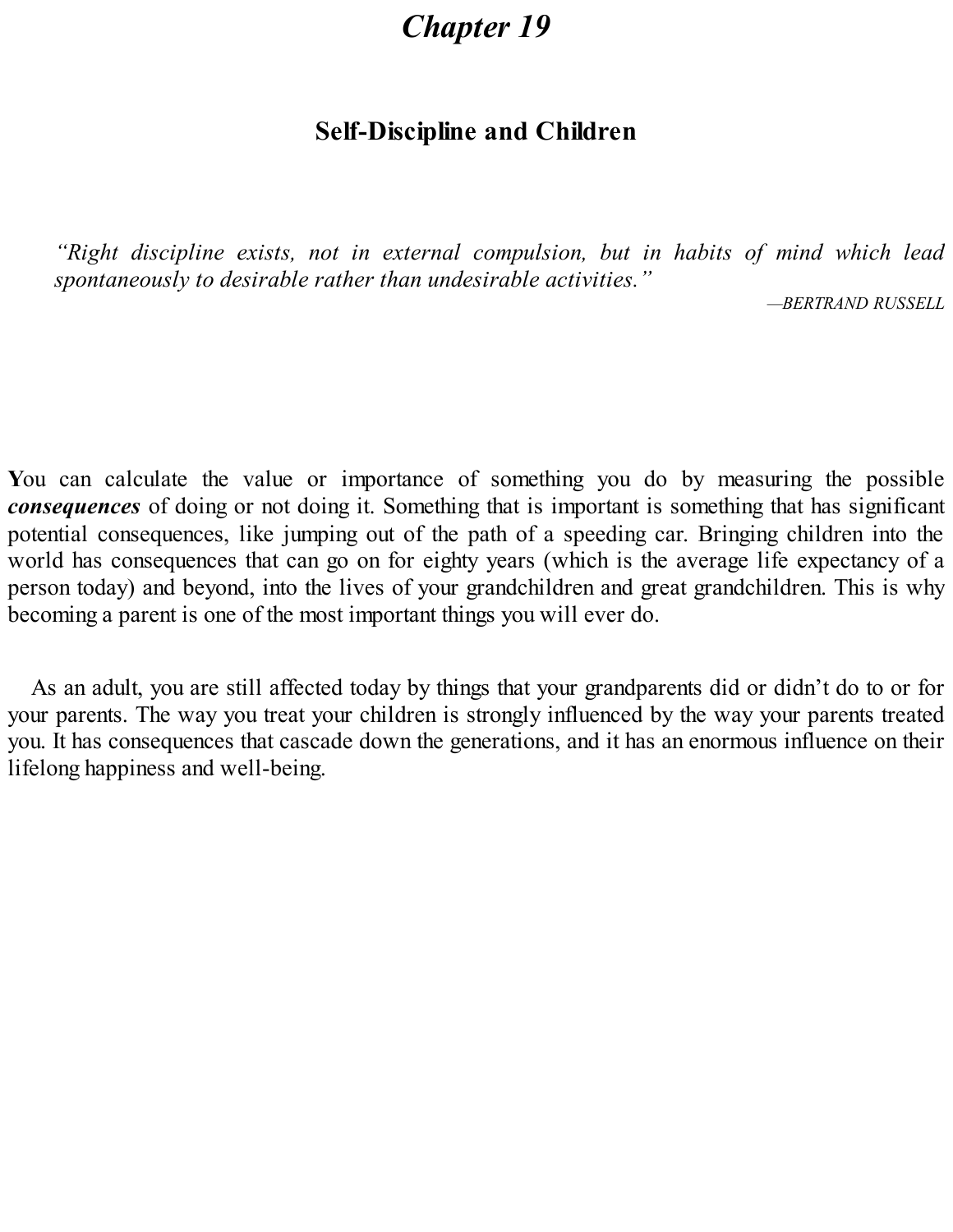## **Your Greatest Responsibility**

When you have a child, a high level of self-discipline is essential in order to fulfill your commitment and deliver on your responsibility. The day your first child is born, you have taken on a minimum twenty-year commitment to do everything possible to raise your child as a happy, healthy, and selfconfident adult.

At every stage of your child's life, your words, actions, nonactions, and behaviors are shaping and influencing that child and determining how he or she will turn out as an adult.

The greatest need that a child has is for an unbroken flow of *unconditional* love and acceptance from his or her parents. Children need love almost as much as they need oxygen. The amount of love that a child receives, especially in his or her formative years, is the critical determinant of how healthy and happy he or she becomes as an adult.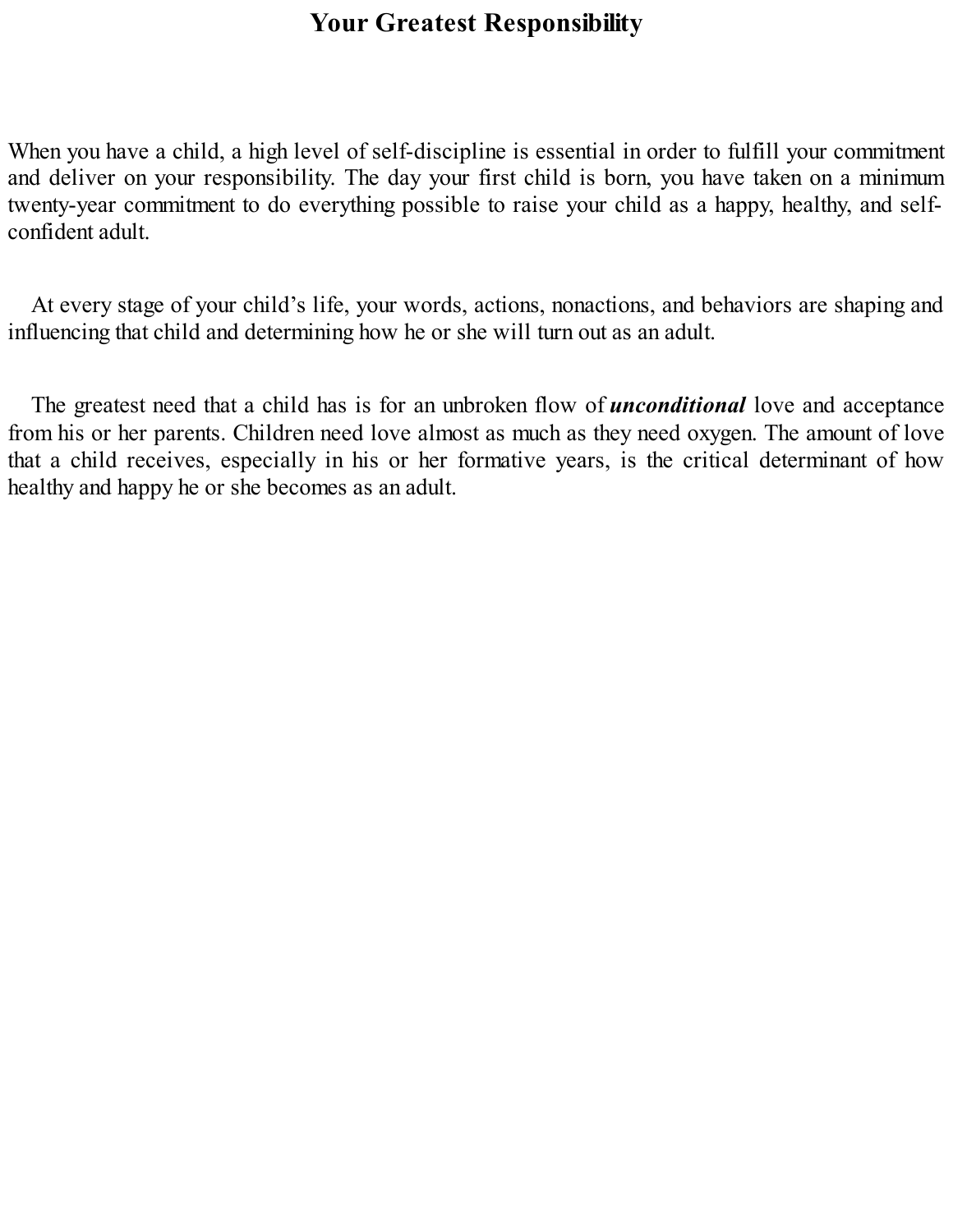#### **How Children Spell "Love"**

How does a child spell "love"? T-I-M-E. Children determine how valuable and important they are and develop their self-esteem and self-worth by measuring the amount of time that the most important people in their lives spend with them when they are young. There is no substitute for time, and once gone, you cannot make it up. Perhaps the greatest regret reported by parents is that "I didn't spend enough time with my child when he or she was young."

When you become a parent, you must *discipline* yourself and organize your life so you can spend ample time with your child throughout his or her growing years. You must discipline yourself to cut back, reduce, downsize, and eliminate other activities that prevent you from being an excellent parent.

#### A WAKE-UP CALL

Some years ago, a good friend of mine got married. He was an avid golfer, and he regularly played golf five times a week, often flying south in the winter for golf vacations when his local golf courses were covered with snow.

Within four years of marrying, he and his wife had four children. Nonetheless, he still tried to play golf several times a week, taking time off from his business during the week and playing on weekends.

Finally, his wife confronted him and told him that he was not spending enough time with his young children. His golf was taking up too many hours that would be better spent at home with her and with the children, especially during their most vulnerable and sensitive years.

He suddenly realized that his life had changed. The things that he could do when he was single were no longer possible when he had young children. Being highly responsible and selfdisciplined, he immediately cut back his golf to once per week and rechanneled his time and energy into his family. He told me later that it made an extraordinary difference to his marriage and to his relationships with his young children.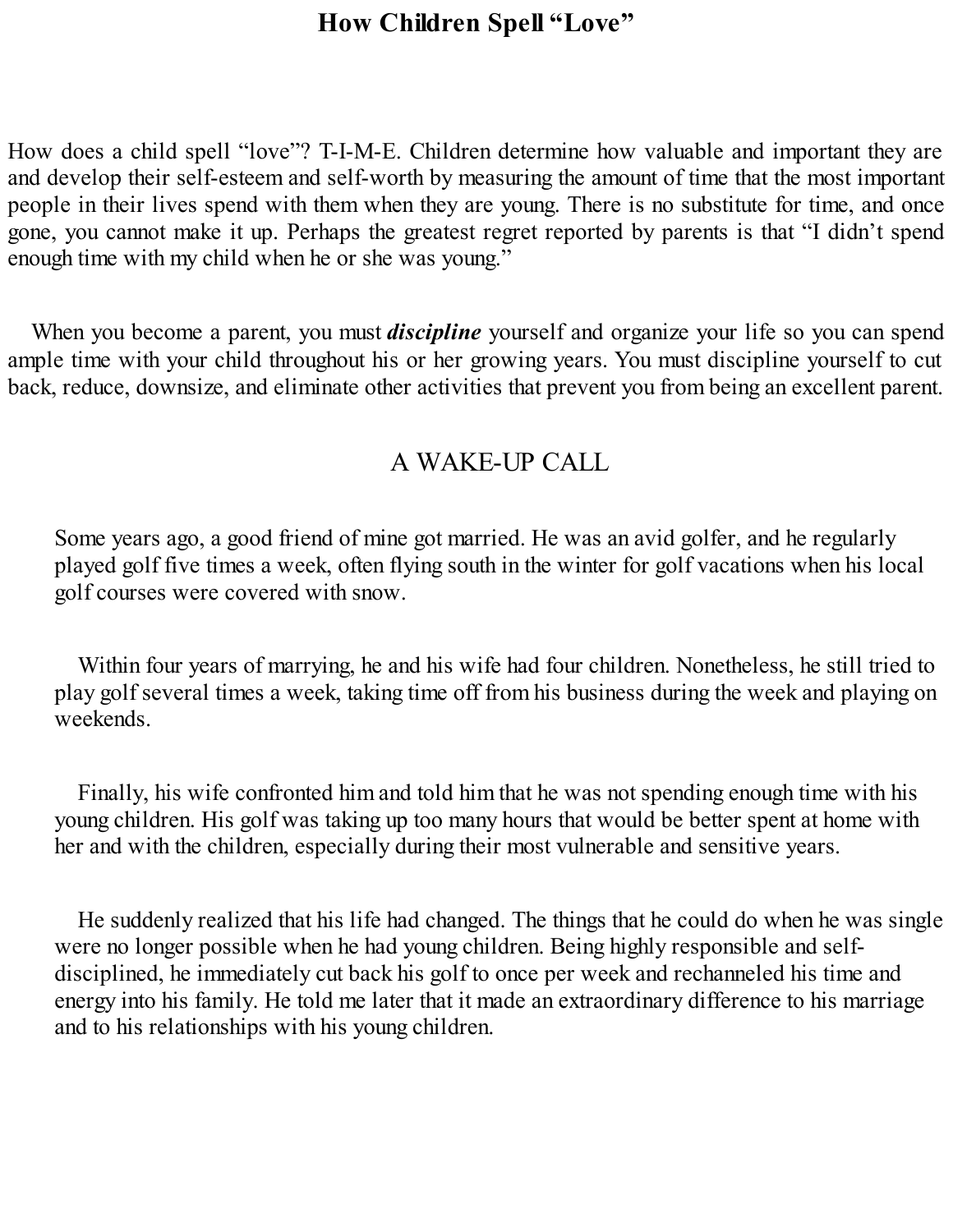### **Setting New Priorities**

When you get married, your life goes though a major shift. Your lifestyle changes, and many of your common activities lose their importance and urgency.

When your first child is born, your life shifts again. It often feels as if the first stage of your life your youth—has dropped off, like the first stage of a rocket, and you are now on a different trajectory in life. In fact, it is not uncommon for couples to change their lives completely when their first child is born. They cut back or discontinue many of their previous social activities. They stop dining and drinking with friends, and they stop going out socially on the weekends.

They begin to build a different life together around their home and children. The children become the focus of their time and attention. The children become the primary subject of their conversations.

Responsible parents approach childrearing as the most important part of their lives. They plan and organize their time and activities so they can fulfill this responsibility at a high level.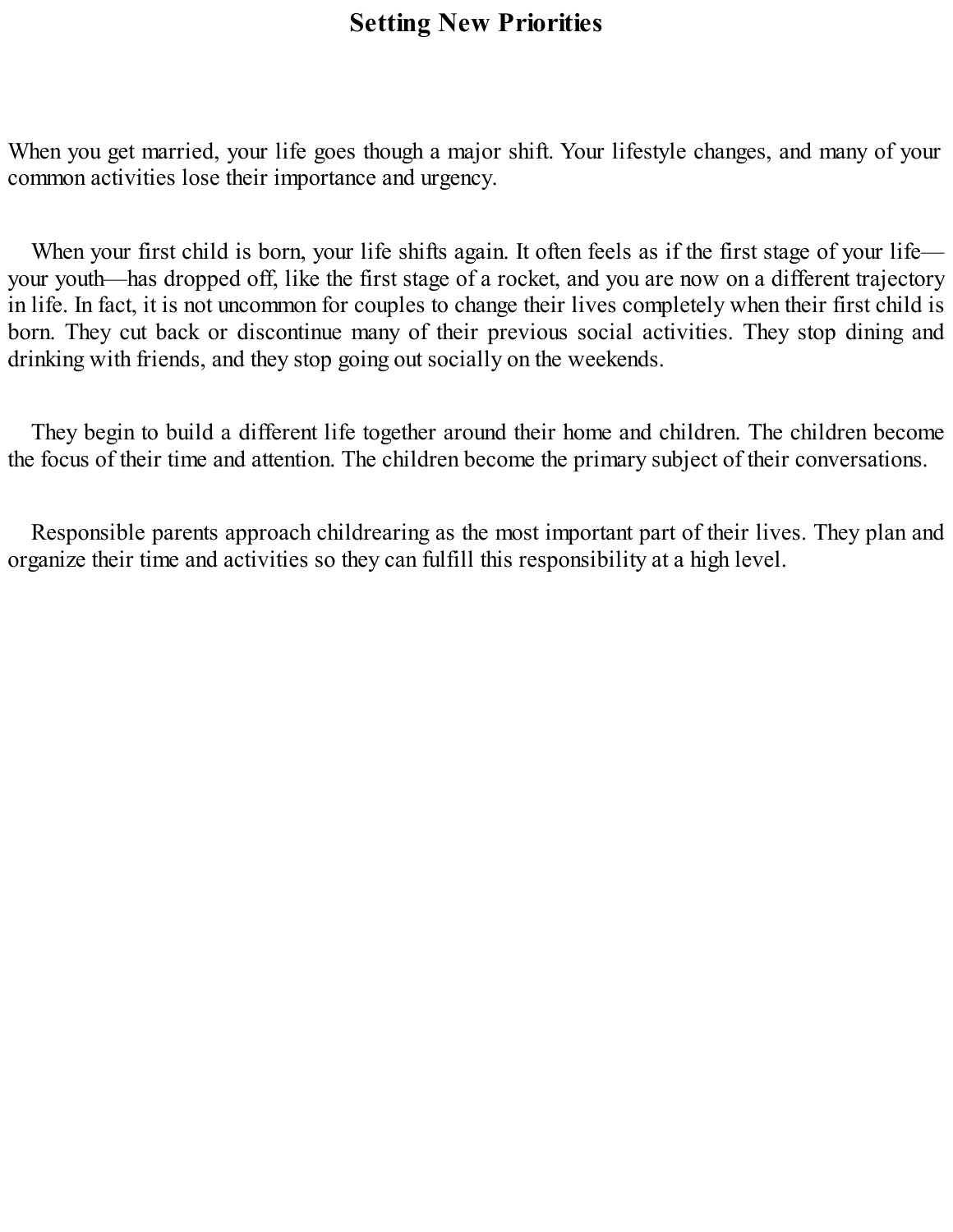## **Long-Term Thinking**

Children force you to think long-term. When you realize that everything that you do or fail to do with your children in their formative years will have a lasting impact for generations to come, you become far more thoughtful and sensitive to the things you say and the way you treat them.

When you are young and single, you can "let it all hang out." You can blow up, get angry, express your feelings freely, and "be your own person." But when you have a child, you need to impose a higher level of discipline and self-control on yourself.

Children are hypersensitive to the influence of their parents during their formative years. They see and experience each word and reaction of their parents, and they incorporate those words and actions into their world view and self-image.

In almost every case, when you see a dysfunctional adult, you can trace it back to dysfunctional parenting. When that dysfunctional adult was a child, their parents did or said things to them that hurt them, confused them, scared them, and created within them feelings of insecurity, anger, and inferiority.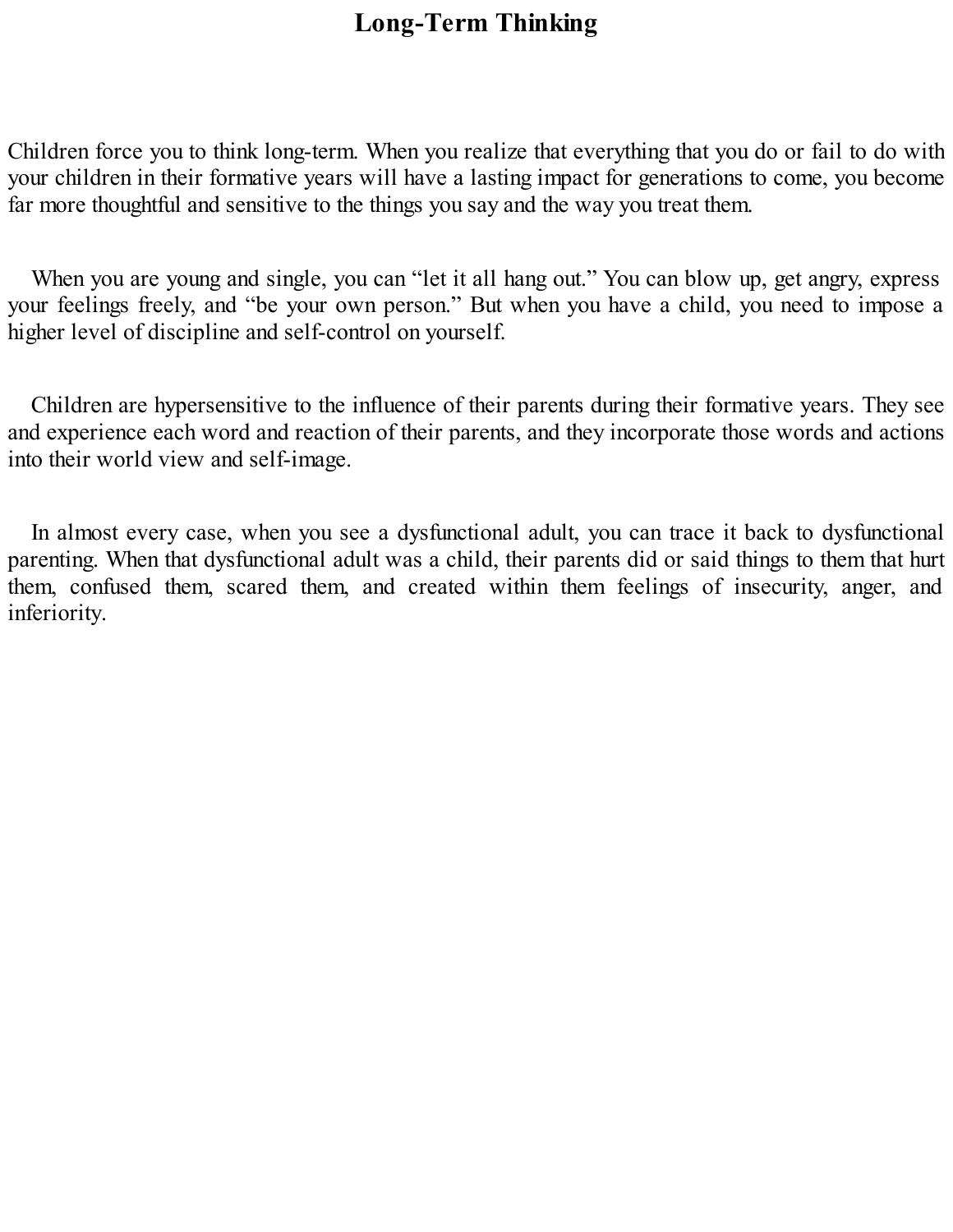### **The Greatest Gift Is Love**

The greatest gift you can give children is to let them know that you love them 100 percent of the time and that your love for them never changes, no matter what happens.

There is no greater blessing for children than to know with complete confidence that the most important people in their life—their parents—love them completely and accept them totally, no matter what they do or what mistakes they make.

Children are not *little adults*. They do not have the ability to make good judgments about the right or wrong things to do. It takes them many years of trial and error and sometimes bitter experience to develop the wisdom and judgment that enable them to make good decisions for themselves and their futures.

The kindest way to treat your children when they make mistakes is to behave with calmness and compassion and to help them learn the lessons contained in the problem or difficulty.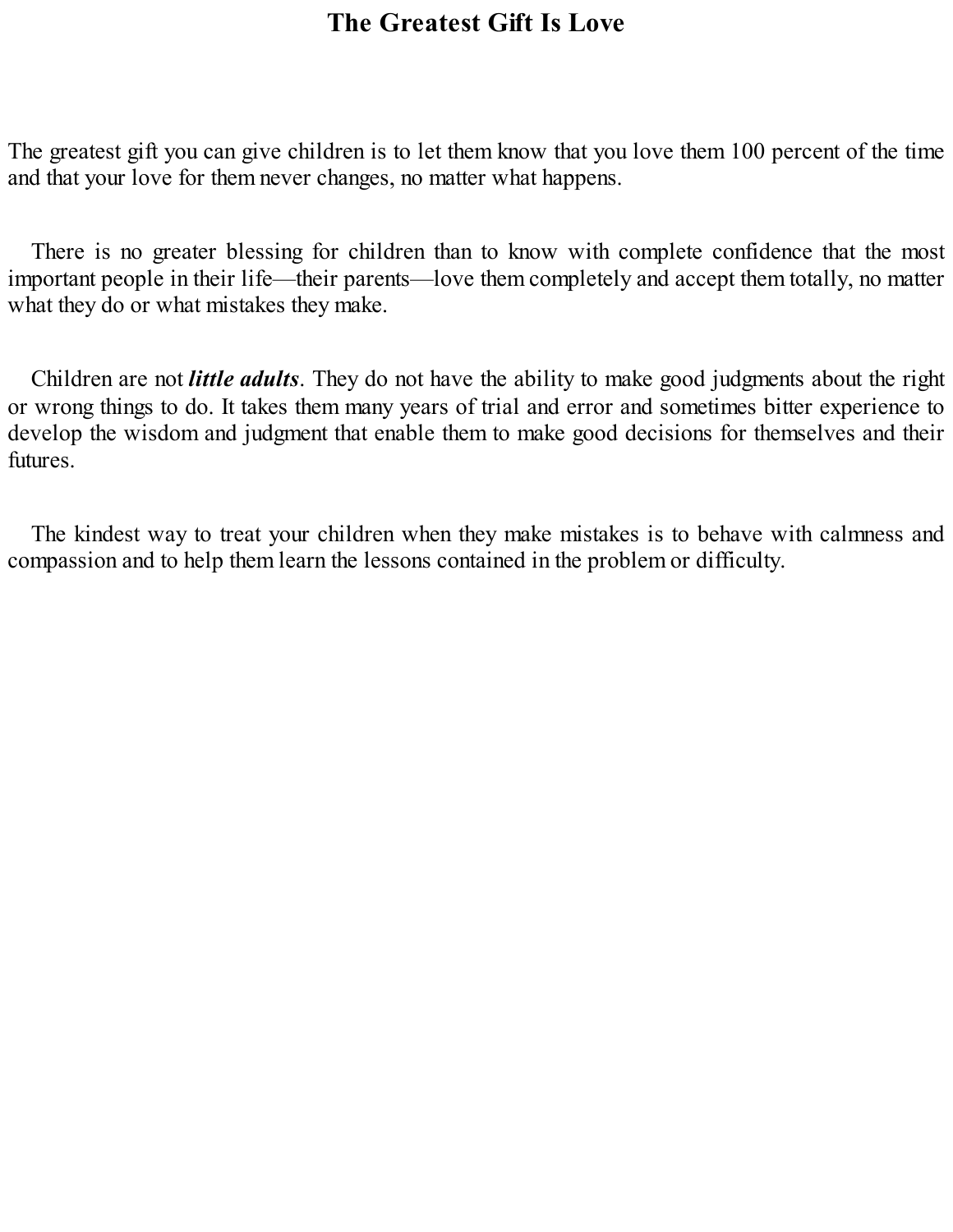#### **Discipline Versus Development**

Many parents think that their job is to discipline their children by punishing them when they make a mistake. Back in the 1930s, when my parents were growing up, it was generally taught that the job of the parent was to "break the will of the child." This philosophy led to a generation of broken children whose parents felt that it was their duty to mold them and shape them into little people that their parents found to be acceptable.

But the fact is that each child is unique and different from all other people in the world. Each child comes into this world with his or her unique temperament, personality, and natural leanings toward different interests and activities.

Parents are often amazed to see that each of their children is very different from each other child, even though they come from the same parents and grow up in the same household. In my experience, each child "marches to the beat of a different drummer."

No matter what you do to or for them, they have their own special destiny. They are going to grow up with a particular personality, and they will be attracted to particular people and activities. Your main job is to create an environment in which they feel safe and confident enough to follow their inner promptings and personal inclinations.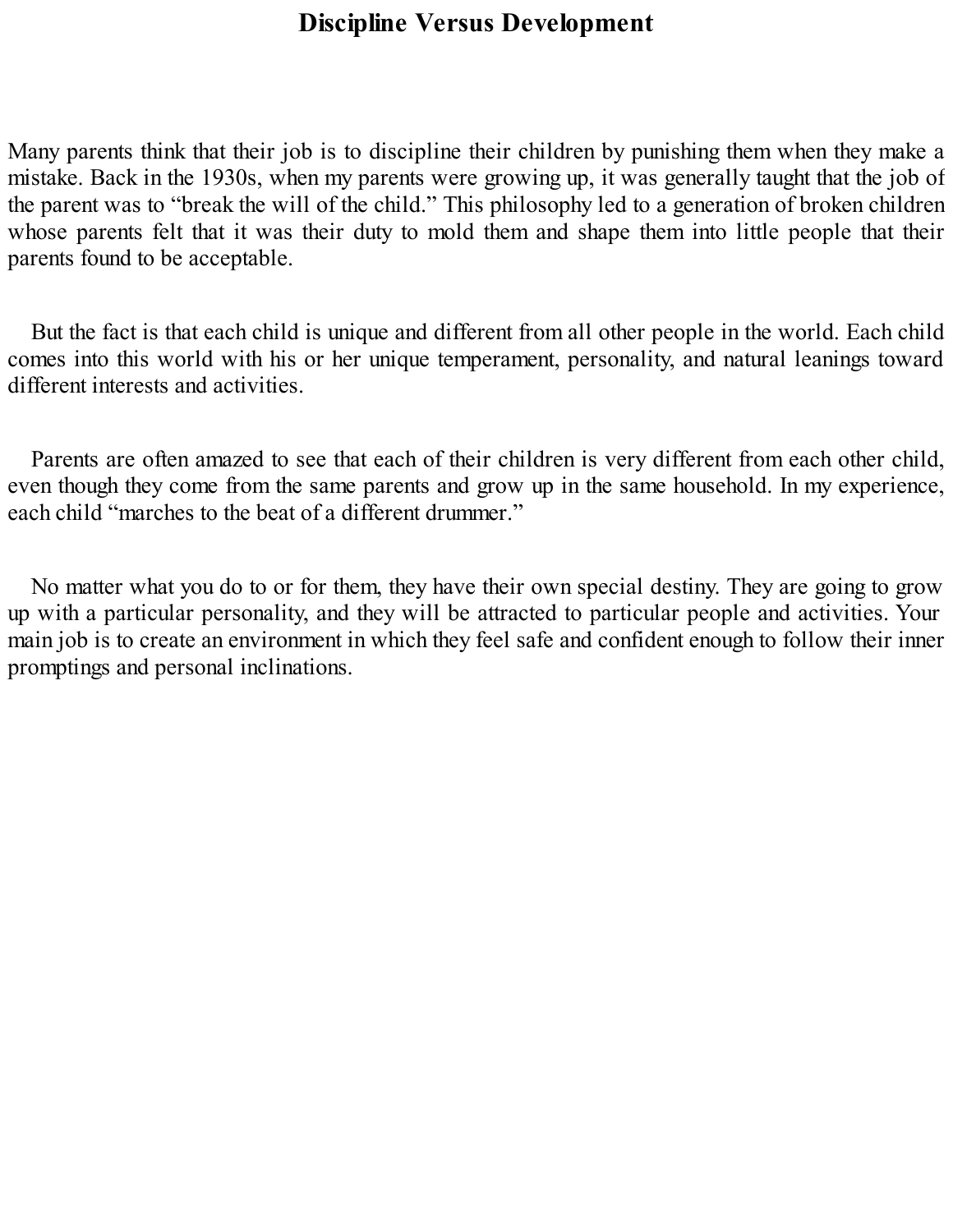## **Question Your Beliefs**

A philosopher once said, "Before I had children, I had four philosophies about raising children. Now, I have four children, and no philosophies."

Each child is different from any other child and from any other person. When raising your children, be prepared to question your most cherished beliefs about what they "should" or "should not" do, say, or be. Above all, be prepared to admit that you could be *wrong*, because you are going to make more mistakes than you can imagine.

Perhaps the most important responsibility you have as a parent is to instill *values* in your children, especially the value of self-discipline. One of the most common desires that parents have for their children is to raise them with a sense of self-responsibility and self-control. Parents want their children to be self-disciplined and to practice self-mastery and self-denial, or the ability to delay gratification.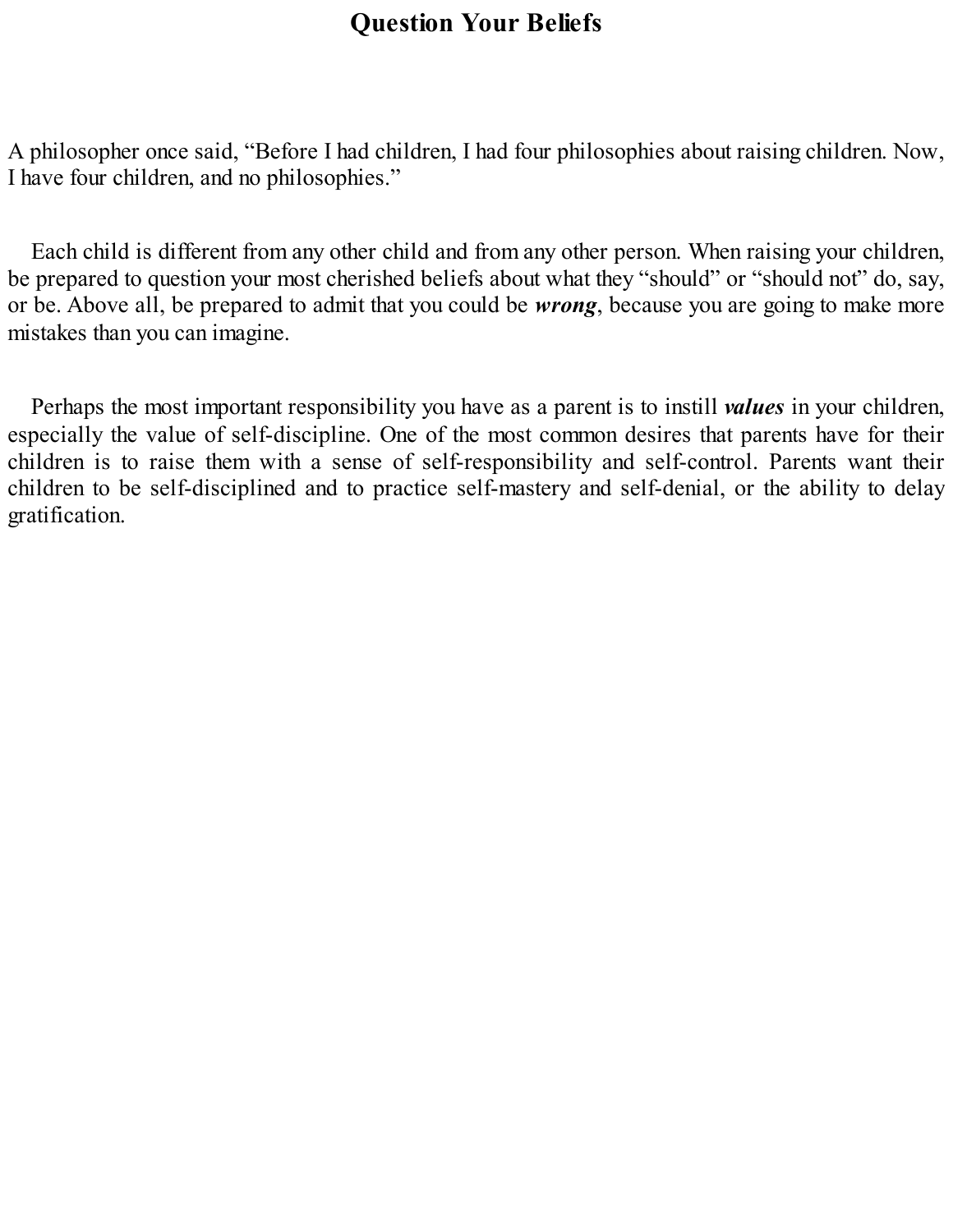#### **Set a Good Example**

Albert Schweitzer once wrote, "You must teach men at the school of example, for they will learn at no other."

The most powerful influence you have on your children is the example that you set for them all the time that they are growing up. Your children are always watching you out of the corners of their eyes or from another room. They take everything in. They measure and analyze your behaviors, especially when you are *under stress*. By watching the way you behave, especially when you are angry or upset or when they have made a mistake, they develop a clear picture for themselves of how adults are supposed to behave in the world.

Your example sets the standard that they consider to be the normal way that adults act in various circumstances, especially when under stress. Your children, if they admire and respect your example, will strive *to emulate you* while they are growing up and then continuing on for the rest of their lives.

Perhaps the best question you can ask yourself, over and over, is, "What kind of a family would my family be if everyone in it were just like me?"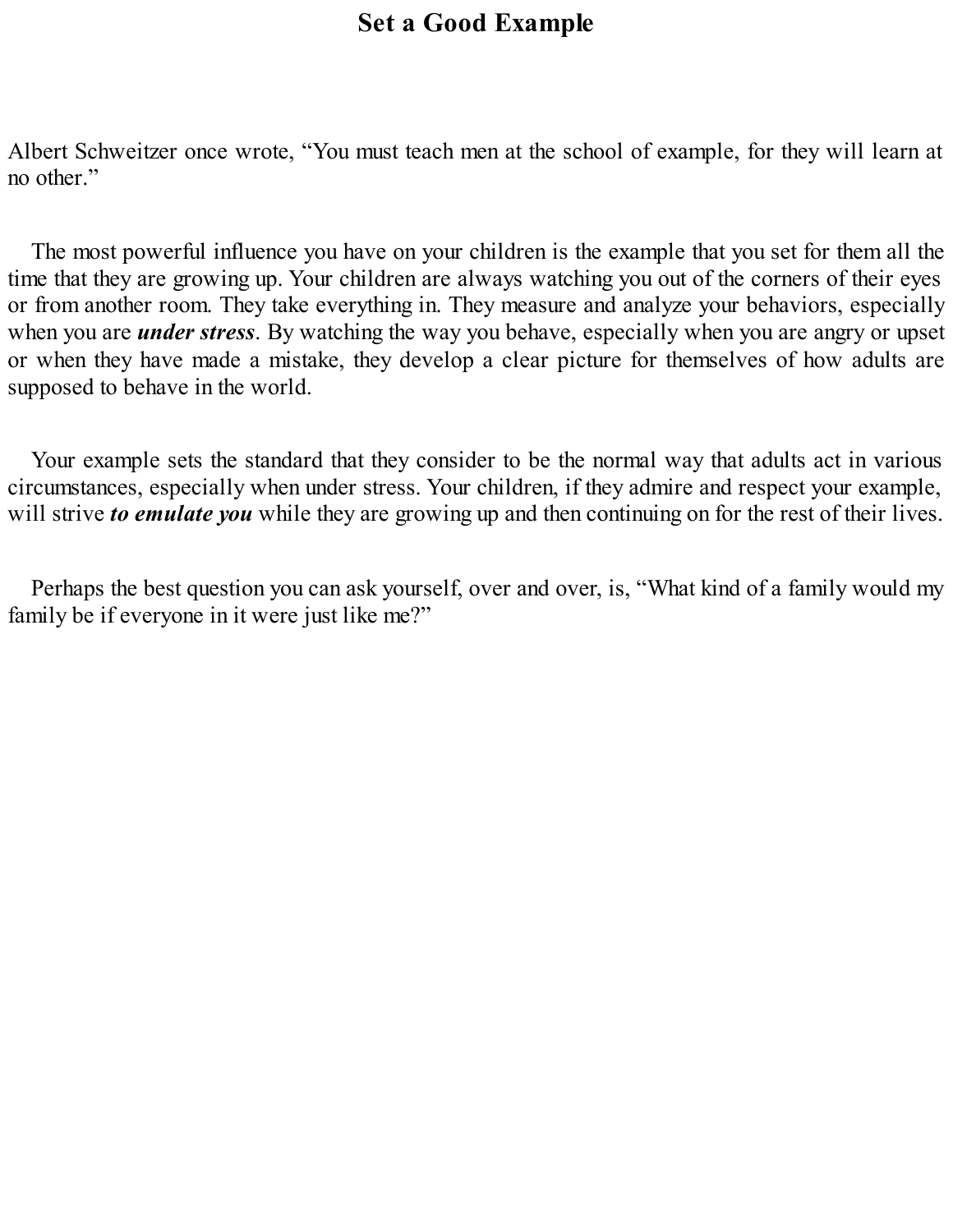#### **Be a Role Model**

When you practice self-discipline and self-control, especially when you feel angry or upset, your children absorb the lesson. Later, when they are angry or upset, *they* will practice self-discipline and self-control as well.

In a recent study, researchers concluded that children form their idea of the world by watching how their *mother* deals with the ups and downs of daily life. If their mother seems calm, relaxed, and in control, children assume that this is a logical and rational world so they are much more likely to practice calmness and self-control themselves.

If their mother seems to be frustrated, angry, or overwhelmed by too much to do and too little time, children absorb the world view that life is confused and stressful.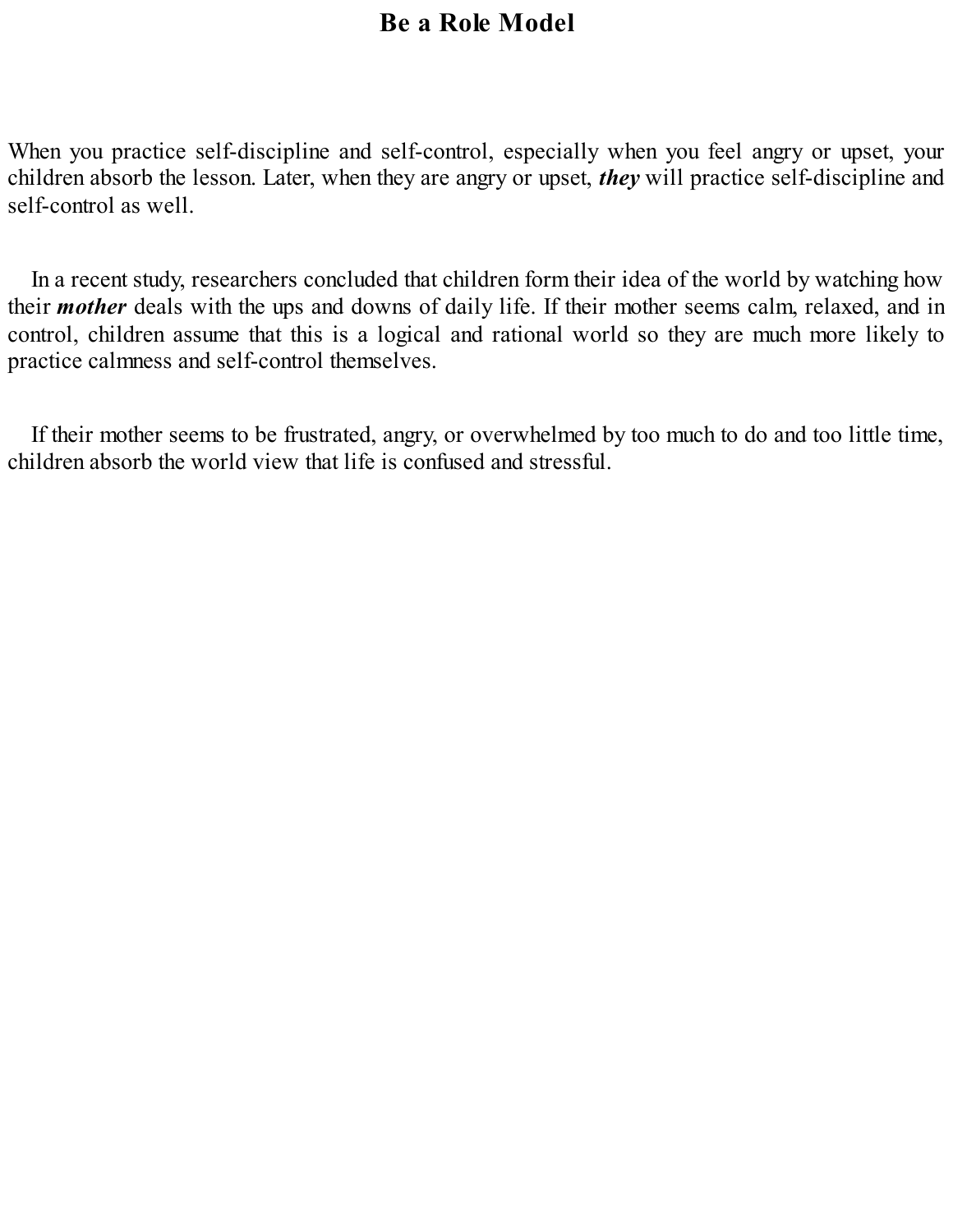## **Building Character**

The most important job you have as a parent is to instill values and to build *character* in your children. You do this by teaching them what values are important, especially those of integrity and truth telling. You set yourself up as a role model and demonstrate the values you want your children to have in every situation where those values are called for.

Because the core value of character is *integrity*, the most important value that you instill in your children is *truthfulness*. Much to the shock of most parents, children lie. When they are growing up, they don't tell the truth. They tell both little and big lies. Often, this comes as a surprise to parents who feel that somehow they must have failed their children in some way.

But don't worry: Lying is a normal and natural part of childhood. It is a form of communication that children are trying out on you to see if it works. If children find that telling lies is an effective way to get the things they want quickly and easily, they will lie on a regular basis.

For example, I once asked my son Michael a question, and he gave me an answer that I knew was completely untrue. I asked him, "Michael, why did you say that? You know that that's a barefaced lie!" Michael, who was ten years old at the time, answered candidly, "Well, I just thought I'd give it a try."

Children will give lying a try to see if it works. If it doesn't, they will try something else, and that something else is usually telling the truth.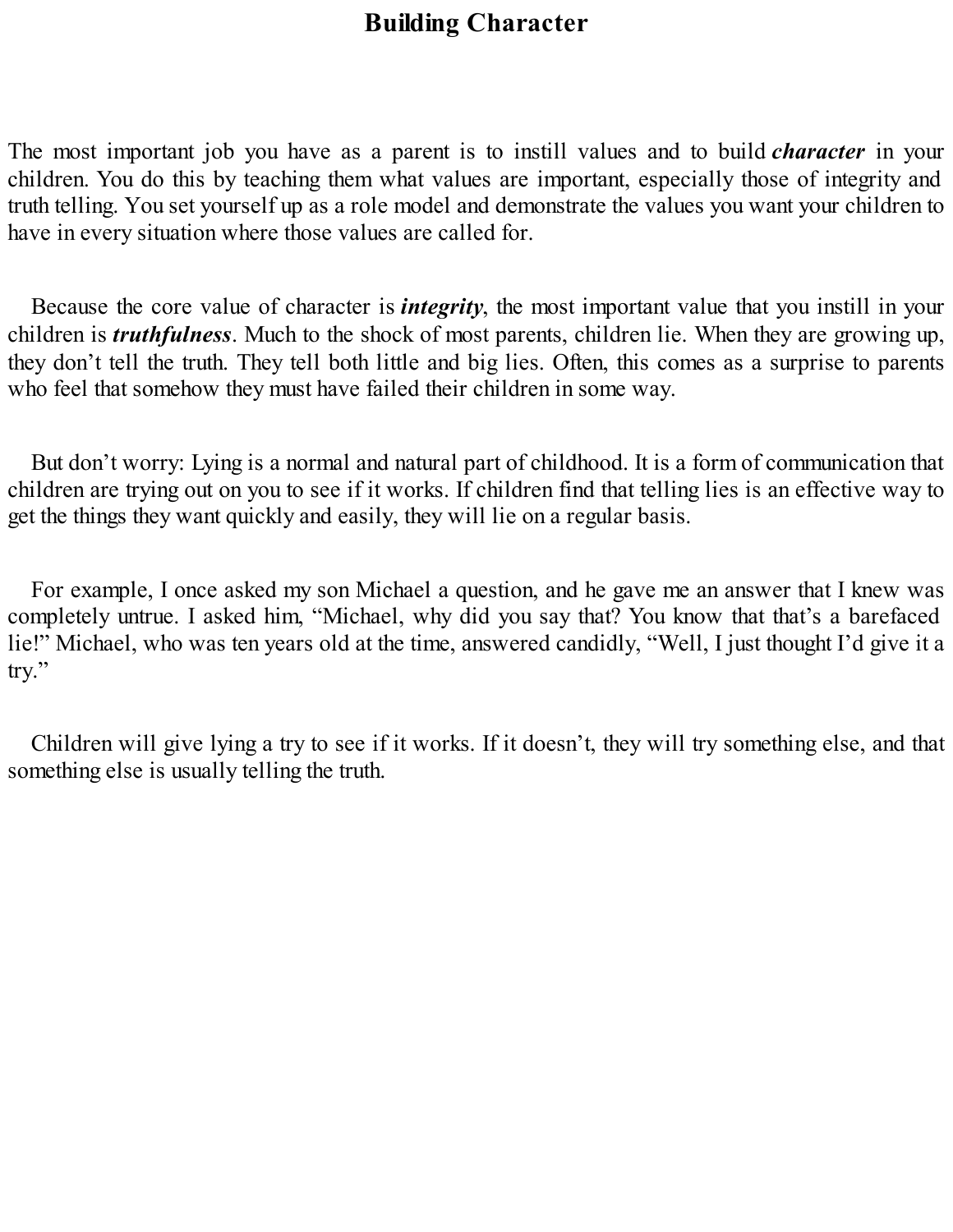### **Always Tell the Truth**

One day, my wife and I read a question in a book on child raising, which said, "If your children lie to you, who has made them afraid to tell the truth?"

That was a real eye-opener for us. We immediately sat down with our children and told them, "From now on, always tell the truth. We promise you that you will never get into trouble for telling the truth. If you tell a lie, we will be upset and you will be punished. But if you tell the truth, you will always be okay with us."

From that day onward, with few exceptions, our children "tried us out" with the truth. Over time, they got into a habit of telling the truth, no matter what it was. And we kept our promise. We never punished our children for telling the truth.

One day, as we were sitting around the family dinner table, one of our children was talking about his friend who had told him to lie to us about something he was planning to do.

My son said, "I told him that I never lie to my parents."

His friend said, "Everyone lies to their parents."

My son repeated, "I never lie to my parents, because I don't have to. I can always tell them the truth and everything will be okay."

Our three children listened to this, and they all agreed. They told us that this was a great family because they never had to lie to their parents.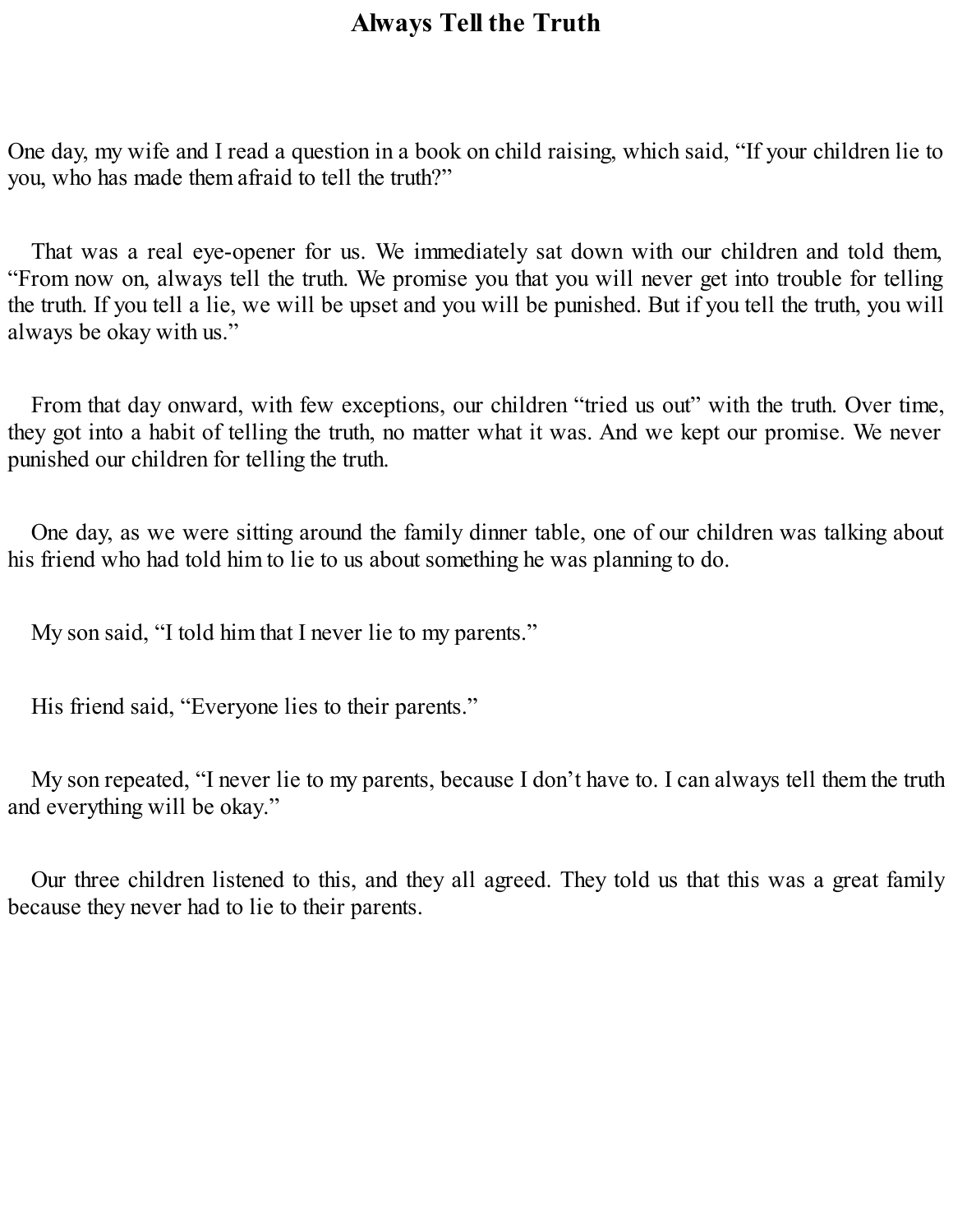### **The Foundation of Self-Confidence**

When children tell the truth, they grow up straight and strong, with high self-esteem and high levels of self-confidence. They have higher levels of self-respect and personal pride. They look you straight in the eye and tell you exactly what they are thinking and feeling. They are very different from children who must continually lie or shade the truth in order to get things past their parents.

In raising your children, there will be countless times when they will do or say something which you disapprove of or which makes you angry. During these times you must discipline yourself to think before you act, or react, controlling yourself and your temper. You must remind yourself that what you do in a moment of stress is registered and recorded by your child and can have an effect on him or her for an indefinite period into the future.

Children learn values by teaching and example, given to them repeatedly while they're growing up. When you teach them values and personally practice the values of love—especially for your spouse —compassion for those who are less fortunate, generosity with those who need it, patience when it is required, tolerance for different viewpoints, courage in the face of difficulties, and perseverance in the face of setbacks, your children will adopt these behaviors as norms. They will see them as the appropriate way to respond to these kinds of situations as they grow up.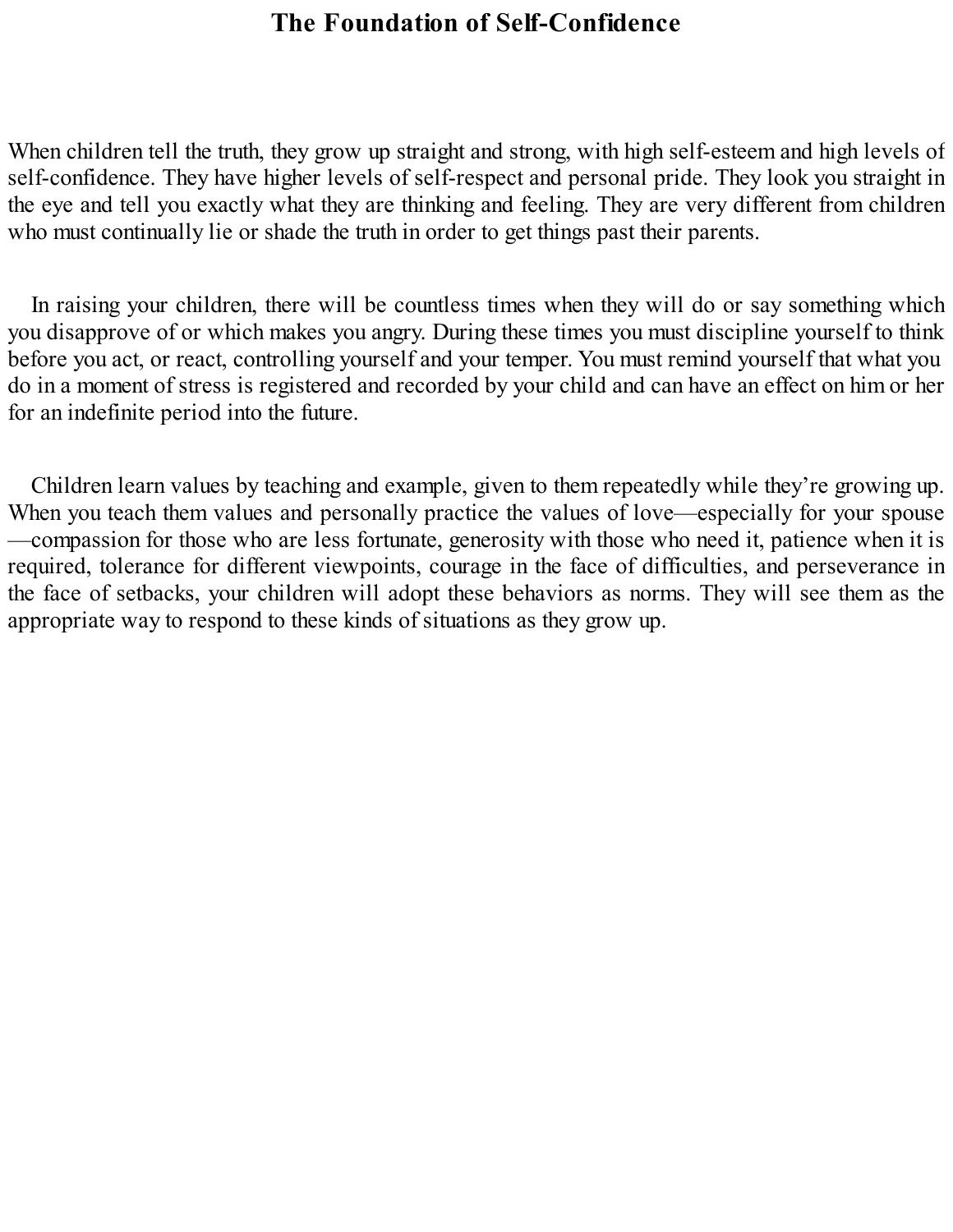#### **The Power of Forgiveness**

One of the most important of all values that you teach your children is *forgiveness*. The inability to forgive lies at the root of most negative emotions. When you practice forgiveness, when you freely let things go, your children grow up with the ability to forgive as well. This saves them from years of unhappiness as the result of someone hurting them in some way, which will always happen.

My parents were adamant and inflexible. They had low self-esteem as the result of difficult Depression-era childhoods. As a result, once they had taken a position on any subject, however wrong, they could never back down and admit that they were wrong.

I resolved that when I had children, I would do exactly the opposite. From the time my daughter Christina was a little girl, if I shouted at her for any reason, I would always go to her and apologize. I would say, "I should not have shouted at you. I was wrong. Will you forgive me?"

When you raise children, they will make countless mistakes while they are growing up. Sometimes you will overreact. Unless you are a saint, this is almost impossible for you not to do. However, whenever you make a mistake with your child, you should have the courage and compassion to realize that destructive criticism from a parent is extremely painful to a child. Go and take it back. Apologize and ask your child for forgiveness. Even if the child has misbehaved, this does not justify reacting in a negative and hurtful way toward your child. Just say, "I apologize. Will you forgive me?"

And they always will. The minute you apologize and ask your children to forgive you for anything that you may have done to hurt them, you liberate them from feelings of negativity or inferiority. By taking it back, you allow them to be happy and confident once more.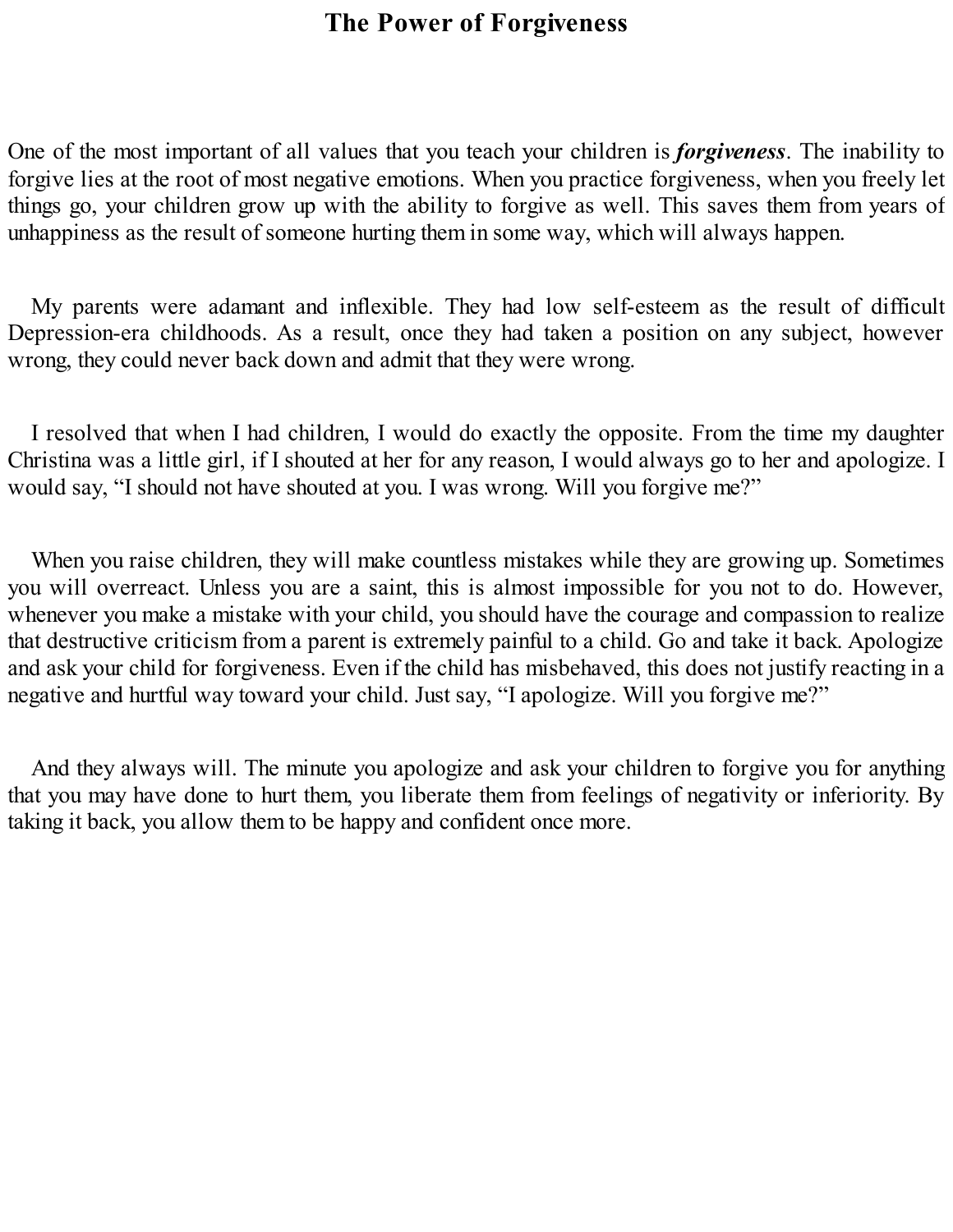## **Teaching Your Children Is Never Ending**

Developing proper values and teaching proper conduct to your children is a lifelong job. You cannot give a single lecture on truthfulness and compassion and then forget about it. You must repeat the lesson by discussion and example over and over, year after year, all the time while your children are with you.

In a letter to Miss Manners, a parent asked, "How long does it take to teach my children table manners? No matter what I say, it seems that my children still eat in an un-mannered and disorganized way." Miss Manners responded by saying, "Be patient. It takes about fifteen years of continual repetition to teach your children table manners. And even then, there are no guarantees that your instruction will be successful."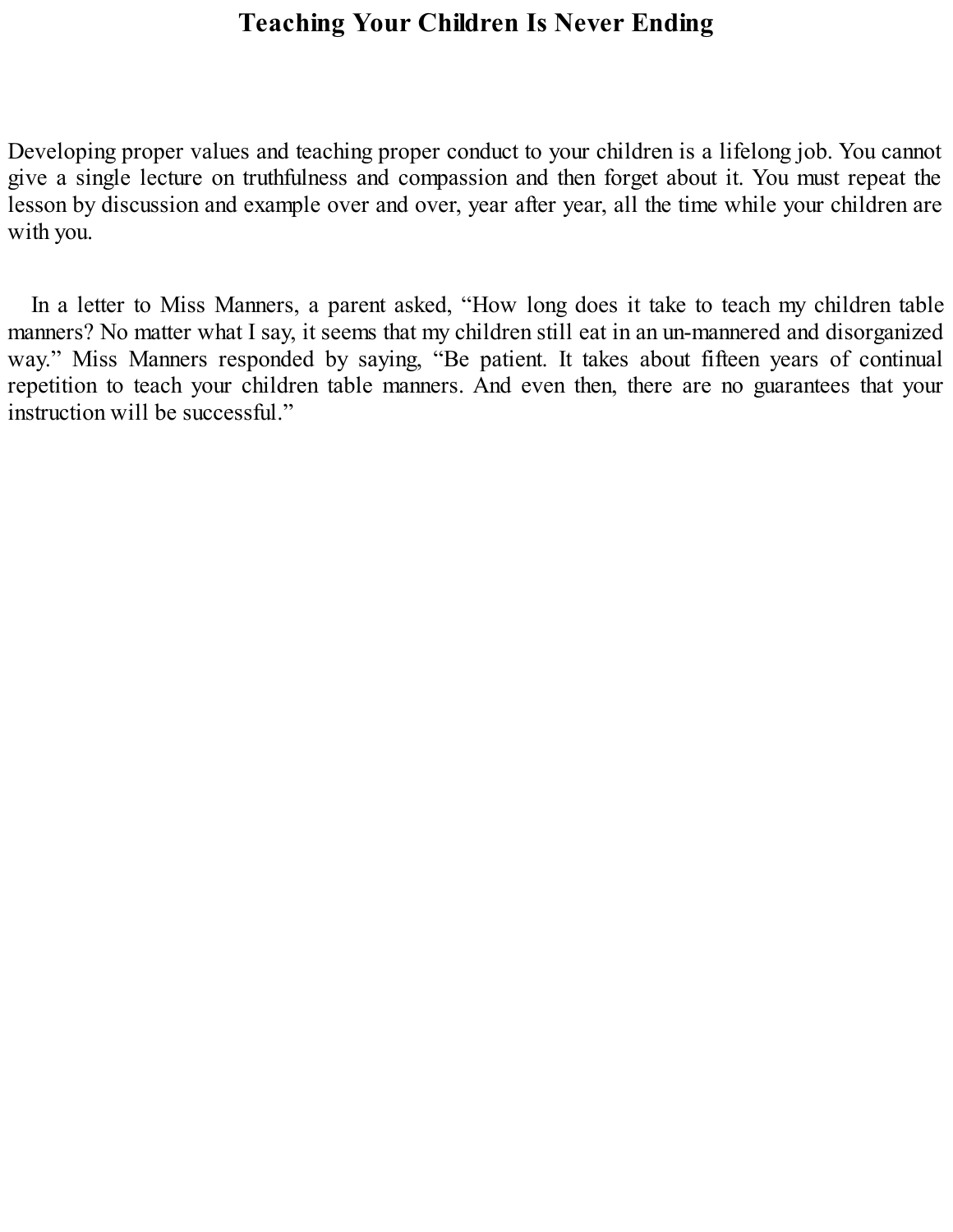#### **Be Their Role Model**

Of course, if you want your children to behave in a certain way, you must model that method of behavior continually, year after year. If you want your children to dress properly, *you* must dress properly. If you want your children to groom themselves properly, *you* must groom yourself properly as well. If you want your children to be organized and efficient, *you* must show them the way by being organized and efficient yourself.

Remember each day that your children are going to behave the way that you behave for the rest of their lives. When you think like this, it forces you to practice higher levels of self-discipline and selfcontrol, knowing that the consequences of your behaviors are going to affect your children's chances in life many years from now.

The discipline of raising children so that they grow up with high self-esteem, being positive and confident in themselves and their own value, is one of the most important things you ever do. The results of your childrearing will last you all the years of your life.

#### *Action Exercises:*

1. What two qualities would you like your children to identify with you by observing your behavior?

2. What two qualities would you like most to instill in your children, and how could you achieve this?

3. If you were an excellent role model for your children, how would your behaviors be different, starting today?

4. What mistakes have your children made that you should forgive and forget about, starting immediately?

5. What actions are you going to take immediately to spend more time with your children?

6. What actions could you take to instill the quality of truthfulness in your children?

7. How could you encourage and reward your children so that they practice greater self-discipline, self-control, and self-mastery?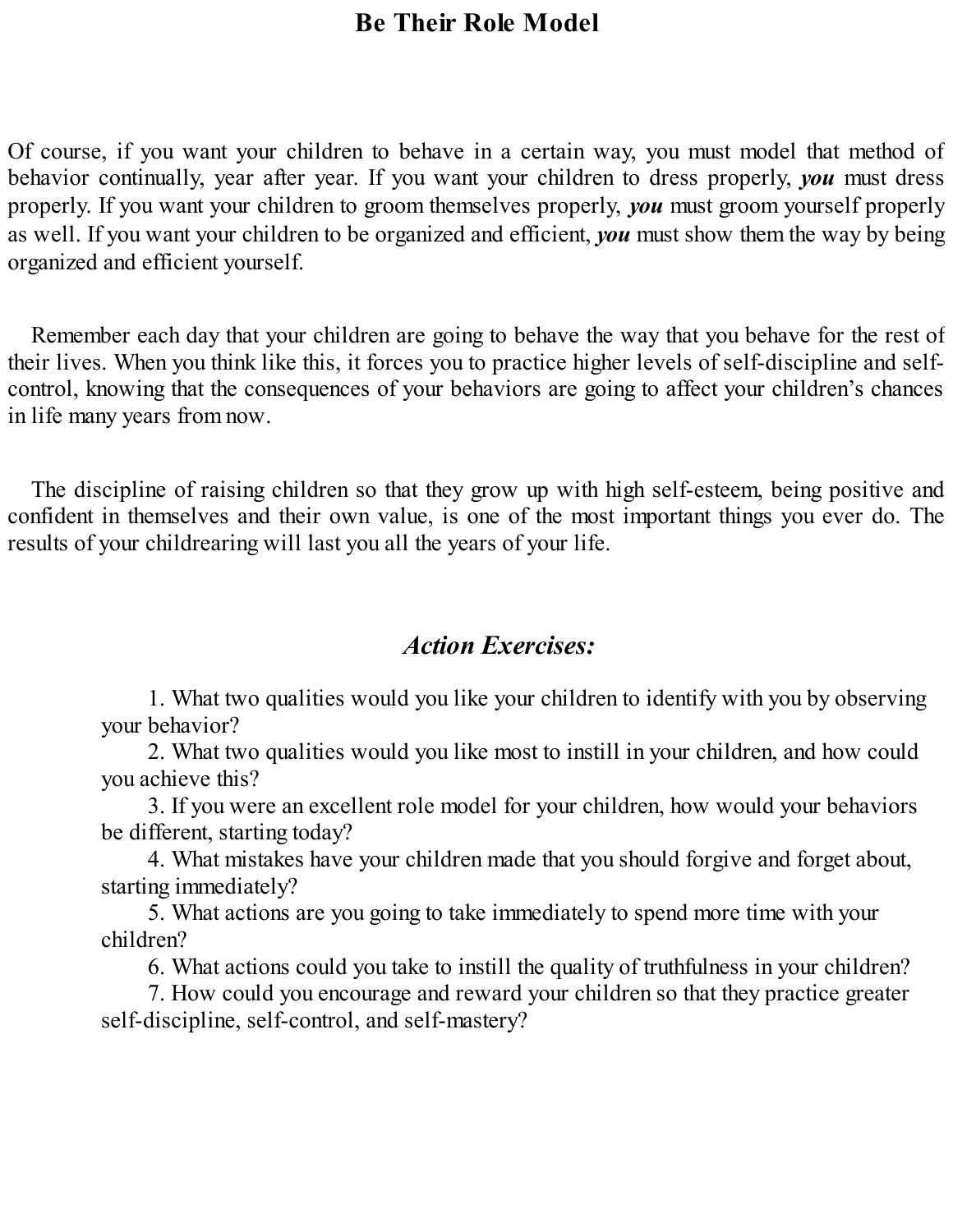# *Chapter 20*

#### **Self-Discipline and Friendship**

"Everything you want in life has a price connected to it. There is a price to pay if you want to *make things better, a price to pay for leaving things as they are, a price for everything." —HARRY BROWNE*

Fully 85 percent of your happiness will come from happy relationships with other people. Unfortunately, fully 85 percent of your problems and unhappiness will be associated with other people as well. Chapters 18 and 19 offered some ideas on how to have a happier marriage and raise happier children, but in addition to your family, of course, your friendships are also important to your well-being.

It therefore behooves you to become absolutely excellent at human relations. Fortunately, this is a learnable skill. You can become one of the most popular people in your work and social circle by simply engaging in the behaviors that *other* popular people practice on a regular basis.

Aristotle wrote that man is a social animal. This means that we define ourselves in terms of our relationships with other people. Our destinies are determined by our interactions with others and theirs with us. We learn who we are and know about ourselves only through interacting with other people.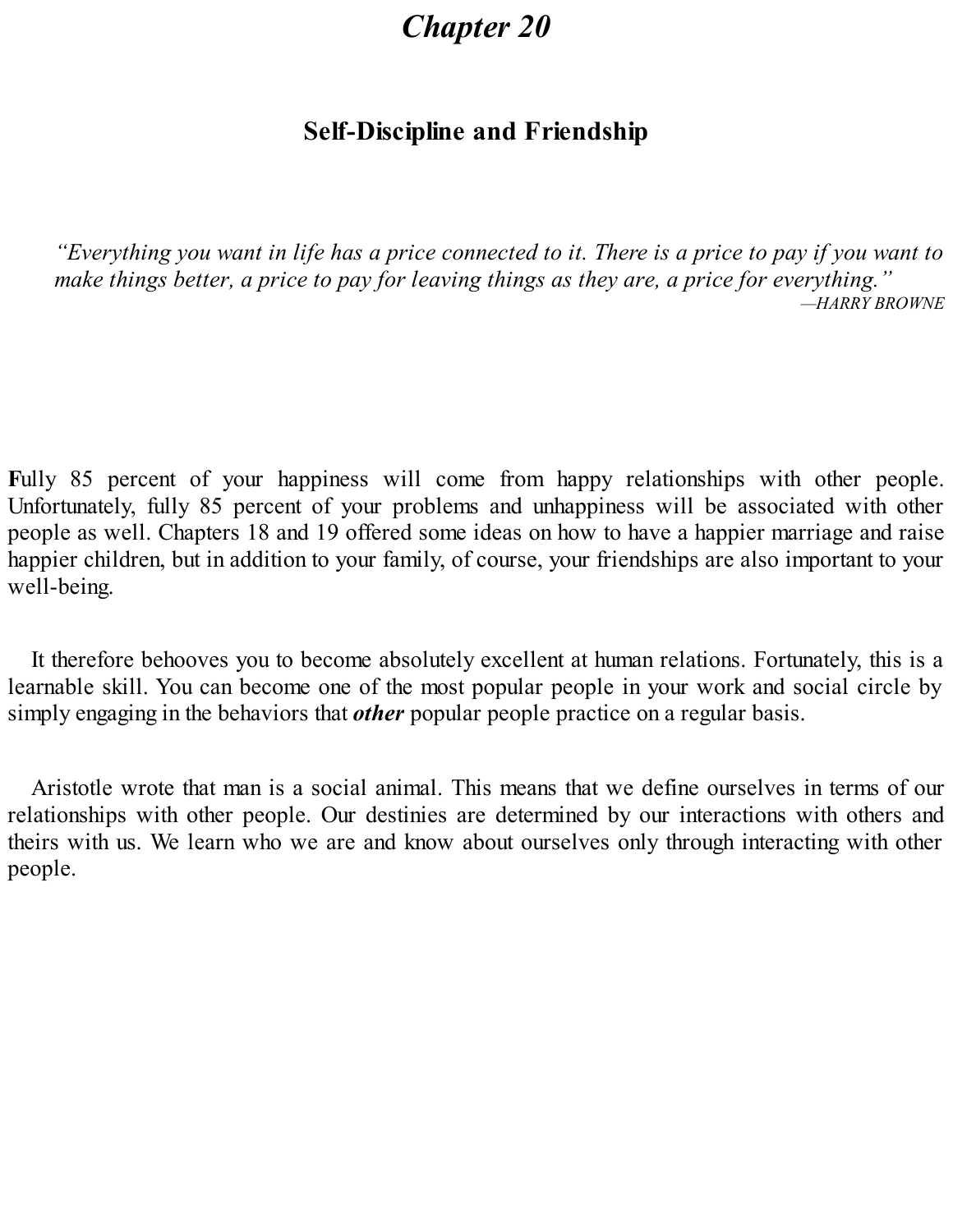#### **The Core of Personality**

Psychologists tell us that everything we do is either to build our self-esteem or to protect it from being torn down by other people. Each person is hypersensitive about his or her own sense of personal value and importance.

Your self-esteem—how you feel about yourself, how much you like yourself—is largely determined by your self-image, or the way you see and think about yourself. Your self-image is made up of three parts, like the three wedges of a pie, each touching the others:

1. First, your self-image is made up of *the way you see yourself.* This largely determines the way you walk, talk, behave, and interact with others.

2. The second part of your self-image is the way you *think* others see you. If you think other people like, respect, and admire you, you see yourself in a positive way and you enjoy higher feelings of self-esteem and self-importance.

3. The third part of your self-image is the way people *actually* do see you and treat you. If you think you are well liked and popular and someone treats you in a rude or disrespectful way, it can be a shock to your self-image and lower your self-esteem. On the other hand, if you see yourself as an average person, and the people you meet treat you as though you are a valuable and important person, you can experience a *positive* shock to your self-image that causes you to like and value yourself even more.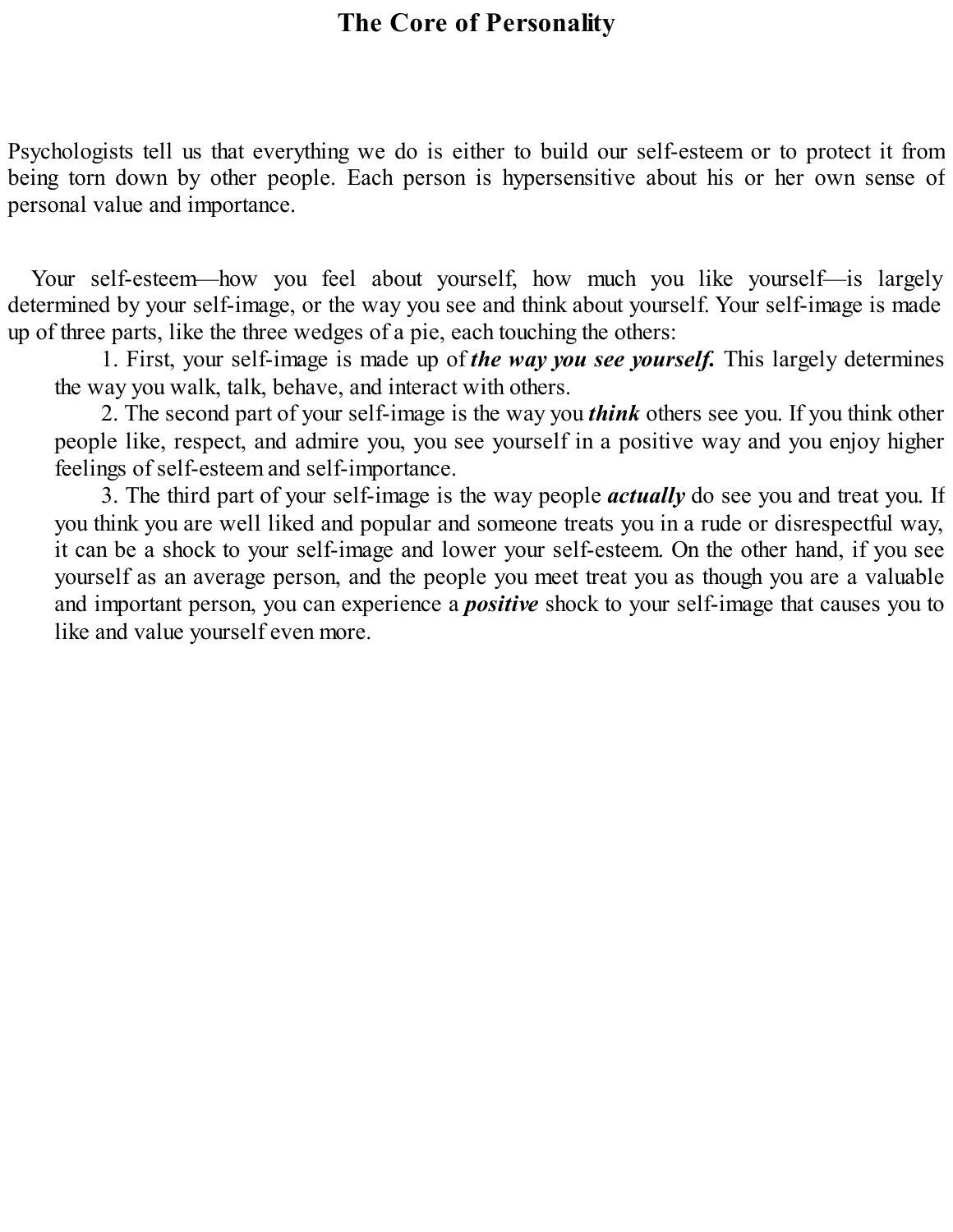## **The Key to Happiness**

You are truly happy only when you feel that all three parts of your self-image coincide. You are happy only when you feel that the way you see yourself, the way you think others see you, and the way they actually see you all seem to be consistent in a particular situation.

In life, you seek out friendships and relationships with people who make you feel comfortable with the way you see yourself and think about yourself. When you are with people who treat you as if you are valuable and important, you enjoy higher levels of self-esteem. You like and respect yourself more. You feel happy in their presence.

For example, in school you always did better and got better grades when you felt that the teacher liked you and cared about you. At work, perhaps the greatest motivator is an attitude of *consideration* on the part of the boss toward the employee. Whenever an employee feels that the boss cares about him as a person rather than just as an employee, he feels more valuable and performs his job better.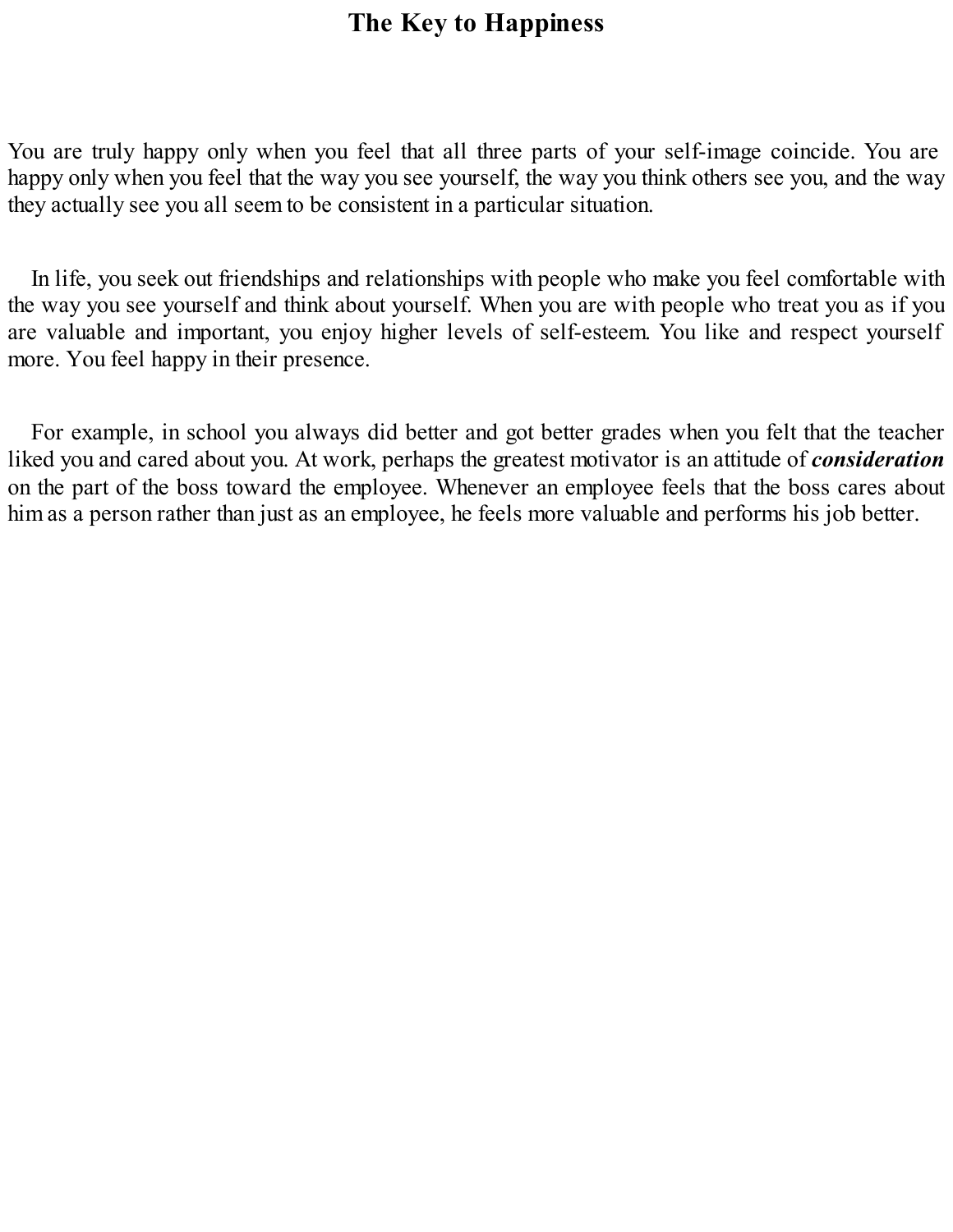## **The Law of Indirect Effort**

The secret to building and maintaining wonderful friendships and relationships is simple. It is for you to practice the Law of Indirect Effort in every interaction with other people.

You must get out of yourself and your own preoccupations in order to get into other people and how they might be thinking and feeling.

Therefore, if you want to have a friend, you must first *be* a friend. If you want people to like you, you should first *like them.* If you want people to respect you, you should first *respect them.* If you want to impress others, you should first *be impressed by them*. In this way, by approaching people indirectly, you appeal to their deepest subconscious needs.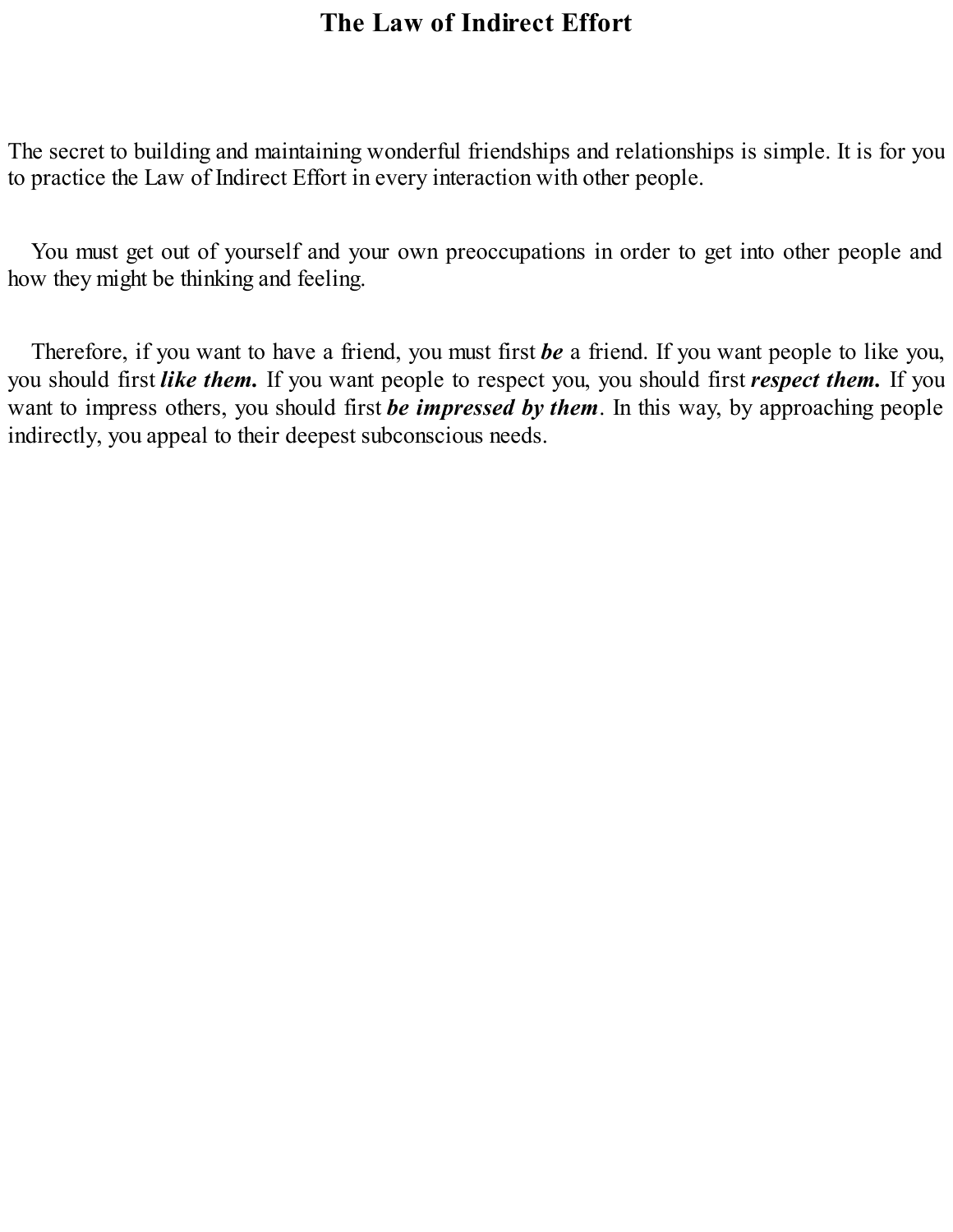#### **Raise Other People's Self-Esteem**

The deepest subconscious need that people have is the need to feel *important*. Since you have this need as well, whenever you practice the Law of Indirect Effort and focus on making other people feel important, you reinforce their self-image, increase their self-esteem, and make them feel happy about themselves—and by extension, about yourself.

Whenever you say or do anything to raise the self-esteem of another person, you trigger a "boomerang" effect that causes your own self-esteem to go up at the same time and in the same measure. You can never do or say anything to make another person feel better about himself without simultaneously feeling better about yourself.

It takes tremendous self-discipline and self-control for you to rise above yourself. Instead of trying to get other people to like you and be impressed by you, focus first on liking them and being impressed by them.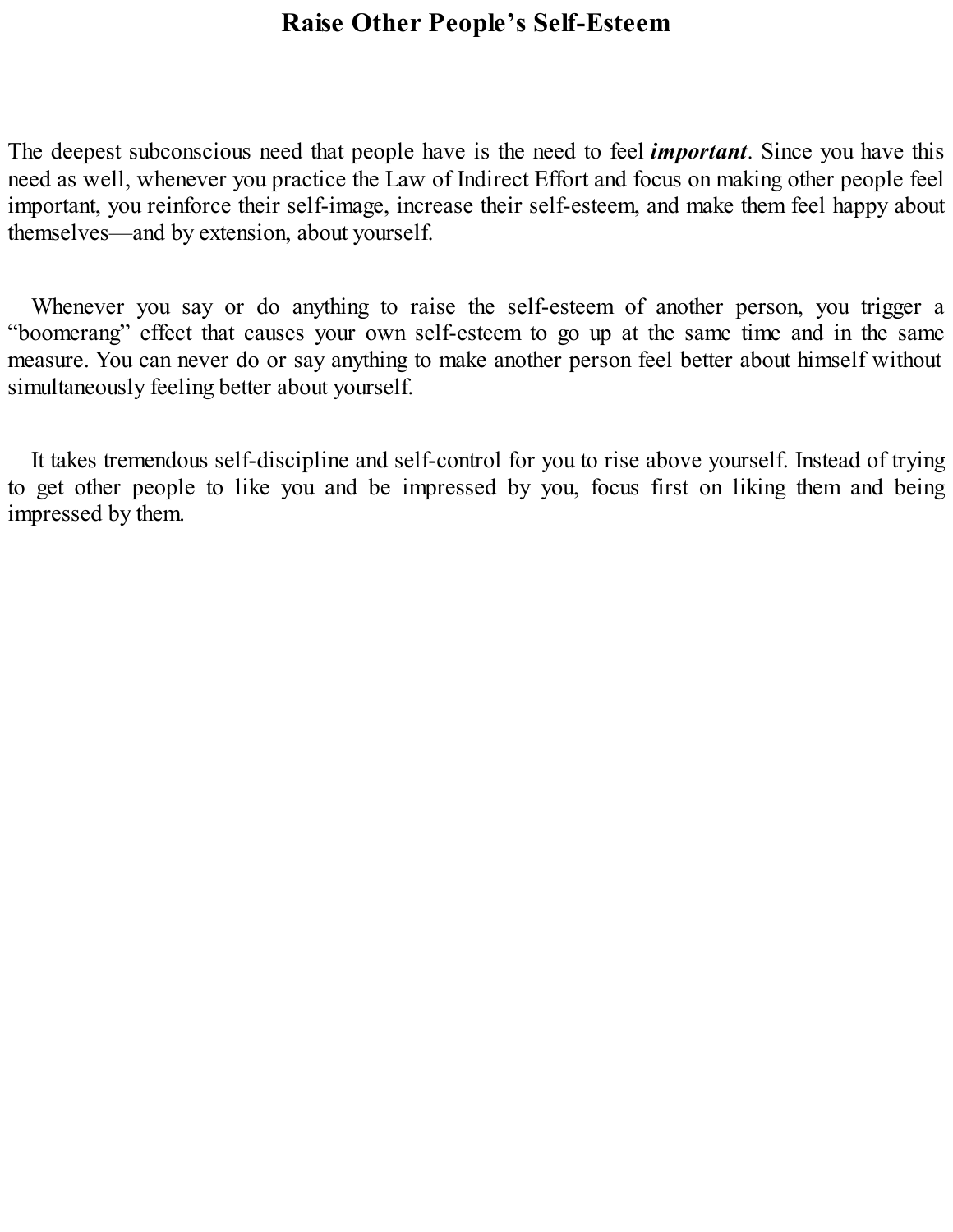### **Seven Ways to Make People Feel Important**

The key to excellent relationships with others is quite simple: Make them feel important. To the degree to which you can make other people feel important—starting with the members of your family and then extending outward to your friends and coworkers—you will become one of the most popular people in your world.

There are seven ways to make other people feel important. These are simple practices that you can learn through repetition.

*1. Accept People the Way They Are:* One of the deepest cravings of human nature is to be accepted by other people without judgment, evaluation, or criticism. Psychologists call this behavior "unconditional positive regard." This is when you accept the other person completely, without reservation, for exactly the way he or she is.

Because most people are judgmental and critical, to be unconditionally accepted by another person raises that person's self-esteem, reinforces his or her self-image, and makes that person feel happy about him or herself.

In the movie, *Bridget Jones Diary*, the entire focus was on the discovery by Bridget that she had found a man "who likes me just the way I am." This was considered to be such an amazing thing to happen. All her friends were astonished that anyone could ever have a relationship based on unconditional acceptance by another person.

When you look at other people and give them a genuine smile, they feel happier about themselves. Their self-esteem goes up. They feel more valuable and important.

When you stop thinking about yourself and the impression you are making on others and instead start thinking *about* others and the impression they are making on you, you can relax. You take a deep breath and just smile at people when you meet them and greet them both at home and at work. It is one of the most powerful self-esteem and relationship-building behaviors you can do. Smiling at people makes them feel important and valuable.

*2. Show Your Appreciation for Others:* Whenever you appreciate another person for anything that he or she has done or said, you raise that person's self-esteem and make him or her feel more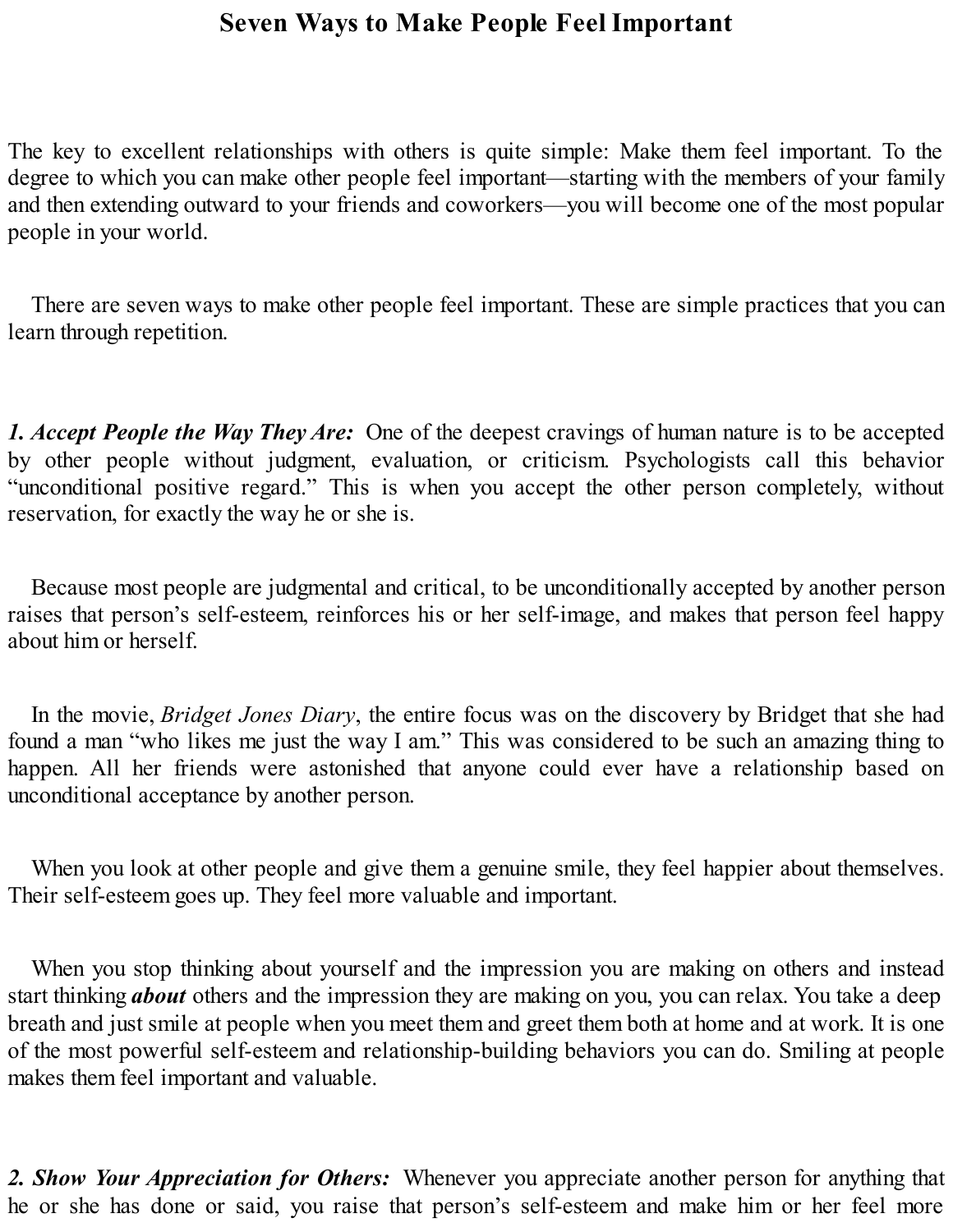important. Expressions of appreciation—from small nods and smiles all the way through to cards, letters, and gifts—raise people's self-esteem and cause them to like themselves more. As a result, by the Law of Indirect Effort, they will like you more as well.

The simplest way to express appreciation is to simply say, "Thank you." The words "thank you" are deeply appreciated in any language, anywhere in the world. I have traveled in ninety countries, and the very first thing I do is learn the words for "please" and "thank you." Each time you use those words, people brighten up, smile, and feel happy to be in your presence.

Every time you say thank you, it has an almost magical effect on the other person. It makes him feel important and far happier about being in your presence and helping you with anything you need.

*3. Be Agreeable:* The most welcomed people in every situation are those who are generally agreeable and positive with others. On the other hand, argumentative people who question, complain, and disagree are seldom welcome anywhere.

When you nod, smile, and agree with another person when he or she is talking or expressing an opinion, you make that person feel intelligent, respected, valuable, and important. When you are agreeable with another person, even if he says something with which you may not be in complete accord, you make that person feel happy to be in your presence.

In my work as a professional speaker, I meet thousands of people each year. They come up to me and often express opinions on subjects on which I am often well informed and they obviously are not. Sometimes they say ridiculous things that are either not true or make no sense.

In every case, however, I smile and agree, nodding and asking them questions and listening to them express their ideas and opinions. They go away feeling that they have had a good conversation with the speaker and that I probably agree with them. It costs me nothing and it makes them happy. It makes them feel important.

*4. Show Your Admiration:* People usually invest a lot of personal emotion in their possessions, traits, and accomplishments. When you admire something belonging to another person, it makes him feel happy about himself. As Abraham Lincoln said, "Everybody likes a compliment."

Express your admiration for people's appearance and specific items of their clothing or dress. Men are especially complimented when you say something nice about their ties or their shoes. Women enjoy being complimented about their hair or any other item of their appearance. People spend a lot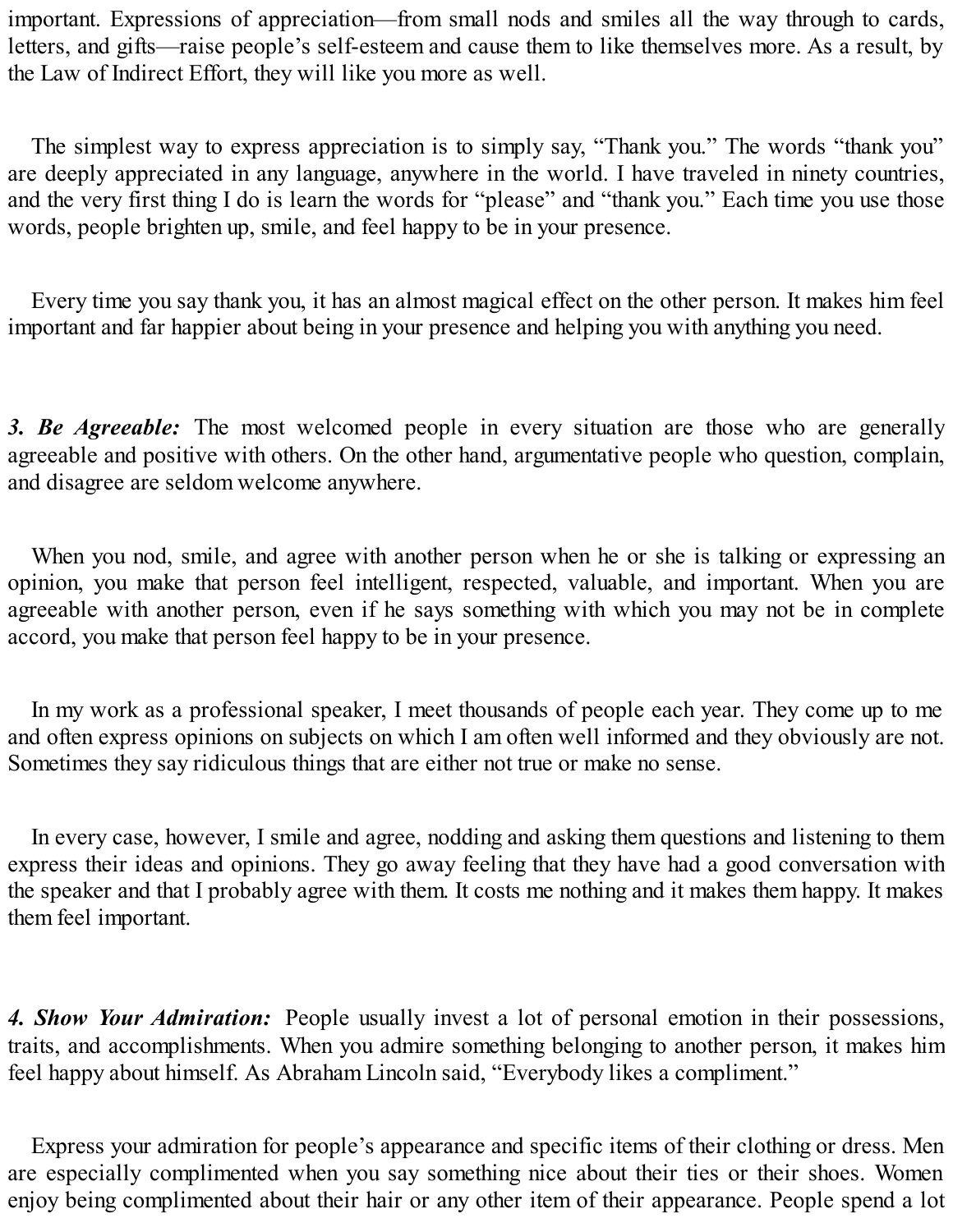of time putting themselves together before they go out.

You can also compliment a person's traits or characteristics, saying things such as, "You are certainly persistent." People invest their entire lives developing traits and qualities—especially positive qualities—and they feel flattered when you notice and compliment them on those qualities.

Compliment a person's accomplishments. Tell people how much you admire their home or office or the business they have built or the position they have achieved in that business.

*5. Pay Attention to Others:* Perhaps the most powerful way to raise another person's self-esteem is to listen to him attentively when he speaks. In my book *The Power of Charm,* my coauthor Ron Arden and I explain how listening to a person while he talks on any subject in a way that is focused is perceived as charming behavior.

The key to great listening is for you to ask questions and then hang on every word of the answers. When the person slows down or comes to the end of a statement, ask another question. Lean forward attentively. Listen without interrupting. Listen as though what the person is saying is the smartest and most interesting thing you have ever heard.

When people are attentively listened to, their brain releases endorphins. As a result, they feel happy about themselves. Their self-esteem goes up. What's more, they associate this happy feeling with being in your presence. From this, a person will like you more and find you a more interesting and intelligent person.

*6. Never Criticize, Condemn, or Complain* about anything, whether it be directly or indirectly. Never do or say anything that lowers a person's self-esteem or makes him feel less important or valuable. Refuse to gossip or discuss other people in a negative way. Never say anything about a person that you would not say to his face.

The most harmful force in all of human relationships is *destructive criticism.* It lowers a person's self-esteem, makes him feel angry and defensive, and causes him to dislike the source. So never complain about people or situations that you don't like.

The most common word to describe the most popular people in every field is the word "nice." When you think of a business that you like to patronize or a restaurant you like to visit, you always think of the people there as being "nice." Whenever you recommend or refer someone to someone else, you always mention that he or she is a "nice person."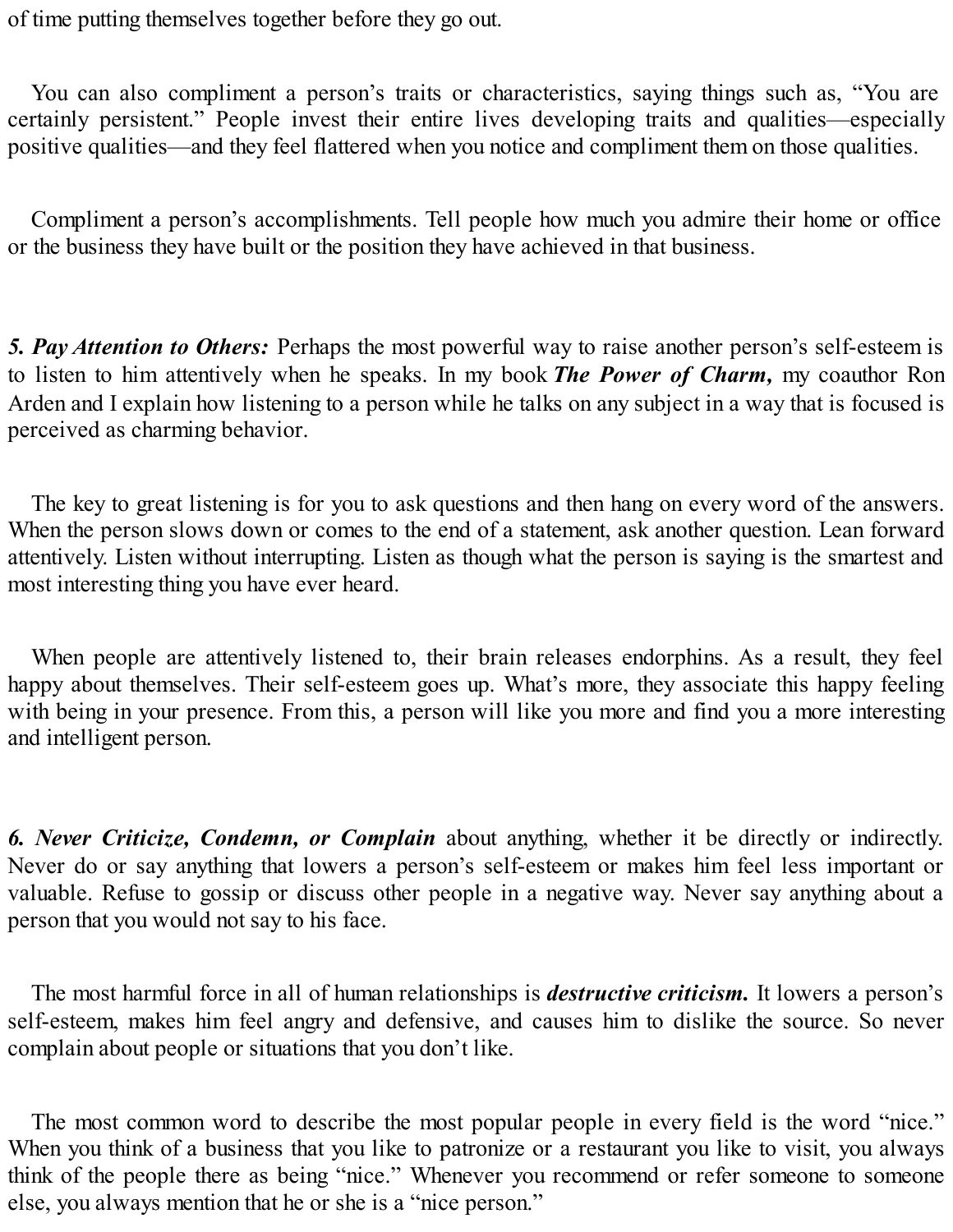In sales and business, the nice people are always the most successful. People like to buy from them, buy again, and then recommend them to their friends. People enjoy seeing nice people, and they look forward to seeing them again.

When asked what they mean by the word "nice," people say that he or she is "cheerful." The more positive you are, the more cheerful you are likely to be. The more cheerful you are, the nicer personality you will have. The nicer personality you have, the more people will look forward to seeing you and being around you.

*7. Be Courteous, Concerned, and Considerate of Everyone You Meet:* Think of these as "the three Cs" and practice them with everyone you meet.

When you treat a person with *courtesy* and respect, he or she feels more valuable and important. As a result of making a person feel more valuable and respected, that person will in turn value and respect you even more as well.

When you express *concern* about things that are happening in a person's life, he warms up to you and likes you more. When a person has a difficult situation and you express your concern or compassion, you touch his heart. You connect with his emotions. Through this, you make yourself a more likable person.

**Consideration** is the third of the three Cs. When you practice consideration, you discipline yourself to do and say things to people that makes them feel more valuable and important.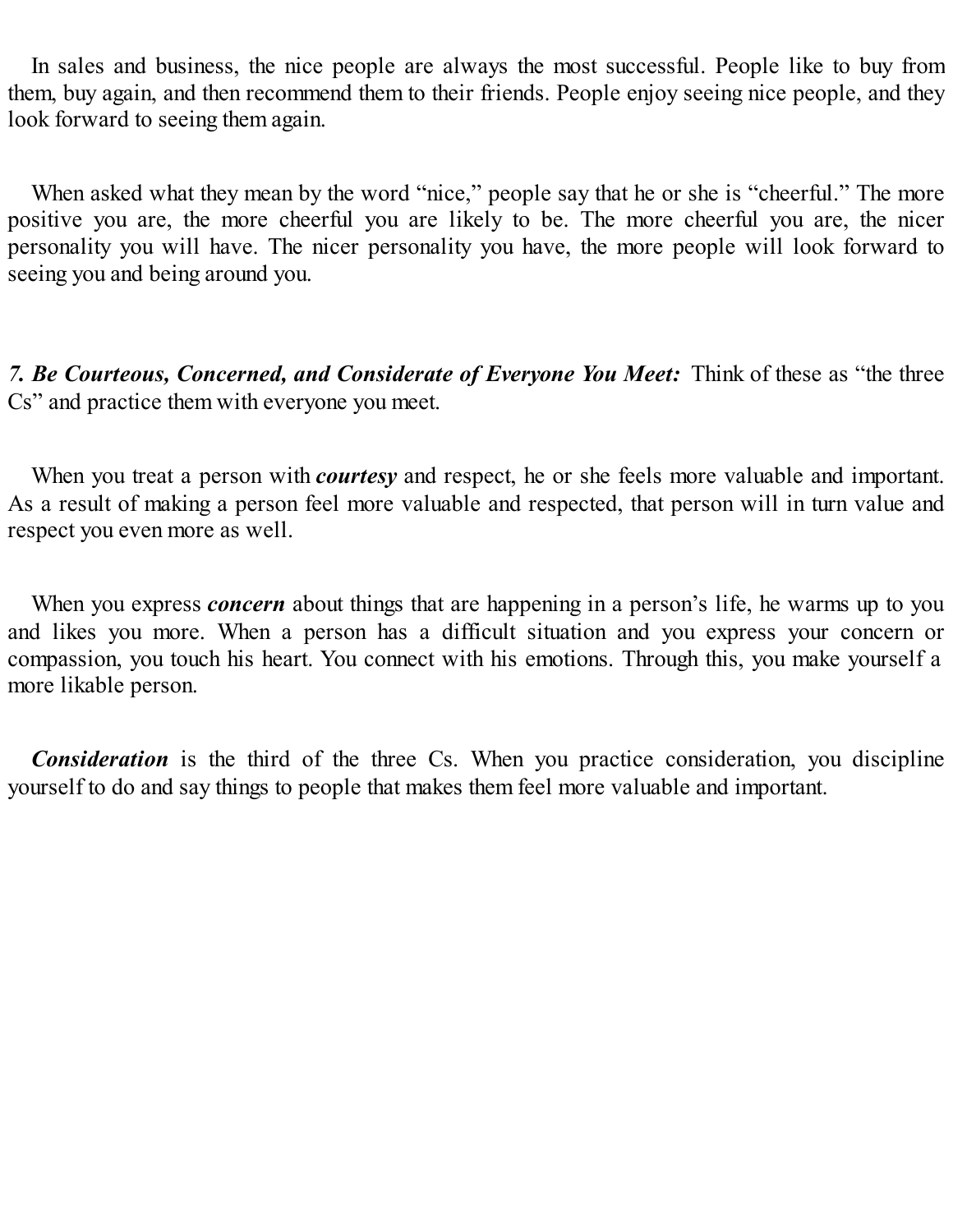## **Be Concerned About Other People**

When you meet people for the first time or again after a period of time, ask them how they are, and then listen closely to the answers. People will often share with you a concern or problem in their lives. When they do, practice consideration and sensitivity. Treat the problem or difficulty as though it were extremely important to you. Amazingly enough, when you act as if you are really interested and concerned with a problem or situation in another person's life, you very soon start to feel genuinely affected emotionally by the other person.

The rule for building lifelong friendships and wonderful relationships is simple. Resolve that from now on, when people leave your presence, they will feel much *better* than they did when they entered your presence. Practice all the ideas above to make people feel important. Look for ways to raise people's self-esteem and reinforce their self-image. Make them feel as though they are valuable and worthwhile. Furthermore, everything that you do or say to make another person feel important makes you feel important as well.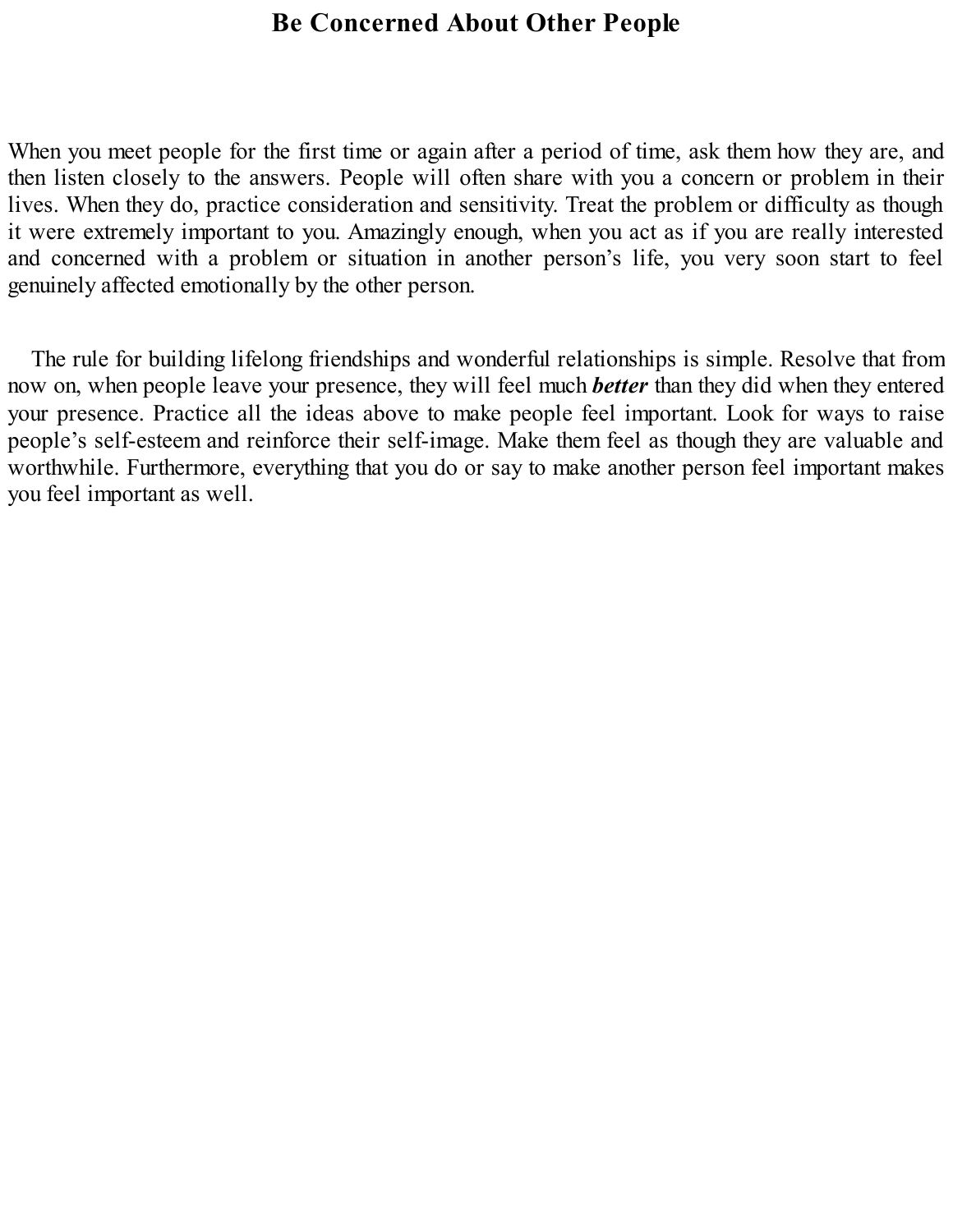#### *Action Exercises:*

1. Make a list of the most important friends in your work and personal life. What could you do to make them feel better about themselves?

2. Identify the first thing you could do in every meeting or encounter to make the other person feel important.

3. Resolve to make each person feel more valuable and worthwhile because he or she spoke to you.

4. Practice nonjudgmentalism in all your relationships. Always assume the best of intentions on the part of others.

5. Imagine that each person you meet has only a short time to live and you are the only person who knows.

6. Find something about each person that is impressive to you, and then tell the other person how impressed you are.

7. Imagine that there is a hidden camera and microphone recording every interaction you have with other people. How would you behave differently?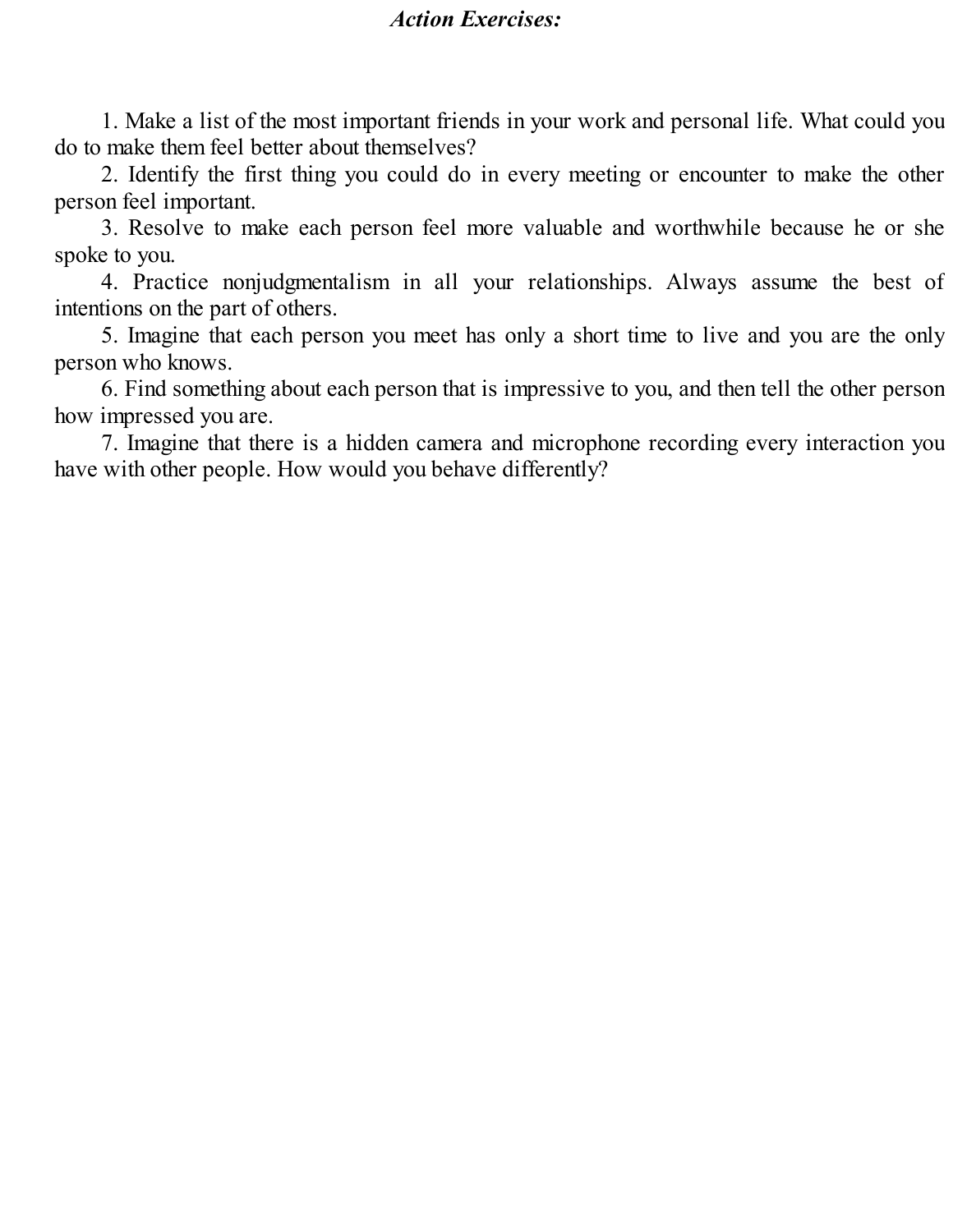# *Chapter 21*

### **Self-Discipline and Peace of Mind**

*"Men are anxious to improve their circumstances, but are unwilling to improve themselves; they therefore remain bound. The man who does not shrink from self-crucifixion can never* fail to accomplish the object upon which his heart is set. This is true of earthly as of heavenly *things. Even the man whose object is to acquire wealth must be prepared to make great personal sacrifices before he can accomplish his object; and how much more so he who would realize a strong and well-poised life."*

*—JAMES ALLEN*

**Y**ou require high levels of self-discipline if you truly desire to develop all your inner resources and fulfill your true potential. Throughout the ages, in all religions and philosophies the highest human good or idea has been *peace of mind*. Your ability to achieve your own peace of mind is the true measure of your success and the key determinant of your happiness.

To develop spiritually, and to become a fully functioning person, you must regularly apply selfdiscipline and self-control to your thoughts, feelings, and actions. Spiritual development, inner peace, and the experience of joy all require self-mastery and self-control.

 $\bullet\hspace{0.1cm} \bullet\hspace{0.1cm} \bullet\hspace{0.1cm} \bullet$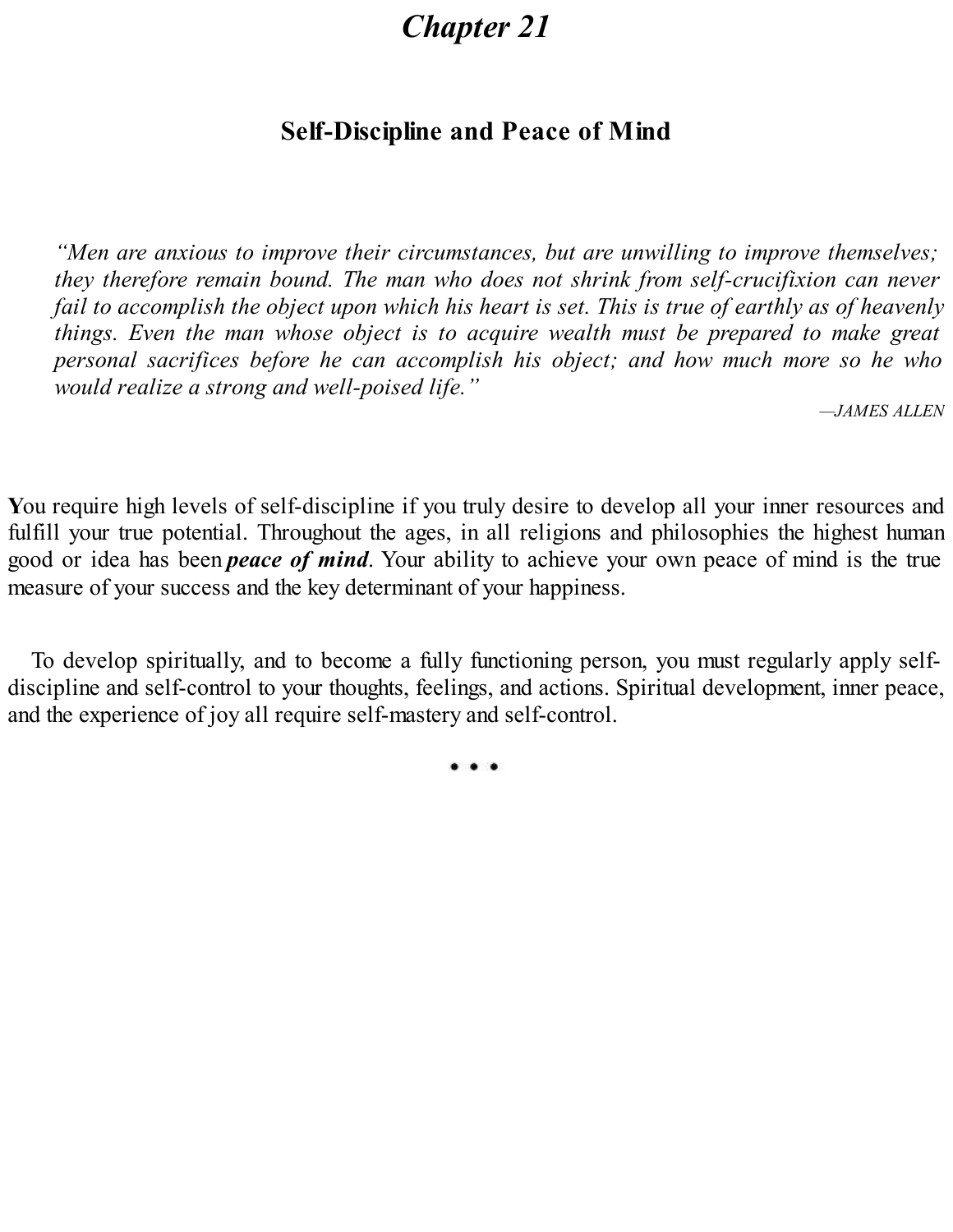## **Outer Versus Inner Success**

To succeed in the "outer world," you must *discipline* yourself to focus and concentrate, work hard at your job, take continuous action toward your goals, and become better and more capable as you move onward and upward in life.

To succeed in the "inner world," however, requires almost the *opposite* abilities. To achieve inner peace, you must discipline yourself to let go of everything that can disrupt your sense of inner peace and contentment.

Zen Buddhism teaches that the main cause of human suffering and unhappiness is "attachment." People become attached to ideas, opinions, and material things, and then they are reluctant to let go of them. Sometimes people become so preoccupied with these external factors that it affects their mental and physical health—even keeping them awake at night.

When you practice detachment, separating yourself *emotionally* from things or outcomes, the negative emotions involved stop as well, like unplugging a light from the socket.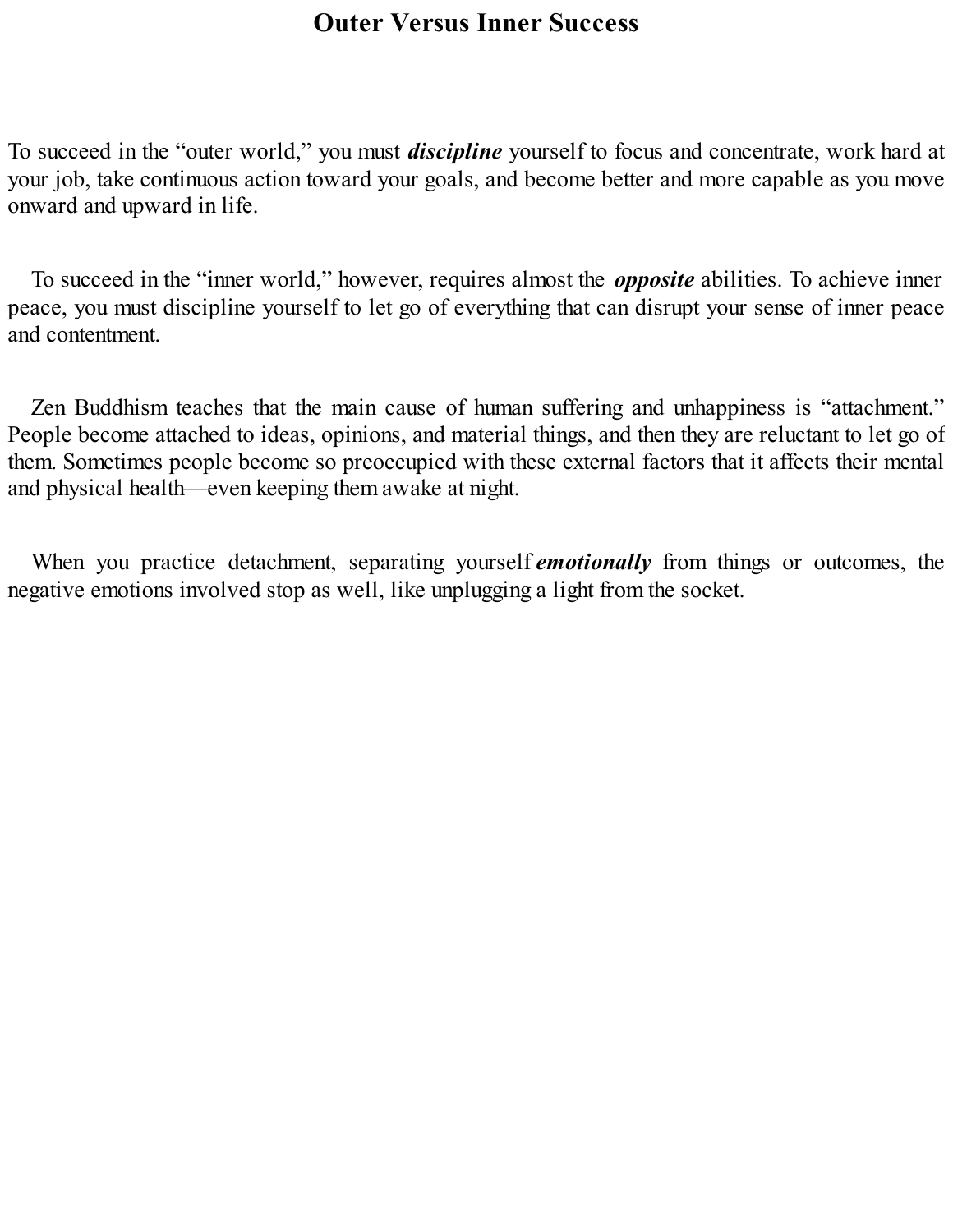## **The Need to Be Right**

Most people have a deep down need to be right. However, when you stop caring if you are right or wrong, all the emotions surrounding this need for rightness disappear. Dr. Gerald Jampolsky asked the great question: "Do you want to be right, or do you want to be happy?"

Some people become passionate about their political or religious beliefs, all of which have been *learned* from someone else in some way. But when you put those beliefs aside for a while, they lose their ability to stir your emotions or to inflame your anger.

I have friends and meet people with ideas and opinions that range all over the political and religious spectrums. In most cases, we get along well together because we simply put aside the discussion of opinions on which we differ. We consciously and deliberately *discipline ourselves* to detach from these ideas, and we focus instead on subjects that we agree on and in which we share common interests.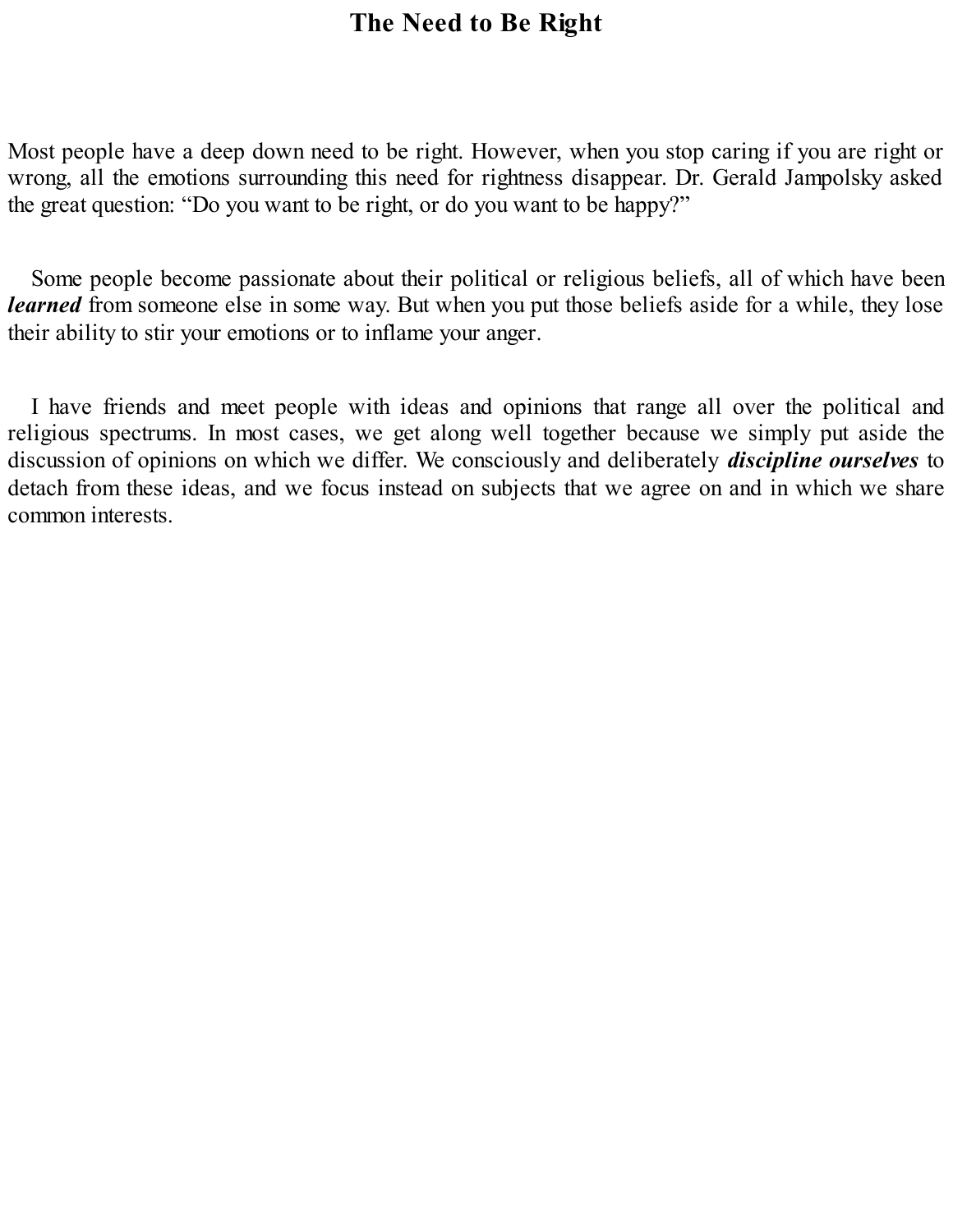#### **Refuse to Blame Anyone for Anything**

The chief cause of negative emotions and the primary destroyer of inner peace is *blame*. As I mentioned earlier in the book, it is not possible to have a negative emotion without having someone or something to blame in some way or for something.

Blame requires one or both of two factors to exist. The first is *identification*. This occurs when you take something personally: You identify with it. As soon as you decide to feel that someone has done or said something negative that affects your personal interests in some way, you immediately become angry and blame that person.

Even if someone who is hurrying to work, completely preoccupied, and who may have just had a fight with his or her spouse accidentally cuts you off in traffic, you can immediately become angry at that person, a complete stranger, because you took his driving behavior *personally*.

But when you *discipline yourself* to detach and stop taking things personally, the negative emotional charge connected with the person or incident stops almost immediately. For example, when someone cuts you off in traffic, you can detach from the situation emotionally by saying to yourself, "Oh well, he's probably in a hurry to get to work. Maybe he's late."

The minute you say that to yourself, all negativity associated with the event vanishes and you become calm, relaxed, and positive once more.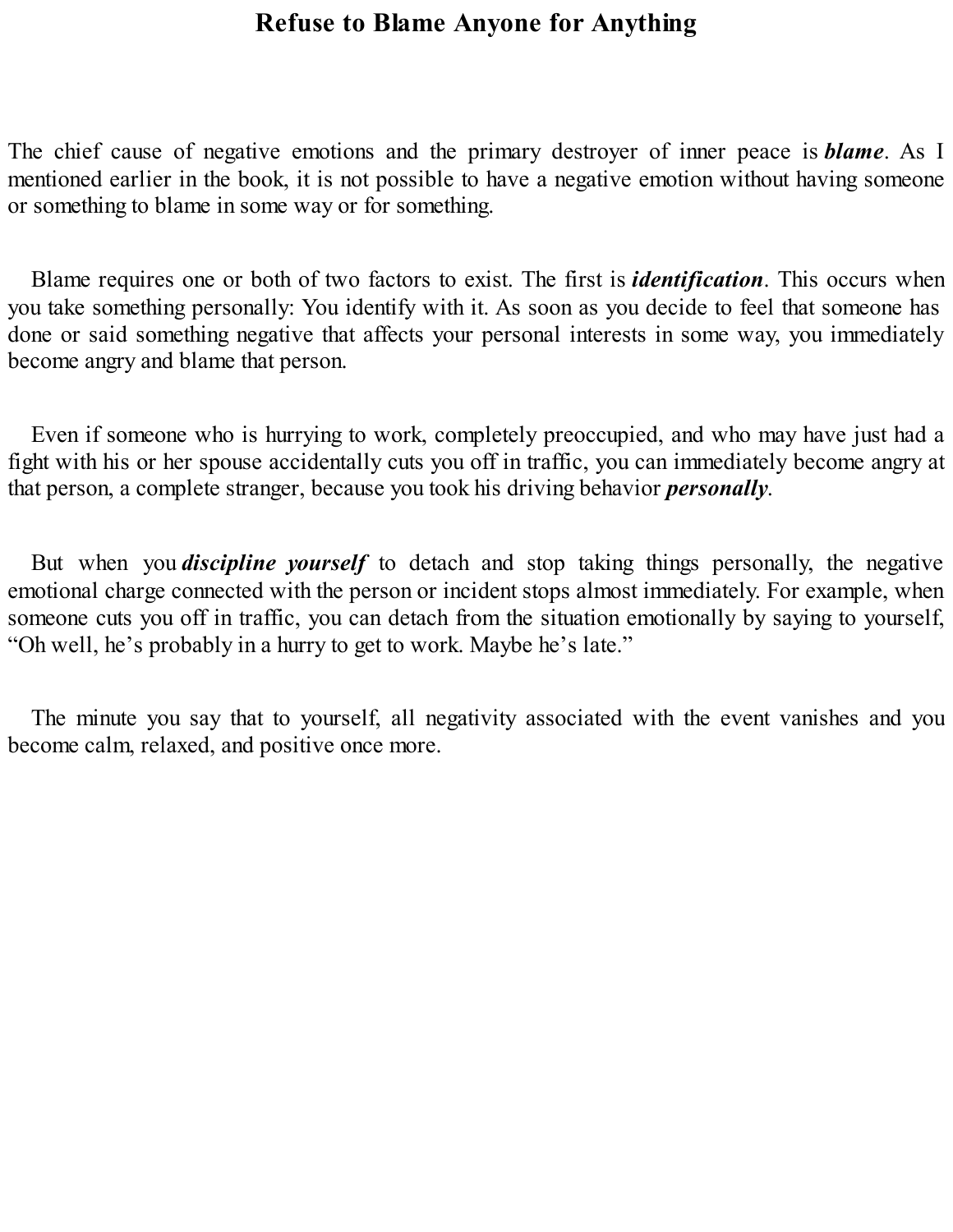## **Give Up Your Suffering**

The second root cause of blaming is *justification*. This occurs when you tell yourself (and others) why it is that you are entitled to be angry or upset in this situation.

Many people fall in love with their *suffering*. Their past problems become a primary focus of their lives. They think about what happened all the time. They go through the day and even the night carrying on angry conversations with people who are not present, people who they feel have hurt them in the past.

Whenever they get into a conversation for any period of time, they bring out their suffering, like a trader in a bazaar, and display it to the other person. They then recycle through the unhappy events of their lives, telling what happened, how they were badly treated, and how awful the other person was to have behaved in this way.

However, when you *discipline yourself* to stop justifying your negative emotions by continually rehashing what happened and what the other person did or didn't do, and when you instead calmly accept that "stuff happens" in life, your negativity accompanying the other person or situation dies away.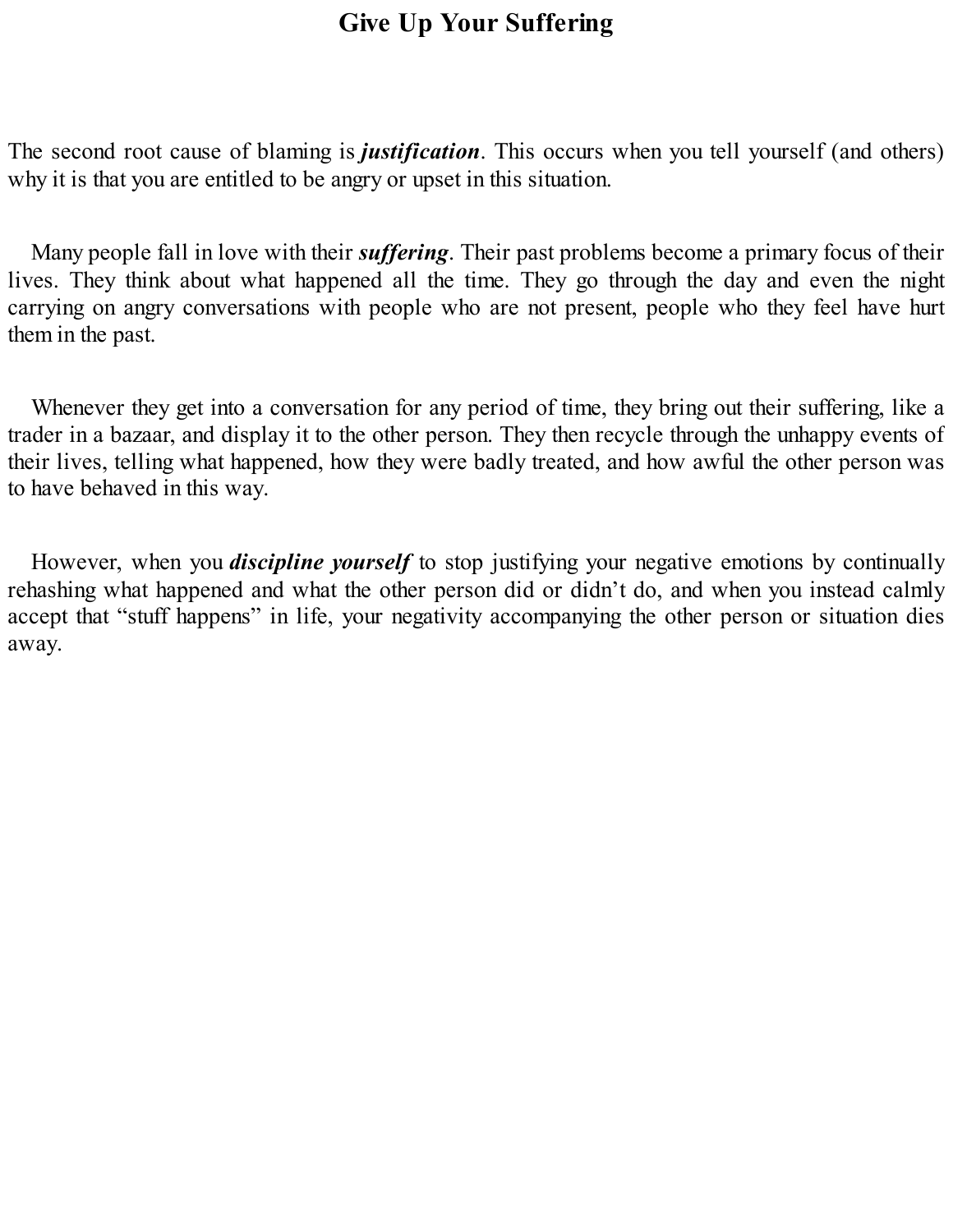## **Practice Forgiveness**

The height of self-discipline in spiritual development is the practice of forgiveness. The Law of Forgiveness says that "you are mentally and emotionally healthy to the degree that you can freely forgive anyone who has hurt you in any way."

Every person—including you—has experienced destructive criticism, negative treatment, unkindness, rudeness, unfairness, betrayal, and dishonesty from others over the years. These events are unfortunate, but they are an inevitable and unavoidable part of being a member of the human race. The only way you can avoid the problems and difficulties of living in a busy society with many different kinds of people is to live in a cave.

The only question you need to ask and answer after you have had a negative experience is "How long will it take me to get over this event and get on with my life?" This is a decision only you can make. It is one of the most important types of decisions that you make in your own life if you truly want to be happy. What's more, it is a true test of your mental and spiritual discipline.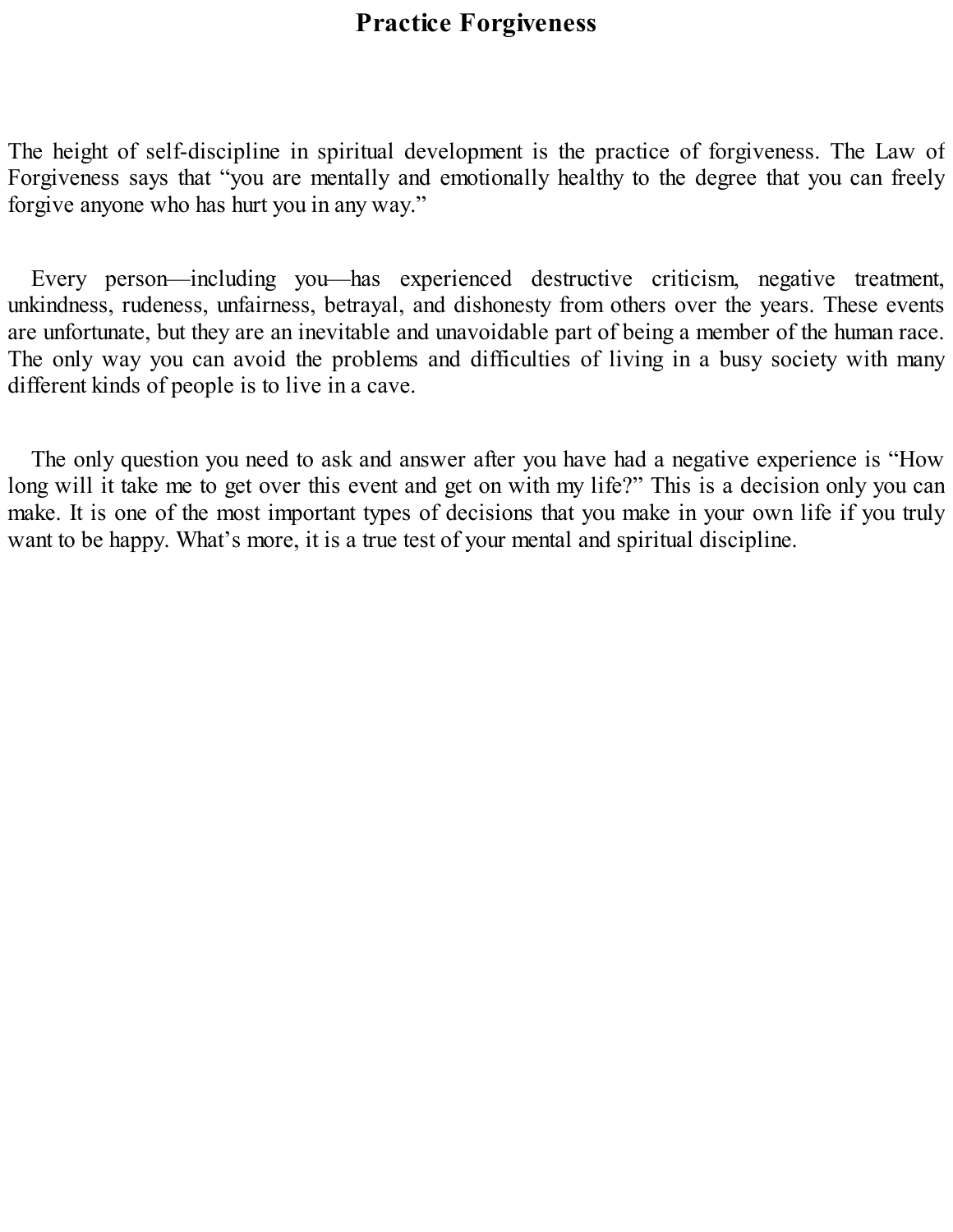## **The Forgetting Curve**

Each person has a "Forgetting Curve," or what is often called a "Forgiveness Curve." This curve measures how quickly you forgive and forget a negative experience, and it determines how mentally and emotionally healthy you really are.

Imagine a rectangle with a scale from zero to one hundred ascending the left side of the rectangle. This is the scale of the intensity of the negative emotion you experience when you are hurt or offended in some way. Across the bottom of this graph are the months and years of your life.

You can have either a flat forgiveness curve or a steep, downward sloping forgiveness curve. If your forgiveness curve is flat, this means that you continue to be angry for a long time, sometimes for years or even decades at the same level as when the event occurred.

There are countless people who are still angry about something one of their parents did or said to them decades ago. Furthermore, they will tell you about it at the drop of a hat. They will reach into their gunnysack of unforgiven events and pull out their childhood experiences and share them with you.

Every psychologist and psychiatrist who deal with unhappy people are employed because their patients have flat forgiveness curves. Their primary conversation in therapy is talking about what someone did or didn't do to them or for them at some point in the past—and how unhappy that person still feels about it today.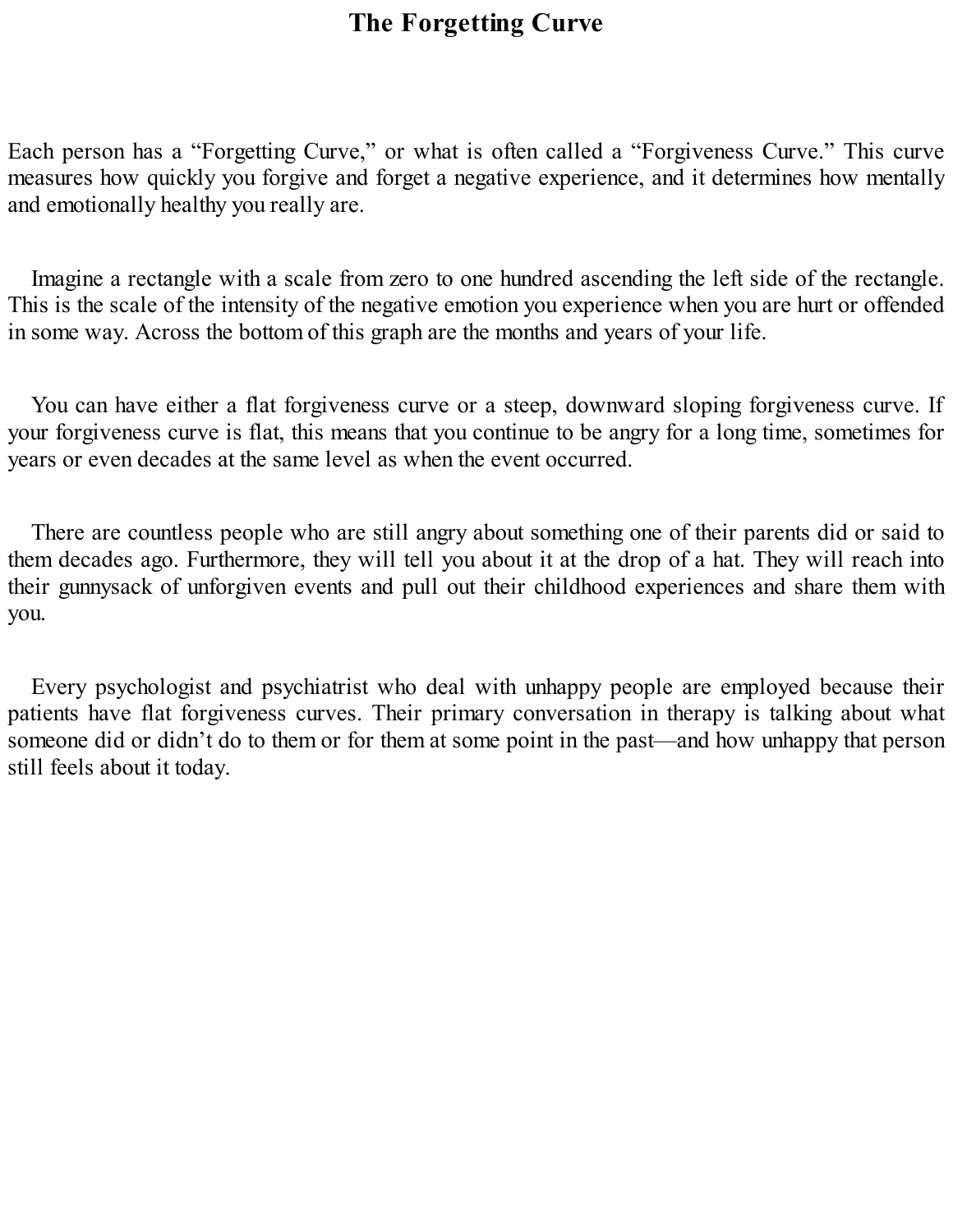## **Get Over It and Get On with It**

Truly healthy people, on the other hand, have *downward* sloping forgiveness curves. They have had just as many difficulties and problems in life as anyone else, but they have *disciplined themselves* by resolving to forgive and forget quickly so they can get on with their lives. They refuse to gunnysack their problems and carry them forward. They simply let them go and turn their attention to the things that make them happy.

*The discipline of forgiveness is the key to the spiritual kingdom*. It is only possible for you to enjoy high levels of peace of mind when you develop the habit and discipline of freely forgiving other people for everything and anything that they have done to hurt you.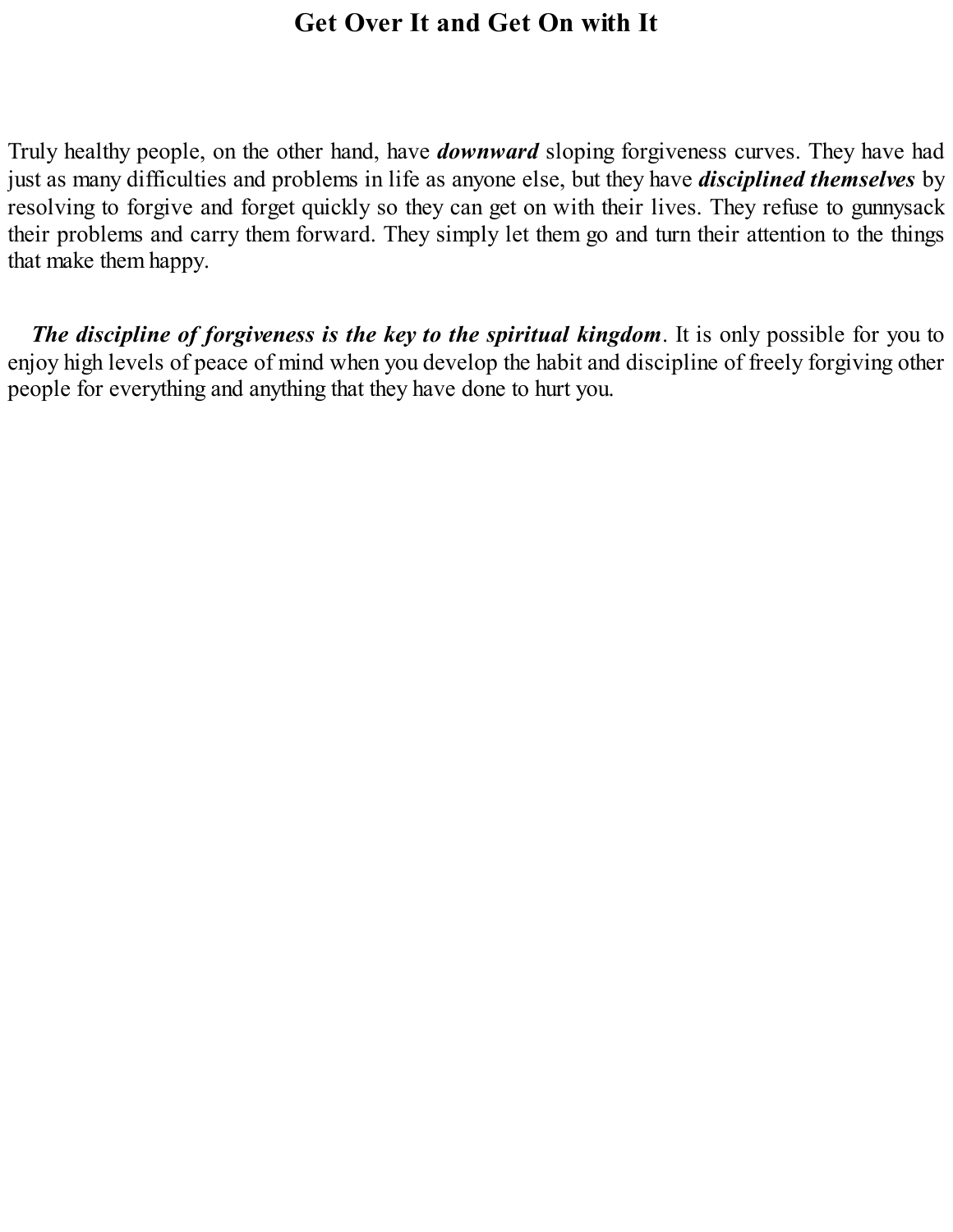## **Forgiveness Is Selfish**

Some people are confused about the concept of forgiveness. They think that forgiving someone else for having hurt them is the same as *condoning* that behavior, or even approving of it. Quite the contrary. Forgiveness is a purely *selfish* act. Forgiveness has nothing whatever to do with the *other* person. You forgive others so that *you* yourself can be emotionally free, so that you no longer carry that baggage around with you.

You have a wonderful mind. You are incredibly intelligent and insightful. You can use your mind on your behalf in order to help you to be joyous and happy or you can use it *against* yourself. The way you use your mind at the highest level is to find reasons to forgive others. Instead of rehashing and dissecting a past event, looking for rationalizations, justifications, and reasons to take something personally, use your intelligence to find reasons to accept responsibility and let go of the negative situation.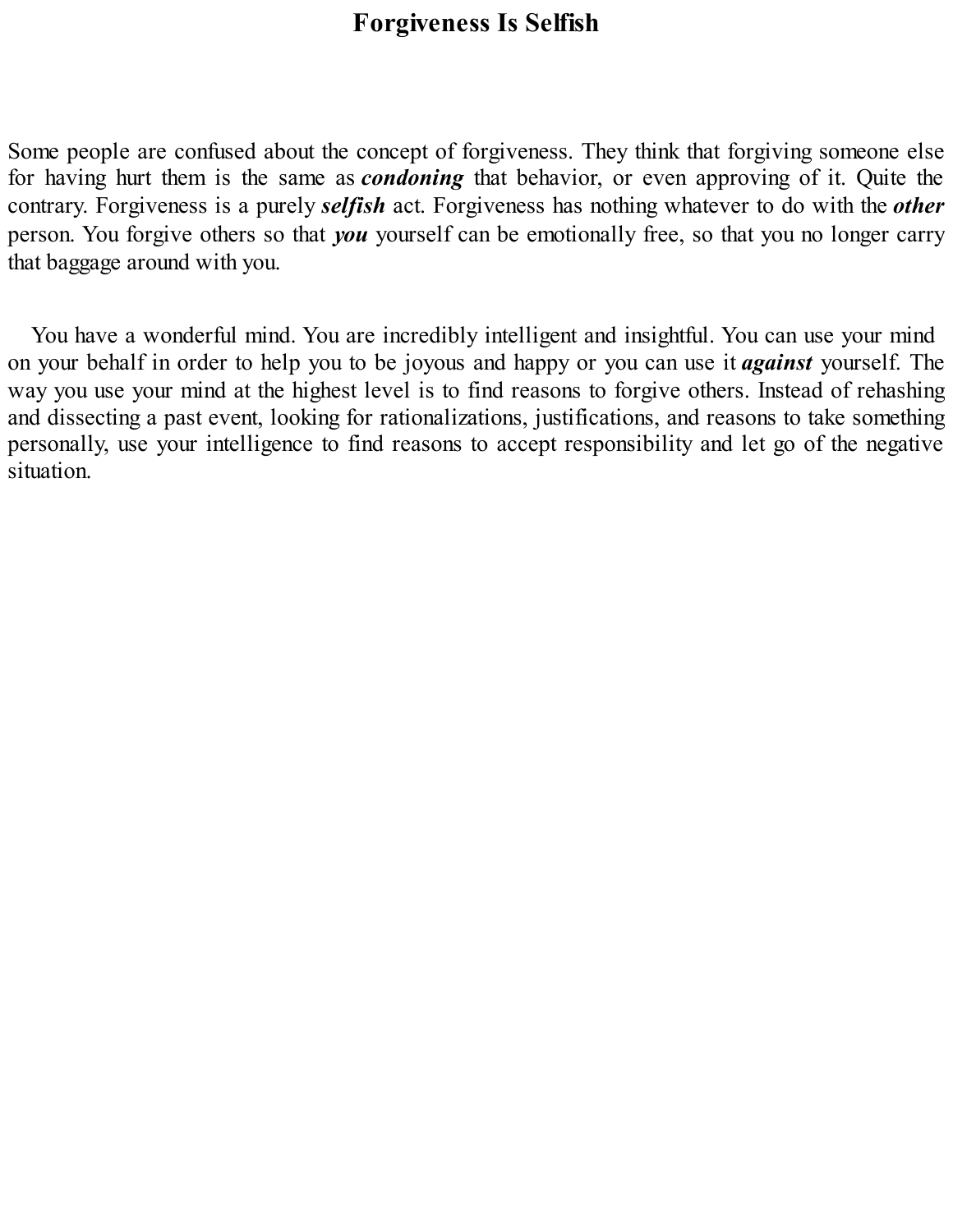### **Accept Responsibility and Forgive**

The instant you accept responsibility and forgive everyone for anything that they ever did to hurt you in any way, you liberate yourself completely. All your negative emotions disappear. In place of your negative emotions, you experience a sense of inner peace, love, happiness, and joy.

The payoff for using your self-discipline to practice forgiveness on an ongoing basis is extraordinary. When you use your incredible abilities of self-control, self-mastery, and detachment to separate yourself emotionally from situations that would otherwise make you unhappy, the entire quality of your life improves in a wonderful way.

### *Action Exercises:*

1. Take the forgiveness test: Do you want to be right or do you want to be happy?

2. Identify the people from your past who you feel have hurt you in any way, and then make a decision today to forgive them and let go of those negative feelings.

3. Find reasons *not* to justify your negative emotions of blame or anger, and instead, use your intelligence to accept responsibility.

4. Set peace of mind as your highest goal, and then resolve to let go of any thoughts or emotions that disturb you in any way.

5. Begin today to read something spiritual and uplifting each morning before you begin your day. This habit will change your life.

6. From now on, refuse to take things personally. Ask yourself how much it will matter five years from today.

7. Practice the Buddhist method of detachment from money and material things, and refuse to become upset or worried about anything.